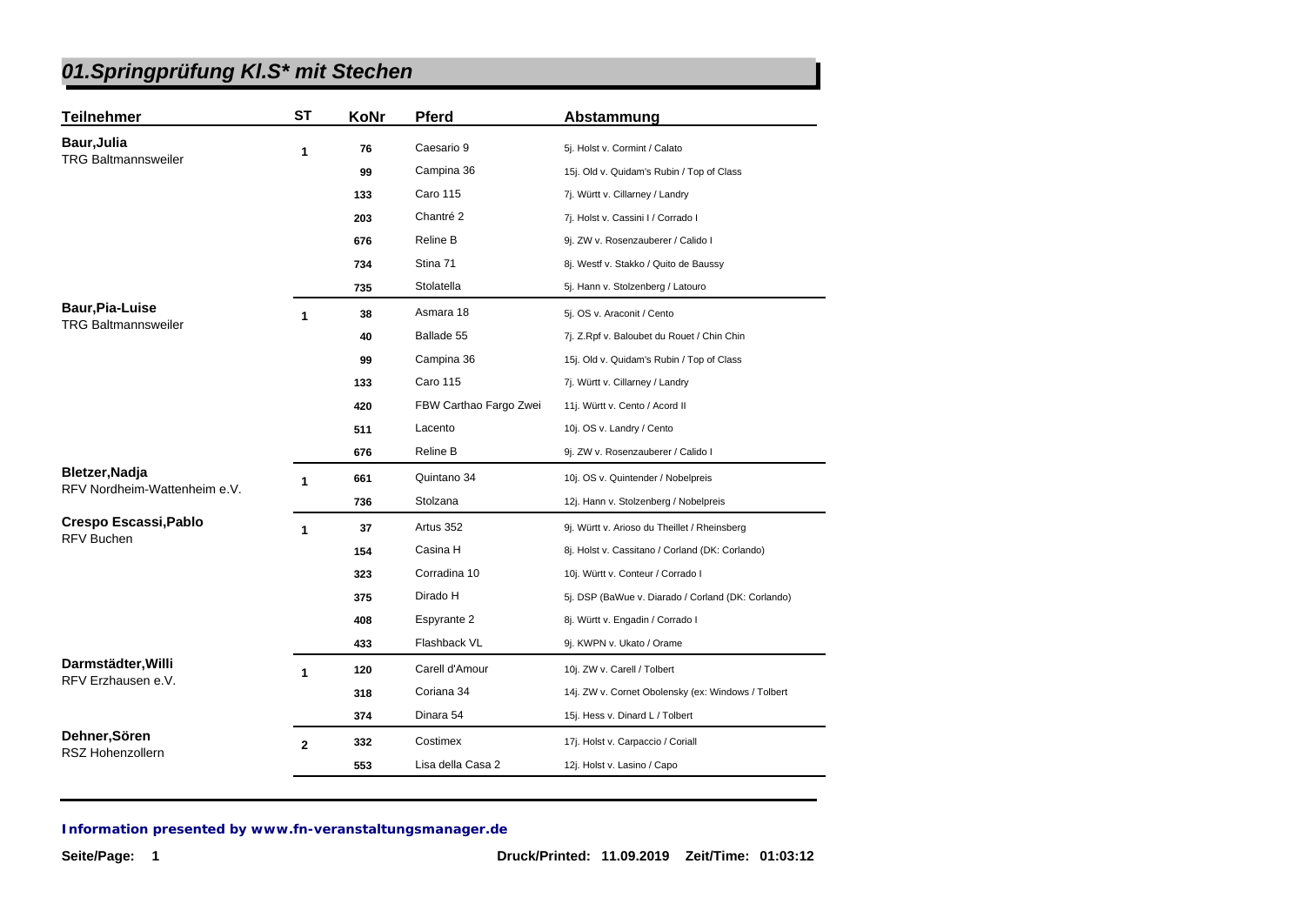| <b>Teilnehmer</b>                       | <b>ST</b>    | <b>KoNr</b> | <b>Pferd</b>               | Abstammung                                              |
|-----------------------------------------|--------------|-------------|----------------------------|---------------------------------------------------------|
| Engel, Alexander<br>FRV Fußgönheim e.V. | 1            | 573         | Lumberjack 9               | 15j. Old v. Lanciano / Lefevre                          |
| Fuchs, Mary-Ann                         | $\mathbf{2}$ | 138         | Carry Mary F               | 4j. DSP (BaWue v. Cassilano / Zadok                     |
| <b>RV Mannheim</b>                      |              | 379         | Dollar Boy K               | 11j. Holst v. Dollar Dela Pierre (Tlaloc la / Carpaccio |
|                                         |              | 654         | Quincy 212                 | 9j. Holst v. Quintero / Clearway                        |
|                                         |              | 663         | Quintex 3                  | 14j. Bay v. Quirin / Guldenburg                         |
| Götter, Anne                            | 1            | 107         | Capentus                   | 9j. Württ v. Con Spirito R / Alassio                    |
| FPF Birkenhof Eppingen                  |              | 162         | Cassita 17                 | 7j. Württ v. Cassito / Catoki                           |
|                                         |              | 221         | Cheyenne 1089              | 11j. Württ v. Catoki / Cashman                          |
|                                         |              | 244         | Ciacomo's Casanova B       | 4j. DSP (BaWue v. Ciacomo / Sir Oldenburg               |
|                                         |              | 415         | Faible 108                 | 9j. Grpf.o.R v. /                                       |
|                                         |              | 419         | <b>FBW Captain Norbert</b> | 5j. DSP (BaWue v. Con Spirito R / Colestus              |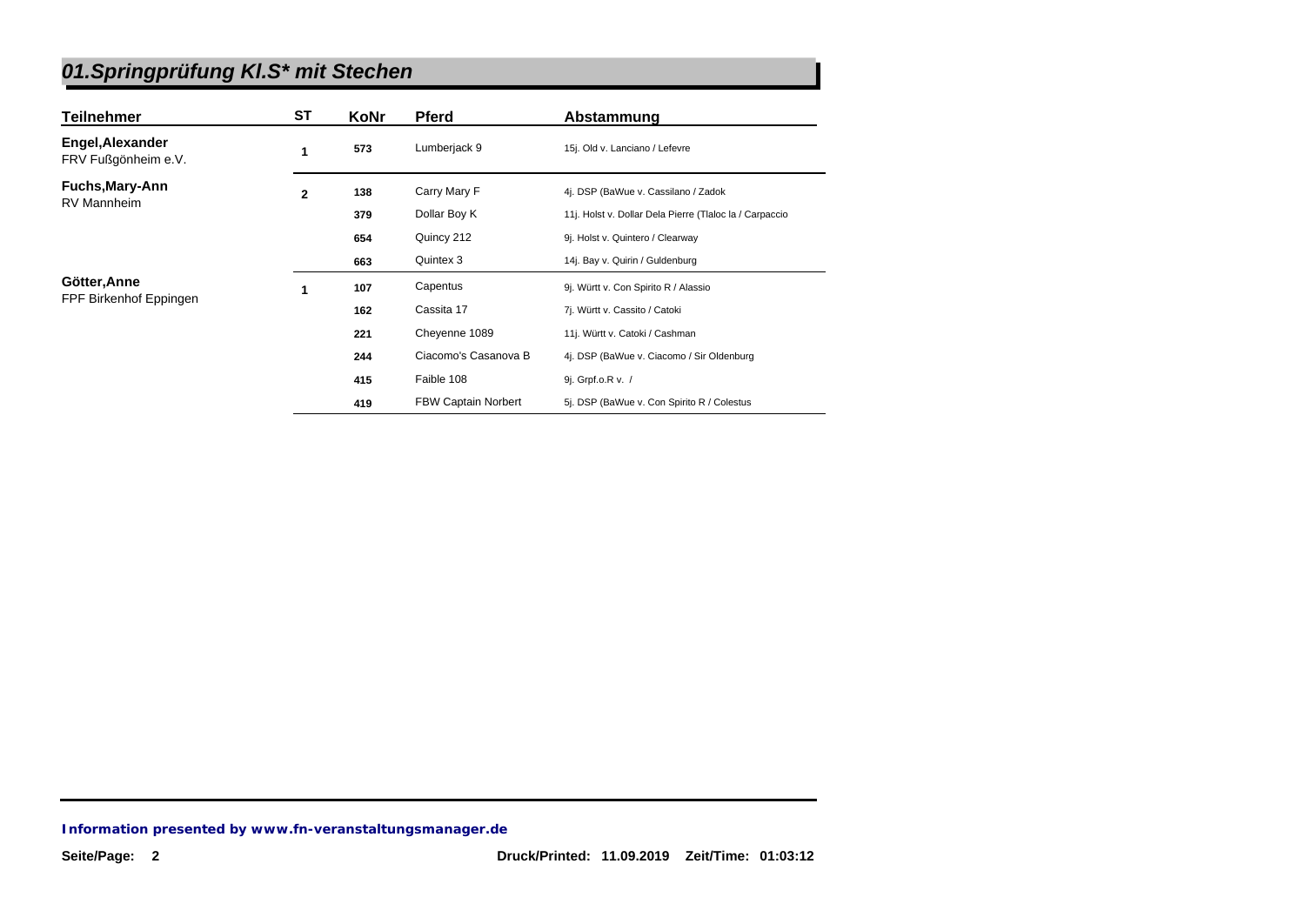| <b>Teilnehmer</b>    | <b>ST</b> | KoNr | <b>Pferd</b>            | Abstammung                                               |
|----------------------|-----------|------|-------------------------|----------------------------------------------------------|
| Herbert, Bernd       | 1         | 79   | Caja 35                 | 7j. Holst v. Clarimo / Coriano                           |
| <b>RFV Viernheim</b> |           | 97   | Campari 274             | 12j. Z.Rpf v. Corland (DK: Corlando) / Camouflage        |
|                      |           | 98   | Campari 332             | 6j. Holst v. Cormint / Coriano                           |
|                      |           | 102  | Can-Tucky               | 8j. Hann v. Canstakko / Libero                           |
|                      |           | 116  | Caramba 92              | 8j. Westf v. Comme il faut / Baloubet du Rouet           |
|                      |           | 125  | Carlchen S 2            | 6j. ZW v. Comme il faut / Emilion                        |
|                      |           | 144  | Cartwright 4            | 6j. Hann v. Cador / Quaid I                              |
|                      |           | 180  | Cecile 20               | 12j. OS v. Continio / Concorde                           |
|                      |           | 199  | Chamonix 51             | 10j. Holst v. Caretino / Lasino                          |
|                      |           | 215  | Charybelle              | 7j. Holst v. Cantoblanco / Quinar                        |
|                      |           | 233  | Chimanski 5             | 5j. Westf v. Chaman / Contender                          |
|                      |           | 253  | Cirkon 3                | 5j. Hann v. Casino / Contendro I                         |
|                      |           | 275  | Coco Maxi               | 5j. Hann v. Comte / Rabino                               |
|                      |           | 277  | Code Red 5              | 5j. Hann v. Cascadello I / Federweisser                  |
|                      |           | 278  | Codex 28                | 6j. Hann v. Contendros / Espri                           |
|                      |           | 297  | Conjack 2               | 7j. Hann v. Check In / Sir Shutterfly                    |
|                      |           | 310  | Cooler Curt             | 9j. Hann v. Canstakko / Libero                           |
|                      |           | 363  | Dante 150               | 4j. DSP (Bay) v. Diarado / Cornet Obolensky (ex: Windows |
|                      |           | 403  | <b>Emilion Fonroque</b> | 7j. Westf v. Eldorado van de Zeshoek / Cruising          |
|                      |           | 409  | Esquire 38              | 16j. Hann v. El Bundy I / Gardeoffizier                  |
|                      |           | 452  | Gerda 69                | 7j. Hann v. Grey Top / Contendro I                       |
|                      |           | 462  | Grace WB                | 7j. Hann v. Grey Top / Escudo I                          |
|                      |           | 488  | Ice Breaker 3           | 6j. KWPN v. Action-Breaker / Namelus R                   |
|                      |           | 500  | Kennedy 42              | 5j. OS v. Kannan / Contender                             |
|                      |           | 534  | Lenny Lennison          | 5j. OS v. Landfein / Quintender                          |
|                      |           | 543  | Liedy                   | 14j. Bay v. Lord Z / Lord Inci Pit                       |
|                      |           | 574  | Lumpi 71                | 6j. OS v. Lord Argentinus / Capilano                     |
|                      |           | 577  | Lutz Löwenherz          | 11j. Holst v. Lancer II / Candillo                       |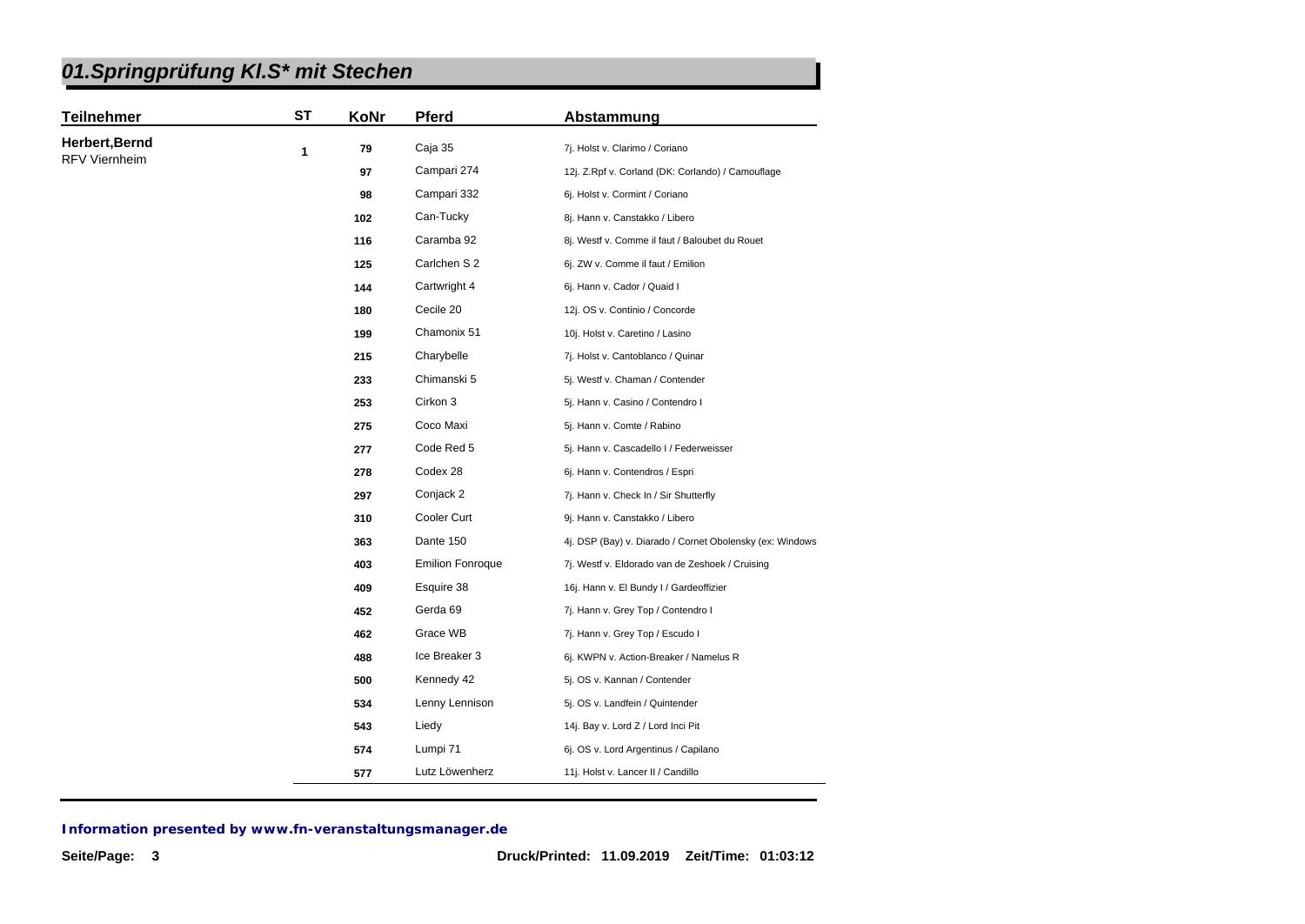| Teilnehmer                                         | ST | KoNr | <b>Pferd</b>         | Abstammung                                                   |
|----------------------------------------------------|----|------|----------------------|--------------------------------------------------------------|
|                                                    |    | 587  | Meiju-San            | 5j. DSP (RPS) v. Levisonn / Cassini II                       |
|                                                    |    | 608  | No Limit de la Pomme | 6j. BWP v. Telstar de la Pomme / Bamako de Muze              |
|                                                    |    | 615  | Part of Pleasure     | 7j. Hann v. Perigueux / Zeus (Nurzeus)                       |
|                                                    |    | 625  | Piri-Piri 4          | 4j. Hann v. Periqueux / Mighty Magic                         |
|                                                    |    | 641  | Quattro Bianca       | 4j. Hann v. Qualito / Valentino                              |
|                                                    |    | 682  | Rosalie 233          | 9j. Old v. Rock Forever I / Lanciano                         |
|                                                    |    | 700  | Scavino              | 6j. Westf v. Stakkato / Voltaire                             |
|                                                    |    | 711  | Siegfried H          | 5j. Hann v. Stolzenberg / Libero                             |
|                                                    |    | 712  | Simply the best 27   | 17j. Holst v. Acobat II / Calido I                           |
|                                                    |    | 763  | Vincent 163          | 9j. Hann v. Van Gogh / Chasseur I                            |
|                                                    |    | 765  | Viva la Vita 4       | 7j. Württ v. Valentino / Candillo                            |
| <b>Hohler, Elias</b><br><b>RFV Viernheim</b>       | 1  | 294  | Concordia K          | 11j. Holst v. Contender / Barnaul xx                         |
|                                                    |    | 324  | Corsino TH           | 9j. Holst v. Ciacomo / Lasino                                |
|                                                    |    | 774  | Winningmoon          | 9j. OS v. Winningmood van de Arenberg / L'Arc de<br>Triomphe |
| Klimutta, Brian<br>RSG Barbarossa Kaiserslautern e | 1  | 260  | Claudio 25           | 9j. ZW v. Claudino / Lordano                                 |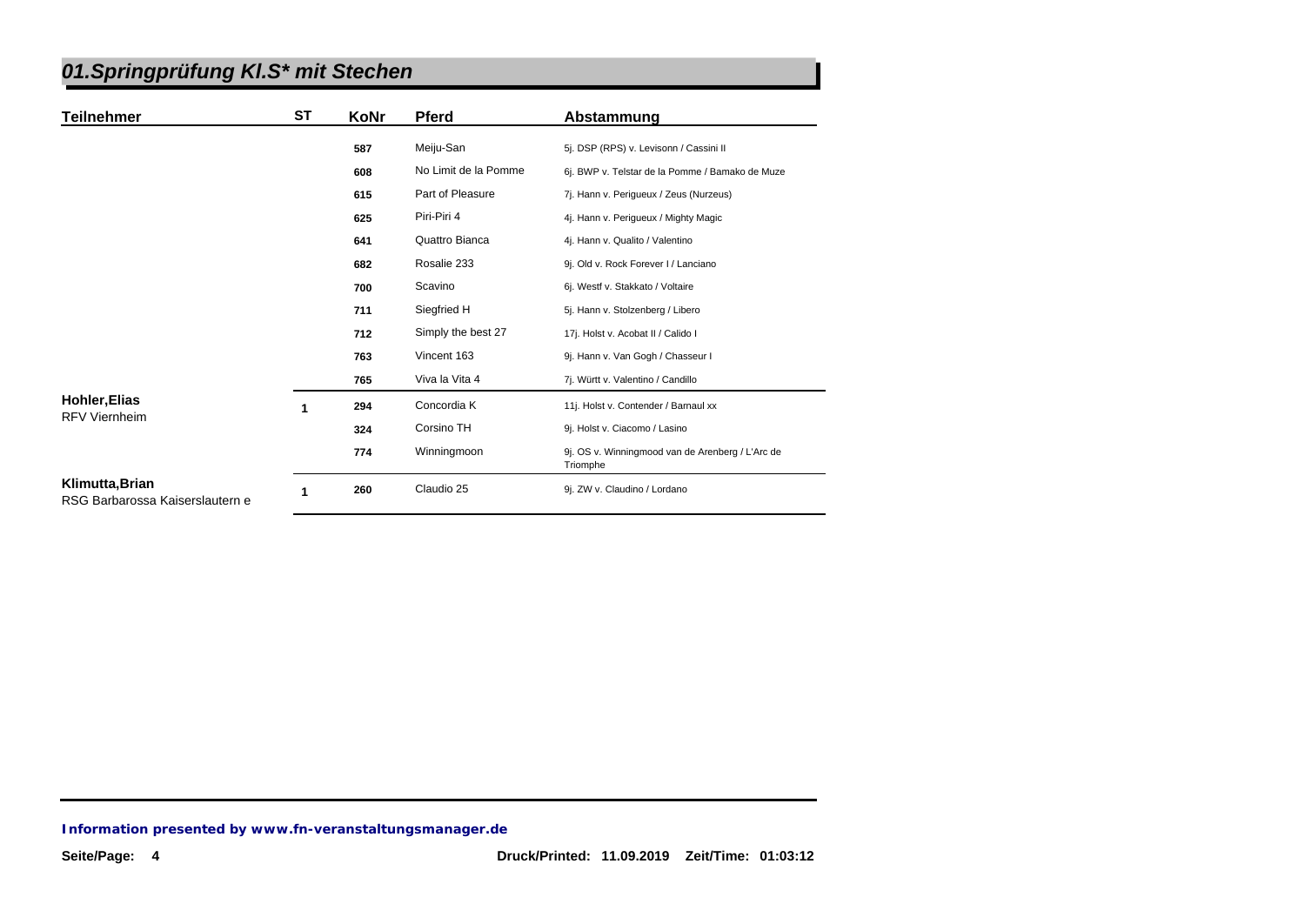| 01.Springprüfung KI.S* mit Stechen |  |
|------------------------------------|--|
|------------------------------------|--|

| <b>Teilnehmer</b>                | <b>ST</b>   | KoNr | <b>Pferd</b>         | Abstammung                                                          |
|----------------------------------|-------------|------|----------------------|---------------------------------------------------------------------|
| Kölz, Markus<br>PSV Burkhardshof | $\mathbf 2$ | 6    | Acajou du Theillet   | 7j. Württ v. Arioso du Theillet / Fergar Mail (Chapultepec la<br>Si |
|                                  |             | 34   | Arioletto            | 8j. Württ v. Arioso du Theillet / Rouletto                          |
|                                  |             | 48   | Baluga 4             | 14j. Westf v. Balou du Rouet / Polygraf                             |
|                                  |             | 50   | <b>Beauty Star G</b> | 5j. DSP (SaThu v. Big Star JR K Z / Clinton                         |
|                                  |             | 51   | Beckham 25           | 7j. OS v. Balou du Rouet / Grannus                                  |
|                                  |             | 103  | Canberra 37          | 13j. Old v. Chambertin / Night and Day                              |
|                                  |             | 224  | Chiapas 2            | 10j. OS v. Chacco-Blue / Con Air                                    |
|                                  |             | 292  | Conaro 3             | 8j. Württ v. Contano / Cor de la Bryere                             |
|                                  |             | 383  | Dornadello           | 11j. DSP (SaThu v. Dornado / Fighting Alpha                         |
|                                  |             | 411  | Etiche de Fribois    | 15j. BWP v. Fetiche Du Pas / Clinton                                |
|                                  |             | 515  | Lagano 13            | 8j. Holst v. Leonce / Corrado I                                     |
|                                  |             | 590  | Missile du Buisson   | 11j. Z.Rpf v. Mr. Blue / Zandor (Zandor Z)                          |
|                                  |             | 715  | Sissi G              | 7j. Bay v. Sakrileg / Balou du Rouet                                |
|                                  |             | 744  | Sweet Temptation 2   | 8j. Hann v. Stanley / Fabriano                                      |
|                                  |             | 777  | Zahara 5             | 7j. DSP (SaThu v. Balou du Rouet / Zenturio                         |
| Kölz, Verena                     | $\mathbf 2$ | 72   | Caballero 119        | 6j. Holst v. Casall / Cassini I                                     |
| RA SV Leingarten e.V.            |             | 150  | Cash Payer           | 9j. Holst v. Cachas / Acord II                                      |
|                                  |             | 160  | Cassandra 358        | 8j. Württ v. Conway II / Lord Calando                               |
|                                  |             | 467  | Guinnes 27           | 8j. NRPS v. Glasgow van't Merelsnest / Hors la Loi II               |
|                                  |             | 518  | Landor 48            | 14j. Old v. Landor S / Sergeant Pepper I                            |
|                                  |             | 536  | Leo Lausemaus 5      | 5j. DSP (SaThu v. Lahnstein / Lavall I                              |
|                                  |             | 629  | Prinz Flori          | 8j. Bay v. Quite's Prince / Night Fever Du Don                      |
|                                  |             | 635  | Qualina N            | 7j. Hann v. Quality Time (NED) / Caletto I                          |
|                                  |             | 664  | Quintino 12          | 10j. Württ v. Quintender / Rhodos                                   |
|                                  |             | 701  | Schlauberger         | 6j. Hann v. Stolzenberg / Libero                                    |
|                                  |             | 709  | Shiraz 46            | 5j. Old v. Semper Fi / Granulit                                     |
|                                  |             | 731  | Stakko-Sie H         | 5j. Hann v. Stakkato / Celano                                       |
|                                  |             | 756  | Valverde WD          | 5j. DSP (BaWue v. Valentino / Hamlet                                |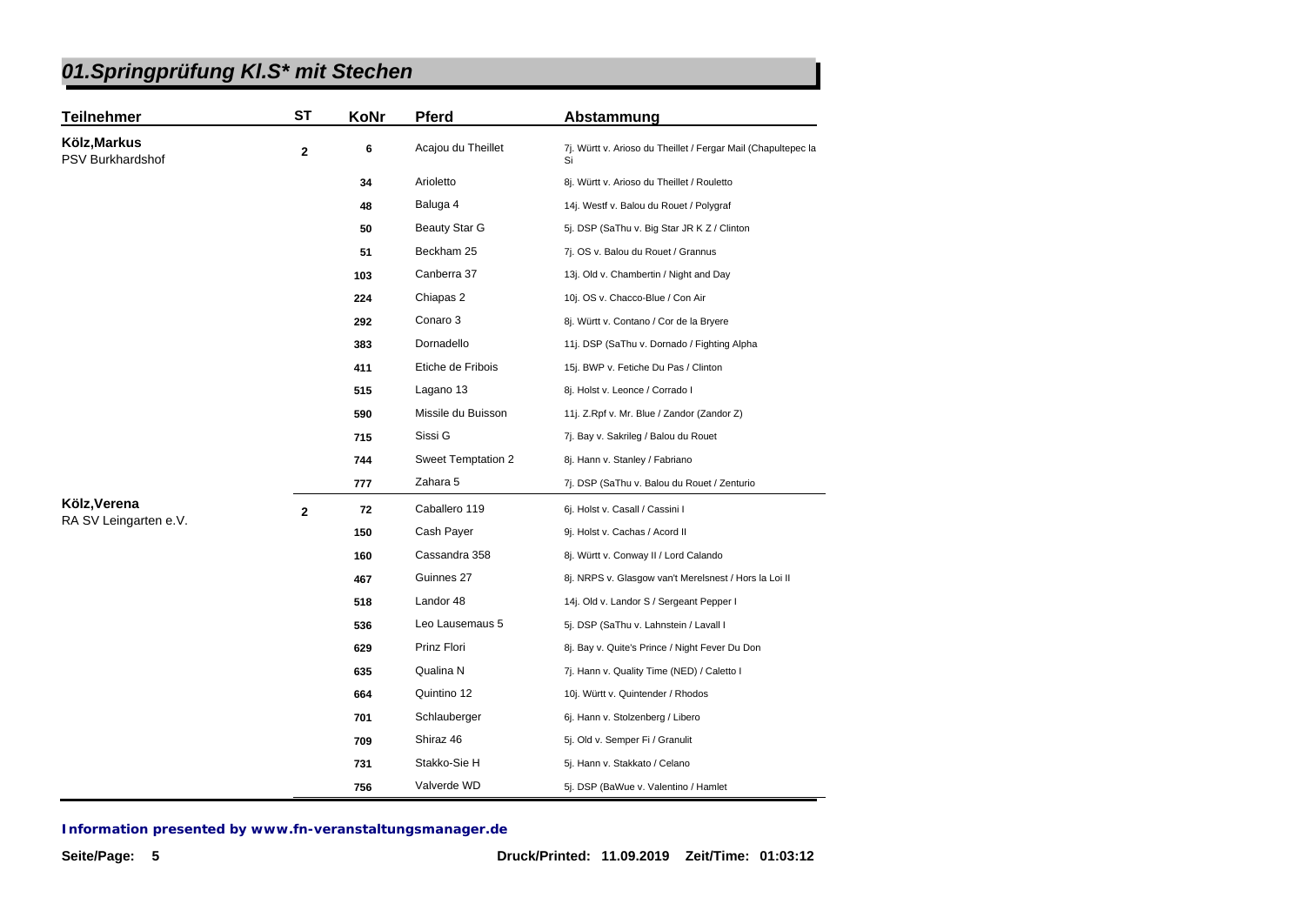| <b>Teilnehmer</b>                            | <b>ST</b>    | KoNr | Pferd                   | Abstammung                                        |
|----------------------------------------------|--------------|------|-------------------------|---------------------------------------------------|
| Krauss, Maximilian                           | 2            | 45   | <b>Baloue's Girl</b>    | 7j. Meckl. v. Balou du Rouet / Lord Kemm          |
| RFV Groß-Zimmern 1949 e.V.                   |              | 117  | Caramello 17            | 13j. Holst v. Canto / Capitol I                   |
|                                              |              | 197  | Chalero                 | 13j. OS v. Chalet / Raphael                       |
|                                              |              | 307  | Contico 3               | 13j. OS v. Contifax I / Ico                       |
|                                              |              | 391  | Easy Fips               | 10j. Hess v. Embassy II / Corelli                 |
|                                              |              | 396  | Elaiza 4                | 9j. Hann v. Embassy II / Lord Kemm                |
|                                              |              | 401  | Elysann                 | 5j. OS v. Eldorado de Hus / Stakkato Gold         |
|                                              |              | 583  | Marty MacFly 2          | 10j. Holst v. Larimar / Cassini II                |
|                                              |              | 618  | Peaches GE              | 7j. DSP (SaThu v. Quick Amour GE / Balou du Rouet |
|                                              |              | 672  | Qunoh                   | 10j. Hann v. Quintender / Landadel                |
| Kübler, Ninja<br>RC Hoher Odenwald Waldbrunn | $\mathbf{1}$ | 696  | Sansybar                | 13j. ZW v. Stakkato Gold / Sir Oldenburg          |
| <b>Masson, Raphael</b>                       | $\mathbf{2}$ | 4    | AC Chicca CH            | 16j. CH.Wb v. Calido / Stradivari                 |
| Gastlizenz GER                               |              | 5    | <b>AC Contano CH</b>    | 7j. CH.Wb v. /                                    |
|                                              |              | 74   | Cadeau de Coeur B       | 10j. Württ v. Colorit / Calypso I                 |
|                                              |              | 108  | Capeti LVP              | 10j. Z.Rpf v. Canturano I / Carano                |
|                                              |              | 266  | Clinton 74              | 15j. Old v. Con Capitol / Prinz Oldenburg         |
|                                              |              | 293  | Conconchello            | 6j. Holst v. Casalito / Corrado I                 |
|                                              |              | 319  | Cornelius R             | 14j. Holst v. Con Air / Lordship                  |
|                                              |              | 335  | Couldbe                 | 6j. Holst v. Calido I / Lord                      |
|                                              |              | 414  | Fableux                 | 8j. OS v. Flipper D'Elle /                        |
|                                              |              | 492  | <b>Irife Rose</b>       | 7j. Z.Rpf v. I'm Special de Muze / Asca           |
|                                              |              | 507  | L.B. Fuego del Picadero | 14j. BWP v. Cassini II / Lortino                  |
|                                              |              | 657  | Quinta AC Z             | 14j. v. $/$                                       |
| Mitsch, Johannes<br>RA SV Leingarten e.V.    | $\mathbf{1}$ | 15   | All in One 17           | 9j. Holst v. Aragorn / Rheinsberg                 |
|                                              |              | 599  | Naomy 15                | 7j. Hann v. Now Or Never M / Cassus               |
|                                              |              | 678  | <b>Rich Sunrise</b>     | 13j. Westf v. Rüter / Cento                       |
|                                              |              | 749  | Uljanka K               | 5j. Holst v. Uriko (Clooney NLD) / Contender      |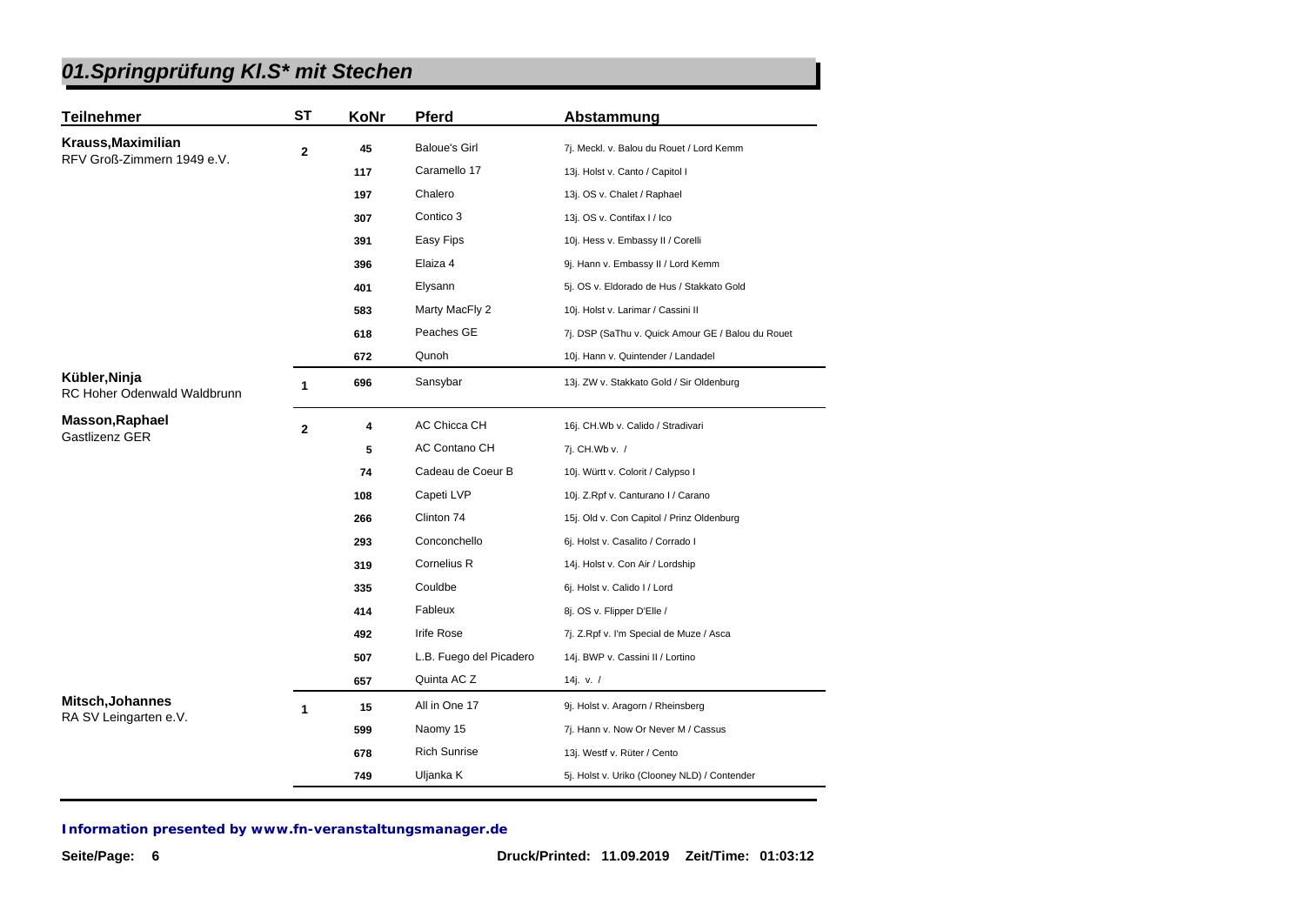| <b>Teilnehmer</b>                            | <b>ST</b>      | KoNr | <b>Pferd</b>              | Abstammung                                 |
|----------------------------------------------|----------------|------|---------------------------|--------------------------------------------|
| Moser-Noujaim, Sarah                         | $\mathbf 2$    | 1    | 7 Star Stables Elton      | 10j. KWPN v. Warrant / Padinus             |
| RG Bruchhäuserhof Sandhausen e               |                | 2    | 7 Star Stables I'm Orange | 6j. KWPN v. Chacco-Blue / Damiro           |
|                                              |                | 75   | Caecily                   | 6j. Hann v. Conen / Don Laurie I           |
|                                              |                | 146  | Cascada 121               | 8j. Holst v. Clarimo / Canto               |
|                                              |                | 357  | Cynthia 53                | 7j. Holst v. Cellestial / Lebus            |
|                                              |                | 399  | Elena 167                 | 7j. Holst v. Larimar / Cassini I           |
|                                              |                | 448  | Galactico Z               | 14j. ISH v. Lux / Hallo                    |
|                                              |                | 514  | Ladylover 6               | 9j. Old v. Armitage / Landadel             |
|                                              |                | 649  | Quidam de Phénix          | 5j. Holst v. Quidam de Revel / Cassini II  |
| Mühling, Carina<br>RV Eppingen e.V.          | 1              | 742  | Sunny 789                 | 17j. Württ v. Sir Oldenburg / Fashion King |
| Müller, Kathrin<br>RSV Rheinhessen-Mitte e.V | 1              | 44   | Baloucor                  | 6j. Hann v. Balou du Rouet / Cardenio      |
|                                              |                | 96   | Camirez 3                 | 5j. Holst v. Cascadello I / Calato         |
|                                              |                | 361  | Damarco                   | 15j. ZW v. Darco / Raphael                 |
|                                              |                | 387  | Dyanne                    | 11j. KWPN v. Numero Uno / Wisconsin        |
|                                              |                | 555  | Little big man 42         | 5j. OS v. Lyjanero / Cornet's Stern        |
|                                              |                | 563  | Loredana D                | 13j. ZW v. Lucky Boy D / Alexis Z          |
|                                              |                | 689  | Salento                   | 13j. Hann v. Stakkato / Zacharias          |
| Reitbauer, Georg-Karl                        | $\overline{2}$ | 67   | Buddy 170                 | 13j. BWP v. Caspar / Damocles              |
| RFV Biebesheim e.V.                          |                | 95   | Camillo 192               | 9j. Holst v. Cancara / Heraldik xx         |
|                                              |                | 240  | Chuck 34                  | 9j. OS v. Conington / Halando              |
|                                              |                | 259  | Classic Catoo             | 7j. Holst v. Catoo / Quinar                |
|                                              |                | 355  | Cusumano                  | 10j. Holst v. Cassaro / Clearway           |
|                                              |                | 422  | Fedette                   | 9j. KWPN v. Diarado / Vittorio             |
|                                              |                | 630  | <b>Private Feeling</b>    | 9j. Hann v. Perpignon / For Feeling        |
| Schäfer, Anna-Elisa                          | $\overline{2}$ | 280  | Coeur d'Or 3              | 10j. ZW v. Coupe de Coeur / Democraat      |
| <b>RV Mannheim</b>                           |                | 437  | Fly Away 43               | 6j. Z.Rpf v. Flipper D'Elle / Darco        |
|                                              |                | 588  | Midnight Blue 6           | 9j. KWPN v. Mr. Blue / Jus de Pomme        |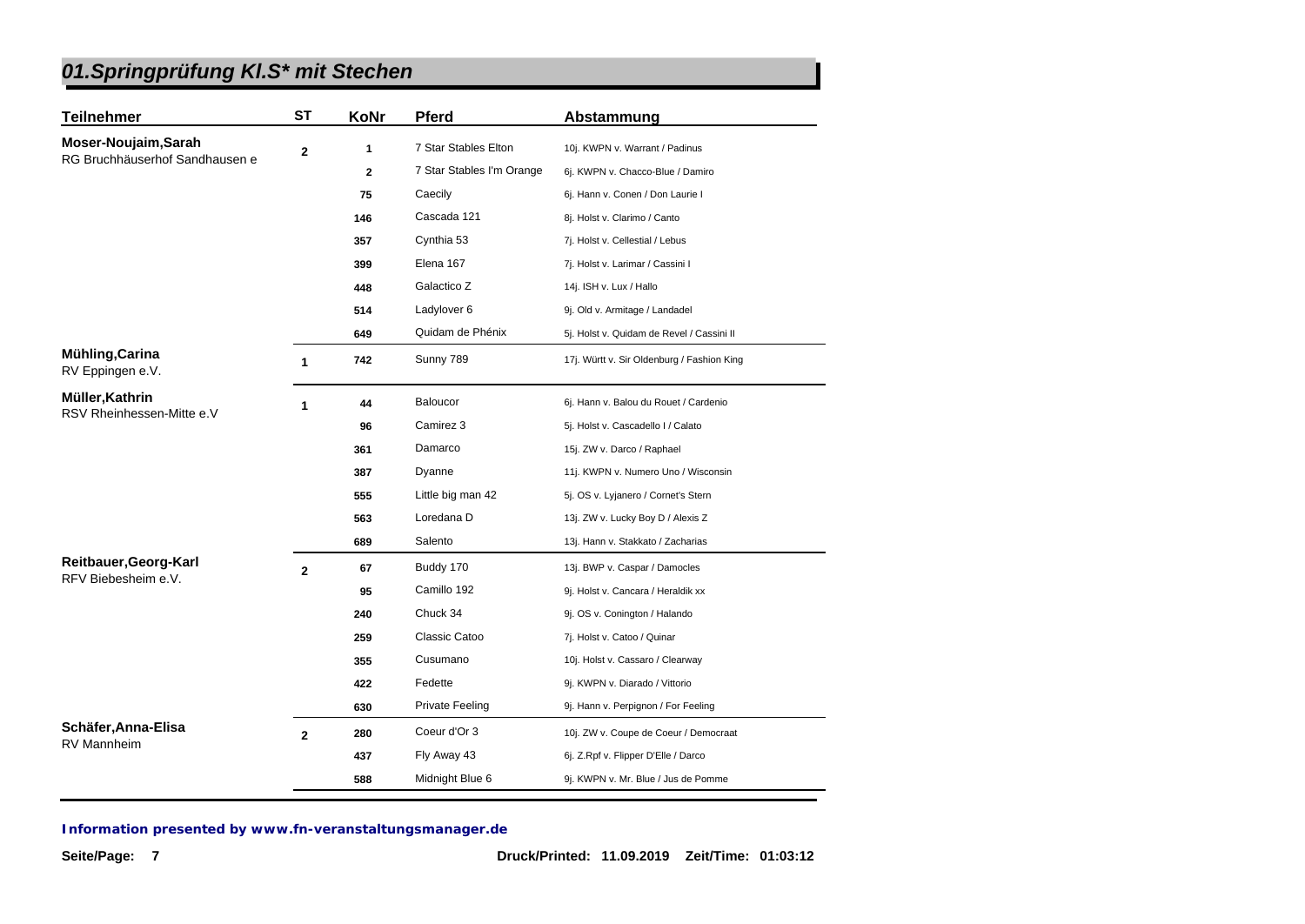| <b>Teilnehmer</b>               | <b>ST</b>      | KoNr | <b>Pferd</b>             | Abstammung                                    |
|---------------------------------|----------------|------|--------------------------|-----------------------------------------------|
| Schmidt, Wolfgang               | 1              | 114  | Capuano 2                | 7j. ZW v. Ciacomo / Grandus                   |
| RSG Barbarossa Kaiserslautern e |                | 232  | Chilli Pepper 8          | 13j. ZW v. Chalan / Grandus                   |
|                                 |                | 243  | Ciacolino S              | 6j. ZW v. Ciacomo / Grandus                   |
|                                 |                | 530  | Laxem                    | 18j. ZW v. Lordano / Unesco                   |
| Treiber, Günter                 | $\overline{2}$ | 54   | Benito 185               | 9j. KWPN v. Boss / Numero Uno                 |
| <b>RV</b> Eppelheim             |                | 68   | Buddy Holly 9            | 13j. KWPN v. Verdi (Q-Verdi) / Voltaire       |
|                                 |                | 86   | Call me Pumba            | 4j. Old v. Crumble / Cleverboy                |
|                                 |                | 194  | Chackala                 | 5j. Old v. Companiero / Cleverboy             |
|                                 |                | 226  | Chicki-Micki             | 11j. Holst v. Cassini I / Lancer II           |
|                                 |                | 255  | <b>Claire Columbus</b>   | 9j. Westf v. Christoph Columbus / Sandro      |
|                                 |                | 304  | Conte Cassini            | 9j. Holst v. Cassini I / Corofino I           |
|                                 |                | 352  | Cuoricino                | 11j. Holst v. Con Air / Acord II              |
|                                 |                | 372  | Diarada 9                | 9j. DSP (BrAnh v. Diarado / Kolibri           |
|                                 |                | 426  | Ferstlhof's Dollar Dream | 7j. Bay v. Dollar D'Or SB / Ludwig von Bayern |
|                                 |                | 455  | Gestri                   | 8j. KWPN v. Alicante HBC / Kroongraaf         |
|                                 |                | 468  | Guinness 107             | 8j. KWPN v. Corland (DK: Corlando) / Ahorn    |
|                                 |                | 571  | Lui Buh                  | 8j. Hann v. Levistano / Akzent II             |
|                                 |                | 688  | Sabatini 17              | 7j. Hann v. Stanley / Calypso II              |
| <b>Volk, Alexander</b>          | 1              | 271  | Clyde 77                 | 8j. Holst v. Carentan / Lavall II             |
| LRFV Rimbach u.U.e.V.           |                | 572  | Luigi 247                | 10j. Old v. Leviathan / Amadeus Z             |
|                                 |                | 772  | Winnetou 973             | 10j. Hann v. Weltpoet / Rubin Star N          |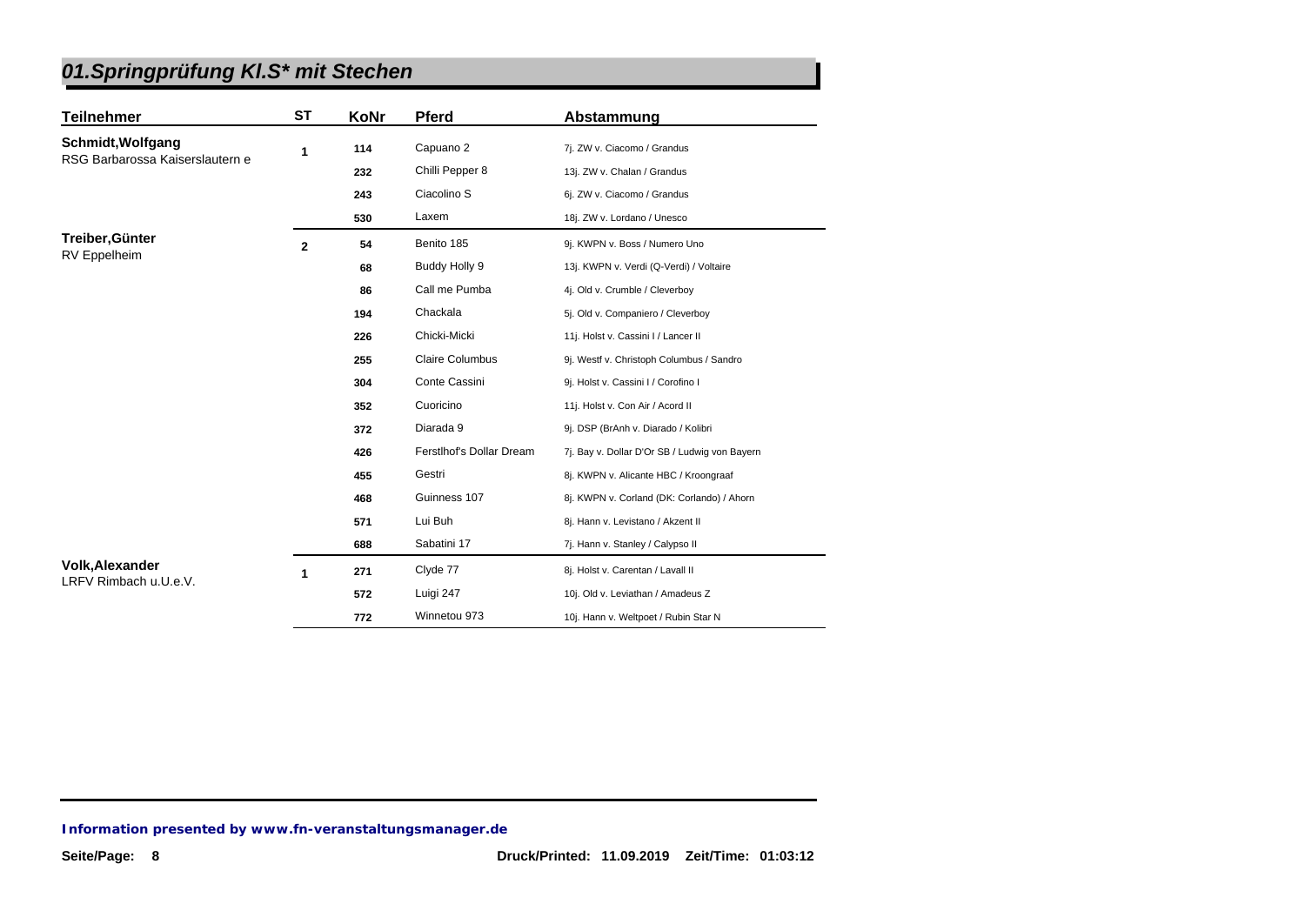| <b>Teilnehmer</b>            | ST          | KoNr | <b>Pferd</b>              | Abstammung                                                     |
|------------------------------|-------------|------|---------------------------|----------------------------------------------------------------|
| Weißbrod, Maximilian         | $\mathbf 2$ | 137  | Carry B                   | 5j. DSP (BaWue v. Cascadello I / Ricardo                       |
| PSG Winterheck-Walldorf e.V. |             | 327  | Cosima 200                | 15j. Westf v. Cornet Obolensky (ex: Windows /<br>Frühlingsball |
|                              |             | 395  | Ekhart                    | 10j. KWPN v. Larino / Ramiro                                   |
|                              |             | 483  | Home Run 3                | 17j. Z.Rpf v. Hors la Loi II / Alcatraz Son                    |
|                              |             | 499  | Kannestic V               | 4j. KWPN v. Kannan / Baltic VDL                                |
|                              |             | 501  | Kerel van de Blauwendraad | 4j. KWPN v. Blauwendraad's O'Brien / No Limit                  |
|                              |             | 504  | Kokomone W.               | 4j. KWPN v. Tjungske / Voltaire                                |
|                              |             | 601  | Nasferatu Uno             | 8j. OS v. Numero Uno / Pocalino                                |
|                              |             | 611  | Nordic van de Zeshoek     | 6j. BWP v. Nabab de Reve / Numero Uno                          |
|                              |             | 624  | Pink Floyd v/h Blauwhof   | 4j. BWP v. Vigo D'Arsouilles / Capitol I                       |
|                              |             | 651  | Quin 11                   | 10j. Württ v. Que Guapo / Calido I                             |
|                              |             | 668  | Quipu R                   | 7j. Württ v. Quality / Lordanos                                |
|                              |             | 695  | Sanloubet                 | 12j. OS v. Sandro Boy / Baloubet du Rouet                      |
| <b>Weitbrecht, Achim</b>     | 1           | 416  | Falada Gold               | 11j. OS v. For Germany RD / Clay                               |
| RZV Neubärental              |             | 439  | For Princess 2            | 13j. OS v. For Pleasure / Clay                                 |
| Wendel, Johanna              | 1           | 272  | Cobibo                    | 10j. Westf v. Coronas / Contifex                               |
| <b>FRV Neuhofen</b>          |             | 687  | Rüpel 14                  | 7j. Ung. v. Raszputyin / Warstein                              |
| <b>Wiedemann, Thomas</b>     | 1           | 85   | Calippo 42                | 12j. Old v. Check In / Grandeur                                |
| PF Saurach                   |             | 187  | Cenia 14                  | 6j. Hann v. Check In / Concetto                                |
|                              |             | 308  | Cookie 71                 | 10j. OS v. Chacco-Blue / Cento                                 |

**Anzahl der Startplätze: 41**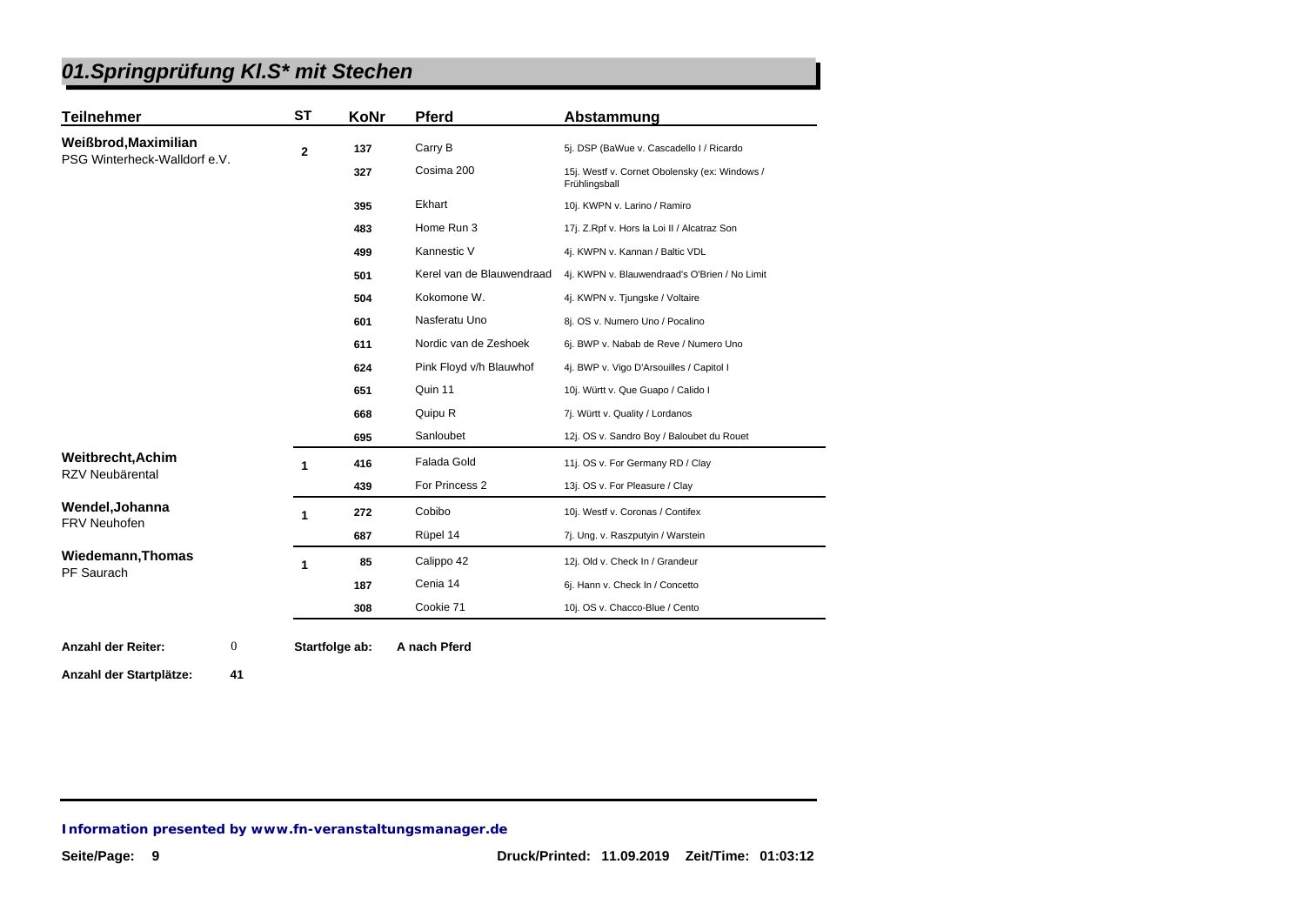| <b>Teilnehmer</b>                                | <b>ST</b>               | KoNr | <b>Pferd</b>           | Abstammung                                         |
|--------------------------------------------------|-------------------------|------|------------------------|----------------------------------------------------|
| <b>Back, Manuel</b>                              | 1                       | 237  | Chipsy Lady 2          | 9j. Württ v. Canstakko / Ricardo                   |
| <b>RFV Rot</b>                                   |                         | 576  | Lupo 103               | 16j. Holst v. Lasino / Calato                      |
| Baumgärtner, Sandra                              | $\mathbf{1}$            | 438  | For my Life 2          | 14j. OS v. For Pleasure / Acord II                 |
| RSV Wittbachhof e.V.                             |                         | 442  | Fortuna 479            | 6j. OS v. For Pleasure / Quidam de Revel           |
|                                                  |                         | 447  | Gait Lynn de Quartier  | 8j. KWPN v. Contendro I / Indorado                 |
|                                                  |                         | 673  | Quo Vadis 61           | 9j. KWPN v. Quality Time (NED) / Gran Corrado      |
| Baur, Pia-Luise                                  | $\overline{\mathbf{2}}$ | 38   | Asmara 18              | 5j. OS v. Araconit / Cento                         |
| <b>TRG Baltmannsweiler</b>                       |                         | 40   | Ballade 55             | 7j. Z.Rpf v. Baloubet du Rouet / Chin Chin         |
|                                                  |                         | 99   | Campina 36             | 15j. Old v. Quidam's Rubin / Top of Class          |
|                                                  |                         | 133  | Caro 115               | 7j. Württ v. Cillarney / Landry                    |
|                                                  |                         | 420  | FBW Carthao Fargo Zwei | 11j. Württ v. Cento / Acord II                     |
|                                                  |                         | 511  | Lacento                | 10j. OS v. Landry / Cento                          |
|                                                  |                         | 676  | <b>Reline B</b>        | 9j. ZW v. Rosenzauberer / Calido I                 |
| Bletzer, Nadja<br>RFV Nordheim-Wattenheim e.V.   | 1                       | 661  | Quintano 34            | 10j. OS v. Quintender / Nobelpreis                 |
|                                                  |                         | 736  | Stolzana               | 12j. Hann v. Stolzenberg / Nobelpreis              |
| <b>Brahner, Melanie</b><br>RA SV Leingarten e.V. | 1                       | 202  | Chanell B              | 11j. Württ v. Chacco-Blue / Polany                 |
| Daberkow, Fritz<br>RFV Schwanheim e.V.           | 1                       | 16   | Alpatros               | 14j. OS v. Albatros / Pathos                       |
| Darmstädter, Willi                               | 1                       | 120  | Carell d'Amour         | 10j. ZW v. Carell / Tolbert                        |
| RFV Erzhausen e.V.                               |                         | 318  | Coriana 34             | 14j. ZW v. Cornet Obolensky (ex: Windows / Tolbert |
|                                                  |                         | 374  | Dinara 54              | 15j. Hess v. Dinard L / Tolbert                    |
| Dehner, Sören                                    | $\mathbf{2}$            | 332  | Costimex               | 17j. Holst v. Carpaccio / Coriall                  |
| <b>RSZ Hohenzollern</b>                          |                         | 553  | Lisa della Casa 2      | 12j. Holst v. Lasino / Capo                        |
| Dyballa, Birgit<br>RFV Maichingen u.U.           | 1                       | 256  | Clarina Bee            | 12j. OS v. Cartani / Indigo                        |
| Engel, Alexander<br>FRV Fußgönheim e.V.          | 1                       | 573  | Lumberjack 9           | 15j. Old v. Lanciano / Lefevre                     |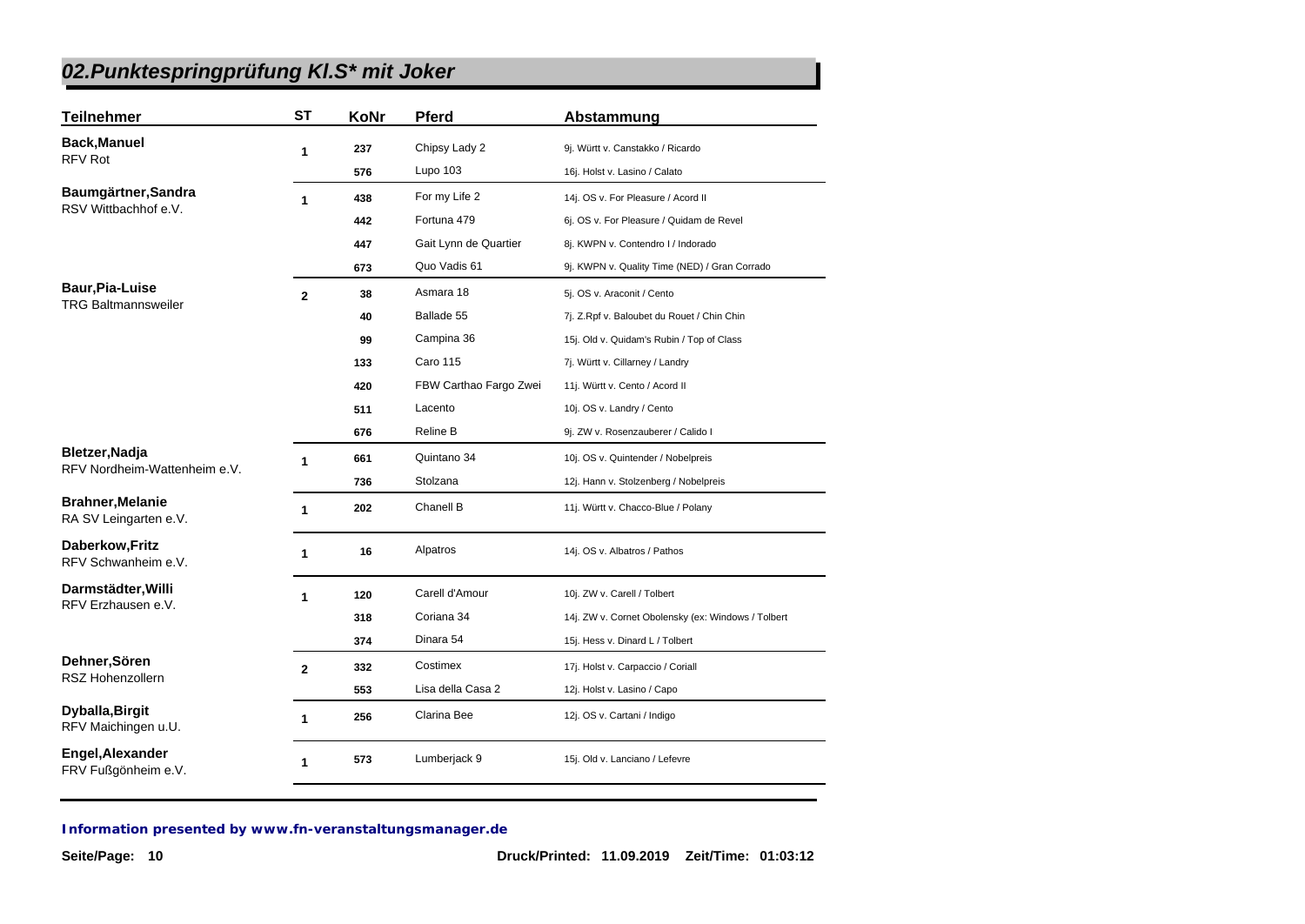| <b>Teilnehmer</b>                                     | <b>ST</b>      | KoNr | <b>Pferd</b>              | Abstammung                                              |
|-------------------------------------------------------|----------------|------|---------------------------|---------------------------------------------------------|
| Fuchs, Mary-Ann                                       | $\overline{2}$ | 138  | Carry Mary F              | 4j. DSP (BaWue v. Cassilano / Zadok                     |
| <b>RV Mannheim</b>                                    |                | 379  | Dollar Boy K              | 11j. Holst v. Dollar Dela Pierre (Tlaloc la / Carpaccio |
|                                                       |                | 654  | Quincy 212                | 9j. Holst v. Quintero / Clearway                        |
|                                                       |                | 663  | Quintex 3                 | 14j. Bay v. Quirin / Guldenburg                         |
| Götter, Anne                                          | $\overline{2}$ | 107  | Capentus                  | 9j. Württ v. Con Spirito R / Alassio                    |
| FPF Birkenhof Eppingen                                |                | 162  | Cassita 17                | 7j. Württ v. Cassito / Catoki                           |
|                                                       |                | 221  | Cheyenne 1089             | 11j. Württ v. Catoki / Cashman                          |
|                                                       |                | 244  | Ciacomo's Casanova B      | 4j. DSP (BaWue v. Ciacomo / Sir Oldenburg               |
|                                                       |                | 415  | Faible 108                | 9j. Grpf.o.R v. /                                       |
|                                                       |                | 419  | FBW Captain Norbert       | 5j. DSP (BaWue v. Con Spirito R / Colestus              |
| Grüttner, Heiko<br><b>RFV Mannheim-Friedrichsfeld</b> | 1              | 140  | Cartellus                 | 12j. Holst v. Caretino / Carolus I                      |
|                                                       |                | 268  | Clooney 137               | 5j. Grpf.o.R v. /                                       |
|                                                       |                | 281  | Coldplay 14               | 14j. Holst v. Calato / Cascavelle                       |
|                                                       |                | 471  | <b>Habitus HS</b>         | 14j. Hann v. High Spirits / Dartagnan                   |
|                                                       |                | 592  | Monte Sandro              | 6j. DSP (BrAnh v. Montario / Severus xx                 |
| <b>Heidrich, Matthias</b><br>RV Gellmersbach          | 1              | 245  | Cicero H                  | 14j. DSP v. Celano / Argentinus                         |
|                                                       |                | 309  | Cool Colour               | 12j. Holst v. Calato / Constant                         |
|                                                       |                | 390  | E'Castina live for Walter | 7j. Holst v. Castino / Carinjo                          |
|                                                       |                | 478  | Hemington                 | 7j. KWPN v. Alexandro P / Wisconsin                     |
|                                                       |                | 645  | Quel Couleur              | 16j. Westf v. Quinto / Pep                              |
| <b>Hollstein, David Nicolas</b><br>RV Eppelheim       | 1              | 88   | Callas T                  | 10j. Württ v. Corofino II / Sandro                      |
| Holzmann, Julian<br><b>RFV Schriesheim</b>            | 1              | 487  | Iberia 30                 | 11j. Hann v. Iberio / Wendehals                         |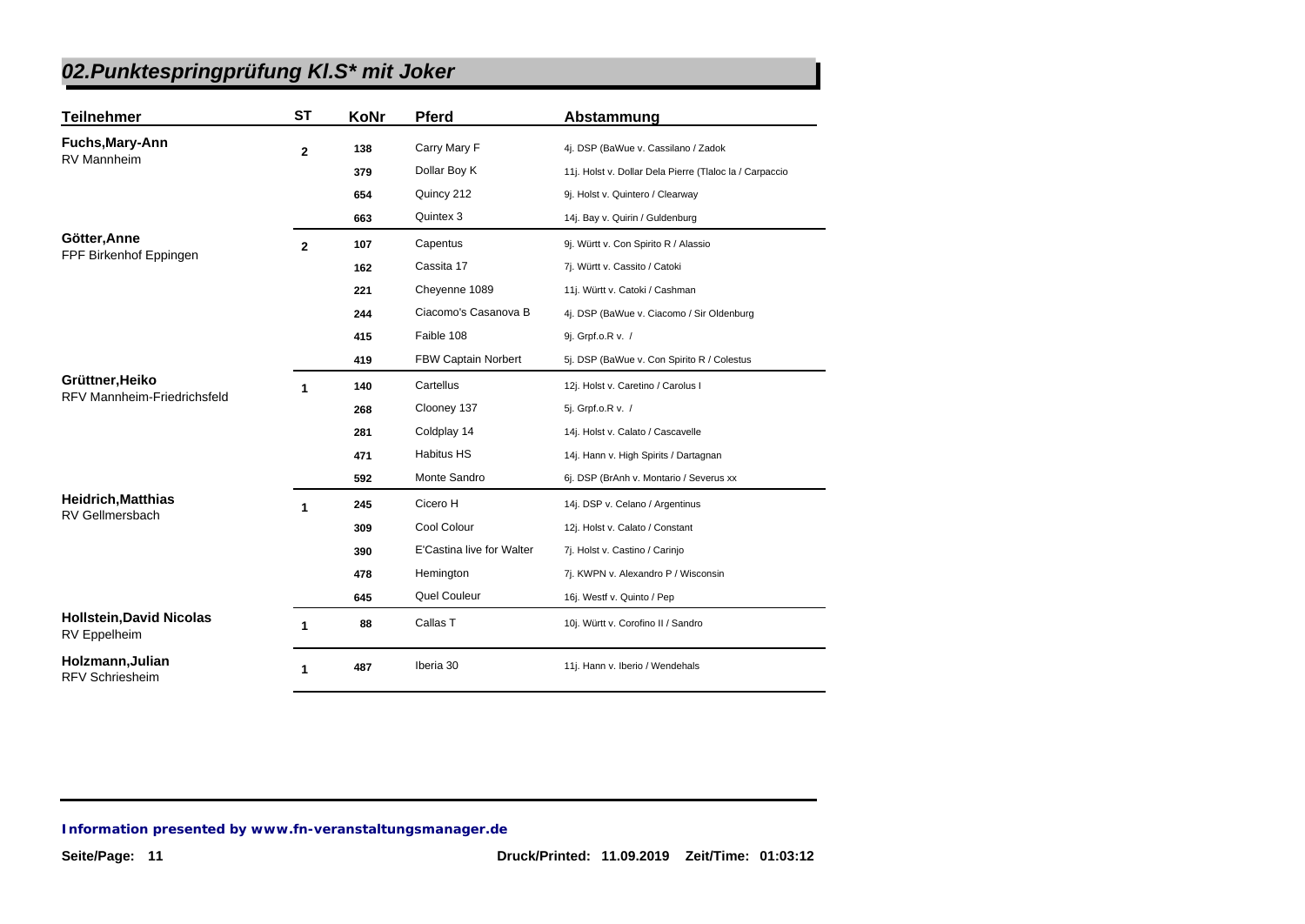| <b>Teilnehmer</b>                                  | <b>ST</b> | KoNr | <b>Pferd</b>             | Abstammung                                  |
|----------------------------------------------------|-----------|------|--------------------------|---------------------------------------------|
| Keith-Stier, Saskia                                | 1         | 73   | Cabu Dhabi               | 13j. Old v. Converter / Landfrieden         |
| RV Mannheim                                        |           | 134  | Carolientje 2            | 19j. Old v. Shine On / Corleone             |
|                                                    |           | 380  | Doloris S 12             | 9j. Old v. Diarado / I Love You             |
|                                                    |           | 389  | Dysprosium               | 9j. OS v. Diarado / Capriccio               |
|                                                    |           | 402  | Emilia 52                | 9j. ZW v. N.N. / San Giorgio                |
|                                                    |           | 458  | Golden Wind              | 16j. OS v. Gwalarn Ar Park / Urcos du Defey |
|                                                    |           | 529  | Lawrencium               | 10j. Holst v. Latouro / Capitol II          |
| Keller, Marissa<br>FRV Fußgönheim e.V.             | 1         | 109  | Capitano 76              | 10j. OS v. Caretano Z / Zeus (Nurzeus)      |
| <b>Kemmet, Philip Paul</b>                         | 1         | 204  | Chardonnay DWD           | 17j. BWP v. Voltaire / Pikoer               |
| RV Heilbronn                                       |           | 567  | Love Story 28            | 11j. OS v. Lordanos / Calypso IV            |
|                                                    |           | 589  | Miss Muffin van de Dreef | 7j. v. Nabab de Reve / Le Duc               |
|                                                    |           | 724  | Spartacus 12             | 20j. KWPN v. Heartbreaker / Nabuur          |
| Kleiner, Sandra                                    | 1         | 43   | Balou 668                | 15j. Old v. Balou du Rouet / Oscar de Revel |
| RC Bretten e.V.                                    |           | 353  | Curly 50                 | 15j. Holst v. Concept / Calido I            |
|                                                    |           | 470  | H.W.'s Comtesse          | 12j. Hann v. Contendro I / Londonderry      |
|                                                    |           | 477  | Help Me 3                | 7j. KWPN v. Numero Uno / Larino             |
|                                                    |           | 743  | Sunshine Z               | 11j. Württ v. Sir Oldenburg / Alabaster     |
|                                                    |           | 748  | <b>Udo 41</b>            | 18j. KWPN v. Numero Uno / Amethist          |
| Klimutta, Brian<br>RSG Barbarossa Kaiserslautern e | 1         | 260  | Claudio 25               | 9j. ZW v. Claudino / Lordano                |
| Köhler, Mona                                       | 1         | 181  | Cee-Lo Green             | 9j. Hann v. Cardenio / Graf Top             |
| RFV Hambrücken                                     |           | 542  | Leydi 3                  | 9j. OS v. Lordano / Quebec                  |
|                                                    |           | 565  | Loriot 369               | 8j. Holst v. Larimar / Corrado II           |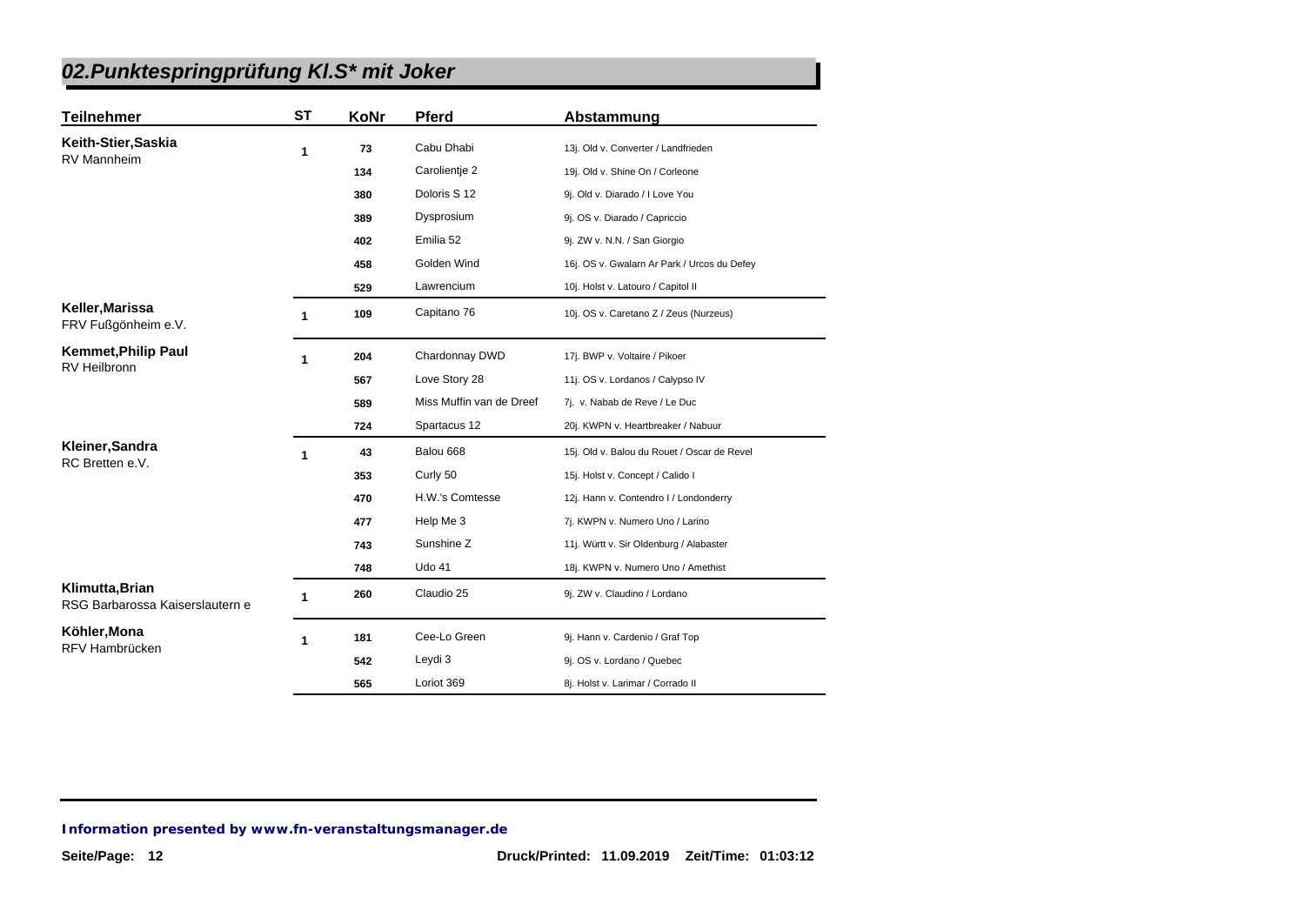| <b>Teilnehmer</b>                                   | ST                   | KoNr | <b>Pferd</b>         | Abstammung                                            |
|-----------------------------------------------------|----------------------|------|----------------------|-------------------------------------------------------|
| Kölz, Verena                                        | $\overline{2}$       | 72   | Caballero 119        | 6j. Holst v. Casall / Cassini I                       |
| RA SV Leingarten e.V.                               |                      | 150  | Cash Payer           | 9j. Holst v. Cachas / Acord II                        |
|                                                     |                      | 160  | Cassandra 358        | 8j. Württ v. Conway II / Lord Calando                 |
|                                                     |                      | 467  | Guinnes 27           | 8j. NRPS v. Glasgow van't Merelsnest / Hors la Loi II |
|                                                     |                      | 518  | Landor 48            | 14j. Old v. Landor S / Sergeant Pepper I              |
|                                                     |                      | 536  | Leo Lausemaus 5      | 5j. DSP (SaThu v. Lahnstein / Lavall I                |
|                                                     |                      | 629  | Prinz Flori          | 8j. Bay v. Quite's Prince / Night Fever Du Don        |
|                                                     |                      | 635  | Qualina N            | 7j. Hann v. Quality Time (NED) / Caletto I            |
|                                                     |                      | 664  | Quintino 12          | 10j. Württ v. Quintender / Rhodos                     |
|                                                     |                      | 701  | Schlauberger         | 6j. Hann v. Stolzenberg / Libero                      |
|                                                     |                      | 709  | Shiraz 46            | 5j. Old v. Semper Fi / Granulit                       |
|                                                     |                      | 731  | Stakko-Sie H         | 5j. Hann v. Stakkato / Celano                         |
|                                                     |                      | 756  | Valverde WD          | 5j. DSP (BaWue v. Valentino / Hamlet                  |
| Kreher, Harald<br>RV Bad Dürkheim e.V.              |                      | 781  | Zentos 3             | 11j. OS v. Zento (NLD) / Silvio I                     |
| Kübler, Ninja<br><b>RC Hoher Odenwald Waldbrunn</b> | 1                    | 696  | Sansybar             | 13j. ZW v. Stakkato Gold / Sir Oldenburg              |
| Lahm, Carsten                                       | $\blacktriangleleft$ | 342  | Crawford 8           | 6j. Old v. Conthargos / Glorieux                      |
| RV Mannheim                                         |                      | 771  | Wildbiene 4          | 13j. OS v. Abke / Weinberg                            |
| Lorenz, Lisa<br>TG Birkighöfe Eppelheim             | 1                    | 337  | Courage of Sollust B | 15j. Holst v. Cassini I / Silvester                   |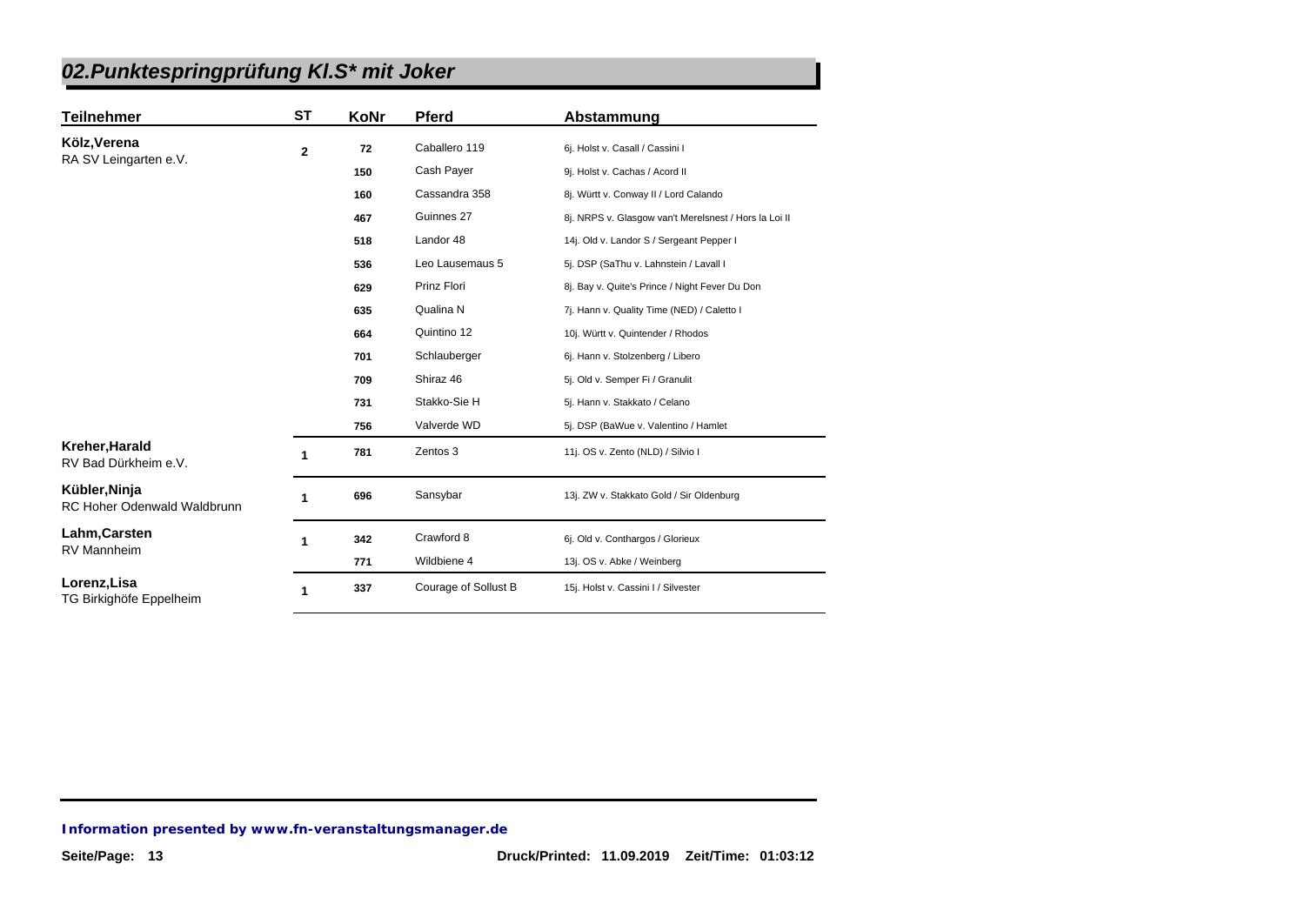| <b>Teilnehmer</b>                                      | <b>ST</b>    | KoNr         | Pferd                     | Abstammung                                   |
|--------------------------------------------------------|--------------|--------------|---------------------------|----------------------------------------------|
| <b>Masson, Raphael</b>                                 | $\mathbf 2$  | 4            | AC Chicca CH              | 16j. CH.Wb v. Calido / Stradivari            |
| Gastlizenz GER                                         |              | 5            | AC Contano CH             | 7j. CH.Wb v. /                               |
|                                                        |              | 74           | Cadeau de Coeur B         | 10j. Württ v. Colorit / Calypso I            |
|                                                        |              | 108          | Capeti LVP                | 10j. Z.Rpf v. Canturano I / Carano           |
|                                                        |              | 266          | Clinton 74                | 15j. Old v. Con Capitol / Prinz Oldenburg    |
|                                                        |              | 293          | Conconchello              | 6j. Holst v. Casalito / Corrado I            |
|                                                        |              | 319          | Cornelius R               | 14j. Holst v. Con Air / Lordship             |
|                                                        |              | 335          | Couldbe                   | 6j. Holst v. Calido I / Lord                 |
|                                                        |              | 414          | Fableux                   | 8j. OS v. Flipper D'Elle /                   |
|                                                        |              | 492          | <b>Irife Rose</b>         | 7j. Z.Rpf v. I'm Special de Muze / Asca      |
|                                                        |              | 507          | L.B. Fuego del Picadero   | 14j. BWP v. Cassini II / Lortino             |
|                                                        |              | 657          | Quinta AC Z               | 14j. v. $/$                                  |
| Mitsch, Johannes                                       | 1            | 15           | All in One 17             | 9j. Holst v. Aragorn / Rheinsberg            |
| RA SV Leingarten e.V.                                  |              | 599          | Naomy 15                  | 7j. Hann v. Now Or Never M / Cassus          |
|                                                        |              | 678          | <b>Rich Sunrise</b>       | 13j. Westf v. Rüter / Cento                  |
|                                                        |              | 749          | Uljanka K                 | 5j. Holst v. Uriko (Clooney NLD) / Contender |
| Moser-Noujaim, Sarah<br>RG Bruchhäuserhof Sandhausen e | $\mathbf{2}$ | 1            | 7 Star Stables Elton      | 10j. KWPN v. Warrant / Padinus               |
|                                                        |              | $\mathbf{2}$ | 7 Star Stables I'm Orange | 6j. KWPN v. Chacco-Blue / Damiro             |
|                                                        |              | 75           | Caecily                   | 6j. Hann v. Conen / Don Laurie I             |
|                                                        |              | 146          | Cascada 121               | 8j. Holst v. Clarimo / Canto                 |
|                                                        |              | 357          | Cynthia 53                | 7j. Holst v. Cellestial / Lebus              |
|                                                        |              | 399          | Elena 167                 | 7j. Holst v. Larimar / Cassini I             |
|                                                        |              | 448          | Galactico Z               | 14j. ISH v. Lux / Hallo                      |
|                                                        |              | 514          | Ladylover 6               | 9j. Old v. Armitage / Landadel               |
|                                                        |              | 649          | Quidam de Phénix          | 5j. Holst v. Quidam de Revel / Cassini II    |
| Mühling, Carina<br>RV Eppingen e.V.                    | 1            | 742          | Sunny 789                 | 17j. Württ v. Sir Oldenburg / Fashion King   |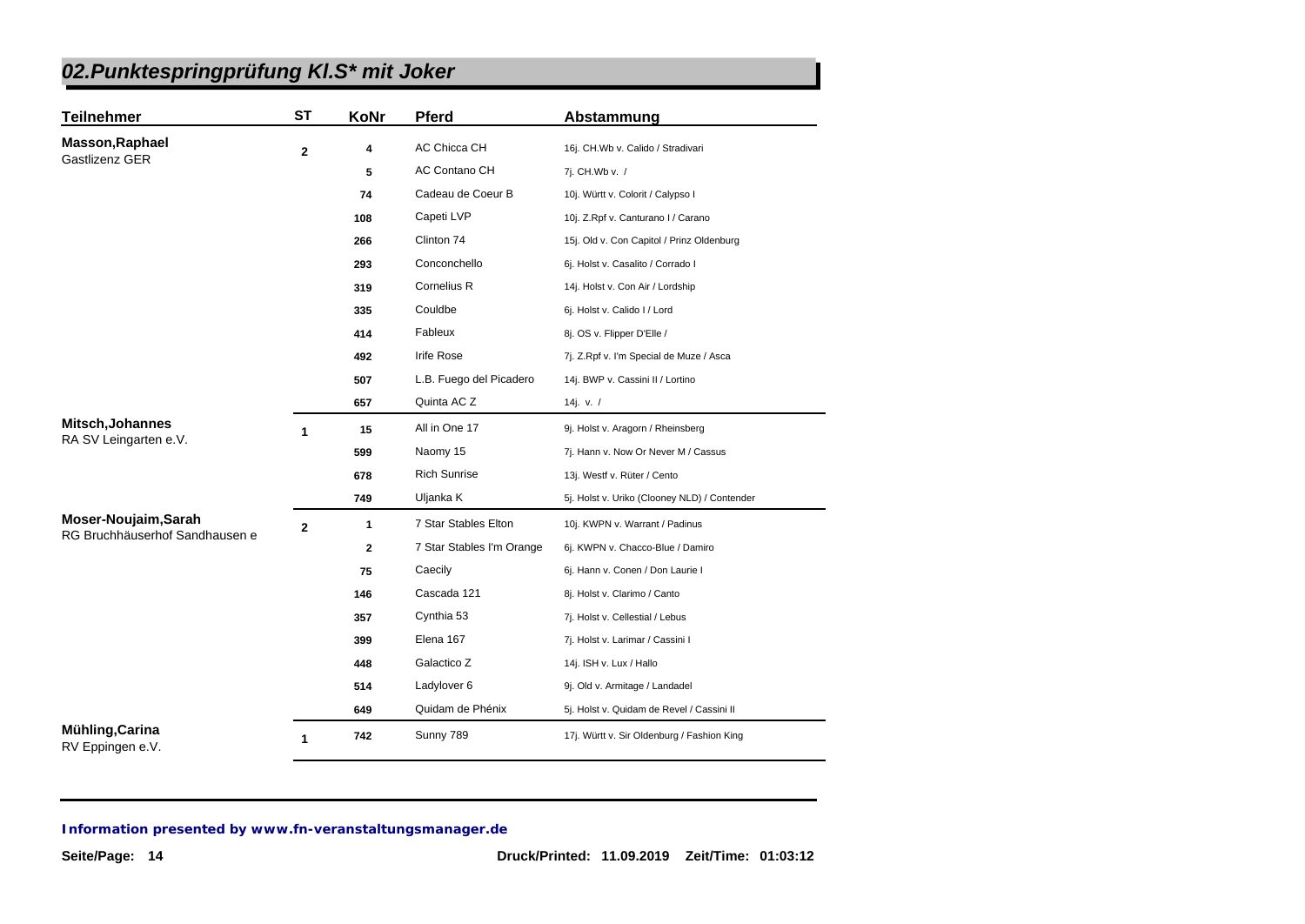| <b>Teilnehmer</b>                           | <b>ST</b>      | KoNr | <b>Pferd</b>             | Abstammung                                    |
|---------------------------------------------|----------------|------|--------------------------|-----------------------------------------------|
| Müller, Kathrin                             | 1              | 44   | Baloucor                 | 6j. Hann v. Balou du Rouet / Cardenio         |
| RSV Rheinhessen-Mitte e.V                   |                | 96   | Camirez 3                | 5j. Holst v. Cascadello I / Calato            |
|                                             |                | 361  | Damarco                  | 15j. ZW v. Darco / Raphael                    |
|                                             |                | 387  | Dyanne                   | 11j. KWPN v. Numero Uno / Wisconsin           |
|                                             |                | 555  | Little big man 42        | 5j. OS v. Lyjanero / Cornet's Stern           |
|                                             |                | 563  | Loredana D               | 13j. ZW v. Lucky Boy D / Alexis Z             |
|                                             |                | 689  | Salento                  | 13j. Hann v. Stakkato / Zacharias             |
| Schäfer, Anna-Elisa                         | $\overline{2}$ | 280  | Coeur d'Or 3             | 10j. ZW v. Coupe de Coeur / Democraat         |
| <b>RV Mannheim</b>                          |                | 437  | Fly Away 43              | 6j. Z.Rpf v. Flipper D'Elle / Darco           |
|                                             |                | 588  | Midnight Blue 6          | 9j. KWPN v. Mr. Blue / Jus de Pomme           |
| <b>Schumacher, Thomas</b>                   | $\mathbf{1}$   | 158  | Caspari 31               | 10j. Old v. Condiro / Carry Gold              |
| TG Birkighöfe Eppelheim                     |                | 239  | Christof 4               | 10j. OS v. Check In / Liberty Life            |
| Schwab, Julia<br>RFV 1952 Schwetzingen e.V. | $\mathbf{1}$   | 139  | Cartaya 2                | 9j. KWPN v. Alicante HBC / Nimmerdor          |
| Treiber, Günter                             | $\mathbf{2}$   | 54   | Benito 185               | 9j. KWPN v. Boss / Numero Uno                 |
| RV Eppelheim                                |                | 68   | Buddy Holly 9            | 13j. KWPN v. Verdi (Q-Verdi) / Voltaire       |
|                                             |                | 86   | Call me Pumba            | 4j. Old v. Crumble / Cleverboy                |
|                                             |                | 194  | Chackala                 | 5j. Old v. Companiero / Cleverboy             |
|                                             |                | 226  | Chicki-Micki             | 11j. Holst v. Cassini I / Lancer II           |
|                                             |                | 255  | <b>Claire Columbus</b>   | 9j. Westf v. Christoph Columbus / Sandro      |
|                                             |                | 304  | Conte Cassini            | 9j. Holst v. Cassini I / Corofino I           |
|                                             |                | 352  | Cuoricino                | 11j. Holst v. Con Air / Acord II              |
|                                             |                | 372  | Diarada 9                | 9j. DSP (BrAnh v. Diarado / Kolibri           |
|                                             |                | 426  | Ferstlhof's Dollar Dream | 7j. Bay v. Dollar D'Or SB / Ludwig von Bayern |
|                                             |                | 455  | Gestri                   | 8j. KWPN v. Alicante HBC / Kroongraaf         |
|                                             |                | 468  | Guinness 107             | 8j. KWPN v. Corland (DK: Corlando) / Ahorn    |
|                                             |                | 571  | Lui Buh                  | 8j. Hann v. Levistano / Akzent II             |
|                                             |                | 688  | Sabatini 17              | 7j. Hann v. Stanley / Calypso II              |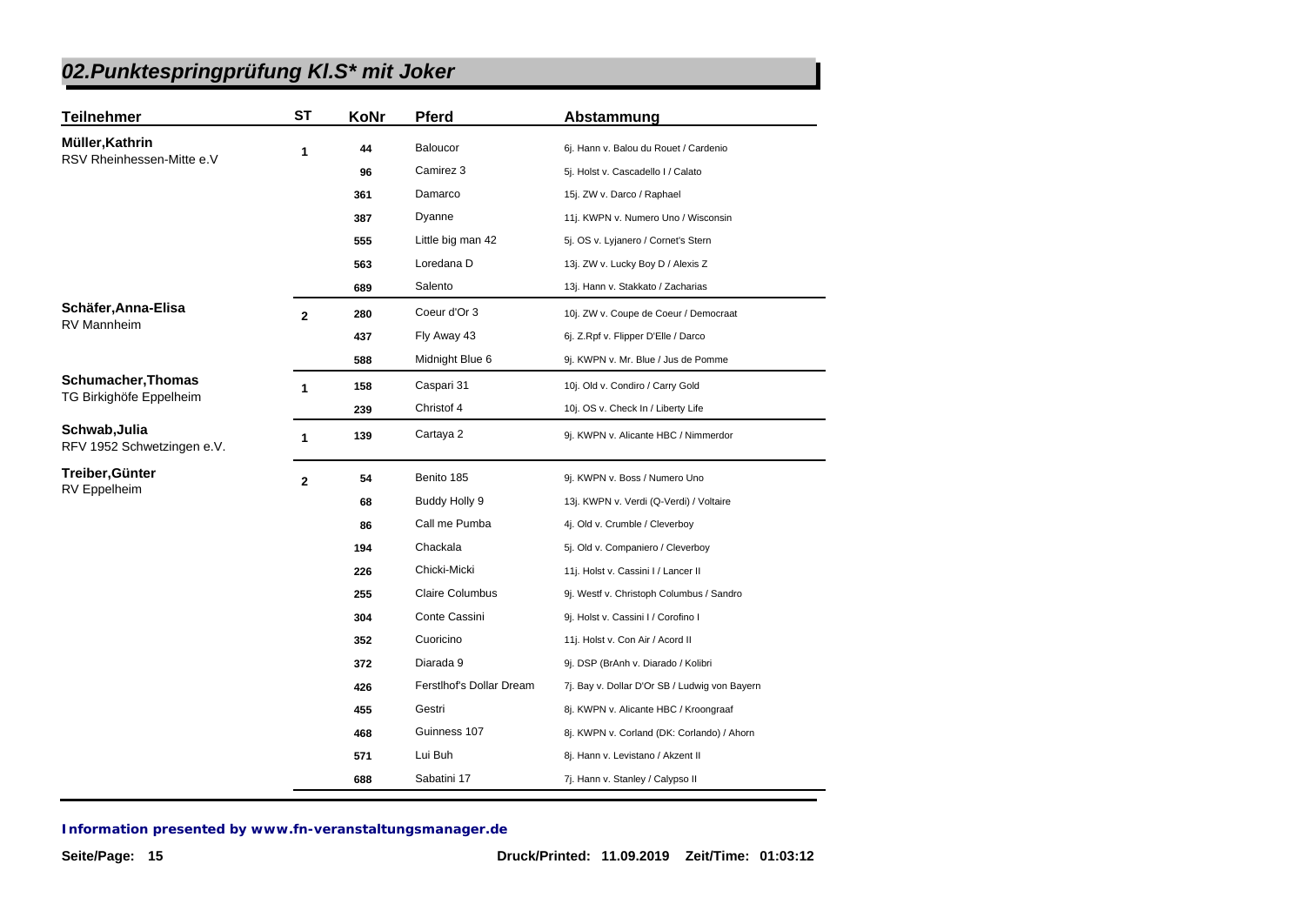| <b>Teilnehmer</b>                               | <b>ST</b> | KoNr | <b>Pferd</b>           | Abstammung                                                  |
|-------------------------------------------------|-----------|------|------------------------|-------------------------------------------------------------|
| Volckmann, Selina                               | 1         | 71   | C'mon C'mon B Z        | 7j. Z.Rpf v. Calikot Hero / Wildlife B                      |
| RG Mannheim-Neckarau e.V.                       |           | 110  | Cappucino 43           | 15j. Holst v. Carpaccio / Chagallo                          |
|                                                 |           | 173  | Catwalk de la Pierre Z | 10j. Z.Rpf v. Cassini II / Quick Star                       |
|                                                 |           | 358  | Cyrana de Gesto        | 10j. CH.Wb v. Cyrano de Bergerac / First Class II           |
|                                                 |           | 373  | Diesel 11              | 11j. KWPN v. Douglas (Rousseau) / Corland (DK:<br>Corlando) |
|                                                 |           | 412  | Evita 433              | 10j. KWPN v. Numero Uno / Cavalier (Mister)                 |
|                                                 |           | 443  | Fortuno 6              | 9j. KWPN v. Vaillant / Namelus R                            |
|                                                 |           | 479  | Heps                   | 9j. OS v. Heops / Grandeur                                  |
|                                                 |           | 505  | Kyra 192               | 9j. BWP v. Bon Ami / Darco                                  |
|                                                 |           | 528  | Lawrence 37            | 8j. Old v. Landfein / Quantum                               |
| <b>Volckmann, Theresa</b>                       | 1         | 71   | C'mon C'mon B Z        | 7j. Z.Rpf v. Calikot Hero / Wildlife B                      |
| RG Mannheim-Neckarau e.V.                       |           | 110  | Cappucino 43           | 15j. Holst v. Carpaccio / Chagallo                          |
|                                                 |           | 173  | Catwalk de la Pierre Z | 10j. Z.Rpf v. Cassini II / Quick Star                       |
|                                                 |           | 358  | Cyrana de Gesto        | 10j. CH.Wb v. Cyrano de Bergerac / First Class II           |
|                                                 |           | 373  | Diesel 11              | 11j. KWPN v. Douglas (Rousseau) / Corland (DK:<br>Corlando) |
|                                                 |           | 412  | Evita 433              | 10j. KWPN v. Numero Uno / Cavalier (Mister)                 |
|                                                 |           | 443  | Fortuno 6              | 9j. KWPN v. Vaillant / Namelus R                            |
|                                                 |           | 479  | Heps                   | 9j. OS v. Heops / Grandeur                                  |
|                                                 |           | 505  | Kyra 192               | 9j. BWP v. Bon Ami / Darco                                  |
|                                                 |           | 528  | Lawrence 37            | 8j. Old v. Landfein / Quantum                               |
| <b>Volk, Alexander</b><br>LRFV Rimbach u.U.e.V. | 3         | 271  | Clyde 77               | 8j. Holst v. Carentan / Lavall II                           |
|                                                 |           | 572  | Luigi 247              | 10j. Old v. Leviathan / Amadeus Z                           |
|                                                 |           | 772  | Winnetou 973           | 10j. Hann v. Weltpoet / Rubin Star N                        |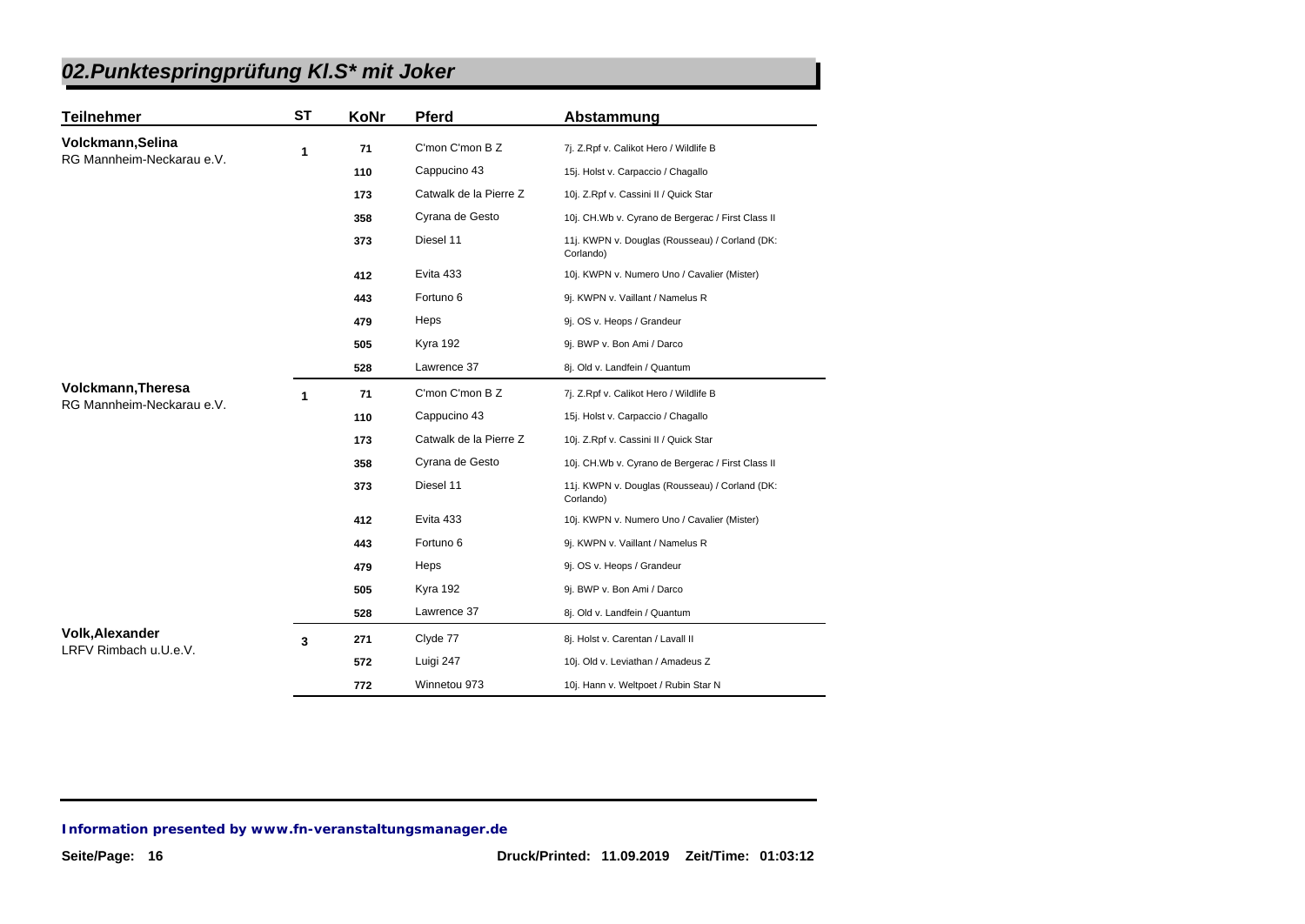| <b>Teilnehmer</b>                  | <b>ST</b>      | KoNr | <b>Pferd</b>              | Abstammung                                                     |
|------------------------------------|----------------|------|---------------------------|----------------------------------------------------------------|
| <b>Weber, Dominique Michelle</b>   | $\mathbf 2$    | 89   | Calou de Prairot          | 7j. SF v. Siryus de Bavoz / Amour de Meautis                   |
| RFV Ludwigshafen e.V.              |                | 125  | Carlchen S 2              | 6j. ZW v. Comme il faut / Emilion                              |
|                                    |                | 205  | Charisma HS               | 5j. Holst v. Uriko (Clooney NLD) / Cassito                     |
|                                    |                | 216  | Chasseur en blanc         | 12j. Holst v. Clearway / Zeus (Nurzeus)                        |
|                                    |                | 484  | Hotah de Lux              | 6j. OS v. Hermes de Lux / Grannus                              |
|                                    |                | 568  | Löwenherz 137             | 7j. Holst v. Lasino / Levantos II                              |
| Weißbrod, Maximilian               | $\overline{2}$ | 137  | Carry B                   | 5j. DSP (BaWue v. Cascadello I / Ricardo                       |
| PSG Winterheck-Walldorf e.V.       |                | 327  | Cosima 200                | 15j. Westf v. Cornet Obolensky (ex: Windows /<br>Frühlingsball |
|                                    |                | 395  | Ekhart                    | 10j. KWPN v. Larino / Ramiro                                   |
|                                    |                | 483  | Home Run 3                | 17j. Z. Rpf v. Hors la Loi II / Alcatraz Son                   |
|                                    |                | 499  | Kannestic V               | 4j. KWPN v. Kannan / Baltic VDL                                |
|                                    |                | 501  | Kerel van de Blauwendraad | 4j. KWPN v. Blauwendraad's O'Brien / No Limit                  |
|                                    |                | 504  | Kokomone W.               | 4j. KWPN v. Tjungske / Voltaire                                |
|                                    |                | 601  | Nasferatu Uno             | 8j. OS v. Numero Uno / Pocalino                                |
|                                    |                | 611  | Nordic van de Zeshoek     | 6j. BWP v. Nabab de Reve / Numero Uno                          |
|                                    |                | 624  | Pink Floyd v/h Blauwhof   | 4j. BWP v. Vigo D'Arsouilles / Capitol I                       |
|                                    |                | 651  | Quin 11                   | 10j. Württ v. Que Guapo / Calido I                             |
|                                    |                | 668  | Quipu R                   | 7j. Württ v. Quality / Lordanos                                |
|                                    |                | 695  | Sanloubet                 | 12j. OS v. Sandro Boy / Baloubet du Rouet                      |
| Weitbrecht, Achim                  | 1              | 416  | Falada Gold               | 11j. OS v. For Germany RD / Clay                               |
| RZV Neubärental                    |                | 439  | For Princess 2            | 13j. OS v. For Pleasure / Clay                                 |
| Wendel, Johanna                    | $\mathbf{1}$   | 272  | Cobibo                    | 10j. Westf v. Coronas / Contifex                               |
| <b>FRV Neuhofen</b>                |                | 687  | Rüpel 14                  | 7j. Ung. v. Raszputyin / Warstein                              |
| <b>Wettstein, Amber</b>            | 1              | 196  | Chakova                   | 9j. Grpf.o.R v. Chaka D / Bachelor NH                          |
| <b>RFV Mannheim-Friedrichsfeld</b> |                | 738  | Storyman M                | 12j. Hann v. Stolzenberg / Caletto I                           |
| Wetzel, Janina                     | 1              | 385  | Dragunov                  | 7j. OS v. Diarado / Cordano Z                                  |
| RV Mannheim                        |                | 456  | Gigolo 661                | 8j. KWPN v. Mr. Blue / Colino                                  |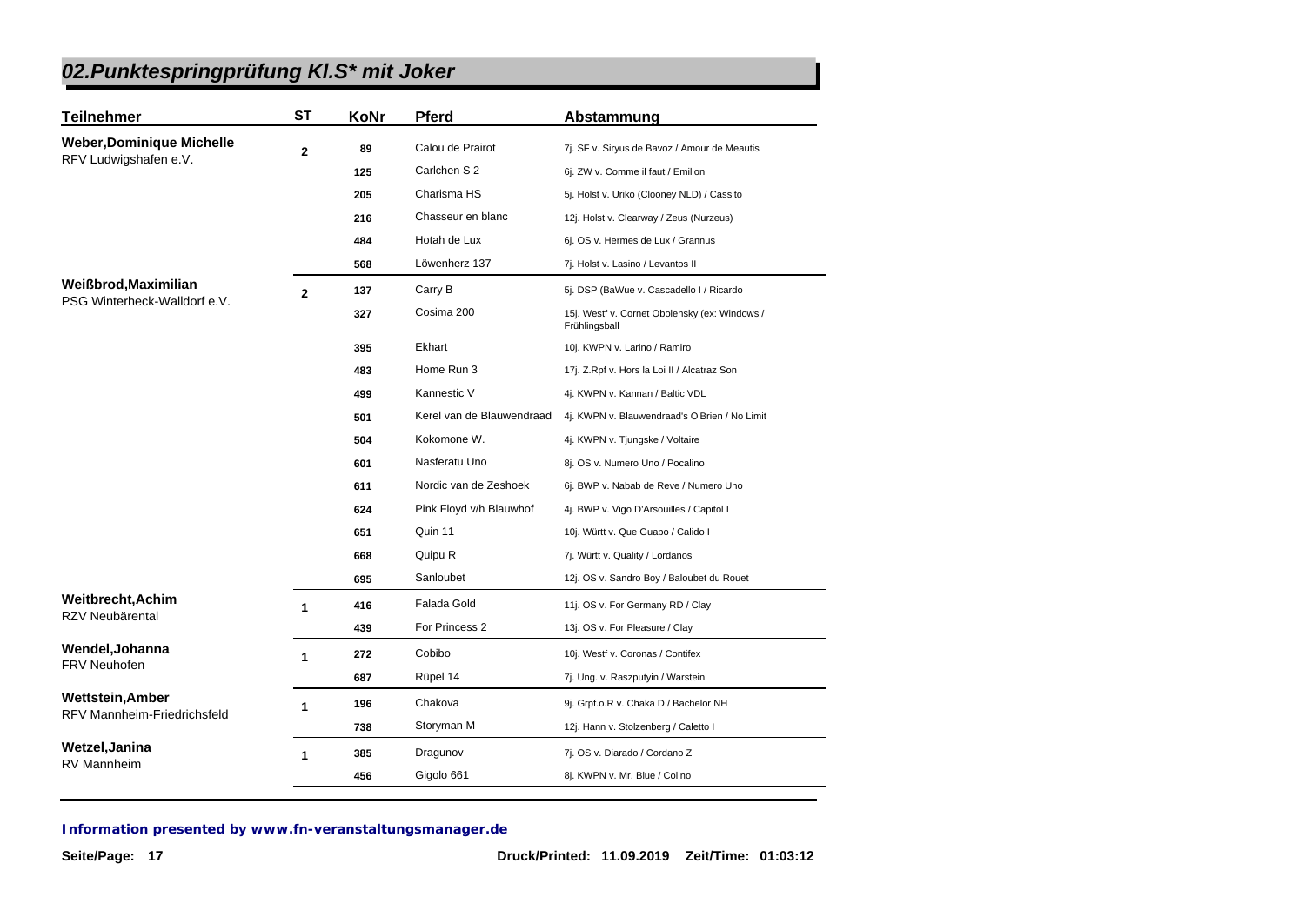| <b>Teilnehmer</b>                         |              | <b>ST</b>    | <b>KoNr</b>    | <b>Pferd</b> | Abstammung                         |
|-------------------------------------------|--------------|--------------|----------------|--------------|------------------------------------|
| Wiedemann, Thomas                         |              | $\mathbf{2}$ | 85             | Calippo 42   | 12j. Old v. Check In / Grandeur    |
| PF Saurach                                |              |              | 187            | Cenia 14     | 6j. Hann v. Check In / Concetto    |
|                                           |              |              | 308            | Cookie 71    | 10j. OS v. Chacco-Blue / Cento     |
| Ziegler, Christian<br><b>RFV Leonberg</b> |              |              | 195            | Chakko       | 14j. OS v. Chacco-Blue / Corrado I |
| <b>Anzahl der Reiter:</b>                 | $\mathbf{0}$ |              | Startfolge ab: | K nach Pferd |                                    |
| Anzahl der Startplätze:                   | 61           |              |                |              |                                    |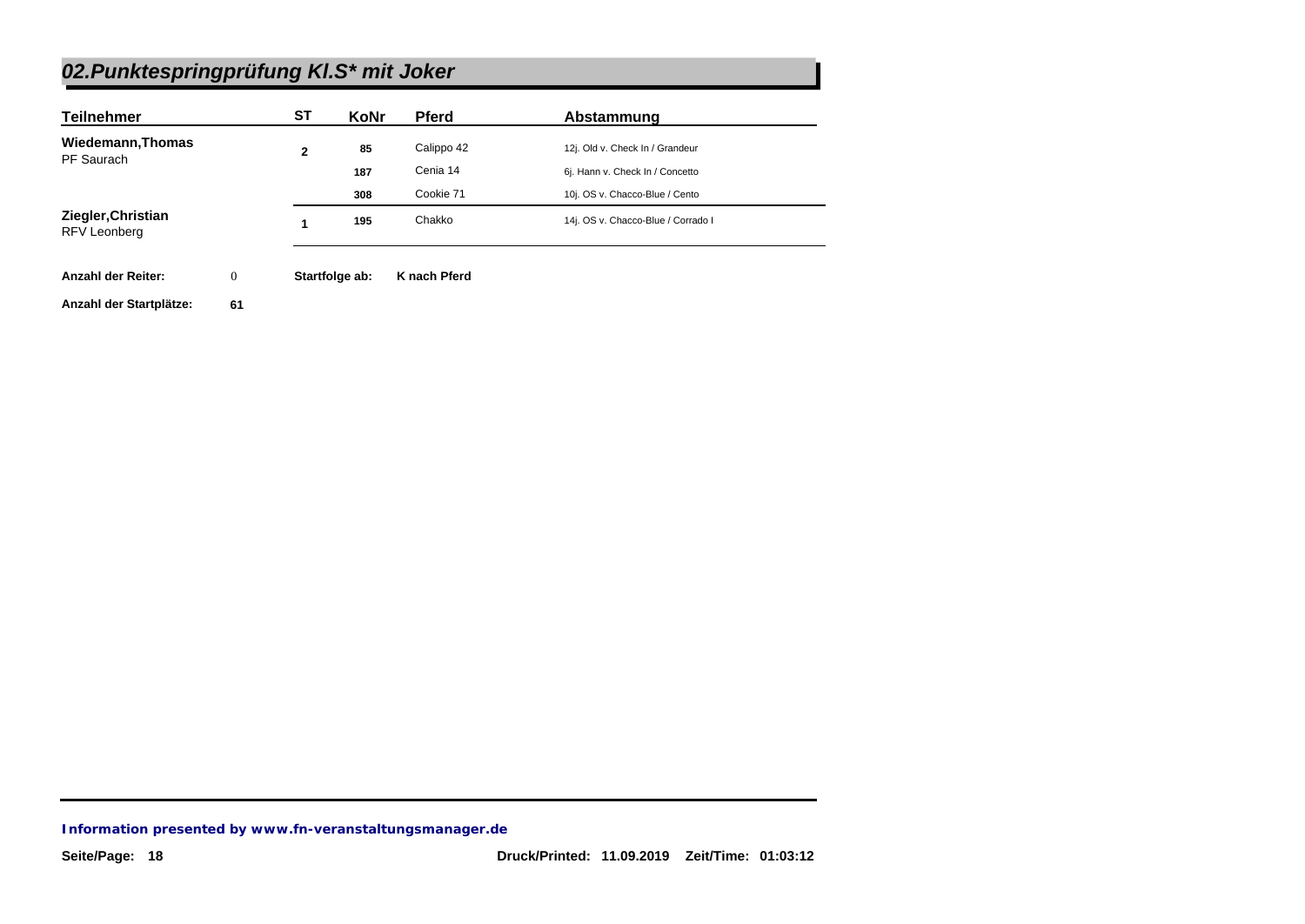| <b>Teilnehmer</b>                  | <b>ST</b>    | KoNr | <b>Pferd</b>              | Abstammung                                                    |
|------------------------------------|--------------|------|---------------------------|---------------------------------------------------------------|
| <b>Back, Manuel</b>                | 1            | 237  | Chipsy Lady 2             | 9j. Württ v. Canstakko / Ricardo                              |
| <b>RFV Rot</b>                     |              | 576  | Lupo 103                  | 16j. Holst v. Lasino / Calato                                 |
| Engert, Luisa                      | 1            | 104  | Candela 78                | 6j. Old v. Comme il faut / Cantus                             |
| <b>RFV Külsheim</b>                |              | 315  | Cora de Semilly           | 5j. Holst v. Diamant de Semilly / Catoki                      |
|                                    |              | 417  | Fantasia 144              | 6j. ISH v. Porsch / Toulon xx                                 |
|                                    |              | 596  | Mr. Nelson 6              | 6j. BWP v. Dallas VDL (ex Indouglas van h /<br>Action-Breaker |
|                                    |              | 648  | Quibbel Wibbel            | 7j. Westf v. Quality Time (NED) / Puschkin D                  |
|                                    |              | 714  | Sir Landor of Netherlands | 6j. KWPN v. Falaise de Muze / Mr. Blue                        |
| Geißert, Christian                 | 1            | 192  | Chacco 34                 | 10j. OS v. Chacco-Blue / Captain Paul I                       |
| RFV Graben e.V.                    |              | 207  | Charleston 67             | 8j. OS v. Calato / Feuerwerk                                  |
|                                    |              | 666  | Quintop 2                 | 8j. Holst v. Quintero / Coriano                               |
| Götter, Anne                       | $\mathbf{2}$ | 107  | Capentus                  | 9j. Württ v. Con Spirito R / Alassio                          |
| FPF Birkenhof Eppingen             |              | 162  | Cassita 17                | 7j. Württ v. Cassito / Catoki                                 |
|                                    |              | 221  | Cheyenne 1089             | 11j. Württ v. Catoki / Cashman                                |
|                                    |              | 244  | Ciacomo's Casanova B      | 4j. DSP (BaWue v. Ciacomo / Sir Oldenburg                     |
|                                    |              | 415  | Faible 108                | 9j. Grpf.o.R v. /                                             |
|                                    |              | 419  | FBW Captain Norbert       | 5j. DSP (BaWue v. Con Spirito R / Colestus                    |
| Grüttner, Heiko                    | 1            | 140  | Cartellus                 | 12j. Holst v. Caretino / Carolus I                            |
| <b>RFV Mannheim-Friedrichsfeld</b> |              | 268  | Clooney 137               | 5j. Grpf.o.R v. /                                             |
|                                    |              | 281  | Coldplay 14               | 14j. Holst v. Calato / Cascavelle                             |
|                                    |              | 471  | <b>Habitus HS</b>         | 14j. Hann v. High Spirits / Dartagnan                         |
|                                    |              | 592  | Monte Sandro              | 6j. DSP (BrAnh v. Montario / Severus xx                       |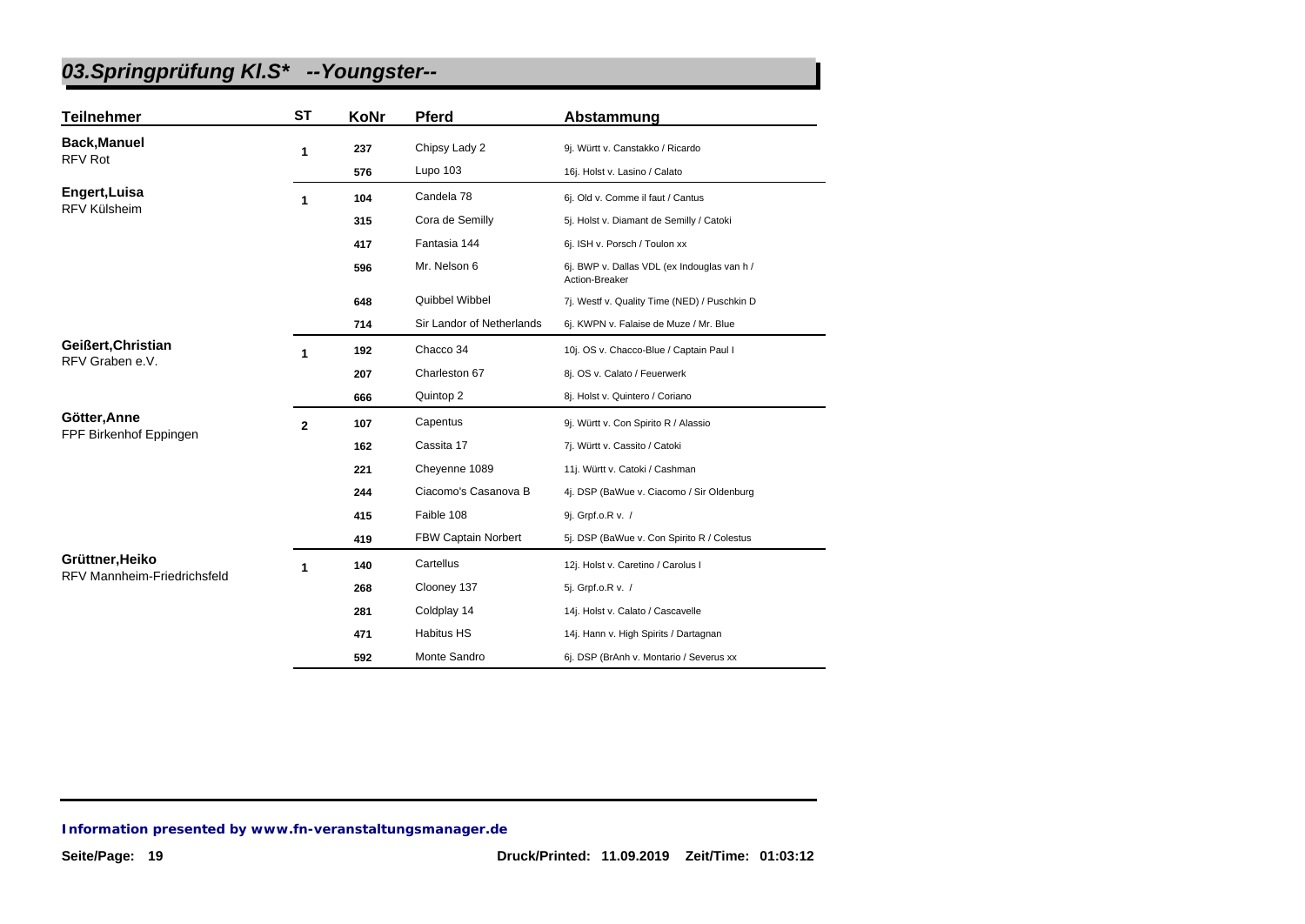| <b>Teilnehmer</b>    | <b>ST</b> | KoNr | Pferd                   | Abstammung                                               |
|----------------------|-----------|------|-------------------------|----------------------------------------------------------|
| Herbert, Bernd       | 1         | 79   | Caja 35                 | 7j. Holst v. Clarimo / Coriano                           |
| <b>RFV Viernheim</b> |           | 97   | Campari 274             | 12j. Z.Rpf v. Corland (DK: Corlando) / Camouflage        |
|                      |           | 98   | Campari 332             | 6j. Holst v. Cormint / Coriano                           |
|                      |           | 102  | Can-Tucky               | 8j. Hann v. Canstakko / Libero                           |
|                      |           | 116  | Caramba 92              | 8j. Westf v. Comme il faut / Baloubet du Rouet           |
|                      |           | 125  | Carlchen S 2            | 6j. ZW v. Comme il faut / Emilion                        |
|                      |           | 144  | Cartwright 4            | 6j. Hann v. Cador / Quaid I                              |
|                      |           | 180  | Cecile 20               | 12j. OS v. Continio / Concorde                           |
|                      |           | 199  | Chamonix 51             | 10j. Holst v. Caretino / Lasino                          |
|                      |           | 215  | Charybelle              | 7j. Holst v. Cantoblanco / Quinar                        |
|                      |           | 233  | Chimanski 5             | 5j. Westf v. Chaman / Contender                          |
|                      |           | 253  | Cirkon 3                | 5j. Hann v. Casino / Contendro I                         |
|                      |           | 275  | Coco Maxi               | 5j. Hann v. Comte / Rabino                               |
|                      |           | 277  | Code Red 5              | 5j. Hann v. Cascadello I / Federweisser                  |
|                      |           | 278  | Codex 28                | 6j. Hann v. Contendros / Espri                           |
|                      |           | 297  | Conjack 2               | 7j. Hann v. Check In / Sir Shutterfly                    |
|                      |           | 310  | Cooler Curt             | 9j. Hann v. Canstakko / Libero                           |
|                      |           | 363  | Dante 150               | 4j. DSP (Bay) v. Diarado / Cornet Obolensky (ex: Windows |
|                      |           | 403  | <b>Emilion Fonroque</b> | 7j. Westf v. Eldorado van de Zeshoek / Cruising          |
|                      |           | 409  | Esquire 38              | 16j. Hann v. El Bundy I / Gardeoffizier                  |
|                      |           | 452  | Gerda 69                | 7j. Hann v. Grey Top / Contendro I                       |
|                      |           | 462  | Grace WB                | 7j. Hann v. Grey Top / Escudo I                          |
|                      |           | 488  | Ice Breaker 3           | 6j. KWPN v. Action-Breaker / Namelus R                   |
|                      |           | 500  | Kennedy 42              | 5j. OS v. Kannan / Contender                             |
|                      |           | 534  | Lenny Lennison          | 5j. OS v. Landfein / Quintender                          |
|                      |           | 543  | Liedy                   | 14j. Bay v. Lord Z / Lord Inci Pit                       |
|                      |           | 574  | Lumpi 71                | 6j. OS v. Lord Argentinus / Capilano                     |
|                      |           | 577  | Lutz Löwenherz          | 11j. Holst v. Lancer II / Candillo                       |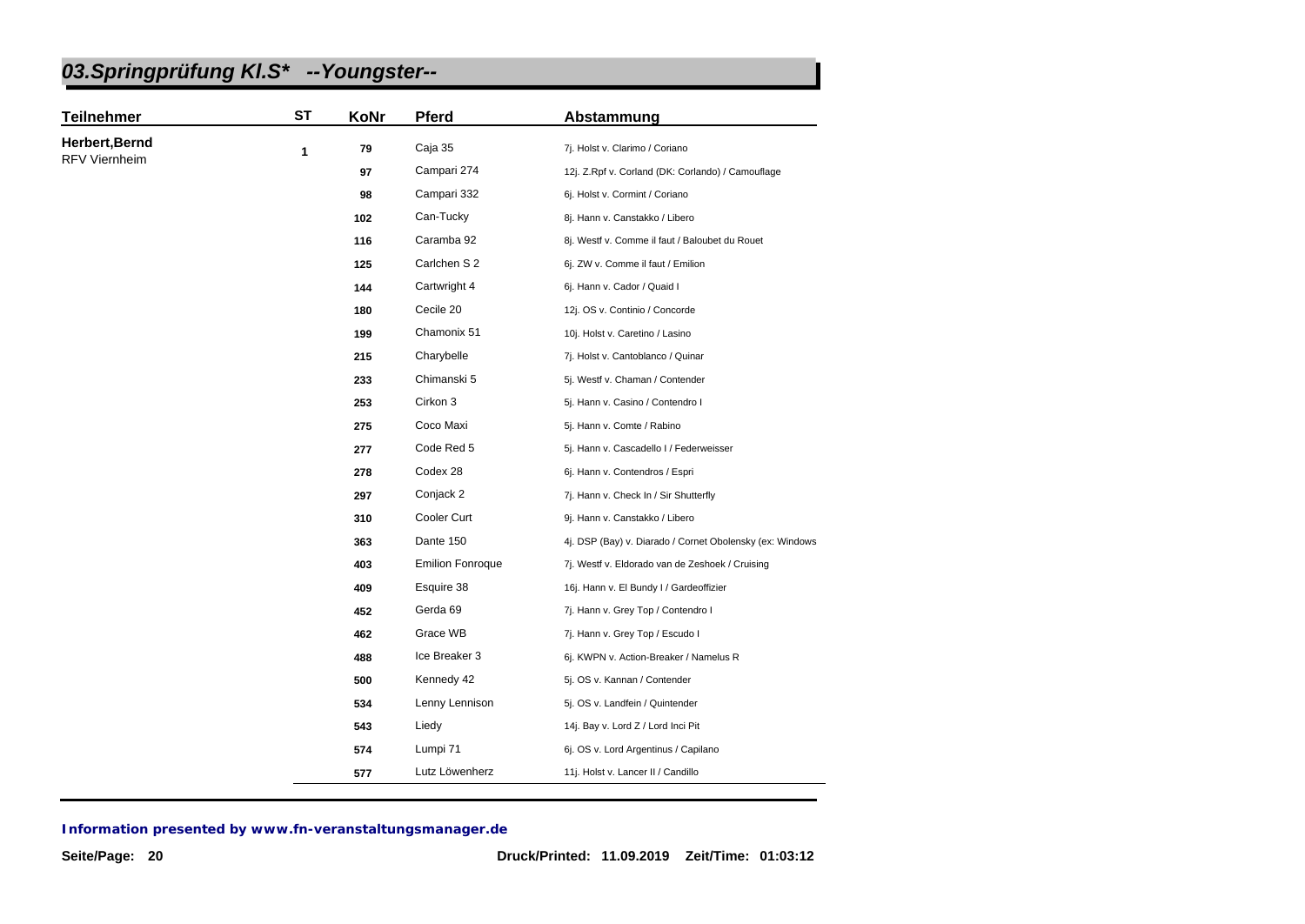| <b>Teilnehmer</b>                     | <b>ST</b>   | KoNr | Pferd                | Abstammung                                      |
|---------------------------------------|-------------|------|----------------------|-------------------------------------------------|
|                                       |             | 587  | Meiju-San            | 5j. DSP (RPS) v. Levisonn / Cassini II          |
|                                       |             | 608  | No Limit de la Pomme | 6j. BWP v. Telstar de la Pomme / Bamako de Muze |
|                                       |             | 615  | Part of Pleasure     | 7j. Hann v. Perigueux / Zeus (Nurzeus)          |
|                                       |             | 625  | Piri-Piri 4          | 4j. Hann v. Perigueux / Mighty Magic            |
|                                       |             | 641  | Quattro Bianca       | 4j. Hann v. Qualito / Valentino                 |
|                                       |             | 682  | Rosalie 233          | 9j. Old v. Rock Forever I / Lanciano            |
|                                       |             | 700  | Scavino              | 6j. Westf v. Stakkato / Voltaire                |
|                                       |             | 711  | Siegfried H          | 5j. Hann v. Stolzenberg / Libero                |
|                                       |             | 712  | Simply the best 27   | 17j. Holst v. Acobat II / Calido I              |
|                                       |             | 763  | Vincent 163          | 9j. Hann v. Van Gogh / Chasseur I               |
|                                       |             | 765  | Viva la Vita 4       | 7j. Württ v. Valentino / Candillo               |
| Hofmann, Heike<br>RFV Biebesheim e.V. | 1           | 67   | Buddy 170            | 13j. BWP v. Caspar / Damocles                   |
|                                       |             | 95   | Camillo 192          | 9j. Holst v. Cancara / Heraldik xx              |
|                                       |             | 240  | Chuck 34             | 9j. OS v. Conington / Halando                   |
|                                       |             | 259  | Classic Catoo        | 7j. Holst v. Catoo / Quinar                     |
|                                       |             | 355  | Cusumano             | 10j. Holst v. Cassaro / Clearway                |
|                                       |             | 422  | Fedette              | 9j. KWPN v. Diarado / Vittorio                  |
|                                       |             | 630  | Private Feeling      | 9j. Hann v. Perpignon / For Feeling             |
| Holzschuh, Hannah                     | 1           | 105  | Canetta 2            | 9j. Hann v. Cassini II / Quidam de Revel        |
| <b>RFV Viernheim</b>                  |             | 291  | Con-Way              | 13j. Holst v. Con Air / Athlet Z                |
|                                       |             | 579  | Madness R            | 11j. DR (Holst) v. Mad Max / Mac Geyver         |
|                                       |             | 634  | Quaisa Quim          | 5j. DSP (BrAnh v. Quality Time (NED) / Diarado  |
| Kaiser, Stefan                        | $\mathbf 2$ | 90   | Camaro 135           | 9j. Holst v. Corrado I / Lansing                |
| <b>Reitclub Kandel</b>                |             | 126  | Carlo 422            | 9j. ZW v. Coronino / Chairman                   |
|                                       |             | 176  | Caytana 2            | 9j. Holst v. Canto / Ahorn Z                    |
|                                       |             | 210  | Charmeur 458         | 7j. ZW v. Cerdic / Coriano                      |
|                                       |             | 314  | Cora 643             | 8j. ZW v. Clerus / Garant                       |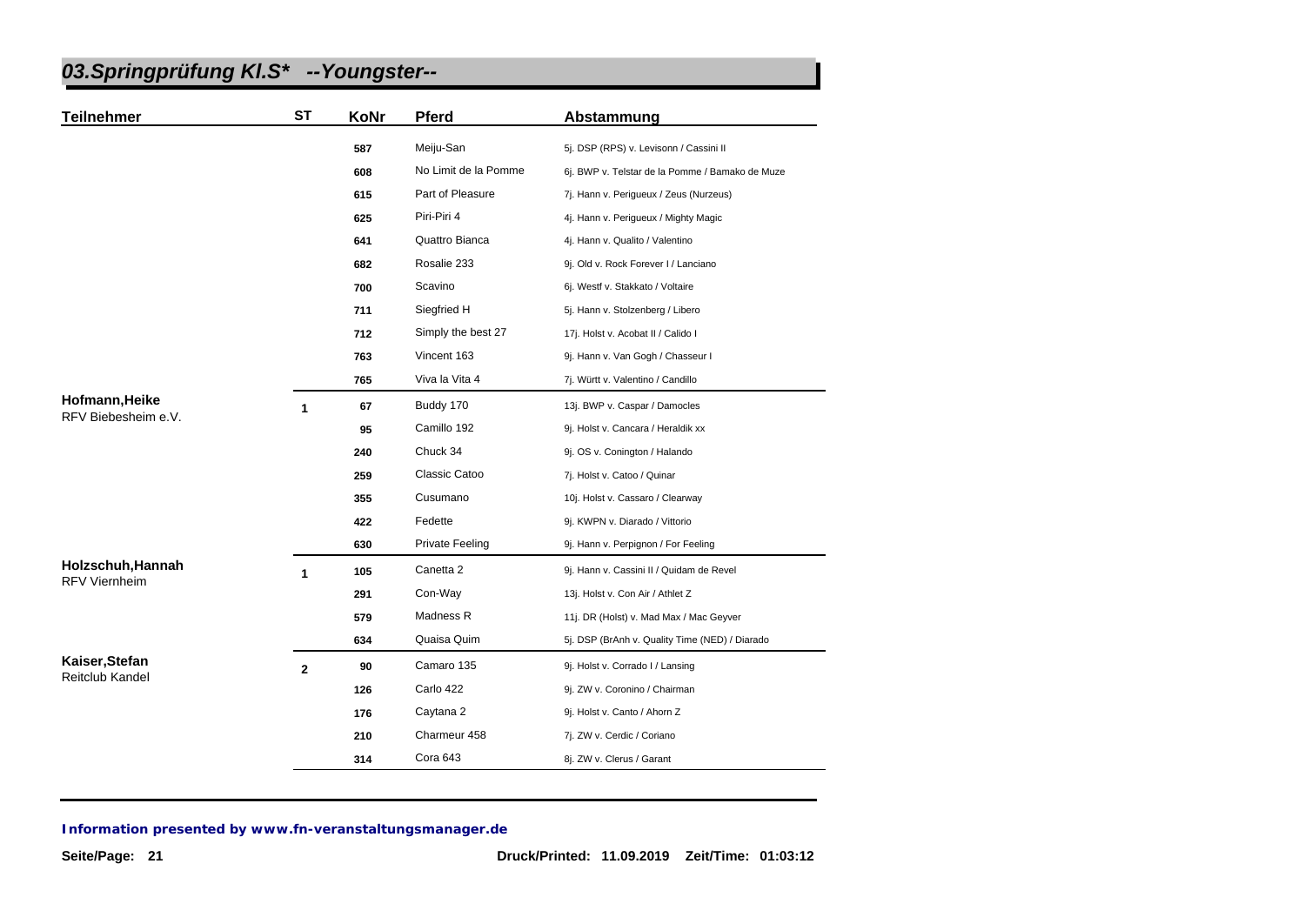| <b>Teilnehmer</b>                | <b>ST</b>    | KoNr | Pferd                     | Abstammung                                                          |
|----------------------------------|--------------|------|---------------------------|---------------------------------------------------------------------|
| Keith-Stier, Saskia              | $\mathbf{2}$ | 73   | Cabu Dhabi                | 13j. Old v. Converter / Landfrieden                                 |
| RV Mannheim                      |              | 134  | Carolientie 2             | 19j. Old v. Shine On / Corleone                                     |
|                                  |              | 380  | Doloris S 12              | 9j. Old v. Diarado / I Love You                                     |
|                                  |              | 389  | Dysprosium                | 9j. OS v. Diarado / Capriccio                                       |
|                                  |              | 402  | Emilia 52                 | 9j. ZW v. N.N. / San Giorgio                                        |
|                                  |              | 458  | Golden Wind               | 16j. OS v. Gwalarn Ar Park / Urcos du Defey                         |
|                                  |              | 529  | Lawrencium                | 10j. Holst v. Latouro / Capitol II                                  |
| Kölz, Markus<br>PSV Burkhardshof | $\mathbf{2}$ | 6    | Acajou du Theillet        | 7j. Württ v. Arioso du Theillet / Fergar Mail (Chapultepec la<br>Si |
|                                  |              | 34   | Arioletto                 | 8j. Württ v. Arioso du Theillet / Rouletto                          |
|                                  |              | 48   | Baluga 4                  | 14j. Westf v. Balou du Rouet / Polygraf                             |
|                                  |              | 50   | <b>Beauty Star G</b>      | 5j. DSP (SaThu v. Big Star JR K Z / Clinton                         |
|                                  |              | 51   | Beckham 25                | 7j. OS v. Balou du Rouet / Grannus                                  |
|                                  |              | 103  | Canberra 37               | 13j. Old v. Chambertin / Night and Day                              |
|                                  |              | 224  | Chiapas 2                 | 10j. OS v. Chacco-Blue / Con Air                                    |
|                                  |              | 292  | Conaro 3                  | 8j. Württ v. Contano / Cor de la Bryere                             |
|                                  |              | 383  | Dornadello                | 11j. DSP (SaThu v. Dornado / Fighting Alpha                         |
|                                  |              | 411  | Etiche de Fribois         | 15j. BWP v. Fetiche Du Pas / Clinton                                |
|                                  |              | 515  | Lagano 13                 | 8j. Holst v. Leonce / Corrado I                                     |
|                                  |              | 590  | Missile du Buisson        | 11j. Z.Rpf v. Mr. Blue / Zandor (Zandor Z)                          |
|                                  |              | 715  | Sissi G                   | 7j. Bay v. Sakrileg / Balou du Rouet                                |
|                                  |              | 744  | <b>Sweet Temptation 2</b> | 8j. Hann v. Stanley / Fabriano                                      |
|                                  |              | 777  | Zahara 5                  | 7j. DSP (SaThu v. Balou du Rouet / Zenturio                         |
| Kohler, Julia                    | 1            | 86   | Call me Pumba             | 4j. Old v. Crumble / Cleverboy                                      |
| RV Eppelheim                     |              | 88   | Callas T                  | 10j. Württ v. Corofino II / Sandro                                  |
|                                  |              | 455  | Gestri                    | 8j. KWPN v. Alicante HBC / Kroongraaf                               |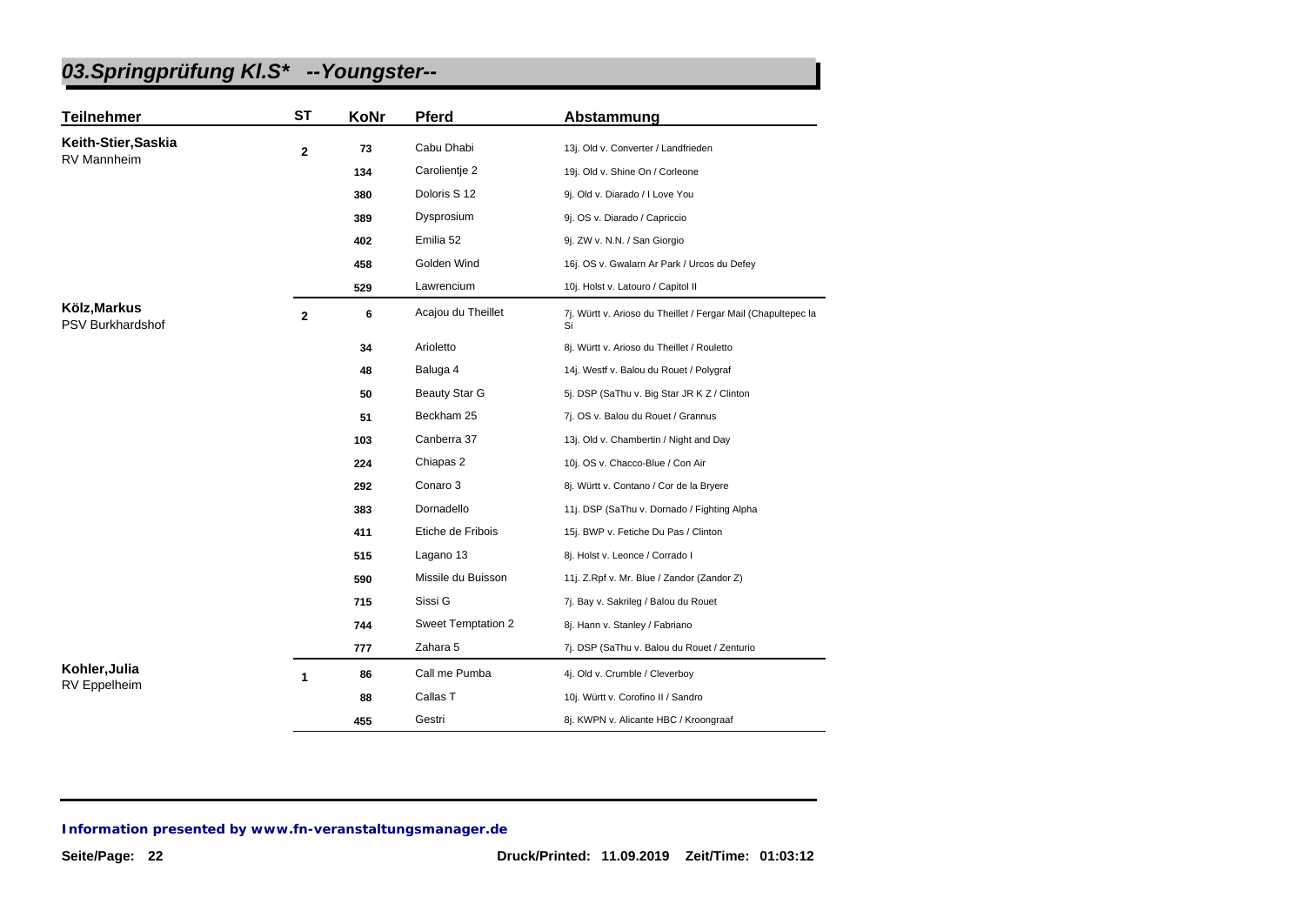| <b>Teilnehmer</b>                 | <b>ST</b>    | KoNr | Pferd                   | Abstammung                                        |
|-----------------------------------|--------------|------|-------------------------|---------------------------------------------------|
| Krauss, Maximilian                | $\mathbf{2}$ | 45   | <b>Baloue's Girl</b>    | 7j. Meckl. v. Balou du Rouet / Lord Kemm          |
| RFV Groß-Zimmern 1949 e.V.        |              | 117  | Caramello 17            | 13j. Holst v. Canto / Capitol I                   |
|                                   |              | 197  | Chalero                 | 13j. OS v. Chalet / Raphael                       |
|                                   |              | 307  | Contico 3               | 13j. OS v. Contifax I / Ico                       |
|                                   |              | 391  | Easy Fips               | 10j. Hess v. Embassy II / Corelli                 |
|                                   |              | 396  | Elaiza 4                | 9j. Hann v. Embassy II / Lord Kemm                |
|                                   |              | 401  | Elysann                 | 5j. OS v. Eldorado de Hus / Stakkato Gold         |
|                                   |              | 583  | Marty MacFly 2          | 10j. Holst v. Larimar / Cassini II                |
|                                   |              | 618  | Peaches GE              | 7j. DSP (SaThu v. Quick Amour GE / Balou du Rouet |
|                                   |              | 672  | Qunoh                   | 10j. Hann v. Quintender / Landadel                |
| Kurz, Christopher                 | 1            | 164  | Castell 13              | 12j. Hann v. Cassini II / Raphael                 |
| RFV Sinsheim e.V.                 |              | 248  | Cinnamon Star K         | 7j. OS v. Clarimo / Calando I                     |
|                                   |              | 302  | Constantin K            | 10j. OS v. Cody I / Calando I                     |
|                                   |              | 344  | Crazy Casey K           | 6j. OS v. Cascadello I / Calando I                |
|                                   |              | 472  | Harvey 67               | 7j. KWPN v. Spartacus / Caretino                  |
| Masson, Raphael<br>Gastlizenz GER | $\mathbf{2}$ | 4    | AC Chicca CH            | 16j. CH.Wb v. Calido / Stradivari                 |
|                                   |              | 5    | AC Contano CH           | 7j. CH.Wb v. /                                    |
|                                   |              | 74   | Cadeau de Coeur B       | 10j. Württ v. Colorit / Calypso I                 |
|                                   |              | 108  | Capeti LVP              | 10j. Z.Rpf v. Canturano I / Carano                |
|                                   |              | 266  | Clinton 74              | 15j. Old v. Con Capitol / Prinz Oldenburg         |
|                                   |              | 293  | Conconchello            | 6j. Holst v. Casalito / Corrado I                 |
|                                   |              | 319  | Cornelius R             | 14j. Holst v. Con Air / Lordship                  |
|                                   |              | 335  | Couldbe                 | 6j. Holst v. Calido I / Lord                      |
|                                   |              | 414  | Fableux                 | 8j. OS v. Flipper D'Elle /                        |
|                                   |              | 492  | Irife Rose              | 7j. Z.Rpf v. I'm Special de Muze / Asca           |
|                                   |              | 507  | L.B. Fuego del Picadero | 14j. BWP v. Cassini II / Lortino                  |
|                                   |              | 657  | Quinta AC Z             | 14j. v. $/$                                       |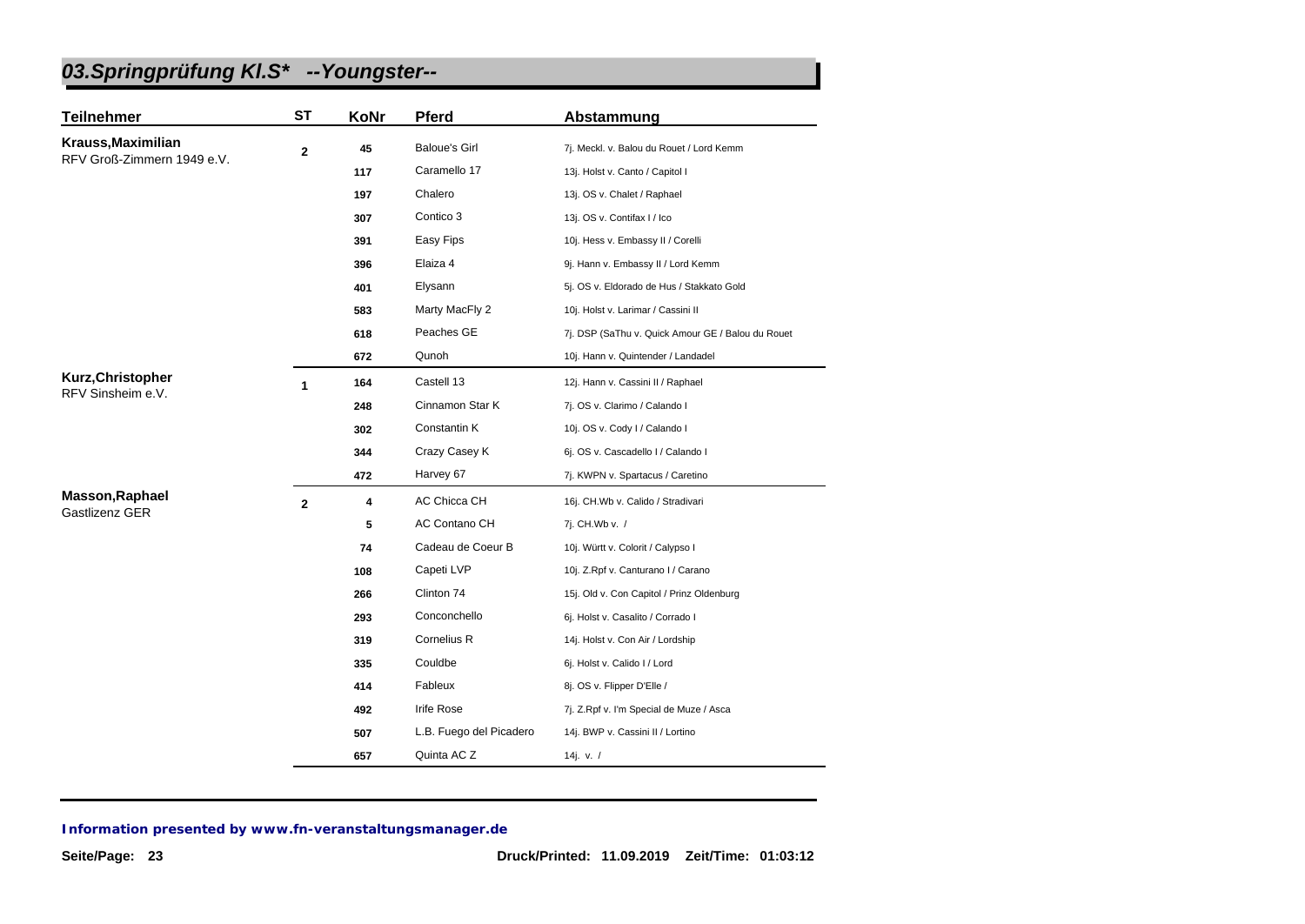| <b>Teilnehmer</b>                  | ST           | KoNr         | <b>Pferd</b>              | Abstammung                                     |
|------------------------------------|--------------|--------------|---------------------------|------------------------------------------------|
| Miltner-Rupp, Stephanie            | 1            | 535          | Lenox Louis 5             | 14j. Holst v. Landos / Alcatraz                |
| RFPZV Dossenheim e.V.              |              | 544          | Lilly 602                 | 10j. Holst v. Larimar / Calato                 |
|                                    |              | 621          | Pia S                     | 9j. DSP (SaThu v. Colestus / Claudio's Son     |
|                                    |              | 691          | Sally W                   | 12j. Württ v. Sir Oldenburg / Andros           |
| Moser-Noujaim, Sarah               | 1            | $\mathbf{1}$ | 7 Star Stables Elton      | 10j. KWPN v. Warrant / Padinus                 |
| RG Bruchhäuserhof Sandhausen e     |              | $\mathbf{2}$ | 7 Star Stables I'm Orange | 6j. KWPN v. Chacco-Blue / Damiro               |
|                                    |              | 75           | Caecily                   | 6j. Hann v. Conen / Don Laurie I               |
|                                    |              | 146          | Cascada 121               | 8j. Holst v. Clarimo / Canto                   |
|                                    |              | 357          | Cynthia 53                | 7j. Holst v. Cellestial / Lebus                |
|                                    |              | 399          | Elena 167                 | 7j. Holst v. Larimar / Cassini I               |
|                                    |              | 448          | Galactico Z               | 14j. ISH v. Lux / Hallo                        |
|                                    |              | 514          | Ladylover 6               | 9j. Old v. Armitage / Landadel                 |
|                                    |              | 649          | Quidam de Phénix          | 5j. Holst v. Quidam de Revel / Cassini II      |
| <b>Pfeiffer, Fokko</b>             | $\mathbf{2}$ | 365          | Dark Edition              | 8j. Old v. De Niro / Lord Liberty              |
| RSG Wiesbaden e.V.                 |              | 394          | Edwina 24                 | 8j. Hann v. Edward / Stakkato Gold             |
|                                    |              | 429          | Ferune                    | 8j. Hann v. Floriscount / Embassy I            |
|                                    |              | 552          | Lipstick 12               | 9j. ZW v. Landjonker (Fruhling) / Grannus      |
|                                    |              | 640          | Quater's Rubin B          | 4j. DSP (BrAnh v. Quaterback / Lord Loxley I   |
|                                    |              | 653          | Quincy 124                | 14j. Holst v. Quinar / Cassini I               |
|                                    |              | 675          | Ragazzo 82                | 5j. Old v. Rock Forever I / Rubin-Royal        |
|                                    |              | 793          | Franzi MN                 | 06j. Hann v. For Edition I / Kolibri           |
| Sassi, Simona<br><b>RSG Oßweil</b> | 1            | 591          | Mister Jones 3            | 8j. DSP (BrAnh v. Cassandro II / Distello n.e. |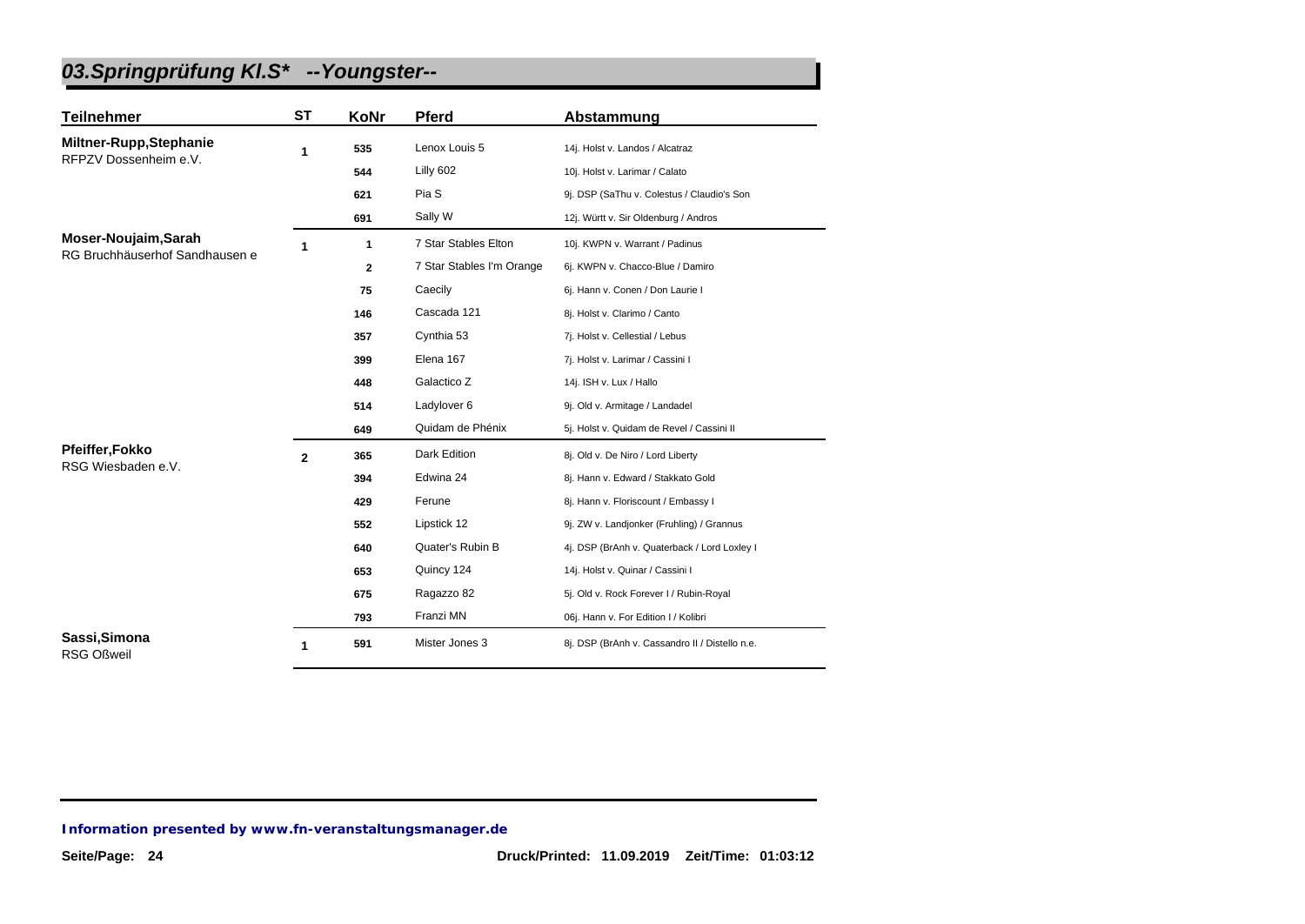| <b>Teilnehmer</b>                       | <b>ST</b>    | KoNr | <b>Pferd</b>             | Abstammung                                    |
|-----------------------------------------|--------------|------|--------------------------|-----------------------------------------------|
| Treiber, Günter                         | $\mathbf{2}$ | 54   | Benito 185               | 9j. KWPN v. Boss / Numero Uno                 |
| RV Eppelheim                            |              | 68   | Buddy Holly 9            | 13j. KWPN v. Verdi (Q-Verdi) / Voltaire       |
|                                         |              | 86   | Call me Pumba            | 4j. Old v. Crumble / Cleverboy                |
|                                         |              | 194  | Chackala                 | 5j. Old v. Companiero / Cleverboy             |
|                                         |              | 226  | Chicki-Micki             | 11j. Holst v. Cassini I / Lancer II           |
|                                         |              | 255  | <b>Claire Columbus</b>   | 9j. Westf v. Christoph Columbus / Sandro      |
|                                         |              | 304  | Conte Cassini            | 9j. Holst v. Cassini I / Corofino I           |
|                                         |              | 352  | Cuoricino                | 11j. Holst v. Con Air / Acord II              |
|                                         |              | 372  | Diarada 9                | 9j. DSP (BrAnh v. Diarado / Kolibri           |
|                                         |              | 426  | Ferstlhof's Dollar Dream | 7j. Bay v. Dollar D'Or SB / Ludwig von Bayern |
|                                         |              | 455  | Gestri                   | 8j. KWPN v. Alicante HBC / Kroongraaf         |
|                                         |              | 468  | Guinness 107             | 8j. KWPN v. Corland (DK: Corlando) / Ahorn    |
|                                         |              | 571  | Lui Buh                  | 8j. Hann v. Levistano / Akzent II             |
|                                         |              | 688  | Sabatini 17              | 7j. Hann v. Stanley / Calypso II              |
| Urban, Thomas<br><b>RFV Schriesheim</b> | 1            | 339  | Cox 18                   | 7j. Old v. Canoso / Lavall I                  |
| <b>Volk, Alexander</b>                  | 1            | 271  | Clyde 77                 | 8j. Holst v. Carentan / Lavall II             |
| LRFV Rimbach u.U.e.V.                   |              | 572  | Luigi 247                | 10j. Old v. Leviathan / Amadeus Z             |
|                                         |              | 772  | Winnetou 973             | 10j. Hann v. Weltpoet / Rubin Star N          |
| <b>Weber, Dominique Michelle</b>        | $\mathbf 2$  | 89   | Calou de Prairot         | 7j. SF v. Siryus de Bavoz / Amour de Meautis  |
| RFV Ludwigshafen e.V.                   |              | 125  | Carlchen S 2             | 6j. ZW v. Comme il faut / Emilion             |
|                                         |              | 205  | Charisma HS              | 5j. Holst v. Uriko (Clooney NLD) / Cassito    |
|                                         |              | 216  | Chasseur en blanc        | 12j. Holst v. Clearway / Zeus (Nurzeus)       |
|                                         |              | 484  | Hotah de Lux             | 6j. OS v. Hermes de Lux / Grannus             |
|                                         |              | 568  | Löwenherz 137            | 7j. Holst v. Lasino / Levantos II             |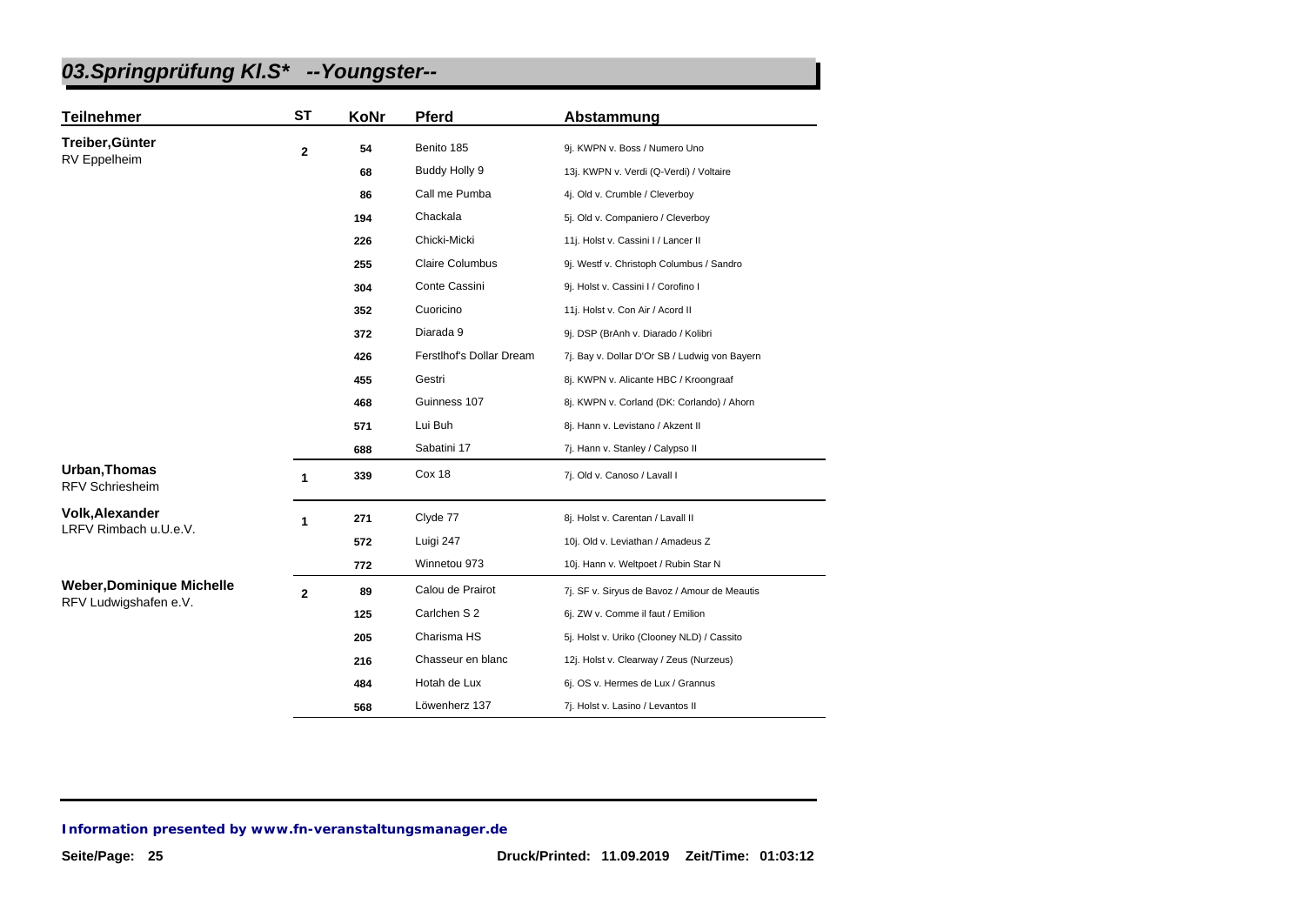| <b>Teilnehmer</b>                                    | <b>ST</b> | <b>KoNr</b> | <b>Pferd</b>              | Abstammung                                                     |
|------------------------------------------------------|-----------|-------------|---------------------------|----------------------------------------------------------------|
| Weißbrod, Maximilian<br>PSG Winterheck-Walldorf e.V. | 1         | 137         | Carry B                   | 5j. DSP (BaWue v. Cascadello I / Ricardo                       |
|                                                      |           | 327         | Cosima 200                | 15j. Westf v. Cornet Obolensky (ex: Windows /<br>Frühlingsball |
|                                                      |           | 395         | Ekhart                    | 10j. KWPN v. Larino / Ramiro                                   |
|                                                      |           | 483         | Home Run 3                | 17j. Z.Rpf v. Hors la Loi II / Alcatraz Son                    |
|                                                      |           | 499         | Kannestic V               | 4j. KWPN v. Kannan / Baltic VDL                                |
|                                                      |           | 501         | Kerel van de Blauwendraad | 4j. KWPN v. Blauwendraad's O'Brien / No Limit                  |
|                                                      |           | 504         | Kokomone W.               | 4j. KWPN v. Tjungske / Voltaire                                |
|                                                      |           | 601         | Nasferatu Uno             | 8j. OS v. Numero Uno / Pocalino                                |
|                                                      |           | 611         | Nordic van de Zeshoek     | 6j. BWP v. Nabab de Reve / Numero Uno                          |
|                                                      |           | 624         | Pink Floyd v/h Blauwhof   | 4j. BWP v. Vigo D'Arsouilles / Capitol I                       |
|                                                      |           | 651         | Quin 11                   | 10j. Württ v. Que Guapo / Calido I                             |
|                                                      |           | 668         | Quipu R                   | 7j. Württ v. Quality / Lordanos                                |
|                                                      |           | 695         | Sanloubet                 | 12j. OS v. Sandro Boy / Baloubet du Rouet                      |
| Wetzel, Janina                                       |           | 385         | Dragunov                  | 7j. OS v. Diarado / Cordano Z                                  |
| <b>RV Mannheim</b>                                   |           | 456         | Gigolo 661                | 8j. KWPN v. Mr. Blue / Colino                                  |

**[Anzahl der Reiter:](http://www.fn-veranstaltungsmanager.de) Startfolge ab: U nach Pferd** 0

**Anzahl der Startplätze: 34**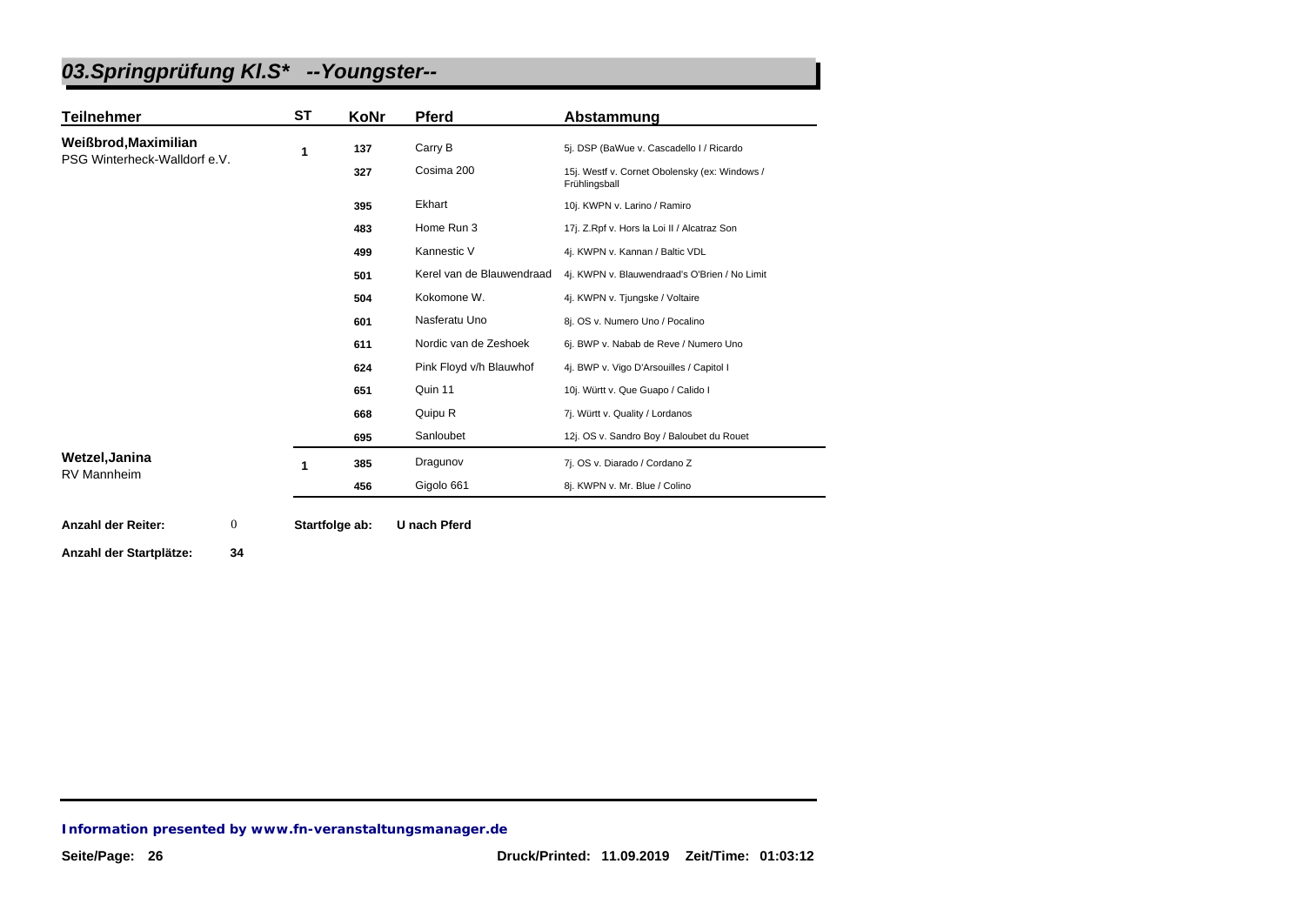| <b>Teilnehmer</b>                                | <b>ST</b>      | KoNr | <b>Pferd</b>           | Abstammung                                                       |
|--------------------------------------------------|----------------|------|------------------------|------------------------------------------------------------------|
| <b>Back, Manuel</b>                              | 1              | 237  | Chipsy Lady 2          | 9j. Württ v. Canstakko / Ricardo                                 |
| <b>RFV Rot</b>                                   |                | 576  | Lupo 103               | 16j. Holst v. Lasino / Calato                                    |
| Baur, Julia                                      | $\mathbf{1}$   | 76   | Caesario 9             | 5j. Holst v. Cormint / Calato                                    |
| <b>TRG Baltmannsweiler</b>                       |                | 99   | Campina 36             | 15j. Old v. Quidam's Rubin / Top of Class                        |
|                                                  |                | 133  | <b>Caro 115</b>        | 7j. Württ v. Cillarney / Landry                                  |
|                                                  |                | 203  | Chantré 2              | 7j. Holst v. Cassini I / Corrado I                               |
|                                                  |                | 676  | Reline B               | 9j. ZW v. Rosenzauberer / Calido I                               |
|                                                  |                | 734  | Stina 71               | 8j. Westf v. Stakko / Quito de Baussy                            |
|                                                  |                | 735  | Stolatella             | 5j. Hann v. Stolzenberg / Latouro                                |
| <b>Baur, Pia-Luise</b>                           | $\overline{2}$ | 38   | Asmara 18              | 5j. OS v. Araconit / Cento                                       |
| <b>TRG Baltmannsweiler</b>                       |                | 40   | Ballade 55             | 7j. Z.Rpf v. Baloubet du Rouet / Chin Chin                       |
|                                                  |                | 99   | Campina 36             | 15j. Old v. Quidam's Rubin / Top of Class                        |
|                                                  |                | 133  | <b>Caro 115</b>        | 7j. Württ v. Cillarney / Landry                                  |
|                                                  |                | 420  | FBW Carthao Fargo Zwei | 11j. Württ v. Cento / Acord II                                   |
|                                                  |                | 511  | Lacento                | 10j. OS v. Landry / Cento                                        |
|                                                  |                | 676  | Reline B               | 9j. ZW v. Rosenzauberer / Calido I                               |
| <b>Brahner, Melanie</b><br>RA SV Leingarten e.V. | 1              | 202  | Chanell B              | 11j. Württ v. Chacco-Blue / Polany                               |
| <b>Bucher, Mona</b>                              | $\overline{2}$ | 118  | Caramilla 2            | 10j. OS v. Coupe de Coeur / Fernando                             |
| RFV Berwangen                                    |                | 200  |                        | Championesse des Cadeaux 10j. OS v. Coupe de Coeur / Le Champion |
|                                                  |                | 595  | Mr. Bubble Junior      | 5j. Pony o.R v. /                                                |
|                                                  |                | 639  | Quarterback 14         | 11j. OS v. Quidam's Rubin / Le Champion                          |
| Daberkow, Fritz<br>RFV Schwanheim e.V.           | 1              | 16   | Alpatros               | 14j. OS v. Albatros / Pathos                                     |
| Dehner, Sören                                    | $\mathbf{2}$   | 332  | Costimex               | 17j. Holst v. Carpaccio / Coriall                                |
| <b>RSZ Hohenzollern</b>                          |                | 553  | Lisa della Casa 2      | 12j. Holst v. Lasino / Capo                                      |
| Deuerer, Tina                                    | 1              | 783  | Coq au vin D           | 6j. Holst v. Cellestial / Casall                                 |
| RV Eppelheim                                     |                |      |                        |                                                                  |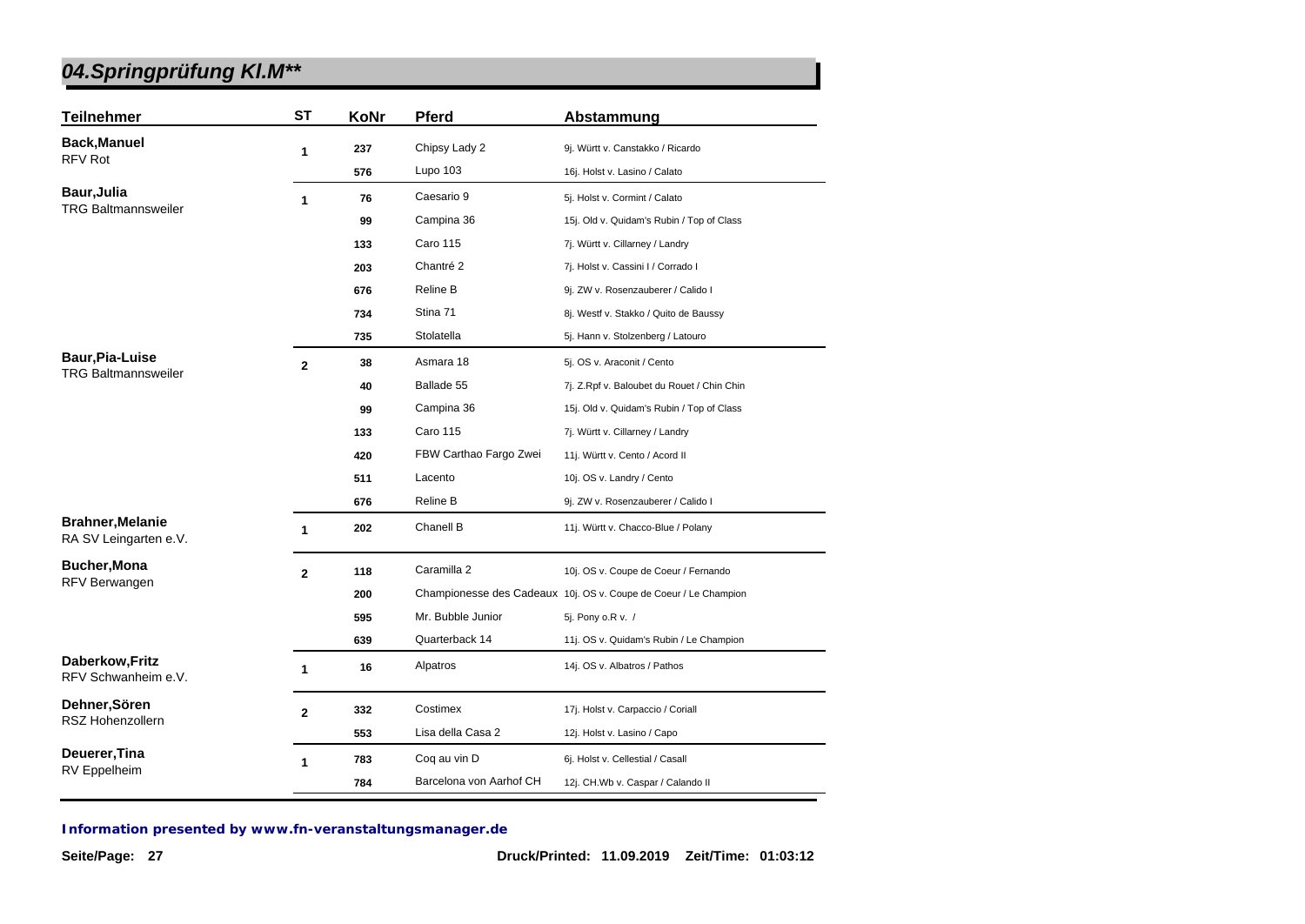| <b>Teilnehmer</b>                                   | <b>ST</b>    | KoNr | Pferd                | Abstammung                                              |
|-----------------------------------------------------|--------------|------|----------------------|---------------------------------------------------------|
| Dyballa, Birgit<br>RFV Maichingen u.U.              | 1            | 256  | Clarina Bee          | 12j. OS v. Cartani / Indigo                             |
| <b>Engelhorn, Reiner</b><br>RFV Heidelberg-Rohrbach | $\mathbf{2}$ | 263  | Click Clack 4        | 13j. OS v. Colander / Quick Star                        |
|                                                     |              | 603  | Nerio 3              | 12j. KWPN v. Numero Uno / French Buffet xx              |
| Fleer, Reinhard<br>RV Eggenstein e.V.               | 1            | 147  | Cascamint            | 12j. Holst v. Cormint / Cascadeur                       |
|                                                     |              | 166  | Catalania            | 11j. OS v. Cassini II / Zeus (Nurzeus)                  |
|                                                     |              | 181  | Cee-Lo Green         | 9j. Hann v. Cardenio / Graf Top                         |
|                                                     |              | 286  | Colorado 236         | 7j. Holst v. Corrado I / Alexis Z                       |
|                                                     |              | 296  | Condera              | 13j. Hann v. Cranach / Zeus (Nurzeus)                   |
|                                                     |              | 320  | <b>Cornet Conley</b> | 12j. Westf v. Cornado I / Friedenstraum                 |
|                                                     |              | 431  | Fiorike              | 9j. KWPN v. Boss / Animo                                |
|                                                     |              | 461  | Grace Top 10         | 6j. Hann v. Grey Top / Friederic.Rex                    |
|                                                     |              | 487  | Iberia 30            | 11j. Hann v. Iberio / Wendehals                         |
|                                                     |              | 495  | Iventos              | 6j. Holst v. Ivento / Limbus                            |
|                                                     |              | 525  | Latino 332           | 13j. Holst v. Landos / Lacapo                           |
|                                                     |              | 722  | Solid Gold P         | 6j. Hann v. Sampres / Silvio I                          |
| Fuchs, Mary-Ann<br><b>RV Mannheim</b>               | 3            | 138  | Carry Mary F         | 4j. DSP (BaWue v. Cassilano / Zadok                     |
|                                                     |              | 379  | Dollar Boy K         | 11j. Holst v. Dollar Dela Pierre (Tlaloc la / Carpaccio |
|                                                     |              | 654  | Quincy 212           | 9j. Holst v. Quintero / Clearway                        |
|                                                     |              | 663  | Quintex 3            | 14j. Bay v. Quirin / Guldenburg                         |
| Götter, Anne                                        | 3            | 107  | Capentus             | 9j. Württ v. Con Spirito R / Alassio                    |
| FPF Birkenhof Eppingen                              |              | 162  | Cassita 17           | 7j. Württ v. Cassito / Catoki                           |
|                                                     |              | 221  | Cheyenne 1089        | 11j. Württ v. Catoki / Cashman                          |
|                                                     |              | 244  | Ciacomo's Casanova B | 4j. DSP (BaWue v. Ciacomo / Sir Oldenburg               |
|                                                     |              | 415  | Faible 108           | 9j. Grpf.o.R v. /                                       |
|                                                     |              | 419  | FBW Captain Norbert  | 5j. DSP (BaWue v. Con Spirito R / Colestus              |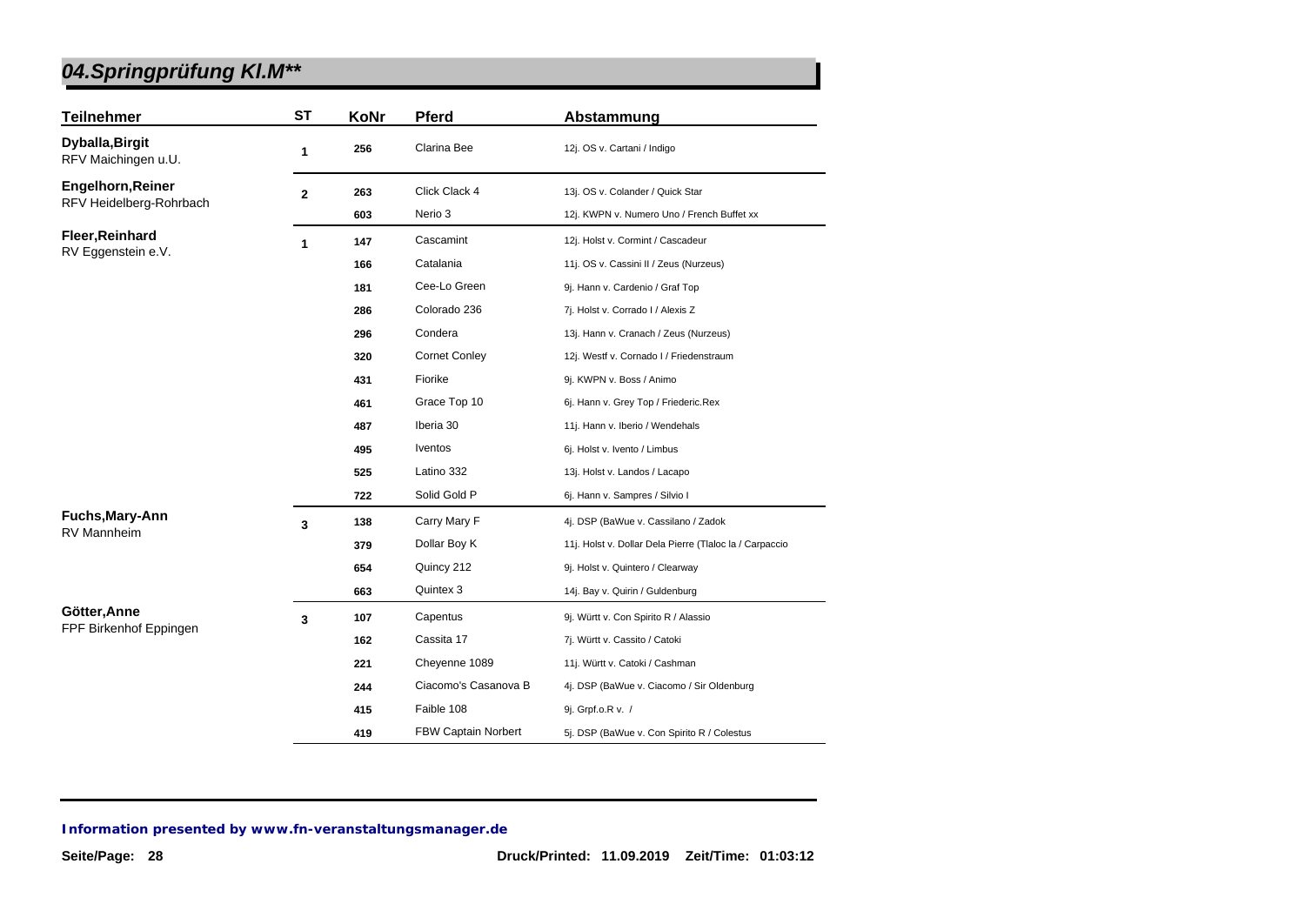| <b>Teilnehmer</b>         | SТ | KoNr | <b>Pferd</b>              | Abstammung                          |
|---------------------------|----|------|---------------------------|-------------------------------------|
| <b>Heidrich, Matthias</b> |    | 245  | Cicero H                  | 14j. DSP v. Celano / Argentinus     |
| <b>RV Gellmersbach</b>    |    | 309  | Cool Colour               | 12j. Holst v. Calato / Constant     |
|                           |    | 390  | E'Castina live for Walter | 7j. Holst v. Castino / Carinjo      |
|                           |    | 478  | Hemington                 | 7j. KWPN v. Alexandro P / Wisconsin |
|                           |    | 645  | Quel Couleur              | 16j. Westf v. Quinto / Pep          |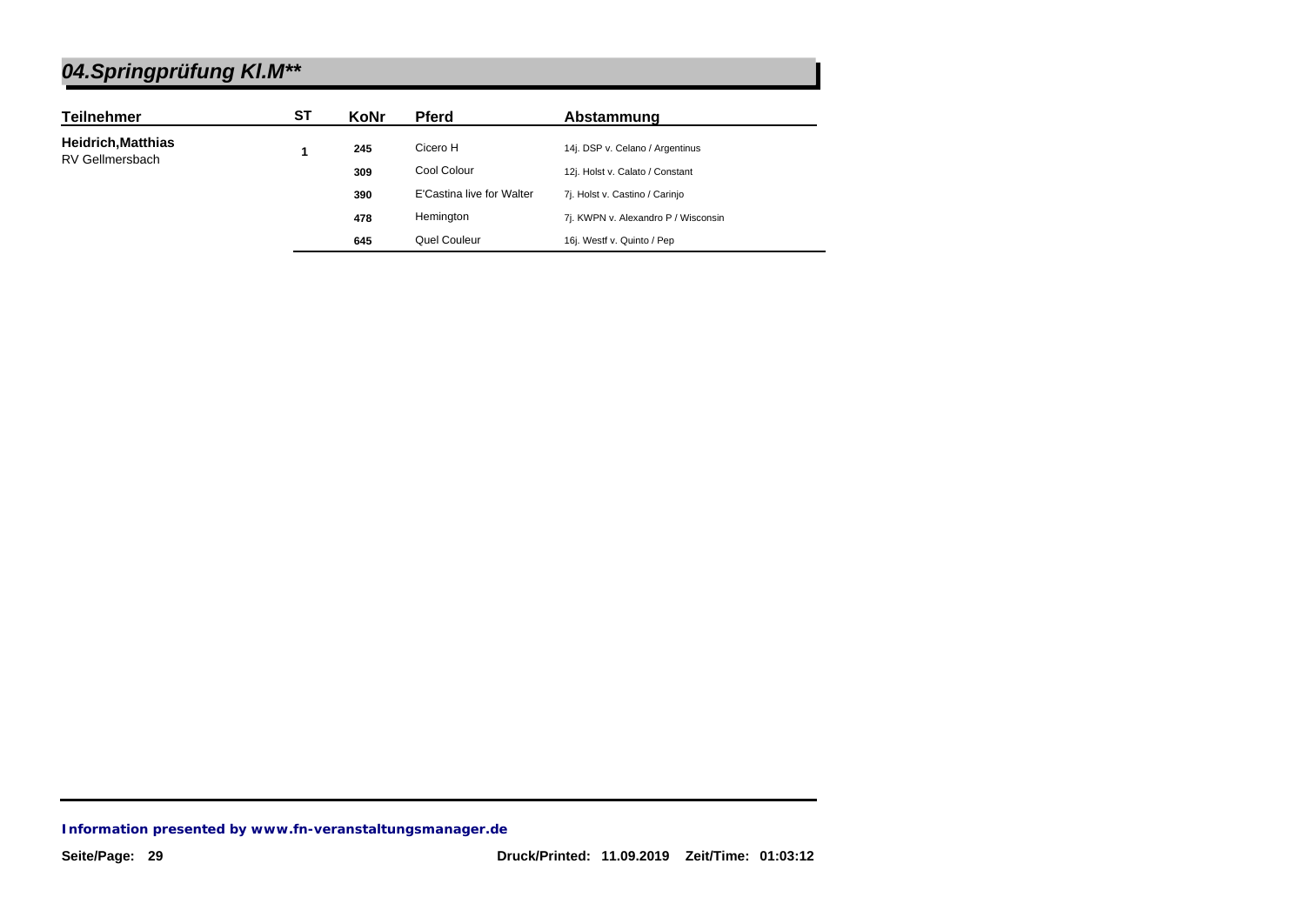| 04.Springprüfung KI.M** |  |
|-------------------------|--|
|-------------------------|--|

| <b>Teilnehmer</b>    | <b>ST</b> | KoNr | <b>Pferd</b>            | Abstammung                                               |
|----------------------|-----------|------|-------------------------|----------------------------------------------------------|
| Herbert, Bernd       | 3         | 79   | Caja 35                 | 7j. Holst v. Clarimo / Coriano                           |
| <b>RFV Viernheim</b> |           | 97   | Campari 274             | 12j. Z.Rpf v. Corland (DK: Corlando) / Camouflage        |
|                      |           | 98   | Campari 332             | 6j. Holst v. Cormint / Coriano                           |
|                      |           | 102  | Can-Tucky               | 8j. Hann v. Canstakko / Libero                           |
|                      |           | 116  | Caramba 92              | 8j. Westf v. Comme il faut / Baloubet du Rouet           |
|                      |           | 125  | Carlchen S 2            | 6j. ZW v. Comme il faut / Emilion                        |
|                      |           | 144  | Cartwright 4            | 6j. Hann v. Cador / Quaid I                              |
|                      |           | 180  | Cecile 20               | 12j. OS v. Continio / Concorde                           |
|                      |           | 199  | Chamonix 51             | 10j. Holst v. Caretino / Lasino                          |
|                      |           | 215  | Charybelle              | 7j. Holst v. Cantoblanco / Quinar                        |
|                      |           | 233  | Chimanski 5             | 5j. Westf v. Chaman / Contender                          |
|                      |           | 253  | Cirkon 3                | 5j. Hann v. Casino / Contendro I                         |
|                      |           | 275  | Coco Maxi               | 5j. Hann v. Comte / Rabino                               |
|                      |           | 277  | Code Red 5              | 5j. Hann v. Cascadello I / Federweisser                  |
|                      |           | 278  | Codex 28                | 6j. Hann v. Contendros / Espri                           |
|                      |           | 297  | Conjack 2               | 7j. Hann v. Check In / Sir Shutterfly                    |
|                      |           | 310  | Cooler Curt             | 9j. Hann v. Canstakko / Libero                           |
|                      |           | 363  | Dante 150               | 4j. DSP (Bay) v. Diarado / Cornet Obolensky (ex: Windows |
|                      |           | 403  | <b>Emilion Fonroque</b> | 7j. Westf v. Eldorado van de Zeshoek / Cruising          |
|                      |           | 409  | Esquire 38              | 16j. Hann v. El Bundy I / Gardeoffizier                  |
|                      |           | 452  | Gerda 69                | 7j. Hann v. Grey Top / Contendro I                       |
|                      |           | 462  | Grace WB                | 7j. Hann v. Grey Top / Escudo I                          |
|                      |           | 488  | Ice Breaker 3           | 6j. KWPN v. Action-Breaker / Namelus R                   |
|                      |           | 500  | Kennedy 42              | 5j. OS v. Kannan / Contender                             |
|                      |           | 534  | Lenny Lennison          | 5j. OS v. Landfein / Quintender                          |
|                      |           | 543  | Liedy                   | 14j. Bay v. Lord Z / Lord Inci Pit                       |
|                      |           | 574  | Lumpi 71                | 6j. OS v. Lord Argentinus / Capilano                     |
|                      |           | 577  | Lutz Löwenherz          | 11j. Holst v. Lancer II / Candillo                       |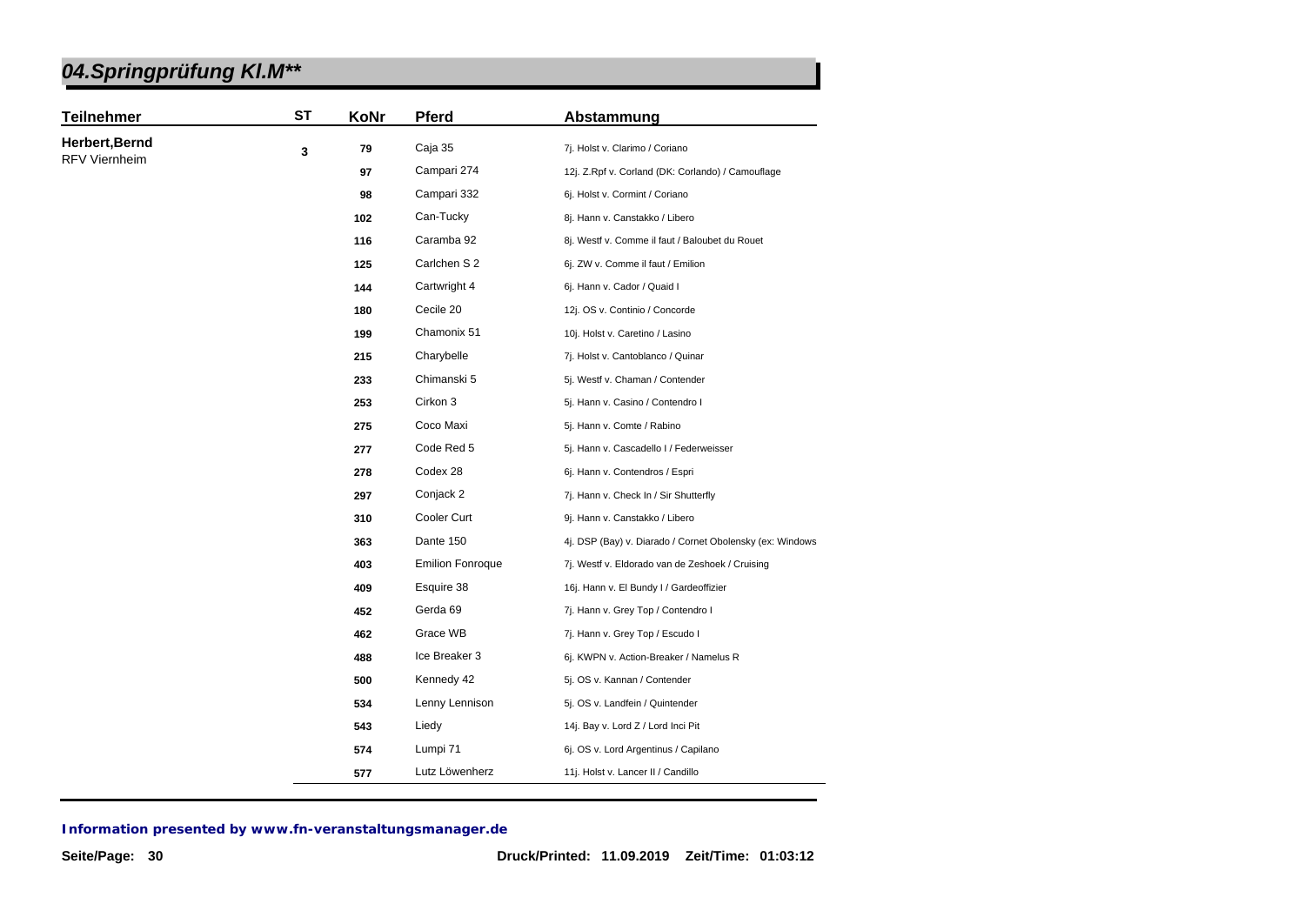| <b>Teilnehmer</b>                               | <b>ST</b>      | KoNr | <b>Pferd</b>           | Abstammung                                                   |
|-------------------------------------------------|----------------|------|------------------------|--------------------------------------------------------------|
|                                                 |                | 587  | Meiju-San              | 5j. DSP (RPS) v. Levisonn / Cassini II                       |
|                                                 |                | 608  | No Limit de la Pomme   | 6j. BWP v. Telstar de la Pomme / Bamako de Muze              |
|                                                 |                | 615  | Part of Pleasure       | 7j. Hann v. Perigueux / Zeus (Nurzeus)                       |
|                                                 |                | 625  | Piri-Piri 4            | 4j. Hann v. Perigueux / Mighty Magic                         |
|                                                 |                | 641  | Quattro Bianca         | 4j. Hann v. Qualito / Valentino                              |
|                                                 |                | 682  | Rosalie 233            | 9j. Old v. Rock Forever I / Lanciano                         |
|                                                 |                | 700  | Scavino                | 6j. Westf v. Stakkato / Voltaire                             |
|                                                 |                | 711  | Siegfried H            | 5j. Hann v. Stolzenberg / Libero                             |
|                                                 |                | 712  | Simply the best 27     | 17j. Holst v. Acobat II / Calido I                           |
|                                                 |                | 763  | Vincent 163            | 9j. Hann v. Van Gogh / Chasseur I                            |
|                                                 |                | 765  | Viva la Vita 4         | 7j. Württ v. Valentino / Candillo                            |
| Hofmann, Heike<br>RFV Biebesheim e.V.           | $\overline{2}$ | 67   | Buddy 170              | 13j. BWP v. Caspar / Damocles                                |
|                                                 |                | 95   | Camillo 192            | 9j. Holst v. Cancara / Heraldik xx                           |
|                                                 |                | 240  | Chuck 34               | 9j. OS v. Conington / Halando                                |
|                                                 |                | 259  | Classic Catoo          | 7j. Holst v. Catoo / Quinar                                  |
|                                                 |                | 355  | Cusumano               | 10j. Holst v. Cassaro / Clearway                             |
|                                                 |                | 422  | Fedette                | 9j. KWPN v. Diarado / Vittorio                               |
|                                                 |                | 630  | <b>Private Feeling</b> | 9j. Hann v. Perpignon / For Feeling                          |
| <b>Hohler, Elias</b>                            | $\mathbf{1}$   | 294  | Concordia K            | 11j. Holst v. Contender / Barnaul xx                         |
| <b>RFV Viernheim</b>                            |                | 324  | Corsino TH             | 9j. Holst v. Ciacomo / Lasino                                |
|                                                 |                | 774  | Winningmoon            | 9j. OS v. Winningmood van de Arenberg / L'Arc de<br>Triomphe |
| <b>Hollstein, David Nicolas</b><br>RV Eppelheim | 1              | 88   | Callas T               | 10j. Württ v. Corofino II / Sandro                           |
| Holzmann, Julian<br><b>RFV Schriesheim</b>      | 1              | 487  | Iberia 30              | 11j. Hann v. Iberio / Wendehals                              |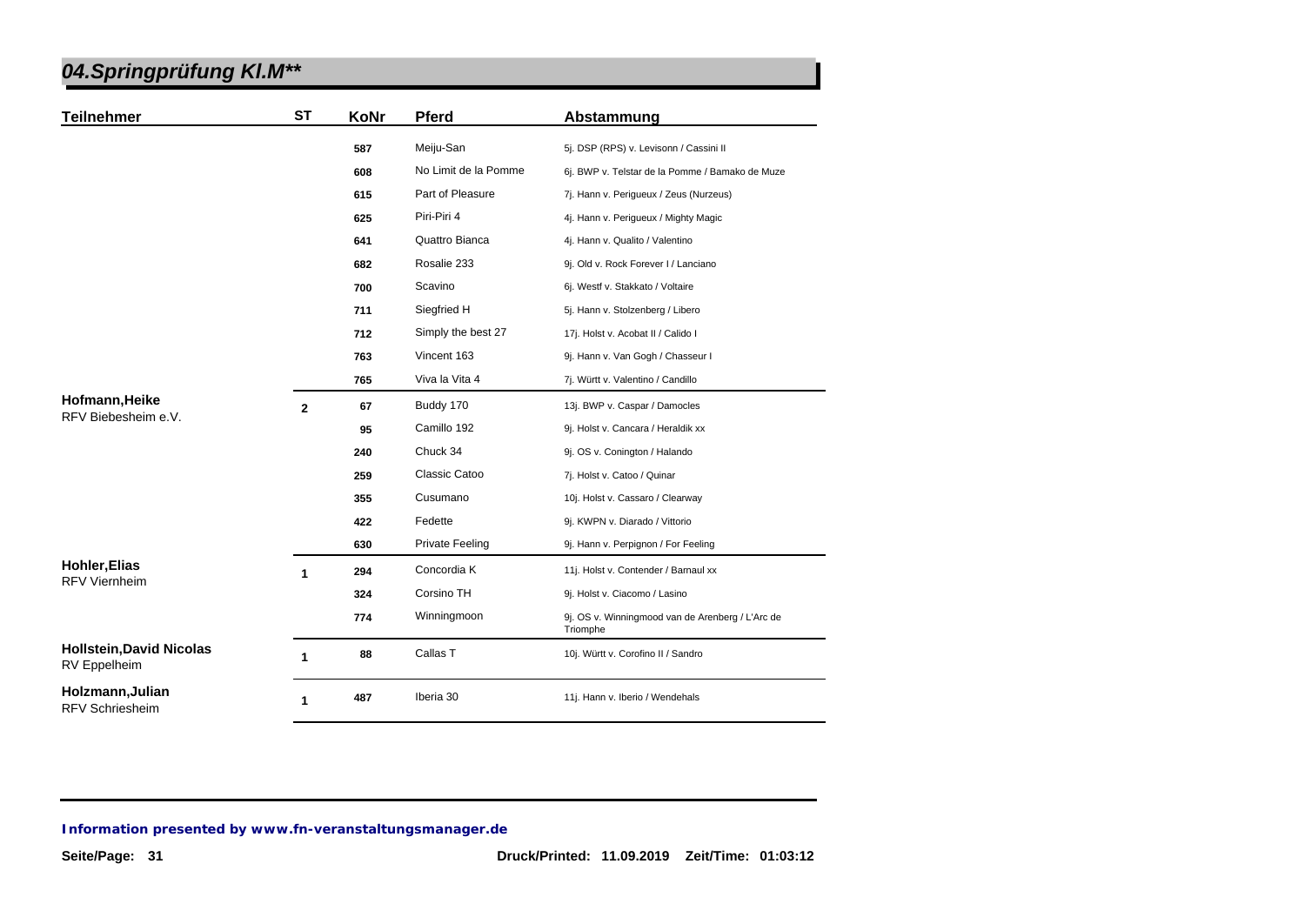| <b>Teilnehmer</b>                      | ST           | KoNr | <b>Pferd</b>    | Abstammung                                  |
|----------------------------------------|--------------|------|-----------------|---------------------------------------------|
| Kaiser, Stefan                         | $\mathbf{2}$ | 90   | Camaro 135      | 9j. Holst v. Corrado I / Lansing            |
| Reitclub Kandel                        |              | 126  | Carlo 422       | 9j. ZW v. Coronino / Chairman               |
|                                        |              | 176  | Caytana 2       | 9j. Holst v. Canto / Ahorn Z                |
|                                        |              | 210  | Charmeur 458    | 7j. ZW v. Cerdic / Coriano                  |
|                                        |              | 314  | Cora 643        | 8j. ZW v. Clerus / Garant                   |
| Keith-Stier, Saskia                    | 1            | 73   | Cabu Dhabi      | 13j. Old v. Converter / Landfrieden         |
| RV Mannheim                            |              | 134  | Carolientie 2   | 19j. Old v. Shine On / Corleone             |
|                                        |              | 380  | Doloris S 12    | 9j. Old v. Diarado / I Love You             |
|                                        |              | 389  | Dysprosium      | 9j. OS v. Diarado / Capriccio               |
|                                        |              | 402  | Emilia 52       | 9j. ZW v. N.N. / San Giorgio                |
|                                        |              | 458  | Golden Wind     | 16j. OS v. Gwalarn Ar Park / Urcos du Defey |
|                                        |              | 529  | Lawrencium      | 10j. Holst v. Latouro / Capitol II          |
| Keller, Marissa<br>FRV Fußgönheim e.V. | $\mathbf{1}$ | 109  | Capitano 76     | 10j. OS v. Caretano Z / Zeus (Nurzeus)      |
| Kleiner, Sandra                        | $\mathbf{2}$ | 43   | Balou 668       | 15j. Old v. Balou du Rouet / Oscar de Revel |
| RC Bretten e.V.                        |              | 353  | Curly 50        | 15j. Holst v. Concept / Calido I            |
|                                        |              | 470  | H.W.'s Comtesse | 12j. Hann v. Contendro I / Londonderry      |
|                                        |              | 477  | Help Me 3       | 7j. KWPN v. Numero Uno / Larino             |
|                                        |              | 743  | Sunshine Z      | 11j. Württ v. Sir Oldenburg / Alabaster     |
|                                        |              | 748  | <b>Udo 41</b>   | 18j. KWPN v. Numero Uno / Amethist          |
| Köhler, Mona                           | $\mathbf{1}$ | 181  | Cee-Lo Green    | 9j. Hann v. Cardenio / Graf Top             |
| RFV Hambrücken                         |              | 542  | Leydi 3         | 9j. OS v. Lordano / Quebec                  |
|                                        |              | 565  | Loriot 369      | 8j. Holst v. Larimar / Corrado II           |
| Kohler, Julia                          | 1            | 86   | Call me Pumba   | 4j. Old v. Crumble / Cleverboy              |
| <b>RV</b> Eppelheim                    |              | 88   | Callas T        | 10j. Württ v. Corofino II / Sandro          |
|                                        |              | 455  | Gestri          | 8j. KWPN v. Alicante HBC / Kroongraaf       |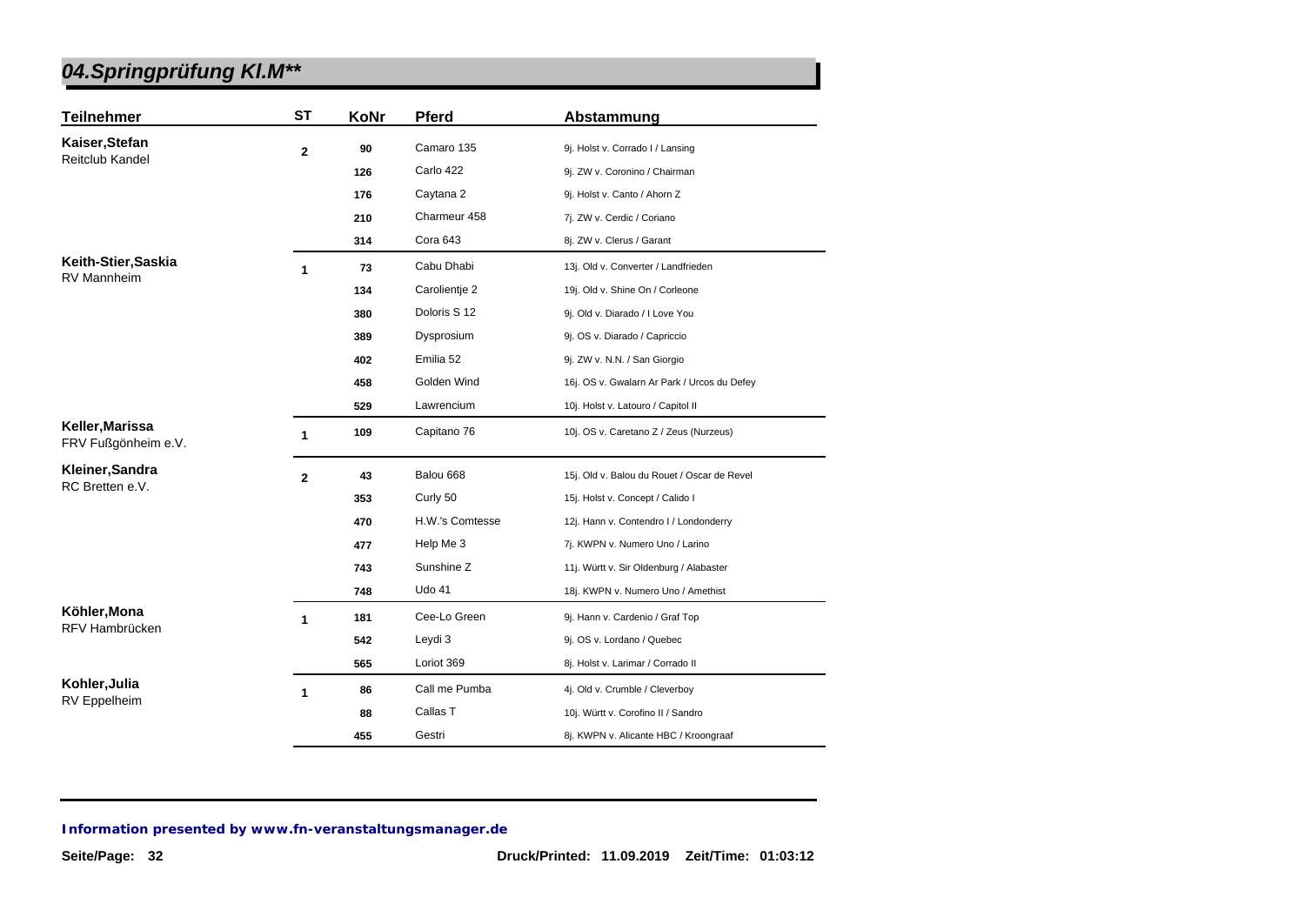| <b>Teilnehmer</b>                            | ST             | KoNr | <b>Pferd</b>         | Abstammung                                               |
|----------------------------------------------|----------------|------|----------------------|----------------------------------------------------------|
| Kolczynski, Sandra von                       | $\overline{2}$ | 33   | Ariane van Overis Z  | 6j. Z.Rpf v. Arko / Diamant de Semilly                   |
| <b>RFV Dornheim</b>                          |                | 211  | Charming 31          | 6j. Holst v. Cayado / Calido I                           |
|                                              |                | 378  | Diva van Overis Z    | 6j. Z.Rpf v. Darco / Cento                               |
|                                              |                | 386  | Drops van Overis Z   | 7j. Z.Rpf v. Darco / Ahorn                               |
|                                              |                | 423  | Fee L                | 15j. Old v. Feuerwerk / Aldatus                          |
|                                              |                | 441  | For Univers          | 7j. OS v. For Pleasure / Calmiro                         |
|                                              |                | 480  | Hermine la Habana    | 5j. DSP (RPS) v. Hermes de Lux / Carpaccio               |
|                                              |                | 503  | Kjandor van Overis   | 7j. Z.Rpf v. Kannan / Darco                              |
|                                              |                | 581  | Marielle 13          | 9j. Holst v. Cassini I / Zeus (Nurzeus)                  |
|                                              |                | 600  | Napoli van Overis    | 8j. Z.Rpf v. Nonstop / Sable Rose (Calvados)             |
|                                              |                | 757  | Vanity van Overis    | 4j. Z.Rpf v. Vigo D'Arsouilles / Tauber van het Kapelhof |
| Krackl, Kim<br>RFV Weisenheim am Sand e.V.   | 1              | 790  | Igor 248             | 11j. BWP v. Pommeau du Heup / Azur de Paulstra           |
| Kreher, Harald<br>RV Bad Dürkheim e.V.       | 1              | 781  | Zentos 3             | 11j. OS v. Zento (NLD) / Silvio I                        |
| Kübler, Ninja<br>RC Hoher Odenwald Waldbrunn | 1              | 696  | Sansybar             | 13j. ZW v. Stakkato Gold / Sir Oldenburg                 |
| Lahm, Carsten<br><b>RV Mannheim</b>          | 1              | 342  | Crawford 8           | 6j. Old v. Conthargos / Glorieux                         |
|                                              |                | 771  | Wildbiene 4          | 13j. OS v. Abke / Weinberg                               |
| Lorenz, Lisa<br>TG Birkighöfe Eppelheim      | 1              | 337  | Courage of Sollust B | 15j. Holst v. Cassini I / Silvester                      |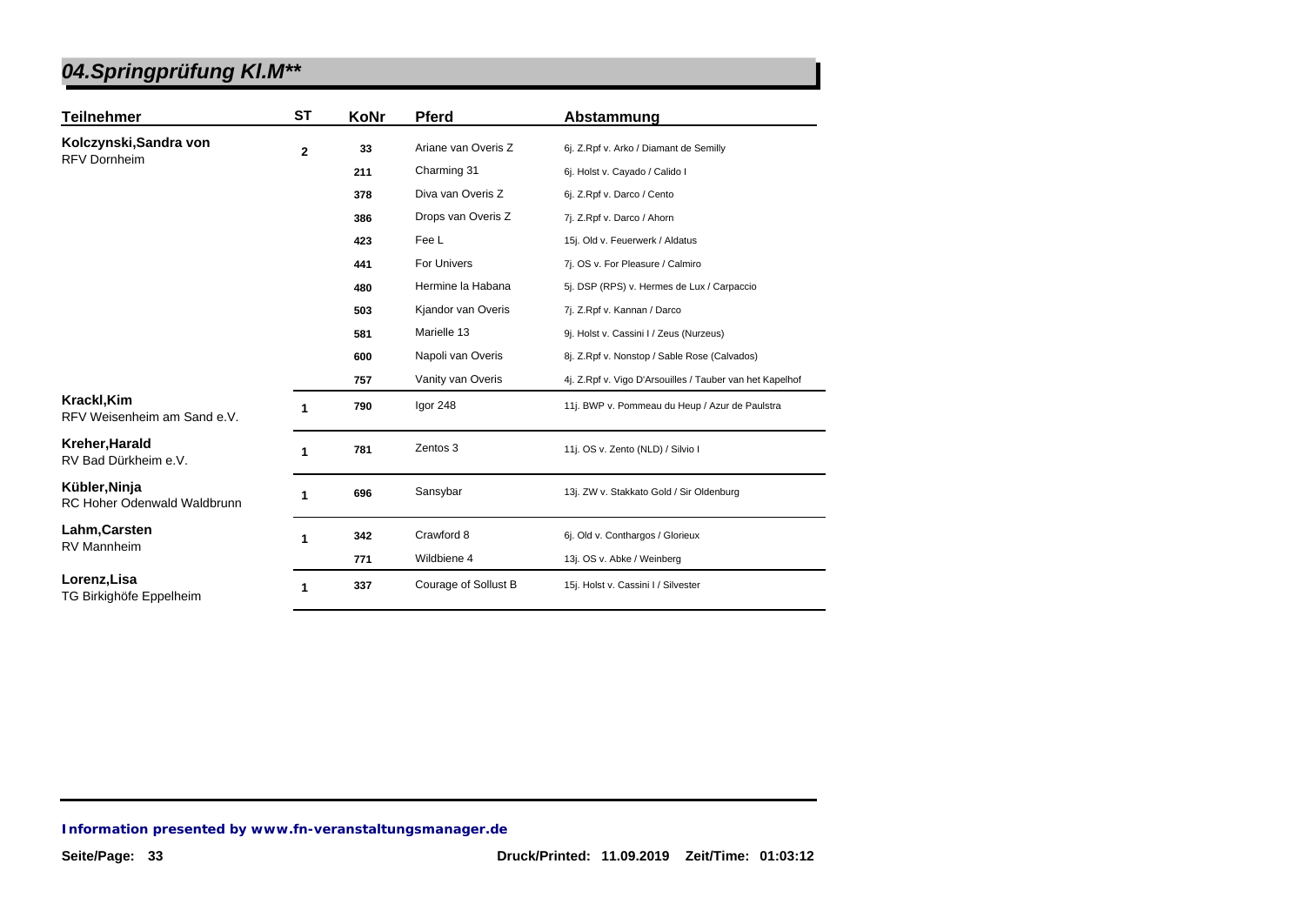| <b>Teilnehmer</b>      | <b>ST</b>      | KoNr | <b>Pferd</b>            | Abstammung                                        |
|------------------------|----------------|------|-------------------------|---------------------------------------------------|
| <b>Mader, Johannes</b> | $\mathbf{2}$   | 79   | Caja 35                 | 7j. Holst v. Clarimo / Coriano                    |
| <b>RFV Viernheim</b>   |                | 97   | Campari 274             | 12j. Z.Rpf v. Corland (DK: Corlando) / Camouflage |
|                        |                | 102  | Can-Tucky               | 8j. Hann v. Canstakko / Libero                    |
|                        |                | 144  | Cartwright 4            | 6j. Hann v. Cador / Quaid I                       |
|                        |                | 180  | Cecile 20               | 12j. OS v. Continio / Concorde                    |
|                        |                | 297  | Conjack 2               | 7j. Hann v. Check In / Sir Shutterfly             |
|                        |                | 310  | Cooler Curt             | 9j. Hann v. Canstakko / Libero                    |
|                        |                | 381  | Don de Semilly          | 8j. Westf v. Diamant de Semilly / Corrado I       |
|                        |                | 403  | <b>Emilion Fonroque</b> | 7j. Westf v. Eldorado van de Zeshoek / Cruising   |
|                        |                | 488  | Ice Breaker 3           | 6j. KWPN v. Action-Breaker / Namelus R            |
|                        |                | 543  | Liedy                   | 14j. Bay v. Lord Z / Lord Inci Pit                |
|                        |                | 577  | Lutz Löwenherz          | 11j. Holst v. Lancer II / Candillo                |
| Masson, Raphael        | $\overline{2}$ | 4    | <b>AC Chicca CH</b>     | 16j. CH.Wb v. Calido / Stradivari                 |
| <b>Gastlizenz GER</b>  |                | 5    | AC Contano CH           | 7j. CH.Wb v. /                                    |
|                        |                | 74   | Cadeau de Coeur B       | 10j. Württ v. Colorit / Calypso I                 |
|                        |                | 108  | Capeti LVP              | 10j. Z.Rpf v. Canturano I / Carano                |
|                        |                | 266  | Clinton 74              | 15j. Old v. Con Capitol / Prinz Oldenburg         |
|                        |                | 293  | Conconchello            | 6j. Holst v. Casalito / Corrado I                 |
|                        |                | 319  | Cornelius R             | 14j. Holst v. Con Air / Lordship                  |
|                        |                | 335  | Couldbe                 | 6j. Holst v. Calido I / Lord                      |
|                        |                | 414  | Fableux                 | 8j. OS v. Flipper D'Elle /                        |
|                        |                | 492  | Irife Rose              | 7j. Z.Rpf v. I'm Special de Muze / Asca           |
|                        |                | 507  | L.B. Fuego del Picadero | 14j. BWP v. Cassini II / Lortino                  |
|                        |                | 657  | Quinta AC Z             | 14j. v. $/$                                       |
| Mitsch, Johannes       | $\mathbf{2}$   | 15   | All in One 17           | 9j. Holst v. Aragorn / Rheinsberg                 |
| RA SV Leingarten e.V.  |                | 599  | Naomy 15                | 7j. Hann v. Now Or Never M / Cassus               |
|                        |                | 678  | <b>Rich Sunrise</b>     | 13j. Westf v. Rüter / Cento                       |
|                        |                | 749  | Uljanka K               | 5j. Holst v. Uriko (Clooney NLD) / Contender      |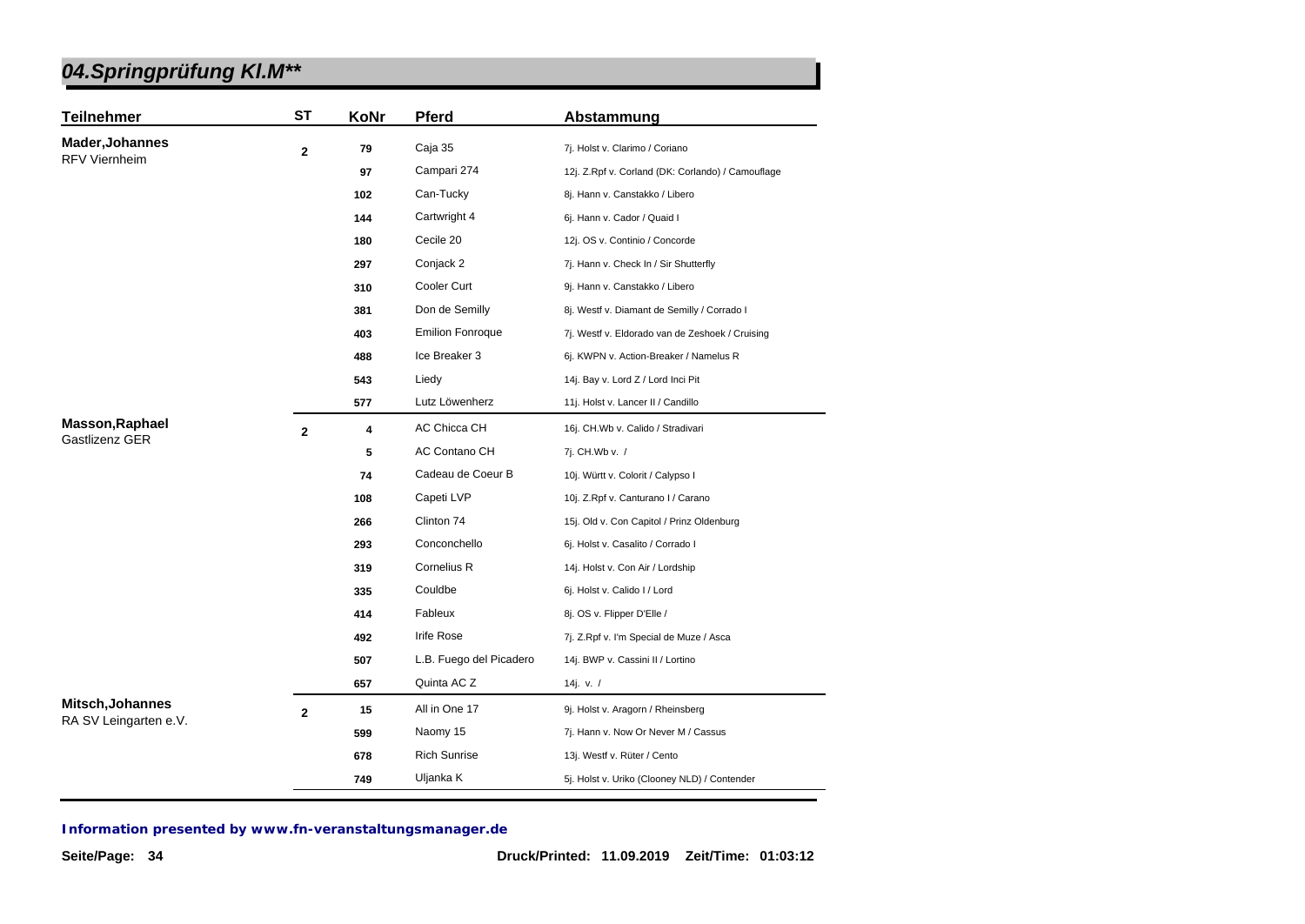| <b>Teilnehmer</b>                                      | <b>ST</b>      | KoNr         | <b>Pferd</b>              | Abstammung                                   |
|--------------------------------------------------------|----------------|--------------|---------------------------|----------------------------------------------|
| Modolo, Marco<br>RA SV Leingarten e.V.                 | 1              | 15           | All in One 17             | 9j. Holst v. Aragorn / Rheinsberg            |
|                                                        |                | 94           | Camilla M 3               | 6j. Württ v. Ciacomo / Upan la Jarthe AA     |
|                                                        |                | 270          | Clumsy 2                  | 8j. Holst v. Connor / Clearway               |
|                                                        |                | 599          | Naomy 15                  | 7j. Hann v. Now Or Never M / Cassus          |
|                                                        |                | 678          | <b>Rich Sunrise</b>       | 13j. Westf v. Rüter / Cento                  |
|                                                        |                | 749          | Uljanka K                 | 5j. Holst v. Uriko (Clooney NLD) / Contender |
| Moser-Noujaim, Sarah<br>RG Bruchhäuserhof Sandhausen e | $\overline{2}$ | $\mathbf{1}$ | 7 Star Stables Elton      | 10j. KWPN v. Warrant / Padinus               |
|                                                        |                | $\mathbf{2}$ | 7 Star Stables I'm Orange | 6j. KWPN v. Chacco-Blue / Damiro             |
|                                                        |                | 75           | Caecily                   | 6j. Hann v. Conen / Don Laurie I             |
|                                                        |                | 146          | Cascada 121               | 8j. Holst v. Clarimo / Canto                 |
|                                                        |                | 357          | Cynthia 53                | 7j. Holst v. Cellestial / Lebus              |
|                                                        |                | 399          | Elena 167                 | 7j. Holst v. Larimar / Cassini I             |
|                                                        |                | 448          | Galactico Z               | 14j. ISH v. Lux / Hallo                      |
|                                                        |                | 514          | Ladylover 6               | 9j. Old v. Armitage / Landadel               |
|                                                        |                | 649          | Quidam de Phénix          | 5j. Holst v. Quidam de Revel / Cassini II    |
| Mühling, Carina<br>RV Eppingen e.V.                    | 1              | 742          | Sunny 789                 | 17j. Württ v. Sir Oldenburg / Fashion King   |
| Müller, Kathrin<br>RSV Rheinhessen-Mitte e.V           | $\overline{2}$ | 44           | Baloucor                  | 6j. Hann v. Balou du Rouet / Cardenio        |
|                                                        |                | 96           | Camirez 3                 | 5j. Holst v. Cascadello I / Calato           |
|                                                        |                | 361          | Damarco                   | 15j. ZW v. Darco / Raphael                   |
|                                                        |                | 387          | Dyanne                    | 11j. KWPN v. Numero Uno / Wisconsin          |
|                                                        |                | 555          | Little big man 42         | 5j. OS v. Lyjanero / Cornet's Stern          |
|                                                        |                | 563          | Loredana D                | 13j. ZW v. Lucky Boy D / Alexis Z            |
|                                                        |                | 689          | Salento                   | 13j. Hann v. Stakkato / Zacharias            |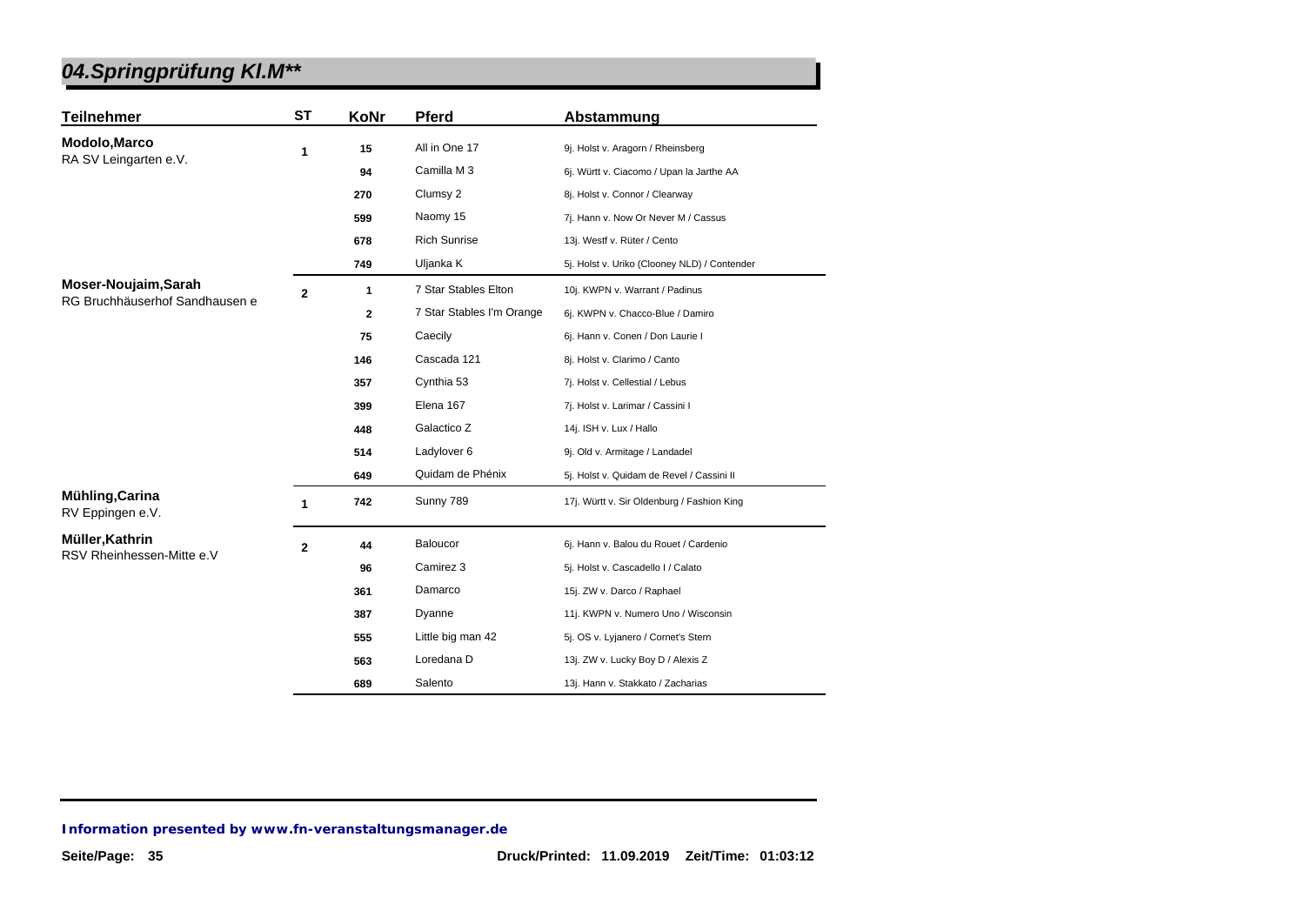| <b>Teilnehmer</b>                                    | ST | KoNr | <b>Pferd</b>           | Abstammung                                   |
|------------------------------------------------------|----|------|------------------------|----------------------------------------------|
| Pfeiffer, Fokko<br>RSG Wiesbaden e.V.                | 1  | 365  | Dark Edition           | 8j. Old v. De Niro / Lord Liberty            |
|                                                      |    | 394  | Edwina 24              | 8j. Hann v. Edward / Stakkato Gold           |
|                                                      |    | 429  | Ferune                 | 8j. Hann v. Floriscount / Embassy I          |
|                                                      |    | 552  | Lipstick 12            | 9j. ZW v. Landjonker (Fruhling) / Grannus    |
|                                                      |    | 640  | Quater's Rubin B       | 4j. DSP (BrAnh v. Quaterback / Lord Loxley I |
|                                                      |    | 653  | Quincy 124             | 14j. Holst v. Quinar / Cassini I             |
|                                                      |    | 675  | Ragazzo 82             | 5j. Old v. Rock Forever I / Rubin-Royal      |
|                                                      |    | 793  | Franzi MN              | 06j. Hann v. For Edition I / Kolibri         |
| Reitbauer, Georg-Karl<br>RFV Biebesheim e.V.         | 3  | 67   | Buddy 170              | 13j. BWP v. Caspar / Damocles                |
|                                                      |    | 95   | Camillo 192            | 9j. Holst v. Cancara / Heraldik xx           |
|                                                      |    | 240  | Chuck 34               | 9j. OS v. Conington / Halando                |
|                                                      |    | 259  | Classic Catoo          | 7j. Holst v. Catoo / Quinar                  |
|                                                      |    | 355  | Cusumano               | 10j. Holst v. Cassaro / Clearway             |
|                                                      |    | 422  | Fedette                | 9j. KWPN v. Diarado / Vittorio               |
|                                                      |    | 630  | <b>Private Feeling</b> | 9j. Hann v. Perpignon / For Feeling          |
| Schäfer, Anna-Elisa<br><b>RV Mannheim</b>            | 3  | 280  | Coeur d'Or 3           | 10j. ZW v. Coupe de Coeur / Democraat        |
|                                                      |    | 437  | Fly Away 43            | 6j. Z.Rpf v. Flipper D'Elle / Darco          |
|                                                      |    | 588  | Midnight Blue 6        | 9j. KWPN v. Mr. Blue / Jus de Pomme          |
| <b>Schumacher, Thomas</b><br>TG Birkighöfe Eppelheim | 1  | 158  | Caspari 31             | 10j. Old v. Condiro / Carry Gold             |
|                                                      |    | 239  | Christof 4             | 10j. OS v. Check In / Liberty Life           |
| Schwab, Julia<br>RFV 1952 Schwetzingen e.V.          | 1  | 139  | Cartaya 2              | 9j. KWPN v. Alicante HBC / Nimmerdor         |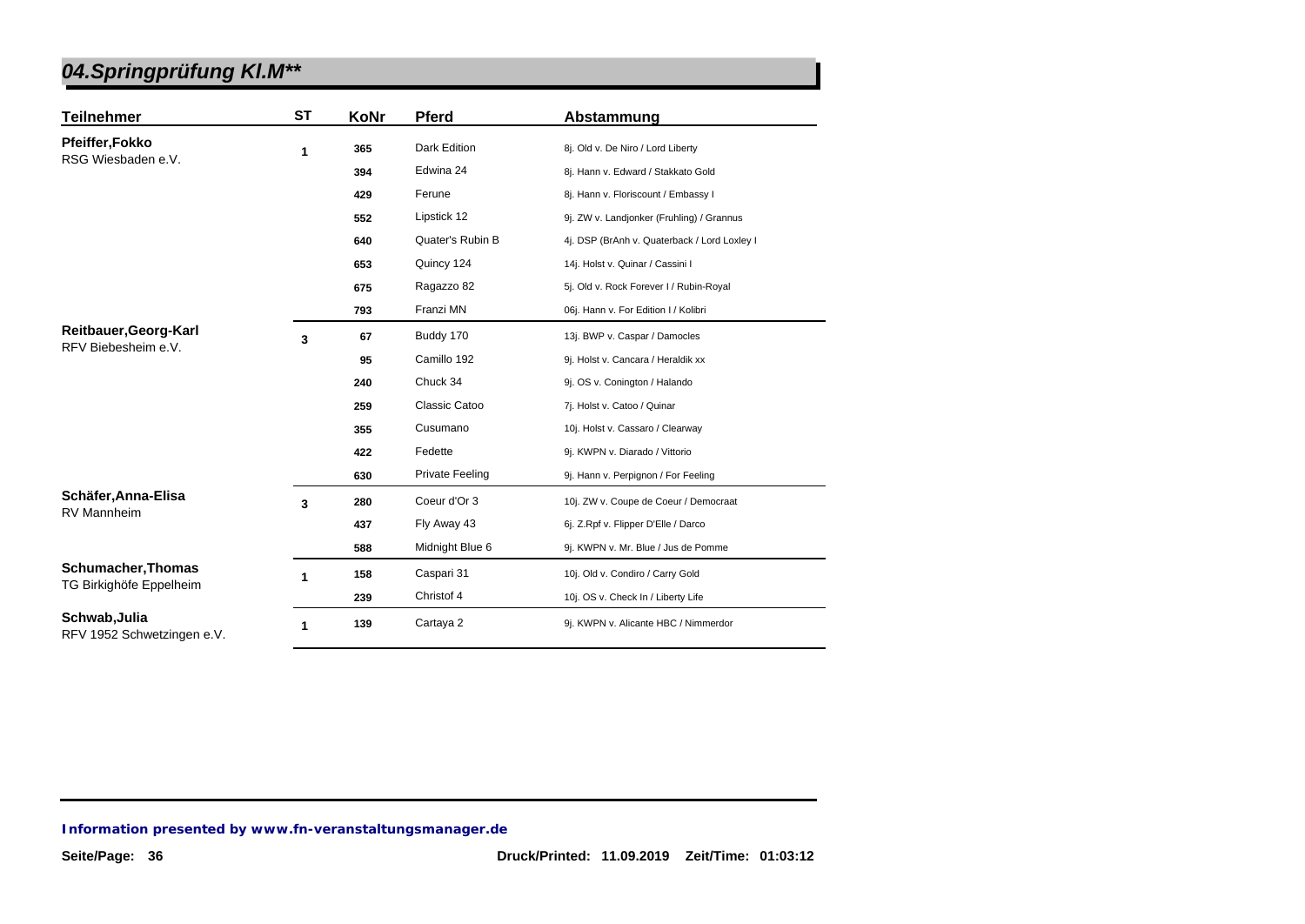| <b>Teilnehmer</b>         | <b>ST</b>   | KoNr | <b>Pferd</b>             | Abstammung                                                  |
|---------------------------|-------------|------|--------------------------|-------------------------------------------------------------|
| Treiber, Günter           | 3           | 54   | Benito 185               | 9j. KWPN v. Boss / Numero Uno                               |
| RV Eppelheim              |             | 68   | Buddy Holly 9            | 13j. KWPN v. Verdi (Q-Verdi) / Voltaire                     |
|                           |             | 86   | Call me Pumba            | 4j. Old v. Crumble / Cleverboy                              |
|                           |             | 194  | Chackala                 | 5j. Old v. Companiero / Cleverboy                           |
|                           |             | 226  | Chicki-Micki             | 11j. Holst v. Cassini I / Lancer II                         |
|                           |             | 255  | <b>Claire Columbus</b>   | 9j. Westf v. Christoph Columbus / Sandro                    |
|                           |             | 304  | Conte Cassini            | 9j. Holst v. Cassini I / Corofino I                         |
|                           |             | 352  | Cuoricino                | 11j. Holst v. Con Air / Acord II                            |
|                           |             | 372  | Diarada 9                | 9j. DSP (BrAnh v. Diarado / Kolibri                         |
|                           |             | 426  | Ferstlhof's Dollar Dream | 7j. Bay v. Dollar D'Or SB / Ludwig von Bayern               |
|                           |             | 455  | Gestri                   | 8j. KWPN v. Alicante HBC / Kroongraaf                       |
|                           |             | 468  | Guinness 107             | 8j. KWPN v. Corland (DK: Corlando) / Ahorn                  |
|                           |             | 571  | Lui Buh                  | 8j. Hann v. Levistano / Akzent II                           |
|                           |             | 688  | Sabatini 17              | 7j. Hann v. Stanley / Calypso II                            |
| Volckmann, Selina         | $\mathbf 2$ | 71   | C'mon C'mon B Z          | 7j. Z.Rpf v. Calikot Hero / Wildlife B                      |
| RG Mannheim-Neckarau e.V. |             | 110  | Cappucino 43             | 15j. Holst v. Carpaccio / Chagallo                          |
|                           |             | 173  | Catwalk de la Pierre Z   | 10j. Z.Rpf v. Cassini II / Quick Star                       |
|                           |             | 358  | Cyrana de Gesto          | 10j. CH.Wb v. Cyrano de Bergerac / First Class II           |
|                           |             | 373  | Diesel 11                | 11j. KWPN v. Douglas (Rousseau) / Corland (DK:<br>Corlando) |
|                           |             | 412  | Evita 433                | 10j. KWPN v. Numero Uno / Cavalier (Mister)                 |
|                           |             | 443  | Fortuno 6                | 9j. KWPN v. Vaillant / Namelus R                            |
|                           |             | 479  | Heps                     | 9j. OS v. Heops / Grandeur                                  |
|                           |             | 505  | Kyra 192                 | 9j. BWP v. Bon Ami / Darco                                  |
|                           |             | 528  | Lawrence 37              | 8j. Old v. Landfein / Quantum                               |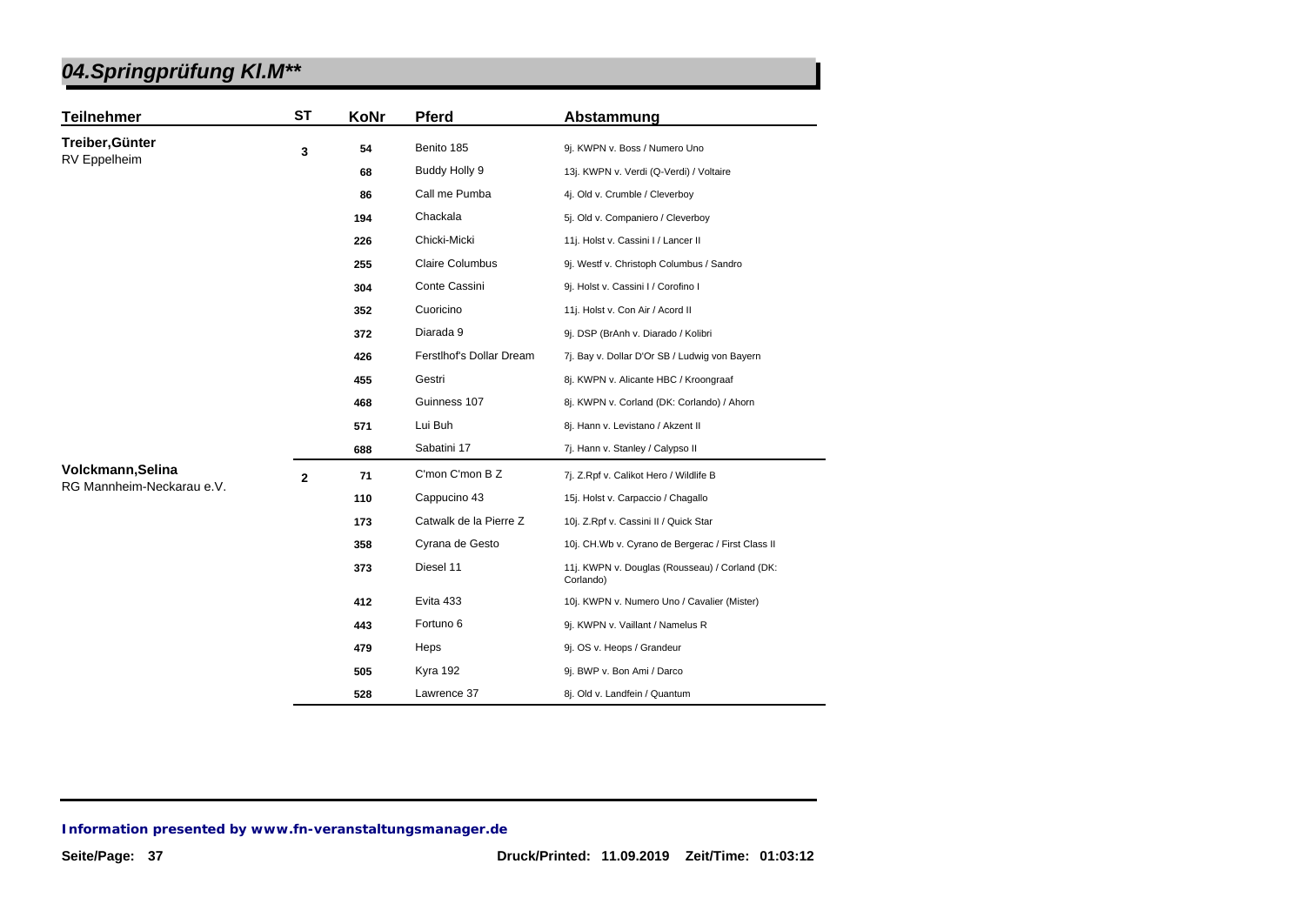| <b>Teilnehmer</b>                | ST             | KoNr | <b>Pferd</b>           | Abstammung                                                  |
|----------------------------------|----------------|------|------------------------|-------------------------------------------------------------|
| <b>Volckmann, Theresa</b>        | $\overline{2}$ | 71   | C'mon C'mon B Z        | 7j. Z.Rpf v. Calikot Hero / Wildlife B                      |
| RG Mannheim-Neckarau e.V.        |                | 110  | Cappucino 43           | 15j. Holst v. Carpaccio / Chagallo                          |
|                                  |                | 173  | Catwalk de la Pierre Z | 10j. Z.Rpf v. Cassini II / Quick Star                       |
|                                  |                | 358  | Cyrana de Gesto        | 10j. CH.Wb v. Cyrano de Bergerac / First Class II           |
|                                  |                | 373  | Diesel 11              | 11j. KWPN v. Douglas (Rousseau) / Corland (DK:<br>Corlando) |
|                                  |                | 412  | Evita 433              | 10j. KWPN v. Numero Uno / Cavalier (Mister)                 |
|                                  |                | 443  | Fortuno 6              | 9j. KWPN v. Vaillant / Namelus R                            |
|                                  |                | 479  | Heps                   | 9j. OS v. Heops / Grandeur                                  |
|                                  |                | 505  | <b>Kyra 192</b>        | 9j. BWP v. Bon Ami / Darco                                  |
|                                  |                | 528  | Lawrence 37            | 8j. Old v. Landfein / Quantum                               |
| <b>Volk, Alexander</b>           | $\overline{2}$ | 271  | Clyde 77               | 8j. Holst v. Carentan / Lavall II                           |
| LRFV Rimbach u.U.e.V.            |                | 572  | Luigi 247              | 10j. Old v. Leviathan / Amadeus Z                           |
|                                  |                | 772  | Winnetou 973           | 10j. Hann v. Weltpoet / Rubin Star N                        |
| <b>Weber, Dominique Michelle</b> | $\overline{2}$ | 89   | Calou de Prairot       | 7j. SF v. Siryus de Bavoz / Amour de Meautis                |
| RFV Ludwigshafen e.V.            |                | 125  | Carlchen S 2           | 6j. ZW v. Comme il faut / Emilion                           |
|                                  |                | 205  | Charisma HS            | 5j. Holst v. Uriko (Clooney NLD) / Cassito                  |
|                                  |                | 216  | Chasseur en blanc      | 12j. Holst v. Clearway / Zeus (Nurzeus)                     |
|                                  |                | 484  | Hotah de Lux           | 6j. OS v. Hermes de Lux / Grannus                           |
|                                  |                | 568  | Löwenherz 137          | 7j. Holst v. Lasino / Levantos II                           |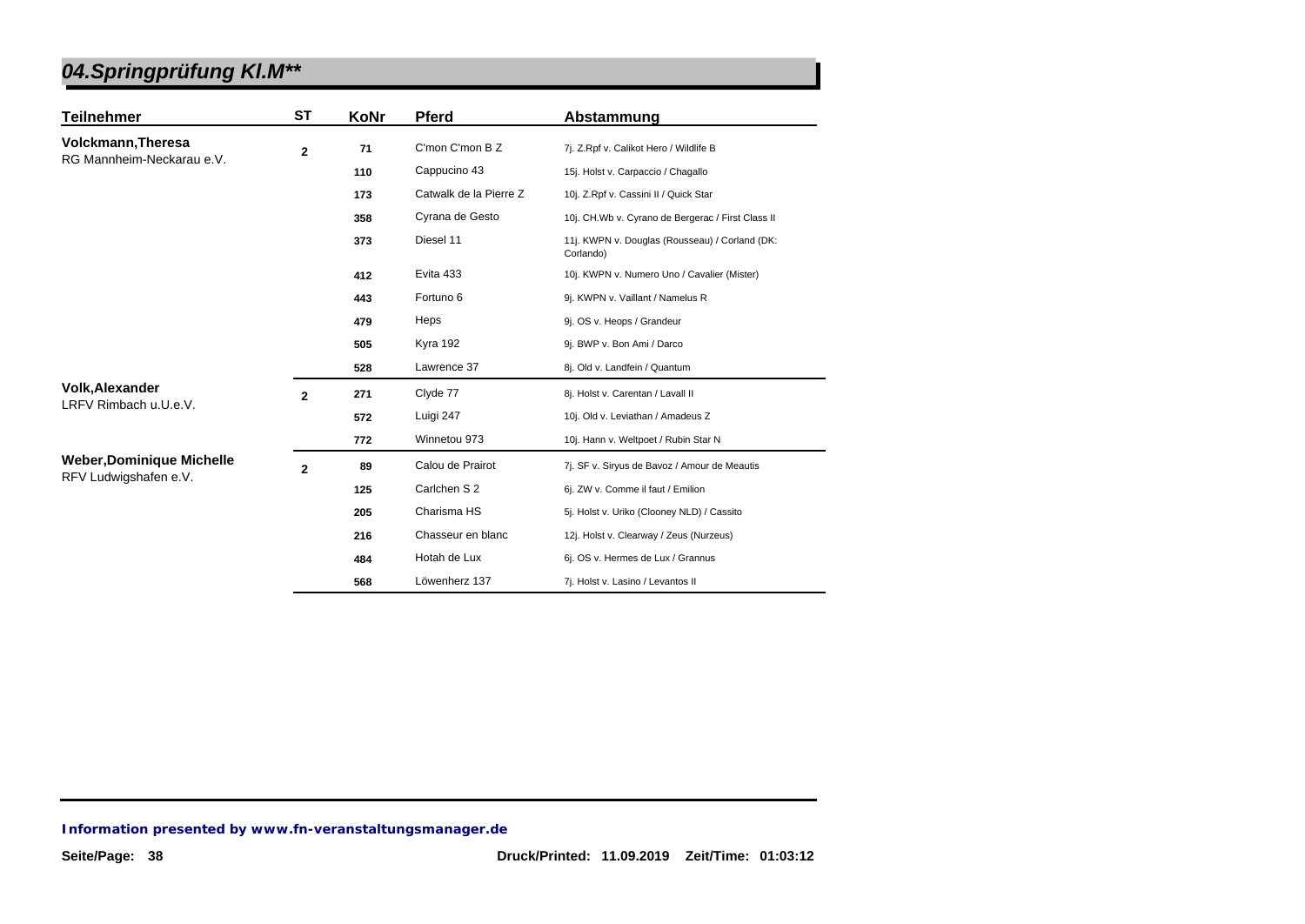| <b>Teilnehmer</b>            | <b>ST</b>      | KoNr | Pferd                     | Abstammung                                                     |
|------------------------------|----------------|------|---------------------------|----------------------------------------------------------------|
| Weißbrod, Maximilian         | $\mathbf{2}$   | 137  | Carry B                   | 5j. DSP (BaWue v. Cascadello I / Ricardo                       |
| PSG Winterheck-Walldorf e.V. |                | 327  | Cosima 200                | 15j. Westf v. Cornet Obolensky (ex: Windows /<br>Frühlingsball |
|                              |                | 395  | Ekhart                    | 10j. KWPN v. Larino / Ramiro                                   |
|                              |                | 483  | Home Run 3                | 17j. Z.Rpf v. Hors la Loi II / Alcatraz Son                    |
|                              |                | 499  | Kannestic V               | 4j. KWPN v. Kannan / Baltic VDL                                |
|                              |                | 501  | Kerel van de Blauwendraad | 4j. KWPN v. Blauwendraad's O'Brien / No Limit                  |
|                              |                | 504  | Kokomone W.               | 4j. KWPN v. Tjungske / Voltaire                                |
|                              |                | 601  | Nasferatu Uno             | 8j. OS v. Numero Uno / Pocalino                                |
|                              |                | 611  | Nordic van de Zeshoek     | 6j. BWP v. Nabab de Reve / Numero Uno                          |
|                              |                | 624  | Pink Floyd v/h Blauwhof   | 4j. BWP v. Vigo D'Arsouilles / Capitol I                       |
|                              |                | 651  | Quin 11                   | 10j. Württ v. Que Guapo / Calido I                             |
|                              |                | 668  | Quipu R                   | 7j. Württ v. Quality / Lordanos                                |
|                              |                | 695  | Sanloubet                 | 12j. OS v. Sandro Boy / Baloubet du Rouet                      |
| Weitbrecht, Achim            | $\overline{2}$ | 416  | Falada Gold               | 11j. OS v. For Germany RD / Clay                               |
| RZV Neubärental              |                | 439  | For Princess 2            | 13j. OS v. For Pleasure / Clay                                 |
| Wendel, Johanna              | 1              | 272  | Cobibo                    | 10j. Westf v. Coronas / Contifex                               |
| FRV Neuhofen                 |                | 687  | Rüpel 14                  | 7j. Ung. v. Raszputyin / Warstein                              |
| Werner, Helmut               | $\overline{2}$ | 425  | Fenja W                   | 12j. ZW v. Cerdic / Feuerwerk                                  |
| RV Bellheim e.V.             |                | 432  | Flamero W                 | 14j. ZW v. Feuerwerk / Argentinus                              |
|                              |                | 446  | Fuego W                   | 13j. ZW v. Feuerwerk / Argentinus                              |
|                              |                | 459  | Gomez 17                  | 12j. KWPN v. Triomphe de Muze / Zandor (Zandor Z)              |
|                              |                | 548  | Lines 49                  | 14j. ZW v. Rocky SW / Lambada                                  |
|                              |                | 598  | Namika                    | 7j. ZW v. Nekton / Cerdic                                      |
|                              |                | 622  | Pialotta 69               | 11j. OS v. Calato / Feuerwerk                                  |
|                              |                | 659  | Quintal 5                 | 9j. Hann v. Quidam's Rubin / Contender                         |
|                              |                | 759  | Velou                     | 6j. OS v. Van Helsing / Sion                                   |
|                              |                | 780  | Zenobia W                 | 14j. ZW v. Ron William / Goldstern                             |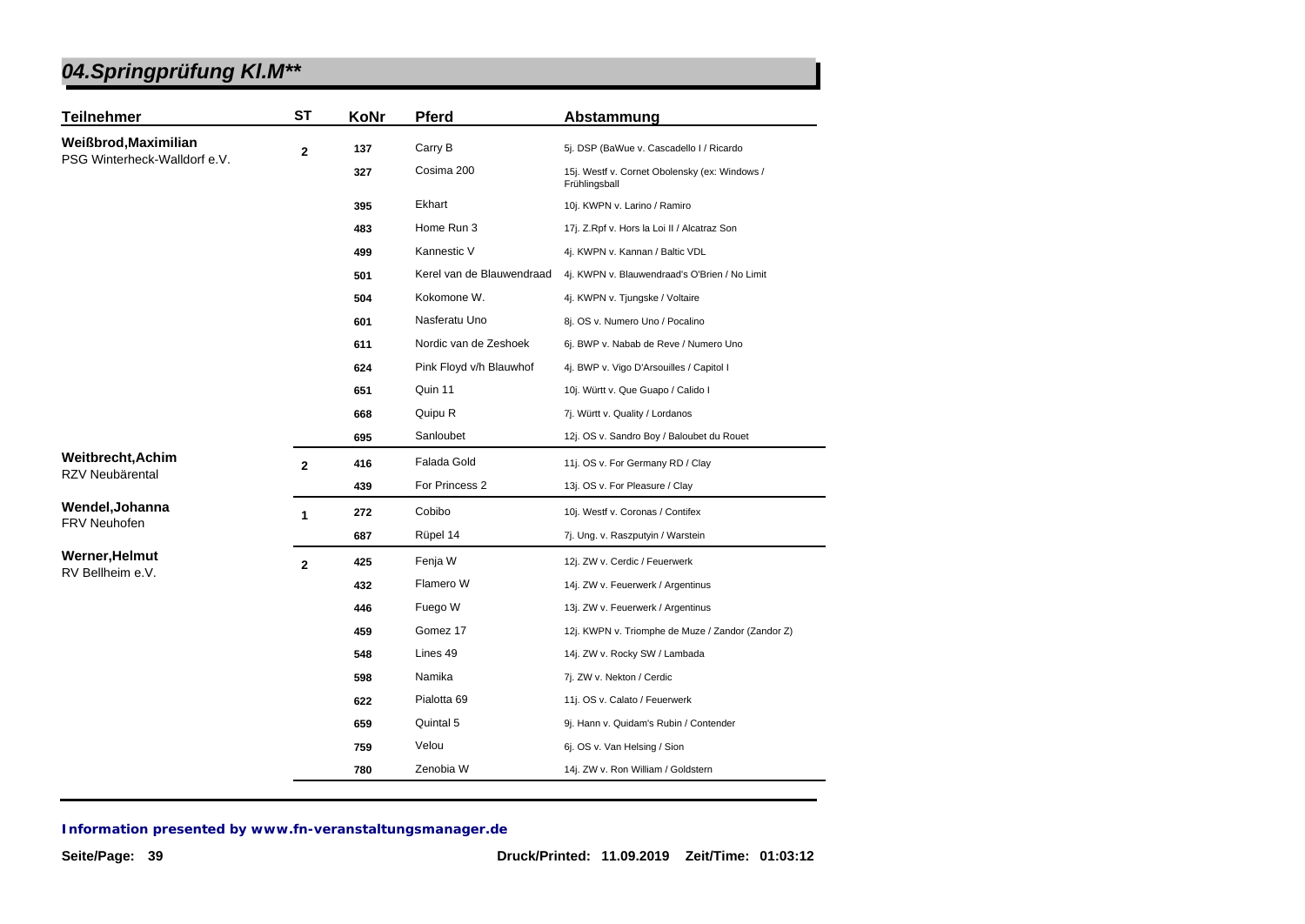| <b>Teilnehmer</b>       | <b>ST</b> | KoNr | <b>Pferd</b>      | Abstammung                                        |
|-------------------------|-----------|------|-------------------|---------------------------------------------------|
| Wetzel, Janina          | 1         | 385  | Dragunov          | 7j. OS v. Diarado / Cordano Z                     |
| <b>RV Mannheim</b>      |           | 456  | Gigolo 661        | 8j. KWPN v. Mr. Blue / Colino                     |
| <b>Wiegand, Gregory</b> | 1         | 27   | Anton 478         | 16j. DSP v. Al Cantino (ex: Romario) / Landrebell |
| RV Eppelheim            |           | 719  | Sly 18            | 16j. Westf v. Sir Bedo / Dinard L                 |
|                         |           | 769  | Webster K.        | 11j. Hann v. Wanderkoenig / Charakter             |
| Wittemer, Tanja         | 1         | 21   | Amicus 42         | 10j. ZW v. Arioso du Theillet / Pablo             |
| RSG Worms-Pfeddersheim  |           | 211  | Charming 31       | 6j. Holst v. Cayado / Calido I                    |
|                         |           | 407  | Escordina         | 6j. DSP (SaThu v. No Limit / Balou du Rouet       |
|                         |           | 423  | Fee L             | 15j. Old v. Feuerwerk / Aldatus                   |
|                         |           | 441  | For Univers       | 7j. OS v. For Pleasure / Calmiro                  |
|                         |           | 480  | Hermine la Habana | 5j. DSP (RPS) v. Hermes de Lux / Carpaccio        |
|                         |           | 558  | Looping Louie 9   | 7j. ZW v. Landjonker (Fruhling) / Silvio I        |
|                         |           | 581  | Marielle 13       | 9j. Holst v. Cassini I / Zeus (Nurzeus)           |
|                         |           | 623  | Pik Flash 5       | 12j. Westf v. Pik Labionics / Grossadmiral        |
|                         |           | 658  | Quinta de Lago    | 7j. ZW v. Qui Lago / Carpaccio                    |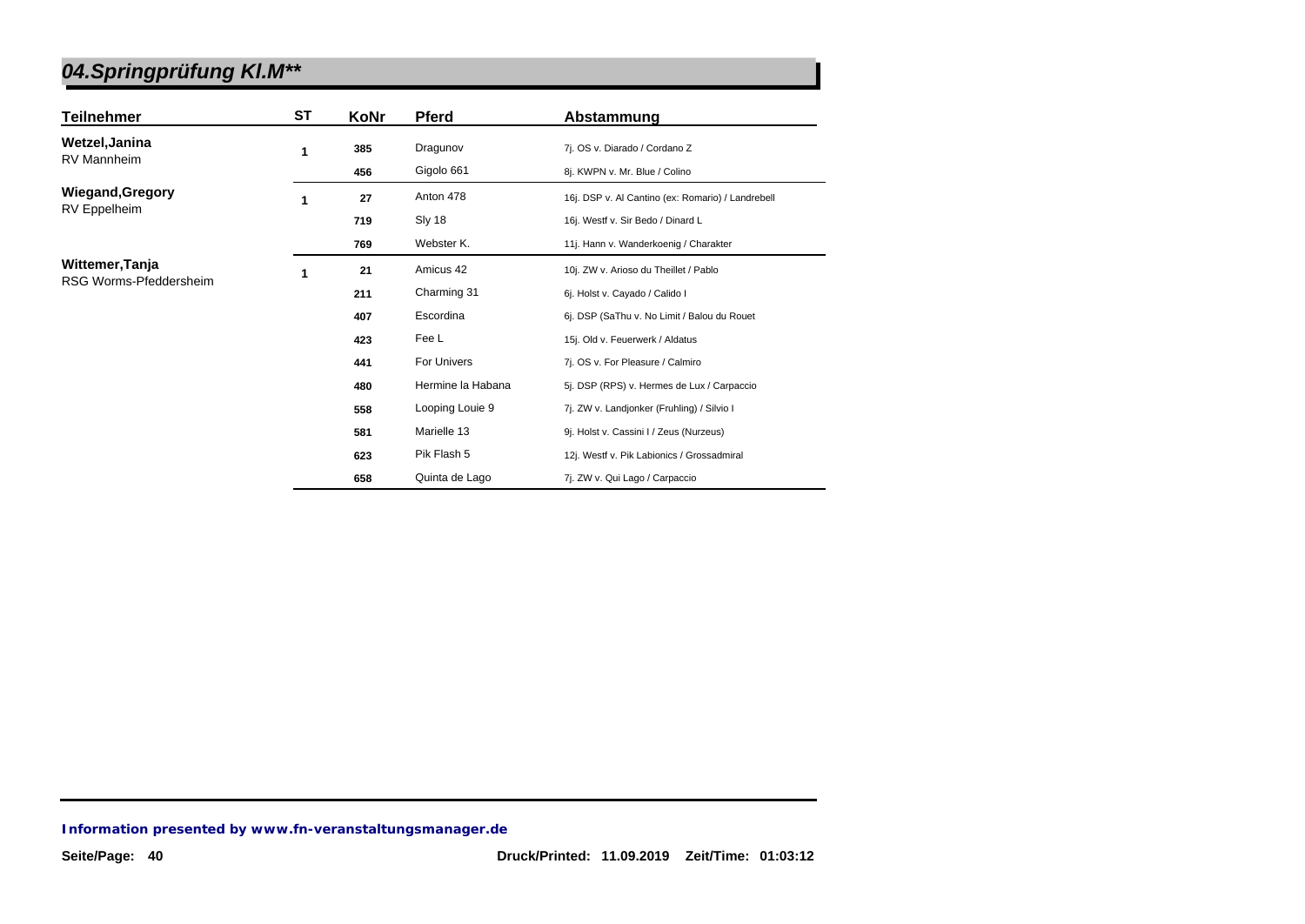| <b>Teilnehmer</b>       | <b>ST</b> | KoNr | <b>Pferd</b>        | Abstammung                                               |
|-------------------------|-----------|------|---------------------|----------------------------------------------------------|
| <b>Wittemer, Thomas</b> | 1         | 21   | Amicus 42           | 10j. ZW v. Arioso du Theillet / Pablo                    |
| RSG Worms-Pfeddersheim  |           | 33   | Ariane van Overis Z | 6j. Z.Rpf v. Arko / Diamant de Semilly                   |
|                         |           | 129  | Carlotta 240        | 9j. Hann v. Canstakko / Chasseur I                       |
|                         |           | 208  | Charlotte 229       | 5j. OS v. Mylord Carthago / Clarimo                      |
|                         |           | 211  | Charming 31         | 6j. Holst v. Cayado / Calido I                           |
|                         |           | 378  | Diva van Overis Z   | 6j. Z.Rpf v. Darco / Cento                               |
|                         |           | 386  | Drops van Overis Z  | 7j. Z.Rpf v. Darco / Ahorn                               |
|                         |           | 423  | Fee L               | 15j. Old v. Feuerwerk / Aldatus                          |
|                         |           | 441  | For Univers         | 7j. OS v. For Pleasure / Calmiro                         |
|                         |           | 480  | Hermine la Habana   | 5j. DSP (RPS) v. Hermes de Lux / Carpaccio               |
|                         |           | 491  | Inferno 30          | 6j. KWPN v. Entertainer / Carthano I                     |
|                         |           | 503  | Kjandor van Overis  | 7j. Z.Rpf v. Kannan / Darco                              |
|                         |           | 541  | Lexi Lady K         | 7j. OS v. Lake Tahoe / Anmarsch                          |
|                         |           | 581  | Marielle 13         | 9j. Holst v. Cassini I / Zeus (Nurzeus)                  |
|                         |           | 600  | Napoli van Overis   | 8j. Z.Rpf v. Nonstop / Sable Rose (Calvados)             |
|                         |           | 623  | Pik Flash 5         | 12j. Westf v. Pik Labionics / Grossadmiral               |
|                         |           | 656  | Quinsie             | 7j. OS v. Quintero / Singulord Joter                     |
|                         |           | 658  | Quinta de Lago      | 7j. ZW v. Qui Lago / Carpaccio                           |
|                         |           | 753  | Valencia 110        | 5j. Hann v. Viscount / Contendro I                       |
|                         |           | 757  | Vanity van Overis   | 4j. Z.Rpf v. Vigo D'Arsouilles / Tauber van het Kapelhof |
|                         |           | 766  | Vranziska           | 7j. Hann v. Van Helsing / Fabriano                       |

**Anzahl der Reiter: Startfolge ab: G nach Pferd** 0

**Anzahl der Startplätze: 88**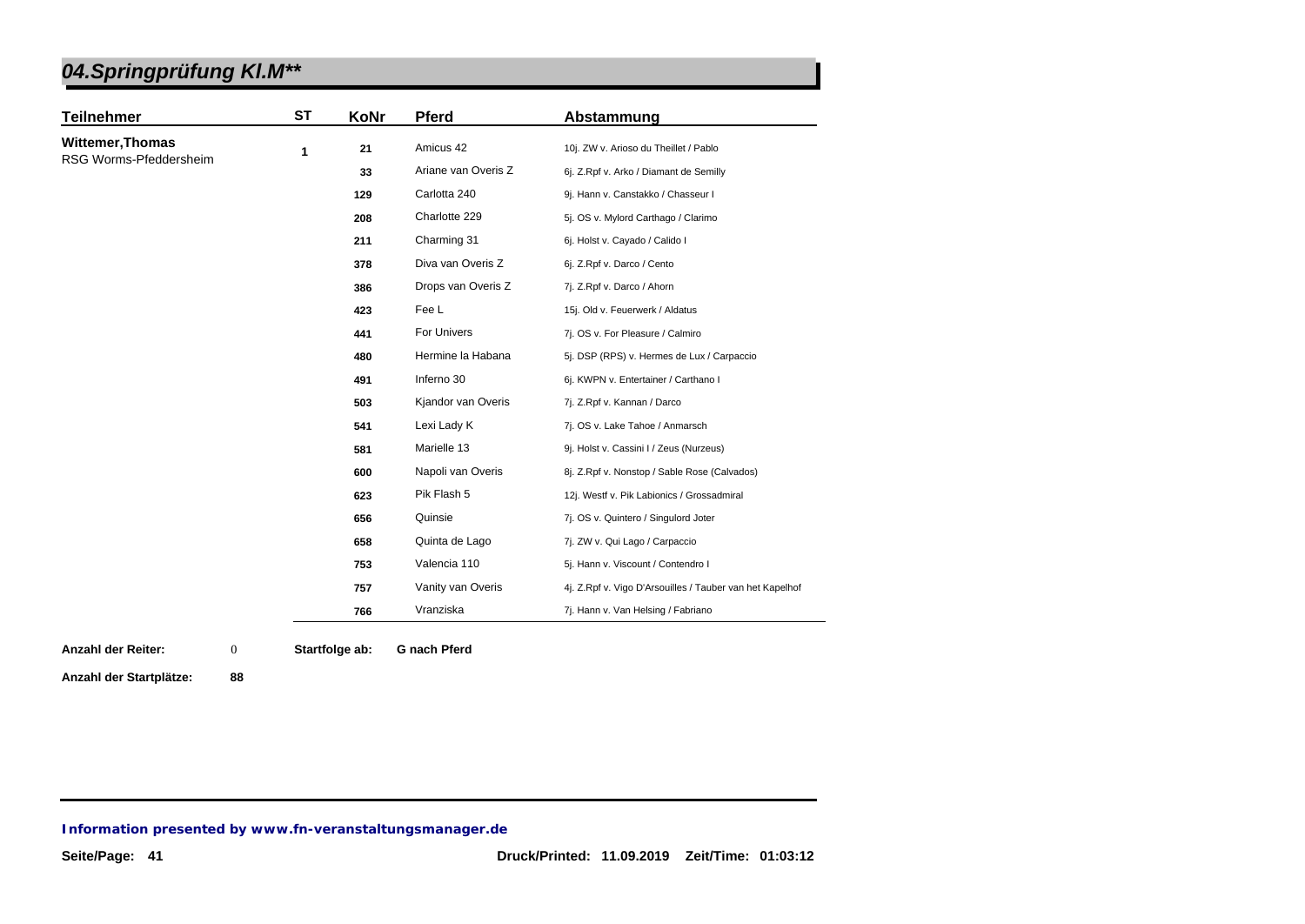| <b>Teilnehmer</b>                             | <b>ST</b>    | KoNr | Pferd                     | Abstammung                                                    |
|-----------------------------------------------|--------------|------|---------------------------|---------------------------------------------------------------|
| <b>Back, Manuel</b>                           | 1            | 237  | Chipsy Lady 2             | 9j. Württ v. Canstakko / Ricardo                              |
| RFV Rot                                       |              | 576  | Lupo 103                  | 16j. Holst v. Lasino / Calato                                 |
| Baumgärtner, Sandra                           | 1            | 438  | For my Life 2             | 14j. OS v. For Pleasure / Acord II                            |
| RSV Wittbachhof e.V.                          |              | 442  | Fortuna 479               | 6j. OS v. For Pleasure / Quidam de Revel                      |
|                                               |              | 447  | Gait Lynn de Quartier     | 8j. KWPN v. Contendro I / Indorado                            |
|                                               |              | 673  | Quo Vadis 61              | 9j. KWPN v. Quality Time (NED) / Gran Corrado                 |
| <b>Bock, Kristina</b>                         | 1            | 46   | <b>Baloussinis Lady</b>   | 7j. Württ v. Baloussini / Ramiro's Match                      |
| TG Birkighöfe Eppelheim                       |              | 235  | Chin Champ's little Girl  | 9j. Holst v. Chin Champ / Calido I                            |
| Crespo Escassi, Pablo                         | 1            | 37   | Artus 352                 | 9j. Württ v. Arioso du Theillet / Rheinsberg                  |
| <b>RFV Buchen</b>                             |              | 154  | Casina H                  | 8j. Holst v. Cassitano / Corland (DK: Corlando)               |
|                                               |              | 323  | Corradina 10              | 10j. Württ v. Conteur / Corrado I                             |
|                                               |              | 375  | Dirado H                  | 5j. DSP (BaWue v. Diarado / Corland (DK: Corlando)            |
|                                               |              | 408  | Espyrante 2               | 8j. Württ v. Engadin / Corrado I                              |
|                                               |              | 433  | Flashback VL              | 9j. KWPN v. Ukato / Orame                                     |
| Dreher, Jennifer-Sandra                       | $\mathbf{2}$ | 368  | Daytona 56                | 11j. DSP (SaThu v. Dipylon / Pittsburg                        |
| TSG Breisgau e.V.                             |              | 382  | Dorentina                 | 9j. Hann v. Diarado / Werther                                 |
|                                               |              | 644  | Queeny 106                | 6j. Westf v. Chin Quin / Lancer III                           |
| <b>Engelhorn, Reiner</b>                      | $\mathbf{2}$ | 263  | Click Clack 4             | 13j. OS v. Colander / Quick Star                              |
| RFV Heidelberg-Rohrbach                       |              | 603  | Nerio 3                   | 12j. KWPN v. Numero Uno / French Buffet xx                    |
| Engert, Luisa                                 | 1            | 104  | Candela 78                | 6j. Old v. Comme il faut / Cantus                             |
| <b>RFV Külsheim</b>                           |              | 315  | Cora de Semilly           | 5j. Holst v. Diamant de Semilly / Catoki                      |
|                                               |              | 417  | Fantasia 144              | 6j. ISH v. Porsch / Toulon xx                                 |
|                                               |              | 596  | Mr. Nelson 6              | 6j. BWP v. Dallas VDL (ex Indouglas van h /<br>Action-Breaker |
|                                               |              | 648  | Quibbel Wibbel            | 7j. Westf v. Quality Time (NED) / Puschkin D                  |
|                                               |              | 714  | Sir Landor of Netherlands | 6j. KWPN v. Falaise de Muze / Mr. Blue                        |
| <b>Fritz, Christina</b><br>TSG Sucherhof e.V. | 1            | 559  | Lord Casanova             | 12j. Holst v. Lord Z / Casanova                               |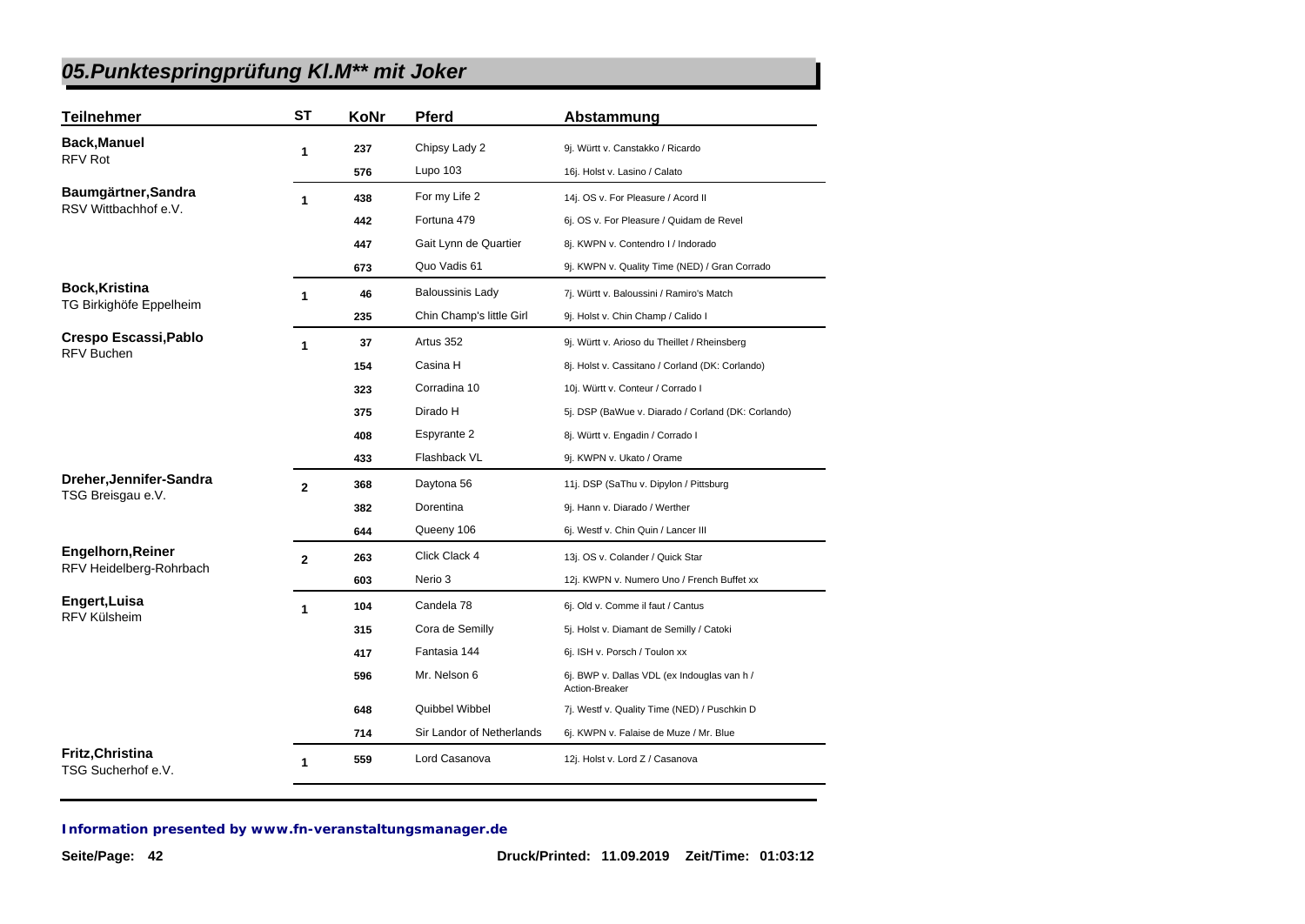| <b>Teilnehmer</b>                         | ST             | KoNr | Pferd                  | Abstammung                                              |
|-------------------------------------------|----------------|------|------------------------|---------------------------------------------------------|
| Fuchs, Mary-Ann                           | $\overline{2}$ | 138  | Carry Mary F           | 4j. DSP (BaWue v. Cassilano / Zadok                     |
| <b>RV Mannheim</b>                        |                | 379  | Dollar Boy K           | 11j. Holst v. Dollar Dela Pierre (Tlaloc la / Carpaccio |
|                                           |                | 654  | Quincy 212             | 9j. Holst v. Quintero / Clearway                        |
|                                           |                | 663  | Quintex 3              | 14j. Bay v. Quirin / Guldenburg                         |
| <b>Heß, Aileen</b>                        | 1              | 288  | Con Chicco             | 10j. Hann v. Casillas / Ramiro's Boy                    |
| <b>RFV Ubstadt-Weiher</b>                 |                | 440  | For Quintana H         | 7j. Hann v. For Pleasure / Quintender                   |
| Hoffmeister, Victoria                     | $\mathbf{2}$   | 594  | Mori's Casalla         | 14j. Holst v. Casall / Caletto I                        |
| RV Balingen                               |                | 717  | Skip 56                | 10j. Hann v. Stakkato / Gloster                         |
| Hofmann, Heike                            | 1              | 67   | Buddy 170              | 13j. BWP v. Caspar / Damocles                           |
| RFV Biebesheim e.V.                       |                | 95   | Camillo 192            | 9j. Holst v. Cancara / Heraldik xx                      |
|                                           |                | 240  | Chuck 34               | 9j. OS v. Conington / Halando                           |
|                                           |                | 259  | Classic Catoo          | 7j. Holst v. Catoo / Quinar                             |
|                                           |                | 355  | Cusumano               | 10j. Holst v. Cassaro / Clearway                        |
|                                           |                | 422  | Fedette                | 9j. KWPN v. Diarado / Vittorio                          |
|                                           |                | 630  | <b>Private Feeling</b> | 9j. Hann v. Perpignon / For Feeling                     |
| Holzschuh, Hannah<br><b>RFV Viernheim</b> | 1              | 105  | Canetta 2              | 9j. Hann v. Cassini II / Quidam de Revel                |
|                                           |                | 291  | Con-Way                | 13j. Holst v. Con Air / Athlet Z                        |
|                                           |                | 579  | Madness R              | 11j. DR (Holst) v. Mad Max / Mac Geyver                 |
|                                           |                | 634  | Quaisa Quim            | 5j. DSP (BrAnh v. Quality Time (NED) / Diarado          |
| Kast, Nadja<br><b>RFV Buchen</b>          | 1              | 37   | Artus 352              | 9j. Württ v. Arioso du Theillet / Rheinsberg            |
|                                           |                | 154  | Casina H               | 8j. Holst v. Cassitano / Corland (DK: Corlando)         |
|                                           |                | 323  | Corradina 10           | 10j. Württ v. Conteur / Corrado I                       |
|                                           |                | 375  | Dirado H               | 5j. DSP (BaWue v. Diarado / Corland (DK: Corlando)      |
|                                           |                | 408  | Espyrante 2            | 8j. Württ v. Engadin / Corrado I                        |
|                                           |                | 433  | Flashback VL           | 9j. KWPN v. Ukato / Orame                               |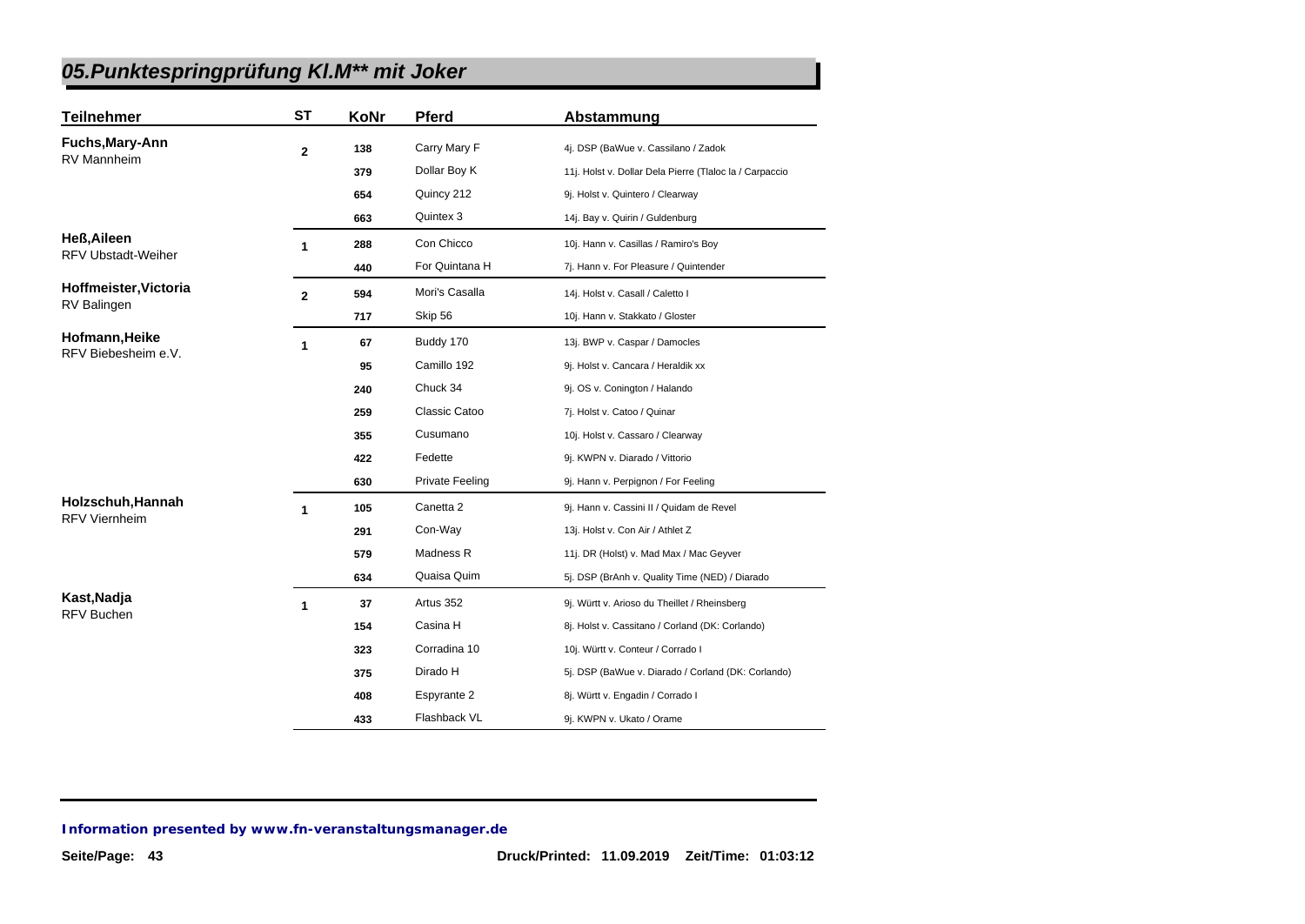| <b>Teilnehmer</b>                          | <b>ST</b>    | KoNr | Pferd                | Abstammung                                                          |
|--------------------------------------------|--------------|------|----------------------|---------------------------------------------------------------------|
| Kleiner, Sandra                            | 1            | 43   | Balou 668            | 15j. Old v. Balou du Rouet / Oscar de Revel                         |
| RC Bretten e.V.                            |              | 353  | Curly 50             | 15j. Holst v. Concept / Calido I                                    |
|                                            |              | 470  | H.W.'s Comtesse      | 12j. Hann v. Contendro I / Londonderry                              |
|                                            |              | 477  | Help Me 3            | 7j. KWPN v. Numero Uno / Larino                                     |
|                                            |              | 743  | Sunshine Z           | 11j. Württ v. Sir Oldenburg / Alabaster                             |
|                                            |              | 748  | Udo 41               | 18j. KWPN v. Numero Uno / Amethist                                  |
| Kölz, Markus<br><b>PSV Burkhardshof</b>    | $\mathbf{2}$ | 6    | Acajou du Theillet   | 7j. Württ v. Arioso du Theillet / Fergar Mail (Chapultepec la<br>Si |
|                                            |              | 34   | Arioletto            | 8j. Württ v. Arioso du Theillet / Rouletto                          |
|                                            |              | 48   | Baluga 4             | 14j. Westf v. Balou du Rouet / Polygraf                             |
|                                            |              | 50   | <b>Beauty Star G</b> | 5j. DSP (SaThu v. Big Star JR K Z / Clinton                         |
|                                            |              | 51   | Beckham 25           | 7j. OS v. Balou du Rouet / Grannus                                  |
|                                            |              | 103  | Canberra 37          | 13j. Old v. Chambertin / Night and Day                              |
|                                            |              | 224  | Chiapas 2            | 10j. OS v. Chacco-Blue / Con Air                                    |
|                                            |              | 292  | Conaro 3             | 8j. Württ v. Contano / Cor de la Bryere                             |
|                                            |              | 383  | Dornadello           | 11j. DSP (SaThu v. Dornado / Fighting Alpha                         |
|                                            |              | 411  | Etiche de Fribois    | 15j. BWP v. Fetiche Du Pas / Clinton                                |
|                                            |              | 515  | Lagano 13            | 8j. Holst v. Leonce / Corrado I                                     |
|                                            |              | 590  | Missile du Buisson   | 11j. Z.Rpf v. Mr. Blue / Zandor (Zandor Z)                          |
|                                            |              | 715  | Sissi G              | 7j. Bay v. Sakrileg / Balou du Rouet                                |
|                                            |              | 744  | Sweet Temptation 2   | 8j. Hann v. Stanley / Fabriano                                      |
|                                            |              | 777  | Zahara 5             | 7j. DSP (SaThu v. Balou du Rouet / Zenturio                         |
| Kohler, Julia<br><b>RV</b> Eppelheim       | 1            | 86   | Call me Pumba        | 4j. Old v. Crumble / Cleverboy                                      |
|                                            |              | 88   | Callas T             | 10j. Württ v. Corofino II / Sandro                                  |
|                                            |              | 455  | Gestri               | 8j. KWPN v. Alicante HBC / Kroongraaf                               |
| Krackl, Kim<br>RFV Weisenheim am Sand e.V. | 1            | 790  | Igor 248             | 11j. BWP v. Pommeau du Heup / Azur de Paulstra                      |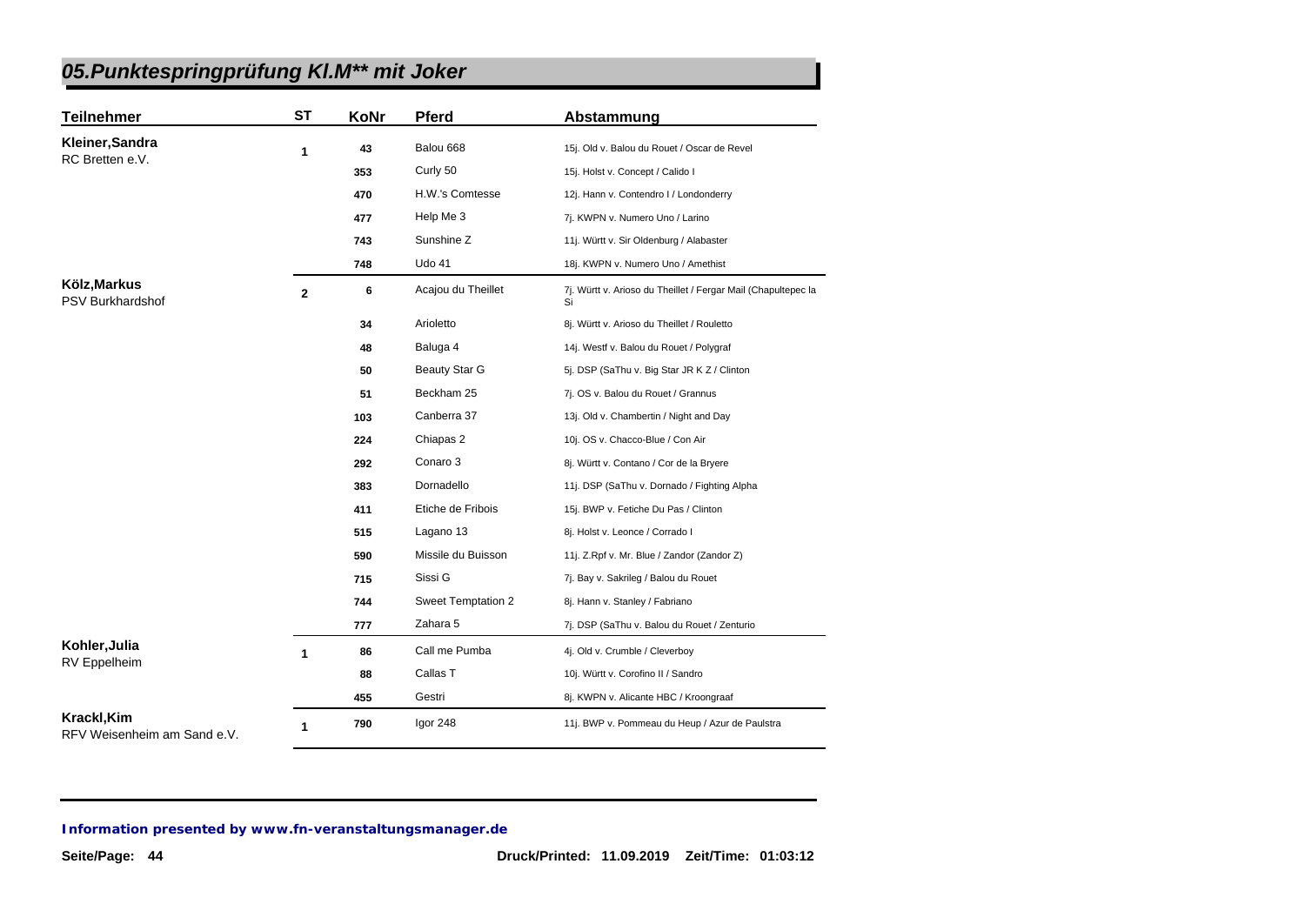| <b>Teilnehmer</b>                         | <b>ST</b>    | KoNr | <b>Pferd</b>         | Abstammung                                        |
|-------------------------------------------|--------------|------|----------------------|---------------------------------------------------|
| Krauss, Maximilian                        | $\mathbf 2$  | 45   | <b>Baloue's Girl</b> | 7j. Meckl. v. Balou du Rouet / Lord Kemm          |
| RFV Groß-Zimmern 1949 e.V.                |              | 117  | Caramello 17         | 13j. Holst v. Canto / Capitol I                   |
|                                           |              | 197  | Chalero              | 13j. OS v. Chalet / Raphael                       |
|                                           |              | 307  | Contico 3            | 13j. OS v. Contifax I / Ico                       |
|                                           |              | 391  | Easy Fips            | 10j. Hess v. Embassy II / Corelli                 |
|                                           |              | 396  | Elaiza 4             | 9j. Hann v. Embassy II / Lord Kemm                |
|                                           |              | 401  | Elysann              | 5j. OS v. Eldorado de Hus / Stakkato Gold         |
|                                           |              | 583  | Marty MacFly 2       | 10j. Holst v. Larimar / Cassini II                |
|                                           |              | 618  | Peaches GE           | 7j. DSP (SaThu v. Quick Amour GE / Balou du Rouet |
|                                           |              | 672  | Qunoh                | 10j. Hann v. Quintender / Landadel                |
| Kreher, Harald<br>RV Bad Dürkheim e.V.    | 1            | 781  | Zentos 3             | 11j. OS v. Zento (NLD) / Silvio I                 |
| Kurz, Christopher<br>RFV Sinsheim e.V.    | $\mathbf{2}$ | 164  | Castell 13           | 12j. Hann v. Cassini II / Raphael                 |
|                                           |              | 248  | Cinnamon Star K      | 7j. OS v. Clarimo / Calando I                     |
|                                           |              | 302  | Constantin K         | 10j. OS v. Cody I / Calando I                     |
|                                           |              | 344  | Crazy Casey K        | 6j. OS v. Cascadello I / Calando I                |
|                                           |              | 472  | Harvey 67            | 7j. KWPN v. Spartacus / Caretino                  |
| Lahm, Carsten                             | 1            | 342  | Crawford 8           | 6j. Old v. Conthargos / Glorieux                  |
| RV Mannheim                               |              | 771  | Wildbiene 4          | 13j. OS v. Abke / Weinberg                        |
| Lauer, Nikolas<br><b>RV Schutterwald</b>  | 1            | 39   | <b>Baden Classic</b> | 10j. Holst v. Cassiano / Corleone                 |
|                                           |              | 454  | Germania von ZG Joos | 5j. Holst v. Loran / Candillo                     |
|                                           |              | 485  | Hulabalu Fortuna     | 6j. KWPN v. Bubalu VDL / Caruso                   |
| Loew, Kristina<br>TG Birkighöfe Eppelheim | 1            | 513  | Ladychecker          | 10j. Holst v. Lord Z / Corrado I                  |
| Lorenz, Lisa<br>TG Birkighöfe Eppelheim   | 1            | 337  | Courage of Sollust B | 15j. Holst v. Cassini I / Silvester               |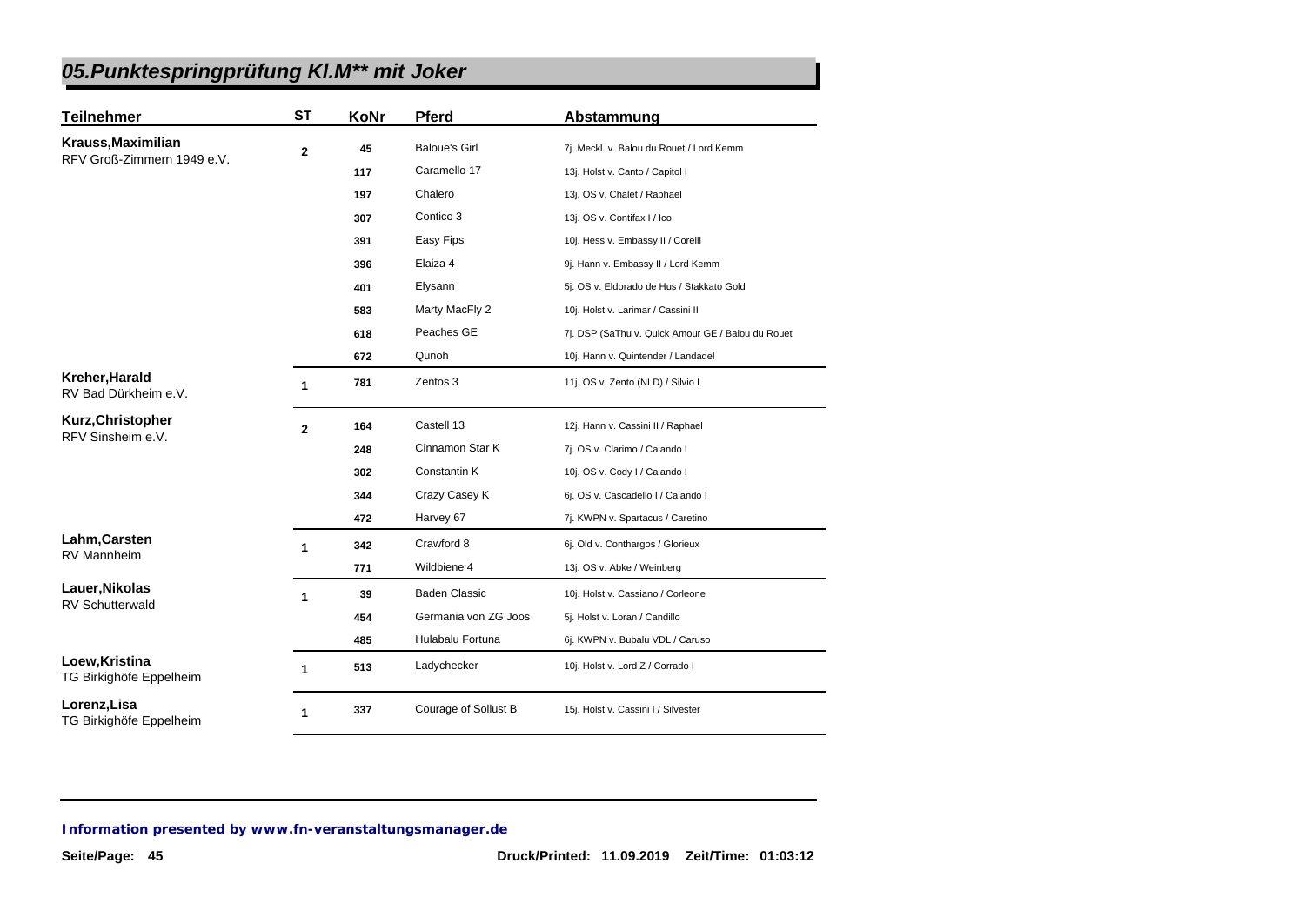| <b>Teilnehmer</b>                                | <b>ST</b>      | KoNr | <b>Pferd</b>            | Abstammung                                 |
|--------------------------------------------------|----------------|------|-------------------------|--------------------------------------------|
| <b>Masson, Raphael</b><br>Gastlizenz GER         | $\overline{2}$ | 4    | AC Chicca CH            | 16j. CH.Wb v. Calido / Stradivari          |
|                                                  |                | 5    | AC Contano CH           | 7j. CH.Wb v. /                             |
|                                                  |                | 74   | Cadeau de Coeur B       | 10j. Württ v. Colorit / Calypso I          |
|                                                  |                | 108  | Capeti LVP              | 10j. Z.Rpf v. Canturano I / Carano         |
|                                                  |                | 266  | Clinton 74              | 15j. Old v. Con Capitol / Prinz Oldenburg  |
|                                                  |                | 293  | Conconchello            | 6j. Holst v. Casalito / Corrado I          |
|                                                  |                | 319  | Cornelius R             | 14j. Holst v. Con Air / Lordship           |
|                                                  |                | 335  | Couldbe                 | 6j. Holst v. Calido I / Lord               |
|                                                  |                | 414  | Fableux                 | 8j. OS v. Flipper D'Elle /                 |
|                                                  |                | 492  | Irife Rose              | 7j. Z.Rpf v. I'm Special de Muze / Asca    |
|                                                  |                | 507  | L.B. Fuego del Picadero | 14j. BWP v. Cassini II / Lortino           |
|                                                  |                | 657  | Quinta AC Z             | 14j. v. $/$                                |
| <b>Mayer, Dominic</b>                            | 1              | 22   | Anka 353                | 11j. Holst v. Contender / Quintero         |
| RFV Zeiskam e.V.                                 |                | 341  | Cratos Kama             | 7j. Pol. v. Calato Kama / Cantanis         |
|                                                  |                | 476  | <b>Hello Sweety</b>     | 4j. Holst v. Le Noir / Lightning           |
|                                                  |                | 517  | Lando 348               | 11j. Holst v. Loran / Candillo             |
| Miltner-Rupp, Stephanie<br>RFPZV Dossenheim e.V. | 1              | 535  | Lenox Louis 5           | 14j. Holst v. Landos / Alcatraz            |
|                                                  |                | 544  | Lilly 602               | 10j. Holst v. Larimar / Calato             |
|                                                  |                | 621  | Pia S                   | 9j. DSP (SaThu v. Colestus / Claudio's Son |
|                                                  |                | 691  | Sally W                 | 12j. Württ v. Sir Oldenburg / Andros       |

*Information presented by www.fn-veranstaltungsmanager.de*

I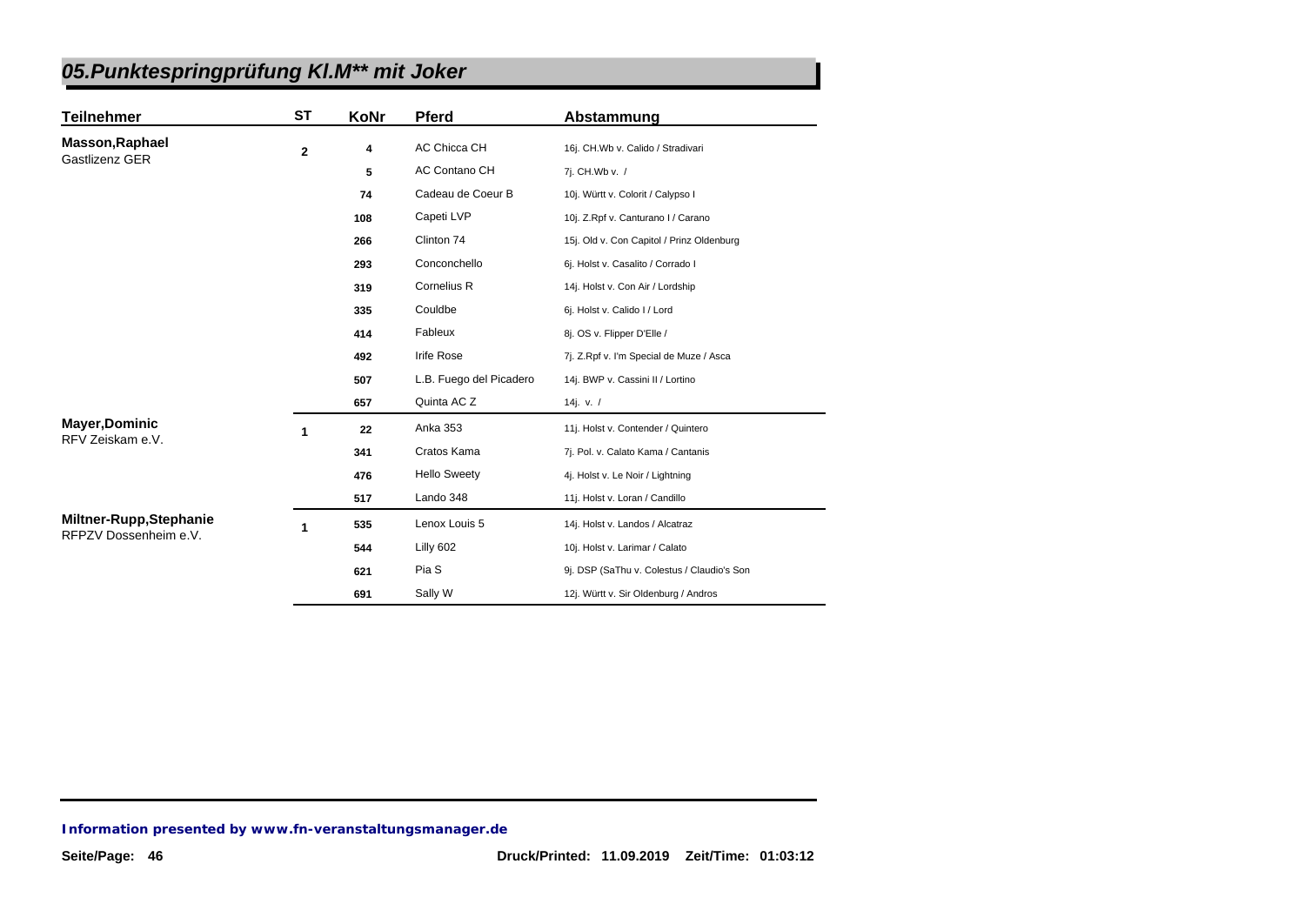| <b>Teilnehmer</b>                   | <b>ST</b> | KoNr         | <b>Pferd</b>              | Abstammung                                 |
|-------------------------------------|-----------|--------------|---------------------------|--------------------------------------------|
| Moser-Noujaim, Sarah                | 1         | 1            | 7 Star Stables Elton      | 10j. KWPN v. Warrant / Padinus             |
| RG Bruchhäuserhof Sandhausen e      |           | $\mathbf{2}$ | 7 Star Stables I'm Orange | 6j. KWPN v. Chacco-Blue / Damiro           |
|                                     |           | 75           | Caecily                   | 6j. Hann v. Conen / Don Laurie I           |
|                                     |           | 146          | Cascada 121               | 8j. Holst v. Clarimo / Canto               |
|                                     |           | 357          | Cynthia 53                | 7j. Holst v. Cellestial / Lebus            |
|                                     |           | 399          | Elena 167                 | 7j. Holst v. Larimar / Cassini I           |
|                                     |           | 448          | Galactico Z               | 14j. ISH v. Lux / Hallo                    |
|                                     |           | 514          | Ladylover 6               | 9j. Old v. Armitage / Landadel             |
|                                     |           | 649          | Quidam de Phénix          | 5j. Holst v. Quidam de Revel / Cassini II  |
| Mühling, Carina<br>RV Eppingen e.V. | 1         | 742          | Sunny 789                 | 17j. Württ v. Sir Oldenburg / Fashion King |
| Müller, Kathrin                     | 1         | 44           | Baloucor                  | 6j. Hann v. Balou du Rouet / Cardenio      |
| RSV Rheinhessen-Mitte e.V           |           | 96           | Camirez 3                 | 5j. Holst v. Cascadello I / Calato         |
|                                     |           | 361          | Damarco                   | 15j. ZW v. Darco / Raphael                 |
|                                     |           | 387          | Dyanne                    | 11j. KWPN v. Numero Uno / Wisconsin        |
|                                     |           | 555          | Little big man 42         | 5j. OS v. Lyjanero / Cornet's Stern        |
|                                     |           | 563          | Loredana D                | 13j. ZW v. Lucky Boy D / Alexis Z          |
|                                     |           | 689          | Salento                   | 13j. Hann v. Stakkato / Zacharias          |
| Nerpel, Kristin                     | 1         | 321          | Cornet's Conny N          | 9j. Württ v. Cornet's Stern / Argentinus   |
| RV Krebsgrund Sinsheim e.V.         |           | 512          | Lady Gaga N               | 10j. Württ v. Landry / Cento               |
| Ostermann, Tim<br>PF Saurach        | 1         | 660          | Quintana 77               | 10j. OS v. Quintender / Drosselklang II    |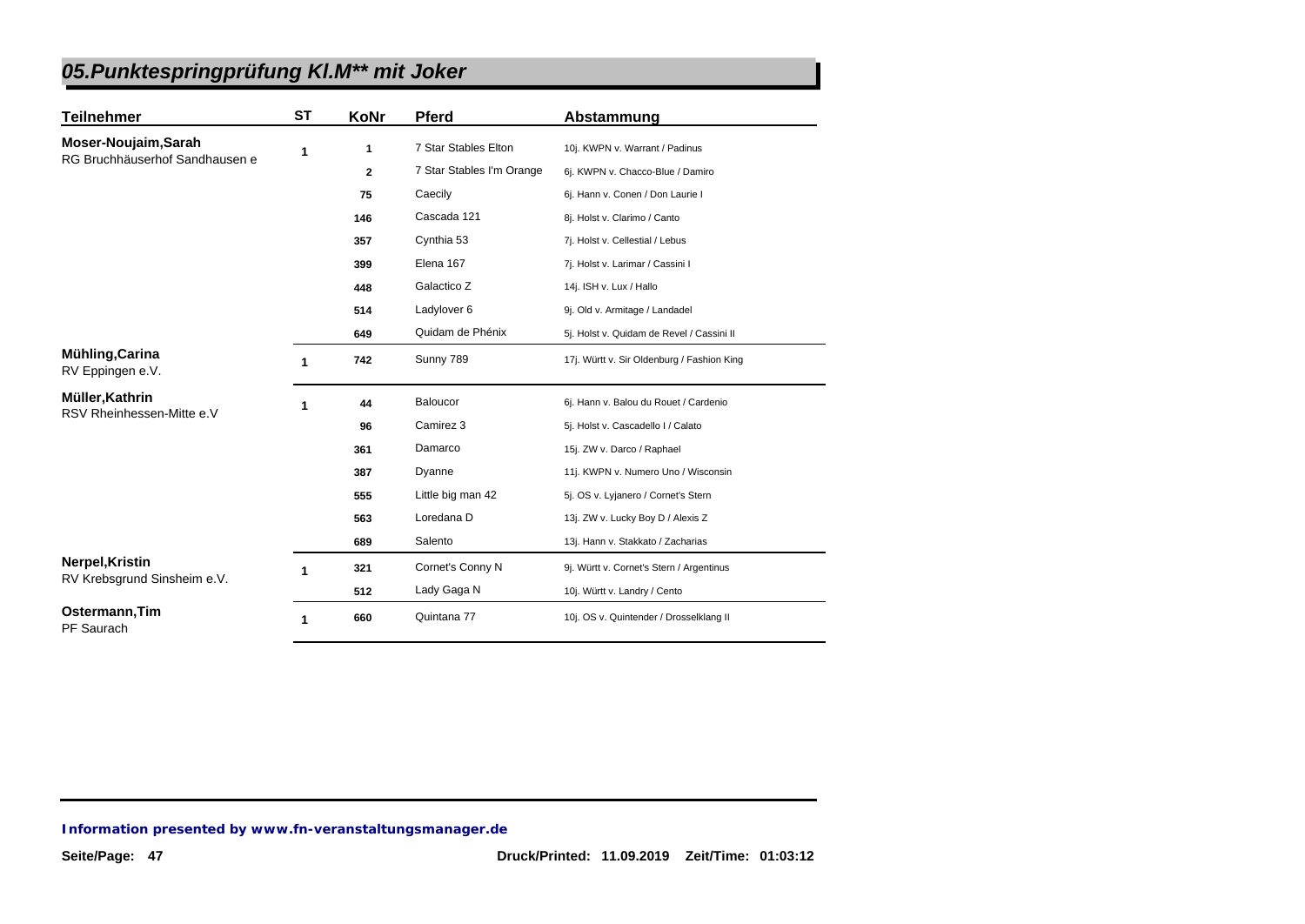| <b>Teilnehmer</b>                                    | ST | KoNr | <b>Pferd</b>           | Abstammung                                     |
|------------------------------------------------------|----|------|------------------------|------------------------------------------------|
| Reitbauer, Georg-Karl                                | 1  | 67   | Buddy 170              | 13j. BWP v. Caspar / Damocles                  |
| RFV Biebesheim e.V.                                  |    | 95   | Camillo 192            | 9j. Holst v. Cancara / Heraldik xx             |
|                                                      |    | 240  | Chuck 34               | 9j. OS v. Conington / Halando                  |
|                                                      |    | 259  | Classic Catoo          | 7j. Holst v. Catoo / Quinar                    |
|                                                      |    | 355  | Cusumano               | 10j. Holst v. Cassaro / Clearway               |
|                                                      |    | 422  | Fedette                | 9j. KWPN v. Diarado / Vittorio                 |
|                                                      |    | 630  | <b>Private Feeling</b> | 9j. Hann v. Perpignon / For Feeling            |
| Sassi, Simona<br><b>RSG Oßweil</b>                   | 1  | 591  | Mister Jones 3         | 8j. DSP (BrAnh v. Cassandro II / Distello n.e. |
| Schäfer, Anna-Elisa                                  | 1  | 280  | Coeur d'Or 3           | 10j. ZW v. Coupe de Coeur / Democraat          |
| <b>RV Mannheim</b>                                   |    | 437  | Fly Away 43            | 6j. Z.Rpf v. Flipper D'Elle / Darco            |
|                                                      |    | 588  | Midnight Blue 6        | 9j. KWPN v. Mr. Blue / Jus de Pomme            |
| Schmidt, Wolfgang<br>RSG Barbarossa Kaiserslautern e | 1  | 114  | Capuano 2              | 7j. ZW v. Ciacomo / Grandus                    |
|                                                      |    | 232  | Chilli Pepper 8        | 13j. ZW v. Chalan / Grandus                    |
|                                                      |    | 243  | Ciacolino S            | 6j. ZW v. Ciacomo / Grandus                    |
|                                                      |    | 530  | Laxem                  | 18j. ZW v. Lordano / Unesco                    |
| Schrader, Ann-Sophie                                 | 1  | 449  | Gallardo 6             | 14j. Hann v. Graf Top / Lanthan                |
| RFV Riedrode e.V.                                    |    | 481  | Herzkönig 6            | 12j. Hann v. Hochadel / Heraldik xx            |
|                                                      |    | 493  | Iron Man H             | 10j. Dt.Pf v. Idefix / Abano                   |
|                                                      |    | 516  | Lancertino 2           | 7j. Württ v. Lancerto / Chacco-Blue            |
|                                                      |    | 547  | Linda 307              | 15j. Hann v. Le Primeur / Werther              |
|                                                      |    | 604  | Neva D'Elle            | 18j. SF v. Germino d'Elle / Uriel              |
|                                                      |    | 681  | Roderick 11            | 5j. AESRpf v. Ratinus Z / Elvis ter Putte      |
| Schrotz, Katja                                       | 1  | 398  | Elektra 145            | 15j. Hann v. Escudo I / Athletico              |
| <b>RV</b> Eppelheim                                  |    | 436  | Florentina 106         | 7j. Z.Rpf v. Caspar / Wendekreis               |
| <b>Schumacher, Thomas</b>                            | 1  | 158  | Caspari 31             | 10j. Old v. Condiro / Carry Gold               |
| TG Birkighöfe Eppelheim                              |    | 239  | Christof 4             | 10j. OS v. Check In / Liberty Life             |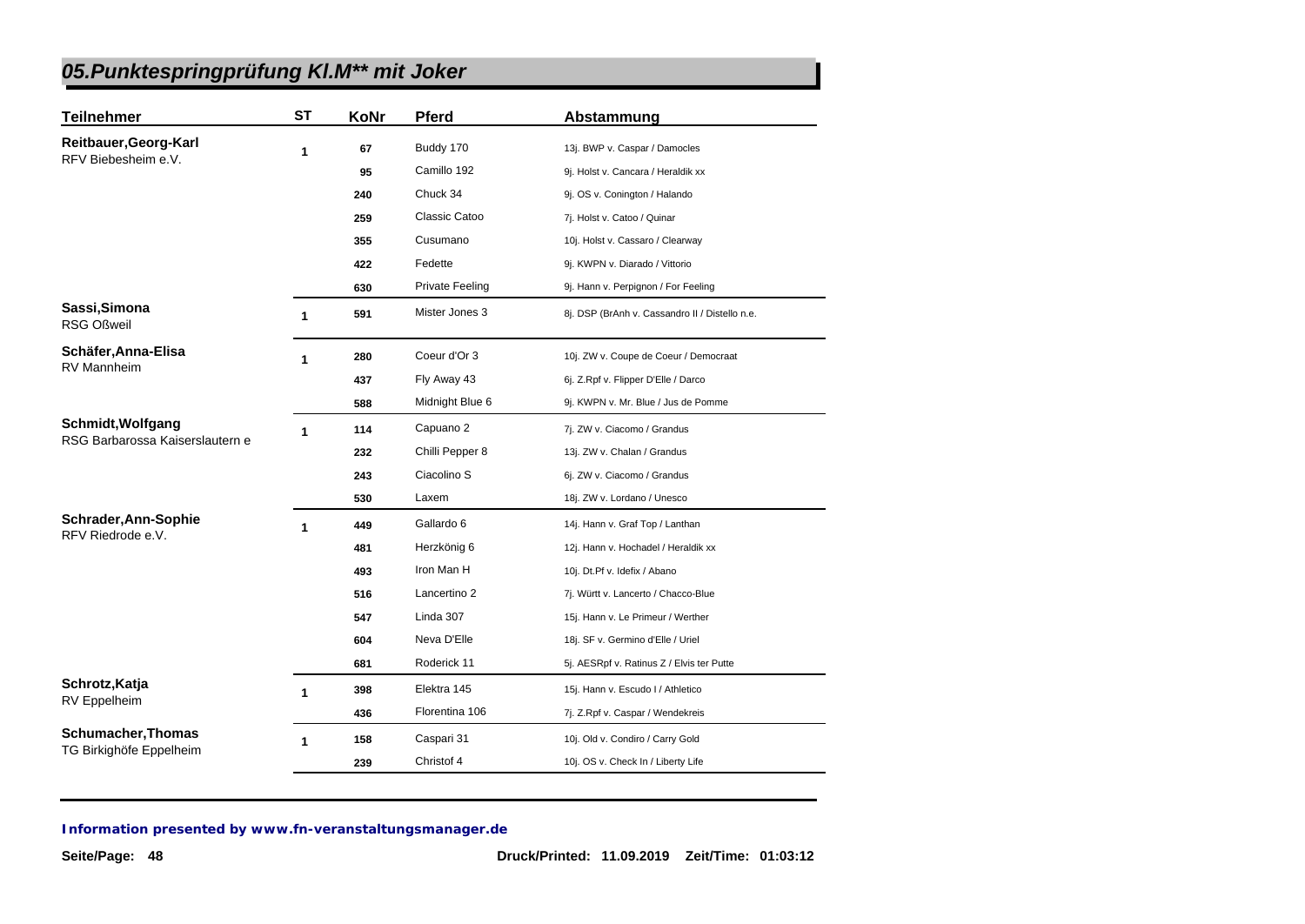| <b>Teilnehmer</b>                           | ST | KoNr | <b>Pferd</b>      | Abstammung                                  |
|---------------------------------------------|----|------|-------------------|---------------------------------------------|
| Schwab, Julia<br>RFV 1952 Schwetzingen e.V. | 1  | 139  | Cartaya 2         | 9j. KWPN v. Alicante HBC / Nimmerdor        |
| Seifert, Marvin                             | 1  | 43   | Balou 668         | 15j. Old v. Balou du Rouet / Oscar de Revel |
| Pforzheimer Reiterverein e.V.               |    | 353  | Curly 50          | 15j. Holst v. Concept / Calido I            |
|                                             |    | 665  | Quinto 56         | 14j. Holst v. Quinar / Contender            |
|                                             |    | 693  | Samantha 202      | 9j. Grpf.o.R v. /                           |
|                                             |    | 705  | Serena 73         | 7j. ISH v. Simba / Chippison                |
|                                             |    | 743  | Sunshine Z        | 11j. Württ v. Sir Oldenburg / Alabaster     |
|                                             |    | 748  | <b>Udo 41</b>     | 18j. KWPN v. Numero Uno / Amethist          |
| Specht, Hans-Martin                         | 1  | 112  | Captain Boom Boom | 11j. OS v. Captain Fire / Abke              |
| RG Bruchhäuserhof Sandhausen e              |    | 131  | Carlotta V        | 12j. Holst v. Carry / Linaro                |
|                                             |    | 486  | Hulabalu Hope     | 7j. KWPN v. Bubalu VDL / Cardento           |
|                                             |    | 609  | Nobby K           | 5j. OS v. Numero Uno / Corrado I            |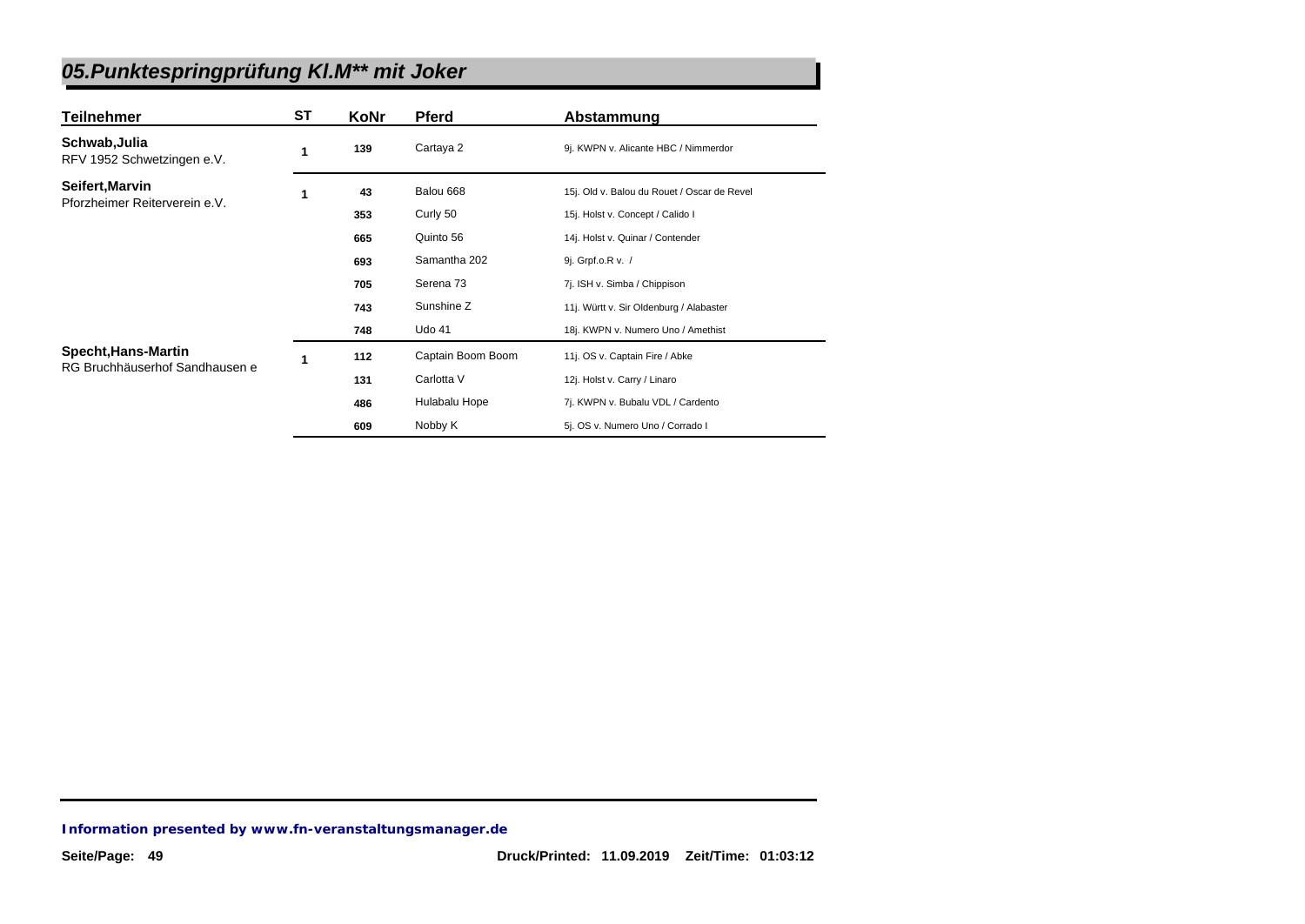| <b>Teilnehmer</b>                            | <b>ST</b> | KoNr | Pferd             | Abstammung                                 |
|----------------------------------------------|-----------|------|-------------------|--------------------------------------------|
| Straub, Sarina                               | 1         | 82   | Calimero 551      | 12j. ZW v. Cerdic / Alasca                 |
| RSG Worms-Pfeddersheim                       |           | 122  | Caretta 3         | 5j. OS v. Cachas / Zymbal II               |
|                                              |           | 129  | Carlotta 240      | 9j. Hann v. Canstakko / Chasseur I         |
|                                              |           | 182  | Celana 5          | 16j. OS v. Celano / Landor S               |
|                                              |           | 193  | Chaccogranulito   | 5j. OS v. Chaccato / Granulit              |
|                                              |           | 208  | Charlotte 229     | 5j. OS v. Mylord Carthago / Clarimo        |
|                                              |           | 211  | Charming 31       | 6j. Holst v. Cayado / Calido I             |
|                                              |           | 265  | Clinquinaro       | 9j. OS v. Clinton II / Quinar              |
|                                              |           | 343  | Crawiander        | 10j. Holst v. Crawford / Coriander         |
|                                              |           | 423  | Fee L             | 15j. Old v. Feuerwerk / Aldatus            |
|                                              |           | 441  | For Univers       | 7j. OS v. For Pleasure / Calmiro           |
|                                              |           | 480  | Hermine la Habana | 5j. DSP (RPS) v. Hermes de Lux / Carpaccio |
|                                              |           | 581  | Marielle 13       | 9j. Holst v. Cassini I / Zeus (Nurzeus)    |
|                                              |           | 597  | Mylord's Girl     | 4j. OS v. Mylord Carthago / Cassini I      |
|                                              |           | 607  | Nightlife 15      | 12j. Old v. Nintender / Qualoubet          |
|                                              |           | 617  | <b>Paul 736</b>   | 11j. ZW v. Passion Game / Lucky Luke       |
|                                              |           | 623  | Pik Flash 5       | 12j. Westf v. Pik Labionics / Grossadmiral |
|                                              |           | 643  | Queen Miller      | 9j. ZW v. Quick Star IV CH / Lord Caletto  |
|                                              |           | 646  | Querido Franz     | 5j. Holst v. Quiran / Leandro              |
|                                              |           | 658  | Quinta de Lago    | 7j. ZW v. Qui Lago / Carpaccio             |
|                                              |           | 690  | Sally 736         | 9j. Hann v. Stakkato Gold / Acord II       |
|                                              |           | 766  | Vranziska         | 7j. Hann v. Van Helsing / Fabriano         |
| Vogel, Michael<br>RFV 1952 Schwetzingen e.V. | 1         | 716  | Skarsgard         | 9j. Old v. Stakkato Gold / Sion            |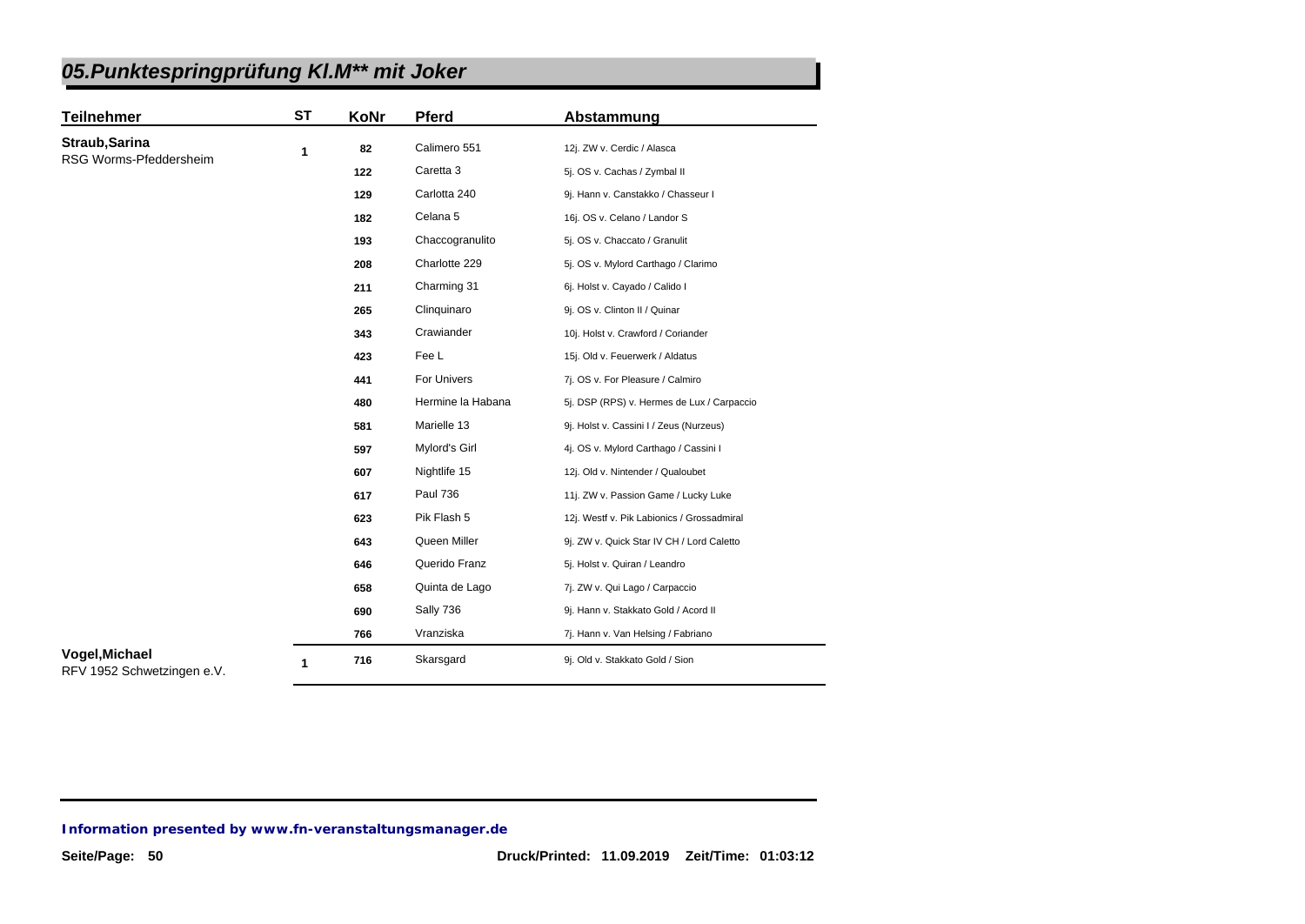| <b>Teilnehmer</b>                                      | <b>ST</b>      | KoNr | <b>Pferd</b>           | Abstammung                                                  |
|--------------------------------------------------------|----------------|------|------------------------|-------------------------------------------------------------|
| Volckmann, Selina                                      | $\overline{2}$ | 71   | C'mon C'mon B Z        | 7j. Z.Rpf v. Calikot Hero / Wildlife B                      |
| RG Mannheim-Neckarau e.V.                              |                | 110  | Cappucino 43           | 15j. Holst v. Carpaccio / Chagallo                          |
|                                                        |                | 173  | Catwalk de la Pierre Z | 10j. Z.Rpf v. Cassini II / Quick Star                       |
|                                                        |                | 358  | Cyrana de Gesto        | 10j. CH.Wb v. Cyrano de Bergerac / First Class II           |
|                                                        |                | 373  | Diesel 11              | 11j. KWPN v. Douglas (Rousseau) / Corland (DK:<br>Corlando) |
|                                                        |                | 412  | Evita 433              | 10j. KWPN v. Numero Uno / Cavalier (Mister)                 |
|                                                        |                | 443  | Fortuno 6              | 9j. KWPN v. Vaillant / Namelus R                            |
|                                                        |                | 479  | Heps                   | 9j. OS v. Heops / Grandeur                                  |
|                                                        |                | 505  | Kyra 192               | 9j. BWP v. Bon Ami / Darco                                  |
|                                                        |                | 528  | Lawrence 37            | 8j. Old v. Landfein / Quantum                               |
| <b>Volckmann, Theresa</b><br>RG Mannheim-Neckarau e.V. | $\mathbf{2}$   | 71   | C'mon C'mon B Z        | 7j. Z.Rpf v. Calikot Hero / Wildlife B                      |
|                                                        |                | 110  | Cappucino 43           | 15j. Holst v. Carpaccio / Chagallo                          |
|                                                        |                | 173  | Catwalk de la Pierre Z | 10j. Z.Rpf v. Cassini II / Quick Star                       |
|                                                        |                | 358  | Cyrana de Gesto        | 10j. CH.Wb v. Cyrano de Bergerac / First Class II           |
|                                                        |                | 373  | Diesel 11              | 11j. KWPN v. Douglas (Rousseau) / Corland (DK:<br>Corlando) |
|                                                        |                | 412  | Evita 433              | 10j. KWPN v. Numero Uno / Cavalier (Mister)                 |
|                                                        |                | 443  | Fortuno 6              | 9j. KWPN v. Vaillant / Namelus R                            |
|                                                        |                | 479  | Heps                   | 9j. OS v. Heops / Grandeur                                  |
|                                                        |                | 505  | Kyra 192               | 9j. BWP v. Bon Ami / Darco                                  |
|                                                        |                | 528  | Lawrence 37            | 8j. Old v. Landfein / Quantum                               |
| <b>Volk, Alexander</b>                                 | 1              | 271  | Clyde 77               | 8j. Holst v. Carentan / Lavall II                           |
| LRFV Rimbach u.U.e.V.                                  |                | 572  | Luigi 247              | 10j. Old v. Leviathan / Amadeus Z                           |
|                                                        |                | 772  | Winnetou 973           | 10j. Hann v. Weltpoet / Rubin Star N                        |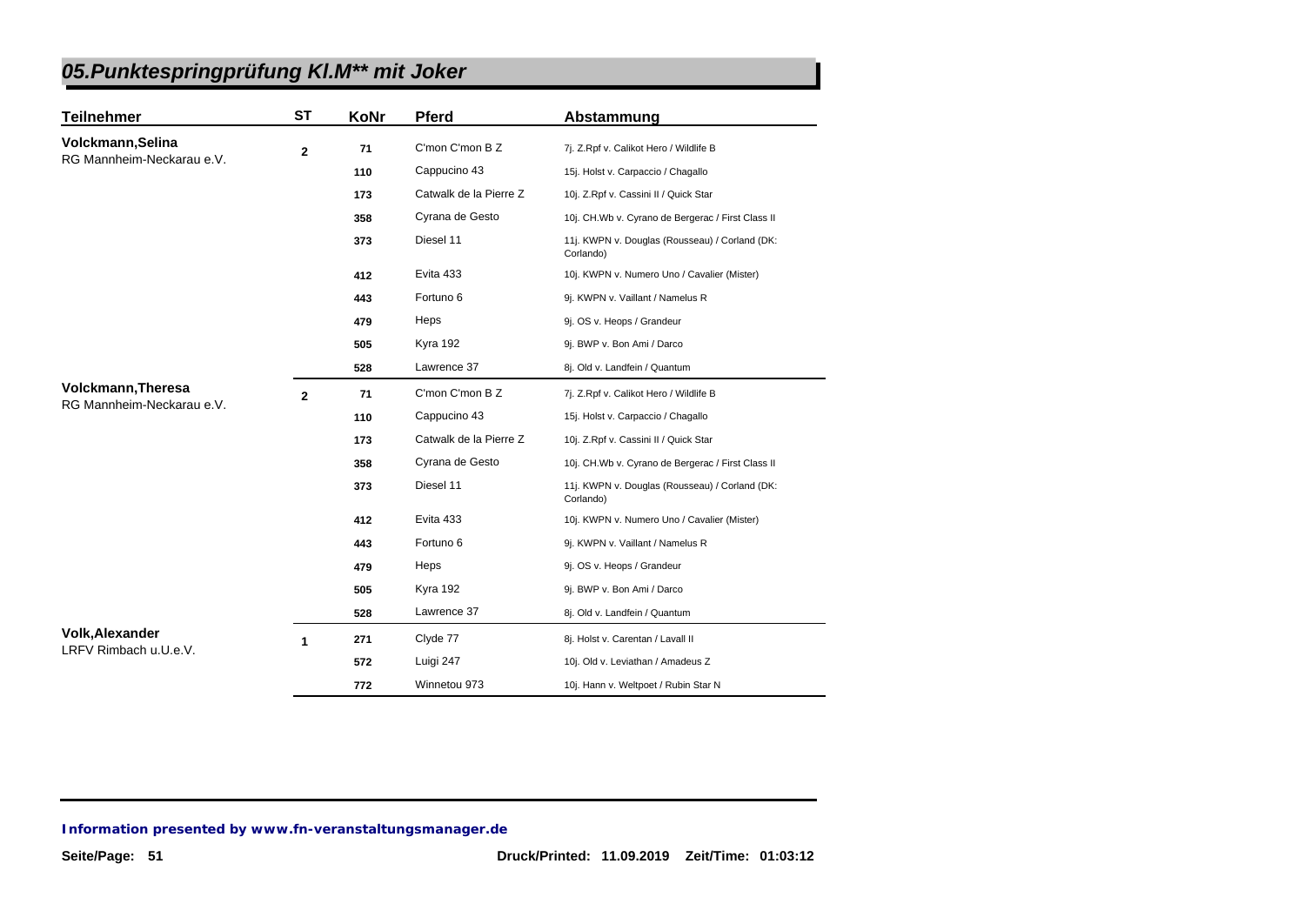| <b>Teilnehmer</b>                    | <b>ST</b>      | KoNr | <b>Pferd</b>              | Abstammung                                                     |
|--------------------------------------|----------------|------|---------------------------|----------------------------------------------------------------|
| <b>Weber, Dominique Michelle</b>     | $\mathbf 2$    | 89   | Calou de Prairot          | 7j. SF v. Siryus de Bavoz / Amour de Meautis                   |
| RFV Ludwigshafen e.V.                |                | 125  | Carlchen S 2              | 6j. ZW v. Comme il faut / Emilion                              |
|                                      |                | 205  | Charisma HS               | 5j. Holst v. Uriko (Clooney NLD) / Cassito                     |
|                                      |                | 216  | Chasseur en blanc         | 12j. Holst v. Clearway / Zeus (Nurzeus)                        |
|                                      |                | 484  | Hotah de Lux              | 6j. OS v. Hermes de Lux / Grannus                              |
|                                      |                | 568  | Löwenherz 137             | 7j. Holst v. Lasino / Levantos II                              |
| <b>Weiland, Birgit</b>               | $\overline{2}$ | 234  | Chimansky 3               | 5j. Holst v. Casall / Cornet Obolensky (ex: Windows            |
| <b>RV Mannheim</b>                   |                | 340  | Crack Blue                | 8j. OS v. Conthargos / Chacco-Blue                             |
|                                      |                | 388  | Dyllon                    | 5j. Holst v. Diamant de Semilly / Nekton                       |
|                                      |                | 694  | Samu 12                   | 6j. Hann v. Stanley / Contender                                |
|                                      |                | 697  | Santhaga                  | 15j. OS v. Sandro Boy / Carthago                               |
|                                      |                | 708  | Shalom 165                | 12j. Hann v. Stalypso / Waldstern                              |
| Weißbrod, Maximilian                 | $\mathbf{2}$   | 137  | Carry B                   | 5j. DSP (BaWue v. Cascadello I / Ricardo                       |
| PSG Winterheck-Walldorf e.V.         |                | 327  | Cosima 200                | 15j. Westf v. Cornet Obolensky (ex: Windows /<br>Frühlingsball |
|                                      |                | 395  | Ekhart                    | 10j. KWPN v. Larino / Ramiro                                   |
|                                      |                | 483  | Home Run 3                | 17j. Z.Rpf v. Hors la Loi II / Alcatraz Son                    |
|                                      |                | 499  | Kannestic V               | 4j. KWPN v. Kannan / Baltic VDL                                |
|                                      |                | 501  | Kerel van de Blauwendraad | 4j. KWPN v. Blauwendraad's O'Brien / No Limit                  |
|                                      |                | 504  | Kokomone W.               | 4j. KWPN v. Tjungske / Voltaire                                |
|                                      |                | 601  | Nasferatu Uno             | 8j. OS v. Numero Uno / Pocalino                                |
|                                      |                | 611  | Nordic van de Zeshoek     | 6j. BWP v. Nabab de Reve / Numero Uno                          |
|                                      |                | 624  | Pink Floyd v/h Blauwhof   | 4j. BWP v. Vigo D'Arsouilles / Capitol I                       |
|                                      |                | 651  | Quin 11                   | 10j. Württ v. Que Guapo / Calido I                             |
|                                      |                | 668  | Quipu R                   | 7j. Württ v. Quality / Lordanos                                |
|                                      |                | 695  | Sanloubet                 | 12j. OS v. Sandro Boy / Baloubet du Rouet                      |
| Weitbrecht, Achim<br>RZV Neubärental | $\overline{2}$ | 416  | Falada Gold               | 11j. OS v. For Germany RD / Clay                               |
|                                      |                | 439  | For Princess 2            | 13j. OS v. For Pleasure / Clay                                 |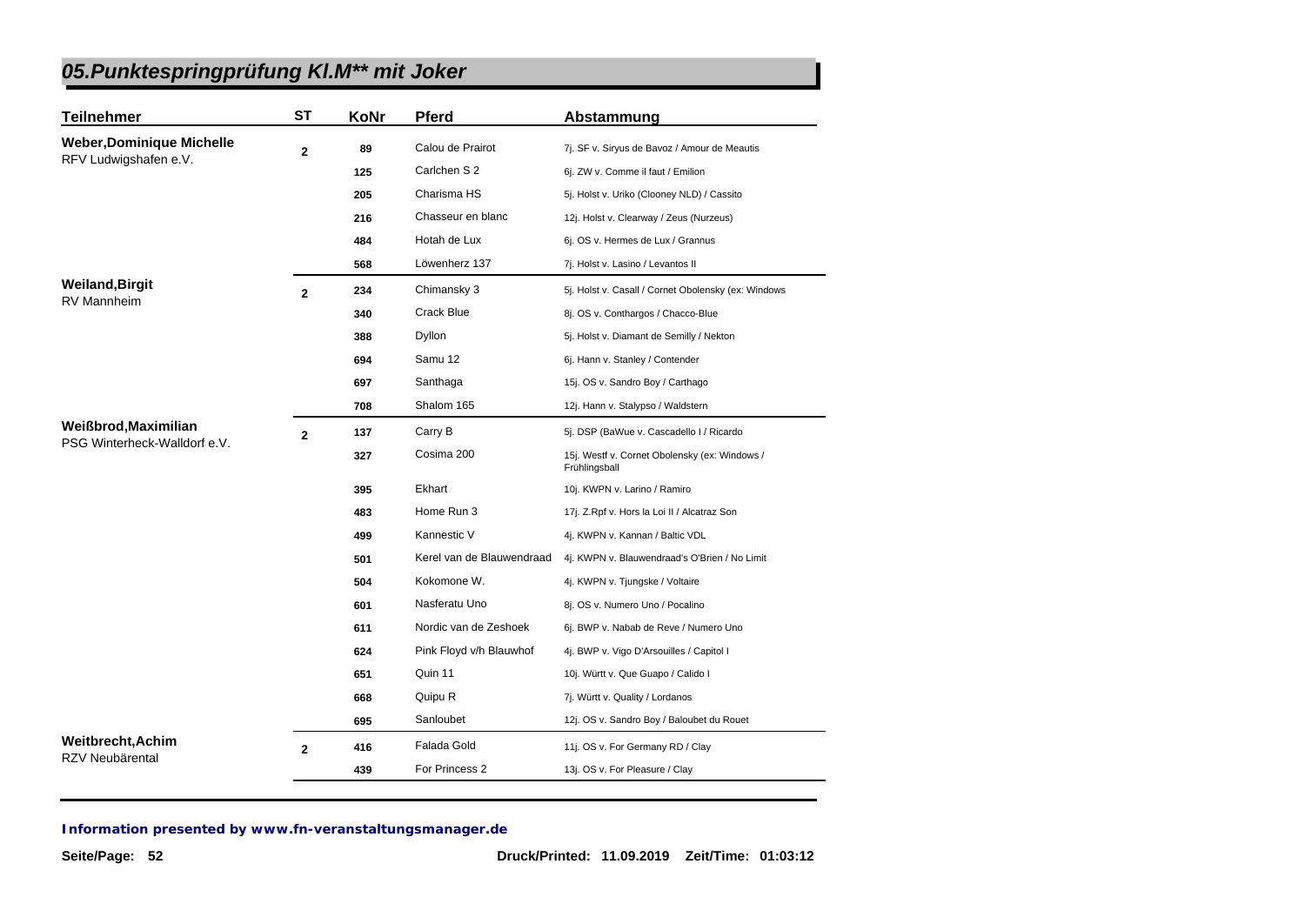| <b>Teilnehmer</b>       | <b>ST</b>      | KoNr | <b>Pferd</b>           | Abstammung                                        |
|-------------------------|----------------|------|------------------------|---------------------------------------------------|
| <b>Werner, Helmut</b>   | $\overline{2}$ | 425  | Fenja W                | 12j. ZW v. Cerdic / Feuerwerk                     |
| RV Bellheim e.V.        |                | 432  | Flamero W              | 14j. ZW v. Feuerwerk / Argentinus                 |
|                         |                | 446  | Fuego W                | 13j. ZW v. Feuerwerk / Argentinus                 |
|                         |                | 459  | Gomez 17               | 12j. KWPN v. Triomphe de Muze / Zandor (Zandor Z) |
|                         |                | 548  | Lines 49               | 14j. ZW v. Rocky SW / Lambada                     |
|                         |                | 598  | Namika                 | 7j. ZW v. Nekton / Cerdic                         |
|                         |                | 622  | Pialotta <sub>69</sub> | 11j. OS v. Calato / Feuerwerk                     |
|                         |                | 659  | Quintal 5              | 9j. Hann v. Quidam's Rubin / Contender            |
|                         |                | 759  | Velou                  | 6j. OS v. Van Helsing / Sion                      |
|                         |                | 780  | Zenobia W              | 14j. ZW v. Ron William / Goldstern                |
| Wetzstein, Kristina     | $\overline{2}$ | 166  | Catalania              | 11j. OS v. Cassini II / Zeus (Nurzeus)            |
| <b>RSC Salzstetten</b>  |                | 296  | Condera                | 13j. Hann v. Cranach / Zeus (Nurzeus)             |
| Wiedemann, Thomas       | 1              | 85   | Calippo 42             | 12j. Old v. Check In / Grandeur                   |
| PF Saurach              |                | 187  | Cenia 14               | 6j. Hann v. Check In / Concetto                   |
|                         |                | 308  | Cookie 71              | 10j. OS v. Chacco-Blue / Cento                    |
| Wüst, Marie             | 1              | 9    | <b>Action Augustin</b> | 8j. Westf v. Action-Pezi / Acobat II              |
| <b>RFV Frankenhardt</b> |                | 159  | Casper 260             | 14j. Old v. Carry Gold / Lord Caletto             |
|                         |                |      |                        |                                                   |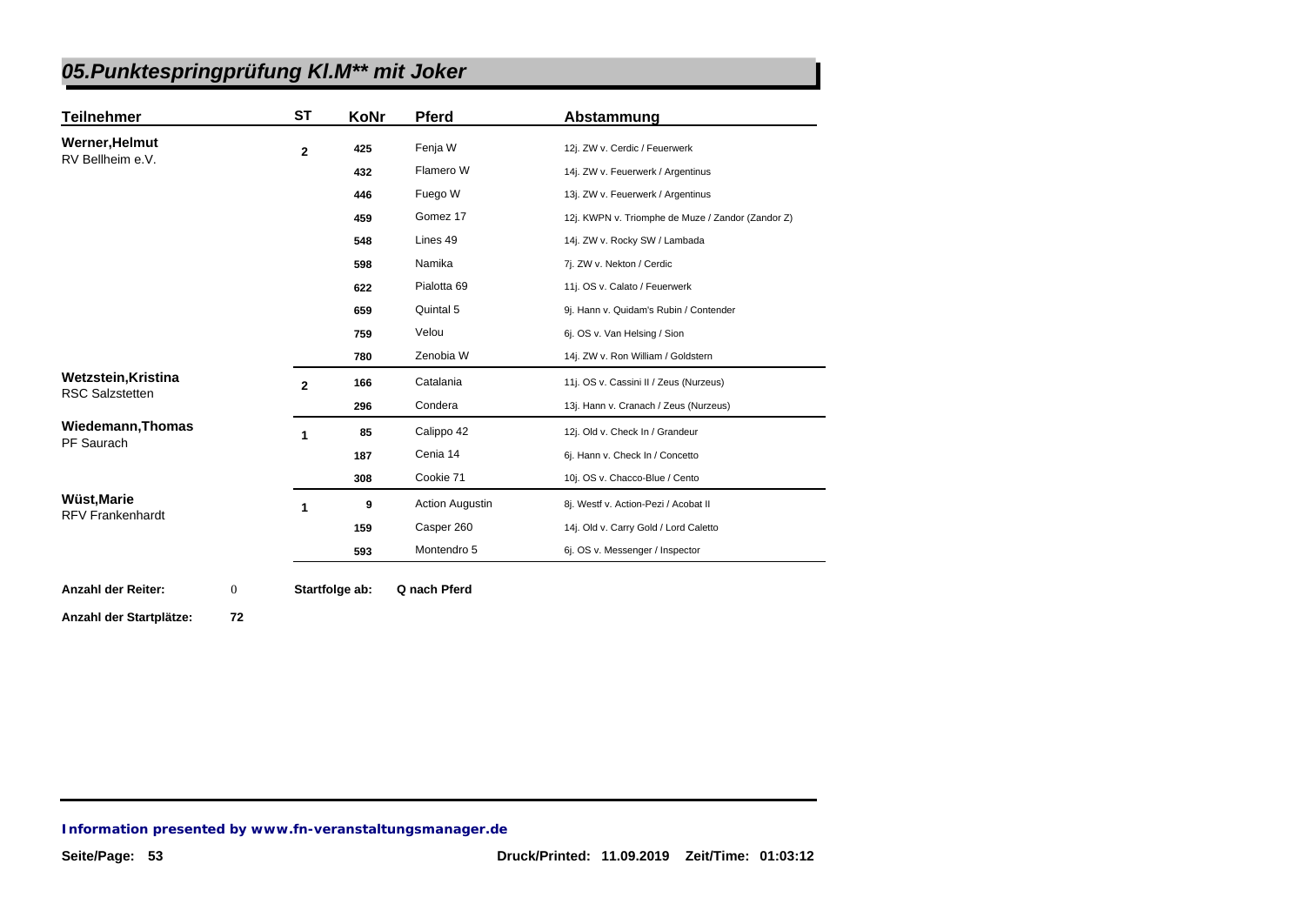| <b>Teilnehmer</b>                                        | <b>ST</b>    | KoNr | <b>Pferd</b>      | Abstammung                                                       |
|----------------------------------------------------------|--------------|------|-------------------|------------------------------------------------------------------|
| Adler, Kathrin                                           | $\mathbf{2}$ | 13   | Albaretto 3       | 11j. Württ v. Aperol / Schampain                                 |
| <b>RFV Viernheim</b>                                     |              | 242  | Ci Ci Top         | 11j. Hann v. Contendro I / Graf Top                              |
|                                                          |              | 258  | Clark AH          | 6j. Holst v. Cormint / Clarimo                                   |
|                                                          |              | 585  | <b>Maxwell AH</b> | 5j. DSP (RPS) v. Monte Bellino / Wolkenstürmer                   |
|                                                          |              | 761  | Verdi 68          | 12j. Württ v. Vivaldi van de Kampel / Zeus (Nurzeus)             |
|                                                          |              | 775  | Worlie            | 12j. KWPN v. Whitesnake / Ulster                                 |
| <b>Baur, Julia</b>                                       | 3            | 76   | Caesario 9        | 5j. Holst v. Cormint / Calato                                    |
| <b>TRG Baltmannsweiler</b>                               |              | 99   | Campina 36        | 15j. Old v. Quidam's Rubin / Top of Class                        |
|                                                          |              | 133  | <b>Caro 115</b>   | 7j. Württ v. Cillarney / Landry                                  |
|                                                          |              | 203  | Chantré 2         | 7j. Holst v. Cassini I / Corrado I                               |
|                                                          |              | 676  | Reline B          | 9j. ZW v. Rosenzauberer / Calido I                               |
|                                                          |              | 734  | Stina 71          | 8j. Westf v. Stakko / Quito de Baussy                            |
|                                                          |              | 735  | Stolatella        | 5j. Hann v. Stolzenberg / Latouro                                |
| Bletzer, Nadja<br>RFV Nordheim-Wattenheim e.V.           | 1            | 661  | Quintano 34       | 10j. OS v. Quintender / Nobelpreis                               |
|                                                          |              | 736  | Stolzana          | 12j. Hann v. Stolzenberg / Nobelpreis                            |
| <b>Brühl, Christian</b><br>RSG Frankenhof Sonnefeld e.V. | 3            | 198  | Chamira 6         | 12j. Württ v. Corofino II / Continue                             |
|                                                          |              | 246  | Cimino            | 9j. Holst v. Colman / Cascavelle                                 |
|                                                          |              | 413  | Exception 6       | 6j. Westf v. Caspar / Landadel                                   |
|                                                          |              | 556  | Little Khira H    | 8j. OS v. Lord Pezi / Kolibri                                    |
|                                                          |              | 669  | Quirevella        | 9j. Holst v. Quidam de Revel / Casado                            |
|                                                          |              | 692  | Salt Lake City 4  | 5j. DSP (BrAnh v. Stolzenberg / Levisto                          |
|                                                          |              | 797  | Paulina 58        | 05j. Hann v. Perigueux / Quaid I                                 |
| <b>Bucher, Mona</b><br>RFV Berwangen                     | $\mathbf{2}$ | 118  | Caramilla 2       | 10j. OS v. Coupe de Coeur / Fernando                             |
|                                                          |              | 200  |                   | Championesse des Cadeaux 10j. OS v. Coupe de Coeur / Le Champion |
|                                                          |              | 595  | Mr. Bubble Junior | 5j. Pony o.R v. /                                                |
|                                                          |              | 639  | Quarterback 14    | 11j. OS v. Quidam's Rubin / Le Champion                          |
| Christea, Kordula                                        | 1            | 794  | Lady Vicktoria    | 14j. Holst v. Concept / Mytens xx                                |
| RFV Burgwald                                             |              | 795  | Maleika 43        | 05j. Holst v. Magnus Romeo / Calando I                           |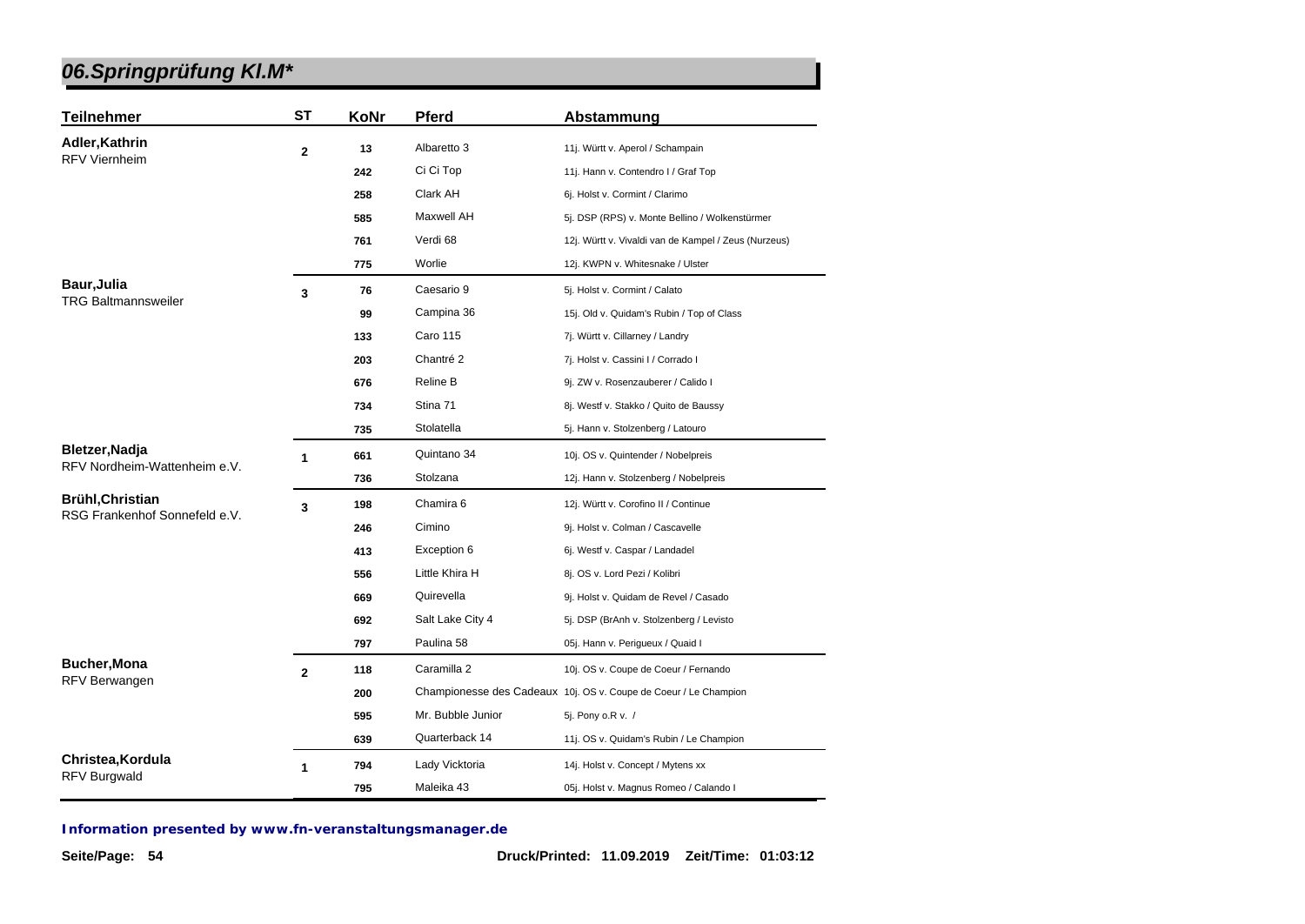| <b>Teilnehmer</b>                                   | <b>ST</b>    | KoNr | <b>Pferd</b>              | Abstammung                                                    |
|-----------------------------------------------------|--------------|------|---------------------------|---------------------------------------------------------------|
| Crespo Escassi, Pablo<br><b>RFV Buchen</b>          | 1            | 37   | Artus 352                 | 9j. Württ v. Arioso du Theillet / Rheinsberg                  |
|                                                     |              | 154  | Casina H                  | 8j. Holst v. Cassitano / Corland (DK: Corlando)               |
|                                                     |              | 323  | Corradina 10              | 10j. Württ v. Conteur / Corrado I                             |
|                                                     |              | 375  | Dirado H                  | 5j. DSP (BaWue v. Diarado / Corland (DK: Corlando)            |
|                                                     |              | 408  | Espyrante 2               | 8j. Württ v. Engadin / Corrado I                              |
|                                                     |              | 433  | Flashback VL              | 9j. KWPN v. Ukato / Orame                                     |
| Darmstädter, Willi<br>RFV Erzhausen e.V.            |              | 120  | Carell d'Amour            | 10j. ZW v. Carell / Tolbert                                   |
|                                                     |              | 318  | Coriana 34                | 14j. ZW v. Cornet Obolensky (ex: Windows / Tolbert            |
|                                                     |              | 374  | Dinara 54                 | 15j. Hess v. Dinard L / Tolbert                               |
| Deuerer, Tina<br><b>RV</b> Eppelheim                | 1            | 783  | Coq au vin D              | 6j. Holst v. Cellestial / Casall                              |
|                                                     |              | 784  | Barcelona von Aarhof CH   | 12j. CH.Wb v. Caspar / Calando II                             |
| <b>Engelhorn, Reiner</b><br>RFV Heidelberg-Rohrbach | $\mathbf{2}$ | 263  | Click Clack 4             | 13j. OS v. Colander / Quick Star                              |
|                                                     |              | 603  | Nerio 3                   | 12j. KWPN v. Numero Uno / French Buffet xx                    |
| Engert, Luisa<br>RFV Külsheim                       | $\mathbf{2}$ | 104  | Candela 78                | 6j. Old v. Comme il faut / Cantus                             |
|                                                     |              | 315  | Cora de Semilly           | 5j. Holst v. Diamant de Semilly / Catoki                      |
|                                                     |              | 417  | Fantasia 144              | 6j. ISH v. Porsch / Toulon xx                                 |
|                                                     |              | 596  | Mr. Nelson 6              | 6j. BWP v. Dallas VDL (ex Indouglas van h /<br>Action-Breaker |
|                                                     |              | 648  | Quibbel Wibbel            | 7j. Westf v. Quality Time (NED) / Puschkin D                  |
|                                                     |              | 714  | Sir Landor of Netherlands | 6j. KWPN v. Falaise de Muze / Mr. Blue                        |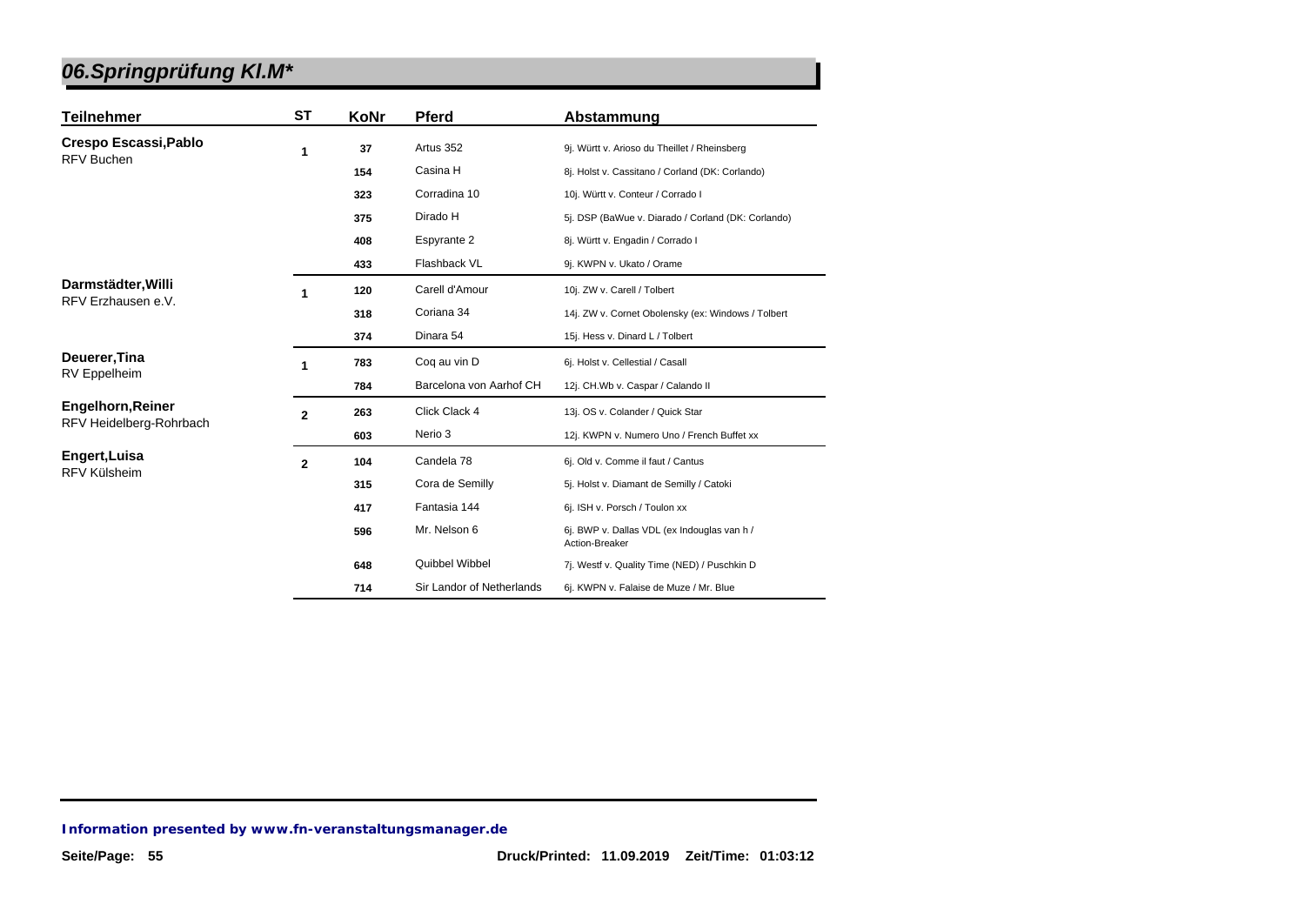|                                       | ST | KoNr | <b>Pferd</b>         |                                                         |
|---------------------------------------|----|------|----------------------|---------------------------------------------------------|
| <b>Teilnehmer</b>                     |    |      |                      | Abstammung                                              |
| Fleer, Reinhard<br>RV Eggenstein e.V. | 1  | 147  | Cascamint            | 12j. Holst v. Cormint / Cascadeur                       |
|                                       |    | 166  | Catalania            | 11j. OS v. Cassini II / Zeus (Nurzeus)                  |
|                                       |    | 181  | Cee-Lo Green         | 9j. Hann v. Cardenio / Graf Top                         |
|                                       |    | 286  | Colorado 236         | 7j. Holst v. Corrado I / Alexis Z                       |
|                                       |    | 296  | Condera              | 13j. Hann v. Cranach / Zeus (Nurzeus)                   |
|                                       |    | 320  | <b>Cornet Conley</b> | 12j. Westf v. Cornado I / Friedenstraum                 |
|                                       |    | 431  | Fiorike              | 9j. KWPN v. Boss / Animo                                |
|                                       |    | 461  | Grace Top 10         | 6j. Hann v. Grey Top / Friederic.Rex                    |
|                                       |    | 487  | Iberia 30            | 11j. Hann v. Iberio / Wendehals                         |
|                                       |    | 495  | <b>Iventos</b>       | 6j. Holst v. Ivento / Limbus                            |
|                                       |    | 525  | Latino 332           | 13j. Holst v. Landos / Lacapo                           |
|                                       |    | 722  | Solid Gold P         | 6j. Hann v. Sampres / Silvio I                          |
| Fuchs, Mary-Ann<br>RV Mannheim        | 3  | 138  | Carry Mary F         | 4j. DSP (BaWue v. Cassilano / Zadok                     |
|                                       |    | 379  | Dollar Boy K         | 11j. Holst v. Dollar Dela Pierre (Tlaloc la / Carpaccio |
|                                       |    | 654  | Quincy 212           | 9j. Holst v. Quintero / Clearway                        |
|                                       |    | 663  | Quintex 3            | 14j. Bay v. Quirin / Guldenburg                         |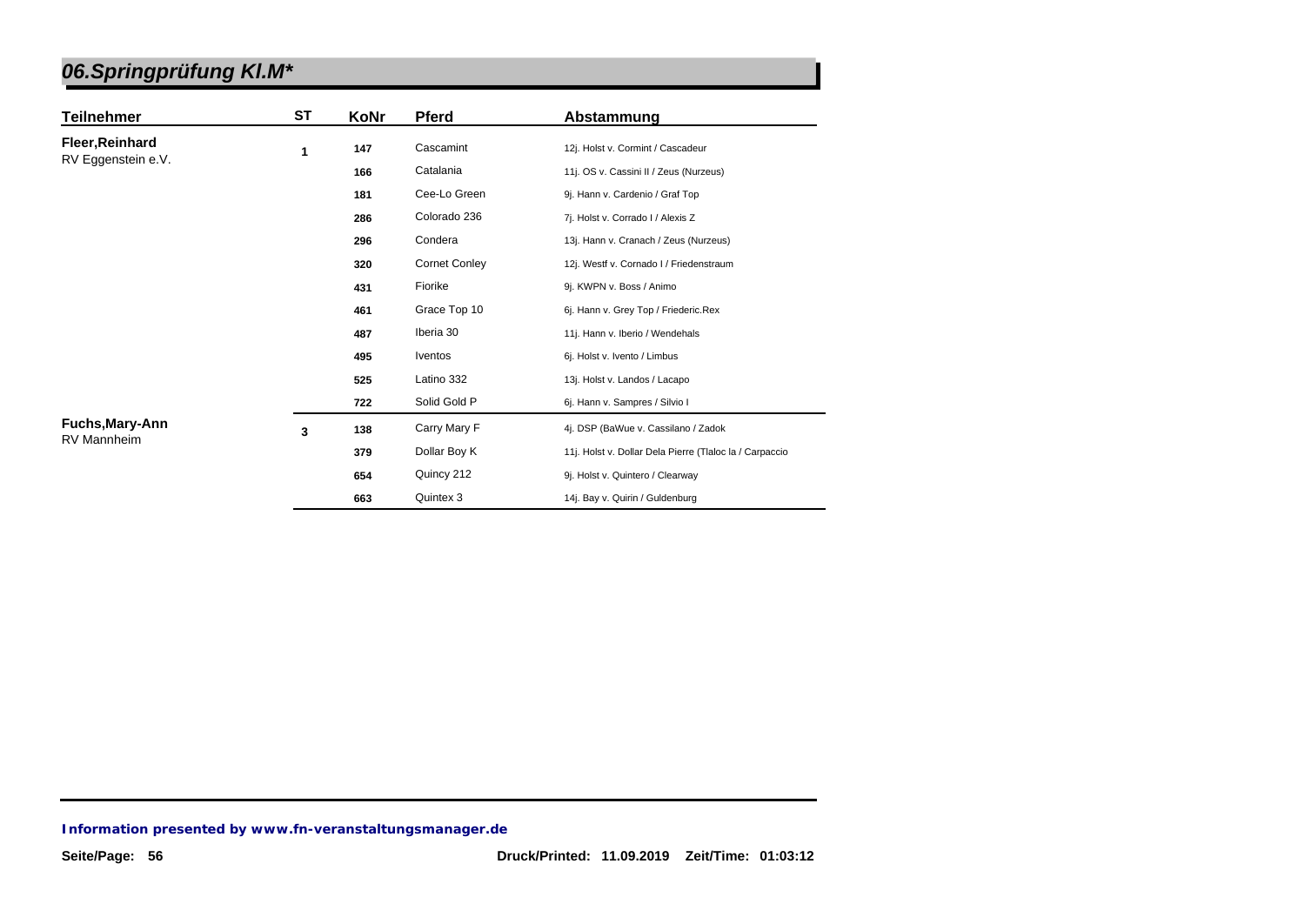| <b>Teilnehmer</b>                  | <b>ST</b>      | KoNr | <b>Pferd</b>        | Abstammung                                            |
|------------------------------------|----------------|------|---------------------|-------------------------------------------------------|
| Gaab, Till                         | 1              | 81   | Calimera 68         | 6j. Württ v. Celentano / Contender                    |
| <b>SPUK Burg Neuhaus</b>           |                | 128  | Carlotta 189        | 11j. Württ v. Colorit / Cento                         |
|                                    |                | 148  | Cascan 4            | 5j. Holst v. Casall / Contender                       |
|                                    |                | 170  | Catino 10           | 6j. Holst v. Catoki / Quidam de Revel                 |
|                                    |                | 183  | Celebration 36      | 12j. Holst v. Cassini I / Linaro                      |
|                                    |                | 190  | Cevisto             | 12j. DSP (BrAnh v. Celentano / Levisto                |
|                                    |                | 225  | Chiara 362          | 5j. DSP (BaWue v. Colorit / Cassini I                 |
|                                    |                | 285  | Colly 13            | 4j. DSP (BaWue v. Colorit / Vivaldi van de Kampel     |
|                                    |                | 311  | Coolio 43           | 6j. Württ v. Colorit / Caretino                       |
|                                    |                | 316  | Corel               | 4j. DSP (BaWue v. Colorit / Quidam de Revel           |
|                                    |                | 328  | Cosima 298          | 5j. DSP (BaWue v. Colorit / Caretino                  |
|                                    |                | 351  | Culano <sub>6</sub> | 4j. DSP (BaWue v. Colorit / Contender                 |
|                                    |                | 605  | Nevio 24            | 6j. Württ v. New Quidam / Cento                       |
|                                    |                | 667  | Quintus 156         | 8j. Holst v. Quidam de Revel / Cassini I              |
| Gänzler, Moritz                    | $\overline{2}$ | 312  | Cora 604            | 12j. Württ v. Corofino II / Gloucester                |
| <b>RFV Mannheim-Friedrichsfeld</b> |                | 450  | Gatsby 170          | 7j. Hann v. Grey Top / Bold Indian xx                 |
|                                    |                | 475  | Helios 188          | 7j. KWPN v. Zirocco Blue (ex: Quamikase de / Vincenzo |
| Geißert, Christian                 | $\overline{2}$ | 192  | Chacco 34           | 10j. OS v. Chacco-Blue / Captain Paul I               |
| RFV Graben e.V.                    |                | 207  | Charleston 67       | 8j. OS v. Calato / Feuerwerk                          |
|                                    |                | 666  | Quintop 2           | 8j. Holst v. Quintero / Coriano                       |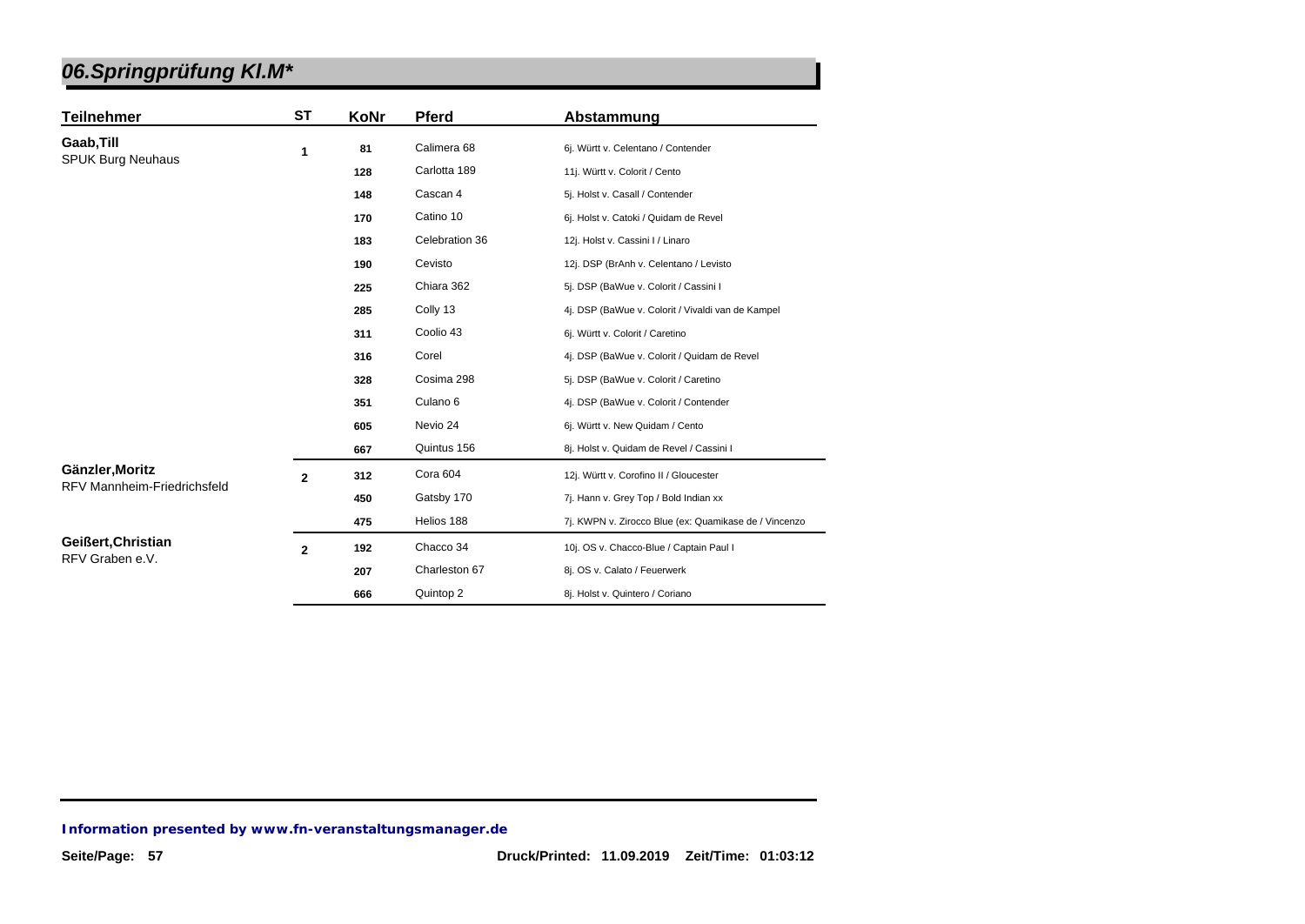| <b>Teilnehmer</b>           | <b>ST</b>      | KoNr | <b>Pferd</b>               | Abstammung                                 |
|-----------------------------|----------------|------|----------------------------|--------------------------------------------|
| Gieser, Edwin               | 1              | 57   | <b>BK Callyrose</b>        | 10j. Westf v. Corde Lamour / Fuego         |
| RSG Elztal-Rittersbach e.V. |                | 58   | <b>BK Choceur</b>          | 9j. Westf v. Chippendale Z / Fuego         |
|                             |                | 149  | Casera                     | 11j. OS v. Casero / Pikör                  |
|                             |                | 184  | Celebration 52             | 8j. Meckl. v. Cellestial / Grand Amour     |
|                             |                | 185  | Celine 263                 | 6j. DSP (BrAnh v. Casper B / Ciro Z        |
|                             |                | 220  | Chester B 4                | 8j. Old v. Chacco La Loi / Wanderkoenig    |
|                             |                | 496  | Je T'Aime 8                | 17j. Old v. Quattro B / Almox Prints J     |
|                             |                | 586  | Mc Flurry 7                | 8j. DSP (BrAnh v. Montario / No Limit      |
|                             |                | 642  | Quebec 44                  | 14j. Westf v. Angard / Orthos              |
|                             |                | 647  | Querieda B                 | 4j. Old v. Quintino / Grand Cru            |
|                             |                | 703  | Seidenpüppchen             | 9j. Hann v. Stenograph / Quantum           |
| Götter, Anne                | $\overline{2}$ | 107  | Capentus                   | 9j. Württ v. Con Spirito R / Alassio       |
| FPF Birkenhof Eppingen      |                | 162  | Cassita 17                 | 7j. Württ v. Cassito / Catoki              |
|                             |                | 221  | Cheyenne 1089              | 11j. Württ v. Catoki / Cashman             |
|                             |                | 244  | Ciacomo's Casanova B       | 4j. DSP (BaWue v. Ciacomo / Sir Oldenburg  |
|                             |                | 415  | Faible 108                 | 9j. Grpf.o.R v. /                          |
|                             |                | 419  | <b>FBW Captain Norbert</b> | 5j. DSP (BaWue v. Con Spirito R / Colestus |
| Grüttner, Heiko             | $\mathbf{2}$   | 140  | Cartellus                  | 12j. Holst v. Caretino / Carolus I         |
| RFV Mannheim-Friedrichsfeld |                | 268  | Clooney 137                | 5j. Grpf.o.R v. /                          |
|                             |                | 281  | Coldplay 14                | 14j. Holst v. Calato / Cascavelle          |
|                             |                | 471  | <b>Habitus HS</b>          | 14j. Hann v. High Spirits / Dartagnan      |
|                             |                | 592  | Monte Sandro               | 6j. DSP (BrAnh v. Montario / Severus xx    |
| <b>Heidrich, Matthias</b>   | $\mathbf{2}$   | 245  | Cicero H                   | 14j. DSP v. Celano / Argentinus            |
| <b>RV Gellmersbach</b>      |                | 309  | Cool Colour                | 12j. Holst v. Calato / Constant            |
|                             |                | 390  | E'Castina live for Walter  | 7j. Holst v. Castino / Carinjo             |
|                             |                | 478  | Hemington                  | 7j. KWPN v. Alexandro P / Wisconsin        |
|                             |                | 645  | Quel Couleur               | 16j. Westf v. Quinto / Pep                 |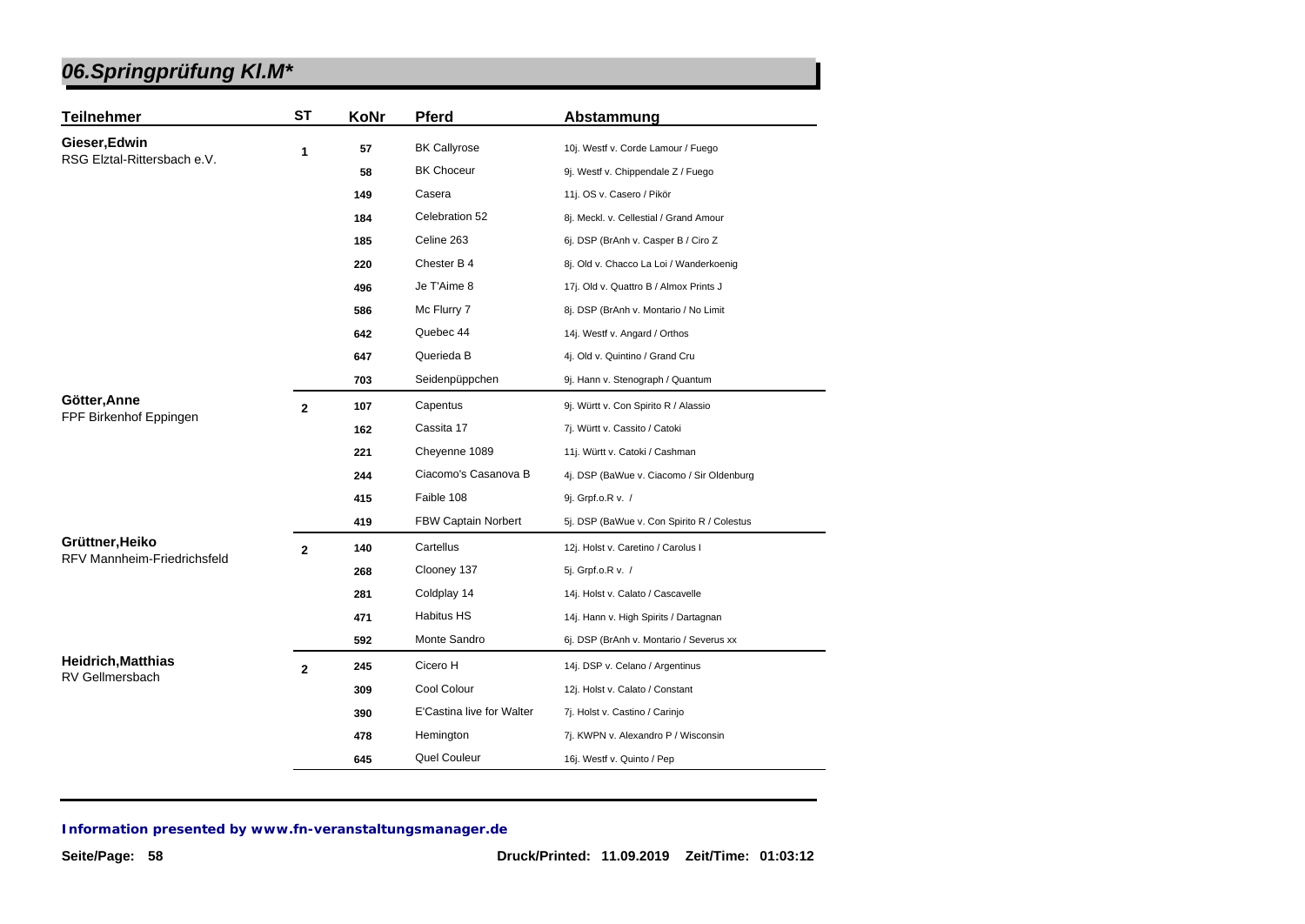| 06.Springprüfung KI.M* |  |
|------------------------|--|
|------------------------|--|

| Herbert, Bernd<br>Caja 35<br>79<br>7j. Holst v. Clarimo / Coriano<br>3<br><b>RFV Viernheim</b><br>Campari 274<br>97<br>12j. Z.Rpf v. Corland (DK: Corlando) / Camouflage<br>Campari 332<br>98<br>6j. Holst v. Cormint / Coriano<br>Can-Tucky<br>8j. Hann v. Canstakko / Libero<br>102<br>Caramba 92<br>8j. Westf v. Comme il faut / Baloubet du Rouet<br>116<br>Carlchen S 2<br>125<br>6j. ZW v. Comme il faut / Emilion<br>Cartwright 4<br>144<br>6j. Hann v. Cador / Quaid I<br>Cecile 20<br>180<br>12j. OS v. Continio / Concorde<br>Chamonix 51<br>199<br>10j. Holst v. Caretino / Lasino<br>Charybelle<br>215<br>7j. Holst v. Cantoblanco / Quinar<br>Chimanski 5<br>233<br>5j. Westf v. Chaman / Contender<br>Cirkon 3<br>253<br>5j. Hann v. Casino / Contendro I<br>Coco Maxi<br>275<br>5j. Hann v. Comte / Rabino<br>Code Red 5<br>277<br>5j. Hann v. Cascadello I / Federweisser<br>Codex 28<br>278<br>6j. Hann v. Contendros / Espri<br>Conjack 2<br>297<br>7j. Hann v. Check In / Sir Shutterfly<br>Cooler Curt<br>310<br>9j. Hann v. Canstakko / Libero<br>Dante 150<br>363<br><b>Emilion Fonroque</b><br>403<br>7j. Westf v. Eldorado van de Zeshoek / Cruising<br>Esquire 38<br>409<br>16j. Hann v. El Bundy I / Gardeoffizier<br>Gerda 69<br>452<br>7j. Hann v. Grey Top / Contendro I<br>Grace WB<br>462<br>7j. Hann v. Grey Top / Escudo I<br>Ice Breaker 3<br>488<br>6j. KWPN v. Action-Breaker / Namelus R<br>Kennedy 42<br>500<br>5j. OS v. Kannan / Contender<br>Lenny Lennison<br>534<br>5j. OS v. Landfein / Quintender<br>Liedy<br>543<br>14j. Bay v. Lord Z / Lord Inci Pit | <b>Teilnehmer</b> | <b>ST</b> | KoNr | <b>Pferd</b> | Abstammung                                               |
|------------------------------------------------------------------------------------------------------------------------------------------------------------------------------------------------------------------------------------------------------------------------------------------------------------------------------------------------------------------------------------------------------------------------------------------------------------------------------------------------------------------------------------------------------------------------------------------------------------------------------------------------------------------------------------------------------------------------------------------------------------------------------------------------------------------------------------------------------------------------------------------------------------------------------------------------------------------------------------------------------------------------------------------------------------------------------------------------------------------------------------------------------------------------------------------------------------------------------------------------------------------------------------------------------------------------------------------------------------------------------------------------------------------------------------------------------------------------------------------------------------------------------------------------------------------------------------------------------|-------------------|-----------|------|--------------|----------------------------------------------------------|
|                                                                                                                                                                                                                                                                                                                                                                                                                                                                                                                                                                                                                                                                                                                                                                                                                                                                                                                                                                                                                                                                                                                                                                                                                                                                                                                                                                                                                                                                                                                                                                                                      |                   |           |      |              |                                                          |
|                                                                                                                                                                                                                                                                                                                                                                                                                                                                                                                                                                                                                                                                                                                                                                                                                                                                                                                                                                                                                                                                                                                                                                                                                                                                                                                                                                                                                                                                                                                                                                                                      |                   |           |      |              |                                                          |
|                                                                                                                                                                                                                                                                                                                                                                                                                                                                                                                                                                                                                                                                                                                                                                                                                                                                                                                                                                                                                                                                                                                                                                                                                                                                                                                                                                                                                                                                                                                                                                                                      |                   |           |      |              |                                                          |
|                                                                                                                                                                                                                                                                                                                                                                                                                                                                                                                                                                                                                                                                                                                                                                                                                                                                                                                                                                                                                                                                                                                                                                                                                                                                                                                                                                                                                                                                                                                                                                                                      |                   |           |      |              |                                                          |
|                                                                                                                                                                                                                                                                                                                                                                                                                                                                                                                                                                                                                                                                                                                                                                                                                                                                                                                                                                                                                                                                                                                                                                                                                                                                                                                                                                                                                                                                                                                                                                                                      |                   |           |      |              |                                                          |
|                                                                                                                                                                                                                                                                                                                                                                                                                                                                                                                                                                                                                                                                                                                                                                                                                                                                                                                                                                                                                                                                                                                                                                                                                                                                                                                                                                                                                                                                                                                                                                                                      |                   |           |      |              |                                                          |
|                                                                                                                                                                                                                                                                                                                                                                                                                                                                                                                                                                                                                                                                                                                                                                                                                                                                                                                                                                                                                                                                                                                                                                                                                                                                                                                                                                                                                                                                                                                                                                                                      |                   |           |      |              |                                                          |
|                                                                                                                                                                                                                                                                                                                                                                                                                                                                                                                                                                                                                                                                                                                                                                                                                                                                                                                                                                                                                                                                                                                                                                                                                                                                                                                                                                                                                                                                                                                                                                                                      |                   |           |      |              |                                                          |
|                                                                                                                                                                                                                                                                                                                                                                                                                                                                                                                                                                                                                                                                                                                                                                                                                                                                                                                                                                                                                                                                                                                                                                                                                                                                                                                                                                                                                                                                                                                                                                                                      |                   |           |      |              |                                                          |
|                                                                                                                                                                                                                                                                                                                                                                                                                                                                                                                                                                                                                                                                                                                                                                                                                                                                                                                                                                                                                                                                                                                                                                                                                                                                                                                                                                                                                                                                                                                                                                                                      |                   |           |      |              |                                                          |
|                                                                                                                                                                                                                                                                                                                                                                                                                                                                                                                                                                                                                                                                                                                                                                                                                                                                                                                                                                                                                                                                                                                                                                                                                                                                                                                                                                                                                                                                                                                                                                                                      |                   |           |      |              |                                                          |
|                                                                                                                                                                                                                                                                                                                                                                                                                                                                                                                                                                                                                                                                                                                                                                                                                                                                                                                                                                                                                                                                                                                                                                                                                                                                                                                                                                                                                                                                                                                                                                                                      |                   |           |      |              |                                                          |
|                                                                                                                                                                                                                                                                                                                                                                                                                                                                                                                                                                                                                                                                                                                                                                                                                                                                                                                                                                                                                                                                                                                                                                                                                                                                                                                                                                                                                                                                                                                                                                                                      |                   |           |      |              |                                                          |
|                                                                                                                                                                                                                                                                                                                                                                                                                                                                                                                                                                                                                                                                                                                                                                                                                                                                                                                                                                                                                                                                                                                                                                                                                                                                                                                                                                                                                                                                                                                                                                                                      |                   |           |      |              |                                                          |
|                                                                                                                                                                                                                                                                                                                                                                                                                                                                                                                                                                                                                                                                                                                                                                                                                                                                                                                                                                                                                                                                                                                                                                                                                                                                                                                                                                                                                                                                                                                                                                                                      |                   |           |      |              |                                                          |
|                                                                                                                                                                                                                                                                                                                                                                                                                                                                                                                                                                                                                                                                                                                                                                                                                                                                                                                                                                                                                                                                                                                                                                                                                                                                                                                                                                                                                                                                                                                                                                                                      |                   |           |      |              |                                                          |
|                                                                                                                                                                                                                                                                                                                                                                                                                                                                                                                                                                                                                                                                                                                                                                                                                                                                                                                                                                                                                                                                                                                                                                                                                                                                                                                                                                                                                                                                                                                                                                                                      |                   |           |      |              |                                                          |
|                                                                                                                                                                                                                                                                                                                                                                                                                                                                                                                                                                                                                                                                                                                                                                                                                                                                                                                                                                                                                                                                                                                                                                                                                                                                                                                                                                                                                                                                                                                                                                                                      |                   |           |      |              |                                                          |
|                                                                                                                                                                                                                                                                                                                                                                                                                                                                                                                                                                                                                                                                                                                                                                                                                                                                                                                                                                                                                                                                                                                                                                                                                                                                                                                                                                                                                                                                                                                                                                                                      |                   |           |      |              | 4j. DSP (Bay) v. Diarado / Cornet Obolensky (ex: Windows |
|                                                                                                                                                                                                                                                                                                                                                                                                                                                                                                                                                                                                                                                                                                                                                                                                                                                                                                                                                                                                                                                                                                                                                                                                                                                                                                                                                                                                                                                                                                                                                                                                      |                   |           |      |              |                                                          |
|                                                                                                                                                                                                                                                                                                                                                                                                                                                                                                                                                                                                                                                                                                                                                                                                                                                                                                                                                                                                                                                                                                                                                                                                                                                                                                                                                                                                                                                                                                                                                                                                      |                   |           |      |              |                                                          |
|                                                                                                                                                                                                                                                                                                                                                                                                                                                                                                                                                                                                                                                                                                                                                                                                                                                                                                                                                                                                                                                                                                                                                                                                                                                                                                                                                                                                                                                                                                                                                                                                      |                   |           |      |              |                                                          |
|                                                                                                                                                                                                                                                                                                                                                                                                                                                                                                                                                                                                                                                                                                                                                                                                                                                                                                                                                                                                                                                                                                                                                                                                                                                                                                                                                                                                                                                                                                                                                                                                      |                   |           |      |              |                                                          |
|                                                                                                                                                                                                                                                                                                                                                                                                                                                                                                                                                                                                                                                                                                                                                                                                                                                                                                                                                                                                                                                                                                                                                                                                                                                                                                                                                                                                                                                                                                                                                                                                      |                   |           |      |              |                                                          |
|                                                                                                                                                                                                                                                                                                                                                                                                                                                                                                                                                                                                                                                                                                                                                                                                                                                                                                                                                                                                                                                                                                                                                                                                                                                                                                                                                                                                                                                                                                                                                                                                      |                   |           |      |              |                                                          |
|                                                                                                                                                                                                                                                                                                                                                                                                                                                                                                                                                                                                                                                                                                                                                                                                                                                                                                                                                                                                                                                                                                                                                                                                                                                                                                                                                                                                                                                                                                                                                                                                      |                   |           |      |              |                                                          |
|                                                                                                                                                                                                                                                                                                                                                                                                                                                                                                                                                                                                                                                                                                                                                                                                                                                                                                                                                                                                                                                                                                                                                                                                                                                                                                                                                                                                                                                                                                                                                                                                      |                   |           |      |              |                                                          |
|                                                                                                                                                                                                                                                                                                                                                                                                                                                                                                                                                                                                                                                                                                                                                                                                                                                                                                                                                                                                                                                                                                                                                                                                                                                                                                                                                                                                                                                                                                                                                                                                      |                   |           |      |              |                                                          |
| Lumpi 71<br>574<br>6j. OS v. Lord Argentinus / Capilano<br>Lutz Löwenherz<br>11j. Holst v. Lancer II / Candillo<br>577                                                                                                                                                                                                                                                                                                                                                                                                                                                                                                                                                                                                                                                                                                                                                                                                                                                                                                                                                                                                                                                                                                                                                                                                                                                                                                                                                                                                                                                                               |                   |           |      |              |                                                          |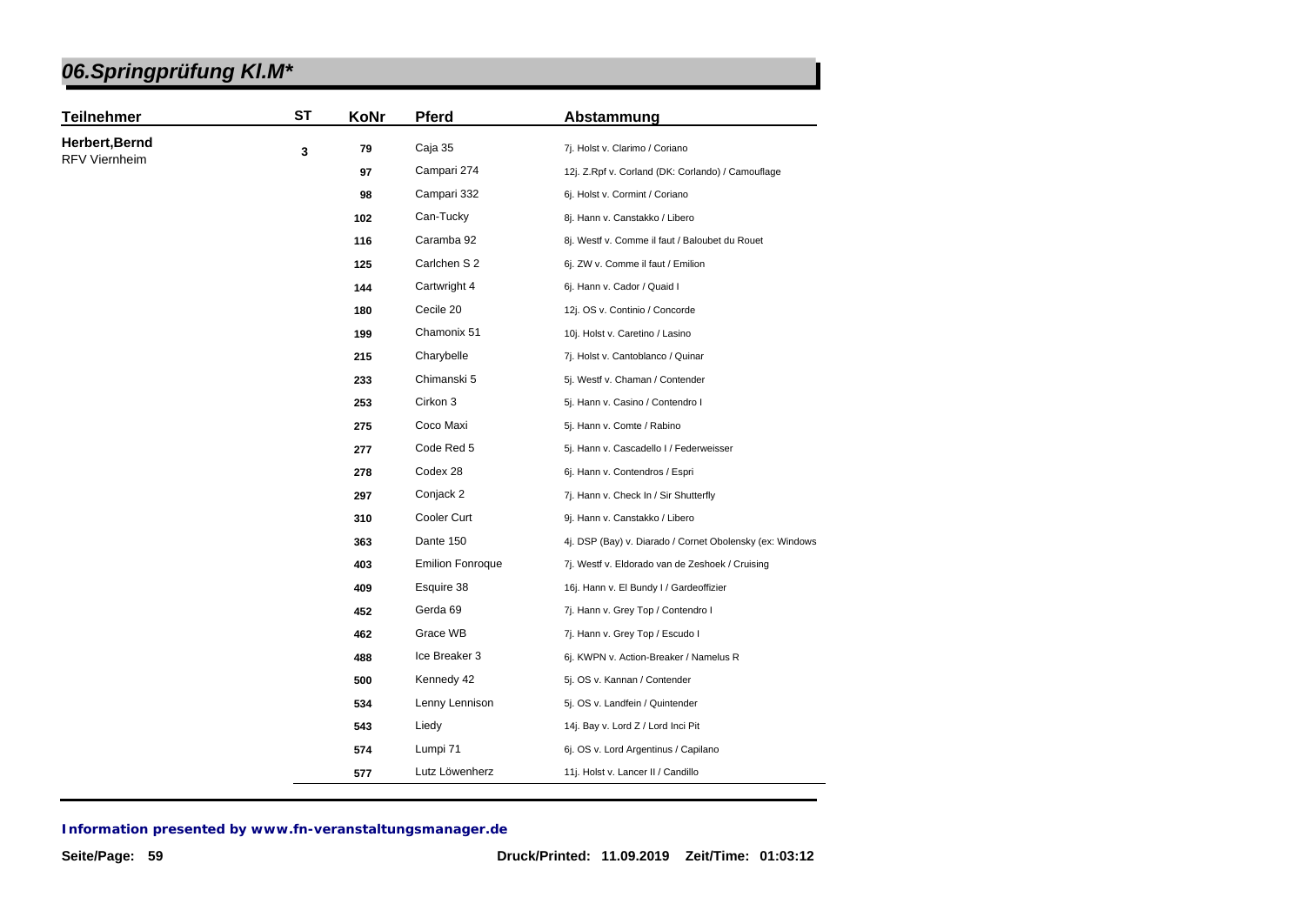| <b>Teilnehmer</b>                               | <b>ST</b>      | KoNr | <b>Pferd</b>           | Abstammung                                                   |
|-------------------------------------------------|----------------|------|------------------------|--------------------------------------------------------------|
|                                                 |                | 587  | Meiju-San              | 5j. DSP (RPS) v. Levisonn / Cassini II                       |
|                                                 |                | 608  | No Limit de la Pomme   | 6j. BWP v. Telstar de la Pomme / Bamako de Muze              |
|                                                 |                | 615  | Part of Pleasure       | 7j. Hann v. Perigueux / Zeus (Nurzeus)                       |
|                                                 |                | 625  | Piri-Piri 4            | 4j. Hann v. Perigueux / Mighty Magic                         |
|                                                 |                | 641  | Quattro Bianca         | 4j. Hann v. Qualito / Valentino                              |
|                                                 |                | 682  | Rosalie 233            | 9j. Old v. Rock Forever I / Lanciano                         |
|                                                 |                | 700  | Scavino                | 6j. Westf v. Stakkato / Voltaire                             |
|                                                 |                | 711  | Siegfried H            | 5j. Hann v. Stolzenberg / Libero                             |
|                                                 |                | 712  | Simply the best 27     | 17j. Holst v. Acobat II / Calido I                           |
|                                                 |                | 763  | Vincent 163            | 9j. Hann v. Van Gogh / Chasseur I                            |
|                                                 |                | 765  | Viva la Vita 4         | 7j. Württ v. Valentino / Candillo                            |
| <b>Heß, Aileen</b>                              | $\mathbf{1}$   | 288  | Con Chicco             | 10j. Hann v. Casillas / Ramiro's Boy                         |
| <b>RFV Ubstadt-Weiher</b>                       |                | 440  | For Quintana H         | 7j. Hann v. For Pleasure / Quintender                        |
| Hofmann, Heike<br>RFV Biebesheim e.V.           | 3              | 67   | Buddy 170              | 13j. BWP v. Caspar / Damocles                                |
|                                                 |                | 95   | Camillo 192            | 9j. Holst v. Cancara / Heraldik xx                           |
|                                                 |                | 240  | Chuck 34               | 9j. OS v. Conington / Halando                                |
|                                                 |                | 259  | Classic Catoo          | 7j. Holst v. Catoo / Quinar                                  |
|                                                 |                | 355  | Cusumano               | 10j. Holst v. Cassaro / Clearway                             |
|                                                 |                | 422  | Fedette                | 9j. KWPN v. Diarado / Vittorio                               |
|                                                 |                | 630  | <b>Private Feeling</b> | 9j. Hann v. Perpignon / For Feeling                          |
| <b>Hohler, Elias</b>                            | $\mathbf{1}$   | 294  | Concordia K            | 11j. Holst v. Contender / Barnaul xx                         |
| <b>RFV Viernheim</b>                            |                | 324  | Corsino TH             | 9j. Holst v. Ciacomo / Lasino                                |
|                                                 |                | 774  | Winningmoon            | 9j. OS v. Winningmood van de Arenberg / L'Arc de<br>Triomphe |
| <b>Hollstein, David Nicolas</b><br>RV Eppelheim | $\overline{2}$ | 88   | Callas T               | 10j. Württ v. Corofino II / Sandro                           |
| Holzmann, Julian<br><b>RFV Schriesheim</b>      | 1              | 487  | Iberia 30              | 11j. Hann v. Iberio / Wendehals                              |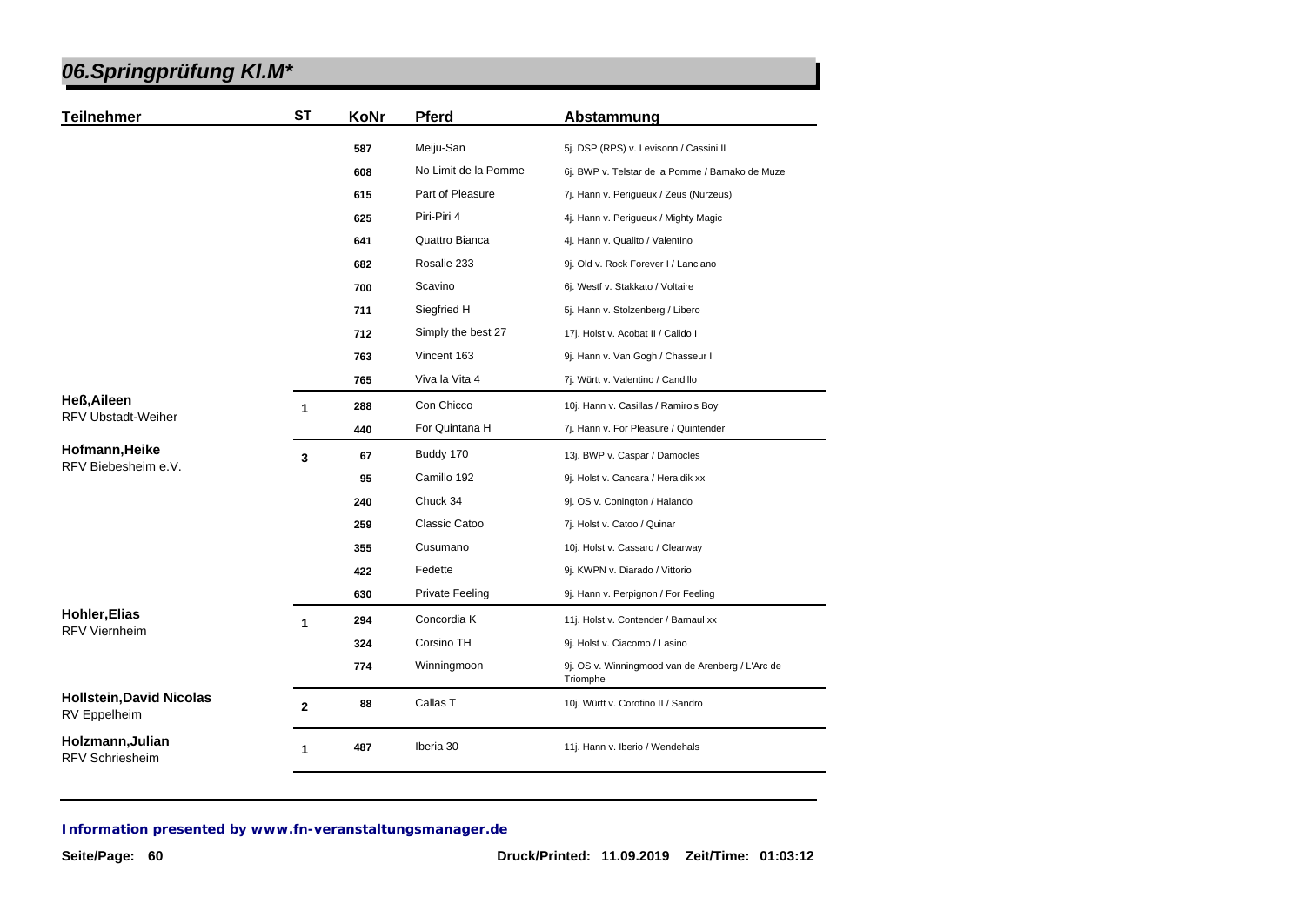| <b>Teilnehmer</b>                                 | <b>ST</b>      | KoNr | <b>Pferd</b>             | Abstammung                                         |
|---------------------------------------------------|----------------|------|--------------------------|----------------------------------------------------|
| Holzschuh, Hannah                                 | 1              | 105  | Canetta 2                | 9j. Hann v. Cassini II / Quidam de Revel           |
| <b>RFV Viernheim</b>                              |                | 291  | Con-Way                  | 13j. Holst v. Con Air / Athlet Z                   |
|                                                   |                | 579  | Madness R                | 11j. DR (Holst) v. Mad Max / Mac Geyver            |
|                                                   |                | 634  | Quaisa Quim              | 5j. DSP (BrAnh v. Quality Time (NED) / Diarado     |
| Kaiser, Stefan                                    | $\overline{2}$ | 90   | Camaro 135               | 9j. Holst v. Corrado I / Lansing                   |
| <b>Reitclub Kandel</b>                            |                | 126  | Carlo 422                | 9j. ZW v. Coronino / Chairman                      |
|                                                   |                | 176  | Caytana 2                | 9j. Holst v. Canto / Ahorn Z                       |
|                                                   |                | 210  | Charmeur 458             | 7j. ZW v. Cerdic / Coriano                         |
|                                                   |                | 314  | Cora 643                 | 8j. ZW v. Clerus / Garant                          |
| Kast, Nadja                                       | 1              | 37   | Artus 352                | 9j. Württ v. Arioso du Theillet / Rheinsberg       |
| <b>RFV Buchen</b>                                 |                | 154  | Casina H                 | 8j. Holst v. Cassitano / Corland (DK: Corlando)    |
|                                                   |                | 323  | Corradina 10             | 10j. Württ v. Conteur / Corrado I                  |
|                                                   |                | 375  | Dirado H                 | 5j. DSP (BaWue v. Diarado / Corland (DK: Corlando) |
|                                                   |                | 408  | Espyrante 2              | 8j. Württ v. Engadin / Corrado I                   |
|                                                   |                | 433  | Flashback VL             | 9j. KWPN v. Ukato / Orame                          |
| Keith-Stier, Saskia                               | $\overline{2}$ | 73   | Cabu Dhabi               | 13j. Old v. Converter / Landfrieden                |
| <b>RV Mannheim</b>                                |                | 134  | Carolientje 2            | 19j. Old v. Shine On / Corleone                    |
|                                                   |                | 380  | Doloris S 12             | 9j. Old v. Diarado / I Love You                    |
|                                                   |                | 389  | Dysprosium               | 9j. OS v. Diarado / Capriccio                      |
|                                                   |                | 402  | Emilia 52                | 9j. ZW v. N.N. / San Giorgio                       |
|                                                   |                | 458  | Golden Wind              | 16j. OS v. Gwalarn Ar Park / Urcos du Defey        |
|                                                   |                | 529  | Lawrencium               | 10j. Holst v. Latouro / Capitol II                 |
| <b>Kemmet, Philip Paul</b><br><b>RV Heilbronn</b> | 1              | 204  | Chardonnay DWD           | 17j. BWP v. Voltaire / Pikoer                      |
|                                                   |                | 567  | Love Story 28            | 11j. OS v. Lordanos / Calypso IV                   |
|                                                   |                | 589  | Miss Muffin van de Dreef | 7j. v. Nabab de Reve / Le Duc                      |
|                                                   |                | 724  | Spartacus 12             | 20j. KWPN v. Heartbreaker / Nabuur                 |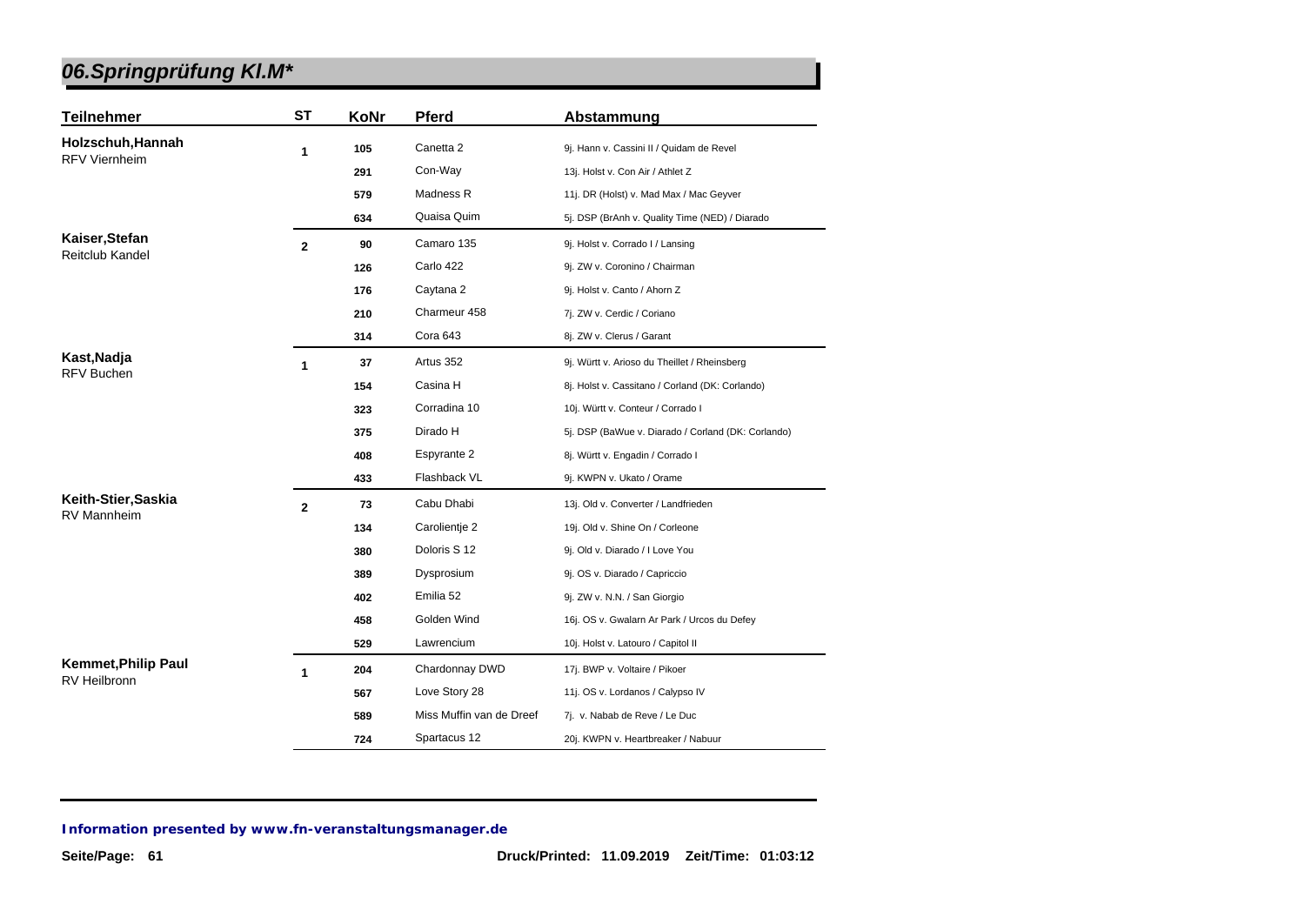| Teilnehmer                     | ST | KoNr | <b>Pferd</b>           | Abstammung                                           |
|--------------------------------|----|------|------------------------|------------------------------------------------------|
| Kippenhan, Margit              | 1  | 65   | <b>Bonne Affaire S</b> | 7j. Hann v. Bonne Chance / Glueckspilz               |
| RG Birkenhof Ladenburg/Neuzeil |    | 123  | Carisio 2              | 7j. Grpf.o.R v. /                                    |
|                                |    | 247  | Cincinatti 19          | 11j. Holst v. Corrado II / Coriano                   |
|                                |    | 262  | Clayton 45             | 7j. Württ v. Catoo / Chambertin                      |
|                                |    | 267  | Clooney 100            | 9j. Holst v. Clinton / Salient xx                    |
|                                |    | 519  | Laniano                | 15j. Württ v. Landjuweel St Hubert (BEL) / unbekannt |
|                                |    | 602  | Nautilus G             | 5j. Holst v. Nabab de Reve / Connor                  |
| Kleine, Johanna                | 1  | 362  | Damaruso H             | 11j. KWPN v. C-Indoctro / Nimmerdor                  |
| <b>RFV Robern</b>              |    | 613  | Ovation 12             | 15j. DSP v. Camposanto / Landzauber                  |
|                                |    | 677  | Ribella D              | 10j. Württ v. Risandro / Palast                      |
| Kleiner, Sandra                | 1  | 43   | Balou 668              | 15j. Old v. Balou du Rouet / Oscar de Revel          |
| RC Bretten e.V.                |    | 353  | Curly 50               | 15j. Holst v. Concept / Calido I                     |
|                                |    | 470  | H.W.'s Comtesse        | 12j. Hann v. Contendro I / Londonderry               |
|                                |    | 477  | Help Me 3              | 7j. KWPN v. Numero Uno / Larino                      |
|                                |    | 743  | Sunshine Z             | 11j. Württ v. Sir Oldenburg / Alabaster              |
|                                |    | 748  | <b>Udo 41</b>          | 18j. KWPN v. Numero Uno / Amethist                   |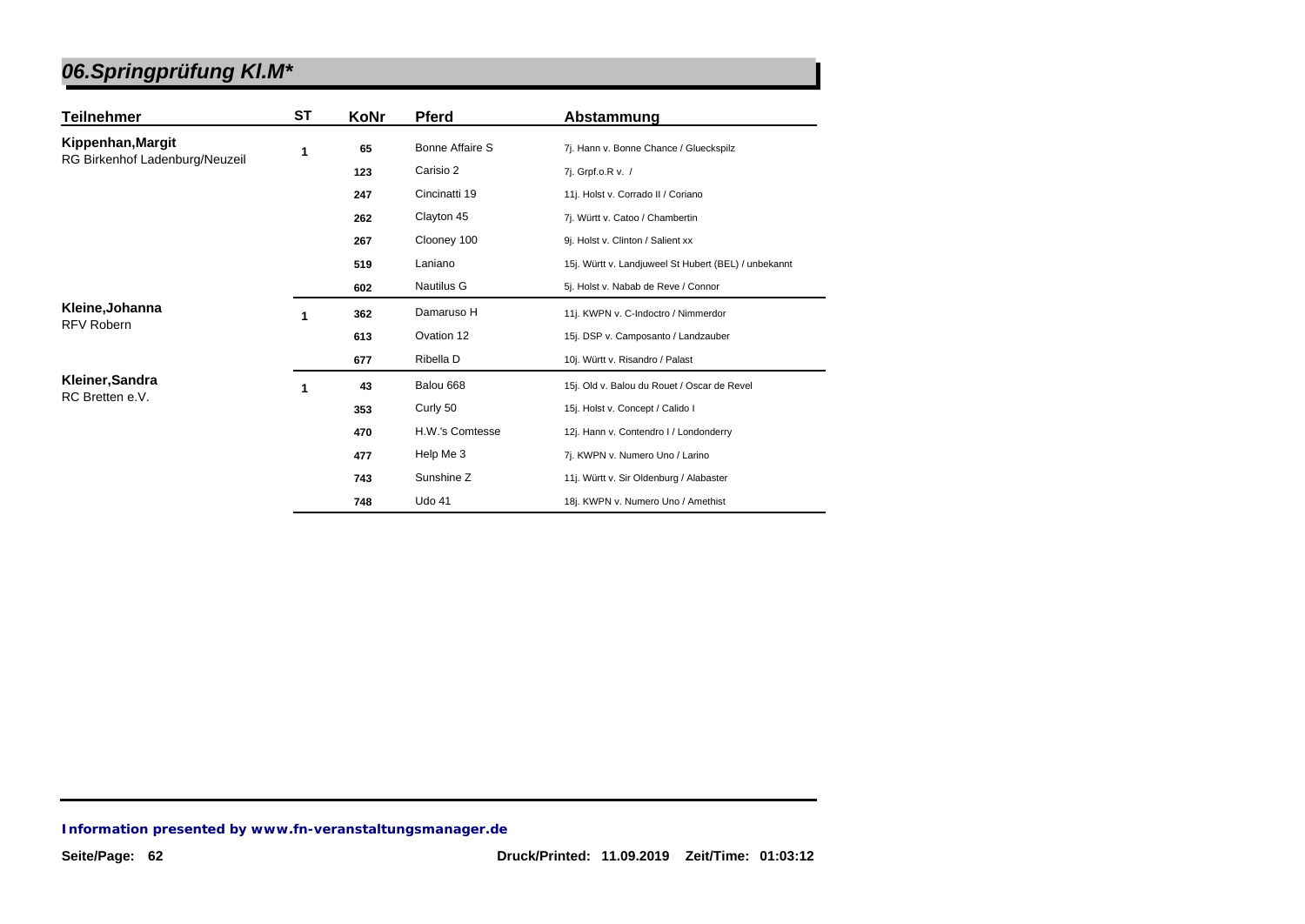| <b>Teilnehmer</b> | <b>ST</b>    | KoNr | <b>Pferd</b>        | Abstammung                                        |
|-------------------|--------------|------|---------------------|---------------------------------------------------|
| Köberle, Jan      | $\mathbf{2}$ | 81   | Calimera 68         | 6j. Württ v. Celentano / Contender                |
| RFV Buchen        |              | 128  | Carlotta 189        | 11j. Württ v. Colorit / Cento                     |
|                   |              | 148  | Cascan 4            | 5j. Holst v. Casall / Contender                   |
|                   |              | 170  | Catino 10           | 6j. Holst v. Catoki / Quidam de Revel             |
|                   |              | 183  | Celebration 36      | 12j. Holst v. Cassini I / Linaro                  |
|                   |              | 190  | Cevisto             | 12j. DSP (BrAnh v. Celentano / Levisto            |
|                   |              | 225  | Chiara 362          | 5j. DSP (BaWue v. Colorit / Cassini I             |
|                   |              | 285  | Colly 13            | 4j. DSP (BaWue v. Colorit / Vivaldi van de Kampel |
|                   |              | 311  | Coolio 43           | 6j. Württ v. Colorit / Caretino                   |
|                   |              | 316  | Corel               | 4j. DSP (BaWue v. Colorit / Quidam de Revel       |
|                   |              | 328  | Cosima 298          | 5j. DSP (BaWue v. Colorit / Caretino              |
|                   |              | 336  | Coupiko             | 4j. DSP (Bay) v. Coupie / Konkorde                |
|                   |              | 351  | Culano <sub>6</sub> | 4j. DSP (BaWue v. Colorit / Contender             |
|                   |              | 605  | Nevio 24            | 6j. Württ v. New Quidam / Cento                   |
|                   |              | 667  | Quintus 156         | 8j. Holst v. Quidam de Revel / Cassini I          |
| Köhler, Mona      | 1            | 181  | Cee-Lo Green        | 9j. Hann v. Cardenio / Graf Top                   |
| RFV Hambrücken    |              | 542  | Leydi 3             | 9j. OS v. Lordano / Quebec                        |
|                   |              | 565  | Loriot 369          | 8j. Holst v. Larimar / Corrado II                 |
| Kohler, Julia     | 1            | 86   | Call me Pumba       | 4j. Old v. Crumble / Cleverboy                    |
| RV Eppelheim      |              | 88   | Callas T            | 10j. Württ v. Corofino II / Sandro                |
|                   |              | 455  | Gestri              | 8j. KWPN v. Alicante HBC / Kroongraaf             |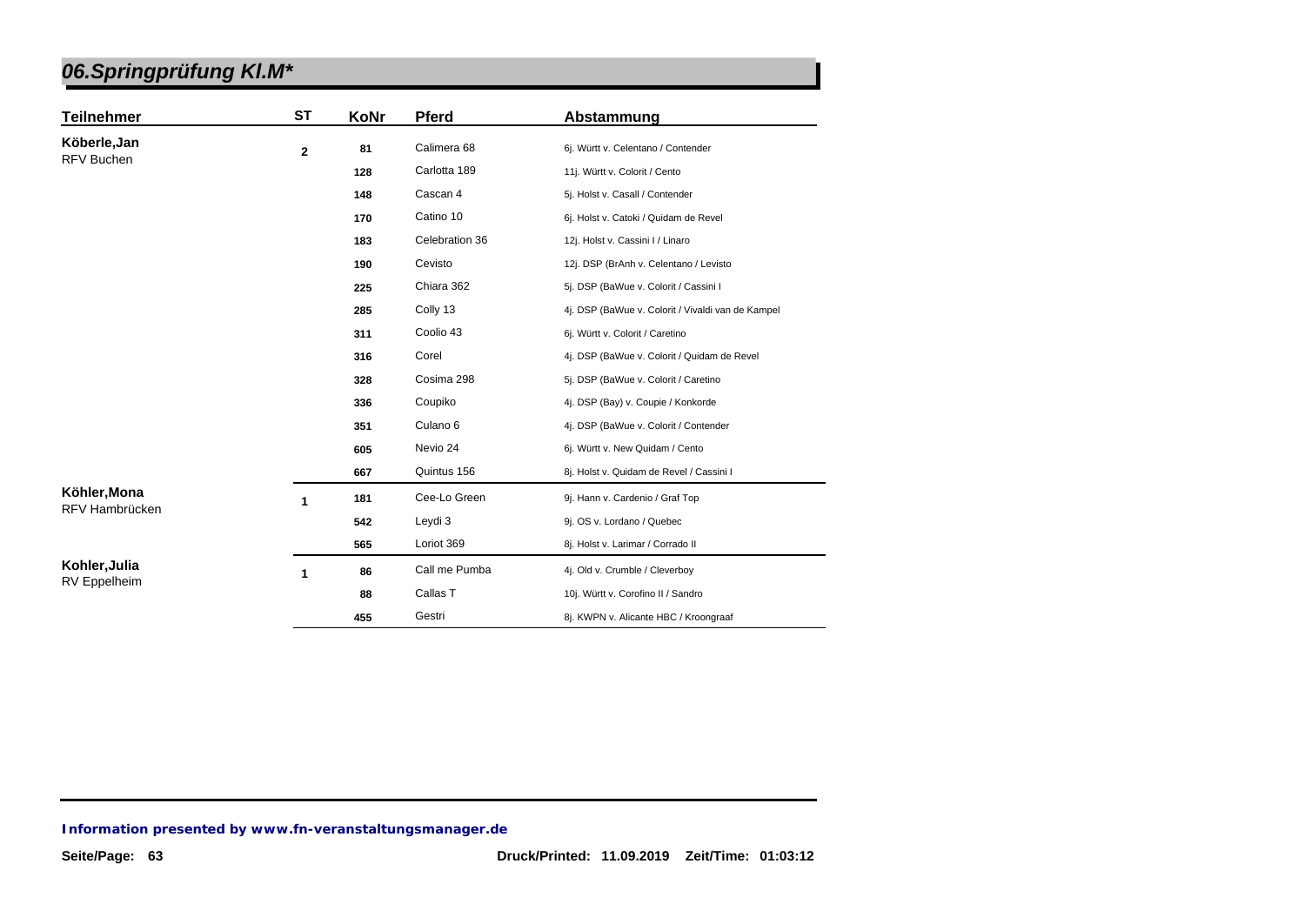| <b>Teilnehmer</b>                                | <b>ST</b> | KoNr                    | <b>Pferd</b>         | Abstammung                                               |
|--------------------------------------------------|-----------|-------------------------|----------------------|----------------------------------------------------------|
| Kolczynski, Sandra von                           | 1         | 33                      | Ariane van Overis Z  | 6j. Z.Rpf v. Arko / Diamant de Semilly                   |
| <b>RFV Dornheim</b>                              |           | 211                     | Charming 31          | 6j. Holst v. Cayado / Calido I                           |
|                                                  |           | 378                     | Diva van Overis Z    | 6j. Z.Rpf v. Darco / Cento                               |
|                                                  |           | 386                     | Drops van Overis Z   | 7j. Z.Rpf v. Darco / Ahorn                               |
|                                                  |           | 423                     | Fee L                | 15j. Old v. Feuerwerk / Aldatus                          |
|                                                  |           | 441                     | For Univers          | 7j. OS v. For Pleasure / Calmiro                         |
|                                                  |           | 480                     | Hermine la Habana    | 5j. DSP (RPS) v. Hermes de Lux / Carpaccio               |
|                                                  |           | 503                     | Kjandor van Overis   | 7j. Z.Rpf v. Kannan / Darco                              |
|                                                  |           | 581                     | Marielle 13          | 9j. Holst v. Cassini I / Zeus (Nurzeus)                  |
|                                                  |           | 600                     | Napoli van Overis    | 8j. Z.Rpf v. Nonstop / Sable Rose (Calvados)             |
|                                                  |           | 757                     | Vanity van Overis    | 4j. Z.Rpf v. Vigo D'Arsouilles / Tauber van het Kapelhof |
| Krauss, Maximilian<br>RFV Groß-Zimmern 1949 e.V. | 3         | 45                      | <b>Baloue's Girl</b> | 7j. Meckl. v. Balou du Rouet / Lord Kemm                 |
|                                                  |           | 117                     | Caramello 17         | 13j. Holst v. Canto / Capitol I                          |
|                                                  |           | 197                     | Chalero              | 13j. OS v. Chalet / Raphael                              |
|                                                  |           | 307                     | Contico 3            | 13j. OS v. Contifax I / Ico                              |
|                                                  |           | 391                     | Easy Fips            | 10j. Hess v. Embassy II / Corelli                        |
|                                                  |           | 396                     | Elaiza 4             | 9j. Hann v. Embassy II / Lord Kemm                       |
|                                                  |           | 401                     | Elysann              | 5j. OS v. Eldorado de Hus / Stakkato Gold                |
|                                                  |           | 583                     | Marty MacFly 2       | 10j. Holst v. Larimar / Cassini II                       |
|                                                  |           | 618                     | Peaches GE           | 7j. DSP (SaThu v. Quick Amour GE / Balou du Rouet        |
|                                                  |           | 672                     | Qunoh                | 10j. Hann v. Quintender / Landadel                       |
| Kudlek, Kirsten                                  | 1         | $\overline{\mathbf{r}}$ | <b>Acolito's Ass</b> | 10j. Hann v. Acolito / Salieri                           |
| TG Birkighöfe Eppelheim                          |           | 380                     | Doloris S 12         | 9j. Old v. Diarado / I Love You                          |
|                                                  |           | 389                     | Dysprosium           | 9j. OS v. Diarado / Capriccio                            |
|                                                  |           | 402                     | Emilia 52            | 9j. ZW v. N.N. / San Giorgio                             |
|                                                  |           | 458                     | Golden Wind          | 16j. OS v. Gwalarn Ar Park / Urcos du Defey              |
|                                                  |           | 529                     | Lawrencium           | 10j. Holst v. Latouro / Capitol II                       |
|                                                  |           | 732                     | Stako T              | 9j. Hann v. Stakkato / Calypso II                        |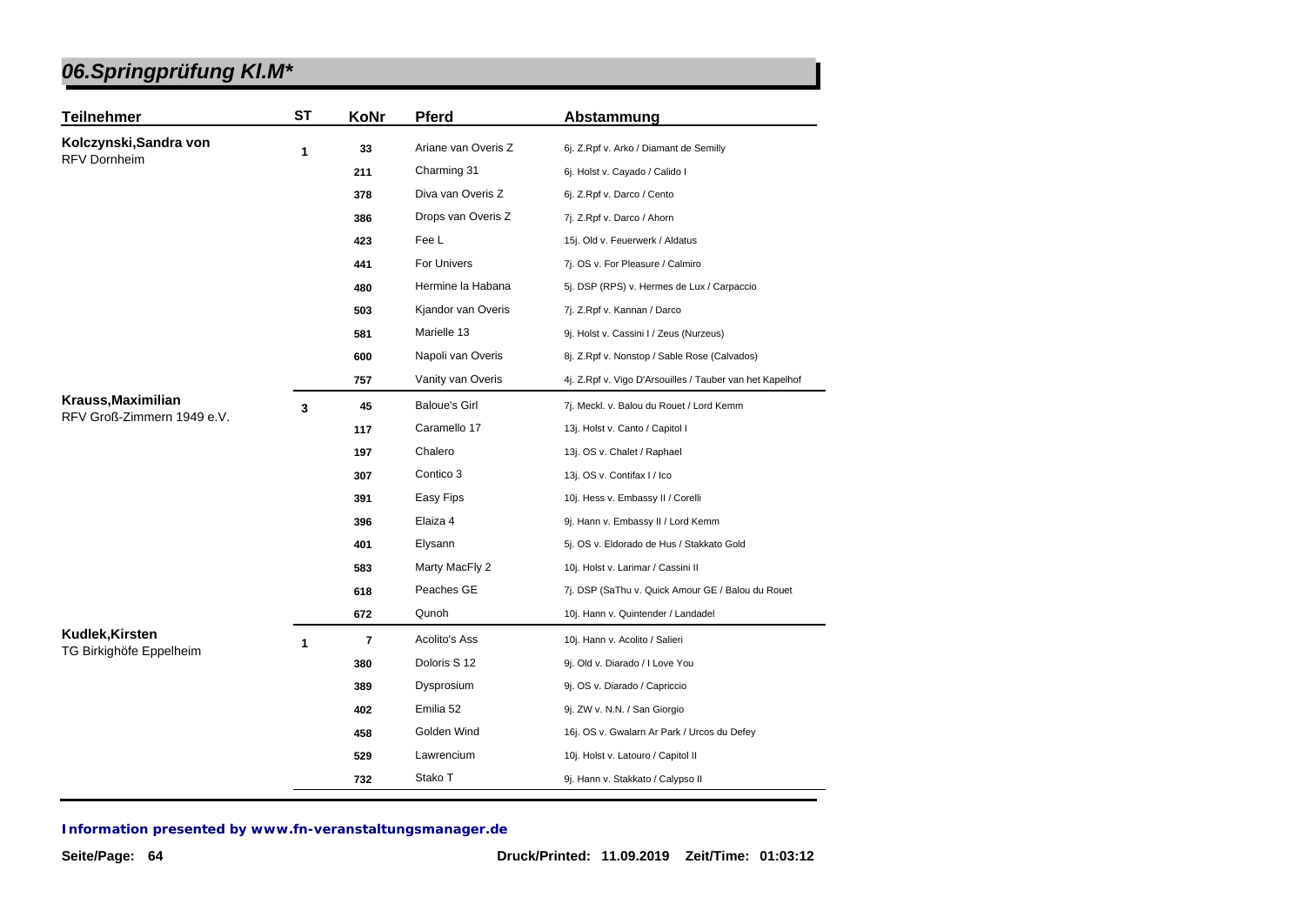| Teilnehmer                                | ST | KoNr | <b>Pferd</b>         | Abstammung                                                     |
|-------------------------------------------|----|------|----------------------|----------------------------------------------------------------|
| Kurz, Christopher<br>RFV Sinsheim e.V.    | 3  | 164  | Castell 13           | 12j. Hann v. Cassini II / Raphael                              |
|                                           |    | 248  | Cinnamon Star K      | 7j. OS v. Clarimo / Calando I                                  |
|                                           |    | 302  | <b>Constantin K</b>  | 10j. OS v. Cody I / Calando I                                  |
|                                           |    | 344  | Crazy Casey K        | 6j. OS v. Cascadello I / Calando I                             |
|                                           |    | 472  | Harvey 67            | 7j. KWPN v. Spartacus / Caretino                               |
| Lahm, Carsten                             | 1  | 342  | Crawford 8           | 6j. Old v. Conthargos / Glorieux                               |
| <b>RV Mannheim</b>                        |    | 771  | Wildbiene 4          | 13j. OS v. Abke / Weinberg                                     |
| Löb, Erik<br>RSpG Waldenserhof O-Ramstadt | 1  | 737  | Stolzengold          | 11j. Hann v. Stolzenberg / Classiker                           |
| Loew, Kristina<br>TG Birkighöfe Eppelheim | 1  | 513  | Ladychecker          | 10j. Holst v. Lord Z / Corrado I                               |
| Lorenz, Lisa<br>TG Birkighöfe Eppelheim   | 1  | 337  | Courage of Sollust B | 15j. Holst v. Cassini I / Silvester                            |
| Loser, Heike                              | 1  | 25   | Antares 228          | 12j. Württ v. Argentinus / Rico                                |
| PSG Winterheck-Walldorf e.V.              |    | 136  | Carrigane La Guapa   | 16j. Rhld v. Carrigane Lauro / Dashing Blade xx                |
|                                           |    | 327  | Cosima 200           | 15j. Westf v. Cornet Obolensky (ex: Windows /<br>Frühlingsball |
|                                           |    | 626  | Piturinha            | 5j. Old v. Casiro I / Feuerwerk                                |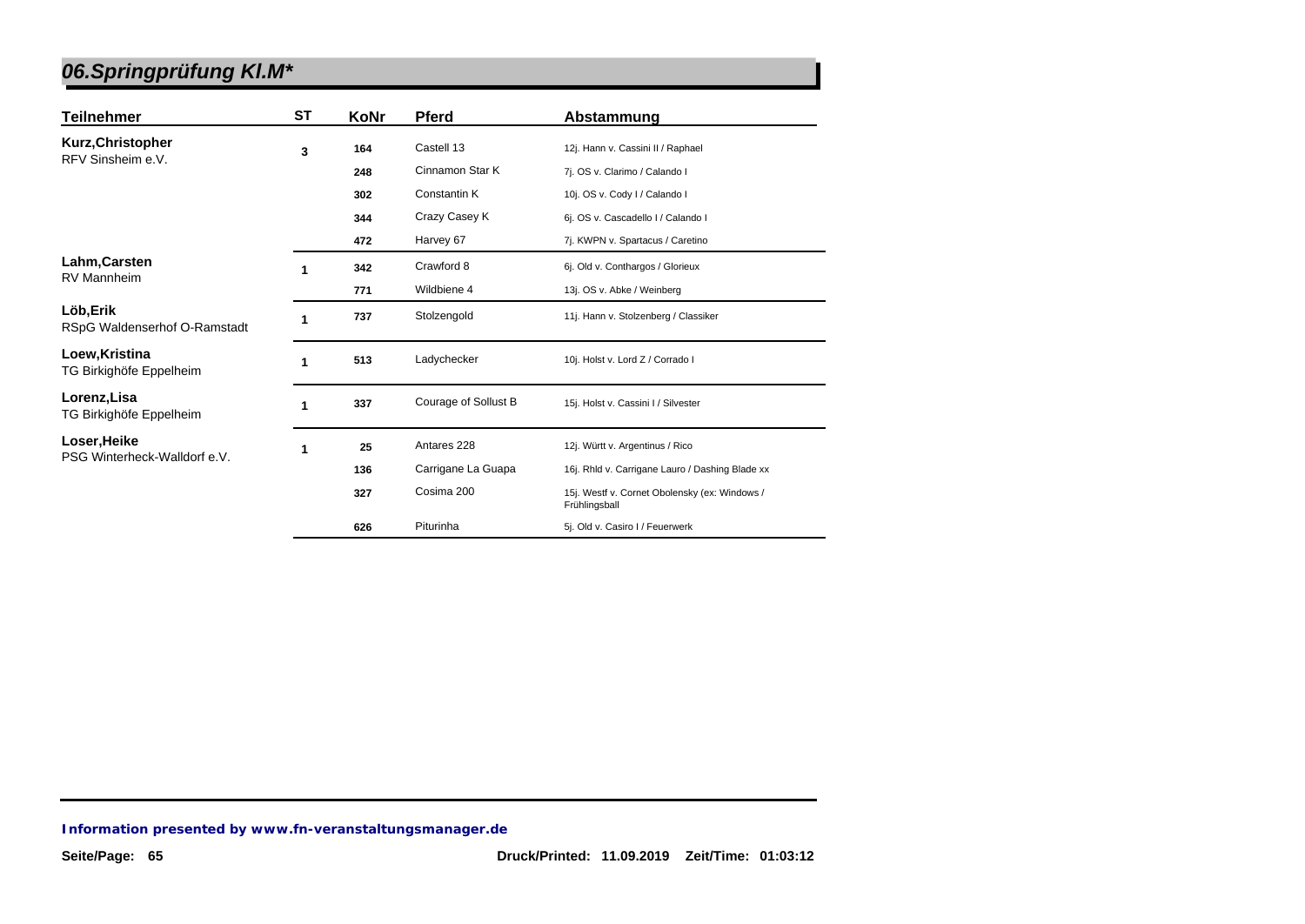| <b>Teilnehmer</b>       | ST             | KoNr | <b>Pferd</b>            | Abstammung                                        |
|-------------------------|----------------|------|-------------------------|---------------------------------------------------|
| <b>Mader, Johannes</b>  | $\mathbf{2}$   | 79   | Caja 35                 | 7j. Holst v. Clarimo / Coriano                    |
| <b>RFV Viernheim</b>    |                | 97   | Campari 274             | 12j. Z.Rpf v. Corland (DK: Corlando) / Camouflage |
|                         |                | 102  | Can-Tucky               | 8j. Hann v. Canstakko / Libero                    |
|                         |                | 144  | Cartwright 4            | 6j. Hann v. Cador / Quaid I                       |
|                         |                | 180  | Cecile 20               | 12j. OS v. Continio / Concorde                    |
|                         |                | 297  | Conjack 2               | 7j. Hann v. Check In / Sir Shutterfly             |
|                         |                | 310  | Cooler Curt             | 9j. Hann v. Canstakko / Libero                    |
|                         |                | 381  | Don de Semilly          | 8j. Westf v. Diamant de Semilly / Corrado I       |
|                         |                | 403  | <b>Emilion Fonroque</b> | 7j. Westf v. Eldorado van de Zeshoek / Cruising   |
|                         |                | 488  | Ice Breaker 3           | 6j. KWPN v. Action-Breaker / Namelus R            |
|                         |                | 543  | Liedy                   | 14j. Bay v. Lord Z / Lord Inci Pit                |
|                         |                | 577  | Lutz Löwenherz          | 11j. Holst v. Lancer II / Candillo                |
| <b>Masson, Raphael</b>  | $\overline{2}$ | 4    | <b>AC Chicca CH</b>     | 16j. CH.Wb v. Calido / Stradivari                 |
| Gastlizenz GER          |                | 5    | <b>AC Contano CH</b>    | 7j. CH.Wb v. /                                    |
|                         |                | 74   | Cadeau de Coeur B       | 10j. Württ v. Colorit / Calypso I                 |
|                         |                | 108  | Capeti LVP              | 10j. Z.Rpf v. Canturano I / Carano                |
|                         |                | 266  | Clinton 74              | 15j. Old v. Con Capitol / Prinz Oldenburg         |
|                         |                | 293  | Conconchello            | 6j. Holst v. Casalito / Corrado I                 |
|                         |                | 319  | Cornelius R             | 14j. Holst v. Con Air / Lordship                  |
|                         |                | 335  | Couldbe                 | 6j. Holst v. Calido I / Lord                      |
|                         |                | 414  | Fableux                 | 8j. OS v. Flipper D'Elle /                        |
|                         |                | 492  | Irife Rose              | 7j. Z.Rpf v. I'm Special de Muze / Asca           |
|                         |                | 507  | L.B. Fuego del Picadero | 14j. BWP v. Cassini II / Lortino                  |
|                         |                | 657  | Quinta AC Z             | 14j. v. $/$                                       |
| Miltner-Rupp, Stephanie | 4              | 535  | Lenox Louis 5           | 14j. Holst v. Landos / Alcatraz                   |
| RFPZV Dossenheim e.V.   |                | 544  | Lilly 602               | 10j. Holst v. Larimar / Calato                    |
|                         |                | 621  | Pia S                   | 9j. DSP (SaThu v. Colestus / Claudio's Son        |
|                         |                | 691  | Sally W                 | 12j. Württ v. Sir Oldenburg / Andros              |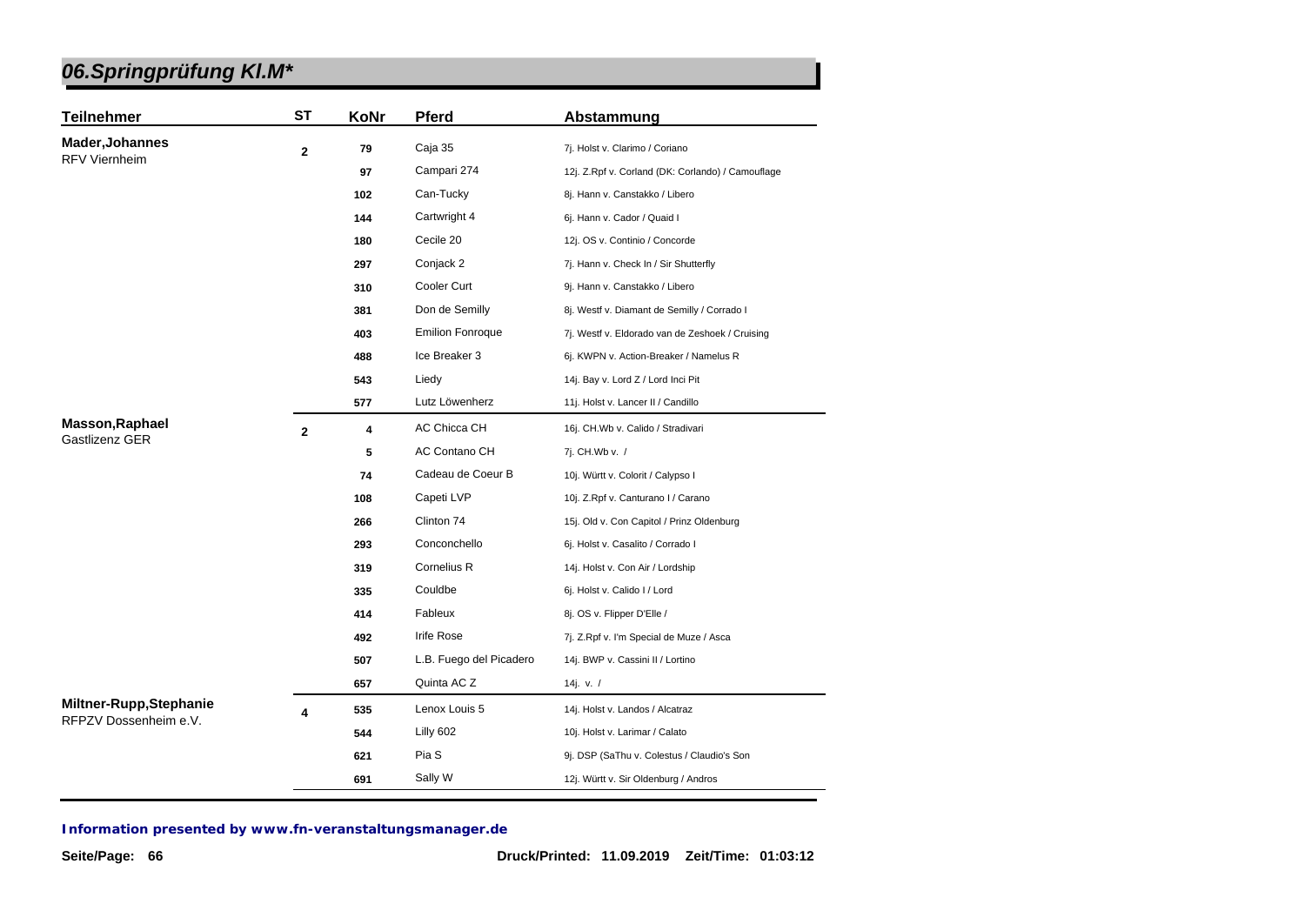| <b>Teilnehmer</b>                   | <b>ST</b>      | KoNr         | <b>Pferd</b>              | Abstammung                                   |
|-------------------------------------|----------------|--------------|---------------------------|----------------------------------------------|
| Mitsch, Johannes                    | 1              | 15           | All in One 17             | 9j. Holst v. Aragorn / Rheinsberg            |
| RA SV Leingarten e.V.               |                | 599          | Naomy 15                  | 7j. Hann v. Now Or Never M / Cassus          |
|                                     |                | 678          | <b>Rich Sunrise</b>       | 13j. Westf v. Rüter / Cento                  |
|                                     |                | 749          | Uljanka K                 | 5j. Holst v. Uriko (Clooney NLD) / Contender |
| Modolo, Marco                       | 1              | 15           | All in One 17             | 9j. Holst v. Aragorn / Rheinsberg            |
| RA SV Leingarten e.V.               |                | 94           | Camilla M 3               | 6j. Württ v. Ciacomo / Upan la Jarthe AA     |
|                                     |                | 270          | Clumsy 2                  | 8j. Holst v. Connor / Clearway               |
|                                     |                | 599          | Naomy 15                  | 7j. Hann v. Now Or Never M / Cassus          |
|                                     |                | 678          | <b>Rich Sunrise</b>       | 13j. Westf v. Rüter / Cento                  |
|                                     |                | 749          | Uljanka K                 | 5j. Holst v. Uriko (Clooney NLD) / Contender |
| Moser-Noujaim, Sarah                | $\overline{2}$ | $\mathbf{1}$ | 7 Star Stables Elton      | 10j. KWPN v. Warrant / Padinus               |
| RG Bruchhäuserhof Sandhausen e      |                | $\mathbf{2}$ | 7 Star Stables I'm Orange | 6j. KWPN v. Chacco-Blue / Damiro             |
|                                     |                | 75           | Caecily                   | 6j. Hann v. Conen / Don Laurie I             |
|                                     |                | 146          | Cascada 121               | 8j. Holst v. Clarimo / Canto                 |
|                                     |                | 357          | Cynthia 53                | 7j. Holst v. Cellestial / Lebus              |
|                                     |                | 399          | Elena 167                 | 7j. Holst v. Larimar / Cassini I             |
|                                     |                | 448          | Galactico Z               | 14j. ISH v. Lux / Hallo                      |
|                                     |                | 514          | Ladylover 6               | 9j. Old v. Armitage / Landadel               |
|                                     |                | 649          | Quidam de Phénix          | 5j. Holst v. Quidam de Revel / Cassini II    |
| Mühling, Carina<br>RV Eppingen e.V. | $\mathbf 1$    | 742          | Sunny 789                 | 17j. Württ v. Sir Oldenburg / Fashion King   |
| Müller, Nina                        | $\overline{2}$ | 636          | Quantana 17               | 10j. Hann v. Quicksilber / Calido I          |
| <b>RFV Viernheim</b>                |                | 746          | Talina 22                 | 8j. Old v. Toulouse / Lord Z                 |
| Nerpel, Kristin                     | 1              | 321          | Cornet's Conny N          | 9j. Württ v. Cornet's Stern / Argentinus     |
| RV Krebsgrund Sinsheim e.V.         |                | 512          | Lady Gaga N               | 10j. Württ v. Landry / Cento                 |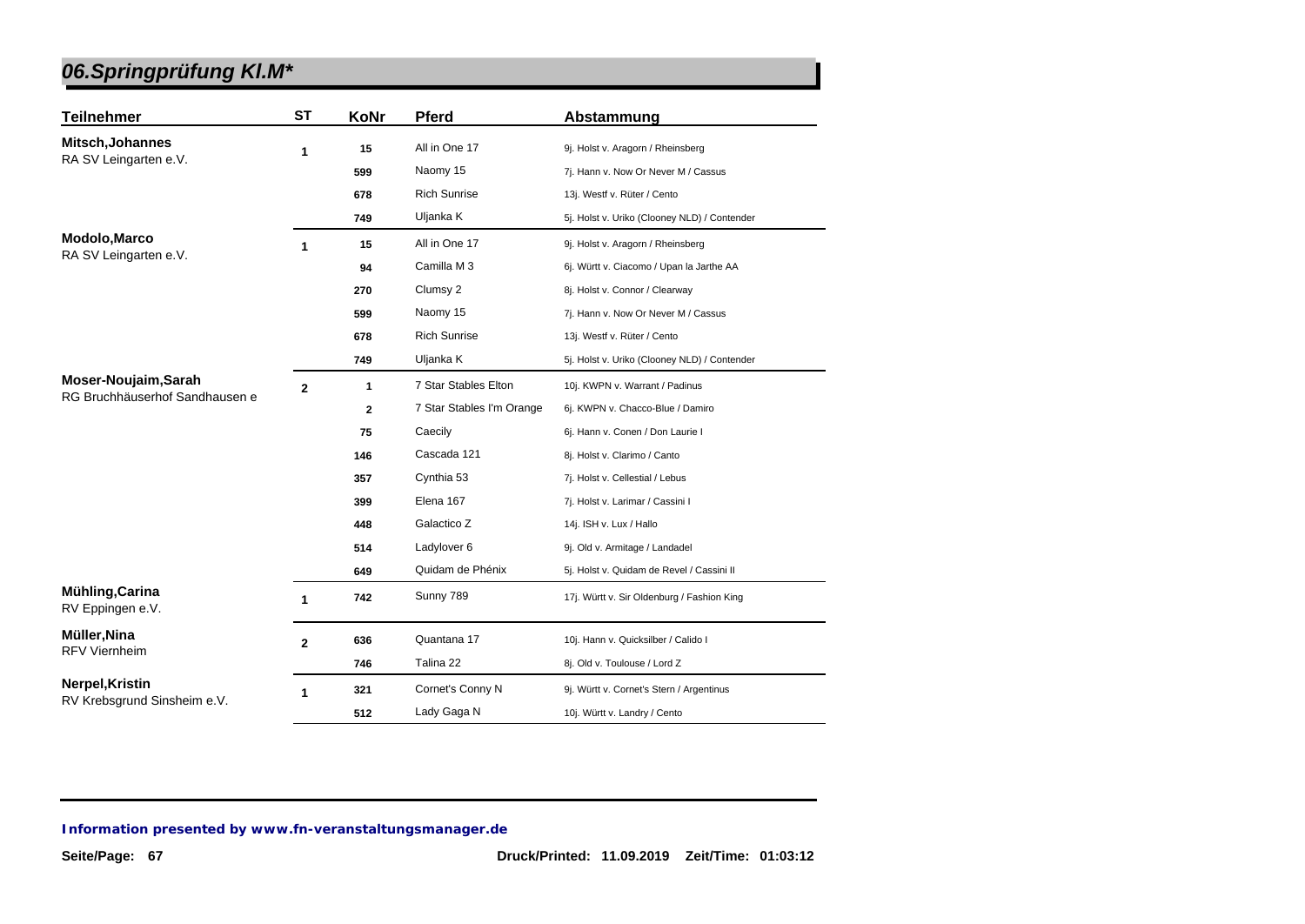| <b>Teilnehmer</b>     | <b>ST</b>      | KoNr | <b>Pferd</b>           | Abstammung                                   |
|-----------------------|----------------|------|------------------------|----------------------------------------------|
| Pfeiffer, Fokko       | $\overline{2}$ | 365  | <b>Dark Edition</b>    | 8j. Old v. De Niro / Lord Liberty            |
| RSG Wiesbaden e.V.    |                | 394  | Edwina 24              | 8j. Hann v. Edward / Stakkato Gold           |
|                       |                | 429  | Ferune                 | 8j. Hann v. Floriscount / Embassy I          |
|                       |                | 552  | Lipstick 12            | 9j. ZW v. Landjonker (Fruhling) / Grannus    |
|                       |                | 640  | Quater's Rubin B       | 4j. DSP (BrAnh v. Quaterback / Lord Loxley I |
|                       |                | 653  | Quincy 124             | 14j. Holst v. Quinar / Cassini I             |
|                       |                | 675  | Ragazzo 82             | 5j. Old v. Rock Forever I / Rubin-Royal      |
|                       |                | 793  | Franzi MN              | 06j. Hann v. For Edition I / Kolibri         |
| Reitbauer, Georg-Karl |                |      | Buddy 170              | 13j. BWP v. Caspar / Damocles                |
| RFV Biebesheim e.V.   | $\mathbf{2}$   | 67   | Camillo 192            |                                              |
|                       |                | 95   |                        | 9j. Holst v. Cancara / Heraldik xx           |
|                       |                | 240  | Chuck 34               | 9j. OS v. Conington / Halando                |
|                       |                | 259  | Classic Catoo          | 7j. Holst v. Catoo / Quinar                  |
|                       |                | 355  | Cusumano               | 10j. Holst v. Cassaro / Clearway             |
|                       |                | 422  | Fedette                | 9j. KWPN v. Diarado / Vittorio               |
|                       |                | 630  | <b>Private Feeling</b> | 9j. Hann v. Perpignon / For Feeling          |
| Rupp, Lukas           | 1              | 535  | Lenox Louis 5          | 14j. Holst v. Landos / Alcatraz              |
| RFPZV Dossenheim e.V. |                | 544  | Lilly 602              | 10j. Holst v. Larimar / Calato               |
|                       |                | 621  | Pia S                  | 9j. DSP (SaThu v. Colestus / Claudio's Son   |
|                       |                | 691  | Sally W                | 12j. Württ v. Sir Oldenburg / Andros         |
| Schäfer, Anna-Elisa   | 1              | 280  | Coeur d'Or 3           | 10j. ZW v. Coupe de Coeur / Democraat        |
| <b>RV Mannheim</b>    |                | 437  | Fly Away 43            | 6j. Z.Rpf v. Flipper D'Elle / Darco          |
|                       |                | 588  | Midnight Blue 6        | 9j. KWPN v. Mr. Blue / Jus de Pomme          |
| Scherer, Andrea       | $\overline{2}$ | 201  | Chanel du Caire        | 12j. Old v. Cristallo / Pit I                |
| RFPZV Wiesental 1929  |                | 782  | Zuccero 2              | 15j. KWPN v. Quite Easy I / Concorde         |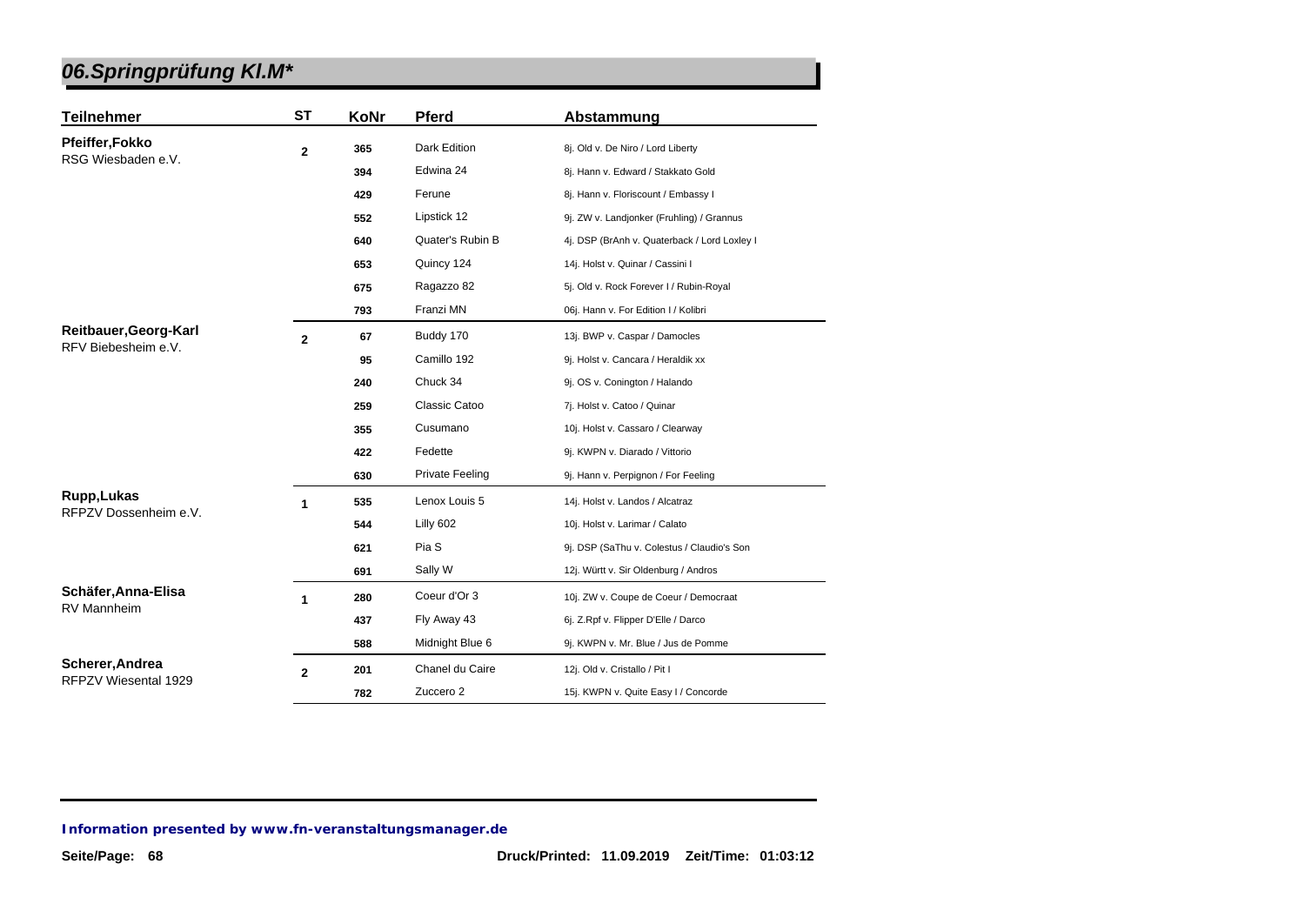| Teilnehmer                     | SТ | KoNr | <b>Pferd</b>      | Abstammung                                |
|--------------------------------|----|------|-------------------|-------------------------------------------|
| Schrader, Ann-Sophie           | 1  | 449  | Gallardo 6        | 14j. Hann v. Graf Top / Lanthan           |
| RFV Riedrode e.V.              |    | 481  | Herzkönig 6       | 12j. Hann v. Hochadel / Heraldik xx       |
|                                |    | 493  | Iron Man H        | 10j. Dt.Pf v. Idefix / Abano              |
|                                |    | 516  | Lancertino 2      | 7j. Württ v. Lancerto / Chacco-Blue       |
|                                |    | 547  | Linda 307         | 15j. Hann v. Le Primeur / Werther         |
|                                |    | 604  | Neva D'Elle       | 18j. SF v. Germino d'Elle / Uriel         |
|                                |    | 681  | Roderick 11       | 5j. AESRpf v. Ratinus Z / Elvis ter Putte |
| <b>Schumacher, Thomas</b>      | 1  | 158  | Caspari 31        | 10j. Old v. Condiro / Carry Gold          |
| TG Birkighöfe Eppelheim        |    | 239  | Christof 4        | 10j. OS v. Check In / Liberty Life        |
| Specht, Hans-Martin            | 1  | 112  | Captain Boom Boom | 11j. OS v. Captain Fire / Abke            |
| RG Bruchhäuserhof Sandhausen e |    | 131  | Carlotta V        | 12j. Holst v. Carry / Linaro              |
|                                |    | 486  | Hulabalu Hope     | 7j. KWPN v. Bubalu VDL / Cardento         |
|                                |    | 609  | Nobby K           | 5j. OS v. Numero Uno / Corrado I          |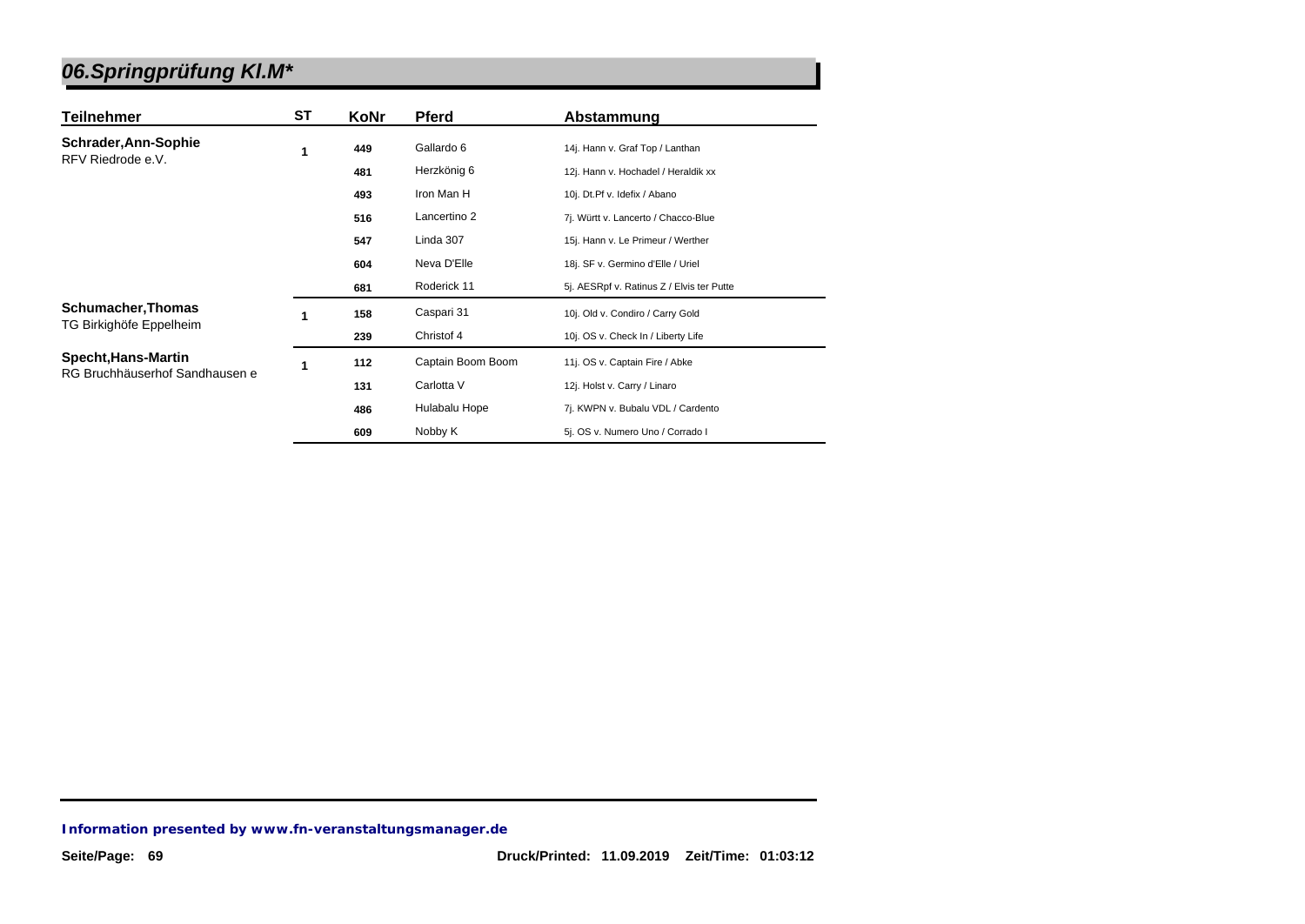| <b>Teilnehmer</b>                        | <b>ST</b> | KoNr | <b>Pferd</b>      | Abstammung                                 |
|------------------------------------------|-----------|------|-------------------|--------------------------------------------|
| Straub, Sarina<br>RSG Worms-Pfeddersheim | 2         | 82   | Calimero 551      | 12j. ZW v. Cerdic / Alasca                 |
|                                          |           | 122  | Caretta 3         | 5j. OS v. Cachas / Zymbal II               |
|                                          |           | 129  | Carlotta 240      | 9j. Hann v. Canstakko / Chasseur I         |
|                                          |           | 182  | Celana 5          | 16j. OS v. Celano / Landor S               |
|                                          |           | 193  | Chaccogranulito   | 5j. OS v. Chaccato / Granulit              |
|                                          |           | 208  | Charlotte 229     | 5j. OS v. Mylord Carthago / Clarimo        |
|                                          |           | 211  | Charming 31       | 6j. Holst v. Cayado / Calido I             |
|                                          |           | 265  | Clinquinaro       | 9j. OS v. Clinton II / Quinar              |
|                                          |           | 343  | Crawiander        | 10j. Holst v. Crawford / Coriander         |
|                                          |           | 423  | Fee L             | 15j. Old v. Feuerwerk / Aldatus            |
|                                          |           | 441  | For Univers       | 7j. OS v. For Pleasure / Calmiro           |
|                                          |           | 480  | Hermine la Habana | 5j. DSP (RPS) v. Hermes de Lux / Carpaccio |
|                                          |           | 581  | Marielle 13       | 9j. Holst v. Cassini I / Zeus (Nurzeus)    |
|                                          |           | 597  | Mylord's Girl     | 4j. OS v. Mylord Carthago / Cassini I      |
|                                          |           | 607  | Nightlife 15      | 12j. Old v. Nintender / Qualoubet          |
|                                          |           | 617  | <b>Paul 736</b>   | 11j. ZW v. Passion Game / Lucky Luke       |
|                                          |           | 623  | Pik Flash 5       | 12j. Westf v. Pik Labionics / Grossadmiral |
|                                          |           | 643  | Queen Miller      | 9j. ZW v. Quick Star IV CH / Lord Caletto  |
|                                          |           | 646  | Querido Franz     | 5j. Holst v. Quiran / Leandro              |
|                                          |           | 658  | Quinta de Lago    | 7j. ZW v. Qui Lago / Carpaccio             |
|                                          |           | 690  | Sally 736         | 9j. Hann v. Stakkato Gold / Acord II       |
|                                          |           | 766  | Vranziska         | 7j. Hann v. Van Helsing / Fabriano         |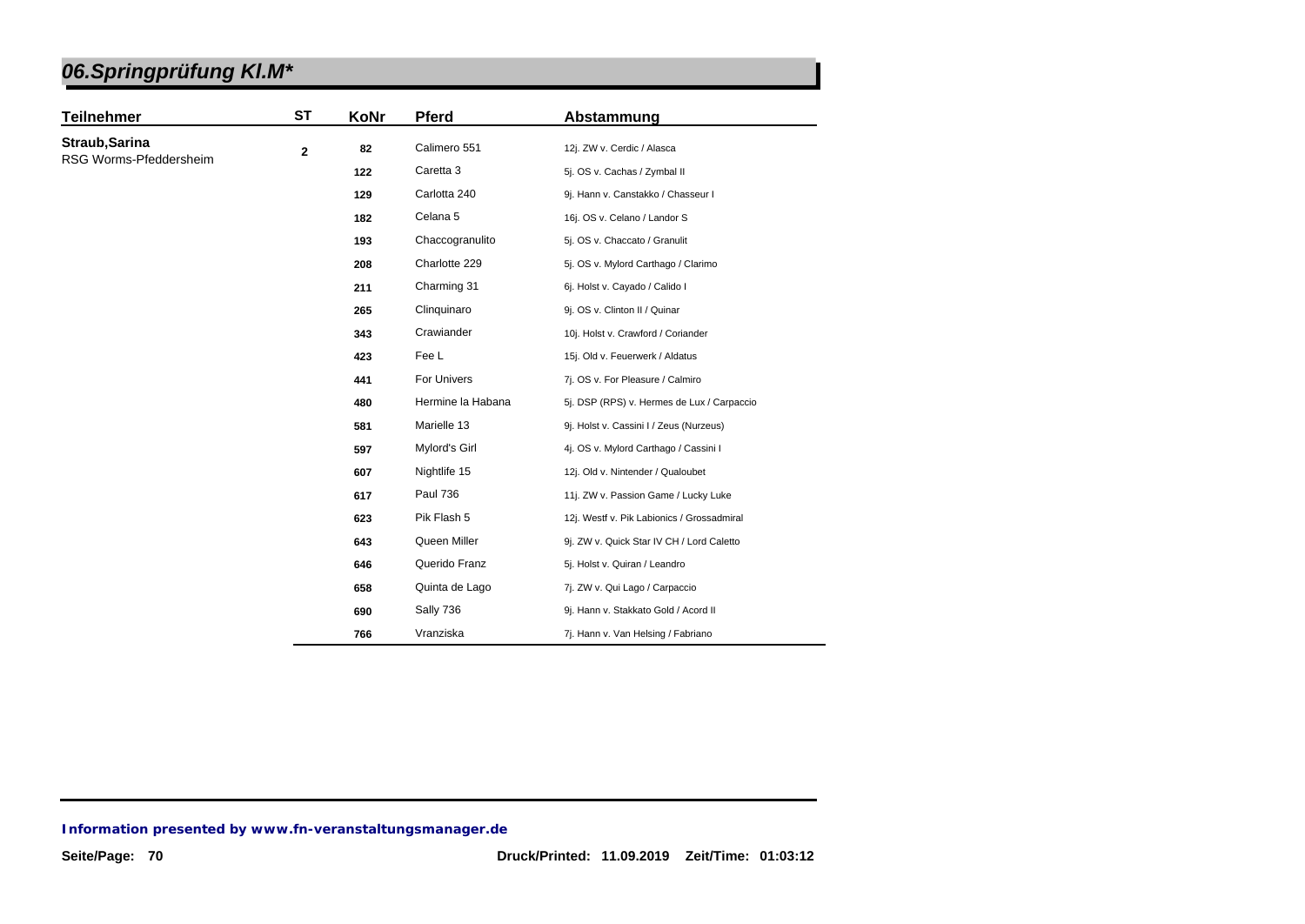| <b>Teilnehmer</b>                            | <b>ST</b>    | KoNr | Pferd                     | Abstammung                                    |
|----------------------------------------------|--------------|------|---------------------------|-----------------------------------------------|
| Tiefenbacher, Maren<br>RV Gellmersbach       | $\mathbf{2}$ | 62   | <b>Bolivia S</b>          | 13j. KWPN v. Vermont / Carthago               |
|                                              |              | 245  | Cicero H                  | 14j. DSP v. Celano / Argentinus               |
|                                              |              | 309  | Cool Colour               | 12j. Holst v. Calato / Constant               |
|                                              |              | 330  | Costas 3                  | 16j. Westf v. Collin L / Zeus (Nurzeus)       |
|                                              |              | 390  | E'Castina live for Walter | 7j. Holst v. Castino / Carinjo                |
|                                              |              | 527  | Lavita 38                 | 5j. DSP (BaWue v. Loving Dancer / Advocat     |
|                                              |              | 645  | Quel Couleur              | 16j. Westf v. Quinto / Pep                    |
| Treiber, Günter                              | 3            | 54   | Benito 185                | 9j. KWPN v. Boss / Numero Uno                 |
| RV Eppelheim                                 |              | 68   | Buddy Holly 9             | 13j. KWPN v. Verdi (Q-Verdi) / Voltaire       |
|                                              |              | 86   | Call me Pumba             | 4j. Old v. Crumble / Cleverboy                |
|                                              |              | 194  | Chackala                  | 5j. Old v. Companiero / Cleverboy             |
|                                              |              | 226  | Chicki-Micki              | 11j. Holst v. Cassini I / Lancer II           |
|                                              |              | 255  | <b>Claire Columbus</b>    | 9j. Westf v. Christoph Columbus / Sandro      |
|                                              |              | 304  | Conte Cassini             | 9j. Holst v. Cassini I / Corofino I           |
|                                              |              | 352  | Cuoricino                 | 11j. Holst v. Con Air / Acord II              |
|                                              |              | 372  | Diarada 9                 | 9j. DSP (BrAnh v. Diarado / Kolibri           |
|                                              |              | 426  | Ferstlhof's Dollar Dream  | 7j. Bay v. Dollar D'Or SB / Ludwig von Bayern |
|                                              |              | 455  | Gestri                    | 8j. KWPN v. Alicante HBC / Kroongraaf         |
|                                              |              | 468  | Guinness 107              | 8j. KWPN v. Corland (DK: Corlando) / Ahorn    |
|                                              |              | 571  | Lui Buh                   | 8j. Hann v. Levistano / Akzent II             |
|                                              |              | 688  | Sabatini 17               | 7j. Hann v. Stanley / Calypso II              |
| Urban, Sina Marie                            | 1            | 229  | Chicolina 15              | 6j. OS v. Clarimo / Chico's Boy               |
| <b>RFV Schriesheim</b>                       |              | 339  | Cox 18                    | 7j. Old v. Canoso / Lavall I                  |
|                                              |              | 461  | Grace Top 10              | 6j. Hann v. Grey Top / Friederic.Rex          |
|                                              |              | 495  | Iventos                   | 6j. Holst v. Ivento / Limbus                  |
| Vogel, Michael<br>RFV 1952 Schwetzingen e.V. | 1            | 716  | Skarsgard                 | 9j. Old v. Stakkato Gold / Sion               |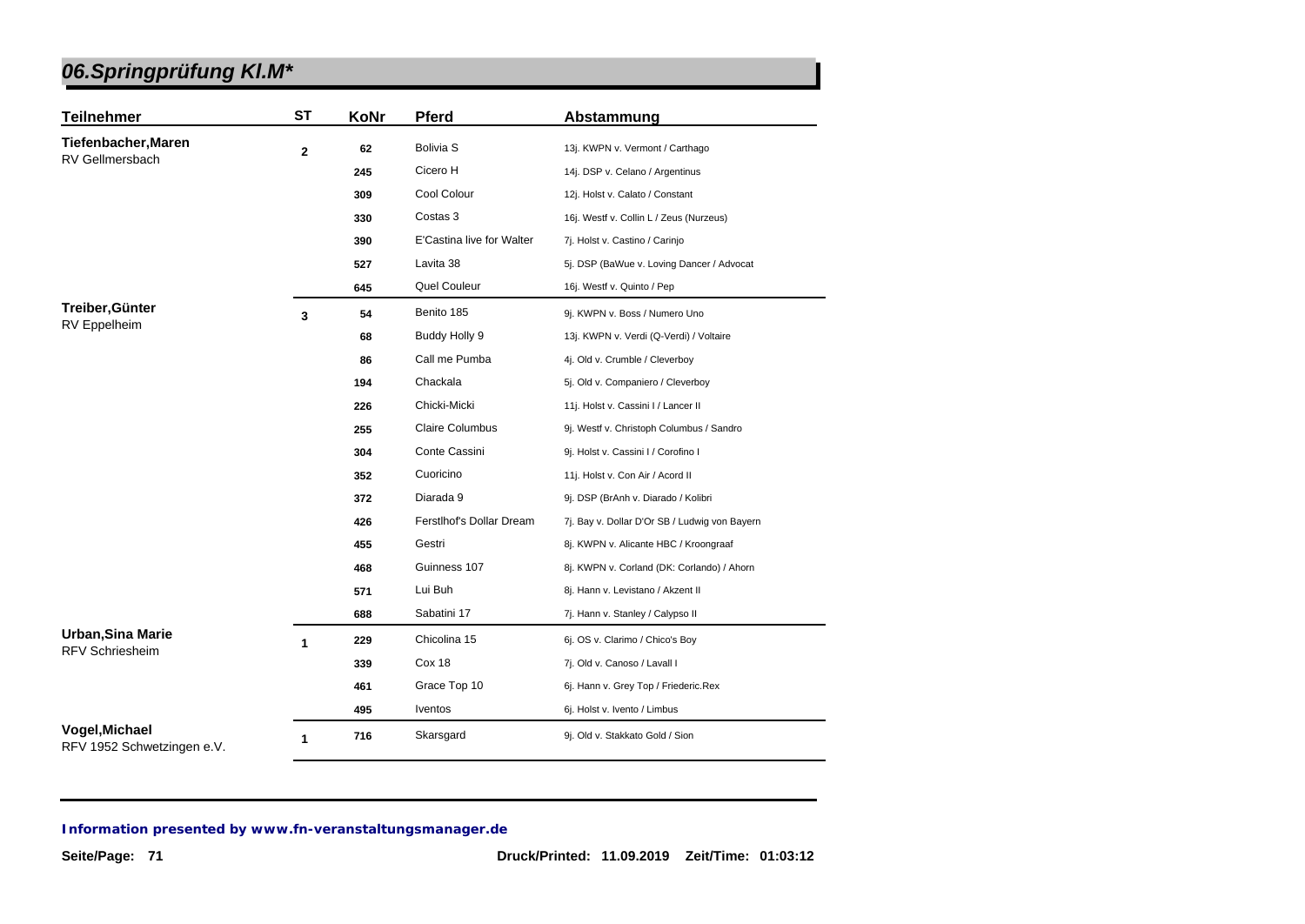| <b>Teilnehmer</b>                         | <b>ST</b>    | KoNr | <b>Pferd</b>           | Abstammung                                                  |
|-------------------------------------------|--------------|------|------------------------|-------------------------------------------------------------|
| Volckmann, Selina                         | 3            | 71   | C'mon C'mon B Z        | 7j. Z.Rpf v. Calikot Hero / Wildlife B                      |
| RG Mannheim-Neckarau e.V.                 |              | 110  | Cappucino 43           | 15j. Holst v. Carpaccio / Chagallo                          |
|                                           |              | 173  | Catwalk de la Pierre Z | 10j. Z.Rpf v. Cassini II / Quick Star                       |
|                                           |              | 358  | Cyrana de Gesto        | 10j. CH.Wb v. Cyrano de Bergerac / First Class II           |
|                                           |              | 373  | Diesel 11              | 11j. KWPN v. Douglas (Rousseau) / Corland (DK:<br>Corlando) |
|                                           |              | 412  | Evita 433              | 10j. KWPN v. Numero Uno / Cavalier (Mister)                 |
|                                           |              | 443  | Fortuno 6              | 9j. KWPN v. Vaillant / Namelus R                            |
|                                           |              | 479  | Heps                   | 9j. OS v. Heops / Grandeur                                  |
|                                           |              | 505  | Kyra 192               | 9j. BWP v. Bon Ami / Darco                                  |
|                                           |              | 528  | Lawrence 37            | 8j. Old v. Landfein / Quantum                               |
| Volckmann, Theresa                        | $\mathbf{2}$ | 71   | C'mon C'mon B Z        | 7j. Z.Rpf v. Calikot Hero / Wildlife B                      |
| RG Mannheim-Neckarau e.V.                 |              | 110  | Cappucino 43           | 15j. Holst v. Carpaccio / Chagallo                          |
|                                           |              | 173  | Catwalk de la Pierre Z | 10j. Z.Rpf v. Cassini II / Quick Star                       |
|                                           |              | 358  | Cyrana de Gesto        | 10j. CH.Wb v. Cyrano de Bergerac / First Class II           |
|                                           |              | 373  | Diesel 11              | 11j. KWPN v. Douglas (Rousseau) / Corland (DK:<br>Corlando) |
|                                           |              | 412  | Evita 433              | 10j. KWPN v. Numero Uno / Cavalier (Mister)                 |
|                                           |              | 443  | Fortuno 6              | 9j. KWPN v. Vaillant / Namelus R                            |
|                                           |              | 479  | Heps                   | 9j. OS v. Heops / Grandeur                                  |
|                                           |              | 505  | Kyra 192               | 9j. BWP v. Bon Ami / Darco                                  |
|                                           |              | 528  | Lawrence 37            | 8j. Old v. Landfein / Quantum                               |
| <b>Weber, Nora</b><br><b>RRV Walldorf</b> | 1            | 303  | Consuella 2            | 14j. Old v. Consens / Lanacar                               |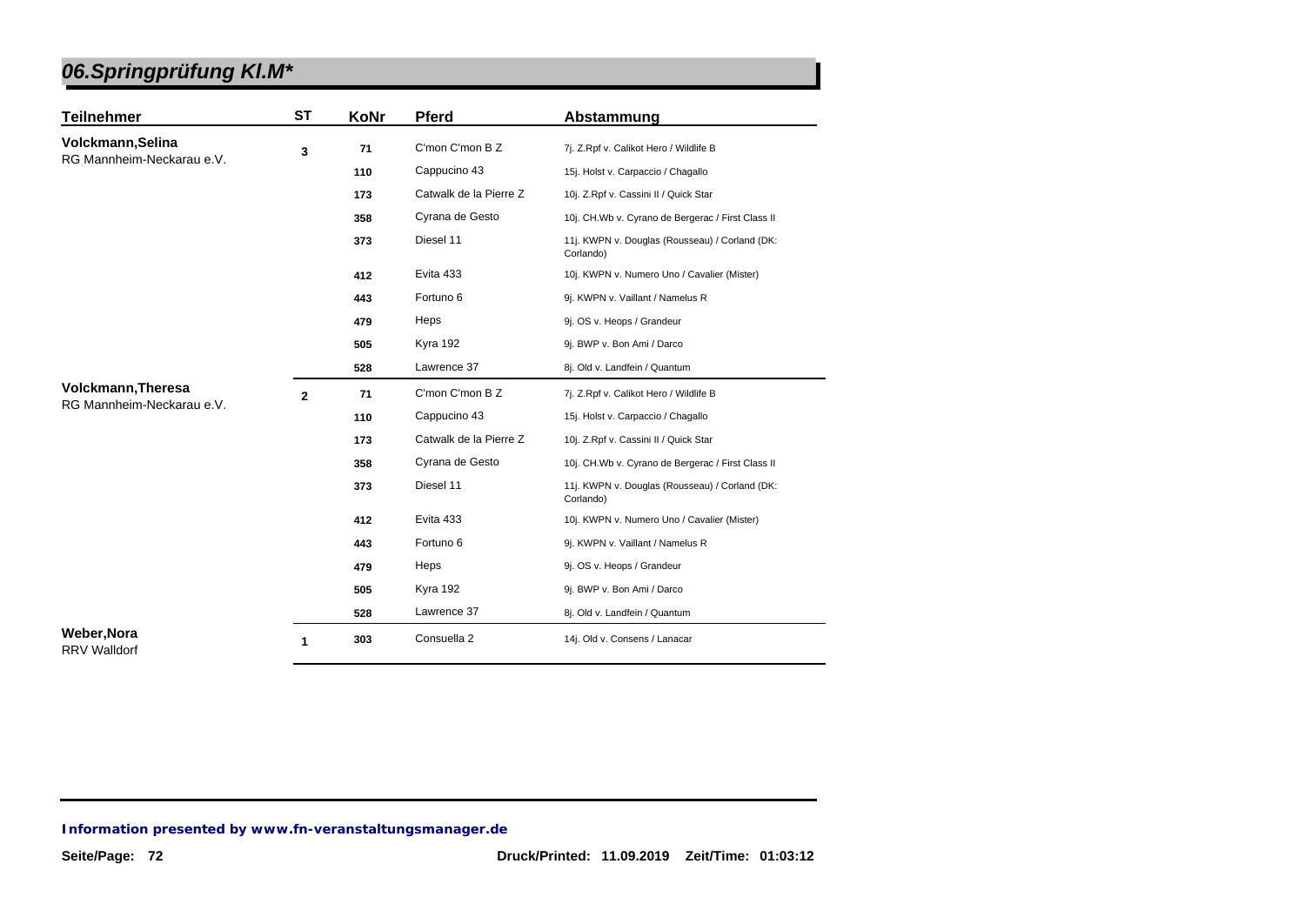| <b>Teilnehmer</b>                          | <b>ST</b>      | KoNr | <b>Pferd</b>              | Abstammung                                                     |
|--------------------------------------------|----------------|------|---------------------------|----------------------------------------------------------------|
| <b>Weiland, Birgit</b><br>RV Mannheim      | $\overline{2}$ | 234  | Chimansky 3               | 5j. Holst v. Casall / Cornet Obolensky (ex: Windows            |
|                                            |                | 340  | Crack Blue                | 8j. OS v. Conthargos / Chacco-Blue                             |
|                                            |                | 388  | Dyllon                    | 5j. Holst v. Diamant de Semilly / Nekton                       |
|                                            |                | 694  | Samu 12                   | 6j. Hann v. Stanley / Contender                                |
|                                            |                | 697  | Santhaga                  | 15j. OS v. Sandro Boy / Carthago                               |
|                                            |                | 708  | Shalom 165                | 12j. Hann v. Stalypso / Waldstern                              |
| Weiler, Lukas<br><b>RFV Ubstadt-Weiher</b> | 1              | 10   | Adelheid 53               | 7j. Old v. Armitage / Grannus                                  |
|                                            |                | 236  | Chin Chilla by Vitakraft  | 13j. OS v. Cellestial / Contender                              |
| Weißbrod, Maximilian                       | $\mathbf 2$    | 137  | Carry B                   | 5j. DSP (BaWue v. Cascadello I / Ricardo                       |
| PSG Winterheck-Walldorf e.V.               |                | 327  | Cosima 200                | 15j. Westf v. Cornet Obolensky (ex: Windows /<br>Frühlingsball |
|                                            |                | 395  | Ekhart                    | 10j. KWPN v. Larino / Ramiro                                   |
|                                            |                | 483  | Home Run 3                | 17j. Z.Rpf v. Hors la Loi II / Alcatraz Son                    |
|                                            |                | 499  | Kannestic V               | 4j. KWPN v. Kannan / Baltic VDL                                |
|                                            |                | 501  | Kerel van de Blauwendraad | 4j. KWPN v. Blauwendraad's O'Brien / No Limit                  |
|                                            |                | 504  | Kokomone W.               | 4j. KWPN v. Tjungske / Voltaire                                |
|                                            |                | 601  | Nasferatu Uno             | 8j. OS v. Numero Uno / Pocalino                                |
|                                            |                | 611  | Nordic van de Zeshoek     | 6j. BWP v. Nabab de Reve / Numero Uno                          |
|                                            |                | 624  | Pink Floyd v/h Blauwhof   | 4j. BWP v. Vigo D'Arsouilles / Capitol I                       |
|                                            |                | 651  | Quin 11                   | 10j. Württ v. Que Guapo / Calido I                             |
|                                            |                | 668  | Quipu R                   | 7j. Württ v. Quality / Lordanos                                |
|                                            |                | 695  | Sanloubet                 | 12j. OS v. Sandro Boy / Baloubet du Rouet                      |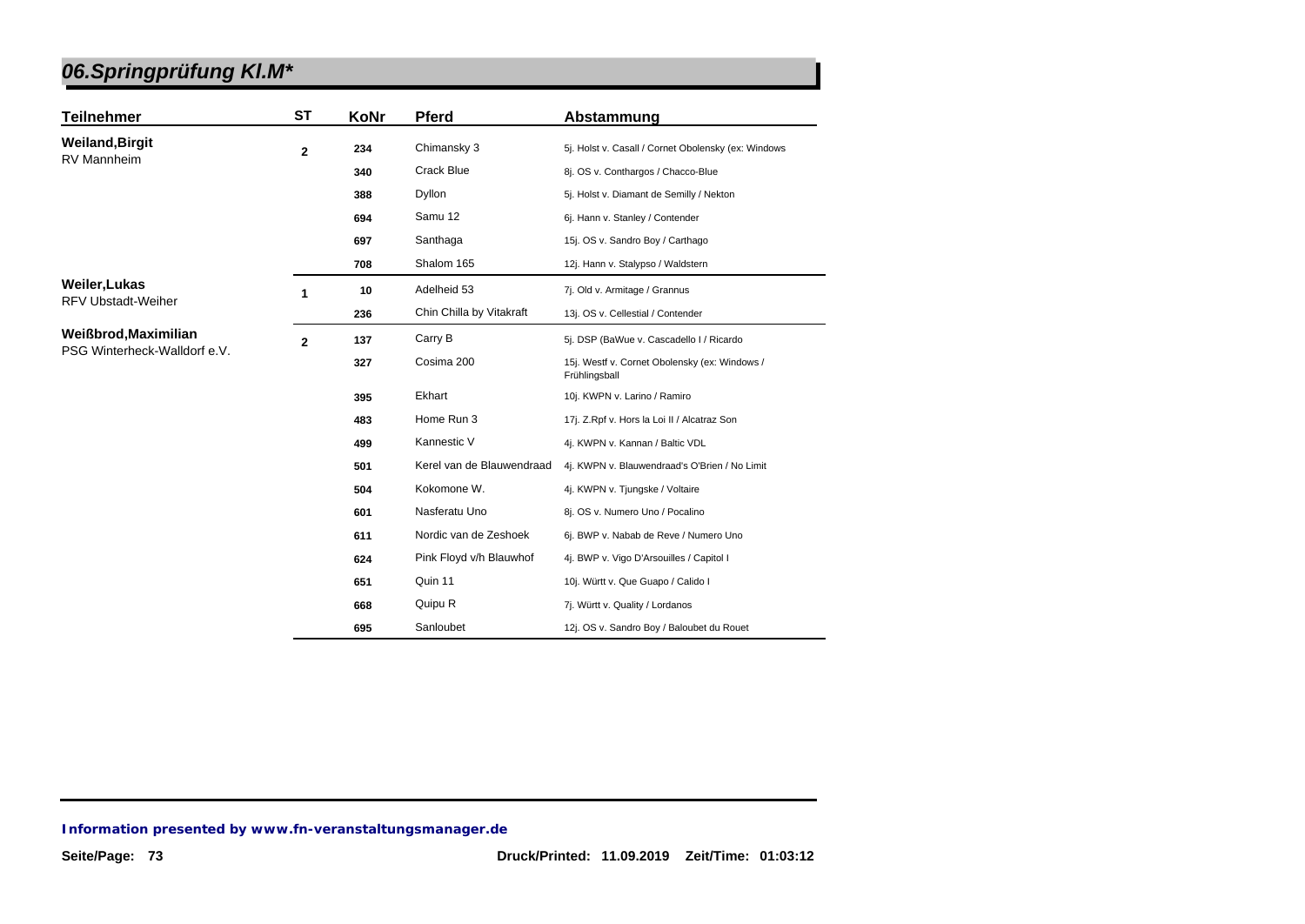| <b>Teilnehmer</b>                  | <b>ST</b>      | KoNr | <b>Pferd</b> | Abstammung                                        |
|------------------------------------|----------------|------|--------------|---------------------------------------------------|
| Weißbrod, Simone                   | $\mathbf{2}$   | 124  | Carisma 133  | 9j. OS v. Com Air I / Lagoheidor G                |
| RSV Wachenburg Weinheim e.V.       |                | 300  | Conny 407    | 4j. AESRpf v. Pablo's Ass / Concetto              |
|                                    |                | 348  | Cronos B     | 9j. Hann v. Contendro I / For Pleasure            |
|                                    |                | 614  | Pablos Girl  | 6j. AESRpf v. Pablos As / Lord Siclau             |
|                                    |                | 619  | Penny May 3  | 8j. Westf v. Pablos As / Cordalme Z               |
|                                    |                | 720  | Smartie 37   | 12j. ZW v. Lancerto / Kavaliero                   |
|                                    |                | 776  | Wyk 2        | 13j. Holst v. Askano / Linaro                     |
|                                    |                | 788  | Rubinero 8   | 16j. Hann v. Rubin-Royal / Lastro                 |
| <b>Werner, Helmut</b>              | 3              | 425  | Fenja W      | 12j. ZW v. Cerdic / Feuerwerk                     |
| RV Bellheim e.V.                   |                | 432  | Flamero W    | 14j. ZW v. Feuerwerk / Argentinus                 |
|                                    |                | 446  | Fuego W      | 13j. ZW v. Feuerwerk / Argentinus                 |
|                                    |                | 459  | Gomez 17     | 12j. KWPN v. Triomphe de Muze / Zandor (Zandor Z) |
|                                    |                | 548  | Lines 49     | 14j. ZW v. Rocky SW / Lambada                     |
|                                    |                | 598  | Namika       | 7j. ZW v. Nekton / Cerdic                         |
|                                    |                | 622  | Pialotta 69  | 11j. OS v. Calato / Feuerwerk                     |
|                                    |                | 659  | Quintal 5    | 9j. Hann v. Quidam's Rubin / Contender            |
|                                    |                | 759  | Velou        | 6j. OS v. Van Helsing / Sion                      |
|                                    |                | 780  | Zenobia W    | 14j. ZW v. Ron William / Goldstern                |
| <b>Wetterauer, Tobias</b>          | 1              | 189  | Centurio M   | 8j. OS v. Centadel / Kolibri                      |
| RFPZV Dossenheim e.V.              |                | 376  | Dirigent 50  | 6j. Hann v. Dancier / Roncalli xx                 |
|                                    |                | 721  | Snap Shot 2  | 8j. Old v. Sir Donnerhall I / Harvard             |
| <b>Wettstein, Amber</b>            | $\overline{2}$ | 196  | Chakova      | 9j. Grpf.o.R v. Chaka D / Bachelor NH             |
| <b>RFV Mannheim-Friedrichsfeld</b> |                | 738  | Storyman M   | 12j. Hann v. Stolzenberg / Caletto I              |
| Wetzel, Janina                     | $\mathbf{2}$   | 385  | Dragunov     | 7j. OS v. Diarado / Cordano Z                     |
| RV Mannheim                        |                | 456  | Gigolo 661   | 8j. KWPN v. Mr. Blue / Colino                     |
| Wetzstein, Kristina                | $\overline{2}$ | 166  | Catalania    | 11j. OS v. Cassini II / Zeus (Nurzeus)            |
| <b>RSC Salzstetten</b>             |                | 296  | Condera      | 13j. Hann v. Cranach / Zeus (Nurzeus)             |
|                                    |                |      |              |                                                   |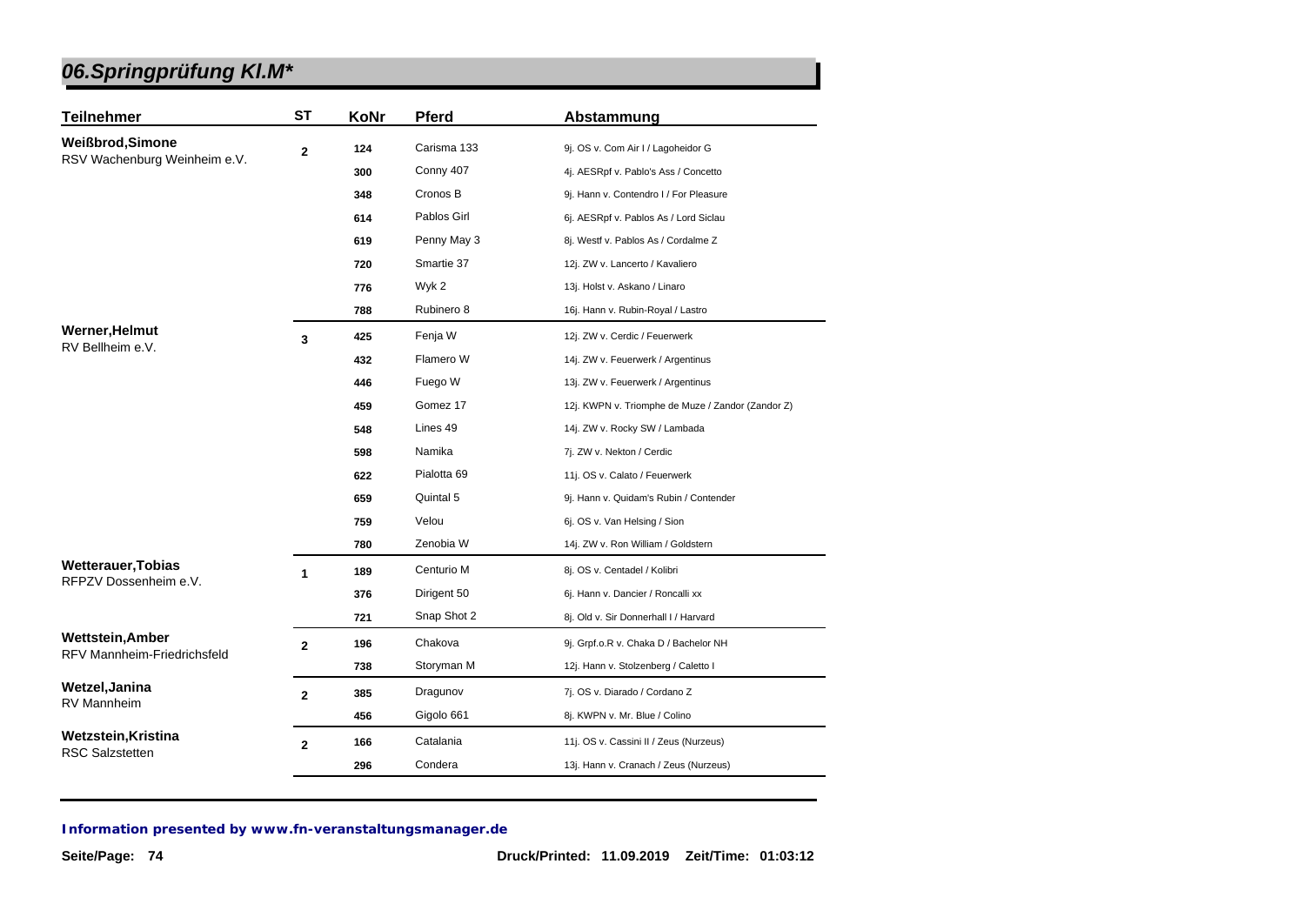| <b>Teilnehmer</b>       | ST             | KoNr | Pferd             | Abstammung                                        |
|-------------------------|----------------|------|-------------------|---------------------------------------------------|
| <b>Wiegand, Gregory</b> | 1              | 27   | Anton 478         | 16j. DSP v. Al Cantino (ex: Romario) / Landrebell |
| <b>RV</b> Eppelheim     |                | 719  | Sly 18            | 16j. Westf v. Sir Bedo / Dinard L                 |
|                         |                | 769  | Webster K.        | 11j. Hann v. Wanderkoenig / Charakter             |
| Wittemer, Tanja         | $\overline{2}$ | 21   | Amicus 42         | 10j. ZW v. Arioso du Theillet / Pablo             |
| RSG Worms-Pfeddersheim  |                | 211  | Charming 31       | 6j. Holst v. Cayado / Calido I                    |
|                         |                | 407  | Escordina         | 6j. DSP (SaThu v. No Limit / Balou du Rouet       |
|                         |                | 423  | Fee L             | 15j. Old v. Feuerwerk / Aldatus                   |
|                         |                | 441  | For Univers       | 7j. OS v. For Pleasure / Calmiro                  |
|                         |                | 480  | Hermine la Habana | 5j. DSP (RPS) v. Hermes de Lux / Carpaccio        |
|                         |                | 558  | Looping Louie 9   | 7j. ZW v. Landjonker (Fruhling) / Silvio I        |
|                         |                | 581  | Marielle 13       | 9j. Holst v. Cassini I / Zeus (Nurzeus)           |
|                         |                | 623  | Pik Flash 5       | 12j. Westf v. Pik Labionics / Grossadmiral        |
|                         |                | 658  | Quinta de Lago    | 7j. ZW v. Qui Lago / Carpaccio                    |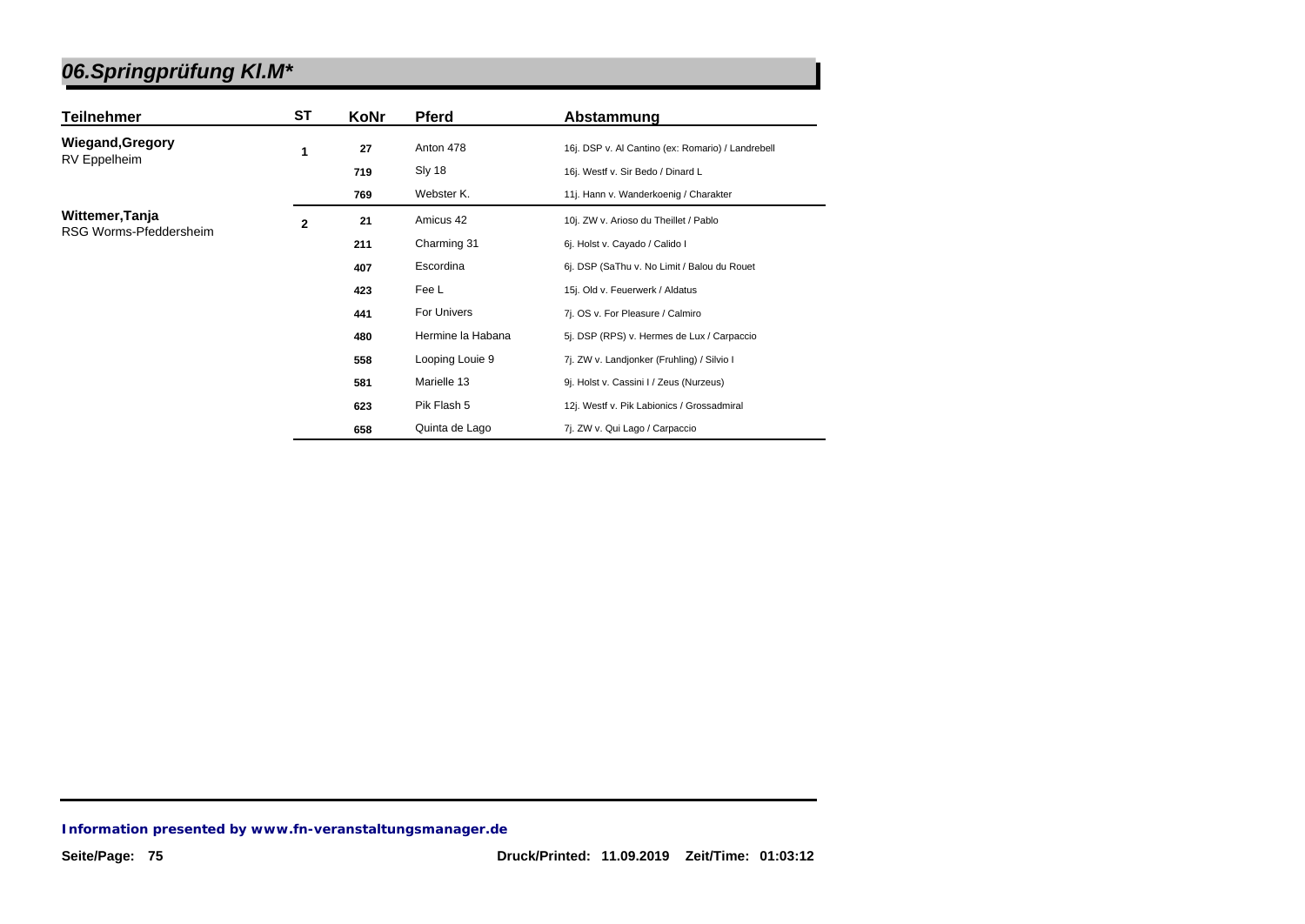| <b>Teilnehmer</b>       | <b>ST</b>    | KoNr | <b>Pferd</b>        | Abstammung                                               |
|-------------------------|--------------|------|---------------------|----------------------------------------------------------|
| <b>Wittemer, Thomas</b> | $\mathbf{2}$ | 21   | Amicus 42           | 10j. ZW v. Arioso du Theillet / Pablo                    |
| RSG Worms-Pfeddersheim  |              | 33   | Ariane van Overis Z | 6j. Z.Rpf v. Arko / Diamant de Semilly                   |
|                         |              | 129  | Carlotta 240        | 9j. Hann v. Canstakko / Chasseur I                       |
|                         |              | 208  | Charlotte 229       | 5j. OS v. Mylord Carthago / Clarimo                      |
|                         |              | 211  | Charming 31         | 6j. Holst v. Cayado / Calido I                           |
|                         |              | 378  | Diva van Overis Z   | 6j. Z.Rpf v. Darco / Cento                               |
|                         |              | 386  | Drops van Overis Z  | 7j. Z.Rpf v. Darco / Ahorn                               |
|                         |              | 423  | Fee L               | 15j. Old v. Feuerwerk / Aldatus                          |
|                         |              | 441  | For Univers         | 7j. OS v. For Pleasure / Calmiro                         |
|                         |              | 480  | Hermine la Habana   | 5j. DSP (RPS) v. Hermes de Lux / Carpaccio               |
|                         |              | 491  | Inferno 30          | 6j. KWPN v. Entertainer / Carthano I                     |
|                         |              | 503  | Kjandor van Overis  | 7j. Z.Rpf v. Kannan / Darco                              |
|                         |              | 541  | Lexi Lady K         | 7j. OS v. Lake Tahoe / Anmarsch                          |
|                         |              | 581  | Marielle 13         | 9j. Holst v. Cassini I / Zeus (Nurzeus)                  |
|                         |              | 600  | Napoli van Overis   | 8j. Z.Rpf v. Nonstop / Sable Rose (Calvados)             |
|                         |              | 623  | Pik Flash 5         | 12j. Westf v. Pik Labionics / Grossadmiral               |
|                         |              | 656  | Quinsie             | 7j. OS v. Quintero / Singulord Joter                     |
|                         |              | 658  | Quinta de Lago      | 7j. ZW v. Qui Lago / Carpaccio                           |
|                         |              | 753  | Valencia 110        | 5j. Hann v. Viscount / Contendro I                       |
|                         |              | 757  | Vanity van Overis   | 4j. Z.Rpf v. Vigo D'Arsouilles / Tauber van het Kapelhof |
|                         |              | 766  | Vranziska           | 7j. Hann v. Van Helsing / Fabriano                       |

**Anzahl der Reiter: Startfolge ab: C nach Pferd** 0

**Anzahl der Startplätze: 137**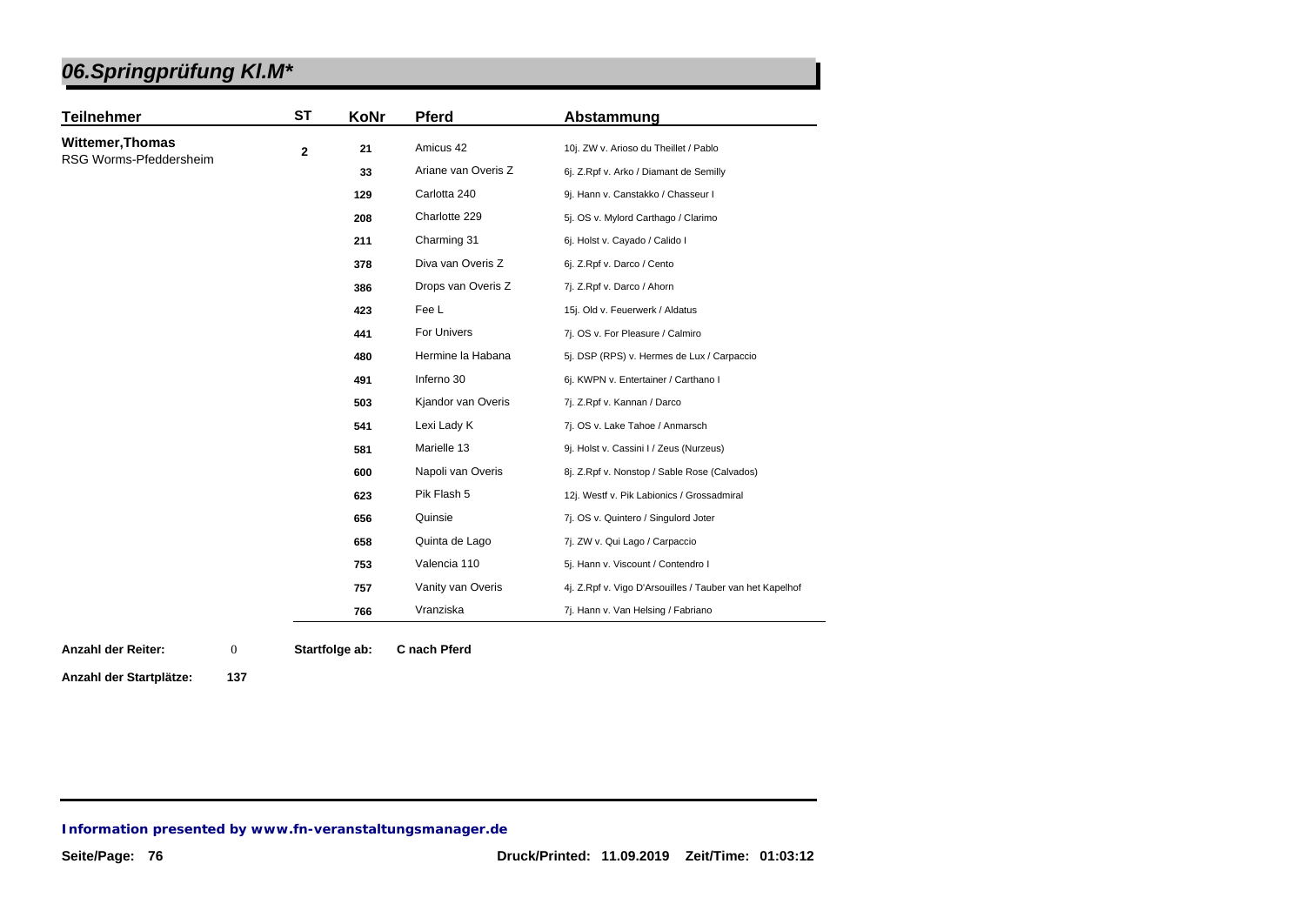| <b>Teilnehmer</b>                                    | <b>ST</b>      | KoNr | <b>Pferd</b>             | Abstammung                                           |
|------------------------------------------------------|----------------|------|--------------------------|------------------------------------------------------|
| Abele, Shari<br>RFV Hilsbach                         | 1              | 405  | Enloy                    | 10j. KWPN v. Contador (NLD) / Guidam (de Dartay)     |
| Adler, Kathrin                                       | 3              | 13   | Albaretto 3              | 11j. Württ v. Aperol / Schampain                     |
| <b>RFV Viernheim</b>                                 |                | 242  | Ci Ci Top                | 11j. Hann v. Contendro I / Graf Top                  |
|                                                      |                | 258  | Clark AH                 | 6j. Holst v. Cormint / Clarimo                       |
|                                                      |                | 585  | <b>Maxwell AH</b>        | 5j. DSP (RPS) v. Monte Bellino / Wolkenstürmer       |
|                                                      |                | 761  | Verdi 68                 | 12j. Württ v. Vivaldi van de Kampel / Zeus (Nurzeus) |
|                                                      |                | 775  | Worlie                   | 12j. KWPN v. Whitesnake / Ulster                     |
| <b>Altmann, Sophie Noelle</b>                        | 1              | 161  | Cassiopeia 106           | 9j. Westf v. Climax / Quattro B                      |
| PSG Winterheck-Walldorf e.V.                         |                | 651  | Quin 11                  | 10j. Württ v. Que Guapo / Calido I                   |
| <b>Back, Manuel</b>                                  | $\mathbf{1}$   | 237  | Chipsy Lady 2            | 9j. Württ v. Canstakko / Ricardo                     |
| <b>RFV Rot</b>                                       |                | 576  | Lupo 103                 | 16j. Holst v. Lasino / Calato                        |
| Baumgärtner, Sandra                                  | $\overline{2}$ | 438  | For my Life 2            | 14j. OS v. For Pleasure / Acord II                   |
| RSV Wittbachhof e.V.                                 |                | 442  | Fortuna 479              | 6j. OS v. For Pleasure / Quidam de Revel             |
|                                                      |                | 447  | Gait Lynn de Quartier    | 8j. KWPN v. Contendro I / Indorado                   |
|                                                      |                | 673  | Quo Vadis 61             | 9j. KWPN v. Quality Time (NED) / Gran Corrado        |
| <b>Bechtel, Nicole</b>                               | 1              | 115  | Cara Mia 114             | 9j. Old v. Carry Gold / Ex Libris                    |
| <b>RFV Wiesloch</b>                                  |                | 637  | Quarello 2               | 9j. Württ v. Quintino / Candillo                     |
| Beißwenger-Jung, Nicole<br>RG Mannheim-Neckarau e.V. | $\mathbf{1}$   | 29   | Aquillo                  | 10j. CH.Wb v. Aquilino / Ulysse d.Thurin             |
| <b>Betz, Adrienne</b>                                | 1              | 36   | <b>Artificial Dance</b>  | 11j. Holst v. Aljano / Lorentin I                    |
| <b>RPZV Ketsch</b>                                   |                | 463  | Graf Tops                | 13j. Hann v. Graf Top / Furinos                      |
| Bock, Kristina                                       | $\mathbf{2}$   | 46   | <b>Baloussinis Lady</b>  | 7j. Württ v. Baloussini / Ramiro's Match             |
| TG Birkighöfe Eppelheim                              |                | 235  | Chin Champ's little Girl | 9j. Holst v. Chin Champ / Calido I                   |
| <b>Breining, Stefanie</b>                            | 1              | 301  | Consir                   | 11j. Holst v. Contender / Sir Shostakovich xx        |
| <b>RFV Mannheim-Friedrichsfeld</b>                   |                | 469  | Gustavo 13               | 7j. Württ v. Grey Top / Silvio I                     |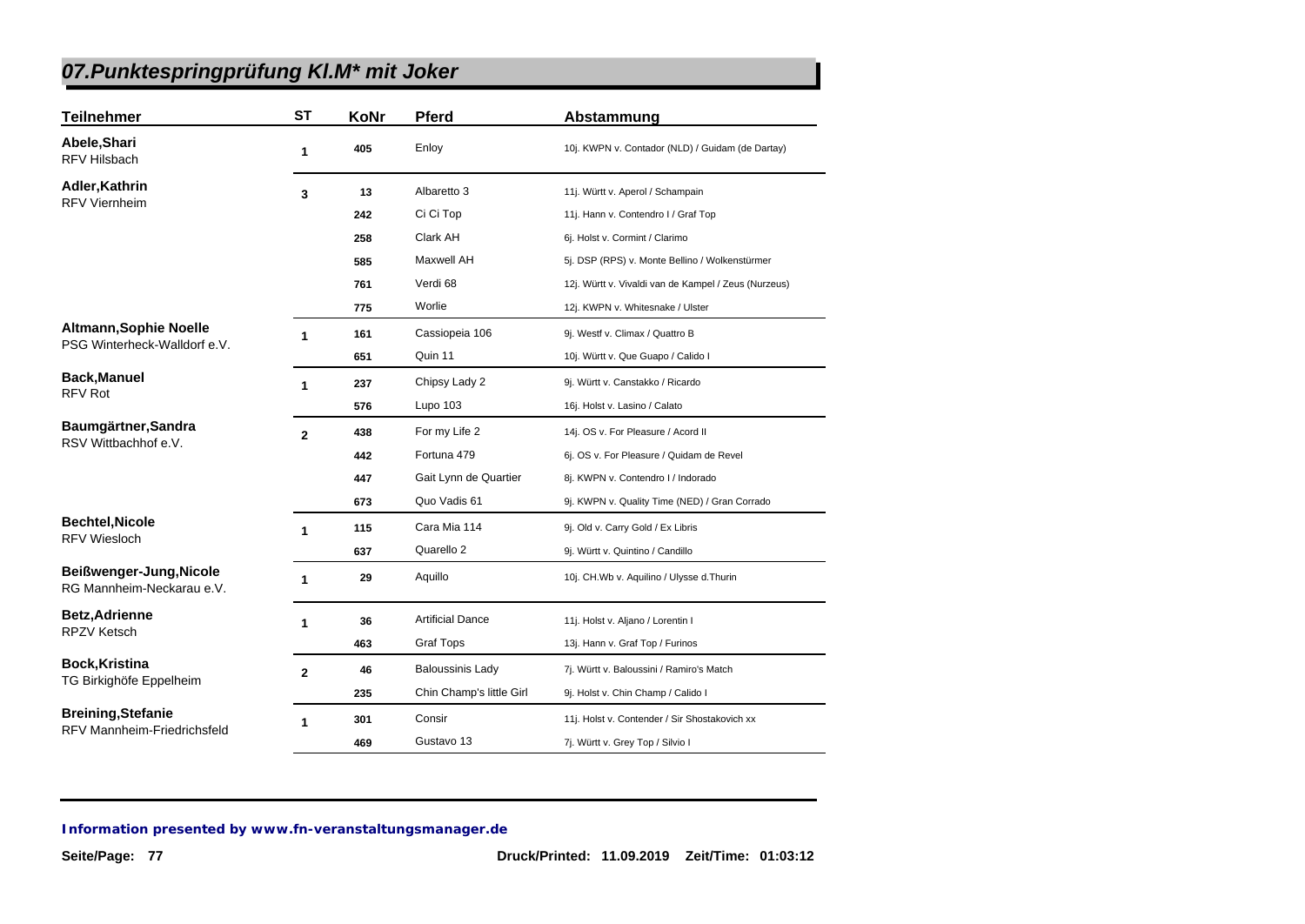| Teilnehmer                              | <b>ST</b>            | KoNr | Pferd                     | Abstammung                                                    |
|-----------------------------------------|----------------------|------|---------------------------|---------------------------------------------------------------|
| Dehner, Sven<br>RFV Ludwigshafen e.V.   | $\mathbf{2}$         | 52   | Bella Balou 4             | 6j. OS v. Balou du Rouet / Darco                              |
|                                         |                      | 143  | Cartier D'Amour           | 6j. Z.Rpf v. Cassaro / Zatino H                               |
|                                         |                      | 223  | Chi Chi Lou               | 4j. DSP (RPS) v. Caillou / Zatino H                           |
|                                         |                      | 274  | Coco Chanel 188           | 11j. Hann v. Chacco-Blue / Laurion                            |
|                                         |                      | 557  | Loona D                   | 13j. ZW v. Lucky Boy D / Alexis Z                             |
|                                         |                      | 762  | Vigo de Vains             | 10j. SF v. Allegreto / Le Tot de Semilly                      |
| Demel, Nina                             | 1                    | 354  | Curt 15                   | 13j. Holst v. Cartani / Lavall II                             |
| <b>RFV Hilsbach</b>                     |                      | 578  | Lykos 3                   | 13j. Hann v. Lordanos / Picard                                |
|                                         |                      | 726  | Spirit 298                | 11j. DSP (SaThu v. Skyman / Well done                         |
| Deuerer,Tina                            | $\blacktriangleleft$ | 783  | Coq au vin D              | 6j. Holst v. Cellestial / Casall                              |
| RV Eppelheim                            |                      | 784  | Barcelona von Aarhof CH   | 12j. CH.Wb v. Caspar / Calando II                             |
| Dreher,Jennifer-Sandra                  | 1                    | 368  | Daytona 56                | 11j. DSP (SaThu v. Dipylon / Pittsburg                        |
| TSG Breisgau e.V.                       |                      | 382  | Dorentina                 | 9j. Hann v. Diarado / Werther                                 |
|                                         |                      | 644  | Queeny 106                | 6j. Westf v. Chin Quin / Lancer III                           |
| Durban, Mike                            | 1                    | 331  | Cöster's Clarimo          | 9j. Holst v. Clarimo / Quidam's Rubin                         |
| RSG Königsbach-Hegenach                 |                      | 369  | Delarima                  | 8j. Holst v. Larimar / Calato                                 |
| Eichenlaub, Walter<br>RRV Herxheim e.V. | $\mathbf{1}$         | 169  | Catenaccio                | 6j. OS v. Cascadello I / Ladinos                              |
| Engelhorn, Reiner                       | 2                    | 263  | Click Clack 4             | 13j. OS v. Colander / Quick Star                              |
| RFV Heidelberg-Rohrbach                 |                      | 603  | Nerio 3                   | 12j. KWPN v. Numero Uno / French Buffet xx                    |
| Engert,Luisa                            | $\mathbf 2$          | 104  | Candela 78                | 6j. Old v. Comme il faut / Cantus                             |
| RFV Külsheim                            |                      | 315  | Cora de Semilly           | 5j. Holst v. Diamant de Semilly / Catoki                      |
|                                         |                      | 417  | Fantasia 144              | 6j. ISH v. Porsch / Toulon xx                                 |
|                                         |                      | 596  | Mr. Nelson 6              | 6j. BWP v. Dallas VDL (ex Indouglas van h /<br>Action-Breaker |
|                                         |                      | 648  | Quibbel Wibbel            | 7j. Westf v. Quality Time (NED) / Puschkin D                  |
|                                         |                      | 714  | Sir Landor of Netherlands | 6j. KWPN v. Falaise de Muze / Mr. Blue                        |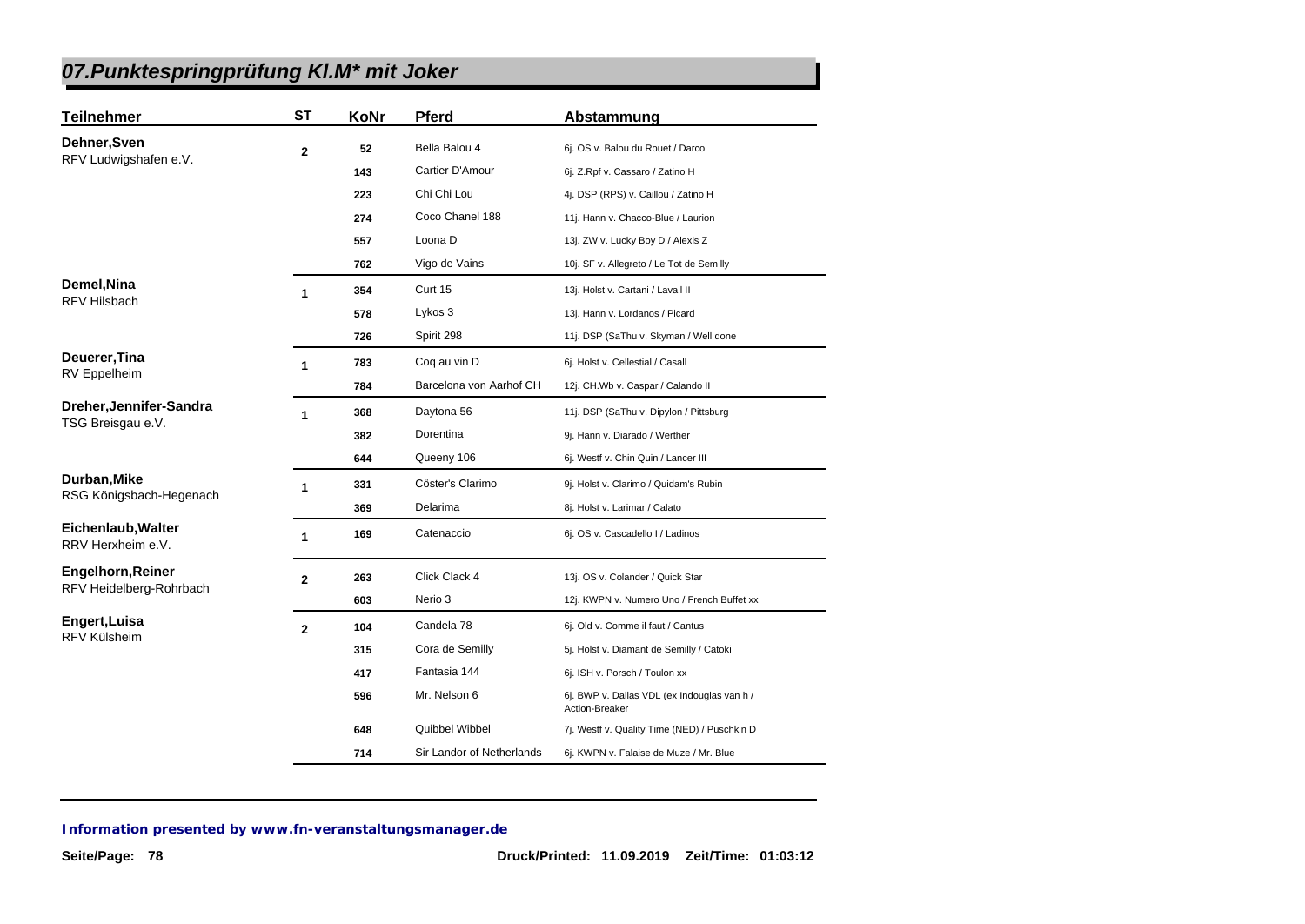| <b>Teilnehmer</b>                               | <b>ST</b>    | KoNr | Pferd                | Abstammung                                            |
|-------------------------------------------------|--------------|------|----------------------|-------------------------------------------------------|
| Exner, Jana<br>PSG Winterheck-Walldorf e.V.     | 1            | 377  | Discavo              | 7j. Bay v. D'Inzeo (Thorgal de Kezeg) / Jacorde       |
| <b>Fischer, Laura Sofie</b>                     | 1            | 153  | Casilla 6            | 9j. ZW v. Casillas / Cento                            |
| TG Birkighöfe Eppelheim                         |              | 540  | Leviculus            | 10j. DSP (BrAnh v. Levistus / Ramiro's Match          |
| Fritz, Christina<br>TSG Sucherhof e.V.          | 1            | 559  | Lord Casanova        | 12j. Holst v. Lord Z / Casanova                       |
| Gänzler, Moritz                                 | $\mathbf{2}$ | 312  | Cora 604             | 12j. Württ v. Corofino II / Gloucester                |
| <b>RFV Mannheim-Friedrichsfeld</b>              |              | 450  | Gatsby 170           | 7j. Hann v. Grey Top / Bold Indian xx                 |
|                                                 |              | 475  | Helios 188           | 7j. KWPN v. Zirocco Blue (ex: Quamikase de / Vincenzo |
| Gärtner, Katharina                              | 1            | 214  | <b>Charming Doll</b> | 13j. ZW v. Cartani / Potsdam                          |
| <b>RFV Ubstadt-Weiher</b>                       |              | 610  | Noelani 4            | 6j. Westf v. Namelus R / Polydor                      |
| Gieser, Bruno<br>RV Eppingen e.V.               | 1            | 57   | <b>BK Callyrose</b>  | 10j. Westf v. Corde Lamour / Fuego                    |
| Grüttner, Heiko                                 | $\mathbf{2}$ | 140  | Cartellus            | 12j. Holst v. Caretino / Carolus I                    |
| RFV Mannheim-Friedrichsfeld                     |              | 268  | Clooney 137          | 5j. Grpf.o.R v. /                                     |
|                                                 |              | 281  | Coldplay 14          | 14j. Holst v. Calato / Cascavelle                     |
|                                                 |              | 471  | <b>Habitus HS</b>    | 14j. Hann v. High Spirits / Dartagnan                 |
|                                                 |              | 592  | Monte Sandro         | 6j. DSP (BrAnh v. Montario / Severus xx               |
| <b>Heß, Aileen</b><br><b>RFV Ubstadt-Weiher</b> | 1            | 288  | Con Chicco           | 10j. Hann v. Casillas / Ramiro's Boy                  |
|                                                 |              | 440  | For Quintana H       | 7j. Hann v. For Pleasure / Quintender                 |
| Hoffmeister, Victoria                           | 1            | 594  | Mori's Casalla       | 14j. Holst v. Casall / Caletto I                      |
| RV Balingen                                     |              | 717  | Skip 56              | 10j. Hann v. Stakkato / Gloster                       |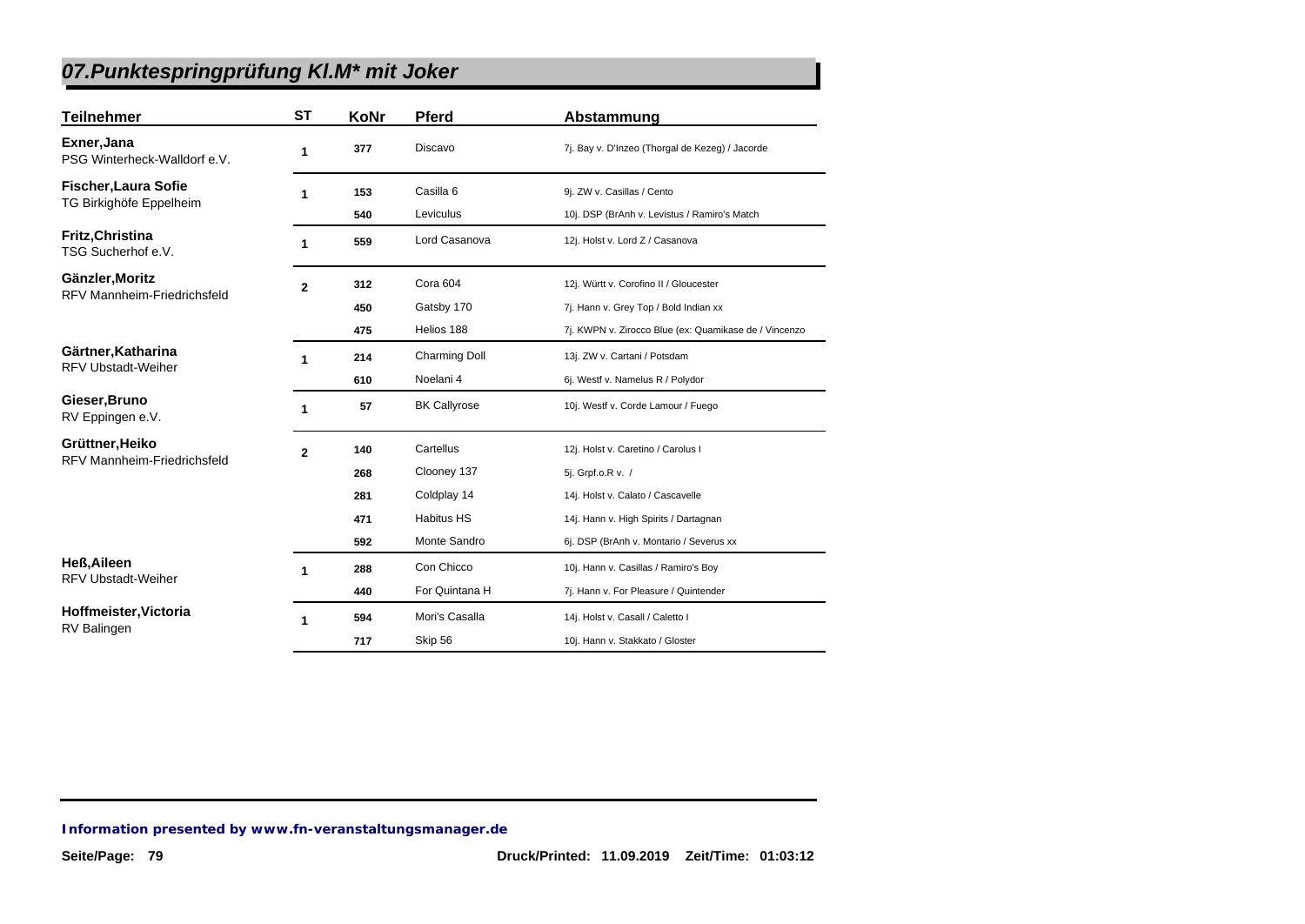| <b>Teilnehmer</b>                                | <b>ST</b>      | KoNr | <b>Pferd</b>           | Abstammung                                                   |
|--------------------------------------------------|----------------|------|------------------------|--------------------------------------------------------------|
| Hofmann, Heike                                   | $\overline{2}$ | 67   | Buddy 170              | 13j. BWP v. Caspar / Damocles                                |
| RFV Biebesheim e.V.                              |                | 95   | Camillo 192            | 9j. Holst v. Cancara / Heraldik xx                           |
|                                                  |                | 240  | Chuck 34               | 9j. OS v. Conington / Halando                                |
|                                                  |                | 259  | Classic Catoo          | 7j. Holst v. Catoo / Quinar                                  |
|                                                  |                | 355  | Cusumano               | 10j. Holst v. Cassaro / Clearway                             |
|                                                  |                | 422  | Fedette                | 9j. KWPN v. Diarado / Vittorio                               |
|                                                  |                | 630  | <b>Private Feeling</b> | 9j. Hann v. Perpignon / For Feeling                          |
| <b>Hohler, Elias</b>                             |                |      |                        |                                                              |
| <b>RFV Viernheim</b>                             | 1              | 294  | Concordia K            | 11j. Holst v. Contender / Barnaul xx                         |
|                                                  |                | 324  | Corsino TH             | 9j. Holst v. Ciacomo / Lasino                                |
|                                                  |                | 774  | Winningmoon            | 9j. OS v. Winningmood van de Arenberg / L'Arc de<br>Triomphe |
| Holzschuh, Hannah                                | 1              | 105  | Canetta 2              | 9j. Hann v. Cassini II / Quidam de Revel                     |
| <b>RFV Viernheim</b>                             |                | 291  | Con-Way                | 13j. Holst v. Con Air / Athlet Z                             |
|                                                  |                | 579  | Madness R              | 11j. DR (Holst) v. Mad Max / Mac Geyver                      |
|                                                  |                | 634  | Quaisa Quim            | 5j. DSP (BrAnh v. Quality Time (NED) / Diarado               |
| Jäger, Sophie-Charlotte                          | $\overline{2}$ | 683  | Rosamunde 23           | 8j. DSP (BrAnh v. Ramiro's Son II / Feuerbrand               |
| LRFV Rimbach u.U.e.V.                            |                | 710  | Shirin 37              | 9j. Hann v. Satisfaction I / Graf Grannus                    |
| Kaiser, Steffen<br>PSV Heidelberg-Ladenburg e.V. | 1              | 290  | Con Stakky             | 8j. Holst v. Canstakko / Quidam de Revel                     |
| Keith-Stier, Saskia                              | 1              | 73   | Cabu Dhabi             | 13j. Old v. Converter / Landfrieden                          |
| <b>RV Mannheim</b>                               |                | 134  | Carolientie 2          | 19j. Old v. Shine On / Corleone                              |
|                                                  |                | 380  | Doloris S 12           | 9j. Old v. Diarado / I Love You                              |
|                                                  |                | 389  | Dysprosium             | 9j. OS v. Diarado / Capriccio                                |
|                                                  |                | 402  | Emilia 52              | 9j. ZW v. N.N. / San Giorgio                                 |
|                                                  |                | 458  | Golden Wind            | 16j. OS v. Gwalarn Ar Park / Urcos du Defey                  |
|                                                  |                | 529  | Lawrencium             | 10j. Holst v. Latouro / Capitol II                           |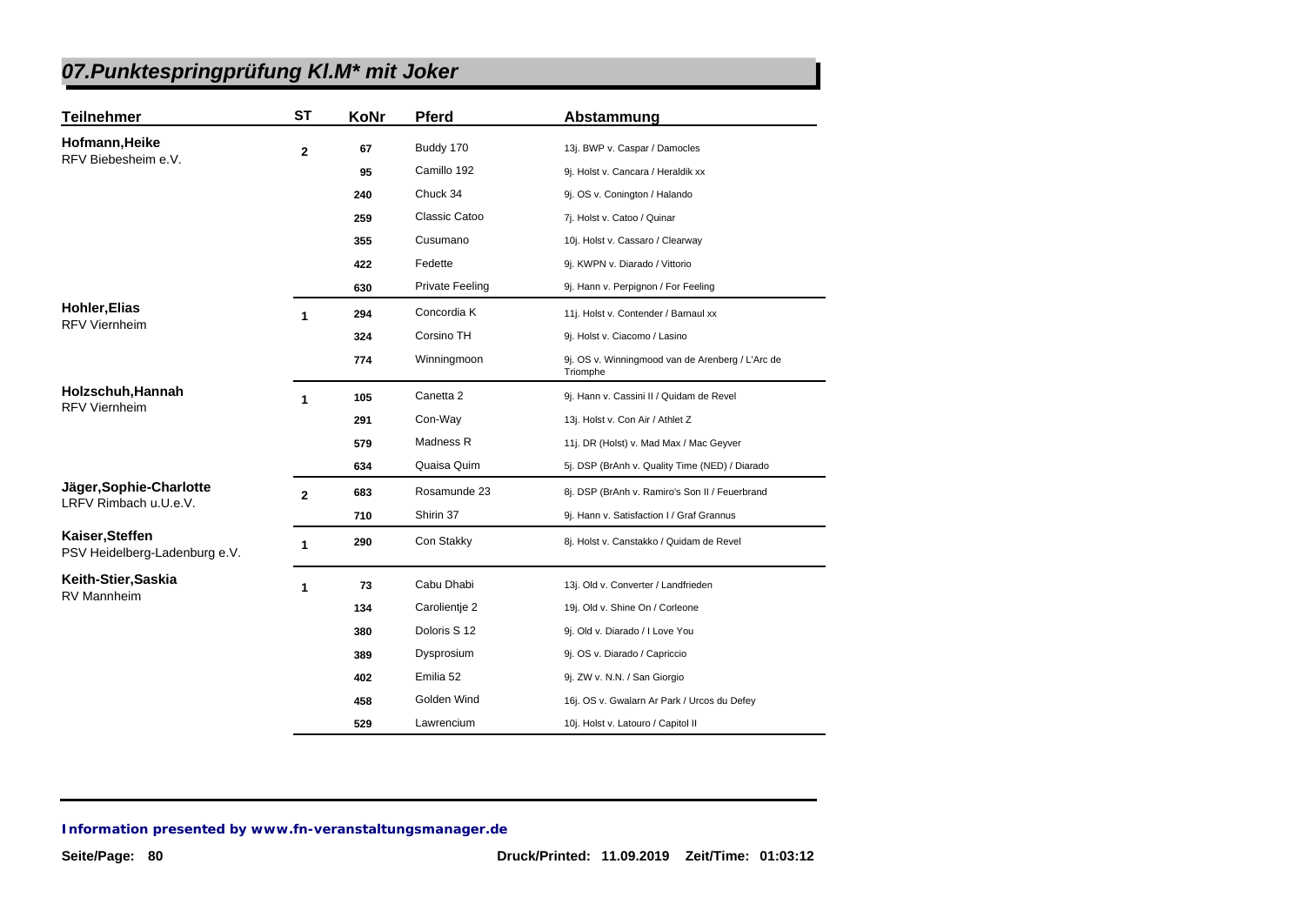| <b>Teilnehmer</b>              | <b>ST</b>    | KoNr           | <b>Pferd</b>      | Abstammung                                           |
|--------------------------------|--------------|----------------|-------------------|------------------------------------------------------|
| Kippenhan, Margit              | 1            | 65             | Bonne Affaire S   | 7j. Hann v. Bonne Chance / Glueckspilz               |
| RG Birkenhof Ladenburg/Neuzeil |              | 123            | Carisio 2         | 7j. Grpf.o.R v. /                                    |
|                                |              | 247            | Cincinatti 19     | 11j. Holst v. Corrado II / Coriano                   |
|                                |              | 262            | Clayton 45        | 7j. Württ v. Catoo / Chambertin                      |
|                                |              | 267            | Clooney 100       | 9j. Holst v. Clinton / Salient xx                    |
|                                |              | 519            | Laniano           | 15j. Württ v. Landjuweel St Hubert (BEL) / unbekannt |
|                                |              | 602            | <b>Nautilus G</b> | 5j. Holst v. Nabab de Reve / Connor                  |
| Koppenstein-Vincon, Gabriele   | 1            | 11             | Aladin K          | 19j. Württ v. Araconit / Angelo Z                    |
| RV Oberderdingen               |              | 453            | Gerlos 6          | 9j. NRPS v. Gaillard de la Pomme / Sandro            |
| Kreuzwieser, Manfred           | 1            | 28             | Antonius 63       | 14j. Württ v. Araconit / Cento                       |
| RSG Engelberth e.V.            |              | 222            | Chez Nous 7       | 16j. Württ v. Calmaro / Val des Pres xx              |
|                                |              | 400            | Elias 84          | 13j. Württ v. unbekannt / Ravasz Roka                |
|                                |              | 674            | Rabea 89          | 16j. Württ v. Ravasz Roka / Pakt                     |
| Kudlek, Kirsten                | 1            | $\overline{7}$ | Acolito's Ass     | 10j. Hann v. Acolito / Salieri                       |
| TG Birkighöfe Eppelheim        |              | 380            | Doloris S 12      | 9j. Old v. Diarado / I Love You                      |
|                                |              | 389            | Dysprosium        | 9j. OS v. Diarado / Capriccio                        |
|                                |              | 402            | Emilia 52         | 9j. ZW v. N.N. / San Giorgio                         |
|                                |              | 458            | Golden Wind       | 16j. OS v. Gwalarn Ar Park / Urcos du Defey          |
|                                |              | 529            | Lawrencium        | 10j. Holst v. Latouro / Capitol II                   |
|                                |              | 732            | Stako T           | 9j. Hann v. Stakkato / Calypso II                    |
| Kurz, Christopher              | $\mathbf{2}$ | 164            | Castell 13        | 12j. Hann v. Cassini II / Raphael                    |
| RFV Sinsheim e.V.              |              | 248            | Cinnamon Star K   | 7j. OS v. Clarimo / Calando I                        |
|                                |              | 302            | Constantin K      | 10j. OS v. Cody I / Calando I                        |
|                                |              | 344            | Crazy Casey K     | 6j. OS v. Cascadello I / Calando I                   |
|                                |              | 472            | Harvey 67         | 7j. KWPN v. Spartacus / Caretino                     |
| Lahm, Carsten                  | 1            | 342            | Crawford 8        | 6j. Old v. Conthargos / Glorieux                     |
| <b>RV Mannheim</b>             |              | 771            | Wildbiene 4       | 13j. OS v. Abke / Weinberg                           |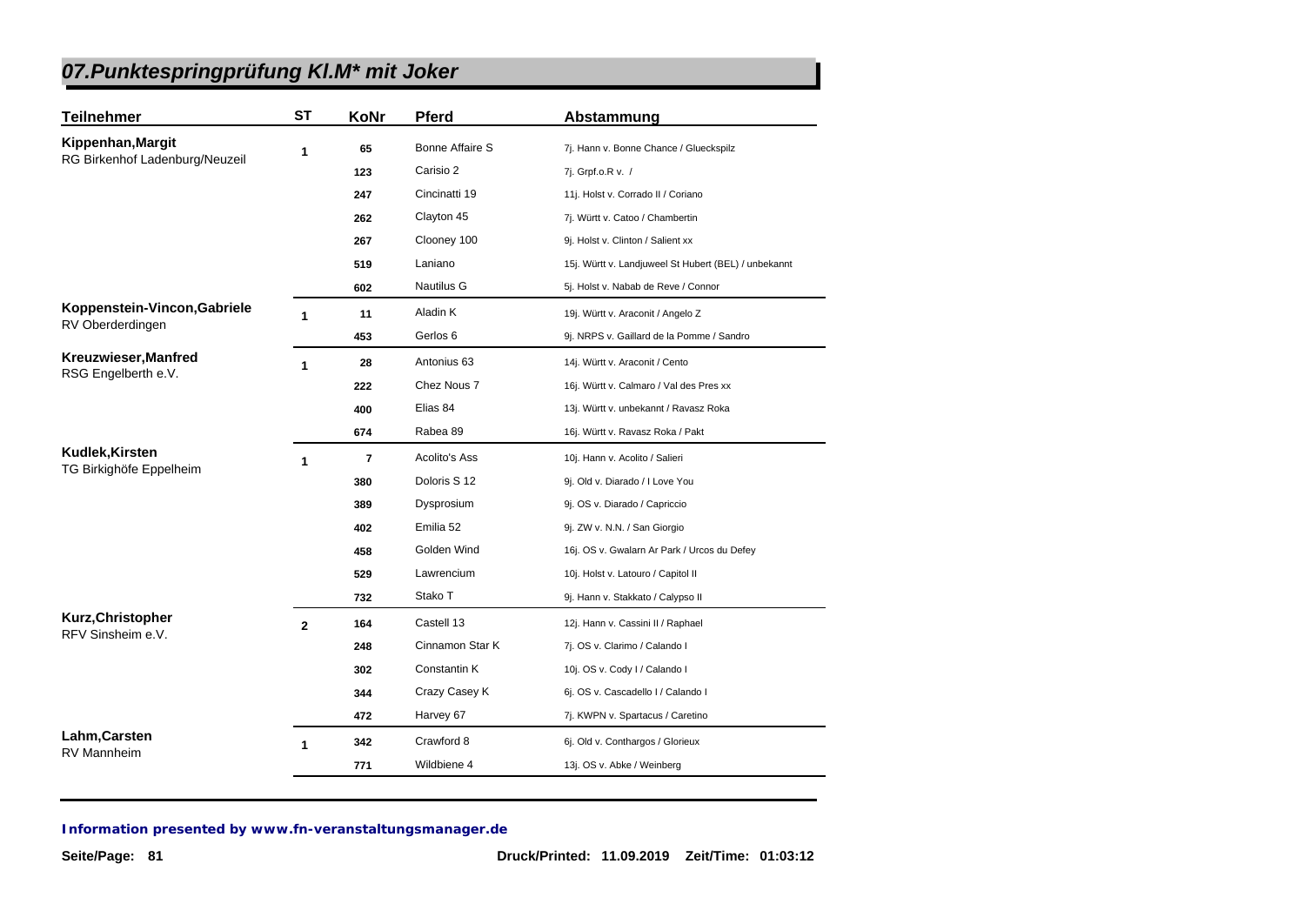| <b>Teilnehmer</b>                         | <b>ST</b>      | KoNr | <b>Pferd</b>            | Abstammung                                                     |
|-------------------------------------------|----------------|------|-------------------------|----------------------------------------------------------------|
| Loew, Kristina<br>TG Birkighöfe Eppelheim | 1              | 513  | Ladychecker             | 10j. Holst v. Lord Z / Corrado I                               |
| Loser, Heike                              | 1              | 25   | Antares 228             | 12j. Württ v. Argentinus / Rico                                |
| PSG Winterheck-Walldorf e.V.              |                | 136  | Carrigane La Guapa      | 16j. Rhld v. Carrigane Lauro / Dashing Blade xx                |
|                                           |                | 327  | Cosima 200              | 15j. Westf v. Cornet Obolensky (ex: Windows /<br>Frühlingsball |
|                                           |                | 626  | Piturinha               | 5j. Old v. Casiro I / Feuerwerk                                |
| Mader, Johannes                           | $\overline{2}$ | 79   | Caja 35                 | 7j. Holst v. Clarimo / Coriano                                 |
| <b>RFV Viernheim</b>                      |                | 97   | Campari 274             | 12j. Z.Rpf v. Corland (DK: Corlando) / Camouflage              |
|                                           |                | 102  | Can-Tucky               | 8j. Hann v. Canstakko / Libero                                 |
|                                           |                | 144  | Cartwright 4            | 6j. Hann v. Cador / Quaid I                                    |
|                                           |                | 180  | Cecile 20               | 12j. OS v. Continio / Concorde                                 |
|                                           |                | 297  | Conjack 2               | 7j. Hann v. Check In / Sir Shutterfly                          |
|                                           |                | 310  | Cooler Curt             | 9j. Hann v. Canstakko / Libero                                 |
|                                           |                | 381  | Don de Semilly          | 8j. Westf v. Diamant de Semilly / Corrado I                    |
|                                           |                | 403  | <b>Emilion Fonroque</b> | 7j. Westf v. Eldorado van de Zeshoek / Cruising                |
|                                           |                | 488  | Ice Breaker 3           | 6j. KWPN v. Action-Breaker / Namelus R                         |
|                                           |                | 543  | Liedy                   | 14j. Bay v. Lord Z / Lord Inci Pit                             |
|                                           |                | 577  | Lutz Löwenherz          | 11j. Holst v. Lancer II / Candillo                             |
| <b>Mai,Sabine</b><br>PF Malsch            | $\mathbf{2}$   | 17   | Amadea 21               | 7j. Rhld v. Arko / Arpeggio                                    |
|                                           |                | 650  | Quillina                | 12j. Holst v. Quite Capitol / Aloube Z                         |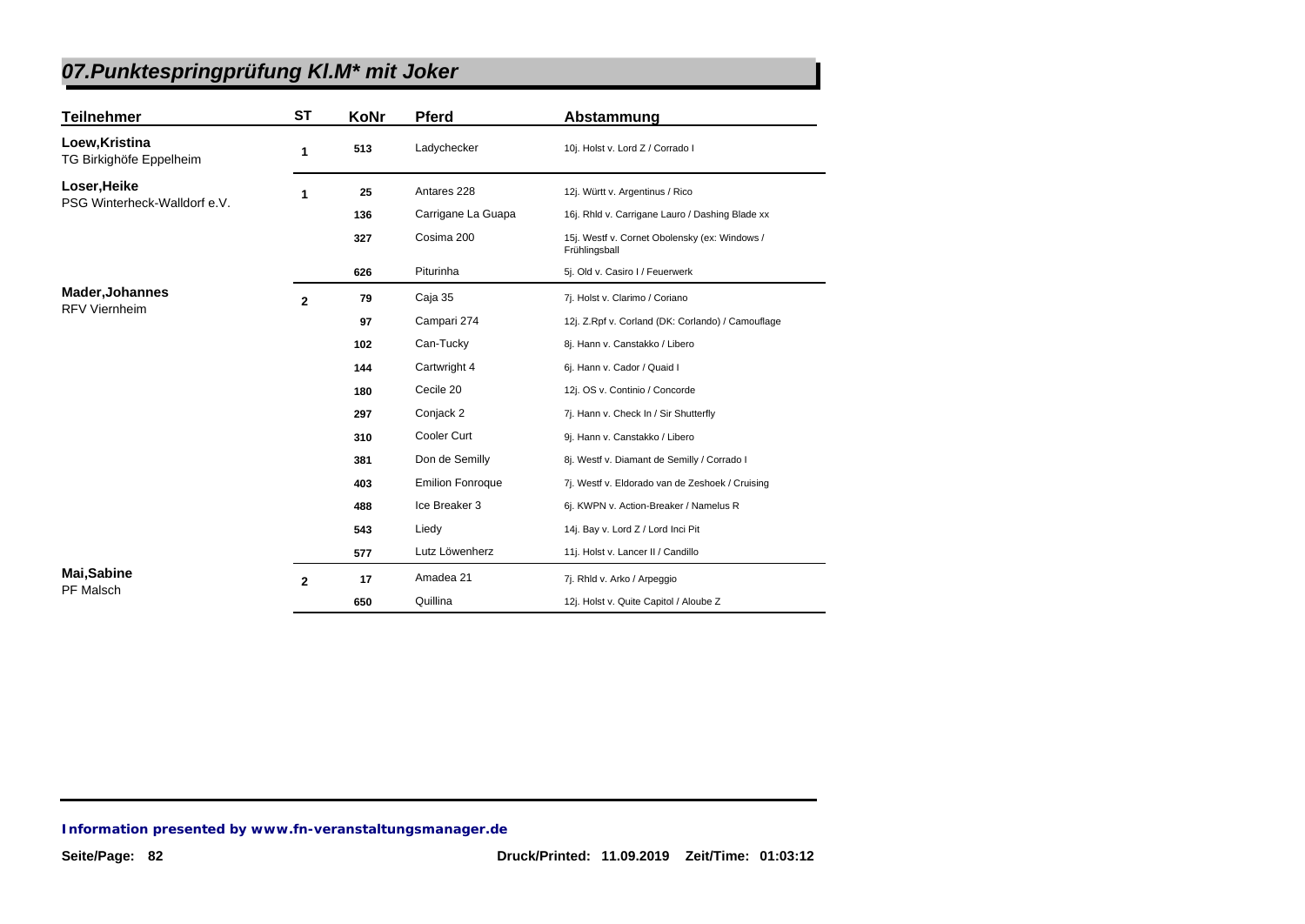| <b>Teilnehmer</b>                         | <b>ST</b>    | KoNr | <b>Pferd</b>            | Abstammung                                   |
|-------------------------------------------|--------------|------|-------------------------|----------------------------------------------|
| <b>Masson, Raphael</b><br>Gastlizenz GER  | 2            | 4    | AC Chicca CH            | 16j. CH.Wb v. Calido / Stradivari            |
|                                           |              | 5    | AC Contano CH           | 7j. CH.Wb v. /                               |
|                                           |              | 74   | Cadeau de Coeur B       | 10j. Württ v. Colorit / Calypso I            |
|                                           |              | 108  | Capeti LVP              | 10j. Z.Rpf v. Canturano I / Carano           |
|                                           |              | 266  | Clinton 74              | 15j. Old v. Con Capitol / Prinz Oldenburg    |
|                                           |              | 293  | Conconchello            | 6j. Holst v. Casalito / Corrado I            |
|                                           |              | 319  | Cornelius R             | 14j. Holst v. Con Air / Lordship             |
|                                           |              | 335  | Couldbe                 | 6j. Holst v. Calido I / Lord                 |
|                                           |              | 414  | Fableux                 | 8j. OS v. Flipper D'Elle /                   |
|                                           |              | 492  | <b>Irife Rose</b>       | 7j. Z.Rpf v. I'm Special de Muze / Asca      |
|                                           |              | 507  | L.B. Fuego del Picadero | 14j. BWP v. Cassini II / Lortino             |
|                                           |              | 657  | Quinta AC Z             | 14j. v. $/$                                  |
| Matt, Mona<br>RV Ötigheim                 | 1            | 64   | Bonita 462              | 10j. Holst v. Claudio / Colman               |
|                                           |              | 745  | Sweet Way de Boncourt   | 13j. SF v. Robin II Z / Hidalgo de Riou      |
| <b>Mayer, Dominic</b>                     | 1            | 22   | Anka 353                | 11j. Holst v. Contender / Quintero           |
| RFV Zeiskam e.V.                          |              | 341  | Cratos Kama             | 7j. Pol. v. Calato Kama / Cantanis           |
|                                           |              | 476  | <b>Hello Sweety</b>     | 4j. Holst v. Le Noir / Lightning             |
|                                           |              | 517  | Lando 348               | 11j. Holst v. Loran / Candillo               |
| <b>Memmer, Alina</b><br>RRV Herxheim e.V. | 1            | 119  | Carballino              | 13j. Holst v. Cartani / Lord Byron           |
| Miltner-Rupp, Stephanie                   | $\mathbf{2}$ | 535  | Lenox Louis 5           | 14j. Holst v. Landos / Alcatraz              |
| RFPZV Dossenheim e.V.                     |              | 544  | Lilly 602               | 10j. Holst v. Larimar / Calato               |
|                                           |              | 621  | Pia S                   | 9j. DSP (SaThu v. Colestus / Claudio's Son   |
|                                           |              | 691  | Sally W                 | 12j. Württ v. Sir Oldenburg / Andros         |
| Mitsch, Johannes                          | 1            | 15   | All in One 17           | 9j. Holst v. Aragorn / Rheinsberg            |
| RA SV Leingarten e.V.                     |              | 599  | Naomy 15                | 7j. Hann v. Now Or Never M / Cassus          |
|                                           |              | 678  | <b>Rich Sunrise</b>     | 13j. Westf v. Rüter / Cento                  |
|                                           |              | 749  | Uljanka K               | 5j. Holst v. Uriko (Clooney NLD) / Contender |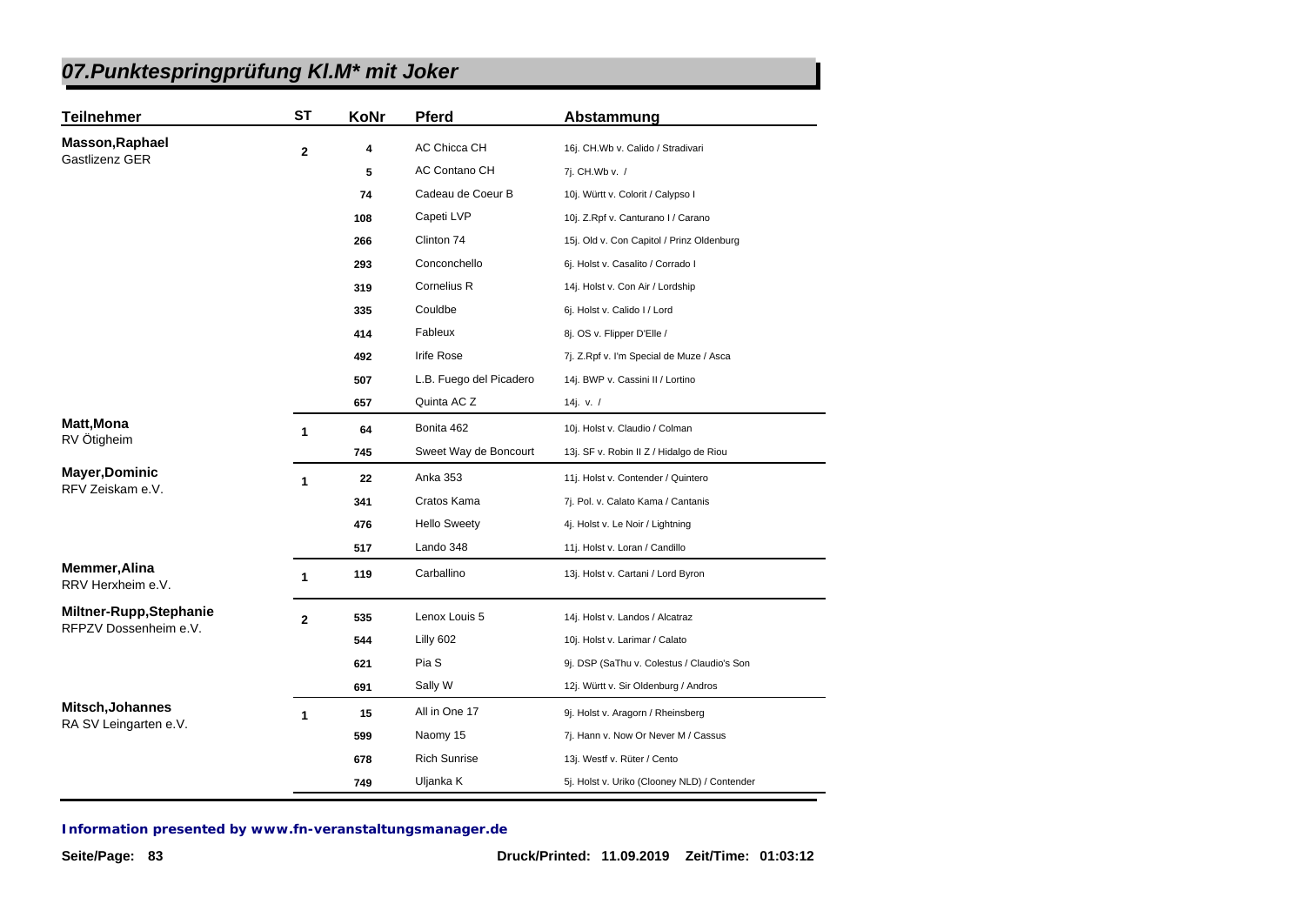| <b>Teilnehmer</b>                      | <b>ST</b>    | <b>KoNr</b>  | <b>Pferd</b>              | Abstammung                                |
|----------------------------------------|--------------|--------------|---------------------------|-------------------------------------------|
| Moser-Noujaim, Sarah                   | 1            | 1            | 7 Star Stables Elton      | 10j. KWPN v. Warrant / Padinus            |
| RG Bruchhäuserhof Sandhausen e         |              | $\mathbf{z}$ | 7 Star Stables I'm Orange | 6j. KWPN v. Chacco-Blue / Damiro          |
|                                        |              | 75           | Caecily                   | 6j. Hann v. Conen / Don Laurie I          |
|                                        |              | 146          | Cascada 121               | 8j. Holst v. Clarimo / Canto              |
|                                        |              | 357          | Cynthia 53                | 7j. Holst v. Cellestial / Lebus           |
|                                        |              | 399          | Elena 167                 | 7j. Holst v. Larimar / Cassini I          |
|                                        |              | 448          | Galactico Z               | 14j. ISH v. Lux / Hallo                   |
|                                        |              | 514          | Ladylover 6               | 9j. Old v. Armitage / Landadel            |
|                                        |              | 649          | Quidam de Phénix          | 5j. Holst v. Quidam de Revel / Cassini II |
| Müller, Kathrin                        | 1            | 44           | Baloucor                  | 6j. Hann v. Balou du Rouet / Cardenio     |
| RSV Rheinhessen-Mitte e.V              |              | 96           | Camirez 3                 | 5j. Holst v. Cascadello I / Calato        |
|                                        |              | 361          | Damarco                   | 15j. ZW v. Darco / Raphael                |
|                                        |              | 387          | Dyanne                    | 11j. KWPN v. Numero Uno / Wisconsin       |
|                                        |              | 555          | Little big man 42         | 5j. OS v. Lyjanero / Cornet's Stern       |
|                                        |              | 563          | Loredana D                | 13j. ZW v. Lucky Boy D / Alexis Z         |
|                                        |              | 689          | Salento                   | 13j. Hann v. Stakkato / Zacharias         |
| Müller, Nina                           | $\mathbf{2}$ | 636          | Quantana 17               | 10j. Hann v. Quicksilber / Calido I       |
| <b>RFV Viernheim</b>                   |              | 746          | Talina 22                 | 8j. Old v. Toulouse / Lord Z              |
| Nerpel, Kristin                        | $\mathbf{2}$ | 321          | Cornet's Conny N          | 9j. Württ v. Cornet's Stern / Argentinus  |
| RV Krebsgrund Sinsheim e.V.            |              | 512          | Lady Gaga N               | 10j. Württ v. Landry / Cento              |
| Ostermann, Tim<br>PF Saurach           | 1            | 660          | Quintana 77               | 10j. OS v. Quintender / Drosselklang II   |
| Parisi, Lara<br>RSG Worms-Pfeddersheim | 1            | 254          | Claire au Choccolat       | 13j. Westf v. Chico's Boy / Ribbeck       |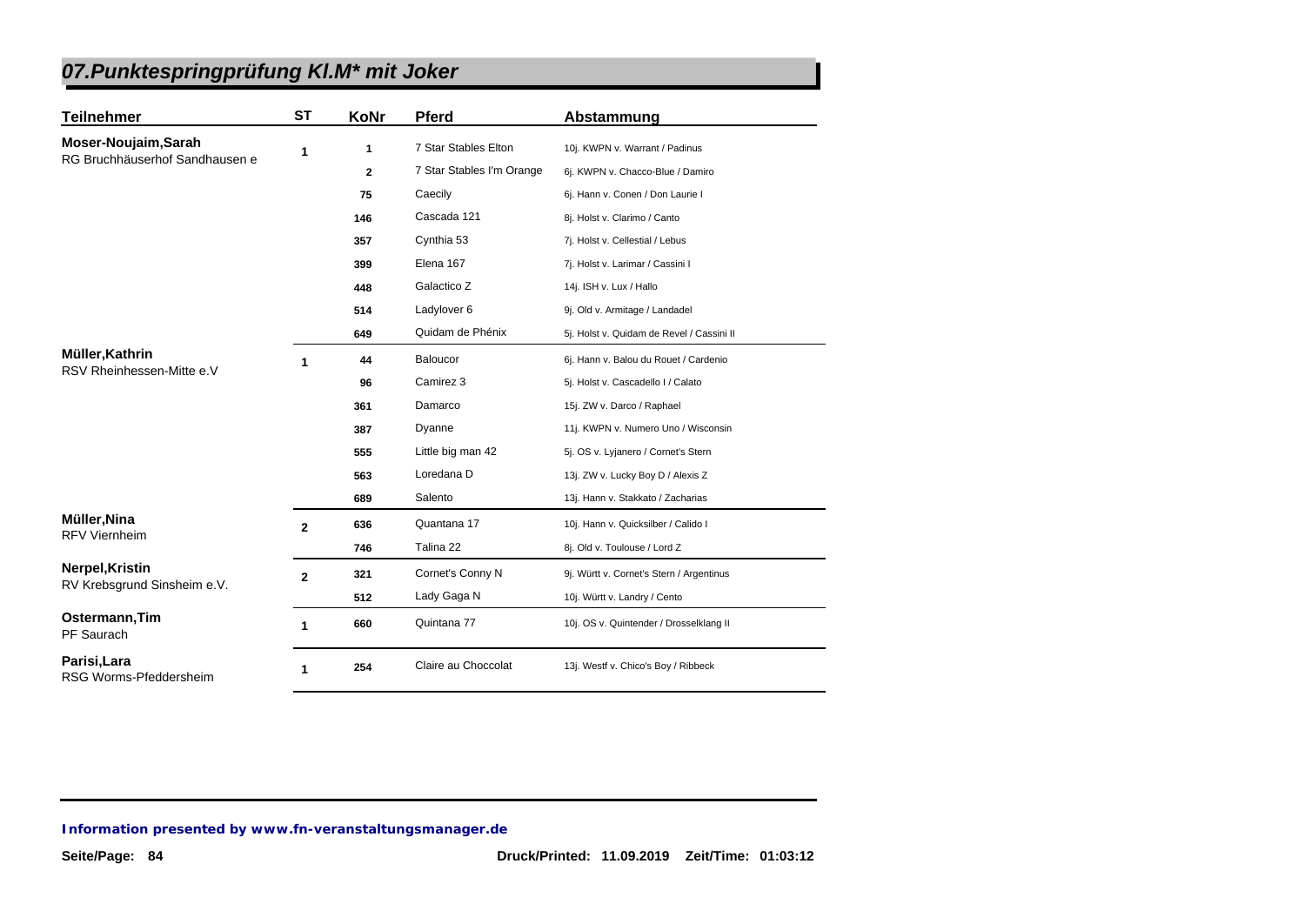| <b>Teilnehmer</b>                                 | <b>ST</b> | KoNr | <b>Pferd</b>                 | Abstammung                                     |
|---------------------------------------------------|-----------|------|------------------------------|------------------------------------------------|
| Pfeiffer, Fokko                                   | 1         | 365  | Dark Edition                 | 8j. Old v. De Niro / Lord Liberty              |
| RSG Wiesbaden e.V.                                |           | 394  | Edwina 24                    | 8j. Hann v. Edward / Stakkato Gold             |
|                                                   |           | 429  | Ferune                       | 8j. Hann v. Floriscount / Embassy I            |
|                                                   |           | 552  | Lipstick 12                  | 9j. ZW v. Landjonker (Fruhling) / Grannus      |
|                                                   |           | 640  | Quater's Rubin B             | 4j. DSP (BrAnh v. Quaterback / Lord Loxley I   |
|                                                   |           | 653  | Quincy 124                   | 14j. Holst v. Quinar / Cassini I               |
|                                                   |           | 675  | Ragazzo 82                   | 5j. Old v. Rock Forever I / Rubin-Royal        |
|                                                   |           | 793  | Franzi MN                    | 06j. Hann v. For Edition I / Kolibri           |
| <b>Rothermel, Birte</b><br>RFV Schwanheim e.V.    | 1         | 638  | Quarida la Diva              | 8j. Holst v. Quirado / Chamonix                |
| Rothmund, Chiara<br>PSG Winterheck-Walldorf e.V.  | 1         | 451  | <b>GEKE Equigrip's Zilia</b> | 12j. Holst v. Singulord Joter / Landgraf I     |
| Rupp, Lukas                                       | 1         | 535  | Lenox Louis 5                | 14j. Holst v. Landos / Alcatraz                |
| RFPZV Dossenheim e.V.                             |           | 544  | Lilly 602                    | 10j. Holst v. Larimar / Calato                 |
|                                                   |           | 621  | Pia S                        | 9j. DSP (SaThu v. Colestus / Claudio's Son     |
|                                                   |           | 691  | Sally W                      | 12j. Württ v. Sir Oldenburg / Andros           |
| Sassi, Simona<br><b>RSG Oßweil</b>                | 1         | 591  | Mister Jones 3               | 8j. DSP (BrAnh v. Cassandro II / Distello n.e. |
| Schäfer, Anna-Elisa                               | 1         | 280  | Coeur d'Or 3                 | 10j. ZW v. Coupe de Coeur / Democraat          |
| <b>RV Mannheim</b>                                |           | 437  | Fly Away 43                  | 6j. Z.Rpf v. Flipper D'Elle / Darco            |
|                                                   |           | 588  | Midnight Blue 6              | 9j. KWPN v. Mr. Blue / Jus de Pomme            |
| Schmidt, Sonja<br>RSG Barbarossa Kaiserslautern e | 1         | 114  | Capuano 2                    | 7j. ZW v. Ciacomo / Grandus                    |
|                                                   |           | 232  | Chilli Pepper 8              | 13j. ZW v. Chalan / Grandus                    |
|                                                   |           | 243  | Ciacolino S                  | 6j. ZW v. Ciacomo / Grandus                    |
|                                                   |           | 530  | Laxem                        | 18j. ZW v. Lordano / Unesco                    |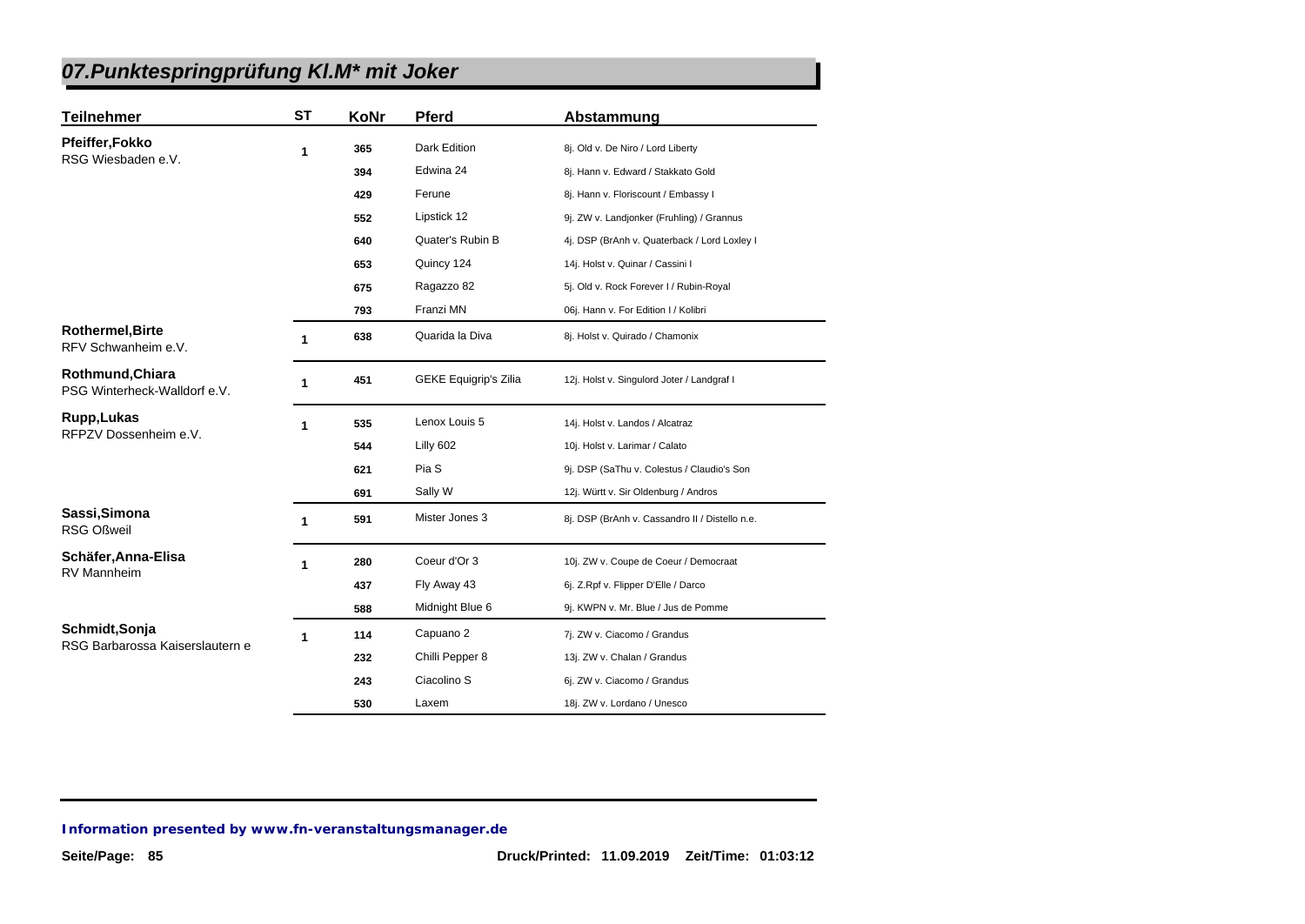| <b>Teilnehmer</b>                           | ST           | KoNr | Pferd                | Abstammung                                  |
|---------------------------------------------|--------------|------|----------------------|---------------------------------------------|
| Schmidt, Wolfgang                           | 1            | 114  | Capuano 2            | 7j. ZW v. Ciacomo / Grandus                 |
| RSG Barbarossa Kaiserslautern e             |              | 232  | Chilli Pepper 8      | 13j. ZW v. Chalan / Grandus                 |
|                                             |              | 243  | Ciacolino S          | 6j. ZW v. Ciacomo / Grandus                 |
|                                             |              | 530  | Laxem                | 18j. ZW v. Lordano / Unesco                 |
| Schrader, Ann-Sophie                        | 1            | 449  | Gallardo 6           | 14j. Hann v. Graf Top / Lanthan             |
| RFV Riedrode e.V.                           |              | 481  | Herzkönig 6          | 12j. Hann v. Hochadel / Heraldik xx         |
|                                             |              | 493  | Iron Man H           | 10j. Dt.Pf v. Idefix / Abano                |
|                                             |              | 516  | Lancertino 2         | 7j. Württ v. Lancerto / Chacco-Blue         |
|                                             |              | 547  | Linda 307            | 15j. Hann v. Le Primeur / Werther           |
|                                             |              | 604  | Neva D'Elle          | 18j. SF v. Germino d'Elle / Uriel           |
|                                             |              | 681  | Roderick 11          | 5j. AESRpf v. Ratinus Z / Elvis ter Putte   |
| Schrotz, Katja<br>RV Eppelheim              | 1            | 398  | Elektra 145          | 15j. Hann v. Escudo I / Athletico           |
|                                             |              | 436  | Florentina 106       | 7j. Z.Rpf v. Caspar / Wendekreis            |
| <b>Schumacher, Thomas</b>                   | 1            | 158  | Caspari 31           | 10j. Old v. Condiro / Carry Gold            |
| TG Birkighöfe Eppelheim                     |              | 239  | Christof 4           | 10j. OS v. Check In / Liberty Life          |
| Seibert, Christine<br>RFPZV Dossenheim e.V. | $\mathbf{1}$ | 123  | Carisio 2            | 7j. Grpf.o.R v. /                           |
| Seifert, Marvin                             | 1            | 43   | Balou 668            | 15j. Old v. Balou du Rouet / Oscar de Revel |
| Pforzheimer Reiterverein e.V.               |              | 353  | Curly 50             | 15j. Holst v. Concept / Calido I            |
|                                             |              | 665  | Quinto 56            | 14j. Holst v. Quinar / Contender            |
|                                             |              | 693  | Samantha 202         | 9j. Grpf.o.R v. /                           |
|                                             |              | 705  | Serena <sub>73</sub> | 7j. ISH v. Simba / Chippison                |
|                                             |              | 743  | Sunshine Z           | 11j. Württ v. Sir Oldenburg / Alabaster     |
|                                             |              | 748  | Udo 41               | 18j. KWPN v. Numero Uno / Amethist          |
| Sester, Alina<br><b>RFV Nußbach</b>         | $\mathbf 1$  | 273  | Coco Blue P          | 7j. Württ v. Chatillon / Cento              |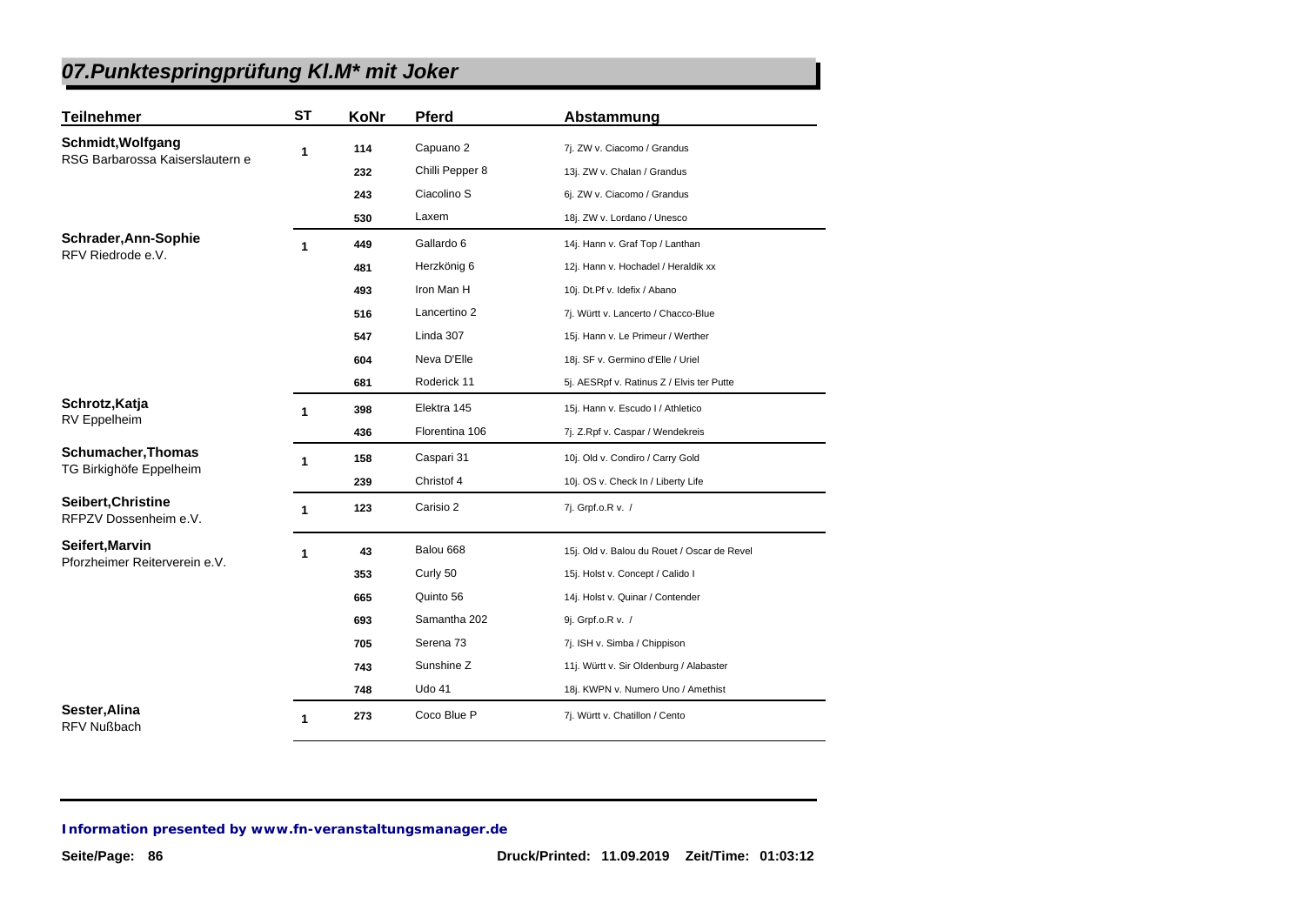| <b>Teilnehmer</b>                              | <b>ST</b>    | KoNr | <b>Pferd</b>      | Abstammung                                 |
|------------------------------------------------|--------------|------|-------------------|--------------------------------------------|
| Straub, Sarina                                 | 1            | 82   | Calimero 551      | 12j. ZW v. Cerdic / Alasca                 |
| RSG Worms-Pfeddersheim                         |              | 122  | Caretta 3         | 5j. OS v. Cachas / Zymbal II               |
|                                                |              | 129  | Carlotta 240      | 9j. Hann v. Canstakko / Chasseur I         |
|                                                |              | 182  | Celana 5          | 16j. OS v. Celano / Landor S               |
|                                                |              | 193  | Chaccogranulito   | 5j. OS v. Chaccato / Granulit              |
|                                                |              | 208  | Charlotte 229     | 5j. OS v. Mylord Carthago / Clarimo        |
|                                                |              | 211  | Charming 31       | 6j. Holst v. Cayado / Calido I             |
|                                                |              | 265  | Clinquinaro       | 9j. OS v. Clinton II / Quinar              |
|                                                |              | 343  | Crawiander        | 10j. Holst v. Crawford / Coriander         |
|                                                |              | 423  | Fee L             | 15j. Old v. Feuerwerk / Aldatus            |
|                                                |              | 441  | For Univers       | 7j. OS v. For Pleasure / Calmiro           |
|                                                |              | 480  | Hermine la Habana | 5j. DSP (RPS) v. Hermes de Lux / Carpaccio |
|                                                |              | 581  | Marielle 13       | 9j. Holst v. Cassini I / Zeus (Nurzeus)    |
|                                                |              | 597  | Mylord's Girl     | 4j. OS v. Mylord Carthago / Cassini I      |
|                                                |              | 607  | Nightlife 15      | 12j. Old v. Nintender / Qualoubet          |
|                                                |              | 617  | <b>Paul 736</b>   | 11j. ZW v. Passion Game / Lucky Luke       |
|                                                |              | 623  | Pik Flash 5       | 12j. Westf v. Pik Labionics / Grossadmiral |
|                                                |              | 643  | Queen Miller      | 9j. ZW v. Quick Star IV CH / Lord Caletto  |
|                                                |              | 646  | Querido Franz     | 5j. Holst v. Quiran / Leandro              |
|                                                |              | 658  | Quinta de Lago    | 7j. ZW v. Qui Lago / Carpaccio             |
|                                                |              | 690  | Sally 736         | 9j. Hann v. Stakkato Gold / Acord II       |
|                                                |              | 766  | Vranziska         | 7j. Hann v. Van Helsing / Fabriano         |
| Tangermann, Sönke<br>RV Gellmersbach           | 1            | 725  | Spino             | 11j. Hann v. Stalypso / Singular Joter I   |
| Triebskorn, Lara<br>RV Reilingen e.V.          | 1            | 289  | Con Spirit 8      | 11j. Hann v. Castus I / Rex Gotthard       |
| <b>Urban, Thomas</b><br><b>RFV Schriesheim</b> | $\mathbf{1}$ | 339  | Cox 18            | 7j. Old v. Canoso / Lavall I               |
|                                                |              |      |                   |                                            |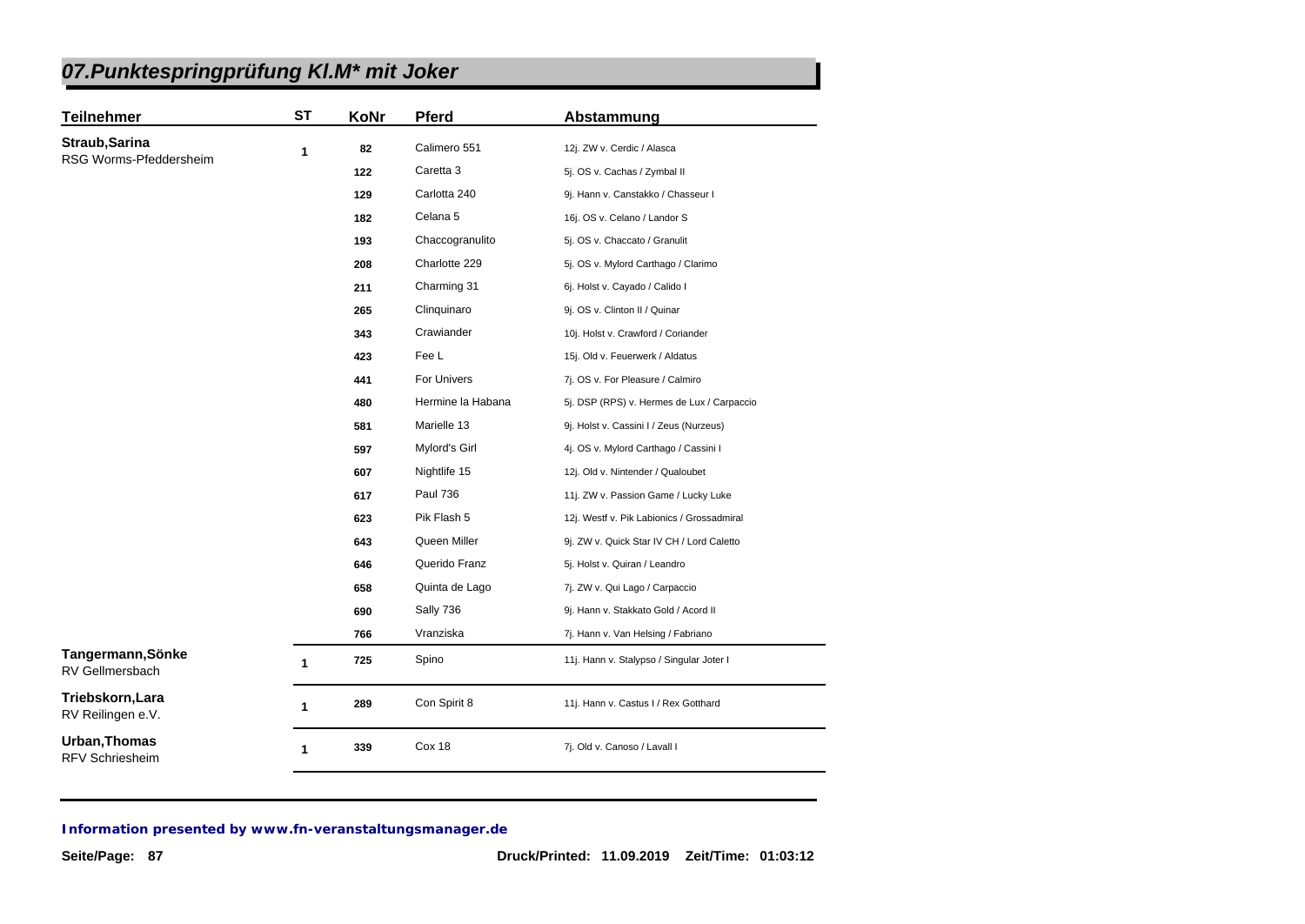| <b>Teilnehmer</b>                              | <b>ST</b>    | KoNr | <b>Pferd</b>           | Abstammung                                                  |
|------------------------------------------------|--------------|------|------------------------|-------------------------------------------------------------|
| <b>Vincon, Vivienne</b>                        | 1            | 11   | Aladin K               | 19j. Württ v. Araconit / Angelo Z                           |
| RV Oberderdingen                               |              | 453  | Gerlos 6               | 9j. NRPS v. Gaillard de la Pomme / Sandro                   |
|                                                |              | 575  | Luna $K_3$             | 19j. Württ v. Lintas / Cento                                |
| Vogel, Michael<br>RFV 1952 Schwetzingen e.V.   | 1            | 716  | Skarsgard              | 9j. Old v. Stakkato Gold / Sion                             |
| Vogel, Miriam                                  | 1            | 112  | Captain Boom Boom      | 11j. OS v. Captain Fire / Abke                              |
| <b>RFV Viernheim</b>                           |              | 131  | Carlotta V             | 12j. Holst v. Carry / Linaro                                |
|                                                |              | 486  | Hulabalu Hope          | 7j. KWPN v. Bubalu VDL / Cardento                           |
|                                                |              | 609  | Nobby K                | 5j. OS v. Numero Uno / Corrado I                            |
| Volckmann, Adrian<br>RG Mannheim-Neckarau e.V. | $\mathbf{2}$ | 71   | C'mon C'mon B Z        | 7j. Z.Rpf v. Calikot Hero / Wildlife B                      |
|                                                |              | 110  | Cappucino 43           | 15j. Holst v. Carpaccio / Chagallo                          |
|                                                |              | 173  | Catwalk de la Pierre Z | 10j. Z.Rpf v. Cassini II / Quick Star                       |
|                                                |              | 358  | Cyrana de Gesto        | 10j. CH. Wb v. Cyrano de Bergerac / First Class II          |
|                                                |              | 373  | Diesel 11              | 11j. KWPN v. Douglas (Rousseau) / Corland (DK:<br>Corlando) |
|                                                |              | 412  | Evita 433              | 10j. KWPN v. Numero Uno / Cavalier (Mister)                 |
|                                                |              | 443  | Fortuno 6              | 9j. KWPN v. Vaillant / Namelus R                            |
|                                                |              | 479  | Heps                   | 9j. OS v. Heops / Grandeur                                  |
|                                                |              | 505  | Kyra 192               | 9j. BWP v. Bon Ami / Darco                                  |
|                                                |              | 528  | Lawrence 37            | 8j. Old v. Landfein / Quantum                               |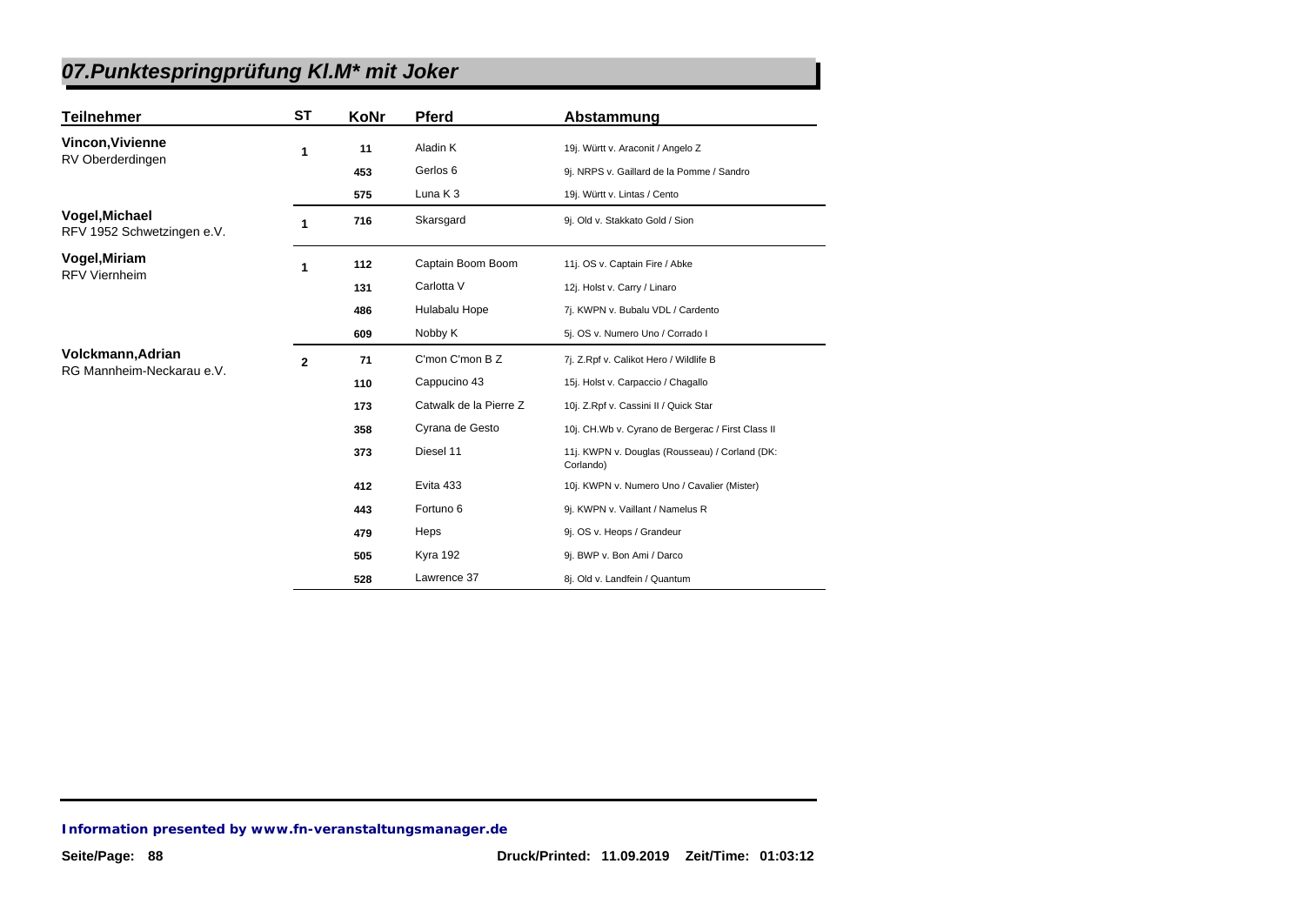| <b>Teilnehmer</b>                               | ST | KoNr | <b>Pferd</b>           | Abstammung                                                  |
|-------------------------------------------------|----|------|------------------------|-------------------------------------------------------------|
| Volckmann, Selina                               | 1  | 71   | C'mon C'mon B Z        | 7j. Z.Rpf v. Calikot Hero / Wildlife B                      |
| RG Mannheim-Neckarau e.V.                       |    | 110  | Cappucino 43           | 15j. Holst v. Carpaccio / Chagallo                          |
|                                                 |    | 173  | Catwalk de la Pierre Z | 10j. Z.Rpf v. Cassini II / Quick Star                       |
|                                                 |    |      |                        |                                                             |
|                                                 |    | 358  | Cyrana de Gesto        | 10j. CH.Wb v. Cyrano de Bergerac / First Class II           |
|                                                 |    | 373  | Diesel 11              | 11j. KWPN v. Douglas (Rousseau) / Corland (DK:<br>Corlando) |
|                                                 |    | 412  | Evita 433              | 10j. KWPN v. Numero Uno / Cavalier (Mister)                 |
|                                                 |    | 443  | Fortuno 6              | 9j. KWPN v. Vaillant / Namelus R                            |
|                                                 |    | 479  | Heps                   | 9j. OS v. Heops / Grandeur                                  |
|                                                 |    | 505  | Kyra 192               | 9j. BWP v. Bon Ami / Darco                                  |
|                                                 |    | 528  | Lawrence 37            | 8j. Old v. Landfein / Quantum                               |
| Volckmann, Theresa<br>RG Mannheim-Neckarau e.V. | 1  | 71   | C'mon C'mon B Z        | 7j. Z.Rpf v. Calikot Hero / Wildlife B                      |
|                                                 |    | 110  | Cappucino 43           | 15j. Holst v. Carpaccio / Chagallo                          |
|                                                 |    | 173  | Catwalk de la Pierre Z | 10j. Z.Rpf v. Cassini II / Quick Star                       |
|                                                 |    | 358  | Cyrana de Gesto        | 10j. CH.Wb v. Cyrano de Bergerac / First Class II           |
|                                                 |    | 373  | Diesel 11              | 11j. KWPN v. Douglas (Rousseau) / Corland (DK:<br>Corlando) |
|                                                 |    | 412  | Evita 433              | 10j. KWPN v. Numero Uno / Cavalier (Mister)                 |
|                                                 |    | 443  | Fortuno 6              | 9j. KWPN v. Vaillant / Namelus R                            |
|                                                 |    | 479  | Heps                   | 9j. OS v. Heops / Grandeur                                  |
|                                                 |    | 505  | <b>Kyra 192</b>        | 9j. BWP v. Bon Ami / Darco                                  |
|                                                 |    | 528  | Lawrence 37            | 8j. Old v. Landfein / Quantum                               |
| Wagner, Benni                                   | 1  | 481  | Herzkönig 6            | 12j. Hann v. Hochadel / Heraldik xx                         |
| Frankf.Turnierst.Schw.Gelb e.V.                 |    | 516  | Lancertino 2           | 7j. Württ v. Lancerto / Chacco-Blue                         |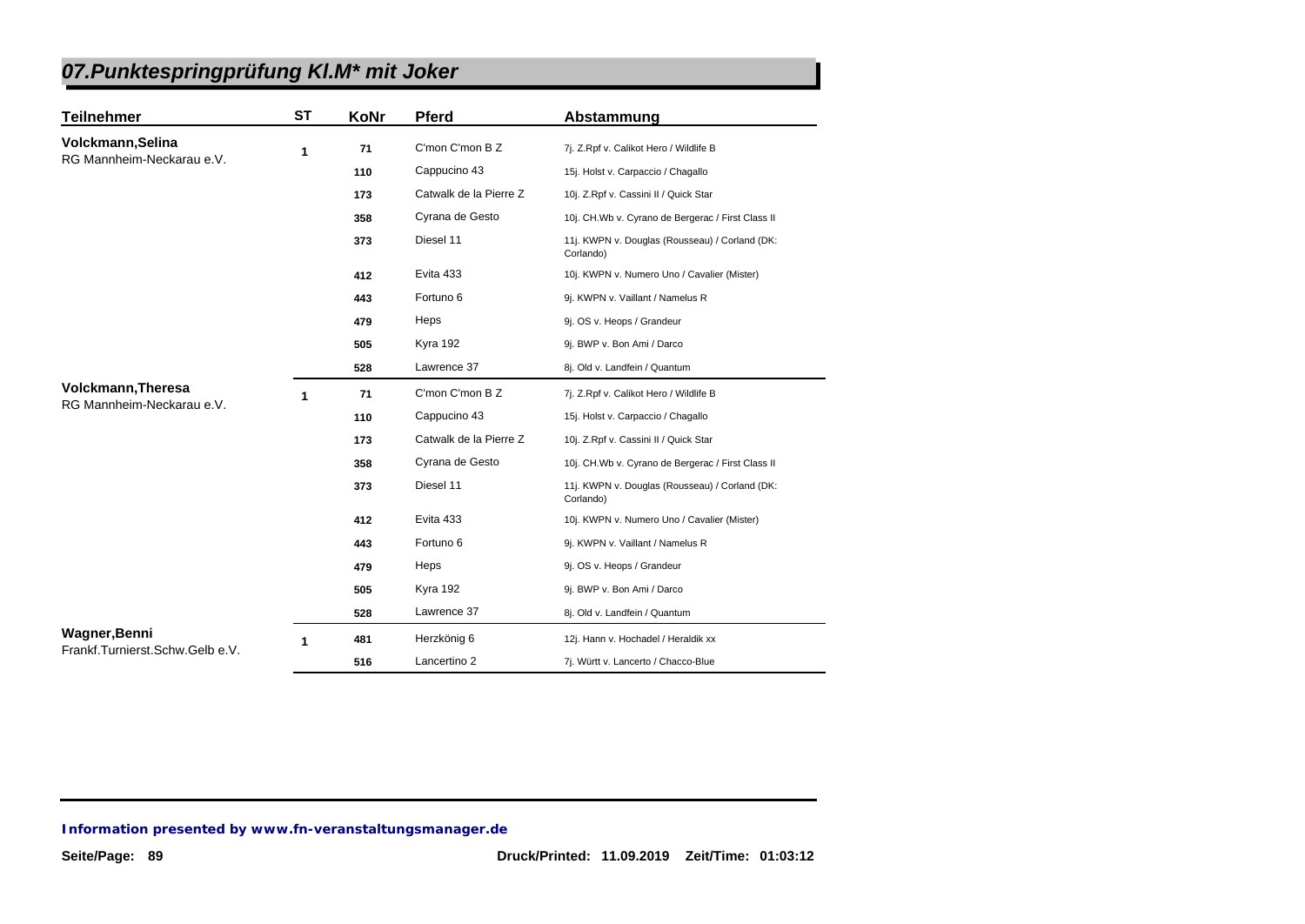| Teilnehmer                                 | <b>ST</b>    | KoNr | <b>Pferd</b>             | Abstammung                                          |
|--------------------------------------------|--------------|------|--------------------------|-----------------------------------------------------|
| <b>Weber, Dominique Michelle</b>           | 1            | 89   | Calou de Prairot         | 7j. SF v. Siryus de Bavoz / Amour de Meautis        |
| RFV Ludwigshafen e.V.                      |              | 125  | Carlchen S 2             | 6j. ZW v. Comme il faut / Emilion                   |
|                                            |              | 205  | Charisma HS              | 5j. Holst v. Uriko (Clooney NLD) / Cassito          |
|                                            |              | 216  | Chasseur en blanc        | 12j. Holst v. Clearway / Zeus (Nurzeus)             |
|                                            |              | 484  | Hotah de Lux             | 6j. OS v. Hermes de Lux / Grannus                   |
|                                            |              | 568  | Löwenherz 137            | 7j. Holst v. Lasino / Levantos II                   |
| <b>Weber, Nora</b><br><b>RRV Walldorf</b>  | 1            | 303  | Consuella 2              | 14j. Old v. Consens / Lanacar                       |
| <b>Weiland, Birgit</b>                     | $\mathbf{2}$ | 234  | Chimansky 3              | 5j. Holst v. Casall / Cornet Obolensky (ex: Windows |
| <b>RV Mannheim</b>                         |              | 340  | Crack Blue               | 8j. OS v. Conthargos / Chacco-Blue                  |
|                                            |              | 388  | Dyllon                   | 5j. Holst v. Diamant de Semilly / Nekton            |
|                                            |              | 694  | Samu 12                  | 6j. Hann v. Stanley / Contender                     |
|                                            |              | 697  | Santhaga                 | 15j. OS v. Sandro Boy / Carthago                    |
|                                            |              | 708  | Shalom 165               | 12j. Hann v. Stalypso / Waldstern                   |
| Weiler, Lukas<br><b>RFV Ubstadt-Weiher</b> | 1            | 10   | Adelheid 53              | 7j. Old v. Armitage / Grannus                       |
|                                            |              | 236  | Chin Chilla by Vitakraft | 13j. OS v. Cellestial / Contender                   |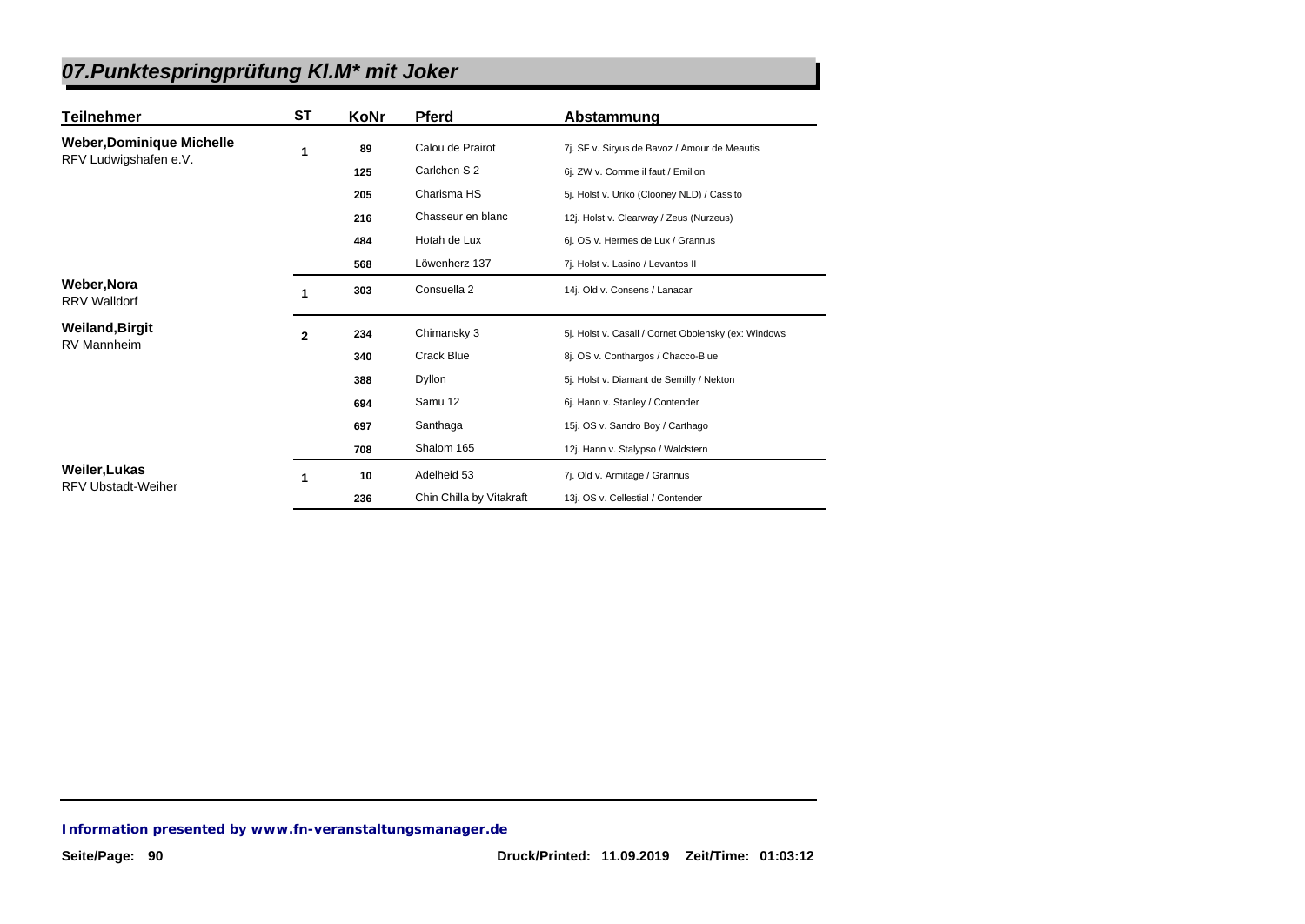| <b>Teilnehmer</b>            | <b>ST</b>    | KoNr | <b>Pferd</b>              | Abstammung                                                     |
|------------------------------|--------------|------|---------------------------|----------------------------------------------------------------|
| Weißbrod, Maximilian         | 1            | 137  | Carry B                   | 5j. DSP (BaWue v. Cascadello I / Ricardo                       |
| PSG Winterheck-Walldorf e.V. |              | 327  | Cosima 200                | 15j. Westf v. Cornet Obolensky (ex: Windows /<br>Frühlingsball |
|                              |              | 395  | Ekhart                    | 10j. KWPN v. Larino / Ramiro                                   |
|                              |              | 483  | Home Run 3                | 17j. Z.Rpf v. Hors la Loi II / Alcatraz Son                    |
|                              |              | 499  | Kannestic V               | 4j. KWPN v. Kannan / Baltic VDL                                |
|                              |              | 501  | Kerel van de Blauwendraad | 4j. KWPN v. Blauwendraad's O'Brien / No Limit                  |
|                              |              | 504  | Kokomone W.               | 4j. KWPN v. Tjungske / Voltaire                                |
|                              |              | 601  | Nasferatu Uno             | 8j. OS v. Numero Uno / Pocalino                                |
|                              |              | 611  | Nordic van de Zeshoek     | 6j. BWP v. Nabab de Reve / Numero Uno                          |
|                              |              | 624  | Pink Floyd v/h Blauwhof   | 4j. BWP v. Vigo D'Arsouilles / Capitol I                       |
|                              |              | 651  | Quin 11                   | 10j. Württ v. Que Guapo / Calido I                             |
|                              |              | 668  | Quipu R                   | 7j. Württ v. Quality / Lordanos                                |
|                              |              | 695  | Sanloubet                 | 12j. OS v. Sandro Boy / Baloubet du Rouet                      |
| <b>Weißbrod, Simone</b>      | $\mathbf{2}$ | 124  | Carisma 133               | 9j. OS v. Com Air I / Lagoheidor G                             |
| RSV Wachenburg Weinheim e.V. |              | 300  | Conny 407                 | 4j. AESRpf v. Pablo's Ass / Concetto                           |
|                              |              | 348  | Cronos B                  | 9j. Hann v. Contendro I / For Pleasure                         |
|                              |              | 614  | Pablos Girl               | 6j. AESRpf v. Pablos As / Lord Siclau                          |
|                              |              | 619  | Penny May 3               | 8j. Westf v. Pablos As / Cordalme Z                            |
|                              |              | 720  | Smartie 37                | 12j. ZW v. Lancerto / Kavaliero                                |
|                              |              | 776  | Wyk 2                     | 13j. Holst v. Askano / Linaro                                  |
|                              |              | 788  | Rubinero 8                | 16j. Hann v. Rubin-Royal / Lastro                              |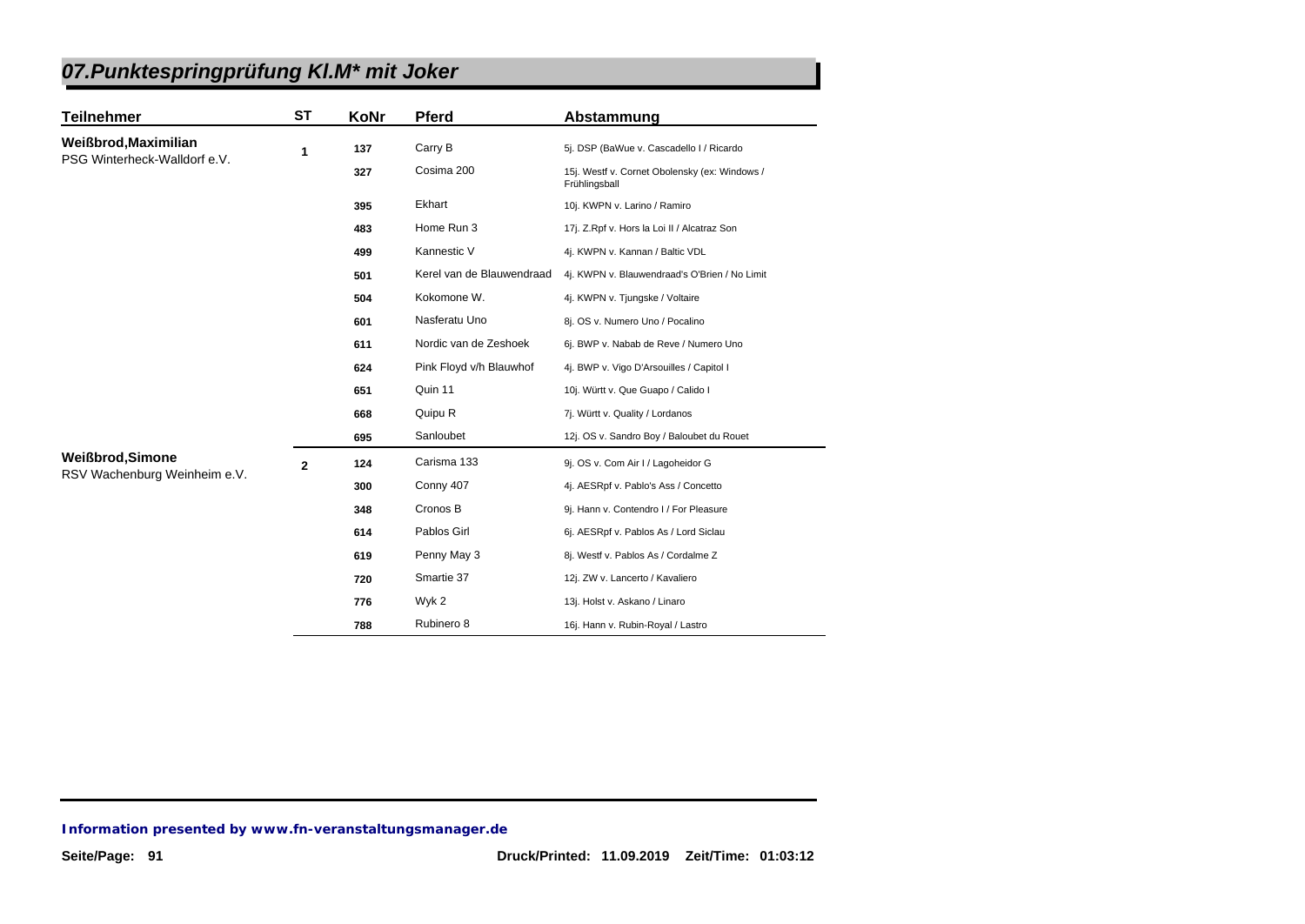| <b>Teilnehmer</b>                                             | <b>ST</b>      | KoNr | <b>Pferd</b>           | Abstammung                                        |
|---------------------------------------------------------------|----------------|------|------------------------|---------------------------------------------------|
| Werner, Helmut                                                | $\overline{2}$ | 425  | Fenja W                | 12j. ZW v. Cerdic / Feuerwerk                     |
| RV Bellheim e.V.                                              |                | 432  | Flamero W              | 14j. ZW v. Feuerwerk / Argentinus                 |
|                                                               |                | 446  | Fuego W                | 13j. ZW v. Feuerwerk / Argentinus                 |
|                                                               |                | 459  | Gomez 17               | 12j. KWPN v. Triomphe de Muze / Zandor (Zandor Z) |
|                                                               |                | 548  | Lines 49               | 14j. ZW v. Rocky SW / Lambada                     |
|                                                               |                | 598  | Namika                 | 7j. ZW v. Nekton / Cerdic                         |
|                                                               |                | 622  | Pialotta 69            | 11j. OS v. Calato / Feuerwerk                     |
|                                                               |                | 659  | Quintal 5              | 9j. Hann v. Quidam's Rubin / Contender            |
|                                                               |                | 759  | Velou                  | 6j. OS v. Van Helsing / Sion                      |
|                                                               |                | 780  | Zenobia W              | 14j. ZW v. Ron William / Goldstern                |
| <b>Wetterauer, Tobias</b><br>RFPZV Dossenheim e.V.            | 1              | 189  | Centurio M             | 8j. OS v. Centadel / Kolibri                      |
|                                                               |                | 376  | Dirigent 50            | 6j. Hann v. Dancier / Roncalli xx                 |
|                                                               |                | 721  | Snap Shot 2            | 8j. Old v. Sir Donnerhall I / Harvard             |
| <b>Wettstein, Amber</b><br><b>RFV Mannheim-Friedrichsfeld</b> | $\mathbf{2}$   | 196  | Chakova                | 9j. Grpf.o.R v. Chaka D / Bachelor NH             |
|                                                               |                | 738  | Storyman M             | 12j. Hann v. Stolzenberg / Caletto I              |
| Wittenborn, Maren                                             | 1              | 55   | <b>BiBa Butzemann</b>  | 5j. OS v. Balou du Rouet / Goldfever I            |
| <b>RPZV Ketsch</b>                                            |                | 56   | Bibi Blocksberg 26     | 6j. Hann v. Balou du Rouet / Escudo I             |
| Wüst, Marie                                                   | $\overline{2}$ | 9    | <b>Action Augustin</b> | 8j. Westf v. Action-Pezi / Acobat II              |
| <b>RFV Frankenhardt</b>                                       |                | 159  | Casper 260             | 14j. Old v. Carry Gold / Lord Caletto             |
|                                                               |                | 593  | Montendro 5            | 6j. OS v. Messenger / Inspector                   |
| Zahn, Silke<br>RFV Heidelberg-Kirchheim                       | 1              | 584  | Max 3782               | 9j. Westf v. Monte Bellini / Arpeggio             |

**Anzahl der Startplätze: 116**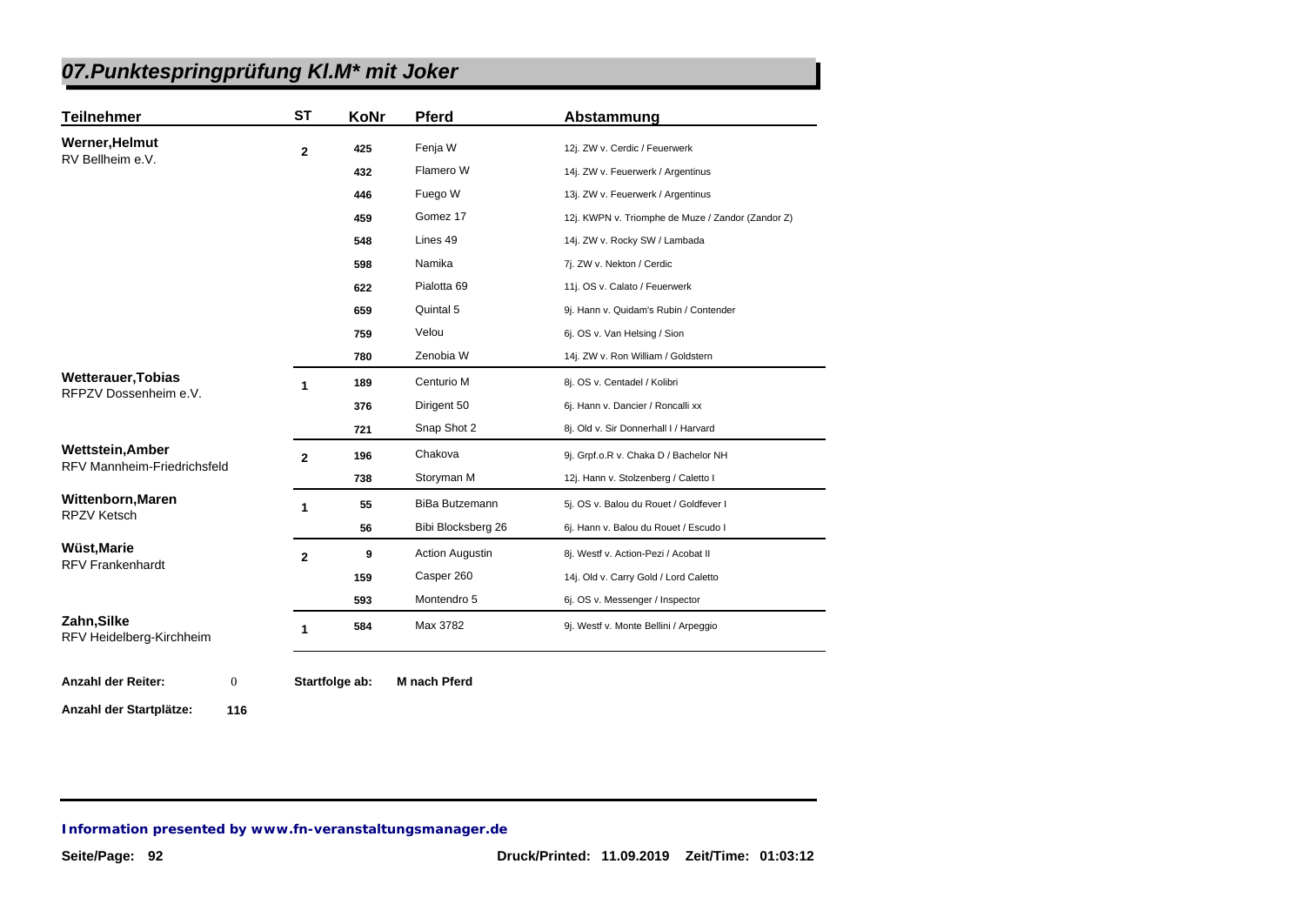| <b>Teilnehmer</b>                              | <b>ST</b>      | KoNr | Pferd                   | Abstammung                                           |
|------------------------------------------------|----------------|------|-------------------------|------------------------------------------------------|
| Adler, Kathrin                                 | $\mathbf{2}$   | 13   | Albaretto 3             | 11j. Württ v. Aperol / Schampain                     |
| <b>RFV Viernheim</b>                           |                | 242  | Ci Ci Top               | 11j. Hann v. Contendro I / Graf Top                  |
|                                                |                | 258  | Clark AH                | 6j. Holst v. Cormint / Clarimo                       |
|                                                |                | 585  | <b>Maxwell AH</b>       | 5j. DSP (RPS) v. Monte Bellino / Wolkenstürmer       |
|                                                |                | 761  | Verdi 68                | 12j. Württ v. Vivaldi van de Kampel / Zeus (Nurzeus) |
|                                                |                | 775  | Worlie                  | 12j. KWPN v. Whitesnake / Ulster                     |
| <b>Altmann, Sophie Noelle</b>                  | 1              | 161  | Cassiopeia 106          | 9j. Westf v. Climax / Quattro B                      |
| PSG Winterheck-Walldorf e.V.                   |                | 651  | Quin 11                 | 10j. Württ v. Que Guapo / Calido I                   |
| <b>Bechtel, Nicole</b>                         | $\overline{2}$ | 115  | Cara Mia 114            | 9j. Old v. Carry Gold / Ex Libris                    |
| <b>RFV Wiesloch</b>                            |                | 637  | Quarello 2              | 9j. Württ v. Quintino / Candillo                     |
| Beierle, Tina                                  | $\mathbf{2}$   | 168  | Catanier                | 8j. DSP (SaThu v. Casdorff / Lancelot Quainton       |
| RV Eppingen e.V.                               |                | 750  | Umbaro                  | 7j. Hann v. Uccello / Landfuerst                     |
| <b>Betz, Adrienne</b><br><b>RPZV Ketsch</b>    | $\mathbf{2}$   | 36   | <b>Artificial Dance</b> | 11j. Holst v. Aljano / Lorentin I                    |
|                                                |                | 463  | <b>Graf Tops</b>        | 13j. Hann v. Graf Top / Furinos                      |
| <b>Breining, Stefanie</b>                      | $\mathbf{1}$   | 301  | Consir                  | 11j. Holst v. Contender / Sir Shostakovich xx        |
| RFV Mannheim-Friedrichsfeld                    |                | 469  | Gustavo 13              | 7j. Württ v. Grey Top / Silvio I                     |
| Christmann, Jasmin                             | 1              | 30   | Arabell B               | 12j. Württ v. Aralimbo / Polany                      |
| RV Krebsgrund Sinsheim e.V.                    |                | 384  | Dotti B                 | 9j. Württ v. Diarado / Polany                        |
| Cravaack, Franziska                            | 1              | 112  | Captain Boom Boom       | 11j. OS v. Captain Fire / Abke                       |
| RG Bruchhäuserhof Sandhausen e                 |                | 131  | Carlotta V              | 12j. Holst v. Carry / Linaro                         |
|                                                |                | 486  | Hulabalu Hope           | 7j. KWPN v. Bubalu VDL / Cardento                    |
|                                                |                | 609  | Nobby K                 | 5j. OS v. Numero Uno / Corrado I                     |
| Demel, Nina                                    | $\mathbf{2}$   | 354  | Curt 15                 | 13j. Holst v. Cartani / Lavall II                    |
| <b>RFV Hilsbach</b>                            |                | 578  | Lykos 3                 | 13j. Hann v. Lordanos / Picard                       |
|                                                |                | 726  | Spirit 298              | 11j. DSP (SaThu v. Skyman / Well done                |
| Dülger, Tamay-Marie<br>RSG Heimbronnerhof e.V. | 1              | 789  | <b>HCR Rio</b>          | 14j. Holst v. Lasino / Candillo                      |
|                                                |                |      |                         |                                                      |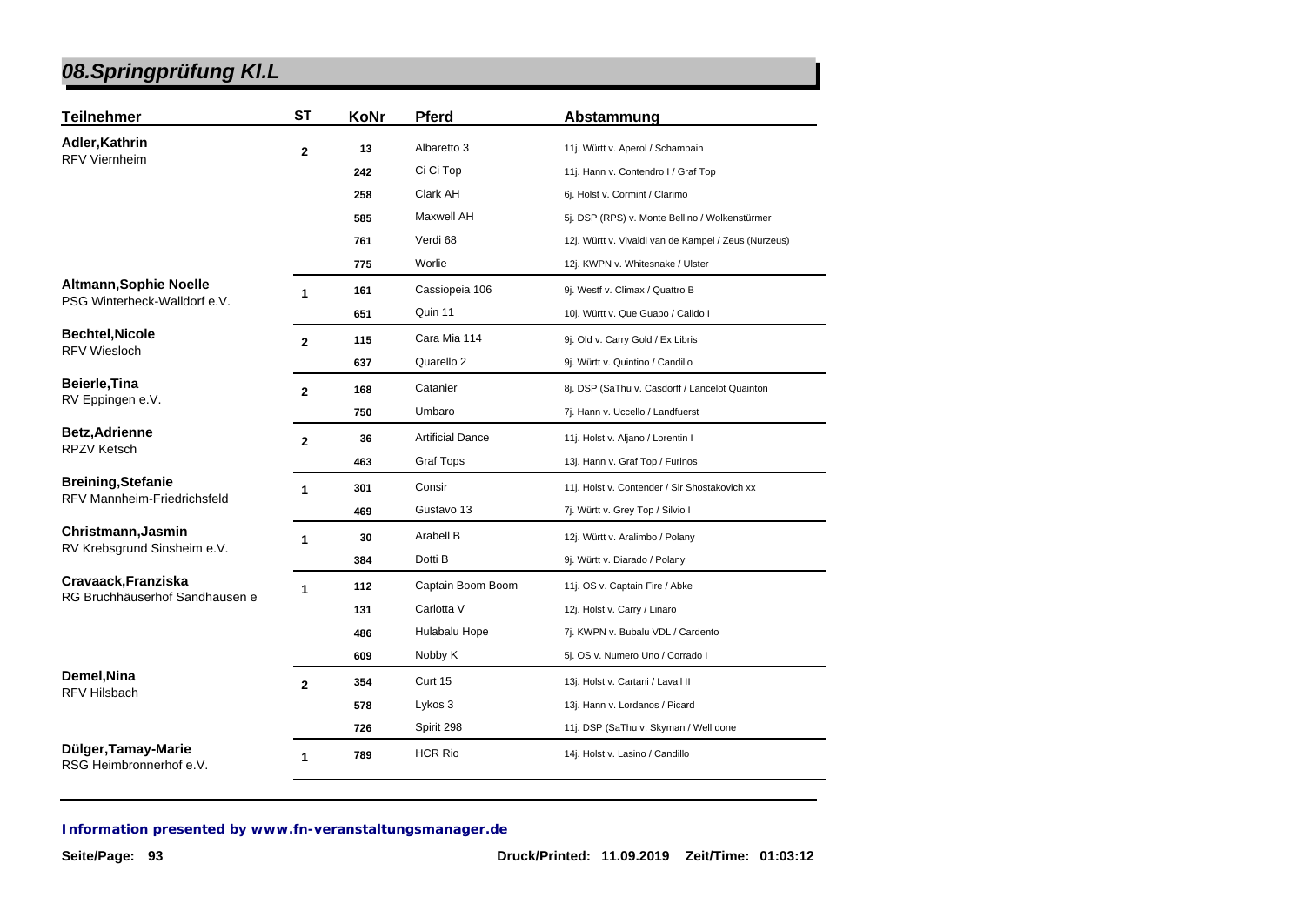| Teilnehmer                                              | <b>ST</b> | KoNr | <b>Pferd</b>         | Abstammung                                      |
|---------------------------------------------------------|-----------|------|----------------------|-------------------------------------------------|
| Durban, Mike<br>RSG Königsbach-Hegenach                 | 2         | 331  | Cöster's Clarimo     | 9j. Holst v. Clarimo / Quidam's Rubin           |
|                                                         |           | 369  | Delarima             | 8j. Holst v. Larimar / Calato                   |
| Eisele, Nadja<br>RFV 1952 Schwetzingen e.V.             | 1         | 767  | Waldo 62             | 10j. ZW v. Waldes / Toborzo (Tarento)           |
| Exner, Jana<br>PSG Winterheck-Walldorf e.V.             | 1         | 377  | Discavo              | 7j. Bay v. D'Inzeo (Thorgal de Kezeg) / Jacorde |
| Fischer, Laura Sofie                                    | 1         | 153  | Casilla <sub>6</sub> | 9j. ZW v. Casillas / Cento                      |
| TG Birkighöfe Eppelheim                                 |           | 540  | Leviculus            | 10j. DSP (BrAnh v. Levistus / Ramiro's Match    |
| Gärtner, Katharina<br><b>RFV Ubstadt-Weiher</b>         | 1         | 214  | <b>Charming Doll</b> | 13j. ZW v. Cartani / Potsdam                    |
|                                                         |           | 610  | Noelani 4            | 6j. Westf v. Namelus R / Polydor                |
| Gieser, Fabian<br>RV Reilingen e.V.                     | 1         | 157  | Casius 4             | 11j. Hann v. Cassus / Contendro I               |
|                                                         |           | 702  | Scott L              | 4j. Hann v. Scuderia / Calido I                 |
|                                                         |           | 718  | Slow Motion L        | 5j. Hann v. Scuderia / Calido I                 |
| Grau, Harald                                            | 1         | 155  | Casino 79            | 9j. Hann v. Contagio / Sandrissimo              |
| RV Eppingen e.V.                                        |           | 249  | Cinzano 82           | 10j. Württ v. Chintan / Rhodos                  |
| Gropp Dr., Markus<br><b>RFV Mannheim-Friedrichsfeld</b> | 1         | 633  | Qua-Darco Z          | 9j. Z.Rpf v. Quaid I / Darco                    |
| Haller,Luisa<br>PSG Winterheck-Walldorf e.V.            | 1         | 713  | Sir Diamond WR       | 14j. Old v. Sir Oldenburg / Recruut             |
| Heilmann, Karl-Albert<br>RFV Graben e.V.                | 1         | 3    | Abendrot 30          | 8j. ZW v. Alpha / Coradus                       |
|                                                         |           | 191  | Chacca               | 13j. ZW v. Chacco-Blue / Coradus                |
|                                                         |           | 333  | Costolany 4          | 10j. ZW v. Clinton II / Coradus                 |
|                                                         |           | 522  | Lassiter 24          | 8j. ZW v. Last Man's Hope / Libero              |
|                                                         |           | 554  | Literatur            | 8j. ZW v. Last Man's Hope / Clinton II          |
|                                                         |           | 655  | Quinourage           | 11j. ZW v. Quintender / Come Well               |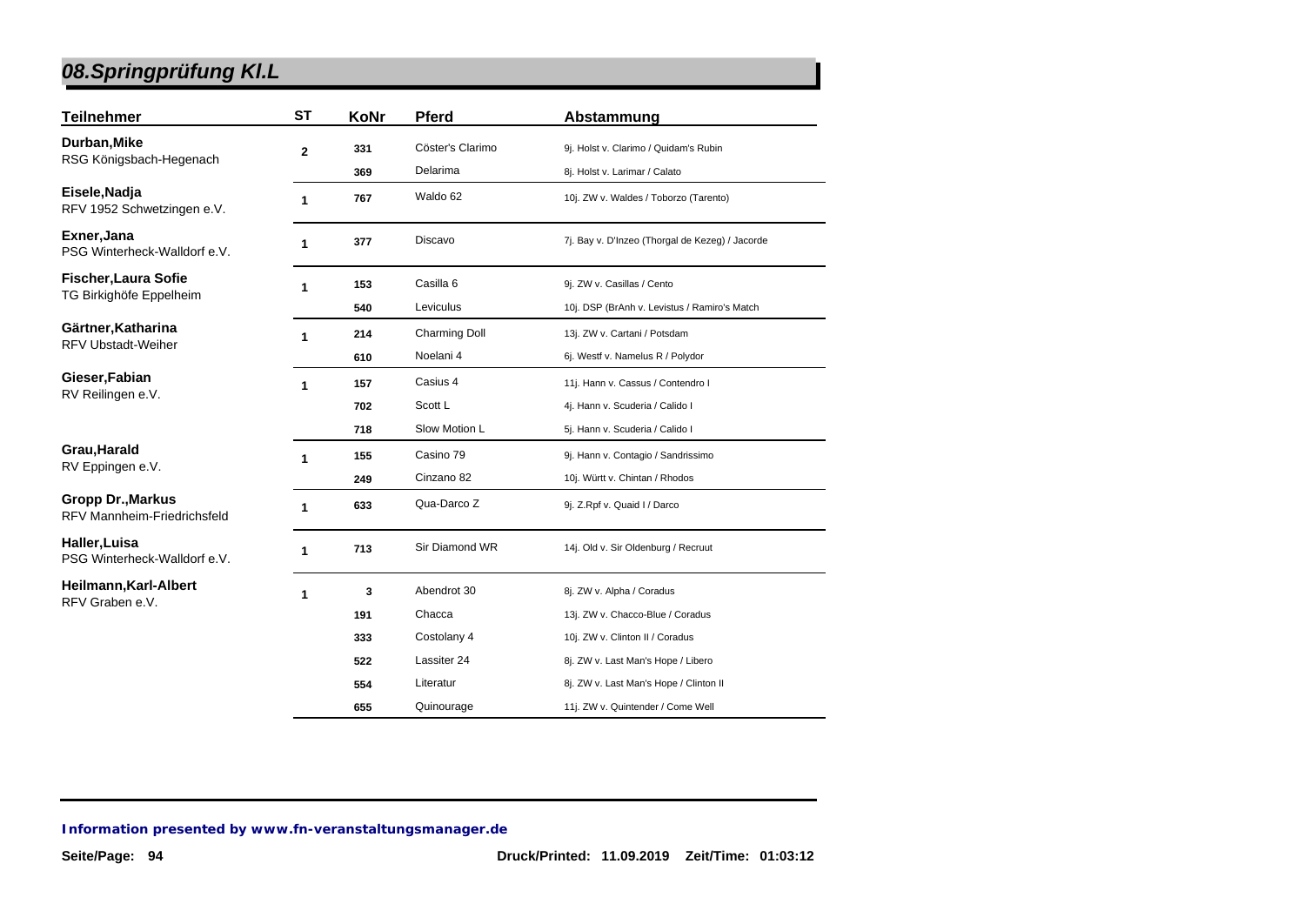| <b>Teilnehmer</b>                                | <b>ST</b>    | KoNr | <b>Pferd</b>                   | Abstammung                                             |
|--------------------------------------------------|--------------|------|--------------------------------|--------------------------------------------------------|
| Heilmann, Svenja                                 | 1            | 3    | Abendrot 30                    | 8j. ZW v. Alpha / Coradus                              |
| RFV Graben e.V.                                  |              | 191  | Chacca                         | 13j. ZW v. Chacco-Blue / Coradus                       |
|                                                  |              | 333  | Costolany 4                    | 10j. ZW v. Clinton II / Coradus                        |
|                                                  |              | 522  | Lassiter 24                    | 8j. ZW v. Last Man's Hope / Libero                     |
|                                                  |              | 554  | Literatur                      | 8j. ZW v. Last Man's Hope / Clinton II                 |
|                                                  |              | 655  | Quinourage                     | 11j. ZW v. Quintender / Come Well                      |
| Herzig, Isabell                                  | 1            | 209  | Charly 1383                    | 15j. Grpf.o.R v. /                                     |
| <b>RF Liedolsheim</b>                            |              | 364  | Daphne 194                     | 9j. Old v. De Niro / Rohdiamant                        |
|                                                  |              | 549  | Lines 51                       | 13j. Württ v. Loving Dancer / Alasca                   |
|                                                  |              | 733  | <b>Steendieks Coconut Kiss</b> | 4j. DR (Holst) v. Steendieks Cream of Glory / Mondrian |
| Hochadel, Sandra<br><b>RFV Ubstadt-Weiher</b>    | $\mathbf{2}$ | 509  | La vie est belle H 2           | 7j. Württ v. Landjonker (Fruhling) / Quick Star        |
|                                                  |              | 566  | Lotta G                        | 7j. OS v. Levisonn / Quality                           |
| Jakob, Maike<br>RFV Heidelberg-Handschuhsheim    | 1            | 20   | Amicello M                     | 10j. Bay v. Acordelli / Argentinus                     |
| Kaiser, Steffen<br>PSV Heidelberg-Ladenburg e.V. | 1            | 290  | Con Stakky                     | 8j. Holst v. Canstakko / Quidam de Revel               |
| Keith-Stier, Saskia                              | 1            | 73   | Cabu Dhabi                     | 13j. Old v. Converter / Landfrieden                    |
| <b>RV Mannheim</b>                               |              | 134  | Carolientje 2                  | 19j. Old v. Shine On / Corleone                        |
|                                                  |              | 380  | Doloris S 12                   | 9j. Old v. Diarado / I Love You                        |
|                                                  |              | 389  | Dysprosium                     | 9j. OS v. Diarado / Capriccio                          |
|                                                  |              | 402  | Emilia 52                      | 9j. ZW v. N.N. / San Giorgio                           |
|                                                  |              | 458  | Golden Wind                    | 16j. OS v. Gwalarn Ar Park / Urcos du Defey            |
|                                                  |              | 529  | Lawrencium                     | 10j. Holst v. Latouro / Capitol II                     |
| Kemmet, Lisa                                     | 1            |      |                                |                                                        |

RV Heilbronn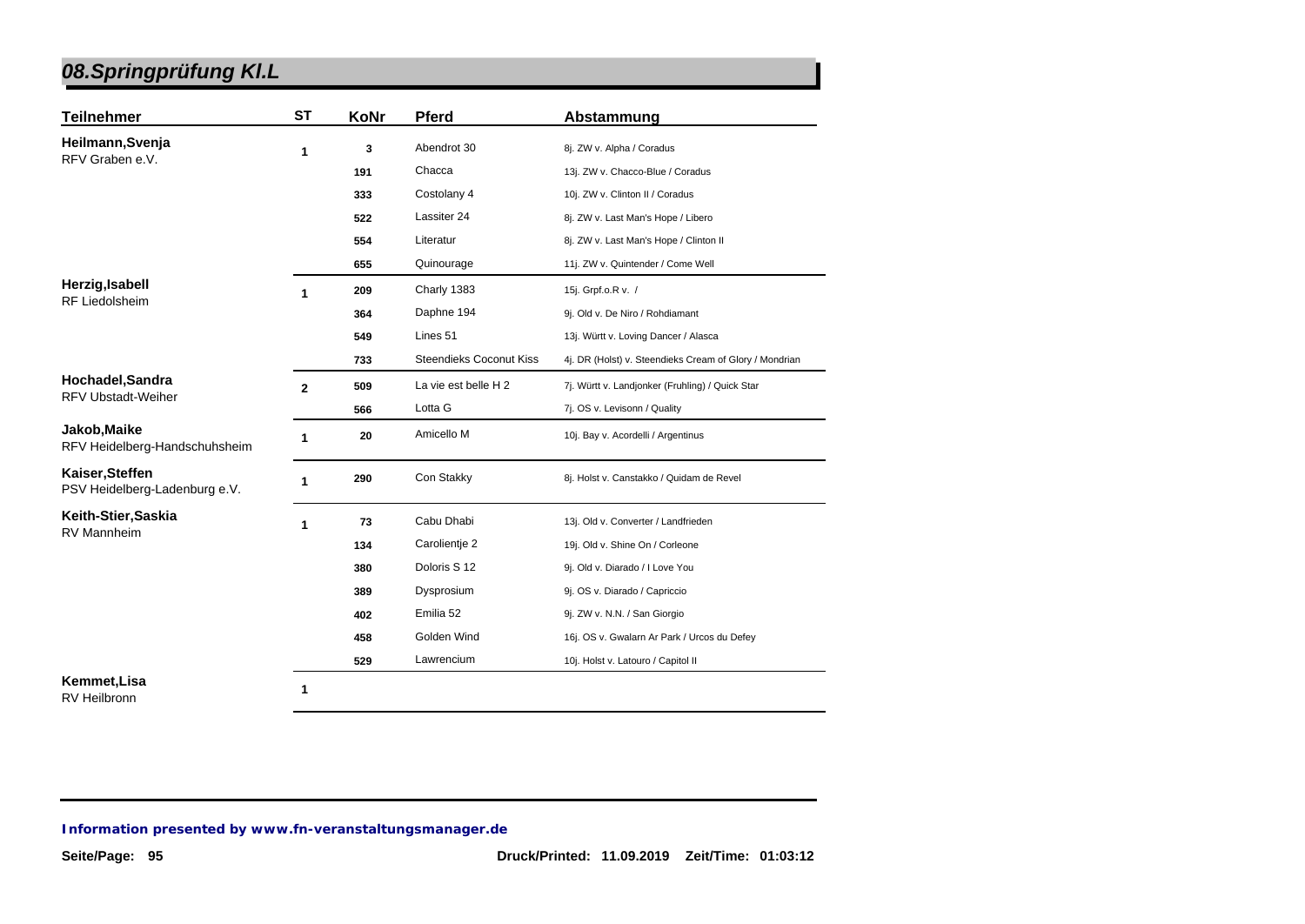| <b>Teilnehmer</b>                         | <b>ST</b>    | KoNr | <b>Pferd</b>             | Abstammung                                           |
|-------------------------------------------|--------------|------|--------------------------|------------------------------------------------------|
| <b>Kemmet, Philip Paul</b>                | 1            | 204  | Chardonnay DWD           | 17j. BWP v. Voltaire / Pikoer                        |
| RV Heilbronn                              |              | 567  | Love Story 28            | 11j. OS v. Lordanos / Calypso IV                     |
|                                           |              | 589  | Miss Muffin van de Dreef | 7j. v. Nabab de Reve / Le Duc                        |
|                                           |              | 724  | Spartacus 12             | 20j. KWPN v. Heartbreaker / Nabuur                   |
| Kippenhan, Margit                         | 1            | 65   | <b>Bonne Affaire S</b>   | 7j. Hann v. Bonne Chance / Glueckspilz               |
| RG Birkenhof Ladenburg/Neuzeil            |              | 123  | Carisio 2                | 7j. Grpf.o.R v. /                                    |
|                                           |              | 247  | Cincinatti 19            | 11j. Holst v. Corrado II / Coriano                   |
|                                           |              | 262  | Clayton 45               | 7j. Württ v. Catoo / Chambertin                      |
|                                           |              | 267  | Clooney 100              | 9j. Holst v. Clinton / Salient xx                    |
|                                           |              | 519  | Laniano                  | 15j. Württ v. Landjuweel St Hubert (BEL) / unbekannt |
|                                           |              | 602  | <b>Nautilus G</b>        | 5j. Holst v. Nabab de Reve / Connor                  |
| Kippenhan, Nina                           | 1            | 247  | Cincinatti 19            | 11j. Holst v. Corrado II / Coriano                   |
| RG Birkenhof Ladenburg/Neuzeil            |              | 267  | Clooney 100              | 9j. Holst v. Clinton / Salient xx                    |
|                                           |              | 519  | Laniano                  | 15j. Württ v. Landjuweel St Hubert (BEL) / unbekannt |
| Knopp, Nadine<br>RV Eggenstein e.V.       | $\mathbf{1}$ | 113  | Captain Cook 10          | 18j. Württ v. Cento / Lesanto                        |
| Kröhnert, Verena<br>RC Schwabenheimer-Hof | $\mathbf{1}$ | 156  | Casino Caramello         | 9j. Bay v. Casino / Quinto de B                      |
| Kudlek, Kirsten                           | 1            | 7    | Acolito's Ass            | 10j. Hann v. Acolito / Salieri                       |
| TG Birkighöfe Eppelheim                   |              | 380  | Doloris S 12             | 9j. Old v. Diarado / I Love You                      |
|                                           |              | 389  | Dysprosium               | 9j. OS v. Diarado / Capriccio                        |
|                                           |              | 402  | Emilia 52                | 9j. ZW v. N.N. / San Giorgio                         |
|                                           |              | 458  | Golden Wind              | 16j. OS v. Gwalarn Ar Park / Urcos du Defey          |
|                                           |              | 529  | Lawrencium               | 10j. Holst v. Latouro / Capitol II                   |
|                                           |              | 732  | Stako T                  | 9j. Hann v. Stakkato / Calypso II                    |
| Landmesser, Marcel<br>RFV Kämpfelbachtal  | 1            | 791  | Forever Fashion          | 08j. Württ v. For Fashion (Anklahoma VDL) / Alexis Z |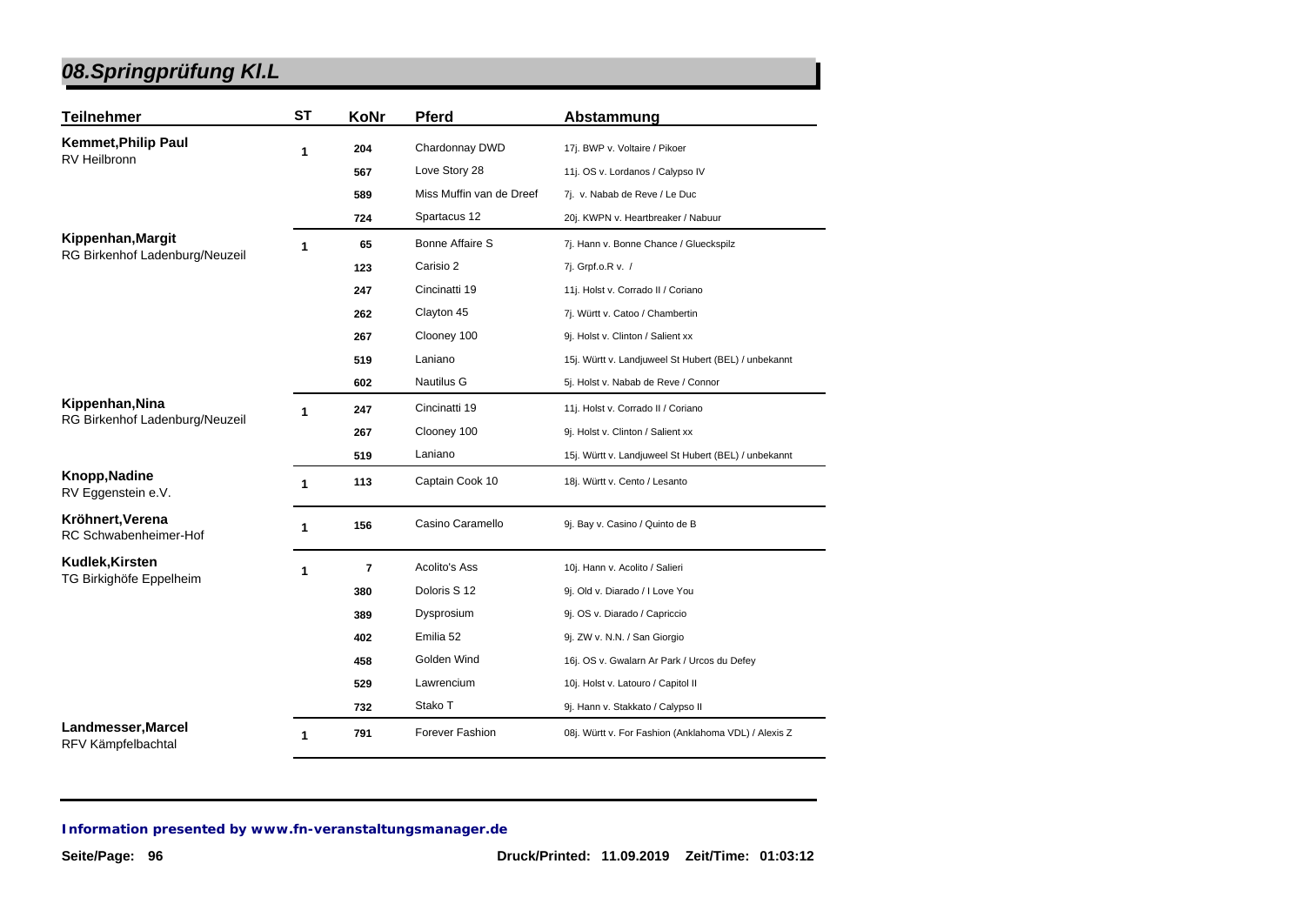| <b>Teilnehmer</b>                                      | <b>ST</b>      | KoNr | <b>Pferd</b>          | Abstammung                                                     |
|--------------------------------------------------------|----------------|------|-----------------------|----------------------------------------------------------------|
| Loser, Heike                                           | $\mathbf{2}$   | 25   | Antares 228           | 12j. Württ v. Argentinus / Rico                                |
| PSG Winterheck-Walldorf e.V.                           |                | 136  | Carrigane La Guapa    | 16j. Rhld v. Carrigane Lauro / Dashing Blade xx                |
|                                                        |                | 327  | Cosima 200            | 15j. Westf v. Cornet Obolensky (ex: Windows /<br>Frühlingsball |
|                                                        |                | 626  | Piturinha             | 5j. Old v. Casiro I / Feuerwerk                                |
| Mahnke, Hanna<br><b>RFV Viernheim</b>                  | 1              | 464  | Gräfin Stakkata       | 7j. Hann v. Graf Top / Stakkato                                |
| <b>Markheiser, Christina</b><br>RFV Hilsbach           | 1              | 152  | Casiano 3             | 13j. Württ v. Candillo / Rubinstein I                          |
| Martellani, Michelle<br>RV Eppelheim                   | 1              | 671  | Quitte 17             | 11j. DSP (BrAnh v. Quite Capitol / Asculep                     |
| Mösch, Marco                                           | $\overline{2}$ | 23   | Annabell 472          | 12j. DSP (SaThu v. Baloubino B / Allround                      |
| RFV Graben e.V.                                        |                | 61   | <b>Black Prince 5</b> | 5j. Ung. v. Hunor de Bognar / Alcatraz                         |
|                                                        |                | 532  | Lee $41$              | 15j. Slo.Wb v. Landherr / Rancher I                            |
|                                                        |                | 616  | Pauillac              | 11j. Hann v. Perigueux / Lincolm L                             |
|                                                        |                | 723  | Soraya 292            | 9j. Württ v. Clerus / Latent                                   |
|                                                        |                | 741  | Sunflower 44          | 6j. Dt.Pf v. Stolzenberg / Larome                              |
| Moser, Sonja<br>RG Bruchhäuserhof Sandhausen e         | 1              | 230  | Chilali               | 12j. Holst v. Canto / Carthago                                 |
| Nerpel, Kristin                                        | 1              | 321  | Cornet's Conny N      | 9j. Württ v. Cornet's Stern / Argentinus                       |
| RV Krebsgrund Sinsheim e.V.                            |                | 512  | Lady Gaga N           | 10j. Württ v. Landry / Cento                                   |
| Parisi, Lara<br>RSG Worms-Pfeddersheim                 | $\mathbf{1}$   | 254  | Claire au Choccolat   | 13j. Westf v. Chico's Boy / Ribbeck                            |
| <b>Puglisi, Patricia</b><br>RFV 1952 Schwetzingen e.V. | 1              | 508  | La Pasqualina         | 8j. Württ v. Lordanos / Noble Champion                         |
| <b>Puhr, Ann-Cathrin</b><br>TG Birkighöfe Eppelheim    | 1              | 84   | Caliopee 2            | 14j. Rhld v. Co-Pilot / Weinberg                               |
|                                                        |                | 177  | Ce la Vie S           | 6j. Old v. Comilfo Plus Z / Lake Tahoe                         |
| Rothermel, Birte<br>RFV Schwanheim e.V.                | $\mathbf{1}$   | 638  | Quarida la Diva       | 8j. Holst v. Quirado / Chamonix                                |
|                                                        |                |      |                       |                                                                |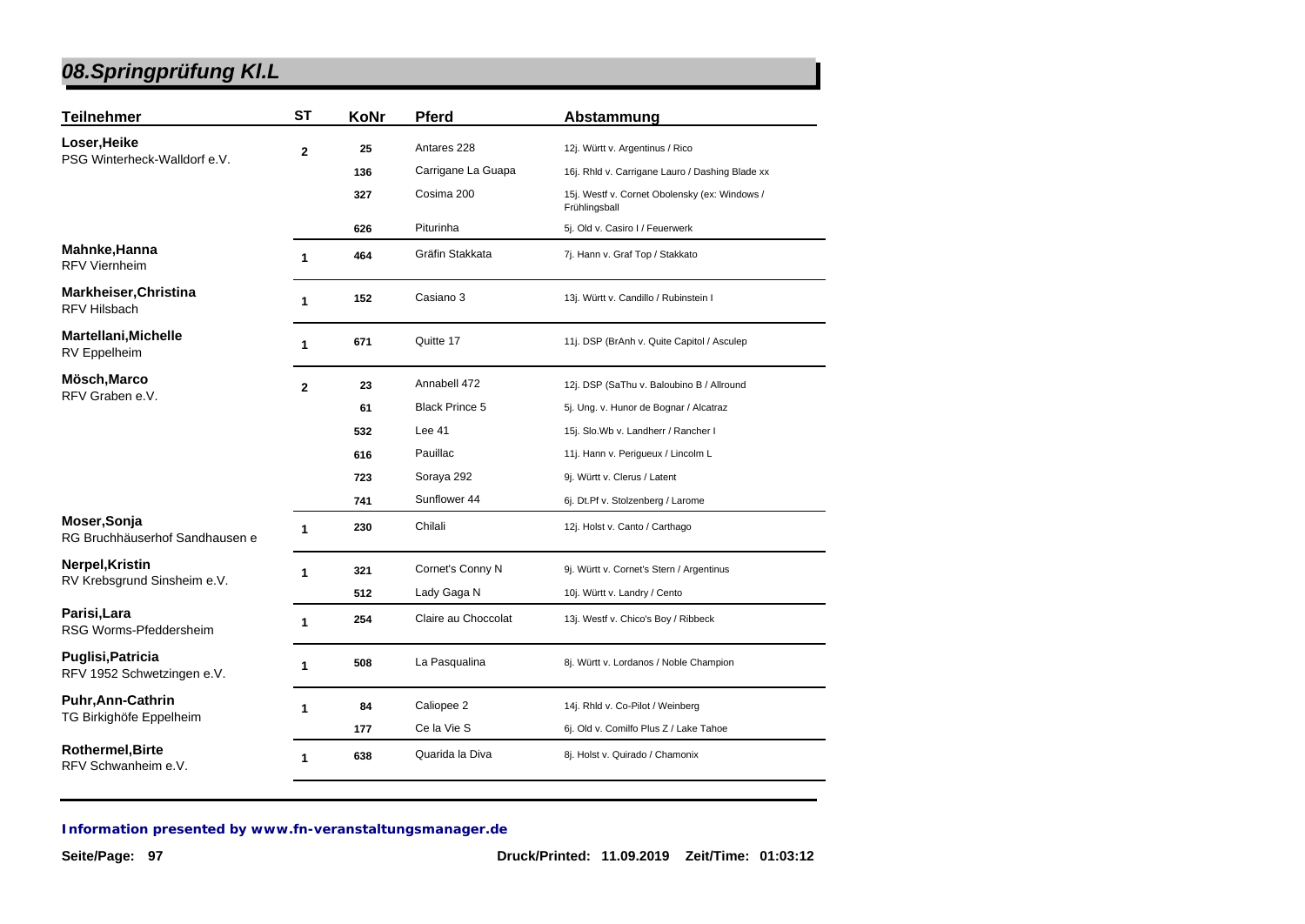| <b>Teilnehmer</b>                                | SТ             | KoNr | <b>Pferd</b>                 | Abstammung                                       |
|--------------------------------------------------|----------------|------|------------------------------|--------------------------------------------------|
| Rothmund, Chiara<br>PSG Winterheck-Walldorf e.V. | 1              | 451  | <b>GEKE Equigrip's Zilia</b> | 12j. Holst v. Singulord Joter / Landgraf I       |
| Rupp, Diana                                      | $\mathbf{2}$   | 83   | Calino DR                    | 8j. Württ v. Ciacomo / Cento                     |
| <b>RV Heilbronn</b>                              |                | 444  | Fräulein Lilli               | 11j. Bay v. Incello / Carlando I                 |
| Sattel, Klaus<br>PSG Winterheck-Walldorf e.V.    |                | 751  | Umbra 33                     | 15j. Holst v. Calido I / Linaro                  |
| Schreiber, Julia                                 | $\overline{2}$ | 127  | Carlotta 121                 | 15j. Württ v. Come Well / Le Champion            |
| RG Mannheim-Neckarau e.V.                        |                | 287  | Comtessa 133                 | 6j. Holst v. Commentator / Larimar               |
| Seibert, Christine<br>RFPZV Dossenheim e.V.      |                | 123  | Carisio 2                    | 7j. Grpf.o.R v. /                                |
| Tangermann, Sönke<br>RV Gellmersbach             |                | 725  | Spino                        | 11j. Hann v. Stalypso / Singular Joter I         |
| <b>Todesco, Christina</b><br>FRV Fußgönheim e.V. |                | 502  | Kimberly 153                 | 6j. Holst v. Kash de Prissey / Cascavello        |
| Triebskorn, Lara<br>RV Reilingen e.V.            |                | 289  | Con Spirit 8                 | 11j. Hann v. Castus I / Rex Gotthard             |
| <b>Vincon, Vivienne</b><br>RV Oberderdingen      | 1              | 11   | Aladin K                     | 19j. Württ v. Araconit / Angelo Z                |
|                                                  |                | 453  | Gerlos 6                     | 9j. NRPS v. Gaillard de la Pomme / Sandro        |
|                                                  |                | 575  | Luna $K_3$                   | 19j. Württ v. Lintas / Cento                     |
| <b>Weber, Frank</b><br><b>RFV Rot</b>            |                | 474  | Heartbeat 11                 | 7j. KWPN v. Spartacus / Heartbreaker             |
|                                                  |                | 523  | Last Chance 15               | 6j. Württ v. Los Angeles / Sable Rose (Calvados) |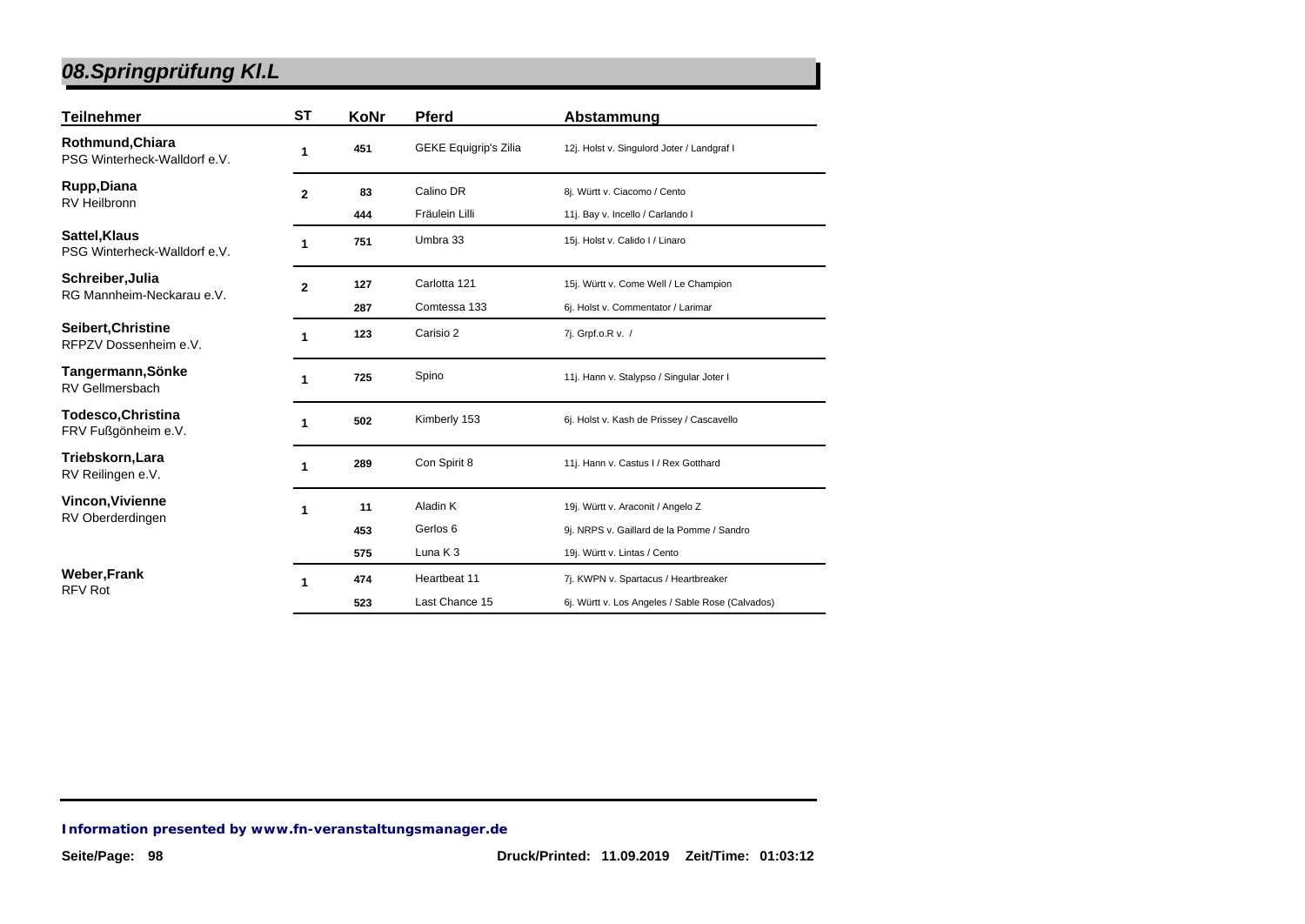| <b>Teilnehmer</b>                               | <b>ST</b>      | KoNr | <b>Pferd</b>                 | Abstammung                                        |
|-------------------------------------------------|----------------|------|------------------------------|---------------------------------------------------|
| Weißbrod, Simone                                | $\mathbf 2$    | 124  | Carisma 133                  | 9j. OS v. Com Air I / Lagoheidor G                |
| RSV Wachenburg Weinheim e.V.                    |                | 300  | Conny 407                    | 4j. AESRpf v. Pablo's Ass / Concetto              |
|                                                 |                | 348  | Cronos B                     | 9j. Hann v. Contendro I / For Pleasure            |
|                                                 |                | 614  | Pablos Girl                  | 6j. AESRpf v. Pablos As / Lord Siclau             |
|                                                 |                | 619  | Penny May 3                  | 8j. Westf v. Pablos As / Cordalme Z               |
|                                                 |                | 720  | Smartie 37                   | 12j. ZW v. Lancerto / Kavaliero                   |
|                                                 |                | 776  | Wyk 2                        | 13j. Holst v. Askano / Linaro                     |
|                                                 |                | 788  | Rubinero 8                   | 16j. Hann v. Rubin-Royal / Lastro                 |
| Werner, Helmut                                  | $\overline{2}$ | 425  | Fenja W                      | 12j. ZW v. Cerdic / Feuerwerk                     |
| RV Bellheim e.V.                                |                | 432  | Flamero W                    | 14j. ZW v. Feuerwerk / Argentinus                 |
|                                                 |                | 446  | Fuego W                      | 13j. ZW v. Feuerwerk / Argentinus                 |
|                                                 |                | 459  | Gomez 17                     | 12j. KWPN v. Triomphe de Muze / Zandor (Zandor Z) |
|                                                 |                | 548  | Lines 49                     | 14j. ZW v. Rocky SW / Lambada                     |
|                                                 |                | 598  | Namika                       | 7j. ZW v. Nekton / Cerdic                         |
|                                                 |                | 622  | Pialotta 69                  | 11j. OS v. Calato / Feuerwerk                     |
|                                                 |                | 659  | Quintal 5                    | 9j. Hann v. Quidam's Rubin / Contender            |
|                                                 |                | 759  | Velou                        | 6j. OS v. Van Helsing / Sion                      |
|                                                 |                | 780  | Zenobia W                    | 14j. ZW v. Ron William / Goldstern                |
| Woldrich, Julia<br>PSG Winterheck-Walldorf e.V. | 1              | 167  | Catalinja                    | 12j. ZW v. Catalano / Rapallo                     |
| <b>Woldrich,Lisa</b>                            | 1              | 161  | Cassiopeia 106               | 9j. Westf v. Climax / Quattro B                   |
| PSG Winterheck-Walldorf e.V.                    |                | 451  | <b>GEKE Equigrip's Zilia</b> | 12j. Holst v. Singulord Joter / Landgraf I        |
|                                                 |                | 651  | Quin 11                      | 10j. Württ v. Que Guapo / Calido I                |
|                                                 |                | 719  | Sly 18                       | 16j. Westf v. Sir Bedo / Dinard L                 |
| Zahn, Silke<br>RFV Heidelberg-Kirchheim         | 1              | 584  | Max 3782                     | 9j. Westf v. Monte Bellini / Arpeggio             |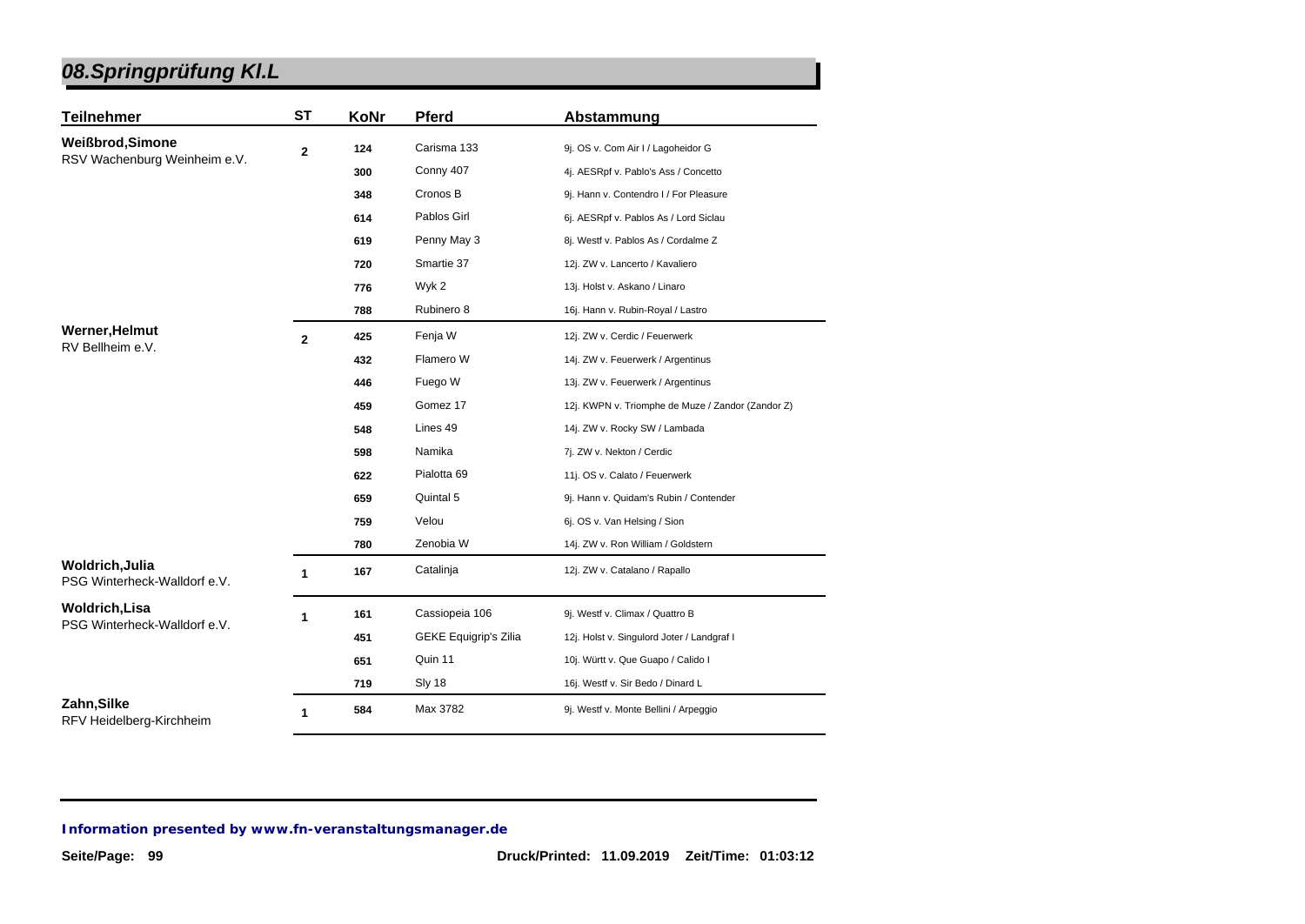**Anzahl der Reiter: Startfolge ab: W nach Pferd** 0

**Anzahl der Startplätze: 73**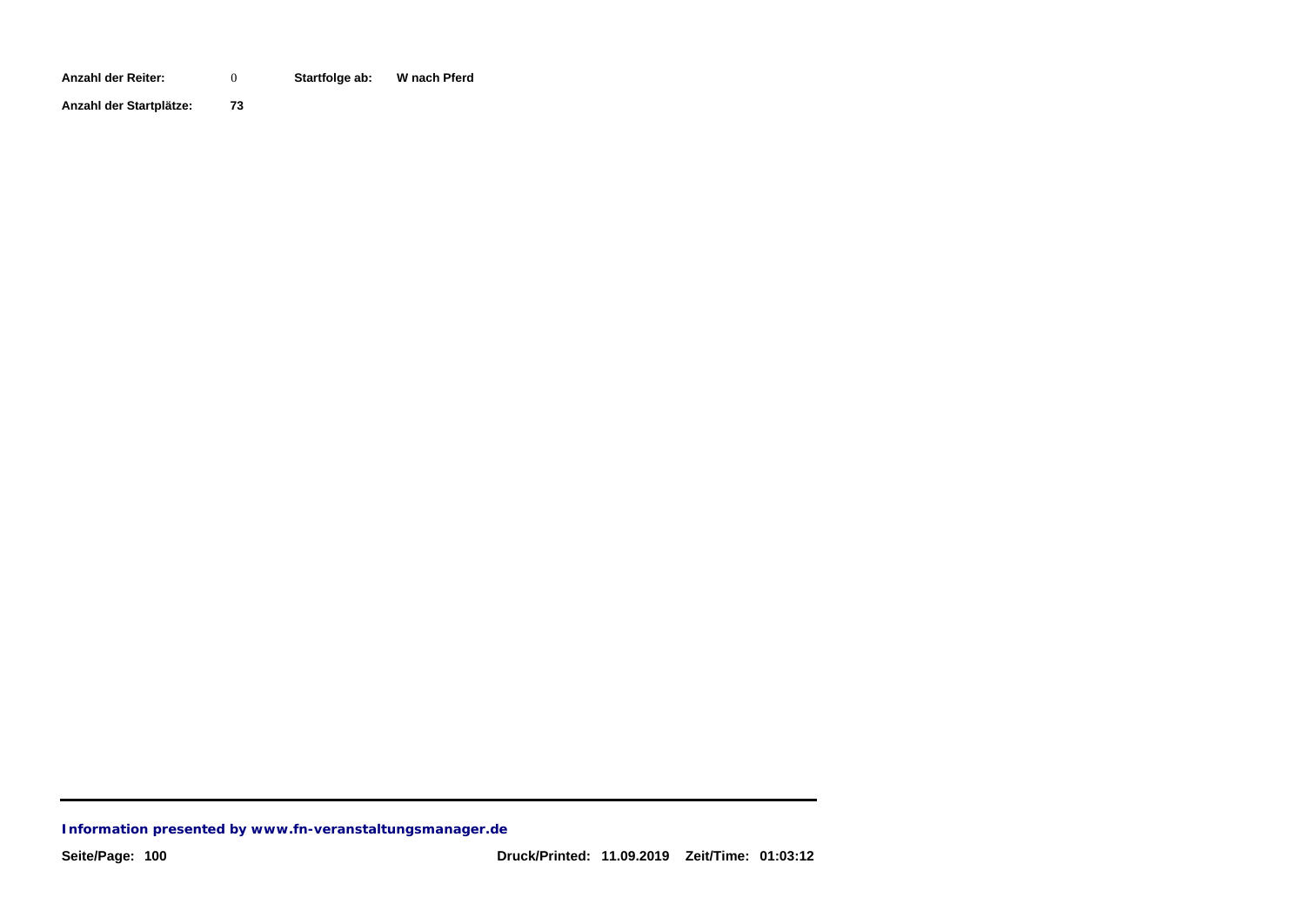| <b>Teilnehmer</b>                                  | <b>ST</b>      | KoNr | <b>Pferd</b>            | Abstammung                                           |
|----------------------------------------------------|----------------|------|-------------------------|------------------------------------------------------|
| Abele, Shari<br><b>RFV Hilsbach</b>                | 1              | 405  | Enloy                   | 10j. KWPN v. Contador (NLD) / Guidam (de Dartay)     |
| Adam, Chiara<br><b>RFV Mannheim-Friedrichsfeld</b> | 1              | 238  | Choco Cupcake           | 12j. LetW v. Colins /                                |
| Adler, Kathrin                                     | $\mathbf{2}$   | 13   | Albaretto 3             | 11j. Württ v. Aperol / Schampain                     |
| <b>RFV Viernheim</b>                               |                | 242  | Ci Ci Top               | 11j. Hann v. Contendro I / Graf Top                  |
|                                                    |                | 258  | Clark AH                | 6j. Holst v. Cormint / Clarimo                       |
|                                                    |                | 585  | Maxwell AH              | 5j. DSP (RPS) v. Monte Bellino / Wolkenstürmer       |
|                                                    |                | 761  | Verdi 68                | 12j. Württ v. Vivaldi van de Kampel / Zeus (Nurzeus) |
|                                                    |                | 775  | Worlie                  | 12j. KWPN v. Whitesnake / Ulster                     |
| <b>Altmann, Sophie Noelle</b>                      | 1              | 161  | Cassiopeia 106          | 9j. Westf v. Climax / Quattro B                      |
| PSG Winterheck-Walldorf e.V.                       |                | 651  | Quin 11                 | 10j. Württ v. Que Guapo / Calido I                   |
| <b>Bechtel, Nicole</b>                             | $\overline{2}$ | 115  | Cara Mia 114            | 9j. Old v. Carry Gold / Ex Libris                    |
| <b>RFV Wiesloch</b>                                |                | 637  | Quarello 2              | 9j. Württ v. Quintino / Candillo                     |
| <b>Betz, Adrienne</b>                              | $\mathbf{2}$   | 36   | <b>Artificial Dance</b> | 11j. Holst v. Aljano / Lorentin I                    |
| <b>RPZV Ketsch</b>                                 |                | 463  | <b>Graf Tops</b>        | 13j. Hann v. Graf Top / Furinos                      |
| <b>Breining, Stefanie</b>                          | $\overline{2}$ | 301  | Consir                  | 11j. Holst v. Contender / Sir Shostakovich xx        |
| RFV Mannheim-Friedrichsfeld                        |                | 469  | Gustavo 13              | 7j. Württ v. Grey Top / Silvio I                     |
| Christmann, Jasmin                                 | 1              | 30   | Arabell B               | 12j. Württ v. Aralimbo / Polany                      |
| RV Krebsgrund Sinsheim e.V.                        |                | 384  | Dotti B                 | 9j. Württ v. Diarado / Polany                        |
| Cravaack, Franziska                                | 1              | 112  | Captain Boom Boom       | 11j. OS v. Captain Fire / Abke                       |
| RG Bruchhäuserhof Sandhausen e                     |                | 131  | Carlotta V              | 12j. Holst v. Carry / Linaro                         |
|                                                    |                | 486  | Hulabalu Hope           | 7j. KWPN v. Bubalu VDL / Cardento                    |
|                                                    |                | 609  | Nobby K                 | 5j. OS v. Numero Uno / Corrado I                     |
| Demel, Nina                                        | $\overline{2}$ | 354  | Curt 15                 | 13j. Holst v. Cartani / Lavall II                    |
| <b>RFV Hilsbach</b>                                |                | 578  | Lykos 3                 | 13j. Hann v. Lordanos / Picard                       |
|                                                    |                | 726  | Spirit 298              | 11j. DSP (SaThu v. Skyman / Well done                |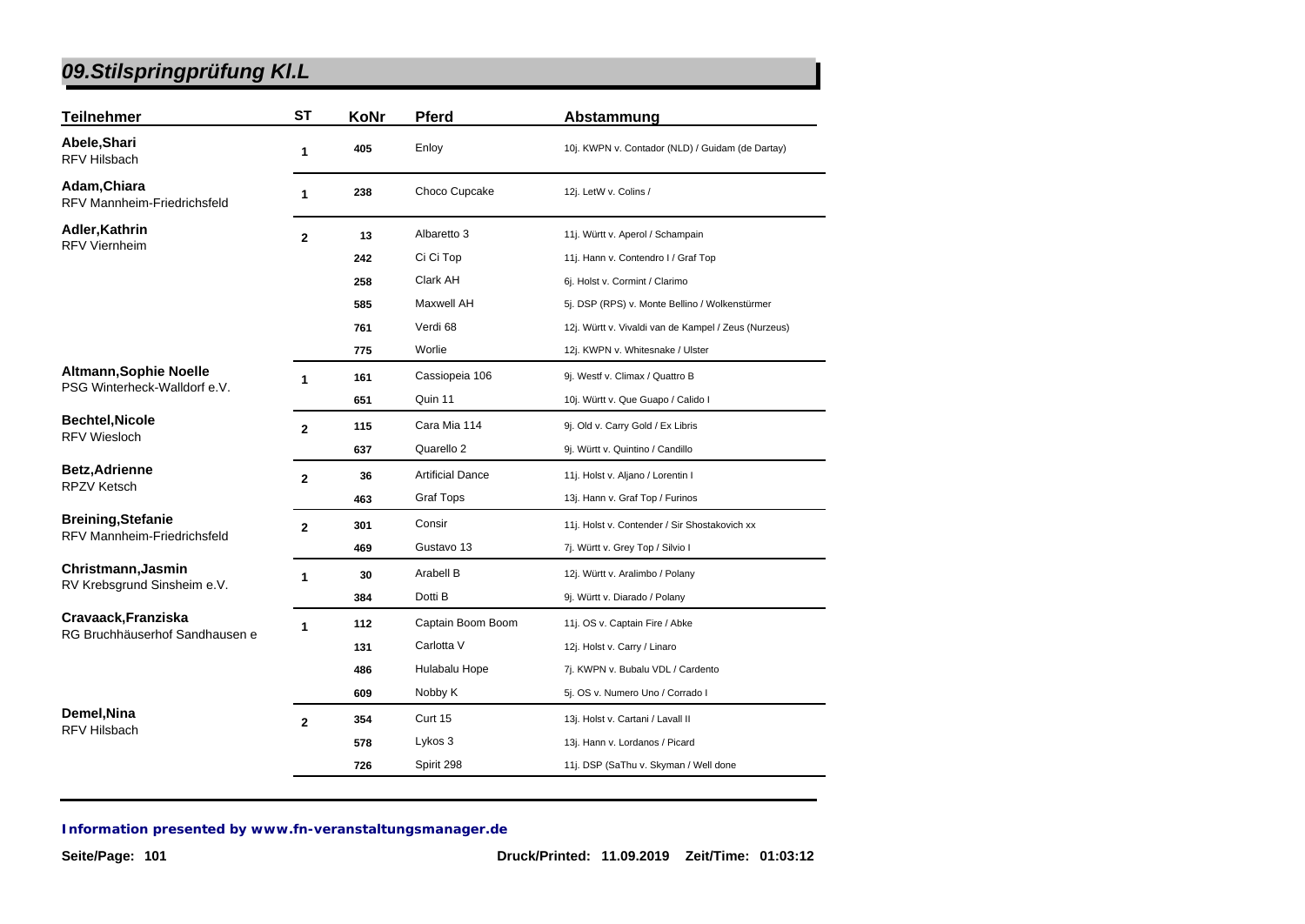| <b>Teilnehmer</b>                                   | <b>ST</b>    | KoNr | Pferd              | Abstammung                                      |
|-----------------------------------------------------|--------------|------|--------------------|-------------------------------------------------|
| Dülger, Tamay-Marie<br>RSG Heimbronnerhof e.V.      | 1            | 789  | <b>HCR Rio</b>     | 14j. Holst v. Lasino / Candillo                 |
| Durban, Mike                                        | $\mathbf{2}$ | 331  | Cöster's Clarimo   | 9j. Holst v. Clarimo / Quidam's Rubin           |
| RSG Königsbach-Hegenach                             |              | 369  | Delarima           | 8j. Holst v. Larimar / Calato                   |
| Eggstein, Vivien<br><b>RFV Weilheim/Teck</b>        | 1            | 366  | Däumelinchen 5     | 8j. Holst v. Cancara / Rocco                    |
| Eichenlaub, Walter<br>RRV Herxheim e.V.             | 1            | 169  | Catenaccio         | 6j. OS v. Cascadello I / Ladinos                |
| Eisele, Nadja<br>RFV 1952 Schwetzingen e.V.         | 1            | 767  | Waldo 62           | 10j. ZW v. Waldes / Toborzo (Tarento)           |
| Exner, Jana<br>PSG Winterheck-Walldorf e.V.         | 1            | 377  | Discavo            | 7j. Bay v. D'Inzeo (Thorgal de Kezeg) / Jacorde |
| <b>Fischer, Laura Sofie</b>                         | 1            | 153  | Casilla 6          | 9j. ZW v. Casillas / Cento                      |
| TG Birkighöfe Eppelheim                             |              | 540  | Leviculus          | 10j. DSP (BrAnh v. Levistus / Ramiro's Match    |
| Förster, Hendrike Sophie<br><b>RFV Wiesloch</b>     | 1            | 19   | Amelie Poulain 2   | 11j. DSP (BrAnh v. Asklepios / Aramis           |
| Frey, Stefanie<br><b>RC</b> Mosbach                 | 1            | 418  | Fantastic Dream 13 | 13j. Hann v. Florencio I / Landclassic          |
| Gieser, Fabian                                      | 1            | 157  | Casius 4           | 11j. Hann v. Cassus / Contendro I               |
| RV Reilingen e.V.                                   |              | 702  | Scott L            | 4j. Hann v. Scuderia / Calido I                 |
|                                                     |              | 718  | Slow Motion L      | 5j. Hann v. Scuderia / Calido I                 |
| Gottmann, Saskia<br>RFV Schwanheim e.V.             | 1            | 77   | Cairo 24           | 16j. OS v. Carnando / Lord Liberty              |
| Gross, Anna<br><b>RFV Mannheim-Friedrichsfeld</b>   | 1            | 739  | Stuart Little 24   | 7j. Holst v. Stanfour / Calando I               |
| Gunzenhäuser, Linn Marie<br>RG Seehof Büchenau e.V. | 1            | 41   | Ballinagore Bambi  | 10j. ISH v. Gwennic de Goariva / unbekannt      |
| Haller, Luisa<br>PSG Winterheck-Walldorf e.V.       | 1            | 713  | Sir Diamond WR     | 14j. Old v. Sir Oldenburg / Recruut             |
|                                                     |              |      |                    |                                                 |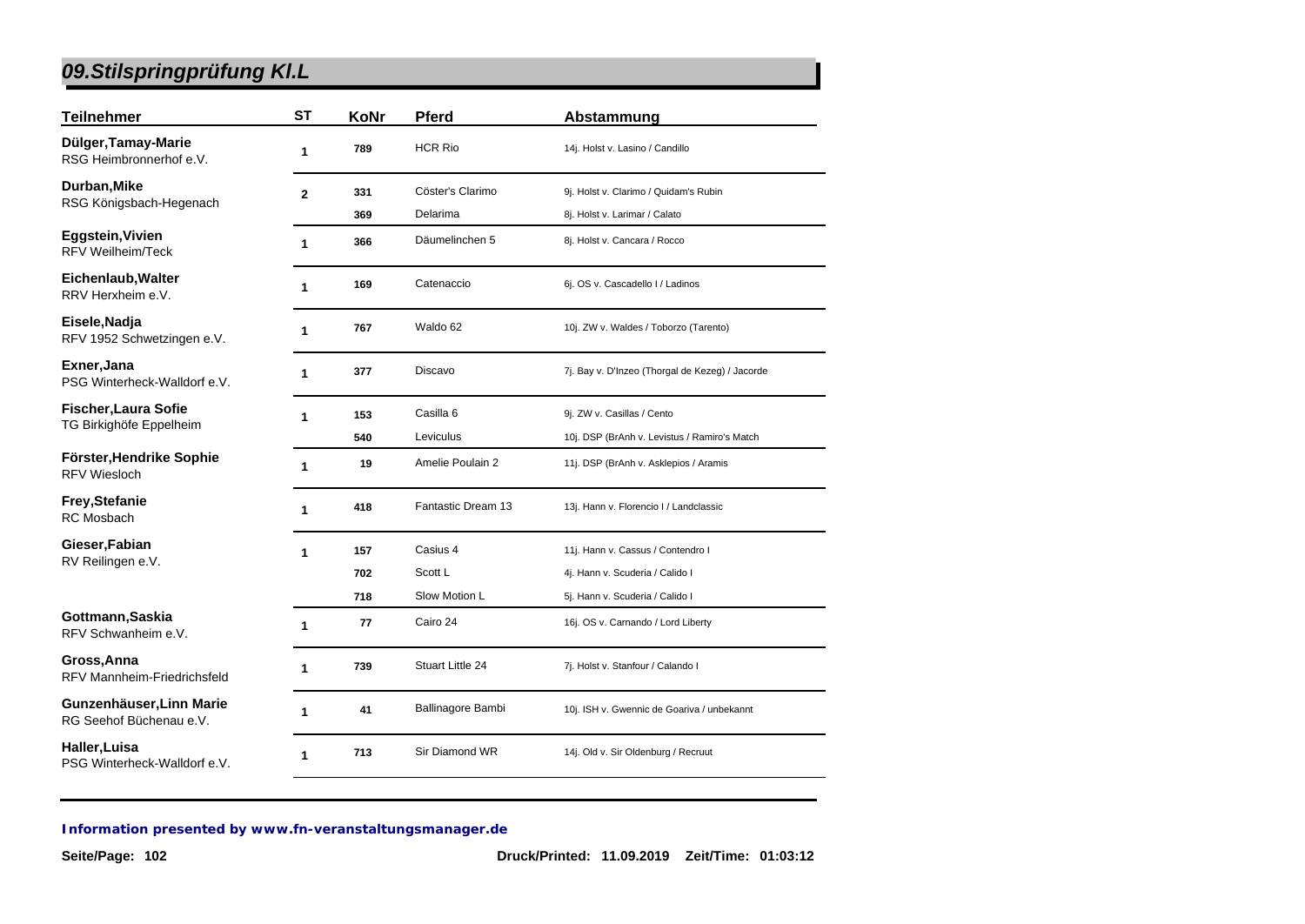| <b>Teilnehmer</b>                             | <b>ST</b> | KoNr | <b>Pferd</b>          | Abstammung                                           |
|-----------------------------------------------|-----------|------|-----------------------|------------------------------------------------------|
| Hansmann, Karoline<br>FPF Birkenhof Eppingen  | 1         | 415  | Faible 108            | 9j. Grpf.o.R v. /                                    |
| Heinz, Jennifer<br><b>RFV Wiesloch</b>        | 1         | 145  | Casario Gold          | 11j. Holst v. Con Air / Cento                        |
| Holz, Hanna-Marie                             | 1         | 63   | Bonita 426            | 12j. Holst v. Boritas / Locato                       |
| RFV Essingen                                  |           | 329  | Cosmo 67              | 10j. Meckl. v. Catoki's Cannon / Radeberger          |
|                                               |           | 370  | Diadem 90             | 9j. Old v. Diarado / Grandeur                        |
|                                               |           | 406  | Enrico 302            | 15j. Hann v. Escudo I / Goodman                      |
|                                               |           | 551  | Lintello              | 11j. Hann v. Linton / Rebel Z I                      |
|                                               |           | 662  | Quintano <sub>S</sub> | 13j. Bay v. Quinto de B / Sit this one out xx        |
|                                               |           | 679  | Rob <sub>7</sub>      | 17j. Grpf.o.R v. /                                   |
|                                               |           | 685  | Royana 6              | 13j. Württ v. Royaldik / Landioso                    |
| Holzschuh, Amy<br><b>RFV Viernheim</b>        | 1         | 105  | Canetta 2             | 9j. Hann v. Cassini II / Quidam de Revel             |
|                                               |           | 291  | Con-Way               | 13j. Holst v. Con Air / Athlet Z                     |
|                                               |           | 579  | Madness R             | 11j. DR (Holst) v. Mad Max / Mac Geyver              |
|                                               |           | 634  | Quaisa Quim           | 5j. DSP (BrAnh v. Quality Time (NED) / Diarado       |
| Jakob, Maike<br>RFV Heidelberg-Handschuhsheim | 1         | 20   | Amicello M            | 10j. Bay v. Acordelli / Argentinus                   |
| Kippenhan, Nina                               | 1         | 247  | Cincinatti 19         | 11j. Holst v. Corrado II / Coriano                   |
| RG Birkenhof Ladenburg/Neuzeil                |           | 267  | Clooney 100           | 9j. Holst v. Clinton / Salient xx                    |
|                                               |           | 519  | Laniano               | 15j. Württ v. Landjuweel St Hubert (BEL) / unbekannt |
| Knopp, Nadine<br>RV Eggenstein e.V.           | 1         | 113  | Captain Cook 10       | 18j. Württ v. Cento / Lesanto                        |
| Kröhnert, Verena<br>RC Schwabenheimer-Hof     | 1         | 156  | Casino Caramello      | 9j. Bay v. Casino / Quinto de B                      |
| Lehrich, Martina                              | 1         | 298  | Connection 21         | 14j. OS v. Cellini / Lavall I                        |
| RG Hammberger Hof                             |           | 612  | Only You D            | 7j. Bay v. Ciacomo / Luberon                         |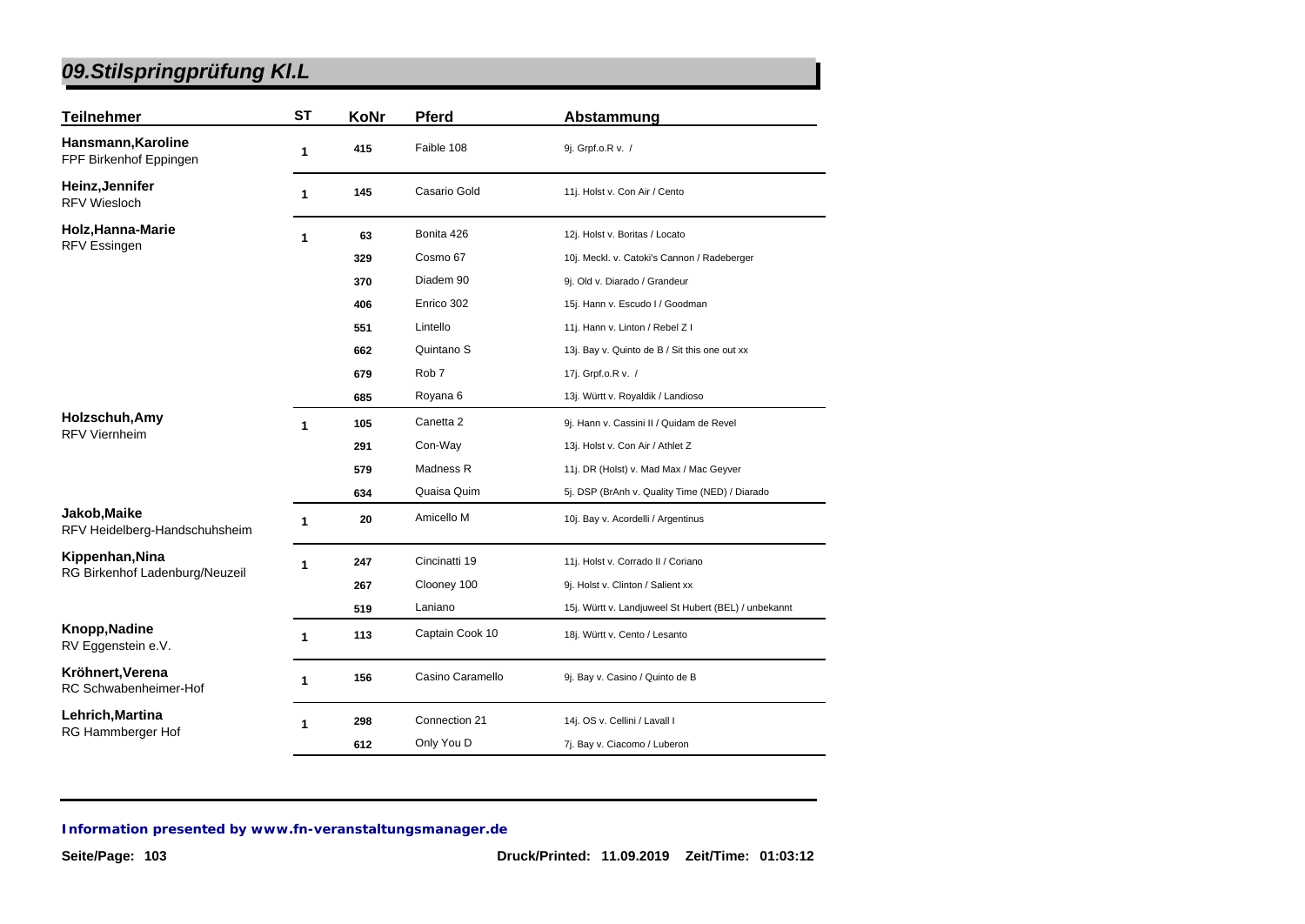| <b>Teilnehmer</b>                              | <b>ST</b>      | KoNr | <b>Pferd</b>          | Abstammung                                                     |
|------------------------------------------------|----------------|------|-----------------------|----------------------------------------------------------------|
| Leitolf, Jana-Katrin                           | 1              | 26   | Antolin 2             | 9j. Württ v. Acordelli / Fabriano                              |
| RV Reichenbach-Hochdorf                        |                | 786  | Quinn 25              | 10j. Holst v. Quidam de Revel / Capitol I                      |
| Loser, Heike                                   | $\overline{2}$ | 25   | Antares 228           | 12j. Württ v. Argentinus / Rico                                |
| PSG Winterheck-Walldorf e.V.                   |                | 136  | Carrigane La Guapa    | 16j. Rhld v. Carrigane Lauro / Dashing Blade xx                |
|                                                |                | 327  | Cosima 200            | 15j. Westf v. Cornet Obolensky (ex: Windows /<br>Frühlingsball |
|                                                |                | 626  | Piturinha             | 5j. Old v. Casiro I / Feuerwerk                                |
| Mahnke, Hanna<br><b>RFV Viernheim</b>          | $\mathbf{1}$   | 464  | Gräfin Stakkata       | 7j. Hann v. Graf Top / Stakkato                                |
| Markheiser, Christina<br><b>RFV Hilsbach</b>   | 1              | 152  | Casiano 3             | 13j. Württ v. Candillo / Rubinstein I                          |
| <b>Martellani, Michelle</b><br>RV Eppelheim    | 1              | 671  | Quitte 17             | 11j. DSP (BrAnh v. Quite Capitol / Asculep                     |
| Mösch, Marco<br>RFV Graben e.V.                | $\mathbf{2}$   | 23   | Annabell 472          | 12j. DSP (SaThu v. Baloubino B / Allround                      |
|                                                |                | 61   | <b>Black Prince 5</b> | 5j. Ung. v. Hunor de Bognar / Alcatraz                         |
|                                                |                | 532  | Lee $41$              | 15j. Slo.Wb v. Landherr / Rancher I                            |
|                                                |                | 616  | Pauillac              | 11j. Hann v. Perigueux / Lincolm L                             |
|                                                |                | 723  | Soraya 292            | 9j. Württ v. Clerus / Latent                                   |
|                                                |                | 741  | Sunflower 44          | 6j. Dt.Pf v. Stolzenberg / Larome                              |
| Moser, Sonja<br>RG Bruchhäuserhof Sandhausen e | $\mathbf 1$    | 230  | Chilali               | 12j. Holst v. Canto / Carthago                                 |
| Neumann, Anni                                  | $\mathbf{1}$   | 252  | Ciriba B              | 15j. Hess v. Cruise Missile / Raminus                          |
| RFV Schwanheim e.V.                            |                | 349  | Cruisino B            | 13j. ZW v. Cruise Missile / Quel Bonheur                       |
| Osswald, Rebecca<br><b>RV Schutterwald</b>     | 1              | 392  | Eaton 6               | 10j. KWPN v. Ustinov / Voltaire                                |
| Parisi, Lara<br>RSG Worms-Pfeddersheim         | 1              | 254  | Claire au Choccolat   | 13j. Westf v. Chico's Boy / Ribbeck                            |
| Pech, Rebecca                                  | $\mathbf{2}$   | 87   | Calla 41              | 11j. Württ v. Calato / Chambertin                              |
| <b>LPSV Donzdorf Alb/Fils</b>                  |                | 175  | Cavalletta            | 10j. Old v. Canoso / Con Capitol                               |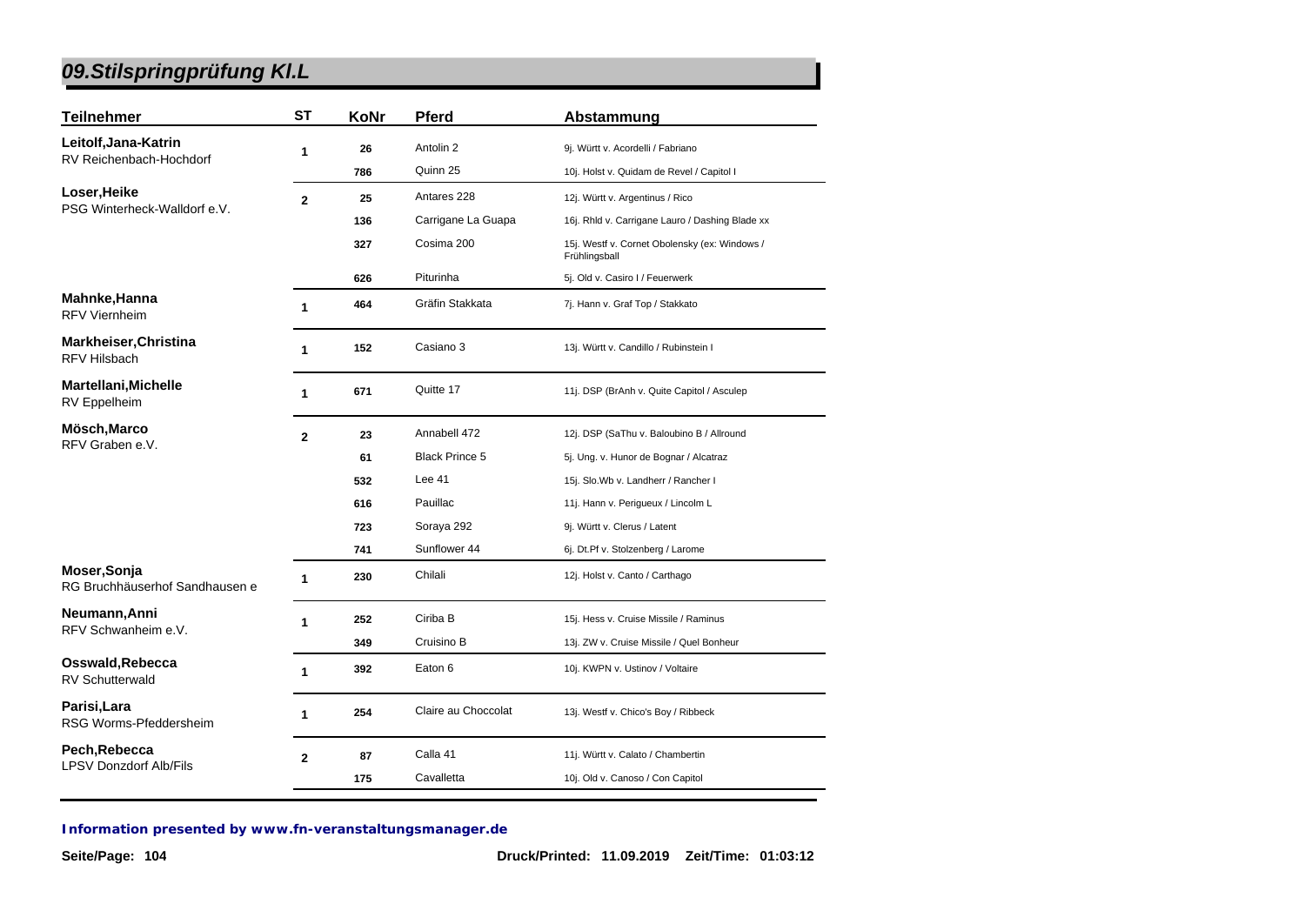| Teilnehmer                                       | ST             | KoNr | <b>Pferd</b>                 | Abstammung                                  |
|--------------------------------------------------|----------------|------|------------------------------|---------------------------------------------|
| Puglisi,Patricia<br>RFV 1952 Schwetzingen e.V.   | 1              | 508  | La Pasqualina                | 8j. Württ v. Lordanos / Noble Champion      |
| Puhr, Ann-Cathrin                                | 1              | 84   | Caliopee 2                   | 14j. Rhld v. Co-Pilot / Weinberg            |
| TG Birkighöfe Eppelheim                          |                | 177  | Ce la Vie S                  | 6j. Old v. Comilfo Plus Z / Lake Tahoe      |
| Rothmund, Chiara<br>PSG Winterheck-Walldorf e.V. | 1              | 451  | <b>GEKE Equigrip's Zilia</b> | 12j. Holst v. Singulord Joter / Landgraf I  |
| Rupp,Diana                                       | $\mathbf{2}$   | 83   | Calino DR                    | 8j. Württ v. Ciacomo / Cento                |
| RV Heilbronn                                     |                | 444  | Fräulein Lilli               | 11j. Bay v. Incello / Carlando I            |
| Schneider,Nicole                                 | 1              | 430  | Fidelio 310                  | 8j. Old v. Fürst Romancier / Champ of Class |
| FPF Birkenhof Eppingen                           |                | 580  | Maja de Fleur                | 12j. Württ v. Meraldik / Diamond Hit        |
| Schreiber,Julia<br>RG Mannheim-Neckarau e.V.     | $\overline{2}$ | 127  | Carlotta 121                 | 15j. Württ v. Come Well / Le Champion       |
|                                                  |                | 287  | Comtessa 133                 | 6j. Holst v. Commentator / Larimar          |
| Sombecki,Sophie<br>FVgg Lobdengau-Bergstraße     | 1              | 14   | Alfred 87                    | 10j. Pony o.R v. Karlos / unbekannt         |
| Stocker,Alexandra<br>FRV Fußgönheim e.V.         |                | 620  | Perienne                     | 8j. Hann v. Perigueux / San Brasil          |
| Triebskorn,Lara<br>RV Reilingen e.V.             | 1              | 289  | Con Spirit 8                 | 11j. Hann v. Castus I / Rex Gotthard        |
| Weber,Josefine<br>RFV Ludwigshafen e.V.          | 1              | 186  | <b>Cendrillon Marron</b>     | 15j. OS v. Coriano / Quick Star             |
| Weidner,Hannah<br>RFV 1952 Schwetzingen e.V.     | 1              | 24   | Antara 43                    | 11j. Holst v. Con Air / Caretino            |
| Weinsheimer,Maia                                 | $\overline{2}$ | 306  | Contessa 225                 | 7j. Hann v. Conteur / Graf Grannus          |
| RC Neustadt e.V.                                 |                | 728  | Spot on 8                    | 10j. Württ v. Spirit / Lehar                |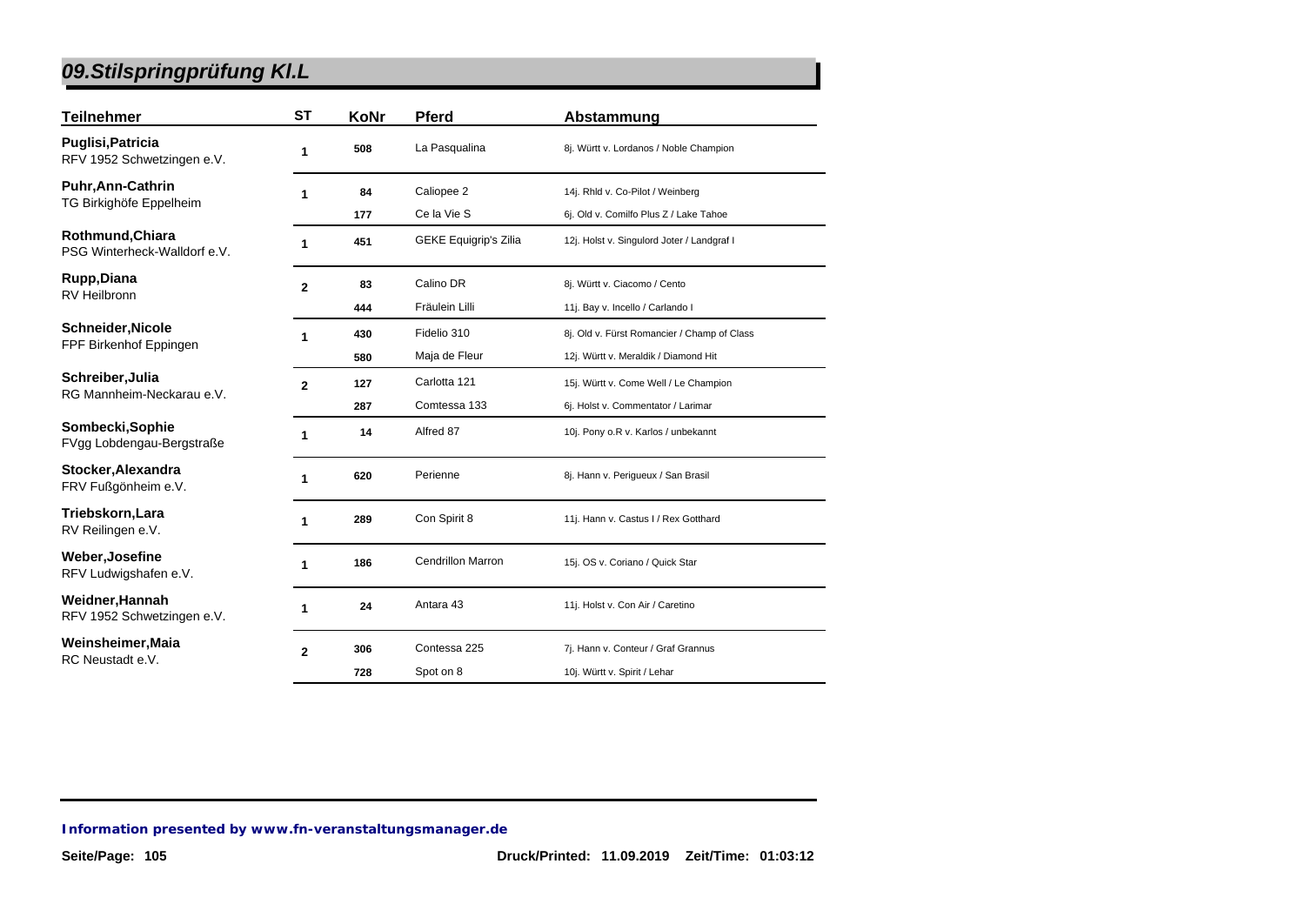| <b>Teilnehmer</b>                                    | <b>ST</b> | KoNr | <b>Pferd</b>                 | Abstammung                                 |
|------------------------------------------------------|-----------|------|------------------------------|--------------------------------------------|
| Weißbrod, Simone                                     | 1         | 124  | Carisma 133                  | 9j. OS v. Com Air I / Lagoheidor G         |
| RSV Wachenburg Weinheim e.V.                         |           | 300  | Conny 407                    | 4j. AESRpf v. Pablo's Ass / Concetto       |
|                                                      |           | 348  | Cronos B                     | 9j. Hann v. Contendro I / For Pleasure     |
|                                                      |           | 614  | Pablos Girl                  | 6j. AESRpf v. Pablos As / Lord Siclau      |
|                                                      |           | 619  | Penny May 3                  | 8j. Westf v. Pablos As / Cordalme Z        |
|                                                      |           | 720  | Smartie 37                   | 12j. ZW v. Lancerto / Kavaliero            |
|                                                      |           | 776  | Wyk 2                        | 13j. Holst v. Askano / Linaro              |
|                                                      |           | 788  | Rubinero 8                   | 16j. Hann v. Rubin-Royal / Lastro          |
| <b>Weller, Viola</b><br>PSG Winterheck-Walldorf e.V. | 1         | 100  | Campino 517                  | 9j. Holst v. Clinton I / Calato            |
| Winkler, Lea<br><b>RV Schutterwald</b>               | 1         | 91   | Cambaku 2                    | 15j. Württ v. Colander / Argentinus        |
| Wirthwein, Rebecca<br><b>RFPZV Nußloch</b>           | 1         | 680  | Rocko 113                    | 11j. Grpf.o.R v. /                         |
| Woldrich, Julia<br>PSG Winterheck-Walldorf e.V.      |           | 167  | Catalinja                    | 12j. ZW v. Catalano / Rapallo              |
| <b>Woldrich, Lisa</b>                                | 1         | 161  | Cassiopeia 106               | 9j. Westf v. Climax / Quattro B            |
| PSG Winterheck-Walldorf e.V.                         |           | 451  | <b>GEKE Equigrip's Zilia</b> | 12j. Holst v. Singulord Joter / Landgraf I |
|                                                      |           | 651  | Quin 11                      | 10j. Württ v. Que Guapo / Calido I         |
|                                                      |           | 719  | Sly 18                       | 16j. Westf v. Sir Bedo / Dinard L          |
| Zahn, Silke<br>RFV Heidelberg-Kirchheim              | 1         | 584  | Max 3782                     | 9j. Westf v. Monte Bellini / Arpeggio      |

**Anzahl der Startplätze: 75**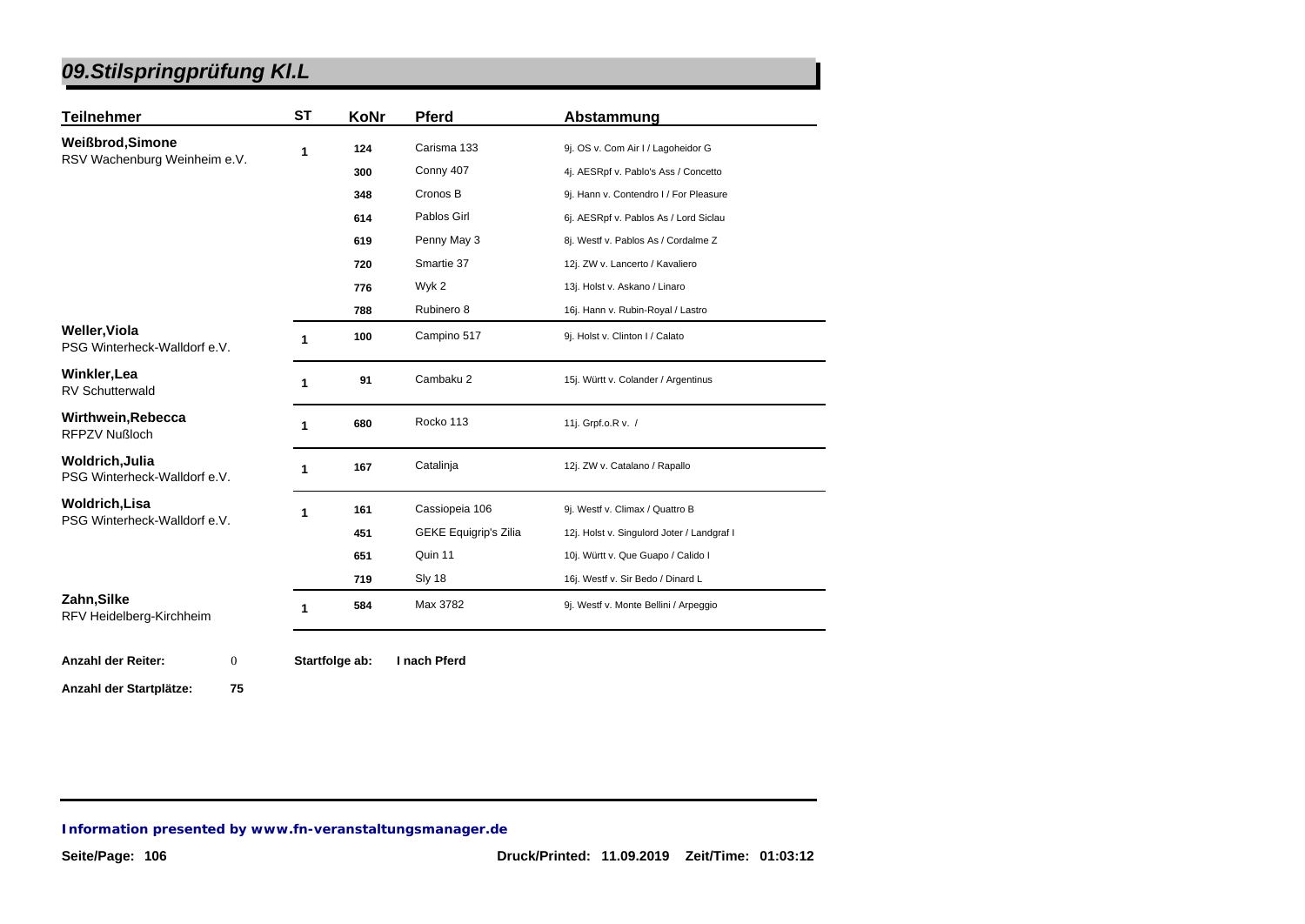# *10.Stilspringprüfung Kl.A\* (geschlossen)*

| <b>Teilnehmer</b>                                               | <b>ST</b>      | KoNr       | <b>Pferd</b>              | Abstammung                                                           |
|-----------------------------------------------------------------|----------------|------------|---------------------------|----------------------------------------------------------------------|
| Appen, Fiona von<br>TG Birkighöfe Eppelheim                     | 1              | 282        | Colestin H                | 9j. DSP (SaThu v. Colestus / Avantgarde                              |
| Beierle, Lia<br>RV Eppingen e.V.                                | 1              | 250        | Cira 47                   | 13j. DR (BaWue) v. Creston Dundee / Karat                            |
| <b>Benda, Patricia</b><br>RFV Graben e.V.                       | 1              | 616        | Pauillac                  | 11j. Hann v. Perigueux / Lincolm L                                   |
| <b>Brandt, Sophia</b><br><b>RV Mannheim</b>                     | 1              | 706        | Serina 19                 | 11j. Württ v. Stalypso / Grand Cru                                   |
| <b>Breining, Stefanie</b><br><b>RFV Mannheim-Friedrichsfeld</b> | 1              | 301        | Consir                    | 11j. Holst v. Contender / Sir Shostakovich xx                        |
| <b>Busch, Annette</b><br>PSG Winterheck-Walldorf e.V.           | 1              | 469<br>346 | Gustavo 13<br>Crissonto   | 7j. Württ v. Grey Top / Silvio I<br>11j. Holst v. Cristo / Acorado I |
| Dellinger, Carolin<br>PSG Winterheck-Walldorf e.V.              | 1              | 111        | Capriconia                | 10j. Württ v. Cobra (BEL) / Cristo                                   |
| Deuerer, Philipp<br>RV Eppelheim                                | 1              | 785        | Chimmey                   | 9j. Holst v. Clearway / Quite Capitol                                |
| Fischer, Helen<br>RV Lauffen e.V.                               | $\overline{2}$ | 47<br>172  | Baltimore 66<br>Caturo TH | 9j. Meckl. v. Baloubrie / Syphir<br>10j. Holst v. Cassini I / Arturo |
| Frauenfeld, Katharina<br>RFPZV Dossenheim e.V.                  | 1              | 283        | Colleen 41                | 11j. Holst v. Capilano / Feenspross xx                               |
| Gehrlein, Fabienne<br>RV Bellheim e.V.                          | 1              | 359        | C'est mon amie            | 14j. Holst v. Catoki / Alcatraz                                      |
| Gieseler, Sidney<br><b>RFV Wiesloch</b>                         | 1              | 787        | Casino Royal 40           | 7j. Hann v. Cassus / Acord II                                        |
| Habeck, Simon                                                   | 1              | 209        | Charly 1383               | 15j. Grpf.o.R v. /                                                   |
| <b>RF Liedolsheim</b>                                           |                | 218        | Chekino                   | 11j. Old v. Chekandino / Coriolan                                    |
|                                                                 |                | 549        | Lines 51                  | 13j. Württ v. Loving Dancer / Alasca                                 |
|                                                                 |                | 768        | Wapita 20                 | 11j. DSP (SaThu v. Contract /                                        |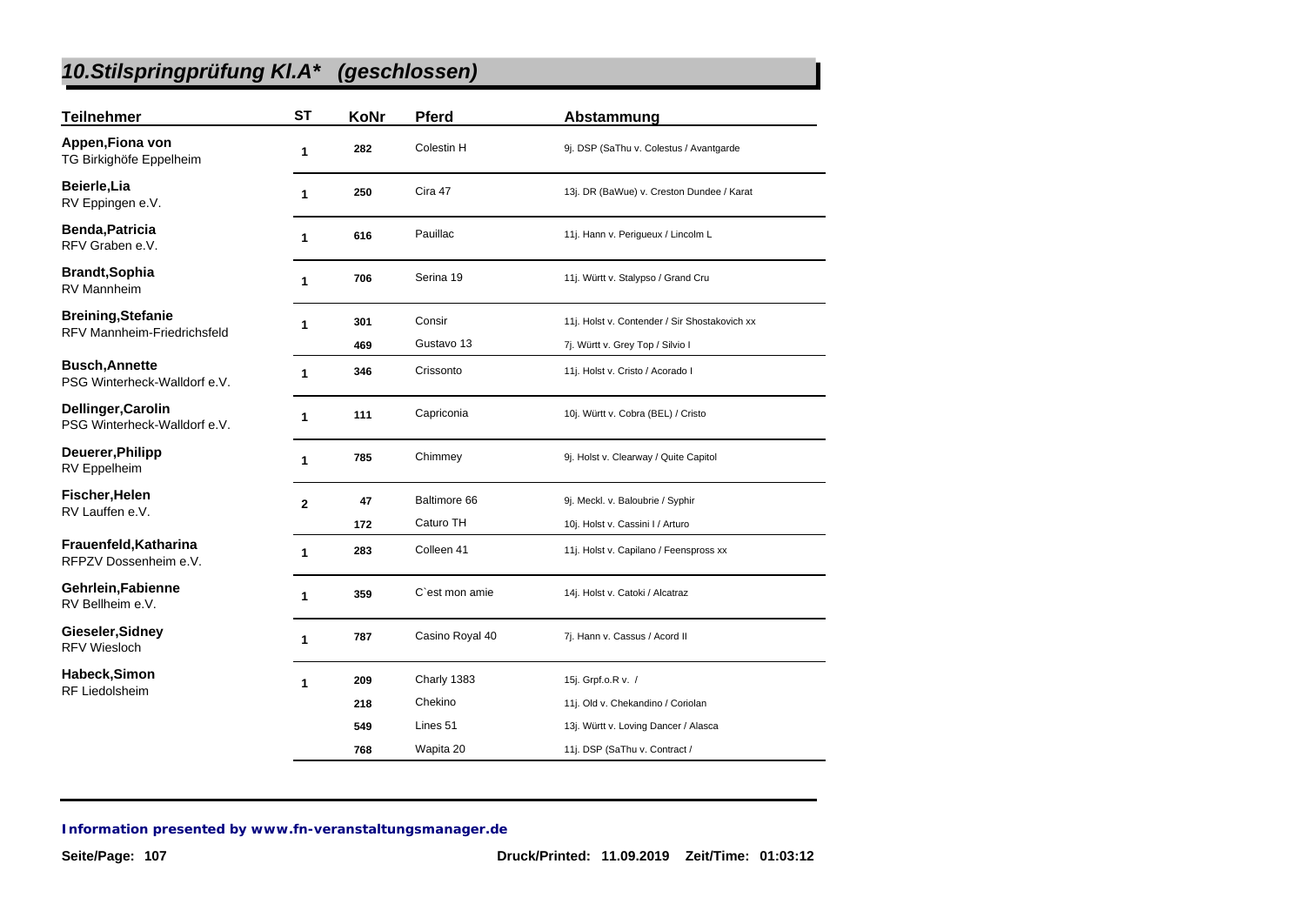# *10.Stilspringprüfung Kl.A\* (geschlossen)*

| <b>Teilnehmer</b>                                      | <b>ST</b>    | KoNr | <b>Pferd</b>                   | Abstammung                                             |
|--------------------------------------------------------|--------------|------|--------------------------------|--------------------------------------------------------|
| Halbach, Lucia<br>RFV 1952 Schwetzingen e.V.           | 1            | 506  | L'Estelle 4                    | 11j. ZW v. Larome / Alme Star                          |
| Haller, Luisa<br>PSG Winterheck-Walldorf e.V.          | 1            | 713  | Sir Diamond WR                 | 14j. Old v. Sir Oldenburg / Recruut                    |
| Hecker, Valerie<br><b>RRV Walldorf</b>                 | 1            | 796  | <b>Claudius Rex</b>            | 14j. Holst v. Cassini II / Sandro                      |
| Herzig, Isabell                                        | 1            | 209  | Charly 1383                    | 15j. Grpf.o.R v. /                                     |
| <b>RF Liedolsheim</b>                                  |              | 364  | Daphne 194                     | 9j. Old v. De Niro / Rohdiamant                        |
|                                                        |              | 549  | Lines 51                       | 13j. Württ v. Loving Dancer / Alasca                   |
|                                                        |              | 733  | <b>Steendieks Coconut Kiss</b> | 4j. DR (Holst) v. Steendieks Cream of Glory / Mondrian |
| <b>Hettinger, Nathalie</b>                             | 1            | 524  | Latino 315                     | 13j. Hann v. Lancet / Primar                           |
| PSV Heidelberg-Ladenburg e.V.                          |              | 582  | Mark 46                        | 17j. v. /                                              |
| Holzschuh, Amy<br><b>RFV Viernheim</b>                 | $\mathbf{1}$ | 105  | Canetta <sub>2</sub>           | 9j. Hann v. Cassini II / Quidam de Revel               |
|                                                        |              | 291  | Con-Way                        | 13j. Holst v. Con Air / Athlet Z                       |
|                                                        |              | 579  | Madness R                      | 11j. DR (Holst) v. Mad Max / Mac Geyver                |
|                                                        |              | 634  | Quaisa Quim                    | 5j. DSP (BrAnh v. Quality Time (NED) / Diarado         |
| Kolb, Emma<br>RV Eppelheim                             | 1            | 497  | Jolie 50                       | 9j. OS v. Joliot / Landadel                            |
| Lyncker-Kriesel, Katja<br>PSG Winterheck-Walldorf e.V. | 1            | 135  | Caroline 104                   | 8j. Hann v. Contendros / Landadel                      |
| Mannsperger, Maren                                     | 1            | 92   | Cambridge M 2                  | 8j. Württ v. Cerdic / Rubinstein I                     |
| RV Eppingen e.V.                                       |              | 163  | Castana M                      | 8j. Württ v. Carrico / Castello                        |
|                                                        |              | 171  | Catoki's Golden Eye B          | 10j. Württ v. Catoki / Grand Canyon                    |
|                                                        |              | 206  | Charisma M                     | 13j. Württ v. Candillo / Fernando                      |
|                                                        |              | 261  | Clavisto M                     | 7j. Württ v. Ciacomo / Castello                        |
|                                                        |              | 322  | Corofina M                     | 12j. Württ v. Candillo / Rubinstein I                  |
|                                                        |              | 347  | Cristallo's Flying Dream M     | 6j. Württ v. Cristallo II / Castello                   |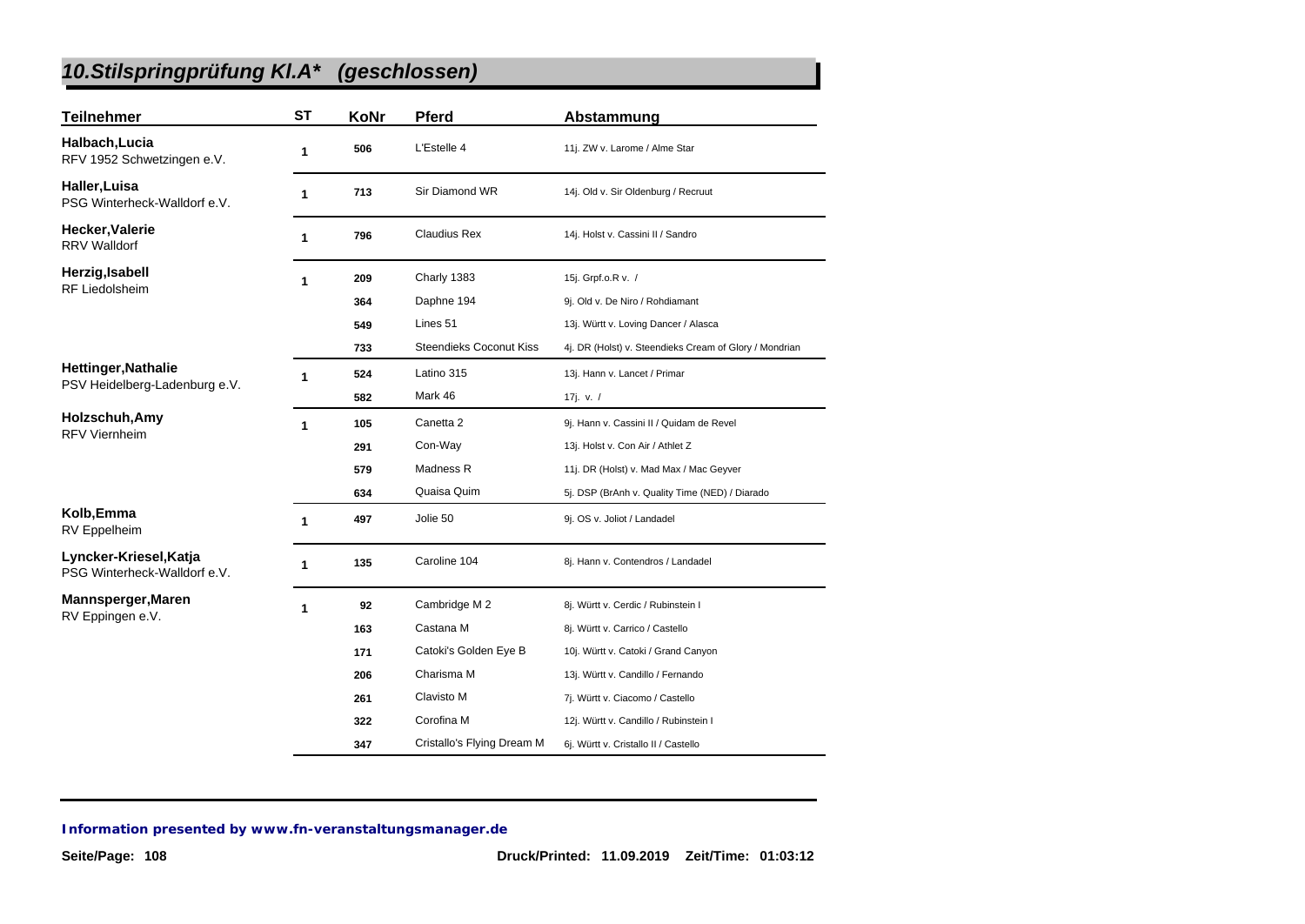| <b>Teilnehmer</b>                                     | <b>ST</b>      | KoNr           | <b>Pferd</b>               | Abstammung                                            |
|-------------------------------------------------------|----------------|----------------|----------------------------|-------------------------------------------------------|
| <b>Markheiser, Klaus</b>                              | 1              | 92             | Cambridge M 2              | 8j. Württ v. Cerdic / Rubinstein I                    |
| RV Eppingen e.V.                                      |                | 163            | Castana M                  | 8j. Württ v. Carrico / Castello                       |
|                                                       |                | 171            | Catoki's Golden Eye B      | 10j. Württ v. Catoki / Grand Canyon                   |
|                                                       |                | 206            | Charisma M                 | 13j. Württ v. Candillo / Fernando                     |
|                                                       |                | 261            | Clavisto M                 | 7j. Württ v. Ciacomo / Castello                       |
|                                                       |                | 322            | Corofina M                 | 12j. Württ v. Candillo / Rubinstein I                 |
|                                                       |                | 347            | Cristallo's Flying Dream M | 6j. Württ v. Cristallo II / Castello                  |
| Mayr, Ann-Sophie                                      | $\overline{2}$ | 31             | Aracortina                 | 12j. Württ v. Araconit / Welt As                      |
| TG Birkighöfe Eppelheim                               |                | 317            | Corgino Ferrari            | 12j. ZW v. Corleone / Gardo                           |
|                                                       |                | 740            | Sundance 81                | 13j. Old v. Sir Donnerhall I / Ravel                  |
|                                                       |                | 770            | Wild West 2                | 13j. DR (SACHS) v. Wengelo's Nelson / Saffian         |
| Merz, Julia                                           | 1              | 279            | Coerdes                    | 10j. Hann v. Chalet / Le Comte I                      |
| RFV Oberhausen 1929                                   |                | 779            | Zeemeermin                 | 15j. KWPN v. Celano / Karlstad                        |
| <b>Petrov, Pascal</b><br>RSV Wachenburg Weinheim e.V. | 1              | 788            | Rubinero 8                 | 16j. Hann v. Rubin-Royal / Lastro                     |
| <b>Puhr, Ann-Cathrin</b>                              | 1              | 84             | Caliopee 2                 | 14j. Rhld v. Co-Pilot / Weinberg                      |
| TG Birkighöfe Eppelheim                               |                | 177            | Ce la Vie S                | 6j. Old v. Comilfo Plus Z / Lake Tahoe                |
| Reetz, Vanessa                                        | $\mathbf{1}$   | 70             | C'est la rose 2            | 9j. ZW v. Clever and Smart / Ritual                   |
| FRV Fußgönheim e.V.                                   |                | 130            | Carlotta 266               | 9j. Württ v. Con Spirito R / Centesimo I              |
|                                                       |                | 174            | Caudalie                   | 7j. OS v. nicht gekört / Potsdam                      |
|                                                       |                | 178            | Ce le coeur                | 5j. DSP (RPS) v. Coronet d'Honneur / Clever and Smart |
| Reinhard, Nadine<br>RG Bruchhäuserhof Sandhausen e    | 1              | $\overline{2}$ | 7 Star Stables I'm Orange  | 6j. KWPN v. Chacco-Blue / Damiro                      |
| Reitzner, Amelie-Kristin                              | 1              | 426            | Ferstlhof's Dollar Dream   | 7j. Bay v. Dollar D'Or SB / Ludwig von Bayern         |
| <b>RRV Walldorf</b>                                   |                | 427            | Ferstlhof's Lars Lukas     | 10j. Bay v. Singulord Joter / Lennon                  |
|                                                       |                | 428            | Ferstlhof's Oxalis         | 12j. Bay v. Clinton II / Lacantus                     |
|                                                       |                | 632            | Qockaine des Hayettes      | 15j. SF v. Reve d'Elle / Aiglon Rouge                 |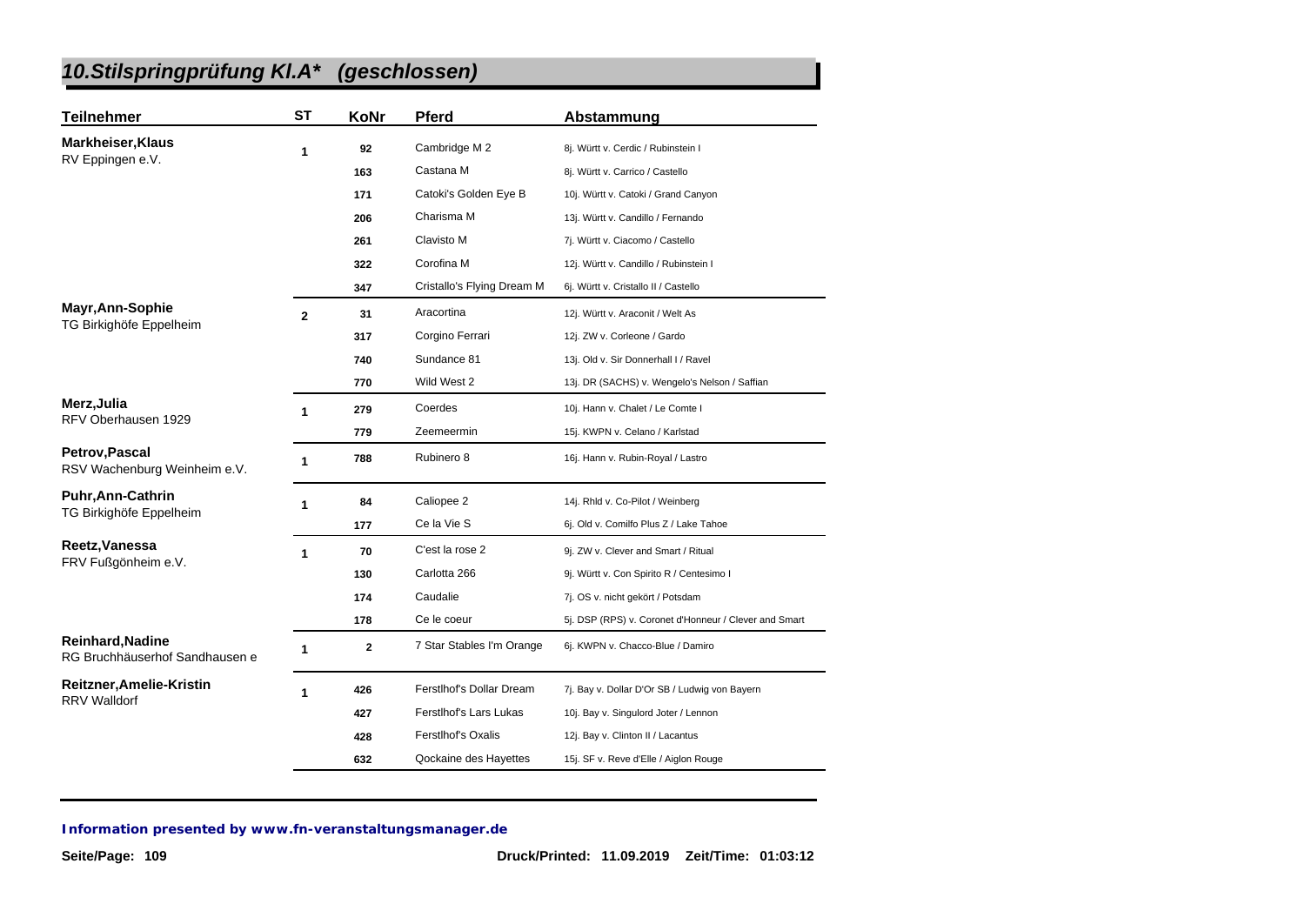| <b>Teilnehmer</b>                             | <b>ST</b>    | KoNr | <b>Pferd</b>      | Abstammung                                              |
|-----------------------------------------------|--------------|------|-------------------|---------------------------------------------------------|
| Roesch, Elena<br><b>RFV Viernheim</b>         | 1            | 561  | Lord der Lütte    | 15j. OS v. Ludwig von Bayern / Infant                   |
| Roland, Anna                                  | $\mathbf{2}$ | 66   | Bonny - H         | 12j. Württ v. Balloon / Rubicell                        |
| RFV 1952 Schwetzingen e.V.                    |              | 213  | Charming Charly 6 | 10j. Holst v. Contender / Coriano                       |
| Schäfer, Kim<br>RFPZV Wiesental 1929          | 1            | 228  | Chico H 4         | 6j. Holst v. Cayado / Carano                            |
| Scherer, Pascal<br>RFV 1952 Schwetzingen e.V. | 1            | 141  | Carthagena 9      | 9j. Holst v. Cassini I / Carthago                       |
| Schlicksupp, Anna<br>RFPZV Dossenheim e.V.    | 1            | 670  | Quirinja          | 9j. Württ v. Quirado / Darco                            |
| Schneider, Nicole                             | 1            | 430  | Fidelio 310       | 8j. Old v. Fürst Romancier / Champ of Class             |
| FPF Birkenhof Eppingen                        |              | 580  | Maja de Fleur     | 12j. Württ v. Meraldik / Diamond Hit                    |
| Schubert, Ciara                               | $\mathbf{2}$ | 404  | Energy 19         | 13j. Holst v. Easy Way I / Riverman                     |
| RV Reilingen e.V.                             |              | 521  | Lassila           | 7j. Württ v. Lyjanero / Janus                           |
| Schumacher, Jakob                             | 1            | 606  | New Deal 4        | 7j. DR (BrAnh) v. Neurit / Maccardo                     |
| TG Birkighöfe Eppelheim                       |              | 707  | Sestriere 2       | 13j. DR (Hann) v. Burlington S / Zandheuvel's Sunny Boy |
| Schumacher, Karla                             | 1            | 606  | New Deal 4        | 7j. DR (BrAnh) v. Neurit / Maccardo                     |
| TG Birkighöfe Eppelheim                       |              | 707  | Sestriere 2       | 13j. DR (Hann) v. Burlington S / Zandheuvel's Sunny Boy |
| Sombecki, Sophie<br>FVgg Lobdengau-Bergstraße | 1            | 14   | Alfred 87         | 10j. Pony o.R v. Karlos / unbekannt                     |
| Tidona, Anja<br>PSG Winterheck-Walldorf e.V.  | 1            | 570  | Ludacris 2        | 7j. ZW v. Lingh / Grandus                               |
| <b>Veits, Valerie</b>                         | $\mathbf{2}$ | 12   | Alascari          | 7j. Ita.W v. Cascari / Alasca                           |
| <b>RFV Wiesloch</b>                           |              | 106  | Canto 19          | 11j. Holst v. Calido I / Linaro                         |
| Weidner, Peter<br>RFV 1952 Schwetzingen e.V.  | 1            | 753  | Valencia 110      | 5j. Hann v. Viscount / Contendro I                      |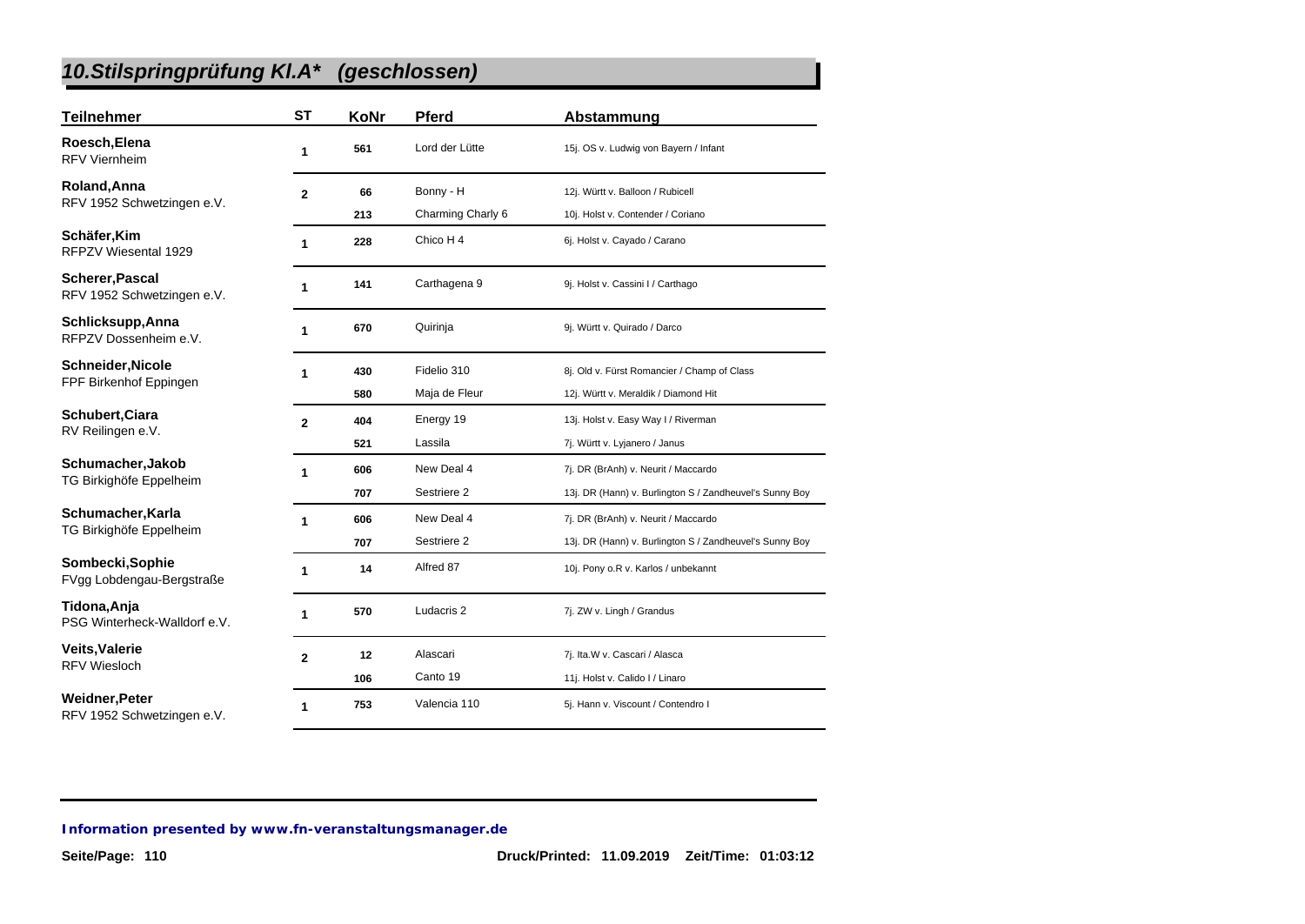| <b>Teilnehmer</b>                             | <b>ST</b>    | KoNr           | <b>Pferd</b>    | Abstammung                                            |
|-----------------------------------------------|--------------|----------------|-----------------|-------------------------------------------------------|
| <b>Weißbrod, Simone</b>                       | 1            | 124            | Carisma 133     | 9j. OS v. Com Air I / Lagoheidor G                    |
| RSV Wachenburg Weinheim e.V.                  |              | 300            | Conny 407       | 4j. AESRpf v. Pablo's Ass / Concetto                  |
|                                               |              | 348            | Cronos B        | 9j. Hann v. Contendro I / For Pleasure                |
|                                               |              | 614            | Pablos Girl     | 6j. AESRpf v. Pablos As / Lord Siclau                 |
|                                               |              | 619            | Penny May 3     | 8j. Westf v. Pablos As / Cordalme Z                   |
|                                               |              | 720            | Smartie 37      | 12j. ZW v. Lancerto / Kavaliero                       |
|                                               |              | 776            | Wyk 2           | 13j. Holst v. Askano / Linaro                         |
|                                               |              | 788            | Rubinero 8      | 16j. Hann v. Rubin-Royal / Lastro                     |
| Wilhelm, Angelika                             | 1            | 165            | Castella 76     | 10j. Pol. v. Crown Z / Cavallo                        |
| RFV Hambrücken                                |              | 284            | Collino 10      | 6j. Württ v. Calido I / Cassini II                    |
|                                               |              | 764            | Vincent 196     | 5j. BWP v. Vigo D'Arsouilles / Darco                  |
| <b>Wolf, Leonie</b>                           | $\mathbf{2}$ | 564            | Loretta Z       | 25j. Welsh v. Emil / Noenever's Trai                  |
| TG Birkighöfe Eppelheim                       |              | 684            | Rote Zora S     | 9j. Hann v. Red Rossini / Espri                       |
| Zorn, Anna                                    | 1            | 70             | C'est la rose 2 | 9j. ZW v. Clever and Smart / Ritual                   |
| RV Interaktiv und Kinderaktiv                 |              | 174            | Caudalie        | 7j. OS v. nicht gekört / Potsdam                      |
|                                               |              | 178            | Ce le coeur     | 5j. DSP (RPS) v. Coronet d'Honneur / Clever and Smart |
| Zwecker, Simon<br>RSG Engelberth e.V.         | $\mathbf{2}$ | 32             | Aragorn 88      | 15j. OS v. Araconit / Sandro                          |
|                                               |              | 533            | Legolas 213     | 9j. OS v. Landry / Lorthello B                        |
|                                               |              |                |                 |                                                       |
| <b>Anzahl der Reiter:</b><br>$\boldsymbol{0}$ |              | Startfolge ab: | S nach Pferd    |                                                       |
| Anzahl der Startplätze:<br>55                 |              |                |                 |                                                       |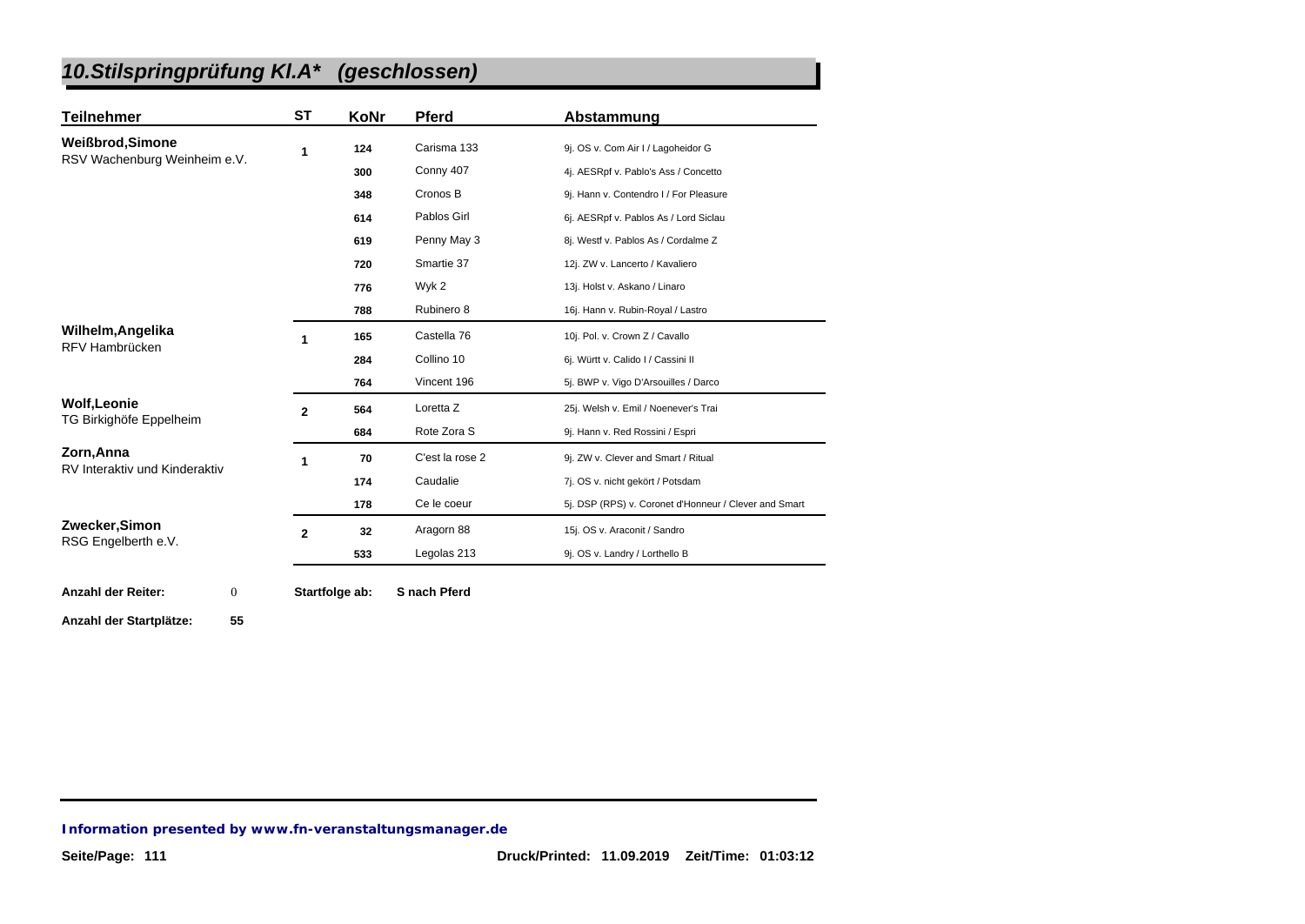| <b>Teilnehmer</b>                                     | <b>ST</b>    | KoNr | <b>Pferd</b>            | Abstammung                                    |
|-------------------------------------------------------|--------------|------|-------------------------|-----------------------------------------------|
| Adam, Chiara<br>RFV Mannheim-Friedrichsfeld           | 1            | 238  | Choco Cupcake           | 12j. LetW v. Colins /                         |
| <b>Beifuss, Heiner</b>                                | 1            | 473  | <b>HBD's Cosima</b>     | 12j. Württ v. Cavallieri xx / Anselm          |
| RSG Engelberth e.V.                                   |              | 531  | Le Cadeau 3             | 11j. Württ v. Laurel / Pilatus                |
| <b>Betz, Adrienne</b>                                 | 1            | 36   | <b>Artificial Dance</b> | 11j. Holst v. Aljano / Lorentin I             |
| <b>RPZV Ketsch</b>                                    |              | 463  | <b>Graf Tops</b>        | 13j. Hann v. Graf Top / Furinos               |
| Bös, Christian                                        | $\mathbf{1}$ | 380  | Doloris S 12            | 9j. Old v. Diarado / I Love You               |
| RSG Engelberth e.V.                                   |              | 389  | Dysprosium              | 9j. OS v. Diarado / Capriccio                 |
|                                                       |              | 402  | Emilia 52               | 9j. ZW v. N.N. / San Giorgio                  |
|                                                       |              | 458  | Golden Wind             | 16j. OS v. Gwalarn Ar Park / Urcos du Defey   |
|                                                       |              | 529  | Lawrencium              | 10j. Holst v. Latouro / Capitol II            |
| <b>Breining, Stefanie</b>                             | 1            | 301  | Consir                  | 11j. Holst v. Contender / Sir Shostakovich xx |
| <b>RFV Mannheim-Friedrichsfeld</b>                    |              | 469  | Gustavo 13              | 7j. Württ v. Grey Top / Silvio I              |
| <b>Busch, Annette</b><br>PSG Winterheck-Walldorf e.V. | 1            | 346  | Crissonto               | 11j. Holst v. Cristo / Acorado I              |
| Dellinger, Carolin<br>PSG Winterheck-Walldorf e.V.    | 1            | 111  | Capriconia              | 10j. Württ v. Cobra (BEL) / Cristo            |
| Eisele, Nadja<br>RFV 1952 Schwetzingen e.V.           | 1            | 767  | Waldo 62                | 10j. ZW v. Waldes / Toborzo (Tarento)         |
| Fischer, Helen                                        | $\mathbf{2}$ | 47   | Baltimore 66            | 9j. Meckl. v. Baloubrie / Syphir              |
| RV Lauffen e.V.                                       |              | 172  | Caturo TH               | 10j. Holst v. Cassini I / Arturo              |
| <b>Frey, Stefanie</b><br><b>RC</b> Mosbach            | 1            | 418  | Fantastic Dream 13      | 13j. Hann v. Florencio I / Landclassic        |
| Gehrlein, Fabienne<br>RV Bellheim e.V.                | 1            | 359  | C'est mon amie          | 14j. Holst v. Catoki / Alcatraz               |
| Gottmann, Saskia<br>RFV Schwanheim e.V.               | 1            | 77   | Cairo 24                | 16j. OS v. Carnando / Lord Liberty            |
| Gross, Anna<br><b>RFV Mannheim-Friedrichsfeld</b>     | 1            | 739  | Stuart Little 24        | 7j. Holst v. Stanfour / Calando I             |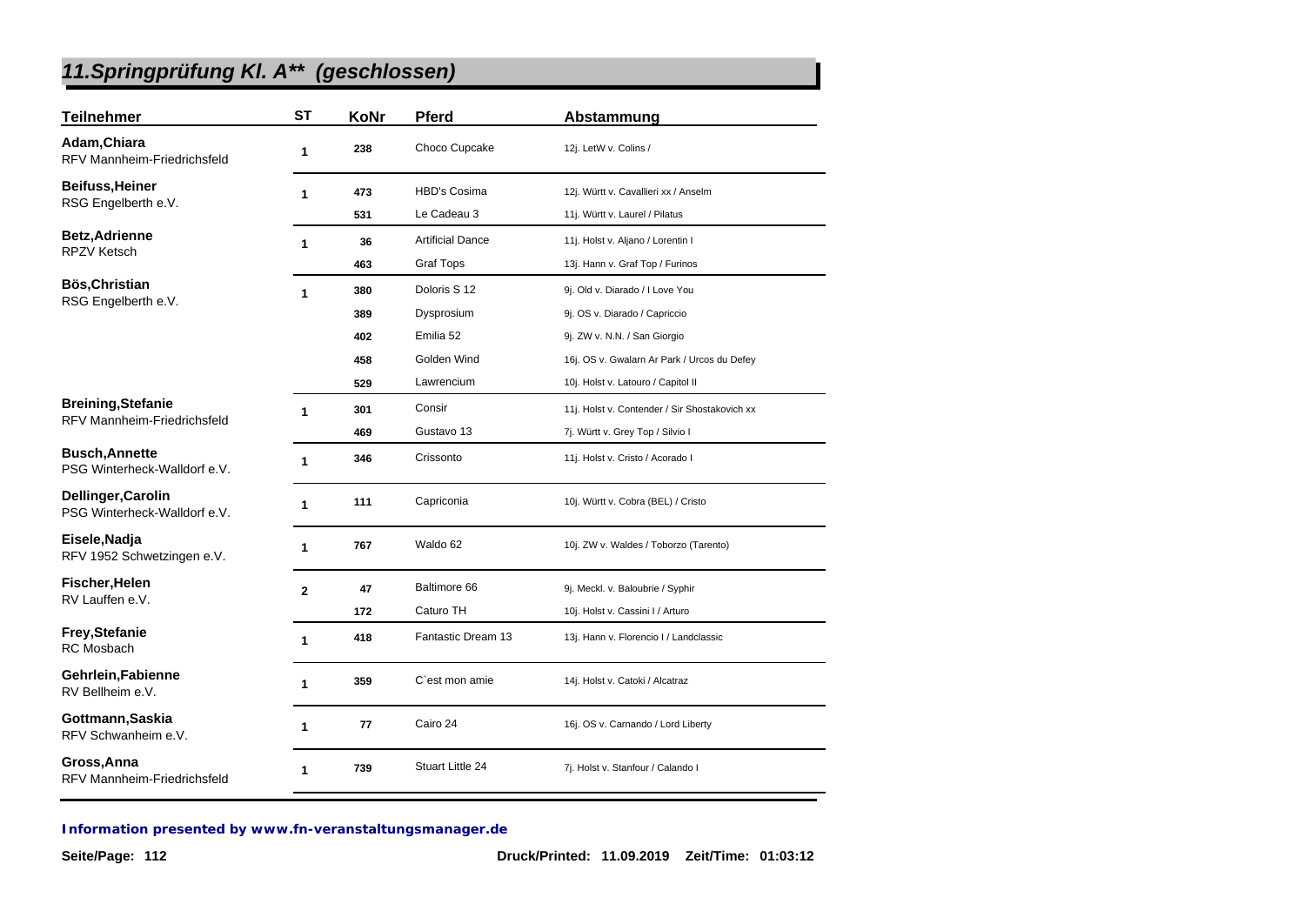| <b>Teilnehmer</b>                                     | <b>ST</b>      | KoNr | <b>Pferd</b>      | Abstammung                                                     |
|-------------------------------------------------------|----------------|------|-------------------|----------------------------------------------------------------|
| Gunzenhäuser, Linn Marie<br>RG Seehof Büchenau e.V.   | 1              | 41   | Ballinagore Bambi | 10j. ISH v. Gwennic de Goariva / unbekannt                     |
| Habeck, Simon                                         | $\overline{2}$ | 209  | Charly 1383       | 15j. Grpf.o.R v. /                                             |
| <b>RF Liedolsheim</b>                                 |                | 218  | Chekino           | 11j. Old v. Chekandino / Coriolan                              |
|                                                       |                | 549  | Lines 51          | 13j. Württ v. Loving Dancer / Alasca                           |
|                                                       |                | 768  | Wapita 20         | 11j. DSP (SaThu v. Contract /                                  |
| Haller, Luisa<br>PSG Winterheck-Walldorf e.V.         | 1              | 713  | Sir Diamond WR    | 14j. Old v. Sir Oldenburg / Recruut                            |
| Heidinger, Vanessa                                    | 1              | 465  | Great Calma W     | 7j. Pol. v. Con Calma / Court                                  |
| <b>RRV Walldorf</b>                                   |                | 539  | Let Your Soulfly  | 11j. Dt.Pf v. Salvanto / Graf Lehndorff                        |
|                                                       |                | 569  | Lucky 1649        | 9j. DSP (SaThu v. La Quitol (ex: Long Island Z) / Chicago<br>Ζ |
| <b>Hettinger, Nathalie</b>                            | $\mathbf{1}$   | 524  | Latino 315        | 13j. Hann v. Lancet / Primar                                   |
| PSV Heidelberg-Ladenburg e.V.                         |                | 582  | Mark 46           | 17j. v. $/$                                                    |
| Holzschuh, Amy<br><b>RFV Viernheim</b>                | $\mathbf{1}$   | 105  | Canetta 2         | 9j. Hann v. Cassini II / Quidam de Revel                       |
|                                                       |                | 291  | Con-Way           | 13j. Holst v. Con Air / Athlet Z                               |
|                                                       |                | 579  | Madness R         | 11j. DR (Holst) v. Mad Max / Mac Geyver                        |
|                                                       |                | 634  | Quaisa Quim       | 5j. DSP (BrAnh v. Quality Time (NED) / Diarado                 |
| Hornung, Victoria<br><b>RRV Erbenwiese Heddesheim</b> | $\mathbf{1}$   |      |                   |                                                                |
| Kolb, Emma<br><b>RV</b> Eppelheim                     | 1              | 497  | Jolie 50          | 9j. OS v. Joliot / Landadel                                    |
| Krauß, Edmund                                         | $\overline{2}$ | 142  | Carthoki          | 14j. Westf v. Contini / Monsieur AA                            |
| <b>PZRRV Heddesheim</b>                               |                | 686  | Rubinello 4       | 15j. DSP v. Rudelsburg / Damour                                |
| Kreuzwieser, Manfred                                  | $\mathbf{2}$   | 28   | Antonius 63       | 14j. Württ v. Araconit / Cento                                 |
| RSG Engelberth e.V.                                   |                | 222  | Chez Nous 7       | 16j. Württ v. Calmaro / Val des Pres xx                        |
|                                                       |                | 400  | Elias 84          | 13j. Württ v. unbekannt / Ravasz Roka                          |
|                                                       |                | 674  | Rabea 89          | 16j. Württ v. Ravasz Roka / Pakt                               |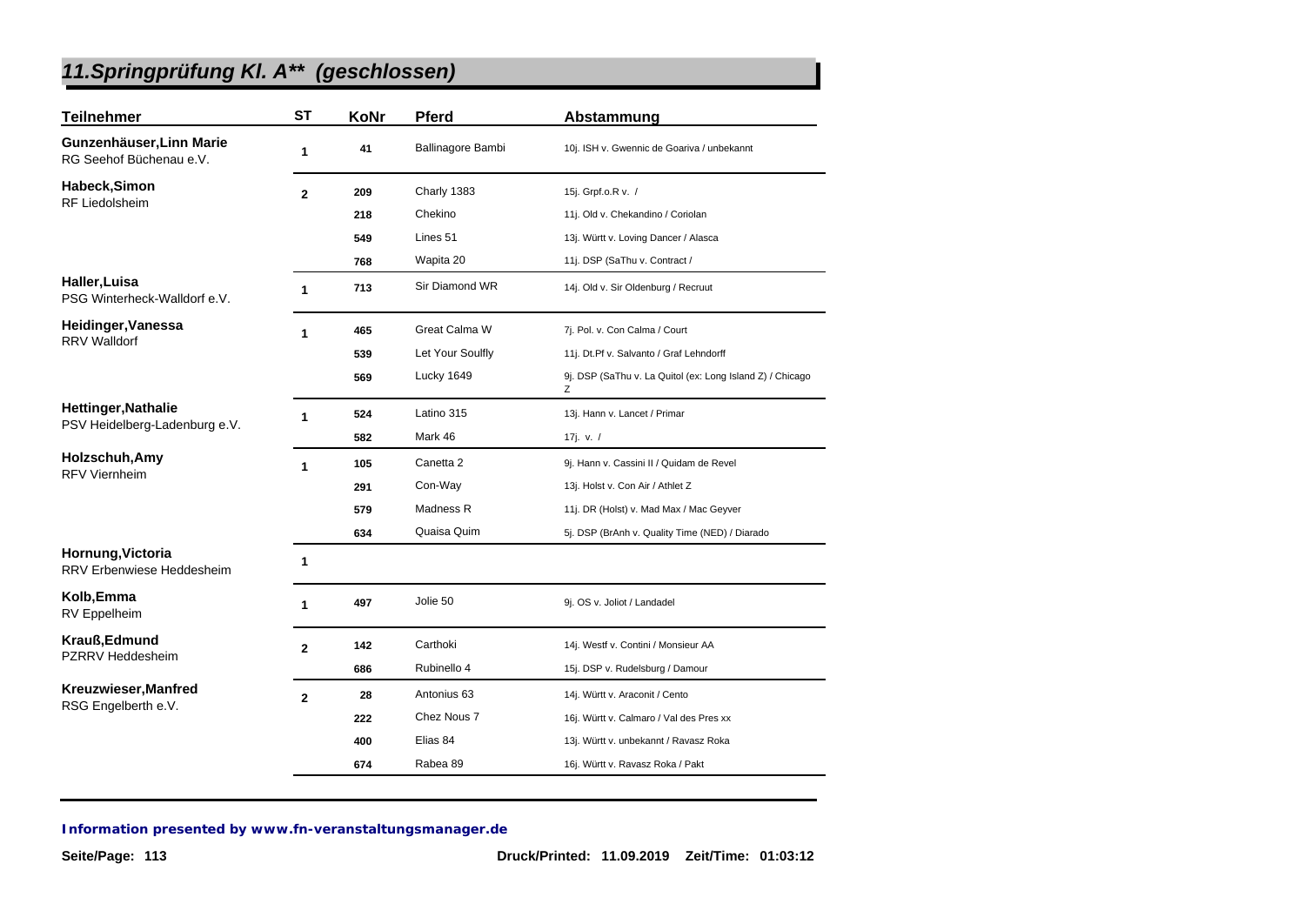| <b>Teilnehmer</b>                                      | <b>ST</b>      | KoNr | <b>Pferd</b>              | Abstammung                               |
|--------------------------------------------------------|----------------|------|---------------------------|------------------------------------------|
| Lehrich, Martina                                       | 1              | 298  | Connection 21             | 14j. OS v. Cellini / Lavall I            |
| RG Hammberger Hof                                      |                | 612  | Only You D                | 7j. Bay v. Ciacomo / Luberon             |
| Loes, Maren                                            | 1              | 628  | Pretty Boy 28             | 13j. Dt.Pf v. Pilotus / Salinator        |
| <b>RV Kraichtal</b>                                    |                | 758  | Vegas de Lusse            | 10j. SF v. Quat'Sous / Grand Veneur      |
| Lyncker-Kriesel, Katja<br>PSG Winterheck-Walldorf e.V. | 1              | 135  | Caroline 104              | 8j. Hann v. Contendros / Landadel        |
| Maier, Isabel<br>RV Eppelheim                          | 1              | 153  | Casilla 6                 | 9j. ZW v. Casillas / Cento               |
| Merz, Julia                                            | 1              | 279  | Coerdes                   | 10j. Hann v. Chalet / Le Comte I         |
| RFV Oberhausen 1929                                    |                | 779  | Zeemeermin                | 15j. KWPN v. Celano / Karlstad           |
| Müller, Viviane<br><b>RFV Wiesloch</b>                 | 1              | 546  | Limerick 113              | 12j. Hann v. Light and Easy / Akzent II  |
| Neumann, Anni                                          | 1              | 252  | Ciriba B                  | 15j. Hess v. Cruise Missile / Raminus    |
| RFV Schwanheim e.V.                                    |                | 349  | Cruisino B                | 13j. ZW v. Cruise Missile / Quel Bonheur |
| Pech, Rebecca                                          | 1              | 87   | Calla 41                  | 11j. Württ v. Calato / Chambertin        |
| <b>LPSV Donzdorf Alb/Fils</b>                          |                | 175  | Cavalletta                | 10j. Old v. Canoso / Con Capitol         |
| <b>Puhr, Ann-Cathrin</b>                               | 1              | 84   | Caliopee 2                | 14j. Rhld v. Co-Pilot / Weinberg         |
| TG Birkighöfe Eppelheim                                |                | 177  | Ce la Vie S               | 6j. Old v. Comilfo Plus Z / Lake Tahoe   |
| Rachel, Franziska<br>RFPZV Nußloch                     | 1              | 69   | Bumblebee 14              | 14j. Grpf.o.R v. /                       |
| Raubenheimer, Selina                                   | 1              | 8    | Acorlido                  | 8j. ZW v. Acordelli / Calido I           |
| FRV Fußgönheim e.V.                                    |                | 538  | Let it be 7               | 17j. ZW v. Lordano / Grandus             |
|                                                        |                | 652  | Quinci 9                  | 8j. Hann v. Quaid I / Casall             |
| Rauh, Thomas                                           | $\overline{2}$ | 217  | Checkvierundzwanzig       | 7j. Holst v. Crunch / Contender          |
| RC Schwieberdingen Banmähder e                         |                | 356  | Cuusamo                   | 7j. Holst v. Cassilano / Liostro         |
| Reinhard, Nadine<br>RG Bruchhäuserhof Sandhausen e     | 1              | 2    | 7 Star Stables I'm Orange | 6j. KWPN v. Chacco-Blue / Damiro         |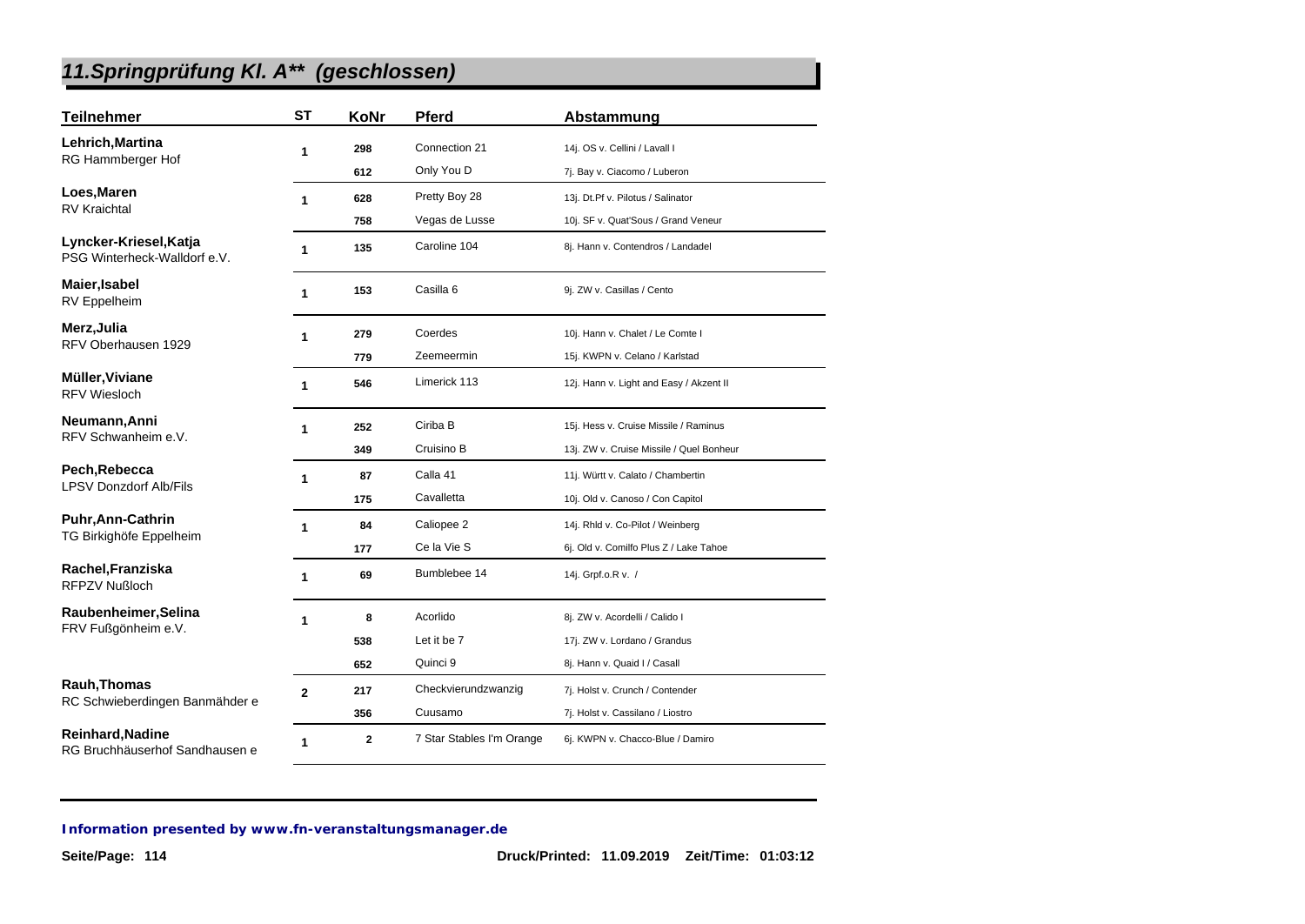| <b>Teilnehmer</b>                             | <b>ST</b>    | KoNr | Pferd                    | Abstammung                                              |
|-----------------------------------------------|--------------|------|--------------------------|---------------------------------------------------------|
| Reitzner, Amelie-Kristin                      | 1            | 426  | Ferstlhof's Dollar Dream | 7j. Bay v. Dollar D'Or SB / Ludwig von Bayern           |
| <b>RRV Walldorf</b>                           |              | 427  | Ferstlhof's Lars Lukas   | 10j. Bay v. Singulord Joter / Lennon                    |
|                                               |              | 428  | Ferstlhof's Oxalis       | 12j. Bay v. Clinton II / Lacantus                       |
|                                               |              | 632  | Qockaine des Hayettes    | 15j. SF v. Reve d'Elle / Aiglon Rouge                   |
| Roesch, Elena<br><b>RFV Viernheim</b>         | $\mathbf{1}$ | 561  | Lord der Lütte           | 15j. OS v. Ludwig von Bayern / Infant                   |
| Roland, Eva                                   | 1            | 66   | Bonny - H                | 12j. Württ v. Balloon / Rubicell                        |
| RFV 1952 Schwetzingen e.V.                    |              | 151  | Cashara                  | 12j. Holst v. Cassini I / Cash and Carry                |
|                                               |              | 213  | Charming Charly 6        | 10j. Holst v. Contender / Coriano                       |
| Roland, Sophie<br>RFV 1952 Schwetzingen e.V.  | 1            | 151  | Cashara                  | 12j. Holst v. Cassini I / Cash and Carry                |
| Rupp, Diana                                   | 1            | 83   | Calino DR                | 8j. Württ v. Ciacomo / Cento                            |
| <b>RV Heilbronn</b>                           |              | 444  | Fräulein Lilli           | 11j. Bay v. Incello / Carlando I                        |
| Schäfer, Kim<br>RFPZV Wiesental 1929          | 1            | 228  | Chico H 4                | 6j. Holst v. Cayado / Carano                            |
| Scherer, Pascal<br>RFV 1952 Schwetzingen e.V. | 1            | 141  | Carthagena 9             | 9j. Holst v. Cassini I / Carthago                       |
| <b>Schneider, Nicole</b>                      | 1            | 430  | Fidelio 310              | 8j. Old v. Fürst Romancier / Champ of Class             |
| FPF Birkenhof Eppingen                        |              | 580  | Maja de Fleur            | 12j. Württ v. Meraldik / Diamond Hit                    |
| <b>Schott,Dominique</b><br>RFV Zeiskam e.V.   | 1            | 345  | Crissini S               | 5j. DSP (RPS) v. Casiro I / Rabino                      |
| <b>Schubert, Ciara</b>                        | 1            | 404  | Energy 19                | 13j. Holst v. Easy Way I / Riverman                     |
| RV Reilingen e.V.                             |              | 521  | Lassila                  | 7j. Württ v. Lyjanero / Janus                           |
| Schumacher, Jakob                             | 1            | 606  | New Deal 4               | 7j. DR (BrAnh) v. Neurit / Maccardo                     |
| TG Birkighöfe Eppelheim                       |              | 707  | Sestriere 2              | 13j. DR (Hann) v. Burlington S / Zandheuvel's Sunny Boy |
| Schumacher, Karla<br>TG Birkighöfe Eppelheim  | 1            | 606  | New Deal 4               | 7j. DR (BrAnh) v. Neurit / Maccardo                     |
|                                               |              | 707  | Sestriere 2              | 13j. DR (Hann) v. Burlington S / Zandheuvel's Sunny Boy |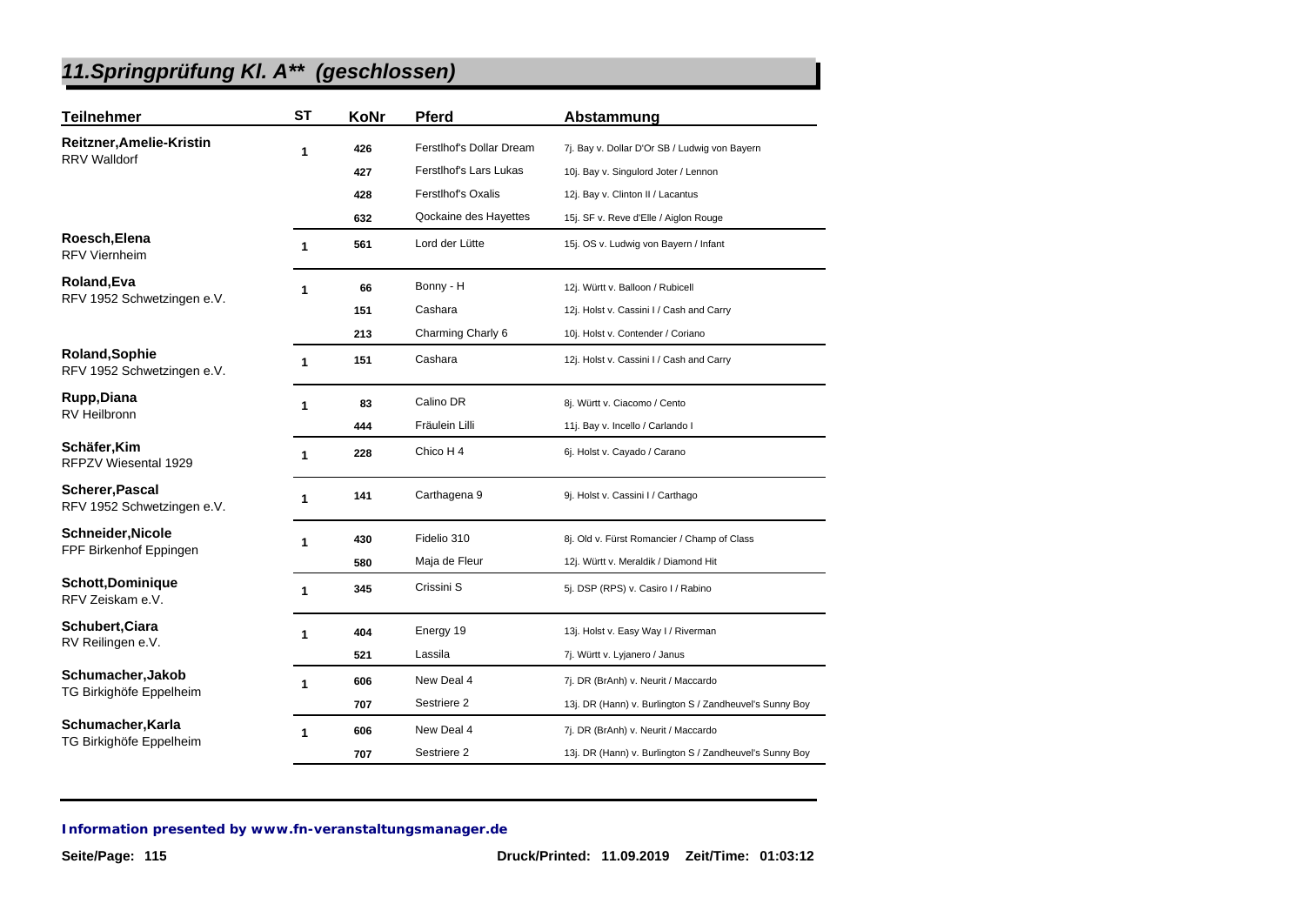| <b>Teilnehmer</b>                                    | <b>ST</b>      | KoNr | <b>Pferd</b>             | Abstammung                             |
|------------------------------------------------------|----------------|------|--------------------------|----------------------------------------|
| <b>Veits, Valerie</b>                                | $\mathbf 2$    | 12   | Alascari                 | 7j. Ita.W v. Cascari / Alasca          |
| <b>RFV Wiesloch</b>                                  |                | 106  | Canto 19                 | 11j. Holst v. Calido I / Linaro        |
| Weber, Josefine<br>RFV Ludwigshafen e.V.             | 1              | 186  | <b>Cendrillon Marron</b> | 15j. OS v. Coriano / Quick Star        |
| Weidner, Hannah<br>RFV 1952 Schwetzingen e.V.        | 1              | 24   | Antara 43                | 11j. Holst v. Con Air / Caretino       |
| Weinsheimer, Maia                                    | $\mathbf{2}$   | 306  | Contessa 225             | 7j. Hann v. Conteur / Graf Grannus     |
| RC Neustadt e.V.                                     |                | 728  | Spot on 8                | 10j. Württ v. Spirit / Lehar           |
| Weißbrod, Simone                                     | 1              | 124  | Carisma 133              | 9j. OS v. Com Air I / Lagoheidor G     |
| RSV Wachenburg Weinheim e.V.                         |                | 300  | Conny 407                | 4j. AESRpf v. Pablo's Ass / Concetto   |
|                                                      |                | 348  | Cronos B                 | 9j. Hann v. Contendro I / For Pleasure |
|                                                      |                | 614  | Pablos Girl              | 6j. AESRpf v. Pablos As / Lord Siclau  |
|                                                      |                | 619  | Penny May 3              | 8j. Westf v. Pablos As / Cordalme Z    |
|                                                      |                | 720  | Smartie 37               | 12j. ZW v. Lancerto / Kavaliero        |
|                                                      |                | 776  | Wyk 2                    | 13j. Holst v. Askano / Linaro          |
|                                                      |                | 788  | Rubinero 8               | 16j. Hann v. Rubin-Royal / Lastro      |
| <b>Weller, Viola</b><br>PSG Winterheck-Walldorf e.V. | 1              | 100  | Campino 517              | 9j. Holst v. Clinton I / Calato        |
| Wirthwein, Rebecca<br><b>RFPZV Nußloch</b>           | 1              | 680  | Rocko 113                | 11j. Grpf.o.R v. /                     |
| <b>Wolf, Leonie</b>                                  | $\overline{2}$ | 564  | Loretta Z                | 25j. Welsh v. Emil / Noenever's Trai   |
| TG Birkighöfe Eppelheim                              |                | 684  | Rote Zora S              | 9j. Hann v. Red Rossini / Espri        |
| <b>Wolff, Elena</b><br><b>RFV Herbertingen</b>       | 1              | 295  | Condee vom Wilhelmshof   | 10j. DSP (BrAnh v. Clinton I / Kolibri |
| Zwecker, Simon                                       | $\overline{2}$ | 32   | Aragorn 88               | 15j. OS v. Araconit / Sandro           |
| RSG Engelberth e.V.                                  |                | 533  | Legolas 213              | 9j. OS v. Landry / Lorthello B         |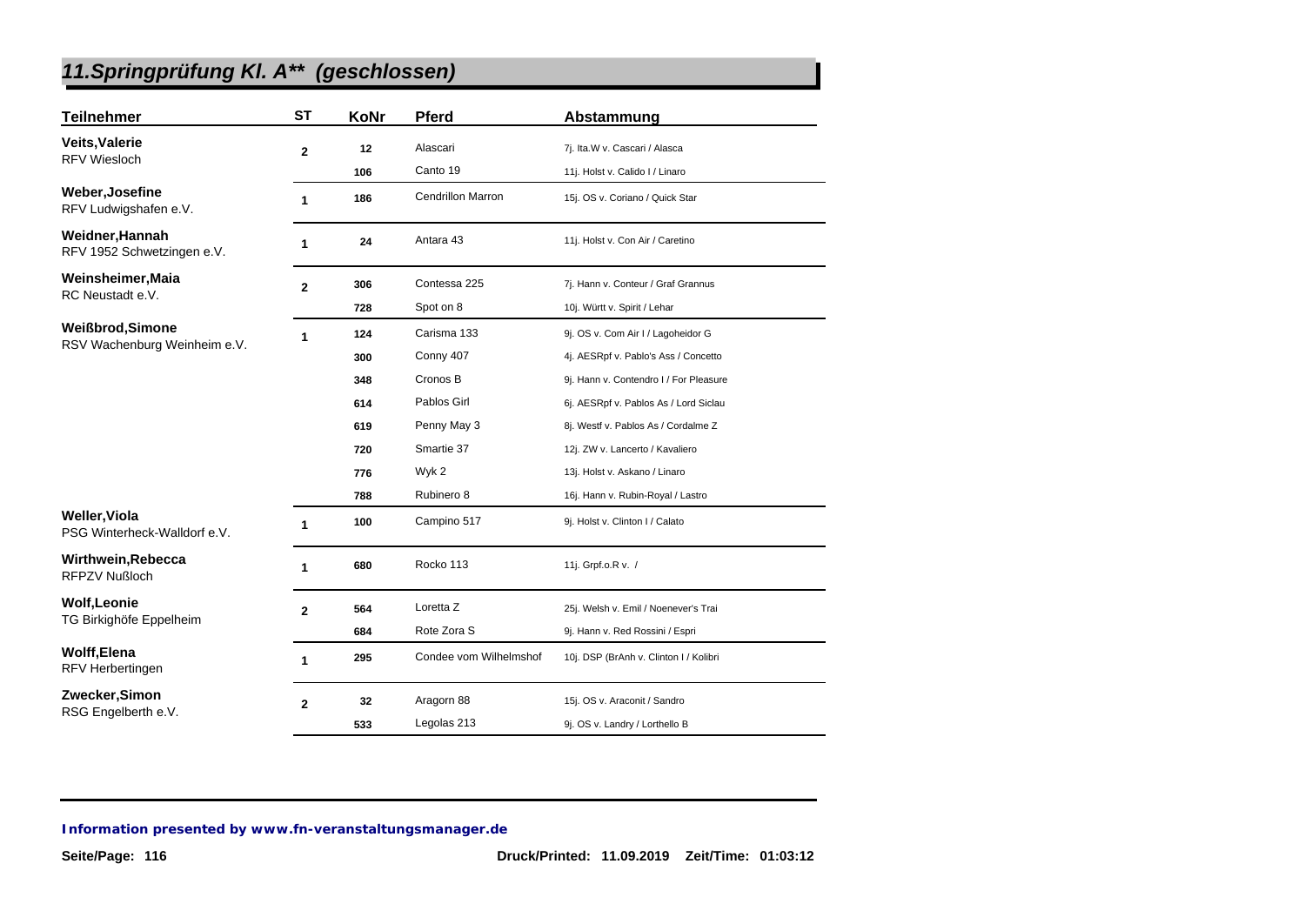**Anzahl der Reiter: Startfolge ab: E nach Pferd** 0

**Anzahl der Startplätze: 67**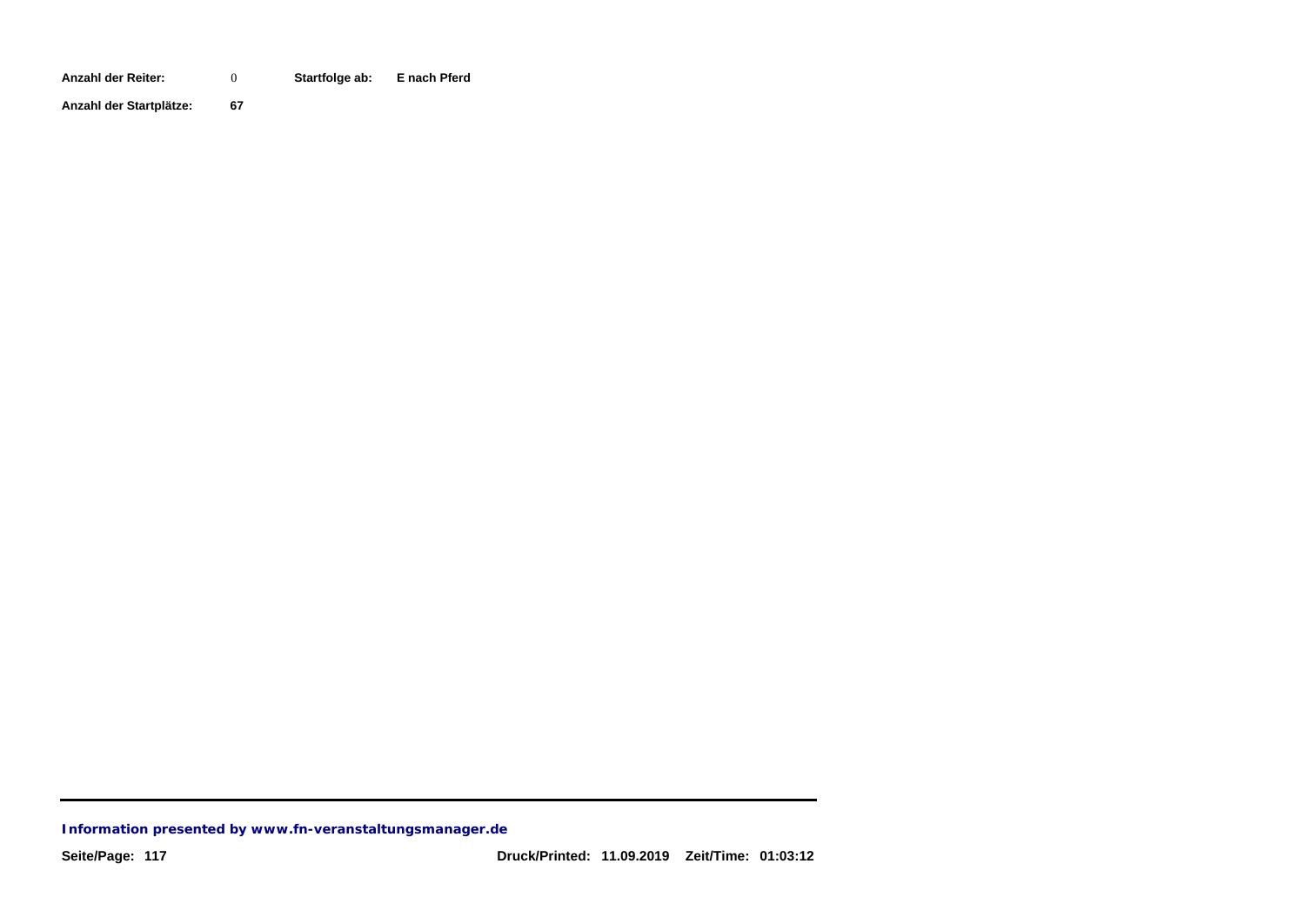| <b>Teilnehmer</b>                                        | ST           | KoNr | <b>Pferd</b>     | Abstammung                                           |
|----------------------------------------------------------|--------------|------|------------------|------------------------------------------------------|
| Adler, Kathrin                                           | 1            | 13   | Albaretto 3      | 11j. Württ v. Aperol / Schampain                     |
| <b>RFV Viernheim</b>                                     |              | 242  | Ci Ci Top        | 11j. Hann v. Contendro I / Graf Top                  |
|                                                          |              | 258  | Clark AH         | 6j. Holst v. Cormint / Clarimo                       |
|                                                          |              | 585  | Maxwell AH       | 5j. DSP (RPS) v. Monte Bellino / Wolkenstürmer       |
|                                                          |              | 761  | Verdi 68         | 12j. Württ v. Vivaldi van de Kampel / Zeus (Nurzeus) |
|                                                          |              | 775  | Worlie           | 12j. KWPN v. Whitesnake / Ulster                     |
| <b>Baur, Julia</b>                                       | 1            | 76   | Caesario 9       | 5j. Holst v. Cormint / Calato                        |
| <b>TRG Baltmannsweiler</b>                               |              | 99   | Campina 36       | 15j. Old v. Quidam's Rubin / Top of Class            |
|                                                          |              | 133  | <b>Caro 115</b>  | 7j. Württ v. Cillarney / Landry                      |
|                                                          |              | 203  | Chantré 2        | 7j. Holst v. Cassini I / Corrado I                   |
|                                                          |              | 676  | Reline B         | 9j. ZW v. Rosenzauberer / Calido I                   |
|                                                          |              | 734  | Stina 71         | 8j. Westf v. Stakko / Quito de Baussy                |
|                                                          |              | 735  | Stolatella       | 5j. Hann v. Stolzenberg / Latouro                    |
| <b>Brühl, Christian</b><br>RSG Frankenhof Sonnefeld e.V. | $\mathbf{2}$ | 198  | Chamira 6        | 12j. Württ v. Corofino II / Continue                 |
|                                                          |              | 246  | Cimino           | 9j. Holst v. Colman / Cascavelle                     |
|                                                          |              | 413  | Exception 6      | 6j. Westf v. Caspar / Landadel                       |
|                                                          |              | 556  | Little Khira H   | 8j. OS v. Lord Pezi / Kolibri                        |
|                                                          |              | 669  | Quirevella       | 9j. Holst v. Quidam de Revel / Casado                |
|                                                          |              | 692  | Salt Lake City 4 | 5j. DSP (BrAnh v. Stolzenberg / Levisto              |
|                                                          |              | 797  | Paulina 58       | 05j. Hann v. Perigueux / Quaid I                     |
| Dehner, Sven                                             | 1            | 52   | Bella Balou 4    | 6j. OS v. Balou du Rouet / Darco                     |
| RFV Ludwigshafen e.V.                                    |              | 143  | Cartier D'Amour  | 6j. Z.Rpf v. Cassaro / Zatino H                      |
|                                                          |              | 223  | Chi Chi Lou      | 4j. DSP (RPS) v. Caillou / Zatino H                  |
|                                                          |              | 274  | Coco Chanel 188  | 11j. Hann v. Chacco-Blue / Laurion                   |
|                                                          |              | 557  | Loona D          | 13j. ZW v. Lucky Boy D / Alexis Z                    |
|                                                          |              | 762  | Vigo de Vains    | 10j. SF v. Allegreto / Le Tot de Semilly             |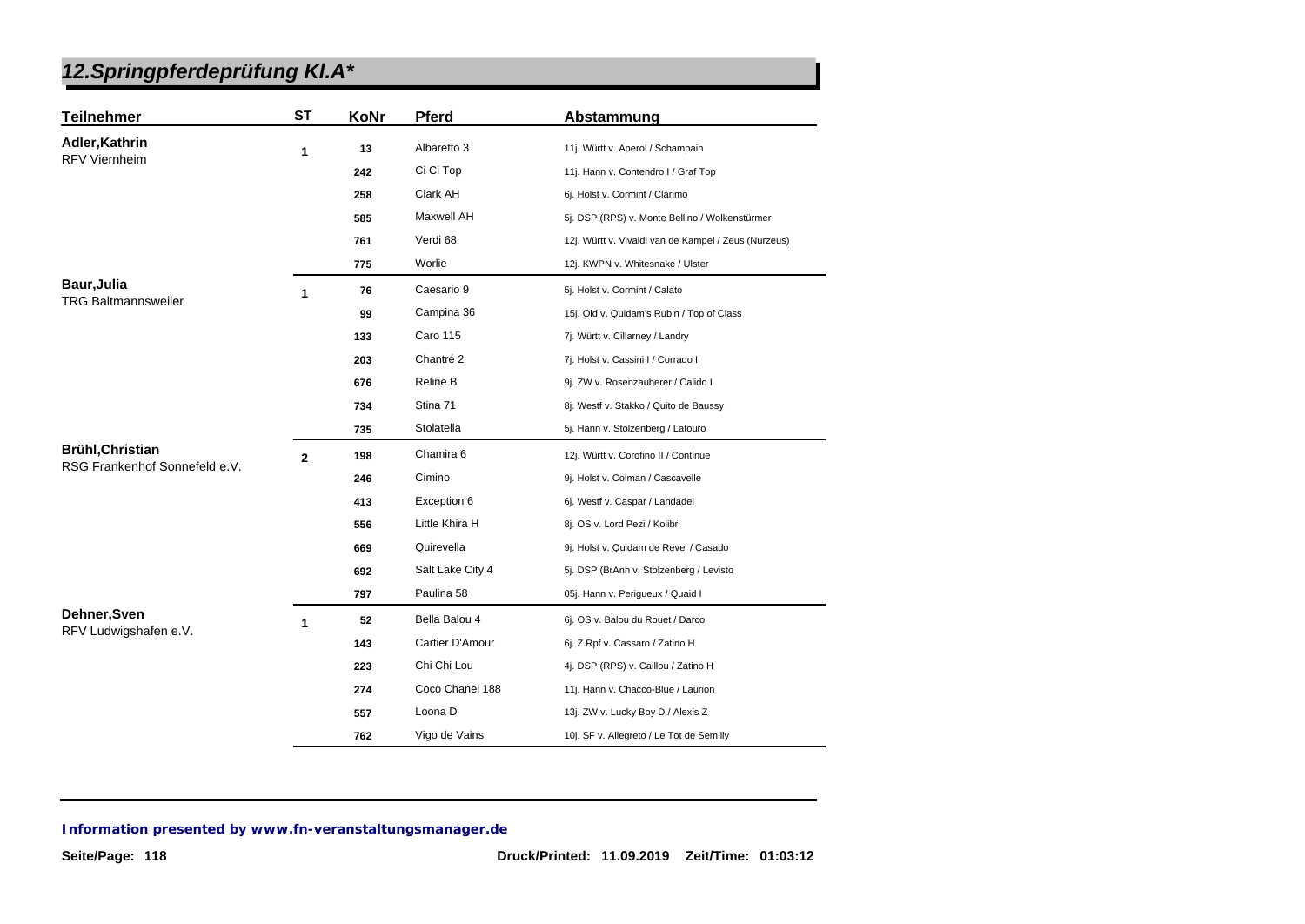| <b>Teilnehmer</b>                  | <b>ST</b> | KoNr | Pferd                     | Abstammung                                                     |
|------------------------------------|-----------|------|---------------------------|----------------------------------------------------------------|
| Engert, Luisa                      | 1         | 104  | Candela 78                | 6j. Old v. Comme il faut / Cantus                              |
| RFV Külsheim                       |           | 315  | Cora de Semilly           | 5j. Holst v. Diamant de Semilly / Catoki                       |
|                                    |           | 417  | Fantasia 144              | 6j. ISH v. Porsch / Toulon xx                                  |
|                                    |           | 596  | Mr. Nelson 6              | 6j. BWP v. Dallas VDL (ex Indouglas van h /<br>Action-Breaker  |
|                                    |           | 648  | Quibbel Wibbel            | 7j. Westf v. Quality Time (NED) / Puschkin D                   |
|                                    |           | 714  | Sir Landor of Netherlands | 6j. KWPN v. Falaise de Muze / Mr. Blue                         |
| Erny, Jeanette                     | 1         | 101  | Campino of the Isel       | 6j. Württ v. Ciacomo / Lambada                                 |
| <b>RFV Mannheim-Friedrichsfeld</b> |           | 560  | Lord Cornet 2             | 5j. DSP (SaThu v. Lahnstein / Cornet Obolensky (ex:<br>Windows |
|                                    |           | 562  | Lord Leo of the Isle      | 7j. Württ v. Lord Leopold / Lonely Boy xx                      |
| Fuchs, Mary-Ann                    | 1         | 138  | Carry Mary F              | 4j. DSP (BaWue v. Cassilano / Zadok                            |
| RV Mannheim                        |           | 379  | Dollar Boy K              | 11j. Holst v. Dollar Dela Pierre (Tlaloc la / Carpaccio        |
|                                    |           | 654  | Quincy 212                | 9j. Holst v. Quintero / Clearway                               |
|                                    |           | 663  | Quintex 3                 | 14j. Bay v. Quirin / Guldenburg                                |
| Gaab, Till                         | 1         | 81   | Calimera 68               | 6j. Württ v. Celentano / Contender                             |
| <b>SPUK Burg Neuhaus</b>           |           | 128  | Carlotta 189              | 11j. Württ v. Colorit / Cento                                  |
|                                    |           | 148  | Cascan 4                  | 5j. Holst v. Casall / Contender                                |
|                                    |           | 170  | Catino 10                 | 6j. Holst v. Catoki / Quidam de Revel                          |
|                                    |           | 183  | Celebration 36            | 12j. Holst v. Cassini I / Linaro                               |
|                                    |           | 190  | Cevisto                   | 12j. DSP (BrAnh v. Celentano / Levisto                         |
|                                    |           | 225  | Chiara 362                | 5j. DSP (BaWue v. Colorit / Cassini I                          |
|                                    |           | 285  | Colly 13                  | 4j. DSP (BaWue v. Colorit / Vivaldi van de Kampel              |
|                                    |           | 311  | Coolio 43                 | 6j. Württ v. Colorit / Caretino                                |
|                                    |           | 316  | Corel                     | 4j. DSP (BaWue v. Colorit / Quidam de Revel                    |
|                                    |           | 328  | Cosima 298                | 5j. DSP (BaWue v. Colorit / Caretino                           |
|                                    |           | 351  | Culano <sub>6</sub>       | 4j. DSP (BaWue v. Colorit / Contender                          |
|                                    |           | 605  | Nevio 24                  | 6j. Württ v. New Quidam / Cento                                |
|                                    |           | 667  | Quintus 156               | 8j. Holst v. Quidam de Revel / Cassini I                       |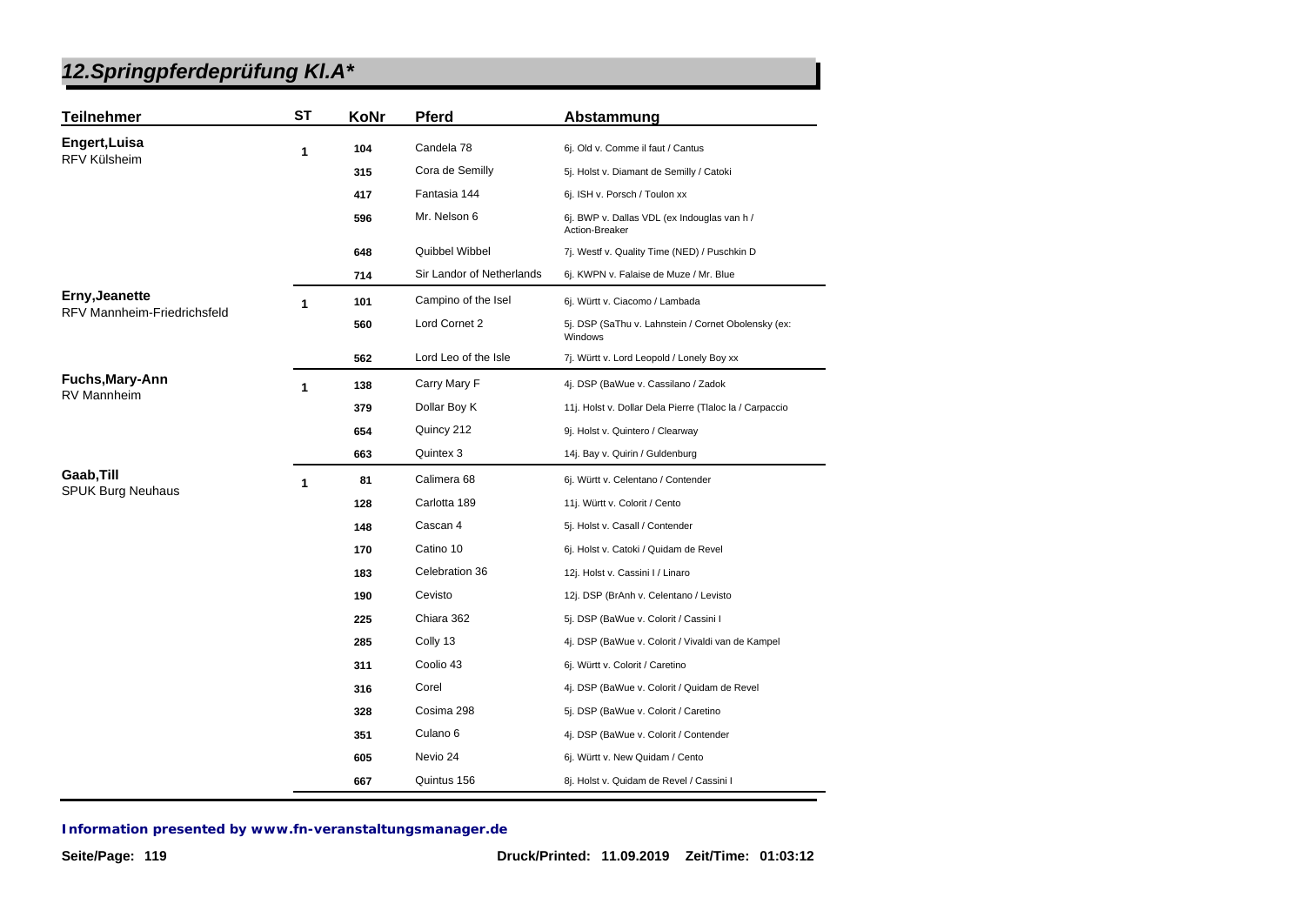| <b>Teilnehmer</b>                  | <b>ST</b> | KoNr           | <b>Pferd</b>           | Abstammung                                           |
|------------------------------------|-----------|----------------|------------------------|------------------------------------------------------|
| Gieser, Fabian                     | 1         | 157            | Casius 4               | 11j. Hann v. Cassus / Contendro I                    |
| RV Reilingen e.V.                  |           | 702            | Scott L                | 4j. Hann v. Scuderia / Calido I                      |
|                                    |           | 718            | Slow Motion L          | 5j. Hann v. Scuderia / Calido I                      |
| Grüttner, Heiko                    | 1         | 140            | Cartellus              | 12j. Holst v. Caretino / Carolus I                   |
| <b>RFV Mannheim-Friedrichsfeld</b> |           | 268            | Clooney 137            | 5j. Grpf.o.R v. /                                    |
|                                    |           | 281            | Coldplay 14            | 14j. Holst v. Calato / Cascavelle                    |
|                                    |           | 471            | <b>Habitus HS</b>      | 14j. Hann v. High Spirits / Dartagnan                |
|                                    |           | 592            | Monte Sandro           | 6j. DSP (BrAnh v. Montario / Severus xx              |
| <b>Held, Kristin</b>               | 1         | $\overline{7}$ | Acolito's Ass          | 10j. Hann v. Acolito / Salieri                       |
| RC Hofqut Dreihof e.V.             |           | 219            | Chelsea Brown 2        | 10j. ZW v. Cerdic / Larinero                         |
|                                    |           | 299            | Connora <sub>S</sub>   | 6j. Holst v. Connor / Linton                         |
|                                    |           | 325            | Cortez LS              | 15j. ZW v. Colander / Alpha                          |
|                                    |           | 732            | Stako T                | 9j. Hann v. Stakkato / Calypso II                    |
| Kippenhan, Margit                  | 1         | 65             | <b>Bonne Affaire S</b> | 7j. Hann v. Bonne Chance / Glueckspilz               |
| RG Birkenhof Ladenburg/Neuzeil     |           | 123            | Carisio 2              | 7j. Grpf.o.R v. /                                    |
|                                    |           | 247            | Cincinatti 19          | 11j. Holst v. Corrado II / Coriano                   |
|                                    |           | 262            | Clayton 45             | 7j. Württ v. Catoo / Chambertin                      |
|                                    |           | 267            | Clooney 100            | 9j. Holst v. Clinton / Salient xx                    |
|                                    |           | 519            | Laniano                | 15j. Württ v. Landjuweel St Hubert (BEL) / unbekannt |
|                                    |           | 602            | <b>Nautilus G</b>      | 5j. Holst v. Nabab de Reve / Connor                  |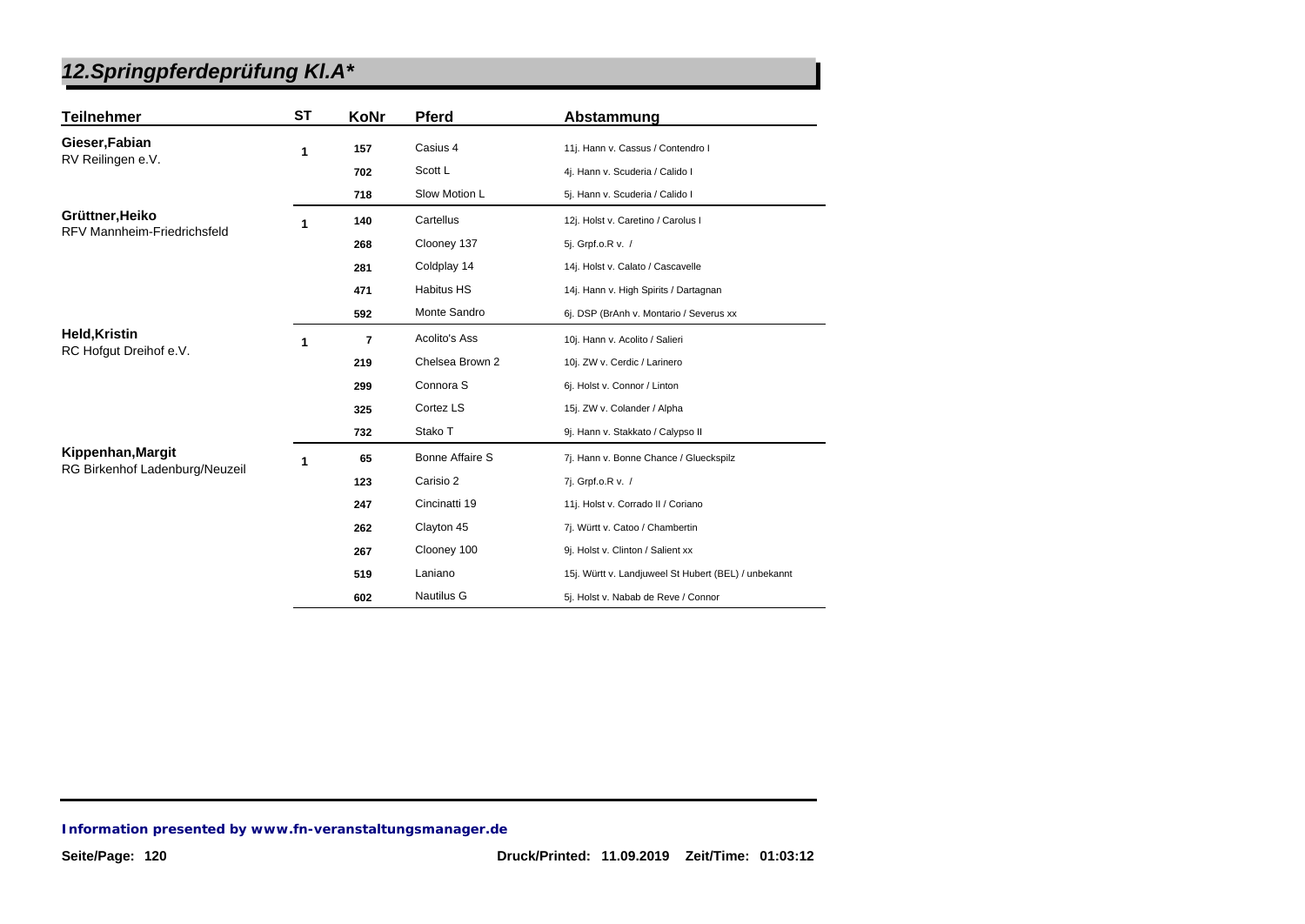| <b>Teilnehmer</b>      | <b>ST</b>      | KoNr | <b>Pferd</b>        | Abstammung                                               |
|------------------------|----------------|------|---------------------|----------------------------------------------------------|
| Köberle, Jan           | $\overline{2}$ | 81   | Calimera 68         | 6j. Württ v. Celentano / Contender                       |
| <b>RFV Buchen</b>      |                | 128  | Carlotta 189        | 11j. Württ v. Colorit / Cento                            |
|                        |                | 148  | Cascan 4            | 5j. Holst v. Casall / Contender                          |
|                        |                | 170  | Catino 10           | 6j. Holst v. Catoki / Quidam de Revel                    |
|                        |                | 183  | Celebration 36      | 12j. Holst v. Cassini I / Linaro                         |
|                        |                | 190  | Cevisto             | 12j. DSP (BrAnh v. Celentano / Levisto                   |
|                        |                | 225  | Chiara 362          | 5j. DSP (BaWue v. Colorit / Cassini I                    |
|                        |                | 285  | Colly 13            | 4j. DSP (BaWue v. Colorit / Vivaldi van de Kampel        |
|                        |                | 311  | Coolio 43           | 6j. Württ v. Colorit / Caretino                          |
|                        |                | 316  | Corel               | 4j. DSP (BaWue v. Colorit / Quidam de Revel              |
|                        |                | 328  | Cosima 298          | 5j. DSP (BaWue v. Colorit / Caretino                     |
|                        |                | 336  | Coupiko             | 4j. DSP (Bay) v. Coupie / Konkorde                       |
|                        |                | 351  | Culano <sub>6</sub> | 4j. DSP (BaWue v. Colorit / Contender                    |
|                        |                | 605  | Nevio 24            | 6j. Württ v. New Quidam / Cento                          |
|                        |                | 667  | Quintus 156         | 8j. Holst v. Quidam de Revel / Cassini I                 |
| Kolczynski, Sandra von | 1              | 33   | Ariane van Overis Z | 6j. Z.Rpf v. Arko / Diamant de Semilly                   |
| <b>RFV Dornheim</b>    |                | 211  | Charming 31         | 6j. Holst v. Cayado / Calido I                           |
|                        |                | 378  | Diva van Overis Z   | 6j. Z.Rpf v. Darco / Cento                               |
|                        |                | 386  | Drops van Overis Z  | 7j. Z.Rpf v. Darco / Ahorn                               |
|                        |                | 423  | Fee L               | 15j. Old v. Feuerwerk / Aldatus                          |
|                        |                | 441  | For Univers         | 7j. OS v. For Pleasure / Calmiro                         |
|                        |                | 480  | Hermine la Habana   | 5j. DSP (RPS) v. Hermes de Lux / Carpaccio               |
|                        |                | 503  | Kjandor van Overis  | 7j. Z.Rpf v. Kannan / Darco                              |
|                        |                | 581  | Marielle 13         | 9j. Holst v. Cassini I / Zeus (Nurzeus)                  |
|                        |                | 600  | Napoli van Overis   | 8j. Z.Rpf v. Nonstop / Sable Rose (Calvados)             |
|                        |                | 757  | Vanity van Overis   | 4j. Z.Rpf v. Vigo D'Arsouilles / Tauber van het Kapelhof |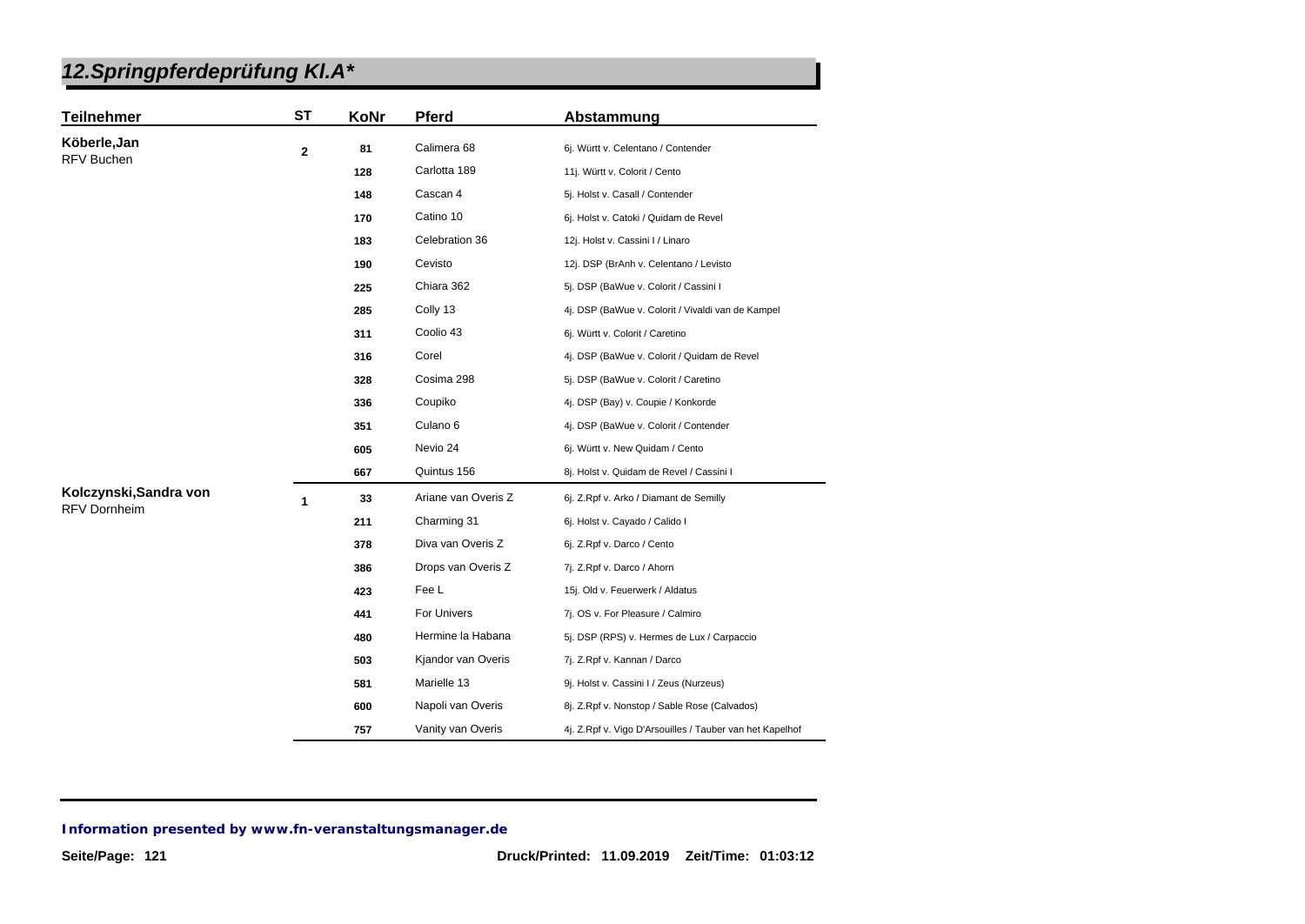| <b>Teilnehmer</b>    | <b>ST</b>    | KoNr                                                  | Pferd                   | Abstammung                                               |
|----------------------|--------------|-------------------------------------------------------|-------------------------|----------------------------------------------------------|
| Kraus, Claudia       | $\mathbf{2}$ | 79                                                    | Caja 35                 | 7j. Holst v. Clarimo / Coriano                           |
| <b>RFV Viernheim</b> |              | 97                                                    | Campari 274             | 12j. Z.Rpf v. Corland (DK: Corlando) / Camouflage        |
|                      |              | 102                                                   | Can-Tucky               | 8j. Hann v. Canstakko / Libero                           |
|                      |              | 116                                                   | Caramba 92              | 8j. Westf v. Comme il faut / Baloubet du Rouet           |
|                      |              | 125                                                   | Carlchen S 2            | 6j. ZW v. Comme il faut / Emilion                        |
|                      |              | 144                                                   | Cartwright 4            | 6j. Hann v. Cador / Quaid I                              |
|                      |              | 179                                                   | Cea 4                   | 7j. Hann v. Calido I / Pablo                             |
|                      |              | 180                                                   | Cecile 20               | 12j. OS v. Continio / Concorde                           |
|                      |              | 199                                                   | Chamonix 51             | 10j. Holst v. Caretino / Lasino                          |
|                      |              | 215                                                   | Charybelle              | 7j. Holst v. Cantoblanco / Quinar                        |
|                      |              | 233                                                   | Chimanski 5             | 5j. Westf v. Chaman / Contender                          |
|                      |              | 253                                                   | Cirkon 3                | 5j. Hann v. Casino / Contendro I                         |
|                      |              | 275                                                   | Coco Maxi               | 5j. Hann v. Comte / Rabino                               |
|                      |              | 277                                                   | Code Red 5              | 5j. Hann v. Cascadello I / Federweisser                  |
|                      |              | 278                                                   | Codex 28                | 6j. Hann v. Contendros / Espri                           |
|                      |              | 297                                                   | Conjack 2               | 7j. Hann v. Check In / Sir Shutterfly                    |
|                      |              | 310                                                   | Cooler Curt             | 9j. Hann v. Canstakko / Libero                           |
|                      |              | 363                                                   | Dante 150               | 4j. DSP (Bay) v. Diarado / Cornet Obolensky (ex: Windows |
|                      |              | 403                                                   | <b>Emilion Fonroque</b> | 7j. Westf v. Eldorado van de Zeshoek / Cruising          |
|                      |              | 409                                                   | Esquire 38              | 16j. Hann v. El Bundy I / Gardeoffizier                  |
|                      |              | Gerda 69<br>452<br>7j. Hann v. Grey Top / Contendro I |                         |                                                          |
|                      |              | 462                                                   | Grace WB                | 7j. Hann v. Grey Top / Escudo I                          |
|                      |              | 488                                                   | Ice Breaker 3           | 6j. KWPN v. Action-Breaker / Namelus R                   |
|                      |              | 500                                                   | Kennedy 42              | 5j. OS v. Kannan / Contender                             |
|                      |              | 534                                                   | Lenny Lennison          | 5j. OS v. Landfein / Quintender                          |
|                      |              | 543                                                   | Liedy                   | 14j. Bay v. Lord Z / Lord Inci Pit                       |
|                      |              | 577                                                   | Lutz Löwenherz          | 11j. Holst v. Lancer II / Candillo                       |
|                      |              | 587                                                   | Meiju-San               | 5j. DSP (RPS) v. Levisonn / Cassini II                   |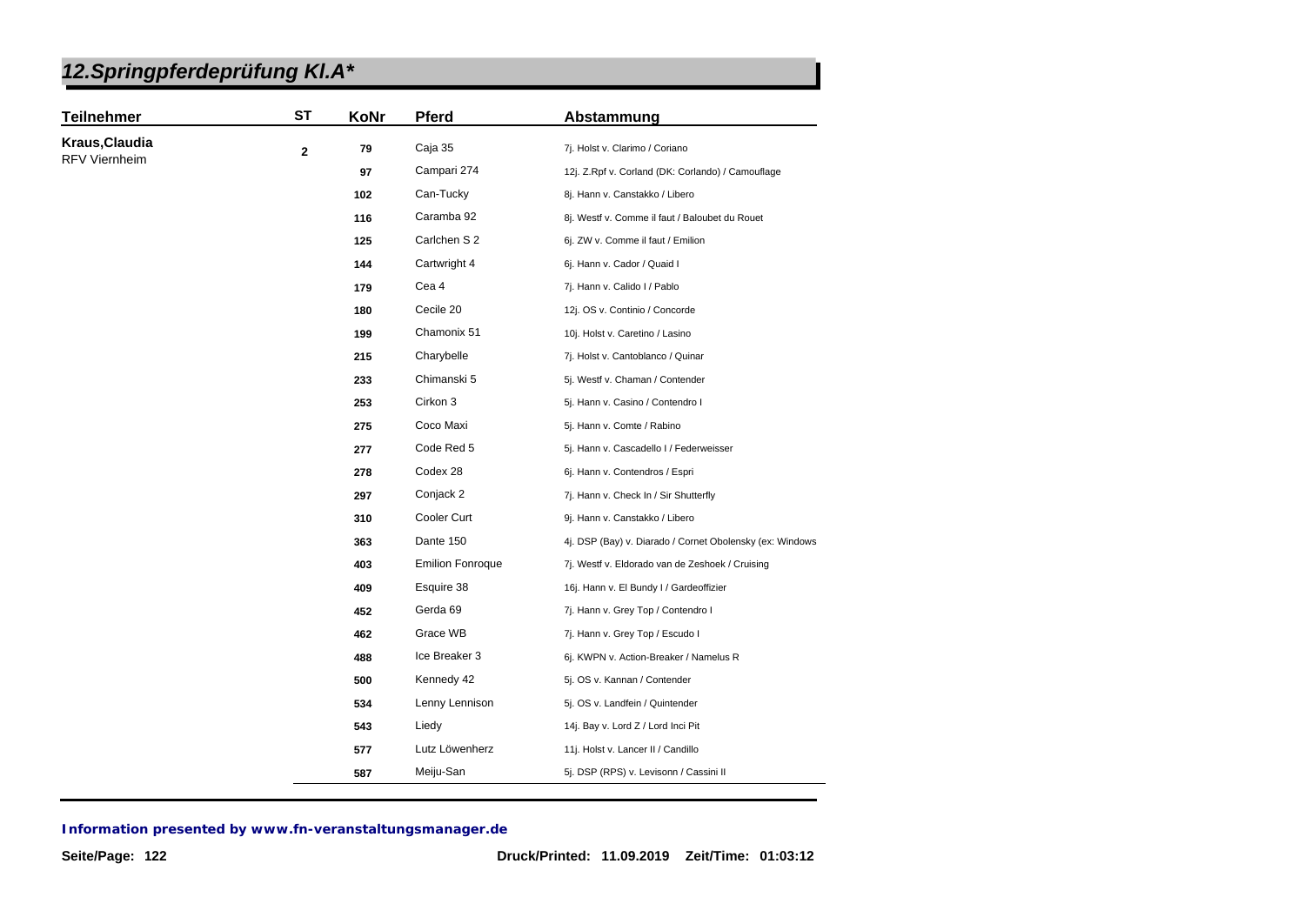| <b>Teilnehmer</b>               | <b>ST</b>      | KoNr | <b>Pferd</b>          | Abstammung                                                     |
|---------------------------------|----------------|------|-----------------------|----------------------------------------------------------------|
|                                 |                | 608  | No Limit de la Pomme  | 6j. BWP v. Telstar de la Pomme / Bamako de Muze                |
|                                 |                | 615  | Part of Pleasure      | 7j. Hann v. Perigueux / Zeus (Nurzeus)                         |
|                                 |                | 641  | Quattro Bianca        | 4j. Hann v. Qualito / Valentino                                |
|                                 |                | 700  | Scavino               | 6j. Westf v. Stakkato / Voltaire                               |
|                                 |                | 711  | Siegfried H           | 5j. Hann v. Stolzenberg / Libero                               |
|                                 |                | 765  | Viva la Vita 4        | 7j. Württ v. Valentino / Candillo                              |
| Lamberth, Christoph             | $\overline{2}$ | 53   | Bella Ciao 7          | 5j. OS v. Balou du Rouet / Feuerwerk                           |
| <b>RFV Viernheim</b>            |                | 457  | Giola 3               | 5j. Holst v. Riscal / Cesano II                                |
| Loser, Heike                    | 1              | 25   | Antares 228           | 12j. Württ v. Argentinus / Rico                                |
| PSG Winterheck-Walldorf e.V.    |                | 136  | Carrigane La Guapa    | 16j. Rhld v. Carrigane Lauro / Dashing Blade xx                |
|                                 |                | 327  | Cosima 200            | 15j. Westf v. Cornet Obolensky (ex: Windows /<br>Frühlingsball |
|                                 |                | 626  | Piturinha             | 5j. Old v. Casiro I / Feuerwerk                                |
| Modolo, Marco                   | 1              | 15   | All in One 17         | 9j. Holst v. Aragorn / Rheinsberg                              |
| RA SV Leingarten e.V.           |                | 94   | Camilla M 3           | 6j. Württ v. Ciacomo / Upan la Jarthe AA                       |
|                                 |                | 270  | Clumsy 2              | 8j. Holst v. Connor / Clearway                                 |
|                                 |                | 599  | Naomy 15              | 7j. Hann v. Now Or Never M / Cassus                            |
|                                 |                | 678  | <b>Rich Sunrise</b>   | 13j. Westf v. Rüter / Cento                                    |
|                                 |                | 749  | Uljanka K             | 5j. Holst v. Uriko (Clooney NLD) / Contender                   |
| Mösch, Marco<br>RFV Graben e.V. | 1              | 23   | Annabell 472          | 12j. DSP (SaThu v. Baloubino B / Allround                      |
|                                 |                | 61   | <b>Black Prince 5</b> | 5j. Ung. v. Hunor de Bognar / Alcatraz                         |
|                                 |                | 532  | Lee 41                | 15j. Slo.Wb v. Landherr / Rancher I                            |
|                                 |                | 616  | Pauillac              | 11j. Hann v. Perigueux / Lincolm L                             |
|                                 |                | 723  | Soraya 292            | 9j. Württ v. Clerus / Latent                                   |
|                                 |                | 741  | Sunflower 44          | 6j. Dt.Pf v. Stolzenberg / Larome                              |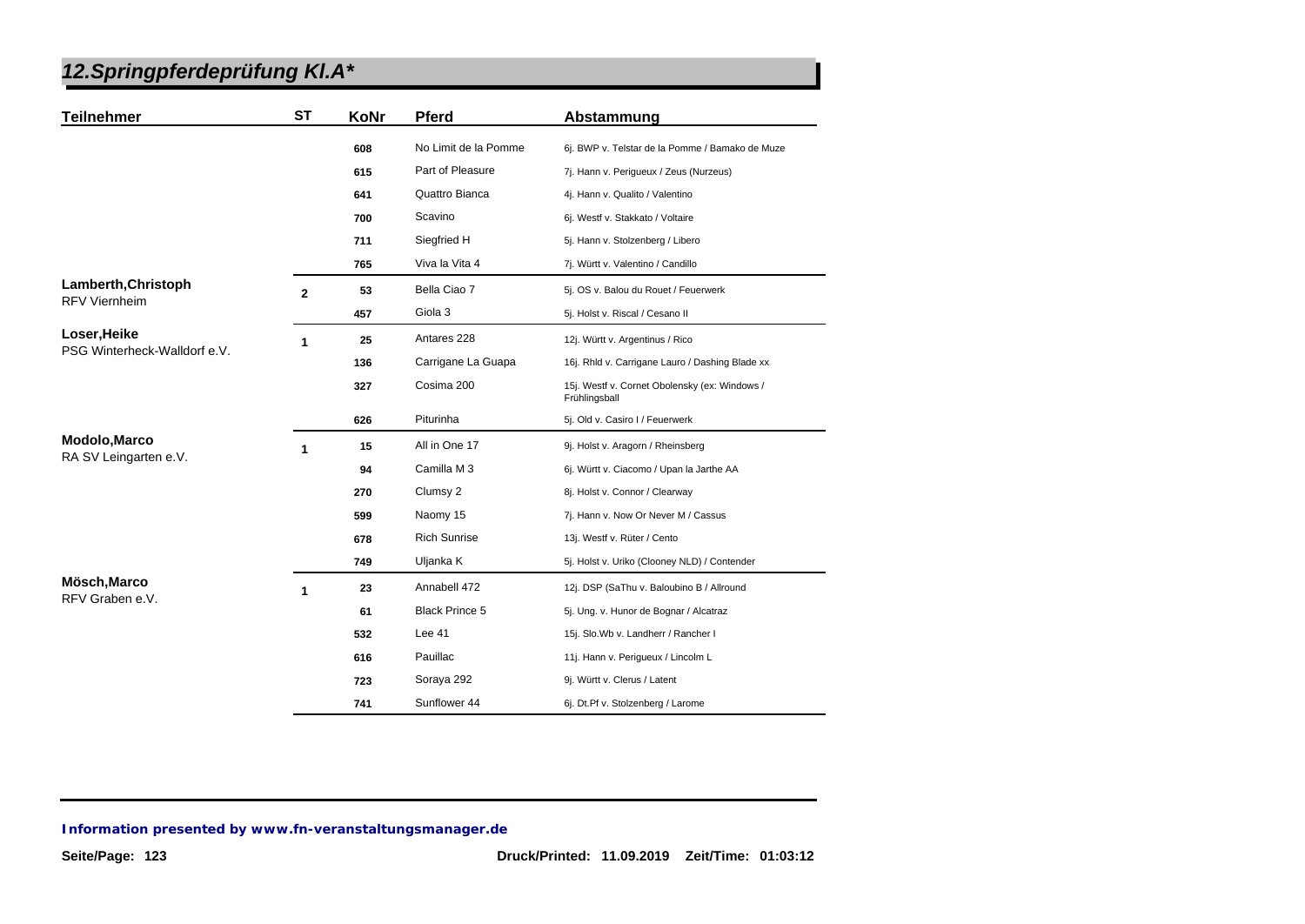| <b>Teilnehmer</b>                                         | <b>ST</b>    | <b>KoNr</b>  | <b>Pferd</b>              | Abstammung                                   |
|-----------------------------------------------------------|--------------|--------------|---------------------------|----------------------------------------------|
| Moser-Noujaim, Sarah                                      | $\mathbf 2$  | 1            | 7 Star Stables Elton      | 10j. KWPN v. Warrant / Padinus               |
| RG Bruchhäuserhof Sandhausen e                            |              | $\mathbf{2}$ | 7 Star Stables I'm Orange | 6j. KWPN v. Chacco-Blue / Damiro             |
|                                                           |              | 75           | Caecily                   | 6j. Hann v. Conen / Don Laurie I             |
|                                                           |              | 146          | Cascada 121               | 8j. Holst v. Clarimo / Canto                 |
|                                                           |              | 357          | Cynthia 53                | 7j. Holst v. Cellestial / Lebus              |
|                                                           |              | 399          | Elena 167                 | 7j. Holst v. Larimar / Cassini I             |
|                                                           |              | 448          | Galactico Z               | 14j. ISH v. Lux / Hallo                      |
|                                                           |              | 514          | Ladylover 6               | 9j. Old v. Armitage / Landadel               |
|                                                           |              | 649          | Quidam de Phénix          | 5j. Holst v. Quidam de Revel / Cassini II    |
| Müller, Kathrin                                           | 1            | 44           | <b>Baloucor</b>           | 6j. Hann v. Balou du Rouet / Cardenio        |
| RSV Rheinhessen-Mitte e.V                                 |              | 96           | Camirez 3                 | 5j. Holst v. Cascadello I / Calato           |
|                                                           |              | 361          | Damarco                   | 15j. ZW v. Darco / Raphael                   |
|                                                           |              | 387          | Dyanne                    | 11j. KWPN v. Numero Uno / Wisconsin          |
|                                                           |              | 555          | Little big man 42         | 5j. OS v. Lyjanero / Cornet's Stern          |
|                                                           |              | 563          | Loredana D                | 13j. ZW v. Lucky Boy D / Alexis Z            |
|                                                           |              | 689          | Salento                   | 13j. Hann v. Stakkato / Zacharias            |
| <b>Pfeiffer, Fokko</b>                                    | $\mathbf{2}$ | 365          | Dark Edition              | 8j. Old v. De Niro / Lord Liberty            |
| RSG Wiesbaden e.V.                                        |              | 394          | Edwina 24                 | 8j. Hann v. Edward / Stakkato Gold           |
|                                                           |              | 429          | Ferune                    | 8j. Hann v. Floriscount / Embassy I          |
|                                                           |              | 552          | Lipstick 12               | 9j. ZW v. Landjonker (Fruhling) / Grannus    |
|                                                           |              | 640          | Quater's Rubin B          | 4j. DSP (BrAnh v. Quaterback / Lord Loxley I |
|                                                           |              | 653          | Quincy 124                | 14j. Holst v. Quinar / Cassini I             |
|                                                           |              | 675          | Ragazzo 82                | 5j. Old v. Rock Forever I / Rubin-Royal      |
|                                                           |              | 793          | Franzi MN                 | 06j. Hann v. For Edition I / Kolibri         |
| <b>Reinhard, Nadine</b><br>RG Bruchhäuserhof Sandhausen e | 1            | $\mathbf{2}$ | 7 Star Stables I'm Orange | 6j. KWPN v. Chacco-Blue / Damiro             |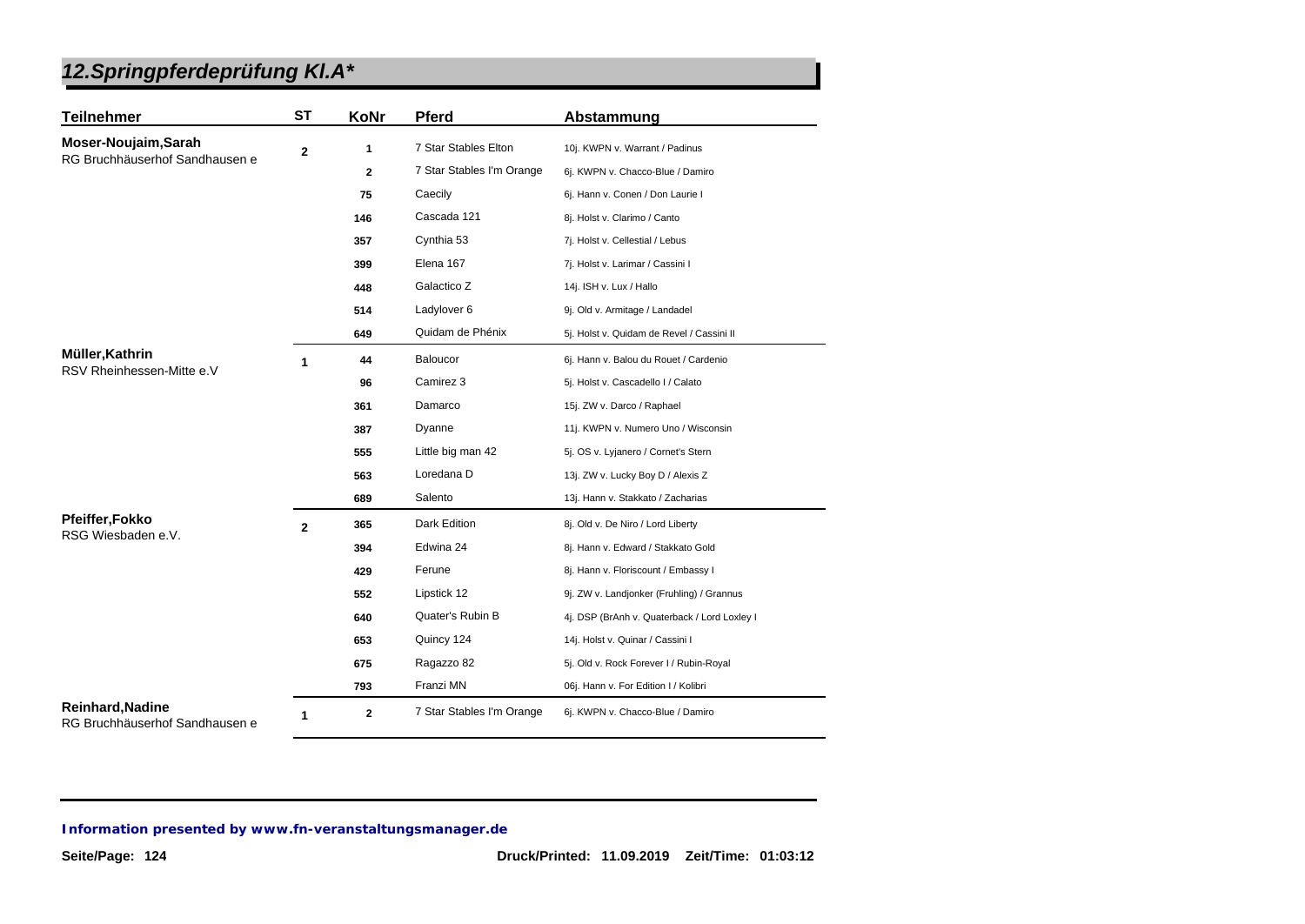| <b>Teilnehmer</b>      | <b>ST</b>      | KoNr | <b>Pferd</b>      | Abstammung                                 |
|------------------------|----------------|------|-------------------|--------------------------------------------|
| Rupp, Lukas            | 1              | 535  | Lenox Louis 5     | 14j. Holst v. Landos / Alcatraz            |
| RFPZV Dossenheim e.V.  |                | 544  | Lilly 602         | 10j. Holst v. Larimar / Calato             |
|                        |                | 621  | Pia S             | 9j. DSP (SaThu v. Colestus / Claudio's Son |
|                        |                | 691  | Sally W           | 12j. Württ v. Sir Oldenburg / Andros       |
| <b>Schnell, Dennis</b> | $\mathbf{1}$   | 393  | Eclipse de F      | 5j. Z.Rpf v. Eldorado de Hus / Caretino    |
| RC Baden-Baden         |                | 494  | Iscayo            | 6j. KWPN v. Biscayo / Verdi (Q-Verdi)      |
| Straub, Sarina         | $\overline{2}$ | 82   | Calimero 551      | 12j. ZW v. Cerdic / Alasca                 |
| RSG Worms-Pfeddersheim |                | 122  | Caretta 3         | 5j. OS v. Cachas / Zymbal II               |
|                        |                | 129  | Carlotta 240      | 9j. Hann v. Canstakko / Chasseur I         |
|                        |                | 182  | Celana 5          | 16j. OS v. Celano / Landor S               |
|                        |                | 193  | Chaccogranulito   | 5j. OS v. Chaccato / Granulit              |
|                        |                | 208  | Charlotte 229     | 5j. OS v. Mylord Carthago / Clarimo        |
|                        |                | 211  | Charming 31       | 6j. Holst v. Cayado / Calido I             |
|                        |                | 265  | Clinquinaro       | 9j. OS v. Clinton II / Quinar              |
|                        |                | 343  | Crawiander        | 10j. Holst v. Crawford / Coriander         |
|                        |                | 423  | Fee L             | 15j. Old v. Feuerwerk / Aldatus            |
|                        |                | 441  | For Univers       | 7j. OS v. For Pleasure / Calmiro           |
|                        |                | 480  | Hermine la Habana | 5j. DSP (RPS) v. Hermes de Lux / Carpaccio |
|                        |                | 581  | Marielle 13       | 9j. Holst v. Cassini I / Zeus (Nurzeus)    |
|                        |                | 597  | Mylord's Girl     | 4j. OS v. Mylord Carthago / Cassini I      |
|                        |                | 607  | Nightlife 15      | 12j. Old v. Nintender / Qualoubet          |
|                        |                | 617  | <b>Paul 736</b>   | 11j. ZW v. Passion Game / Lucky Luke       |
|                        |                | 623  | Pik Flash 5       | 12j. Westf v. Pik Labionics / Grossadmiral |
|                        |                | 643  | Queen Miller      | 9j. ZW v. Quick Star IV CH / Lord Caletto  |
|                        |                | 646  | Querido Franz     | 5j. Holst v. Quiran / Leandro              |
|                        |                | 658  | Quinta de Lago    | 7j. ZW v. Qui Lago / Carpaccio             |
|                        |                | 690  | Sally 736         | 9j. Hann v. Stakkato Gold / Acord II       |
|                        |                | 766  | Vranziska         | 7j. Hann v. Van Helsing / Fabriano         |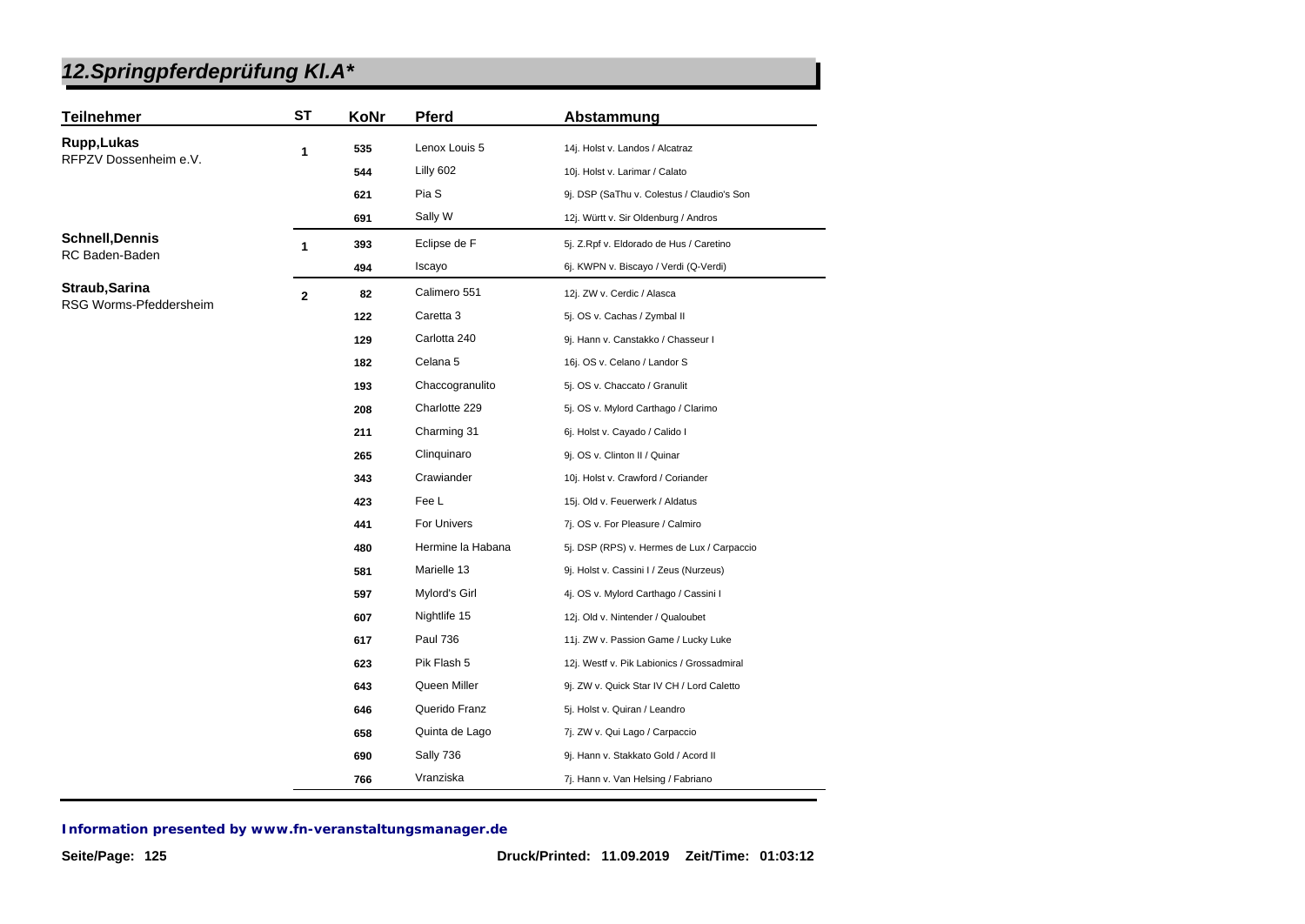| <b>Teilnehmer</b>   | SТ | KoNr | <b>Pferd</b>              | Abstammung                                |
|---------------------|----|------|---------------------------|-------------------------------------------|
| Tiefenbacher, Maren |    | 62   | Bolivia S                 | 13j. KWPN v. Vermont / Carthago           |
| RV Gellmersbach     |    | 245  | Cicero H                  | 14j. DSP v. Celano / Argentinus           |
|                     |    | 309  | Cool Colour               | 12j. Holst v. Calato / Constant           |
|                     |    | 330  | Costas 3                  | 16j. Westf v. Collin L / Zeus (Nurzeus)   |
|                     |    | 390  | E'Castina live for Walter | 7j. Holst v. Castino / Carinjo            |
|                     |    | 527  | Lavita 38                 | 5j. DSP (BaWue v. Loving Dancer / Advocat |
|                     |    | 645  | Quel Couleur              | 16j. Westf v. Quinto / Pep                |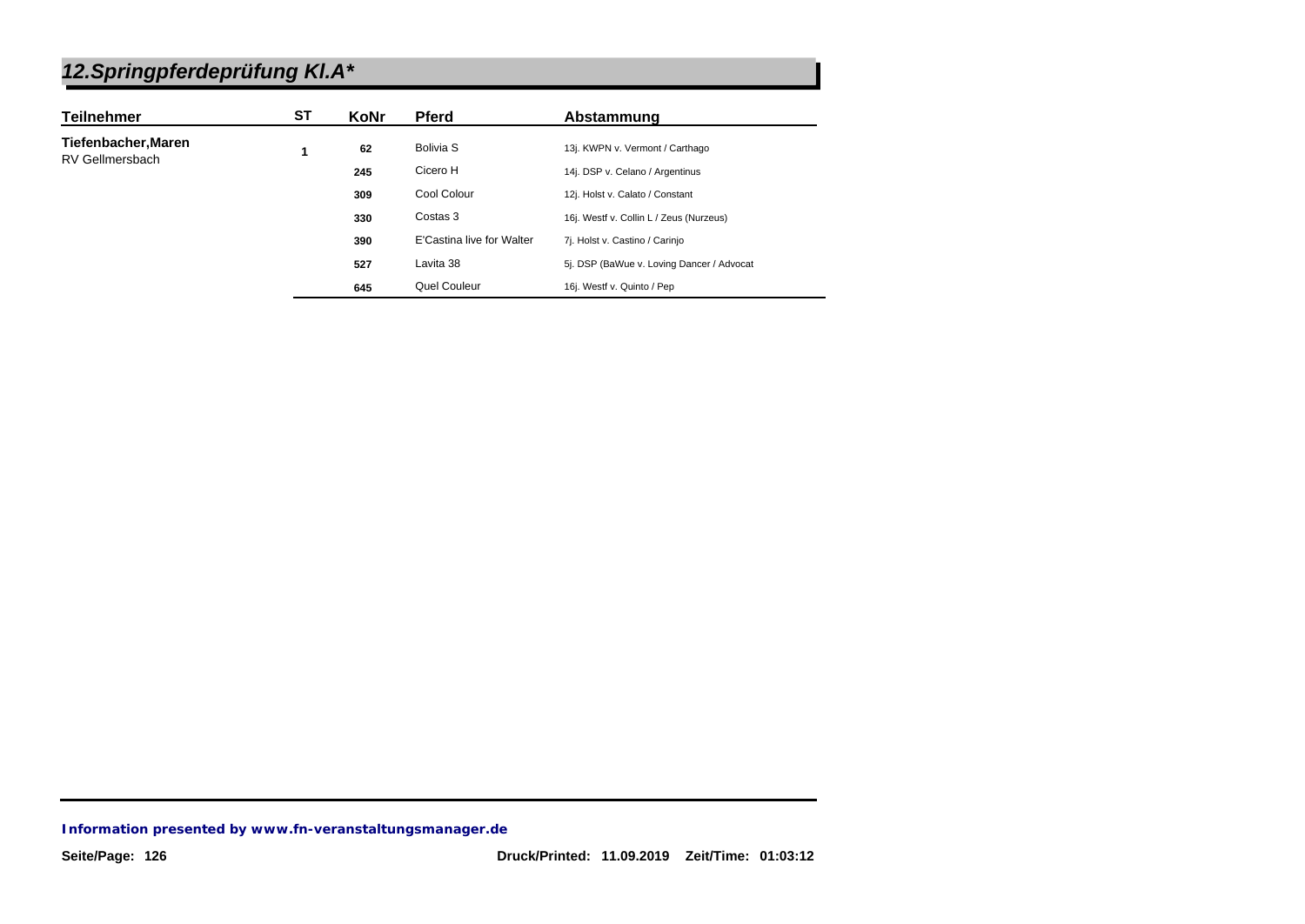| <b>Teilnehmer</b> | <b>ST</b> | KoNr                                              | Pferd                   | Abstammung                                               |
|-------------------|-----------|---------------------------------------------------|-------------------------|----------------------------------------------------------|
| Vogel, Richard    | 1         | 79                                                | Caja 35                 | 7j. Holst v. Clarimo / Coriano                           |
| RV Mannheim       |           | 102                                               | Can-Tucky               | 8j. Hann v. Canstakko / Libero                           |
|                   |           | 116                                               | Caramba 92              | 8j. Westf v. Comme il faut / Baloubet du Rouet           |
|                   |           | 125                                               | Carlchen S 2            | 6j. ZW v. Comme il faut / Emilion                        |
|                   |           | 144                                               | Cartwright 4            | 6j. Hann v. Cador / Quaid I                              |
|                   |           | 180                                               | Cecile 20               | 12j. OS v. Continio / Concorde                           |
|                   |           | 199                                               | Chamonix 51             | 10j. Holst v. Caretino / Lasino                          |
|                   |           | 205                                               | Charisma HS             | 5j. Holst v. Uriko (Clooney NLD) / Cassito               |
|                   |           | 233                                               | Chimanski 5             | 5j. Westf v. Chaman / Contender                          |
|                   |           | 253                                               | Cirkon 3                | 5j. Hann v. Casino / Contendro I                         |
|                   |           | 275                                               | Coco Maxi               | 5j. Hann v. Comte / Rabino                               |
|                   |           | 277                                               | Code Red 5              | 5j. Hann v. Cascadello I / Federweisser                  |
|                   |           | 278                                               | Codex 28                | 6j. Hann v. Contendros / Espri                           |
|                   |           | 297                                               | Conjack 2               | 7j. Hann v. Check In / Sir Shutterfly                    |
|                   |           | 363                                               | Dante 150               | 4j. DSP (Bay) v. Diarado / Cornet Obolensky (ex: Windows |
|                   |           | 403                                               | <b>Emilion Fonroque</b> | 7j. Westf v. Eldorado van de Zeshoek / Cruising          |
|                   |           | 452                                               | Gerda 69                | 7j. Hann v. Grey Top / Contendro I                       |
|                   |           | 462                                               | Grace WB                | 7j. Hann v. Grey Top / Escudo I                          |
|                   |           | 488                                               | Ice Breaker 3           | 6j. KWPN v. Action-Breaker / Namelus R                   |
|                   |           | 498                                               | K Zoom d'Heyboght       | 9j. BWP v. Diarado / Quidam de Revel                     |
|                   |           | Kennedy 42<br>500<br>5j. OS v. Kannan / Contender |                         |                                                          |
|                   |           | 534                                               | Lenny Lennison          | 5j. OS v. Landfein / Quintender                          |
|                   |           | 537                                               | Lesson Peak             | 12j. Holst v. Lord Z / Cash and Carry                    |
|                   |           | 574                                               | Lumpi 71                | 6j. OS v. Lord Argentinus / Capilano                     |
|                   |           | 577                                               | Lutz Löwenherz          | 11j. Holst v. Lancer II / Candillo                       |
|                   |           | 608                                               | No Limit de la Pomme    | 6j. BWP v. Telstar de la Pomme / Bamako de Muze          |
|                   |           | 615                                               | Part of Pleasure        | 7j. Hann v. Perigueux / Zeus (Nurzeus)                   |
|                   |           | 625                                               | Piri-Piri 4             | 4j. Hann v. Perigueux / Mighty Magic                     |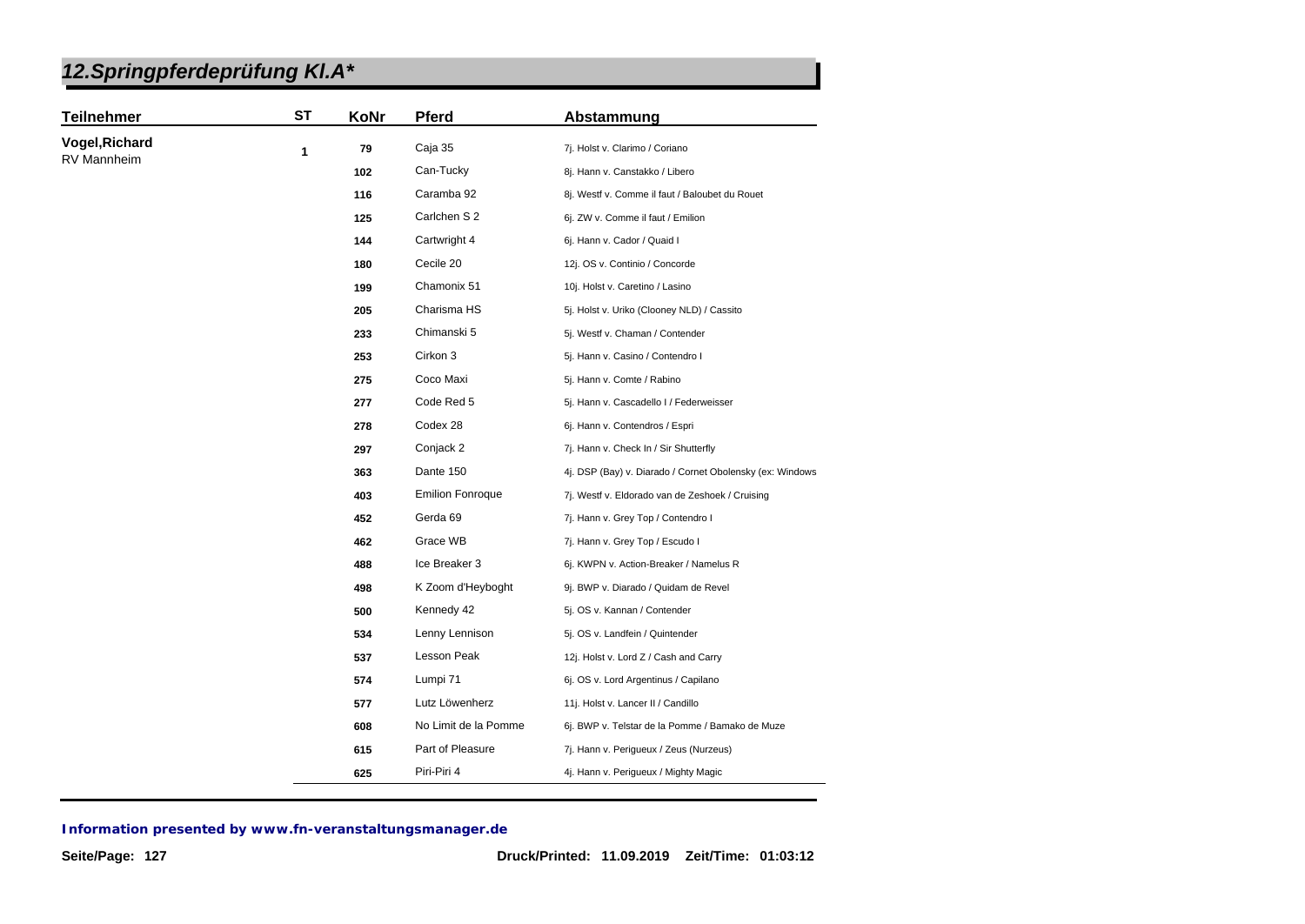| <b>Teilnehmer</b>            | <b>ST</b>      | KoNr | <b>Pferd</b>              | Abstammung                                                     |
|------------------------------|----------------|------|---------------------------|----------------------------------------------------------------|
|                              |                | 641  | Quattro Bianca            | 4j. Hann v. Qualito / Valentino                                |
|                              |                | 700  | Scavino                   | 6j. Westf v. Stakkato / Voltaire                               |
|                              |                | 711  | Siegfried H               | 5j. Hann v. Stolzenberg / Libero                               |
|                              |                | 747  | Temptation 49             | 8j. Westf v. Mylord Carthago / Baloubet du Rouet               |
|                              |                | 765  | Viva la Vita 4            | 7j. Württ v. Valentino / Candillo                              |
| <b>Weiland, Birgit</b>       | $\overline{2}$ | 234  | Chimansky 3               | 5j. Holst v. Casall / Cornet Obolensky (ex: Windows            |
| <b>RV Mannheim</b>           |                | 340  | Crack Blue                | 8j. OS v. Conthargos / Chacco-Blue                             |
|                              |                | 388  | Dyllon                    | 5j. Holst v. Diamant de Semilly / Nekton                       |
|                              |                | 694  | Samu 12                   | 6j. Hann v. Stanley / Contender                                |
|                              |                | 697  | Santhaga                  | 15j. OS v. Sandro Boy / Carthago                               |
|                              |                | 708  | Shalom 165                | 12j. Hann v. Stalypso / Waldstern                              |
| Weißbrod, Maximilian         | 3              | 137  | Carry B                   | 5j. DSP (BaWue v. Cascadello I / Ricardo                       |
| PSG Winterheck-Walldorf e.V. |                | 327  | Cosima 200                | 15j. Westf v. Cornet Obolensky (ex: Windows /<br>Frühlingsball |
|                              |                | 395  | Ekhart                    | 10j. KWPN v. Larino / Ramiro                                   |
|                              |                | 483  | Home Run 3                | 17j. Z.Rpf v. Hors la Loi II / Alcatraz Son                    |
|                              |                | 499  | Kannestic V               | 4j. KWPN v. Kannan / Baltic VDL                                |
|                              |                | 501  | Kerel van de Blauwendraad | 4j. KWPN v. Blauwendraad's O'Brien / No Limit                  |
|                              |                | 504  | Kokomone W.               | 4j. KWPN v. Tjungske / Voltaire                                |
|                              |                | 601  | Nasferatu Uno             | 8j. OS v. Numero Uno / Pocalino                                |
|                              |                | 611  | Nordic van de Zeshoek     | 6j. BWP v. Nabab de Reve / Numero Uno                          |
|                              |                | 624  | Pink Floyd v/h Blauwhof   | 4j. BWP v. Vigo D'Arsouilles / Capitol I                       |
|                              |                | 651  | Quin 11                   | 10j. Württ v. Que Guapo / Calido I                             |
|                              |                | 668  | Quipu R                   | 7j. Württ v. Quality / Lordanos                                |
|                              |                | 695  | Sanloubet                 | 12j. OS v. Sandro Boy / Baloubet du Rouet                      |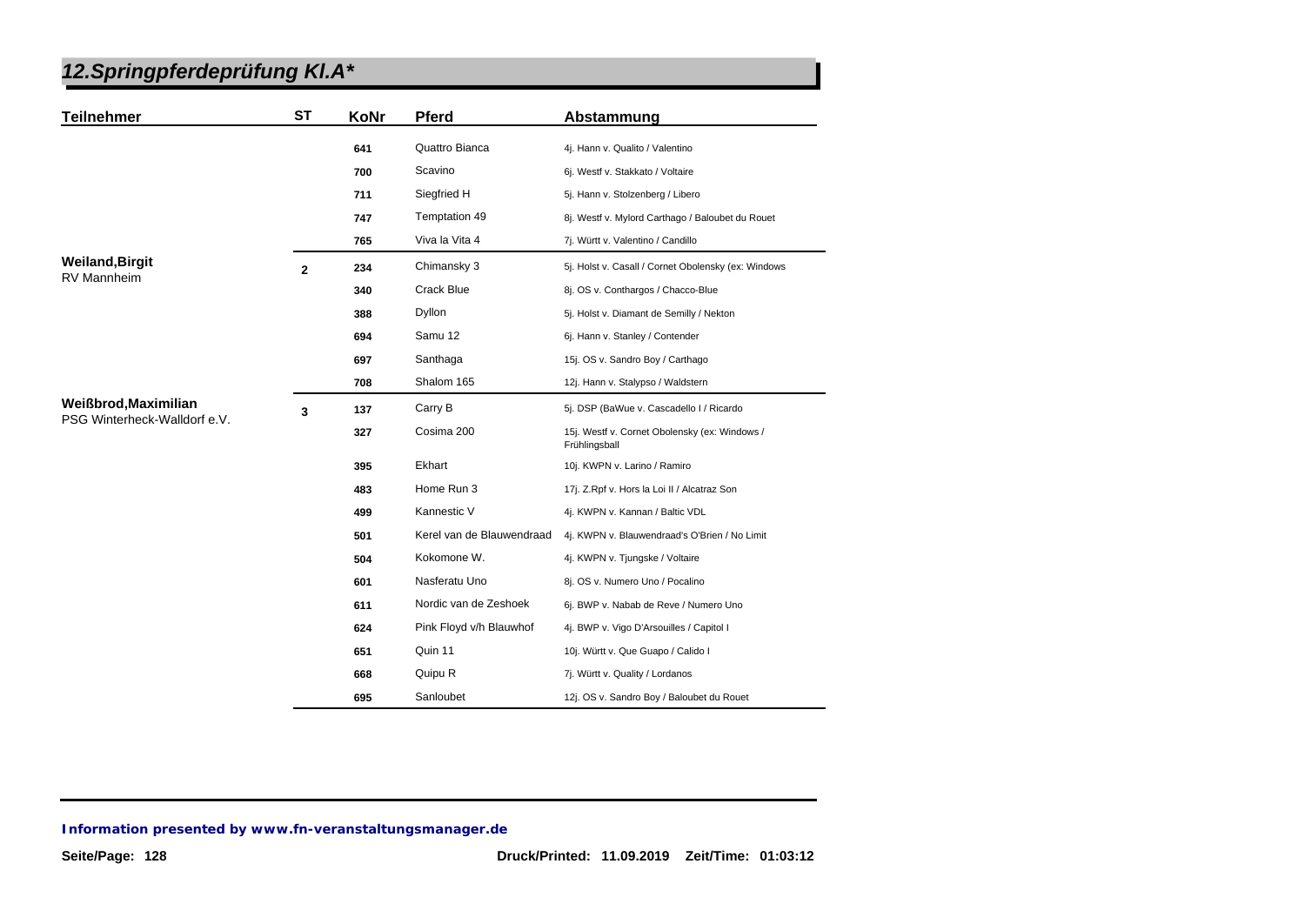| <b>Teilnehmer</b>      | <b>ST</b> | KoNr | Pferd                 | Abstammung                                               |
|------------------------|-----------|------|-----------------------|----------------------------------------------------------|
| Wittemer, Thomas       | 1         | 21   | Amicus 42             | 10j. ZW v. Arioso du Theillet / Pablo                    |
| RSG Worms-Pfeddersheim |           | 33   | Ariane van Overis Z   | 6j. Z.Rpf v. Arko / Diamant de Semilly                   |
|                        |           | 129  | Carlotta 240          | 9j. Hann v. Canstakko / Chasseur I                       |
|                        |           | 208  | Charlotte 229         | 5j. OS v. Mylord Carthago / Clarimo                      |
|                        |           | 211  | Charming 31           | 6j. Holst v. Cayado / Calido I                           |
|                        |           | 378  | Diva van Overis Z     | 6j. Z.Rpf v. Darco / Cento                               |
|                        |           | 386  | Drops van Overis Z    | 7j. Z.Rpf v. Darco / Ahorn                               |
|                        |           | 423  | Fee L                 | 15j. Old v. Feuerwerk / Aldatus                          |
|                        |           | 441  | For Univers           | 7j. OS v. For Pleasure / Calmiro                         |
|                        |           | 480  | Hermine la Habana     | 5j. DSP (RPS) v. Hermes de Lux / Carpaccio               |
|                        |           | 491  | Inferno 30            | 6j. KWPN v. Entertainer / Carthano I                     |
|                        |           | 503  | Kjandor van Overis    | 7j. Z.Rpf v. Kannan / Darco                              |
|                        |           | 541  | Lexi Lady K           | 7j. OS v. Lake Tahoe / Anmarsch                          |
|                        |           | 581  | Marielle 13           | 9j. Holst v. Cassini I / Zeus (Nurzeus)                  |
|                        |           | 600  | Napoli van Overis     | 8j. Z.Rpf v. Nonstop / Sable Rose (Calvados)             |
|                        |           | 623  | Pik Flash 5           | 12j. Westf v. Pik Labionics / Grossadmiral               |
|                        |           | 656  | Quinsie               | 7j. OS v. Quintero / Singulord Joter                     |
|                        |           | 658  | Quinta de Lago        | 7j. ZW v. Qui Lago / Carpaccio                           |
|                        |           | 753  | Valencia 110          | 5j. Hann v. Viscount / Contendro I                       |
|                        |           | 757  | Vanity van Overis     | 4j. Z.Rpf v. Vigo D'Arsouilles / Tauber van het Kapelhof |
|                        |           | 766  | Vranziska             | 7j. Hann v. Van Helsing / Fabriano                       |
| Wittenborn, Maren      | 1         | 55   | <b>BiBa Butzemann</b> | 5j. OS v. Balou du Rouet / Goldfever I                   |
| <b>RPZV Ketsch</b>     |           | 56   | Bibi Blocksberg 26    | 6j. Hann v. Balou du Rouet / Escudo I                    |

**Anzahl der Startplätze: 42**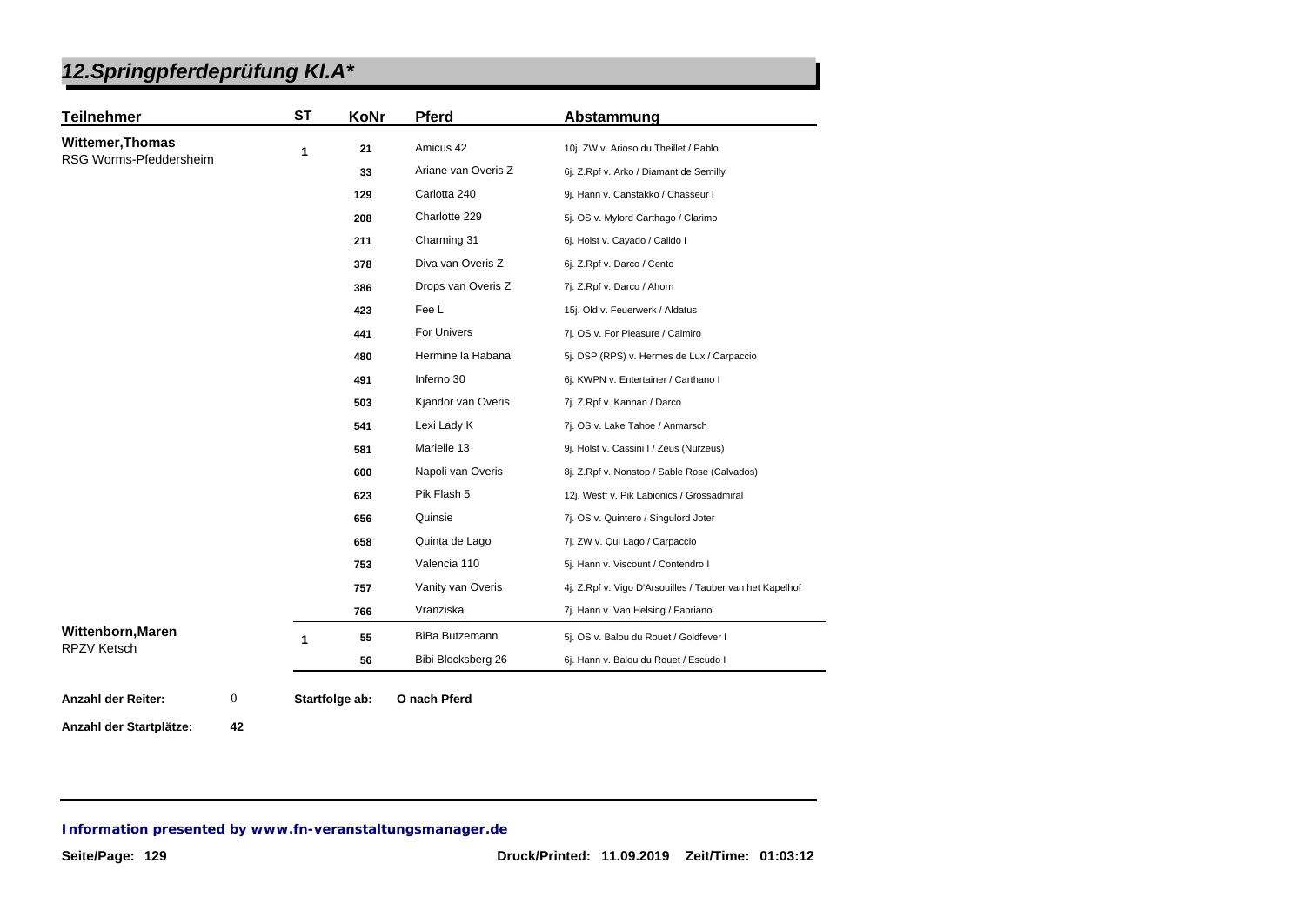### *13.Springpferdeprüfung Kl.A\* (geschlossen)*

| <b>Teilnehmer</b>                            | <b>ST</b> | KoNr | <b>Pferd</b>         | Abstammung                                                       |
|----------------------------------------------|-----------|------|----------------------|------------------------------------------------------------------|
| <b>Bucher, Mona</b>                          | 1         | 118  | Caramilla 2          | 10j. OS v. Coupe de Coeur / Fernando                             |
| RFV Berwangen                                |           | 200  |                      | Championesse des Cadeaux 10j. OS v. Coupe de Coeur / Le Champion |
|                                              |           | 595  | Mr. Bubble Junior    | 5j. Pony o.R v. /                                                |
|                                              |           | 639  | Quarterback 14       | 11j. OS v. Quidam's Rubin / Le Champion                          |
| Gehrke, Ria<br>RV Eppelheim                  | 1         | 360  | Daisy Dream K        | 4j. DSP (BaWue v. Diarado's Boy / Life is Life                   |
| Gillen, Birgit                               | 1         | 188  | Centman G            | 9j. Holst v. Cento / Lord                                        |
| RSpG Waldenserhof O-Ramstadt                 |           | 490  | Indorada G           | 8j. Holst v. C-Indoctro / Corrado I                              |
|                                              |           | 602  | <b>Nautilus G</b>    | 5j. Holst v. Nabab de Reve / Connor                              |
| <b>Haldy, Frauke</b><br>RV Krebsbachtal e.V. | 1         | 59   | <b>BL's Sambuco</b>  | 6j. Dt.Pf v. Spezial Color R / Ilasso                            |
| Herzberg, Monique<br><b>RFV Robern</b>       | 1         | 371  | Diapeggio            | 5j. Rhld v. Don Diarado / Arpeggio                               |
| Holzschuh, Hannah<br><b>RFV Viernheim</b>    | 1         | 105  | Canetta <sub>2</sub> | 9j. Hann v. Cassini II / Quidam de Revel                         |
|                                              |           | 291  | Con-Way              | 13j. Holst v. Con Air / Athlet Z                                 |
|                                              |           | 579  | Madness R            | 11j. DR (Holst) v. Mad Max / Mac Geyver                          |
|                                              |           | 634  | Quaisa Quim          | 5j. DSP (BrAnh v. Quality Time (NED) / Diarado                   |
| Kunzmann, Frank<br>RV Oberderdingen          | 1         | 424  | Felipe 29            | 4j. DSP (BaWue v. Fürstenball / Scolari                          |
| Mayr, Patrik<br>TG Birkighöfe Eppelheim      | 1         | 410  | Estafedo             | 5j. Hann v. Escudo I / Orame                                     |
| <b>Puhr, Ann-Cathrin</b>                     | 1         | 84   | Caliopee 2           | 14j. Rhld v. Co-Pilot / Weinberg                                 |
| TG Birkighöfe Eppelheim                      |           | 177  | Ce la Vie S          | 6j. Old v. Comilfo Plus Z / Lake Tahoe                           |
| Reetz, Vanessa                               | 1         | 70   | C'est la rose 2      | 9j. ZW v. Clever and Smart / Ritual                              |
| FRV Fußgönheim e.V.                          |           | 130  | Carlotta 266         | 9j. Württ v. Con Spirito R / Centesimo I                         |
|                                              |           | 174  | Caudalie             | 7j. OS v. nicht gekört / Potsdam                                 |
|                                              |           | 178  | Ce le coeur          | 5j. DSP (RPS) v. Coronet d'Honneur / Clever and Smart            |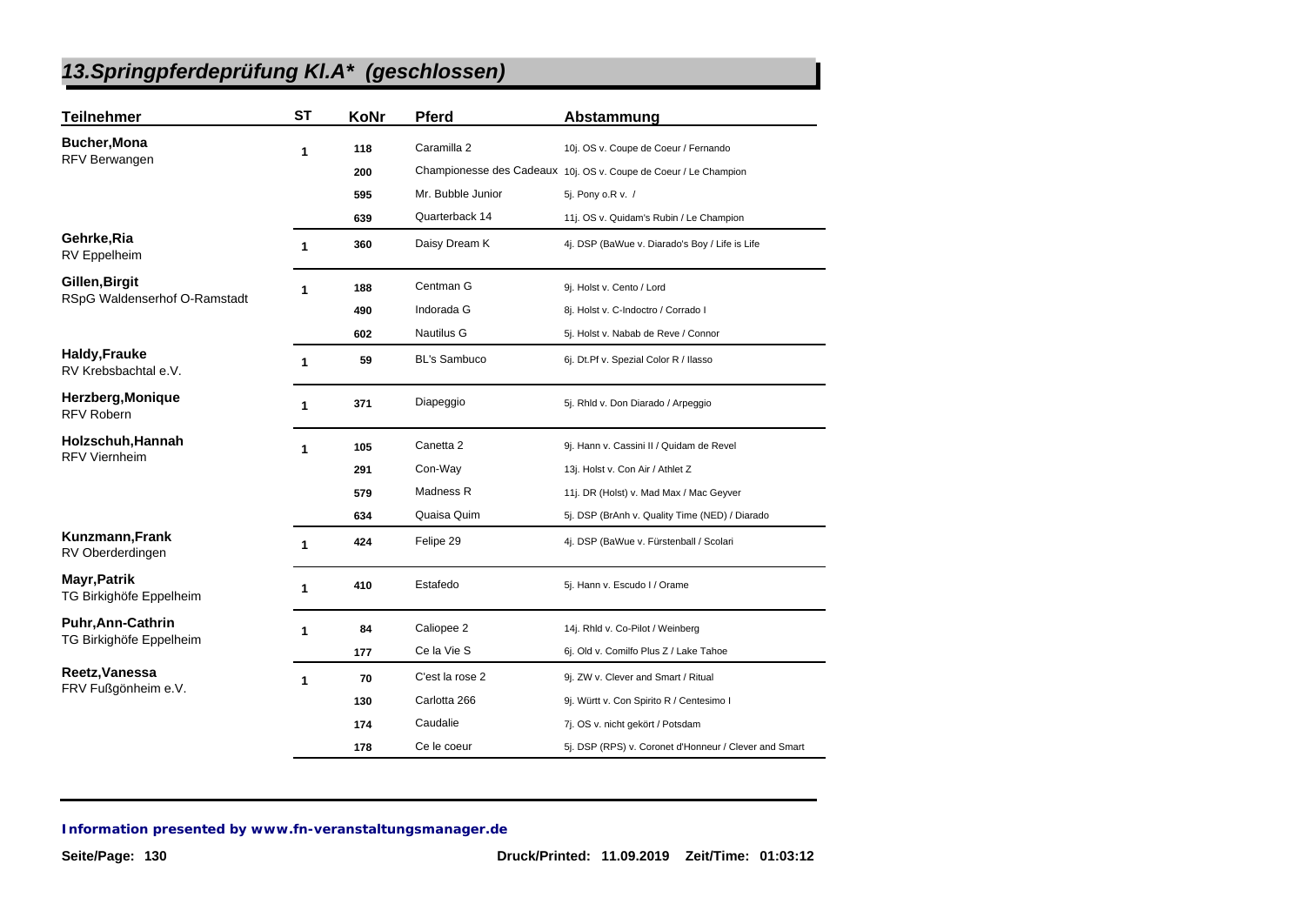### *13.Springpferdeprüfung Kl.A\* (geschlossen)*

| <b>Teilnehmer</b>                                         | <b>ST</b>      | KoNr        | <b>Pferd</b>              | Abstammung                                          |
|-----------------------------------------------------------|----------------|-------------|---------------------------|-----------------------------------------------------|
| Rein, Miriam                                              | $\overline{2}$ | 305         | Contendra 52              | 5j. Holst v. Contendro II / Cantus                  |
| <b>RV Obersulm</b>                                        |                | 510         | La-ChaccaBlue             | 6j. OS v. Lawito / Chacco-Blue                      |
|                                                           |                | 729         | Stakallor de la Pierre    | 7j. OS v. Stakkatol / Dollar Dela Pierre (Tlaloc la |
| <b>Reinhard, Nadine</b><br>RG Bruchhäuserhof Sandhausen e | 1              | $\mathbf 2$ | 7 Star Stables I'm Orange | 6j. KWPN v. Chacco-Blue / Damiro                    |
| Rupp, Lukas                                               | 1              | 535         | Lenox Louis 5             | 14j. Holst v. Landos / Alcatraz                     |
| RFPZV Dossenheim e.V.                                     |                | 544         | Lilly 602                 | 10j. Holst v. Larimar / Calato                      |
|                                                           |                | 621         | Pia S                     | 9j. DSP (SaThu v. Colestus / Claudio's Son          |
|                                                           |                | 691         | Sally W                   | 12j. Württ v. Sir Oldenburg / Andros                |
| <b>Schnell, Dennis</b>                                    | $\overline{2}$ | 393         | Eclipse de F              | 5j. Z.Rpf v. Eldorado de Hus / Caretino             |
| RC Baden-Baden                                            |                | 494         | Iscayo                    | 6j. KWPN v. Biscayo / Verdi (Q-Verdi)               |
| <b>Schott,Dominique</b><br>RFV Zeiskam e.V.               | 1              | 345         | Crissini S                | 5j. DSP (RPS) v. Casiro I / Rabino                  |
| Serotek, Nadia                                            | 1              | 181         | Cee-Lo Green              | 9j. Hann v. Cardenio / Graf Top                     |
| RV Philippsburg                                           |                | 231         | Chilan S                  | 5j. DSP (BaWue v. Caleon / Cormint                  |
|                                                           |                | 565         | Loriot 369                | 8j. Holst v. Larimar / Corrado II                   |
| Urban, Sina Marie                                         | 1              | 229         | Chicolina 15              | 6j. OS v. Clarimo / Chico's Boy                     |
| <b>RFV Schriesheim</b>                                    |                | 339         | Cox 18                    | 7j. Old v. Canoso / Lavall I                        |
|                                                           |                | 461         | Grace Top 10              | 6j. Hann v. Grey Top / Friederic.Rex                |
|                                                           |                | 495         | <b>Iventos</b>            | 6j. Holst v. Ivento / Limbus                        |
| Vogel, Miriam                                             | 1              | 112         | Captain Boom Boom         | 11j. OS v. Captain Fire / Abke                      |
| <b>RFV Viernheim</b>                                      |                | 131         | Carlotta V                | 12j. Holst v. Carry / Linaro                        |
|                                                           |                | 486         | Hulabalu Hope             | 7j. KWPN v. Bubalu VDL / Cardento                   |
|                                                           |                | 609         | Nobby K                   | 5j. OS v. Numero Uno / Corrado I                    |
| Vohdin, Janina                                            | 1              | 470         | H.W.'s Comtesse           | 12j. Hann v. Contendro I / Londonderry              |
| RC Bretten e.V.                                           |                | 631         | Pumped Up Kicks           | 5j. Hann v. Perigueux / Contendro I                 |
| <b>Weidner, Peter</b><br>RFV 1952 Schwetzingen e.V.       | 1              | 753         | Valencia 110              | 5j. Hann v. Viscount / Contendro I                  |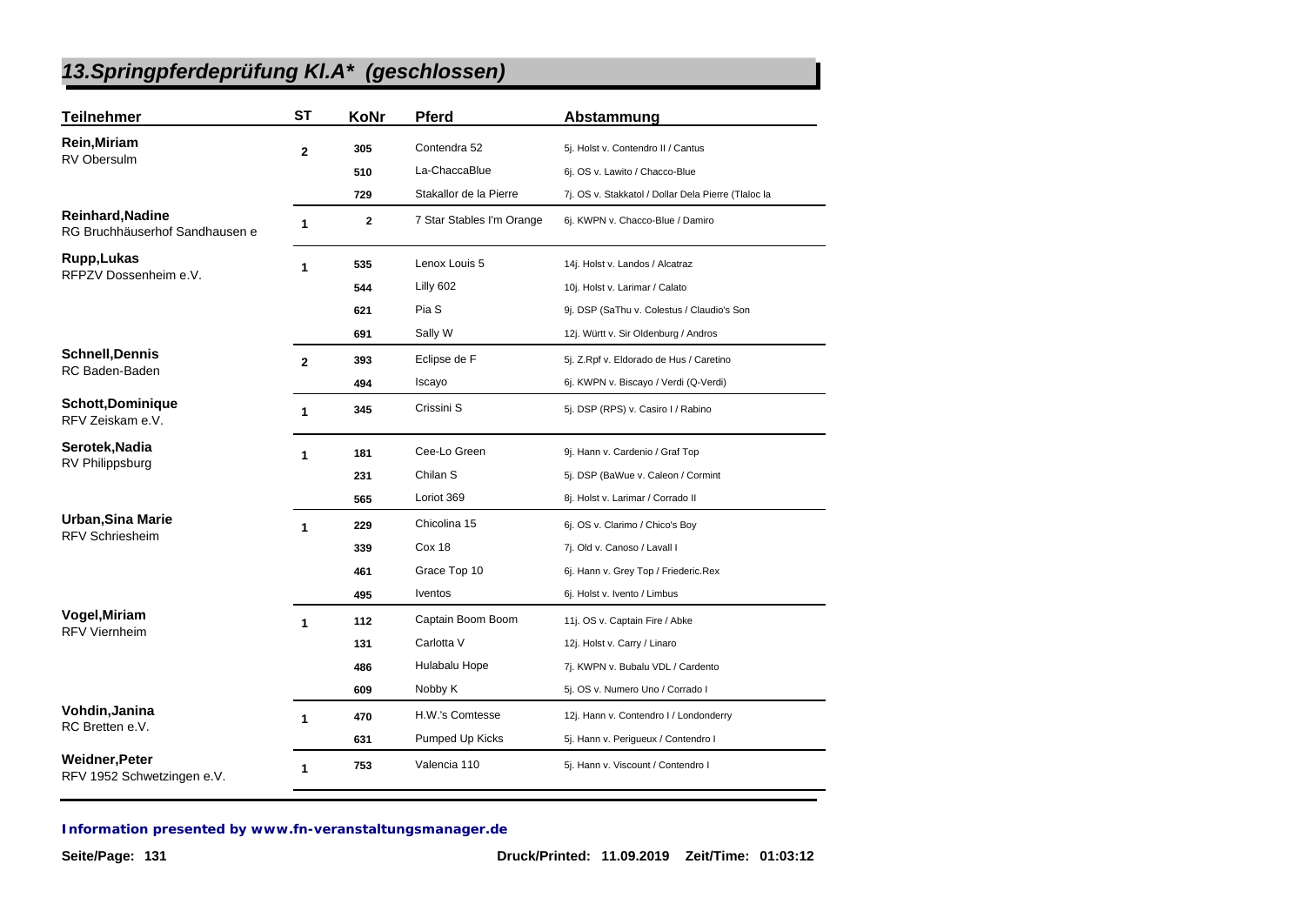# *13.Springpferdeprüfung Kl.A\* (geschlossen)*

| <b>Teilnehmer</b>                             | ST | KoNr           | <b>Pferd</b> | Abstammung                             |
|-----------------------------------------------|----|----------------|--------------|----------------------------------------|
| <b>Weißbrod, Simone</b>                       | 1  | 124            | Carisma 133  | 9j. OS v. Com Air I / Lagoheidor G     |
| RSV Wachenburg Weinheim e.V.                  |    | 300            | Conny 407    | 4j. AESRpf v. Pablo's Ass / Concetto   |
|                                               |    | 348            | Cronos B     | 9j. Hann v. Contendro I / For Pleasure |
|                                               |    | 614            | Pablos Girl  | 6j. AESRpf v. Pablos As / Lord Siclau  |
|                                               |    | 619            | Penny May 3  | 8j. Westf v. Pablos As / Cordalme Z    |
|                                               |    | 720            | Smartie 37   | 12j. ZW v. Lancerto / Kavaliero        |
|                                               |    | 776            | Wyk 2        | 13j. Holst v. Askano / Linaro          |
|                                               |    | 788            | Rubinero 8   | 16j. Hann v. Rubin-Royal / Lastro      |
| Wilhelm, Angelika                             |    | 165            | Castella 76  | 10j. Pol. v. Crown Z / Cavallo         |
| RFV Hambrücken                                |    | 284            | Collino 10   | 6j. Württ v. Calido I / Cassini II     |
|                                               |    | 764            | Vincent 196  | 5j. BWP v. Vigo D'Arsouilles / Darco   |
| $\boldsymbol{0}$<br><b>Anzahl der Reiter:</b> |    | Startfolge ab: | F nach Pferd |                                        |

**Anzahl der Startplätze: 24**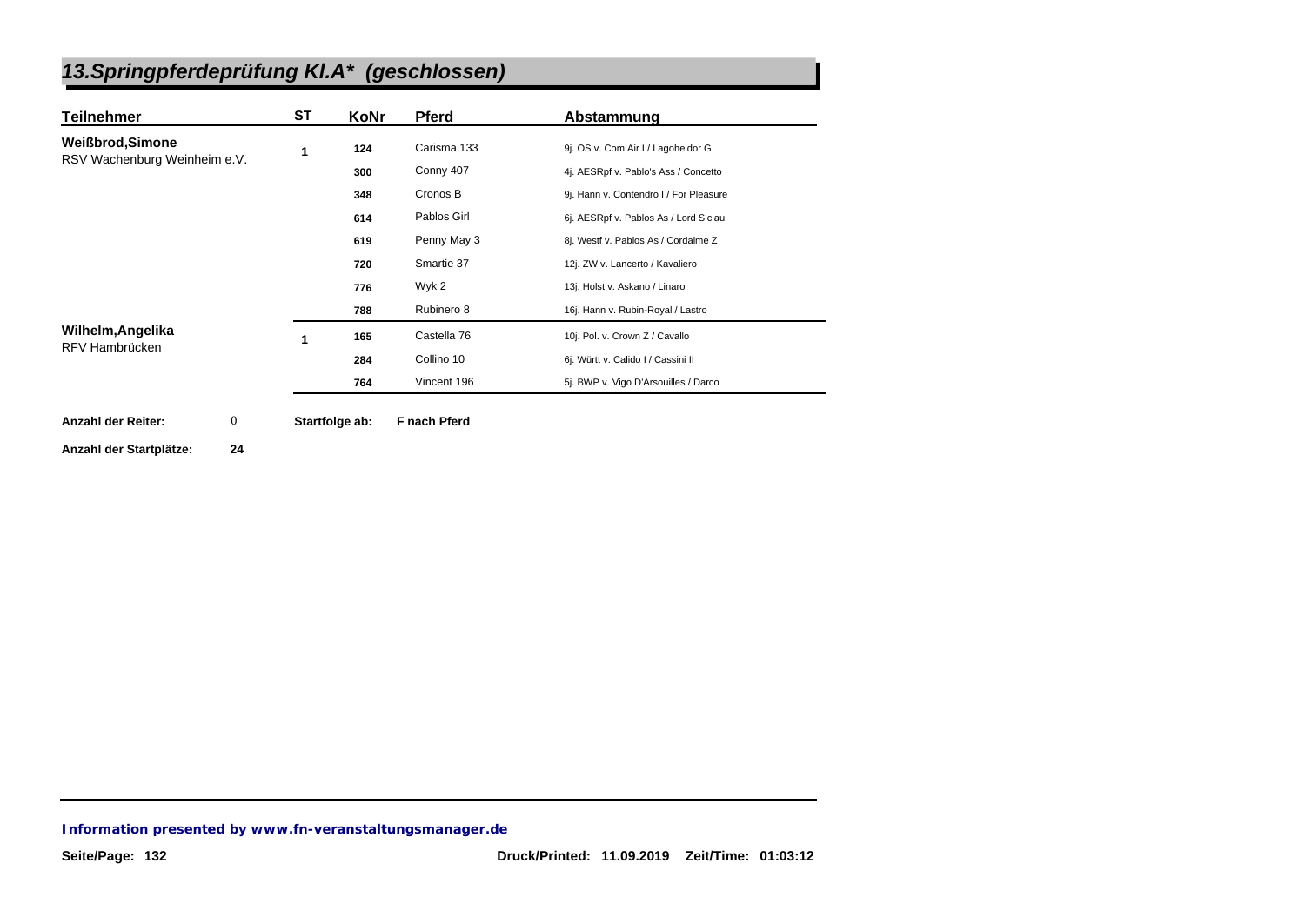| <b>Teilnehmer</b>                                        | ST             | KoNr | <b>Pferd</b>      | Abstammung                                           |
|----------------------------------------------------------|----------------|------|-------------------|------------------------------------------------------|
| Adler, Kathrin                                           | $\overline{2}$ | 13   | Albaretto 3       | 11j. Württ v. Aperol / Schampain                     |
| <b>RFV Viernheim</b>                                     |                | 242  | Ci Ci Top         | 11j. Hann v. Contendro I / Graf Top                  |
|                                                          |                | 258  | Clark AH          | 6j. Holst v. Cormint / Clarimo                       |
|                                                          |                | 585  | Maxwell AH        | 5j. DSP (RPS) v. Monte Bellino / Wolkenstürmer       |
|                                                          |                | 761  | Verdi 68          | 12j. Württ v. Vivaldi van de Kampel / Zeus (Nurzeus) |
|                                                          |                | 775  | Worlie            | 12j. KWPN v. Whitesnake / Ulster                     |
| <b>Baur, Julia</b>                                       | $\mathbf{2}$   | 76   | Caesario 9        | 5j. Holst v. Cormint / Calato                        |
| <b>TRG Baltmannsweiler</b>                               |                | 99   | Campina 36        | 15j. Old v. Quidam's Rubin / Top of Class            |
|                                                          |                | 133  | <b>Caro 115</b>   | 7j. Württ v. Cillarney / Landry                      |
|                                                          |                | 203  | Chantré 2         | 7j. Holst v. Cassini I / Corrado I                   |
|                                                          |                | 676  | Reline B          | 9j. ZW v. Rosenzauberer / Calido I                   |
|                                                          |                | 734  | Stina 71          | 8j. Westf v. Stakko / Quito de Baussy                |
|                                                          |                | 735  | Stolatella        | 5j. Hann v. Stolzenberg / Latouro                    |
| <b>Brühl, Christian</b><br>RSG Frankenhof Sonnefeld e.V. | $\overline{2}$ | 198  | Chamira 6         | 12j. Württ v. Corofino II / Continue                 |
|                                                          |                | 246  | Cimino            | 9j. Holst v. Colman / Cascavelle                     |
|                                                          |                | 413  | Exception 6       | 6j. Westf v. Caspar / Landadel                       |
|                                                          |                | 556  | Little Khira H    | 8j. OS v. Lord Pezi / Kolibri                        |
|                                                          |                | 669  | Quirevella        | 9j. Holst v. Quidam de Revel / Casado                |
|                                                          |                | 692  | Salt Lake City 4  | 5j. DSP (BrAnh v. Stolzenberg / Levisto              |
|                                                          |                | 797  | Paulina 58        | 05j. Hann v. Perigueux / Quaid I                     |
| Christea, Kordula<br><b>RFV Burgwald</b>                 | 1              | 794  | Lady Vicktoria    | 14j. Holst v. Concept / Mytens xx                    |
|                                                          |                | 795  | Maleika 43        | 05j. Holst v. Magnus Romeo / Calando I               |
| Cravaack, Franziska<br>RG Bruchhäuserhof Sandhausen e    | 1              | 112  | Captain Boom Boom | 11j. OS v. Captain Fire / Abke                       |
|                                                          |                | 131  | Carlotta V        | 12j. Holst v. Carry / Linaro                         |
|                                                          |                | 486  | Hulabalu Hope     | 7j. KWPN v. Bubalu VDL / Cardento                    |
|                                                          |                | 609  | Nobby K           | 5j. OS v. Numero Uno / Corrado I                     |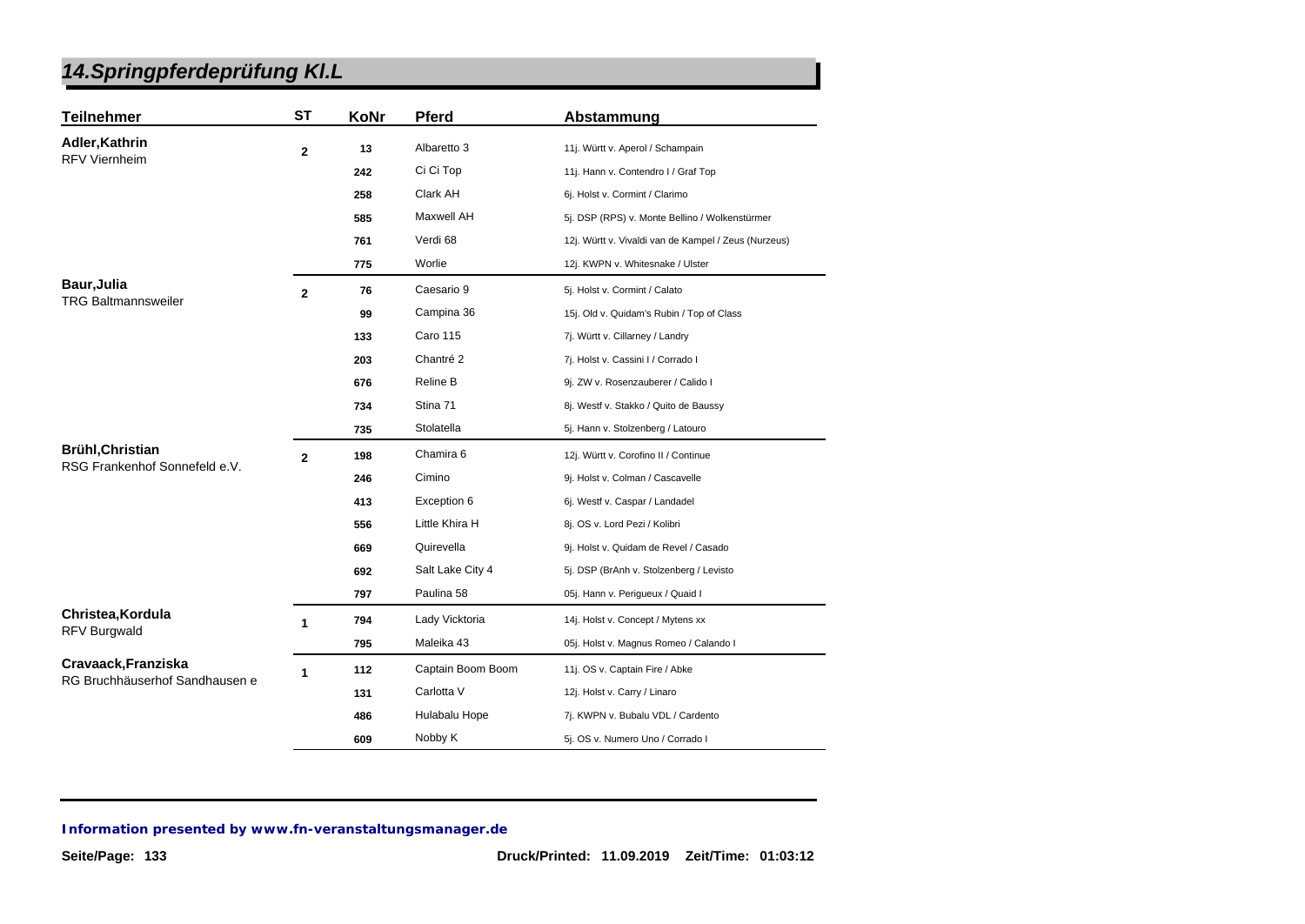| <b>Teilnehmer</b>                                           | <b>ST</b>    | KoNr | <b>Pferd</b>              | Abstammung                                                     |
|-------------------------------------------------------------|--------------|------|---------------------------|----------------------------------------------------------------|
| Dehner, Sven                                                | $\mathbf{2}$ | 52   | Bella Balou 4             | 6j. OS v. Balou du Rouet / Darco                               |
| RFV Ludwigshafen e.V.                                       |              | 143  | Cartier D'Amour           | 6j. Z.Rpf v. Cassaro / Zatino H                                |
|                                                             |              | 223  | Chi Chi Lou               | 4j. DSP (RPS) v. Caillou / Zatino H                            |
|                                                             |              | 274  | Coco Chanel 188           | 11j. Hann v. Chacco-Blue / Laurion                             |
|                                                             |              | 557  | Loona D                   | 13j. ZW v. Lucky Boy D / Alexis Z                              |
|                                                             |              | 762  | Vigo de Vains             | 10j. SF v. Allegreto / Le Tot de Semilly                       |
| Deuerer, Tina                                               | 1            | 783  | Coq au vin D              | 6j. Holst v. Cellestial / Casall                               |
| <b>RV</b> Eppelheim                                         |              | 784  | Barcelona von Aarhof CH   | 12j. CH.Wb v. Caspar / Calando II                              |
| Engert, Luisa<br>RFV Külsheim                               | $\mathbf{2}$ | 104  | Candela 78                | 6j. Old v. Comme il faut / Cantus                              |
|                                                             |              | 315  | Cora de Semilly           | 5j. Holst v. Diamant de Semilly / Catoki                       |
|                                                             |              | 417  | Fantasia 144              | 6j. ISH v. Porsch / Toulon xx                                  |
|                                                             |              | 596  | Mr. Nelson 6              | 6j. BWP v. Dallas VDL (ex Indouglas van h /<br>Action-Breaker  |
|                                                             |              | 648  | Quibbel Wibbel            | 7j. Westf v. Quality Time (NED) / Puschkin D                   |
|                                                             |              | 714  | Sir Landor of Netherlands | 6j. KWPN v. Falaise de Muze / Mr. Blue                         |
| Erbrecht, Hans                                              |              | 550  | Lino Van't Roosakker      | 8j. BWP v. Tinka's Boy / Kashmir van het Schuttershof          |
| RFV Hambrücken                                              |              | 778  | Zawiro Z                  | 6j. Z.Rpf v. Zavall VDL / Pacific                              |
| <b>Erny, Jeanette</b><br><b>RFV Mannheim-Friedrichsfeld</b> | 1            | 101  | Campino of the Isel       | 6j. Württ v. Ciacomo / Lambada                                 |
|                                                             |              | 560  | Lord Cornet 2             | 5j. DSP (SaThu v. Lahnstein / Cornet Obolensky (ex:<br>Windows |
|                                                             |              | 562  | Lord Leo of the Isle      | 7j. Württ v. Lord Leopold / Lonely Boy xx                      |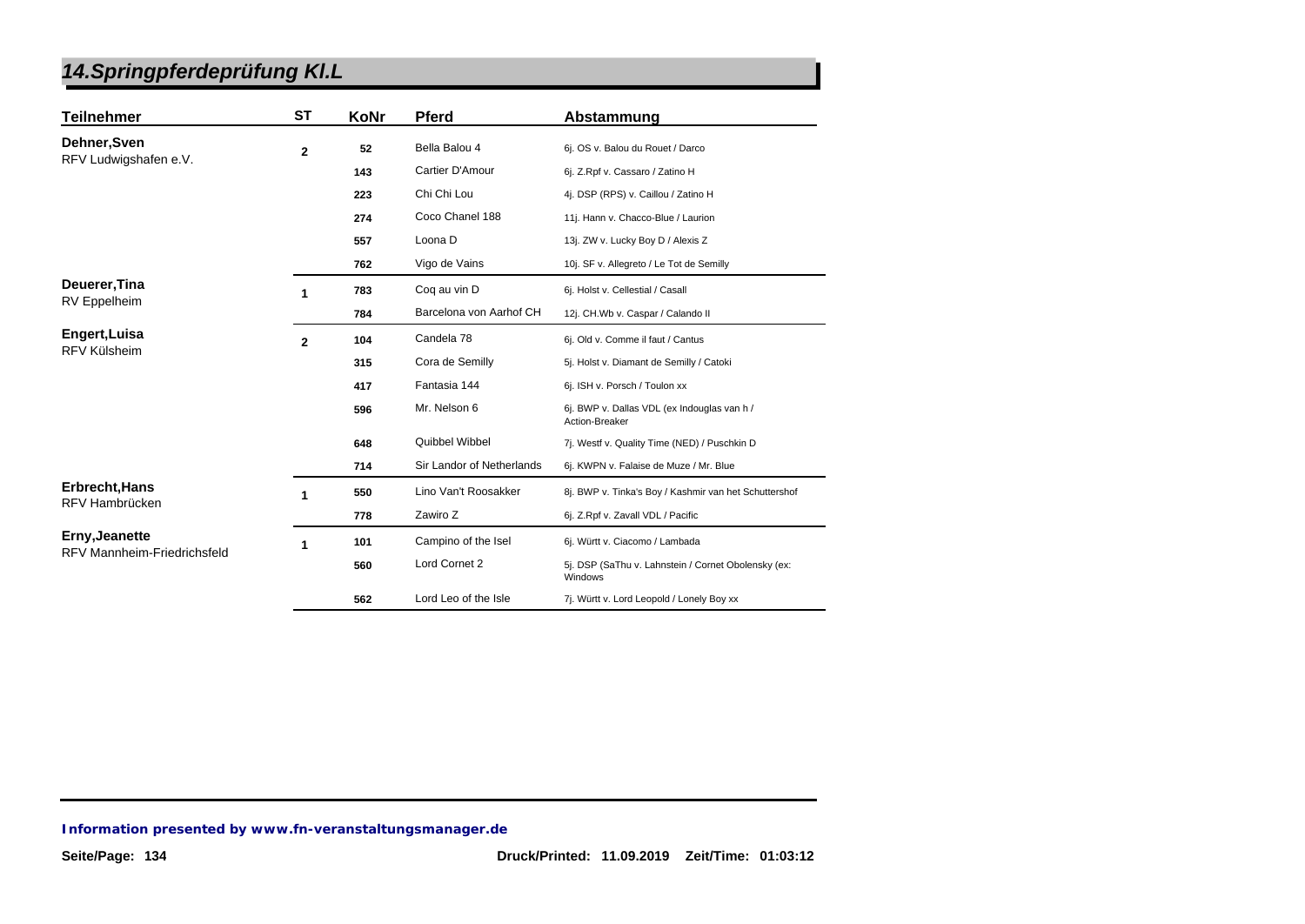| <b>Teilnehmer</b>                                     | <b>ST</b>      | KoNr | <b>Pferd</b>         | Abstammung                                 |
|-------------------------------------------------------|----------------|------|----------------------|--------------------------------------------|
| Fleer, Reinhard                                       | 3              | 147  | Cascamint            | 12j. Holst v. Cormint / Cascadeur          |
| RV Eggenstein e.V.                                    |                | 166  | Catalania            | 11j. OS v. Cassini II / Zeus (Nurzeus)     |
|                                                       |                | 181  | Cee-Lo Green         | 9j. Hann v. Cardenio / Graf Top            |
|                                                       |                | 286  | Colorado 236         | 7j. Holst v. Corrado I / Alexis Z          |
|                                                       |                | 296  | Condera              | 13j. Hann v. Cranach / Zeus (Nurzeus)      |
|                                                       |                | 320  | <b>Cornet Conley</b> | 12j. Westf v. Cornado I / Friedenstraum    |
|                                                       |                | 431  | Fiorike              | 9j. KWPN v. Boss / Animo                   |
|                                                       |                | 461  | Grace Top 10         | 6j. Hann v. Grey Top / Friederic.Rex       |
|                                                       |                | 487  | Iberia 30            | 11j. Hann v. Iberio / Wendehals            |
|                                                       |                | 495  | <b>Iventos</b>       | 6j. Holst v. Ivento / Limbus               |
|                                                       |                | 525  | Latino 332           | 13j. Holst v. Landos / Lacapo              |
|                                                       |                | 722  | Solid Gold P         | 6j. Hann v. Sampres / Silvio I             |
| Gärtner, Katharina                                    | 1              | 214  | <b>Charming Doll</b> | 13j. ZW v. Cartani / Potsdam               |
| <b>RFV Ubstadt-Weiher</b>                             |                | 610  | Noelani 4            | 6j. Westf v. Namelus R / Polydor           |
| Götter, Anne                                          | $\mathbf{1}$   | 107  | Capentus             | 9j. Württ v. Con Spirito R / Alassio       |
| FPF Birkenhof Eppingen                                |                | 162  | Cassita 17           | 7j. Württ v. Cassito / Catoki              |
|                                                       |                | 221  | Cheyenne 1089        | 11j. Württ v. Catoki / Cashman             |
|                                                       |                | 244  | Ciacomo's Casanova B | 4j. DSP (BaWue v. Ciacomo / Sir Oldenburg  |
|                                                       |                | 415  | Faible 108           | 9j. Grpf.o.R v. /                          |
|                                                       |                | 419  | FBW Captain Norbert  | 5j. DSP (BaWue v. Con Spirito R / Colestus |
| Grüttner, Heiko<br><b>RFV Mannheim-Friedrichsfeld</b> | $\overline{2}$ | 140  | Cartellus            | 12j. Holst v. Caretino / Carolus I         |
|                                                       |                | 268  | Clooney 137          | 5j. Grpf.o.R v. /                          |
|                                                       |                | 281  | Coldplay 14          | 14j. Holst v. Calato / Cascavelle          |
|                                                       |                | 471  | <b>Habitus HS</b>    | 14j. Hann v. High Spirits / Dartagnan      |
|                                                       |                | 592  | Monte Sandro         | 6j. DSP (BrAnh v. Montario / Severus xx    |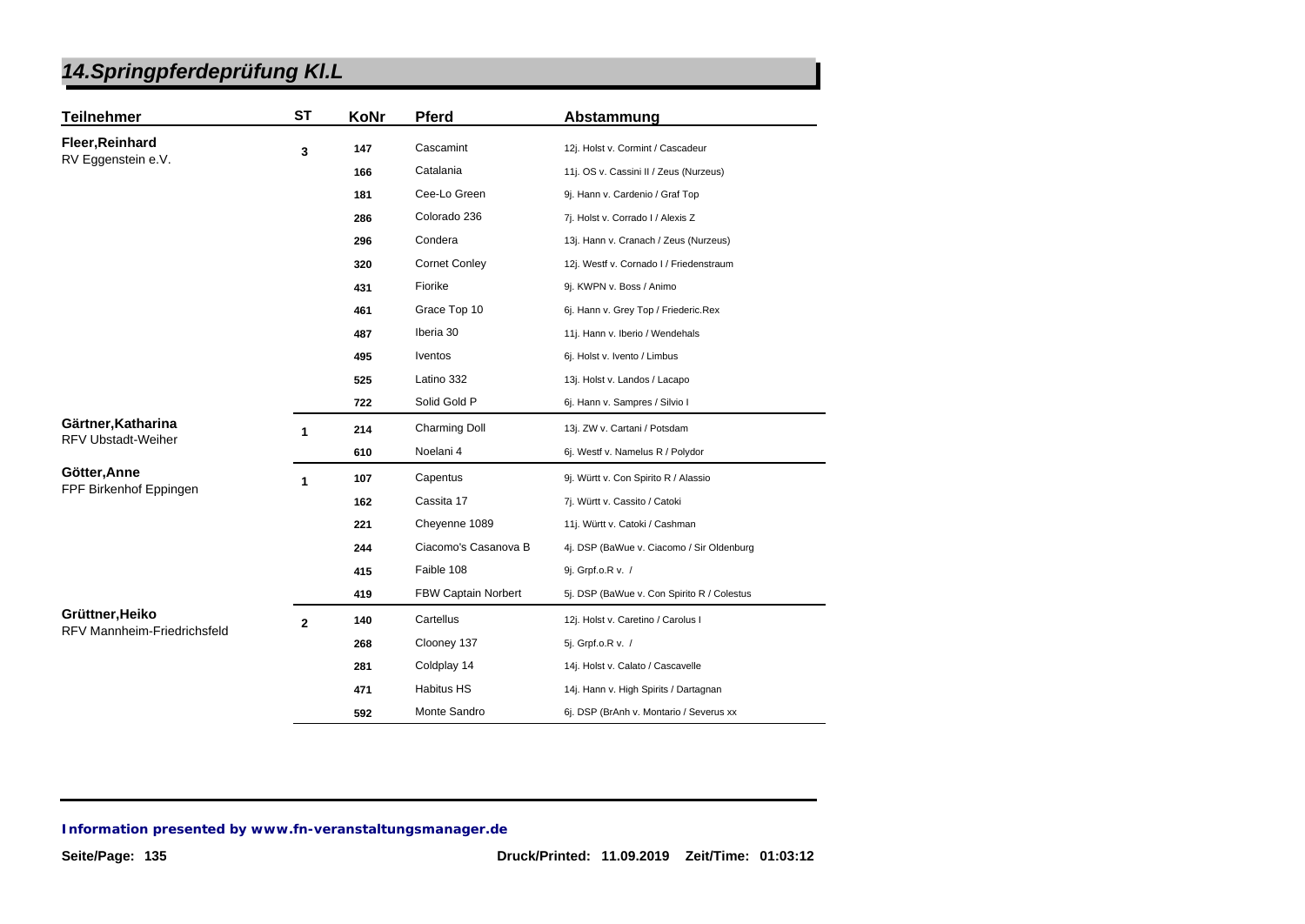| Teilnehmer                | <b>ST</b>      | KoNr | <b>Pferd</b>              | Abstammung                                                     |
|---------------------------|----------------|------|---------------------------|----------------------------------------------------------------|
| Heidinger, Vanessa        | 1              | 465  | Great Calma W             | 7j. Pol. v. Con Calma / Court                                  |
| <b>RRV Walldorf</b>       |                | 539  | Let Your Soulfly          | 11j. Dt.Pf v. Salvanto / Graf Lehndorff                        |
|                           |                | 569  | Lucky 1649                | 9j. DSP (SaThu v. La Quitol (ex: Long Island Z) / Chicago<br>z |
| <b>Heidrich, Matthias</b> | $\overline{2}$ | 245  | Cicero H                  | 14j. DSP v. Celano / Argentinus                                |
| <b>RV Gellmersbach</b>    |                | 309  | Cool Colour               | 12j. Holst v. Calato / Constant                                |
|                           |                | 390  | E'Castina live for Walter | 7j. Holst v. Castino / Carinjo                                 |
|                           |                | 478  | Hemington                 | 7j. KWPN v. Alexandro P / Wisconsin                            |
|                           |                | 645  | Quel Couleur              | 16j. Westf v. Quinto / Pep                                     |
| <b>Held, Kristin</b>      | 1              | 7    | Acolito's Ass             | 10j. Hann v. Acolito / Salieri                                 |
| RC Hofgut Dreihof e.V.    |                | 219  | Chelsea Brown 2           | 10j. ZW v. Cerdic / Larinero                                   |
|                           |                | 299  | Connora <sub>S</sub>      | 6j. Holst v. Connor / Linton                                   |
|                           |                | 325  | Cortez LS                 | 15j. ZW v. Colander / Alpha                                    |
|                           |                | 732  | Stako T                   | 9j. Hann v. Stakkato / Calypso II                              |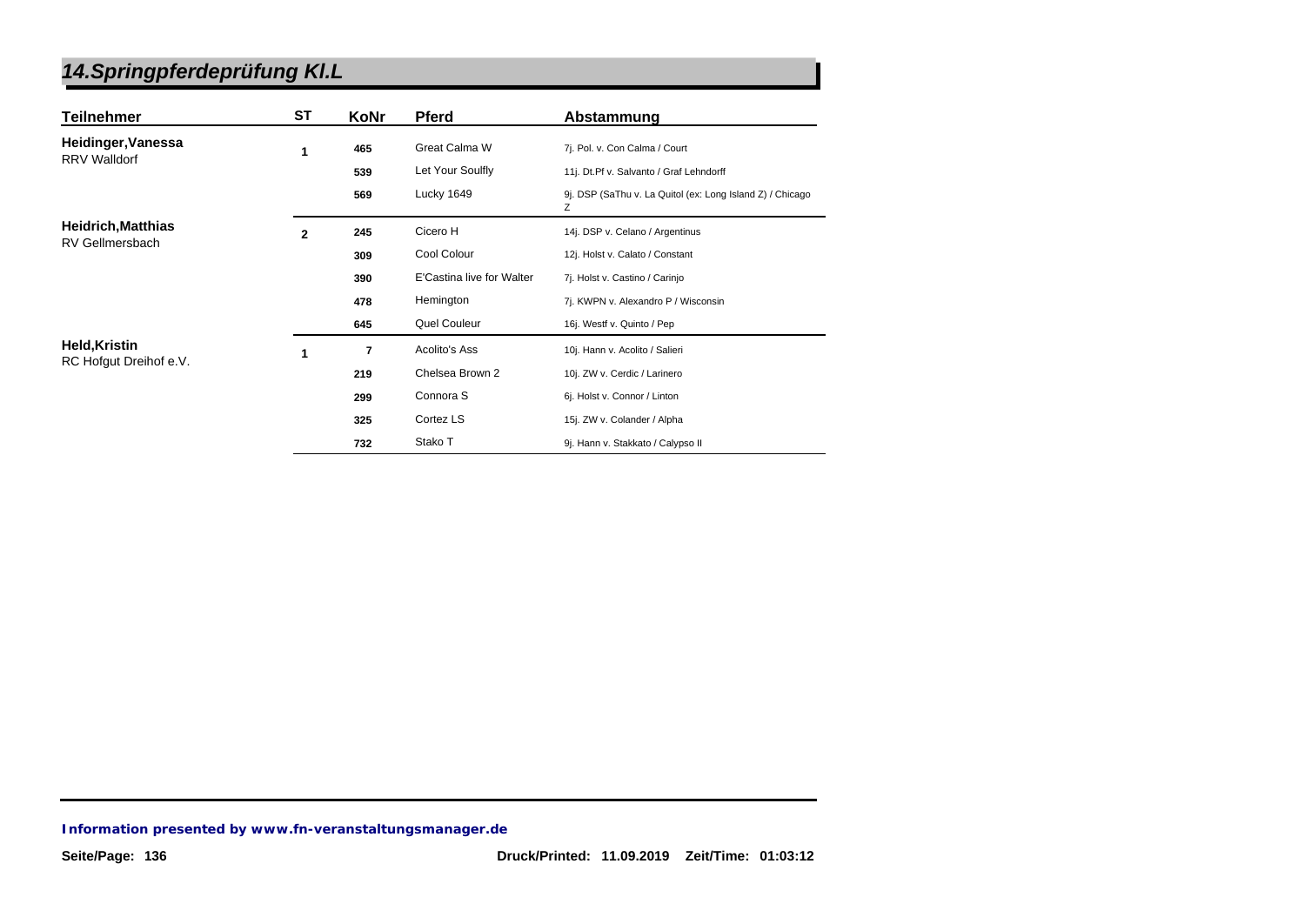| 14. Springpferdeprüfung KI. L |
|-------------------------------|
|-------------------------------|

| <b>Teilnehmer</b>    | <b>ST</b> | KoNr                                                  | <b>Pferd</b>            | Abstammung                                               |
|----------------------|-----------|-------------------------------------------------------|-------------------------|----------------------------------------------------------|
| Herbert, Bernd       | 1         | 79                                                    | Caja 35                 | 7j. Holst v. Clarimo / Coriano                           |
| <b>RFV Viernheim</b> |           | 97                                                    | Campari 274             | 12j. Z.Rpf v. Corland (DK: Corlando) / Camouflage        |
|                      |           | 98                                                    | Campari 332             | 6j. Holst v. Cormint / Coriano                           |
|                      |           | 102                                                   | Can-Tucky               | 8j. Hann v. Canstakko / Libero                           |
|                      |           | 116                                                   | Caramba 92              | 8j. Westf v. Comme il faut / Baloubet du Rouet           |
|                      |           | 125                                                   | Carlchen S 2            | 6j. ZW v. Comme il faut / Emilion                        |
|                      |           | 144                                                   | Cartwright 4            | 6j. Hann v. Cador / Quaid I                              |
|                      |           | 180                                                   | Cecile 20               | 12j. OS v. Continio / Concorde                           |
|                      |           | 199                                                   | Chamonix 51             | 10j. Holst v. Caretino / Lasino                          |
|                      |           | 215                                                   | Charybelle              | 7j. Holst v. Cantoblanco / Quinar                        |
|                      |           | 233                                                   | Chimanski 5             | 5j. Westf v. Chaman / Contender                          |
|                      |           | 253                                                   | Cirkon 3                | 5j. Hann v. Casino / Contendro I                         |
|                      |           | 275                                                   | Coco Maxi               | 5j. Hann v. Comte / Rabino                               |
|                      |           | 277                                                   | Code Red 5              | 5j. Hann v. Cascadello I / Federweisser                  |
|                      |           | 278                                                   | Codex 28                | 6j. Hann v. Contendros / Espri                           |
|                      |           | 297                                                   | Conjack 2               | 7j. Hann v. Check In / Sir Shutterfly                    |
|                      |           | 310                                                   | Cooler Curt             | 9j. Hann v. Canstakko / Libero                           |
|                      |           | 363                                                   | Dante 150               | 4j. DSP (Bay) v. Diarado / Cornet Obolensky (ex: Windows |
|                      |           | 403                                                   | <b>Emilion Fonroque</b> | 7j. Westf v. Eldorado van de Zeshoek / Cruising          |
|                      |           | 409                                                   | Esquire 38              | 16j. Hann v. El Bundy I / Gardeoffizier                  |
|                      |           | Gerda 69<br>452<br>7j. Hann v. Grey Top / Contendro I |                         |                                                          |
|                      |           | 462                                                   | Grace WB                | 7j. Hann v. Grey Top / Escudo I                          |
|                      |           | 488                                                   | Ice Breaker 3           | 6j. KWPN v. Action-Breaker / Namelus R                   |
|                      |           | 500                                                   | Kennedy 42              | 5j. OS v. Kannan / Contender                             |
|                      |           | 534                                                   | Lenny Lennison          | 5j. OS v. Landfein / Quintender                          |
|                      |           | 543                                                   | Liedy                   | 14j. Bay v. Lord Z / Lord Inci Pit                       |
|                      |           | 574                                                   | Lumpi 71                | 6j. OS v. Lord Argentinus / Capilano                     |
|                      |           | 577                                                   | Lutz Löwenherz          | 11j. Holst v. Lancer II / Candillo                       |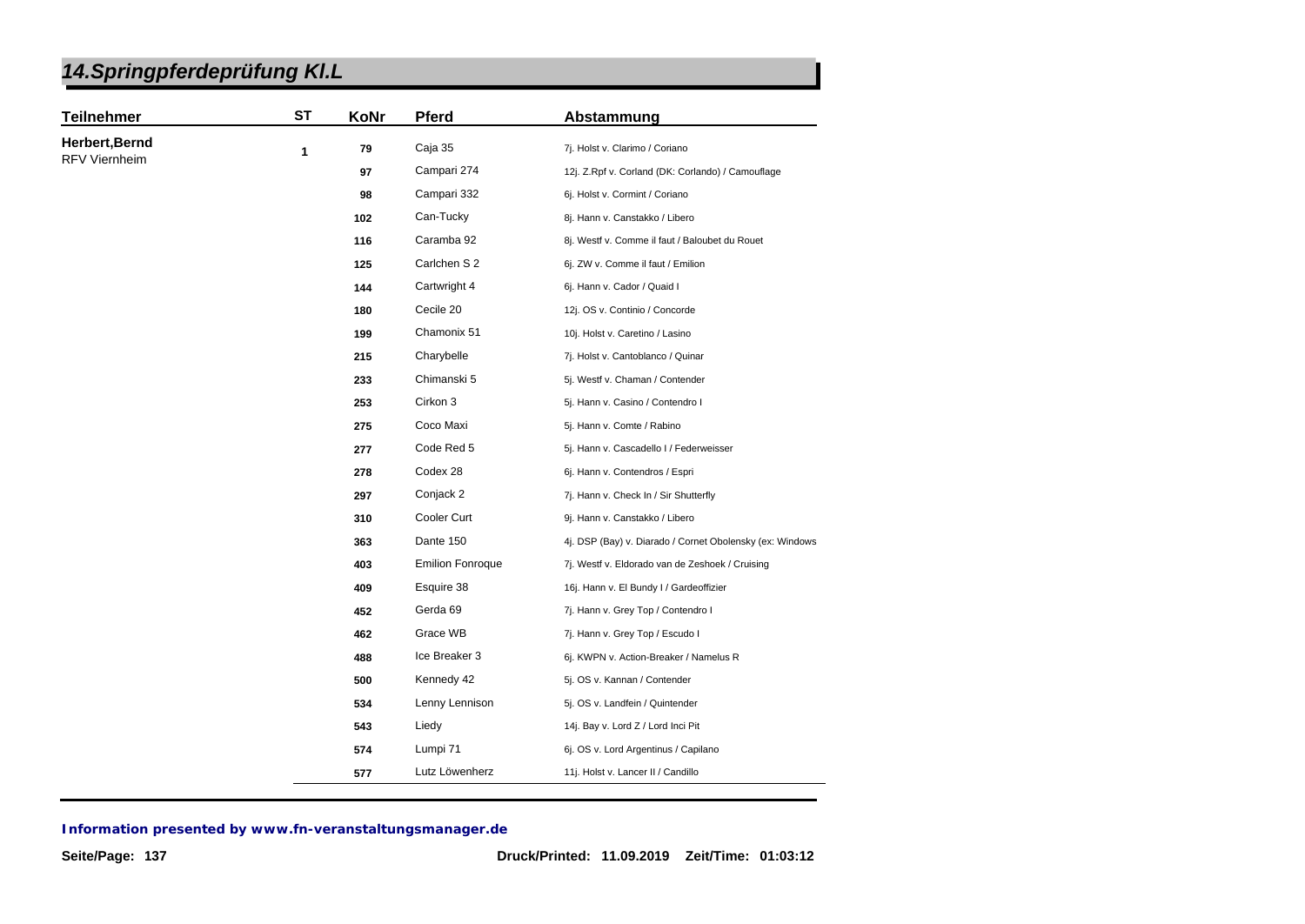| <b>Teilnehmer</b>                                        | <b>ST</b>      | KoNr | Pferd                  | Abstammung                                           |
|----------------------------------------------------------|----------------|------|------------------------|------------------------------------------------------|
|                                                          |                | 587  | Meiju-San              | 5j. DSP (RPS) v. Levisonn / Cassini II               |
|                                                          |                | 608  | No Limit de la Pomme   | 6j. BWP v. Telstar de la Pomme / Bamako de Muze      |
|                                                          |                | 615  | Part of Pleasure       | 7j. Hann v. Perigueux / Zeus (Nurzeus)               |
|                                                          |                | 625  | Piri-Piri 4            | 4j. Hann v. Perigueux / Mighty Magic                 |
|                                                          |                | 641  | Quattro Bianca         | 4j. Hann v. Qualito / Valentino                      |
|                                                          |                | 682  | Rosalie 233            | 9j. Old v. Rock Forever I / Lanciano                 |
|                                                          |                | 700  | Scavino                | 6j. Westf v. Stakkato / Voltaire                     |
|                                                          |                | 711  | Siegfried H            | 5j. Hann v. Stolzenberg / Libero                     |
|                                                          |                | 712  | Simply the best 27     | 17j. Holst v. Acobat II / Calido I                   |
|                                                          |                | 763  | Vincent 163            | 9j. Hann v. Van Gogh / Chasseur I                    |
|                                                          |                | 765  | Viva la Vita 4         | 7j. Württ v. Valentino / Candillo                    |
| Holzschuh, Hannah<br><b>RFV Viernheim</b>                | 1              | 105  | Canetta <sub>2</sub>   | 9j. Hann v. Cassini II / Quidam de Revel             |
|                                                          |                | 291  | Con-Way                | 13j. Holst v. Con Air / Athlet Z                     |
|                                                          |                | 579  | Madness R              | 11j. DR (Holst) v. Mad Max / Mac Geyver              |
|                                                          |                | 634  | Quaisa Quim            | 5j. DSP (BrAnh v. Quality Time (NED) / Diarado       |
| <b>Hornung Dr., Michael</b><br><b>RFV Ubstadt-Weiher</b> | 1              | 792  | Drumagoland Rocco      | 06j. ISH v. Olympic Lux / Touchdown                  |
| Kippenhan, Margit                                        | $\overline{2}$ | 65   | <b>Bonne Affaire S</b> | 7j. Hann v. Bonne Chance / Glueckspilz               |
| RG Birkenhof Ladenburg/Neuzeil                           |                | 123  | Carisio 2              | 7j. Grpf.o.R v. /                                    |
|                                                          |                | 247  | Cincinatti 19          | 11j. Holst v. Corrado II / Coriano                   |
|                                                          |                | 262  | Clayton 45             | 7j. Württ v. Catoo / Chambertin                      |
|                                                          |                | 267  | Clooney 100            | 9j. Holst v. Clinton / Salient xx                    |
|                                                          |                | 519  | Laniano                | 15j. Württ v. Landjuweel St Hubert (BEL) / unbekannt |
|                                                          |                | 602  | Nautilus G             | 5j. Holst v. Nabab de Reve / Connor                  |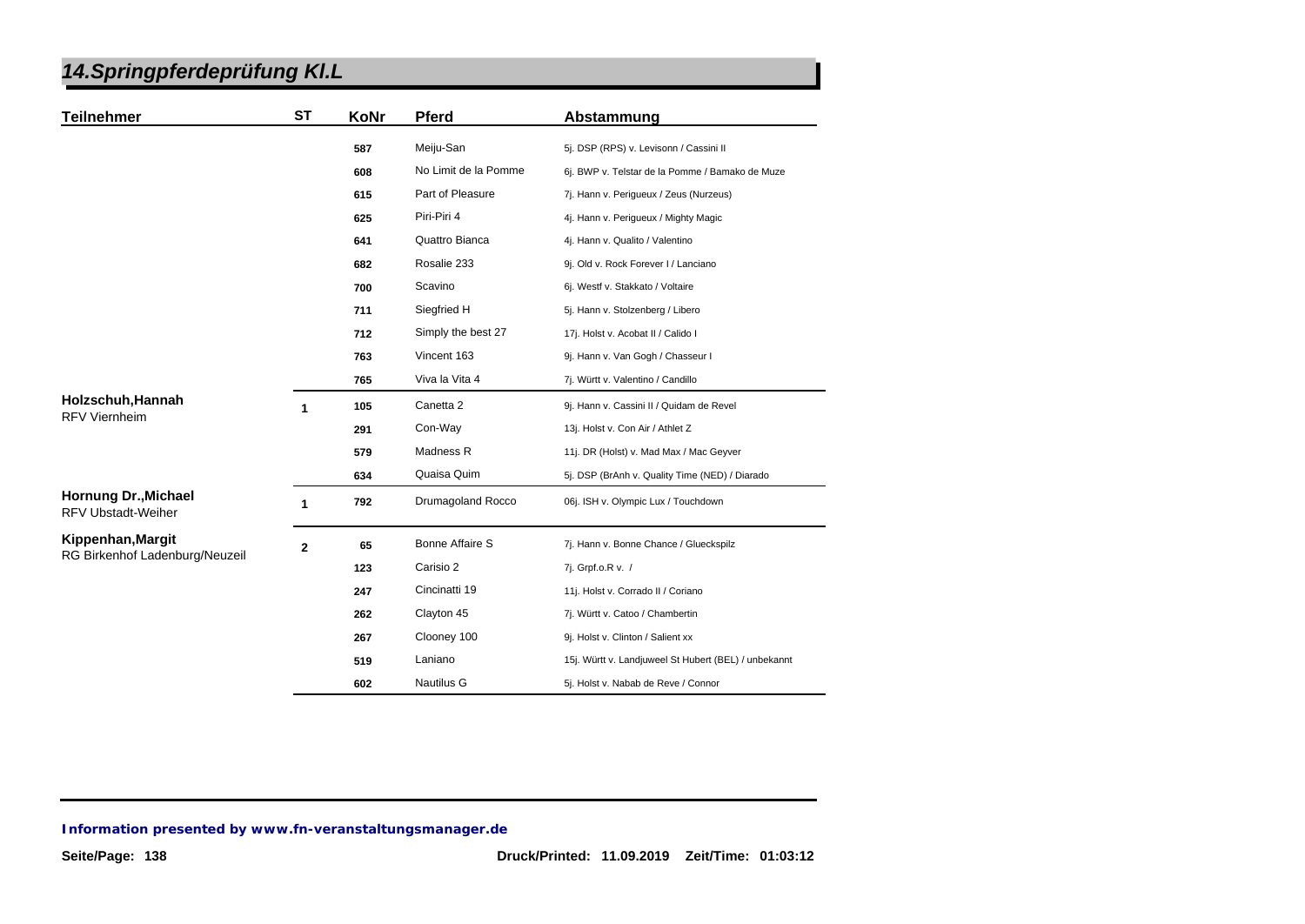| <b>Teilnehmer</b> | ST           | KoNr | <b>Pferd</b>        | Abstammung                                        |
|-------------------|--------------|------|---------------------|---------------------------------------------------|
| Kleiner, Sandra   | 1            | 43   | Balou 668           | 15j. Old v. Balou du Rouet / Oscar de Revel       |
| RC Bretten e.V.   |              | 353  | Curly 50            | 15j. Holst v. Concept / Calido I                  |
|                   |              | 470  | H.W.'s Comtesse     | 12j. Hann v. Contendro I / Londonderry            |
|                   |              | 477  | Help Me 3           | 7j. KWPN v. Numero Uno / Larino                   |
|                   |              | 743  | Sunshine Z          | 11j. Württ v. Sir Oldenburg / Alabaster           |
|                   |              | 748  | <b>Udo 41</b>       | 18j. KWPN v. Numero Uno / Amethist                |
| Köberle, Jan      | $\mathbf{2}$ | 81   | Calimera 68         | 6j. Württ v. Celentano / Contender                |
| <b>RFV Buchen</b> |              | 128  | Carlotta 189        | 11j. Württ v. Colorit / Cento                     |
|                   |              | 148  | Cascan 4            | 5j. Holst v. Casall / Contender                   |
|                   |              | 170  | Catino 10           | 6j. Holst v. Catoki / Quidam de Revel             |
|                   |              | 183  | Celebration 36      | 12j. Holst v. Cassini I / Linaro                  |
|                   |              | 190  | Cevisto             | 12j. DSP (BrAnh v. Celentano / Levisto            |
|                   |              | 225  | Chiara 362          | 5j. DSP (BaWue v. Colorit / Cassini I             |
|                   |              | 285  | Colly 13            | 4j. DSP (BaWue v. Colorit / Vivaldi van de Kampel |
|                   |              | 311  | Coolio 43           | 6j. Württ v. Colorit / Caretino                   |
|                   |              | 316  | Corel               | 4j. DSP (BaWue v. Colorit / Quidam de Revel       |
|                   |              | 328  | Cosima 298          | 5j. DSP (BaWue v. Colorit / Caretino              |
|                   |              | 336  | Coupiko             | 4j. DSP (Bay) v. Coupie / Konkorde                |
|                   |              | 351  | Culano <sub>6</sub> | 4j. DSP (BaWue v. Colorit / Contender             |
|                   |              | 605  | Nevio 24            | 6j. Württ v. New Quidam / Cento                   |
|                   |              | 667  | Quintus 156         | 8j. Holst v. Quidam de Revel / Cassini I          |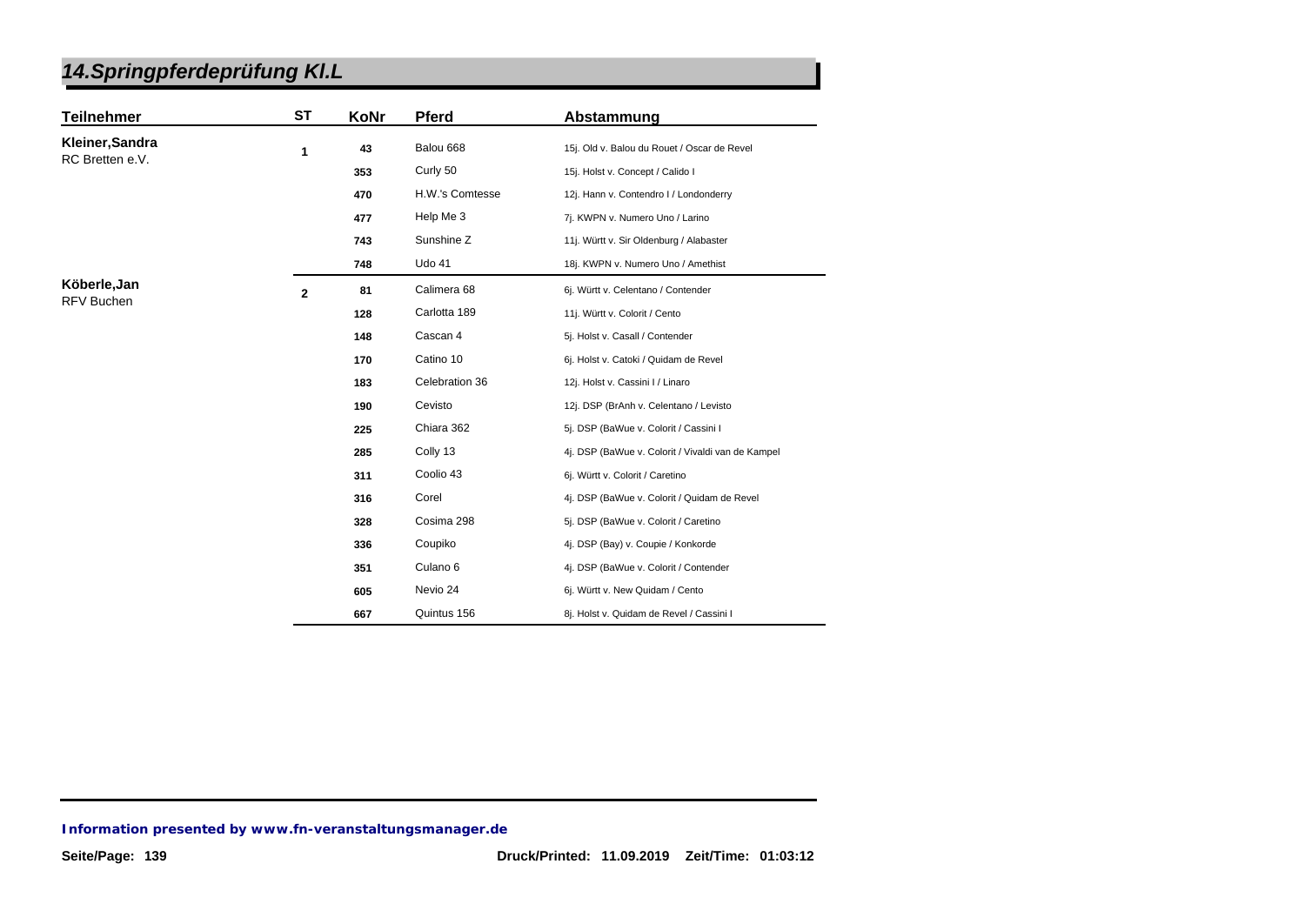| <b>Teilnehmer</b> | <b>ST</b>   | KoNr | <b>Pferd</b>            | Abstammung                                               |
|-------------------|-------------|------|-------------------------|----------------------------------------------------------|
| Kraus, Claudia    | $\mathbf 2$ | 79   | Caja 35                 | 7j. Holst v. Clarimo / Coriano                           |
| RFV Viernheim     |             | 97   | Campari 274             | 12j. Z.Rpf v. Corland (DK: Corlando) / Camouflage        |
|                   |             | 102  | Can-Tucky               | 8j. Hann v. Canstakko / Libero                           |
|                   |             | 116  | Caramba 92              | 8j. Westf v. Comme il faut / Baloubet du Rouet           |
|                   |             | 125  | Carlchen S 2            | 6j. ZW v. Comme il faut / Emilion                        |
|                   |             | 144  | Cartwright 4            | 6j. Hann v. Cador / Quaid I                              |
|                   |             | 179  | Cea 4                   | 7j. Hann v. Calido I / Pablo                             |
|                   |             | 180  | Cecile 20               | 12j. OS v. Continio / Concorde                           |
|                   |             | 199  | Chamonix 51             | 10j. Holst v. Caretino / Lasino                          |
|                   |             | 215  | Charybelle              | 7j. Holst v. Cantoblanco / Quinar                        |
|                   |             | 233  | Chimanski 5             | 5j. Westf v. Chaman / Contender                          |
|                   |             | 253  | Cirkon 3                | 5j. Hann v. Casino / Contendro I                         |
|                   |             | 275  | Coco Maxi               | 5j. Hann v. Comte / Rabino                               |
|                   |             | 277  | Code Red 5              | 5j. Hann v. Cascadello I / Federweisser                  |
|                   |             | 278  | Codex 28                | 6j. Hann v. Contendros / Espri                           |
|                   |             | 297  | Conjack 2               | 7j. Hann v. Check In / Sir Shutterfly                    |
|                   |             | 310  | Cooler Curt             | 9j. Hann v. Canstakko / Libero                           |
|                   |             | 363  | Dante 150               | 4j. DSP (Bay) v. Diarado / Cornet Obolensky (ex: Windows |
|                   |             | 403  | <b>Emilion Fonroque</b> | 7j. Westf v. Eldorado van de Zeshoek / Cruising          |
|                   |             | 409  | Esquire 38              | 16j. Hann v. El Bundy I / Gardeoffizier                  |
|                   |             | 452  | Gerda 69                | 7j. Hann v. Grey Top / Contendro I                       |
|                   |             | 462  | Grace WB                | 7j. Hann v. Grey Top / Escudo I                          |
|                   |             | 488  | Ice Breaker 3           | 6j. KWPN v. Action-Breaker / Namelus R                   |
|                   |             | 500  | Kennedy 42              | 5j. OS v. Kannan / Contender                             |
|                   |             | 534  | Lenny Lennison          | 5j. OS v. Landfein / Quintender                          |
|                   |             | 543  | Liedy                   | 14j. Bay v. Lord Z / Lord Inci Pit                       |
|                   |             | 577  | Lutz Löwenherz          | 11j. Holst v. Lancer II / Candillo                       |
|                   |             | 587  | Meiju-San               | 5j. DSP (RPS) v. Levisonn / Cassini II                   |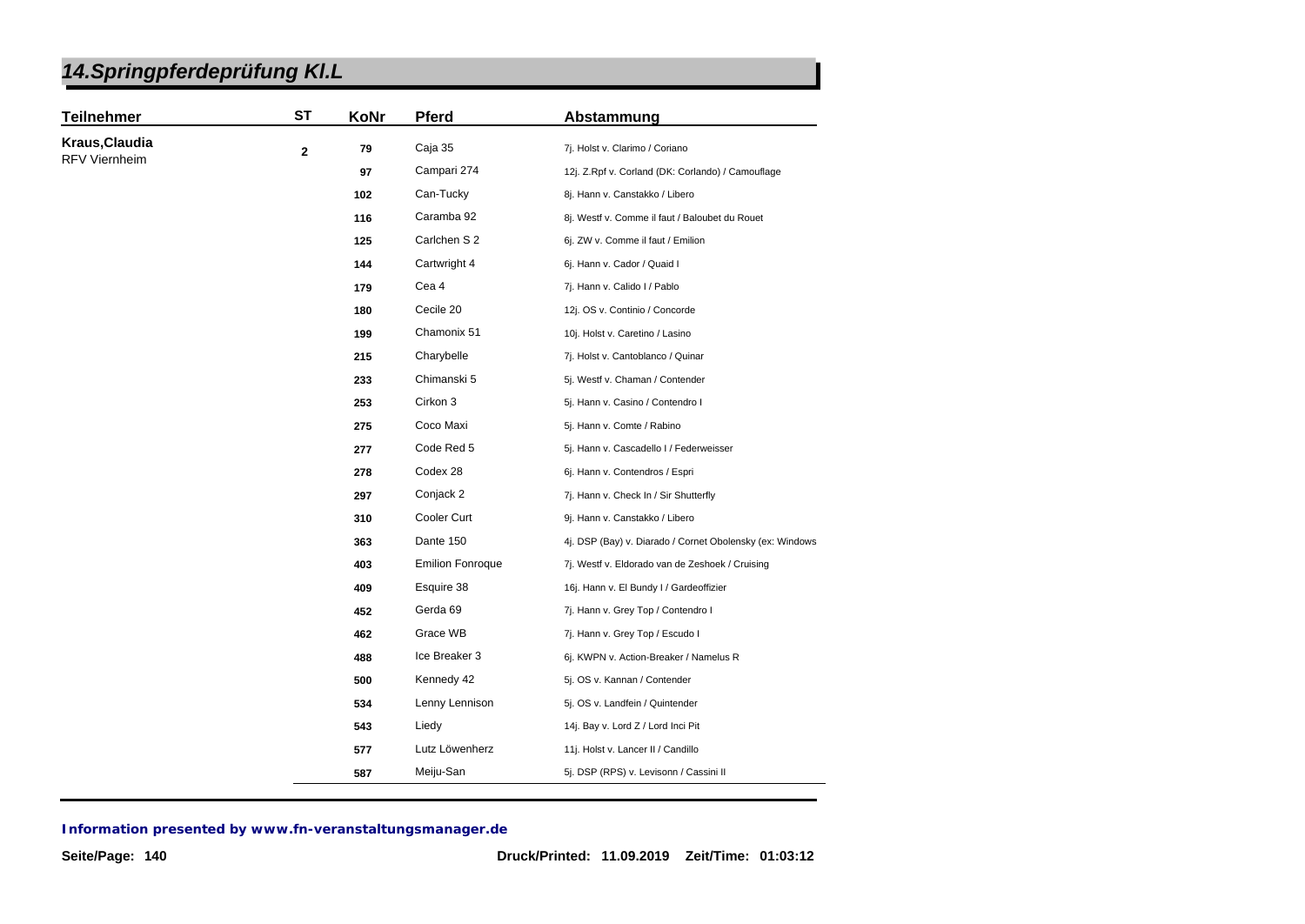| <b>Teilnehmer</b>     | <b>ST</b> | KoNr | Pferd                   | Abstammung                                      |
|-----------------------|-----------|------|-------------------------|-------------------------------------------------|
|                       |           | 608  | No Limit de la Pomme    | 6j. BWP v. Telstar de la Pomme / Bamako de Muze |
|                       |           | 615  | Part of Pleasure        | 7j. Hann v. Perigueux / Zeus (Nurzeus)          |
|                       |           | 641  | Quattro Bianca          | 4j. Hann v. Qualito / Valentino                 |
|                       |           | 700  | Scavino                 | 6j. Westf v. Stakkato / Voltaire                |
|                       |           | 711  | Siegfried H             | 5j. Hann v. Stolzenberg / Libero                |
|                       |           | 765  | Viva la Vita 4          | 7j. Württ v. Valentino / Candillo               |
| Lahm, Carsten         | 1         | 342  | Crawford 8              | 6j. Old v. Conthargos / Glorieux                |
| <b>RV Mannheim</b>    |           | 771  | Wildbiene 4             | 13j. OS v. Abke / Weinberg                      |
| Masson, Raphael       | 1         | 4    | <b>AC Chicca CH</b>     | 16j. CH.Wb v. Calido / Stradivari               |
| Gastlizenz GER        |           | 5    | AC Contano CH           | 7j. CH.Wb v. /                                  |
|                       |           | 74   | Cadeau de Coeur B       | 10j. Württ v. Colorit / Calypso I               |
|                       |           | 108  | Capeti LVP              | 10j. Z.Rpf v. Canturano I / Carano              |
|                       |           | 266  | Clinton 74              | 15j. Old v. Con Capitol / Prinz Oldenburg       |
|                       |           | 293  | Conconchello            | 6j. Holst v. Casalito / Corrado I               |
|                       |           | 319  | Cornelius R             | 14j. Holst v. Con Air / Lordship                |
|                       |           | 335  | Couldbe                 | 6j. Holst v. Calido I / Lord                    |
|                       |           | 414  | Fableux                 | 8j. OS v. Flipper D'Elle /                      |
|                       |           | 492  | Irife Rose              | 7j. Z.Rpf v. I'm Special de Muze / Asca         |
|                       |           | 507  | L.B. Fuego del Picadero | 14j. BWP v. Cassini II / Lortino                |
|                       |           | 657  | Quinta AC Z             | 14j. v. /                                       |
| Modolo, Marco         | 1         | 15   | All in One 17           | 9j. Holst v. Aragorn / Rheinsberg               |
| RA SV Leingarten e.V. |           | 94   | Camilla M 3             | 6j. Württ v. Ciacomo / Upan la Jarthe AA        |
|                       |           | 270  | Clumsy 2                | 8j. Holst v. Connor / Clearway                  |
|                       |           | 599  | Naomy 15                | 7j. Hann v. Now Or Never M / Cassus             |
|                       |           | 678  | <b>Rich Sunrise</b>     | 13j. Westf v. Rüter / Cento                     |
|                       |           | 749  | Uljanka K               | 5j. Holst v. Uriko (Clooney NLD) / Contender    |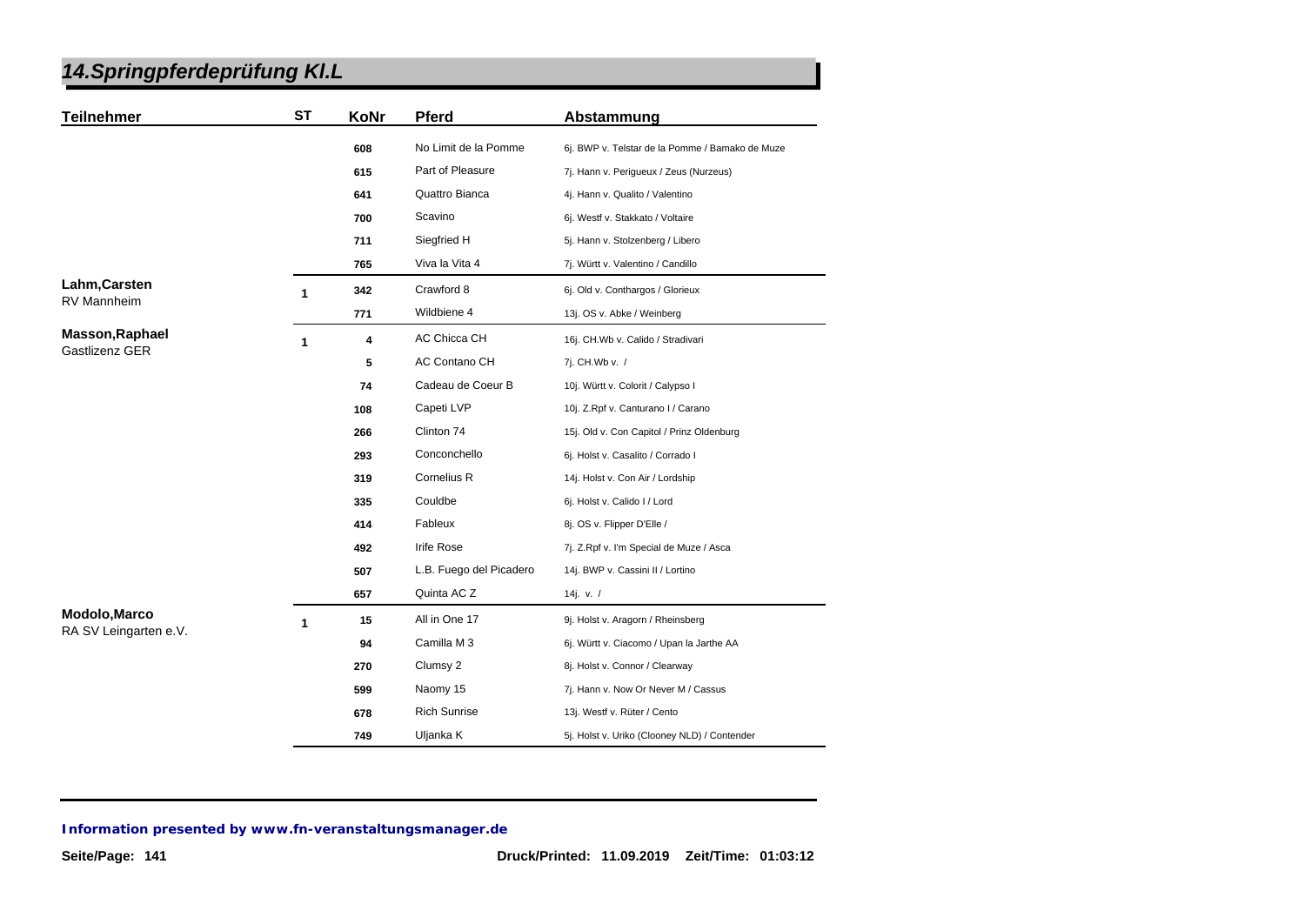| <b>Teilnehmer</b>                                          | <b>ST</b> | KoNr         | <b>Pferd</b>              | Abstammung                                |
|------------------------------------------------------------|-----------|--------------|---------------------------|-------------------------------------------|
| Moser-Noujaim, Sarah<br>RG Bruchhäuserhof Sandhausen e     | 1         | 1            | 7 Star Stables Elton      | 10j. KWPN v. Warrant / Padinus            |
|                                                            |           | $\mathbf{2}$ | 7 Star Stables I'm Orange | 6j. KWPN v. Chacco-Blue / Damiro          |
|                                                            |           | 75           | Caecily                   | 6j. Hann v. Conen / Don Laurie I          |
|                                                            |           | 146          | Cascada 121               | 8j. Holst v. Clarimo / Canto              |
|                                                            |           | 357          | Cynthia 53                | 7j. Holst v. Cellestial / Lebus           |
|                                                            |           | 399          | Elena 167                 | 7j. Holst v. Larimar / Cassini I          |
|                                                            |           | 448          | Galactico Z               | 14j. ISH v. Lux / Hallo                   |
|                                                            |           | 514          | Ladylover 6               | 9j. Old v. Armitage / Landadel            |
|                                                            |           | 649          | Quidam de Phénix          | 5j. Holst v. Quidam de Revel / Cassini II |
| Müller, Kathrin                                            | 1         | 44           | Baloucor                  | 6j. Hann v. Balou du Rouet / Cardenio     |
| RSV Rheinhessen-Mitte e.V                                  |           | 96           | Camirez 3                 | 5j. Holst v. Cascadello I / Calato        |
|                                                            |           | 361          | Damarco                   | 15j. ZW v. Darco / Raphael                |
|                                                            |           | 387          | Dyanne                    | 11j. KWPN v. Numero Uno / Wisconsin       |
|                                                            |           | 555          | Little big man 42         | 5j. OS v. Lyjanero / Cornet's Stern       |
|                                                            |           | 563          | Loredana D                | 13j. ZW v. Lucky Boy D / Alexis Z         |
|                                                            |           | 689          | Salento                   | 13j. Hann v. Stakkato / Zacharias         |
| <b>Pentz, Birthe</b><br><b>RFV Mannheim-Friedrichsfeld</b> | 1         | 93           | Camilla 152               | 6j. DSP (BrAnh v. Cassico / Graf Anhalt E |
| Schäfer, Anna-Elisa<br><b>RV Mannheim</b>                  | 1         | 280          | Coeur d'Or 3              | 10j. ZW v. Coupe de Coeur / Democraat     |
|                                                            |           | 437          | Fly Away 43               | 6j. Z.Rpf v. Flipper D'Elle / Darco       |
|                                                            |           | 588          | Midnight Blue 6           | 9j. KWPN v. Mr. Blue / Jus de Pomme       |
| <b>Schnell, Dennis</b><br>RC Baden-Baden                   | 1         | 393          | Eclipse de F              | 5j. Z.Rpf v. Eldorado de Hus / Caretino   |
|                                                            |           | 494          | Iscayo                    | 6j. KWPN v. Biscayo / Verdi (Q-Verdi)     |
| Schott, Dominique<br>RFV Zeiskam e.V.                      | 1         | 345          | Crissini S                | 5j. DSP (RPS) v. Casiro I / Rabino        |
| Schwab, Karl-Heinz<br>RV Schwaigern e.V.                   | 1         | 727          | Spock 9                   | 7j. Hann v. Stolzenberg / Rebel Z III     |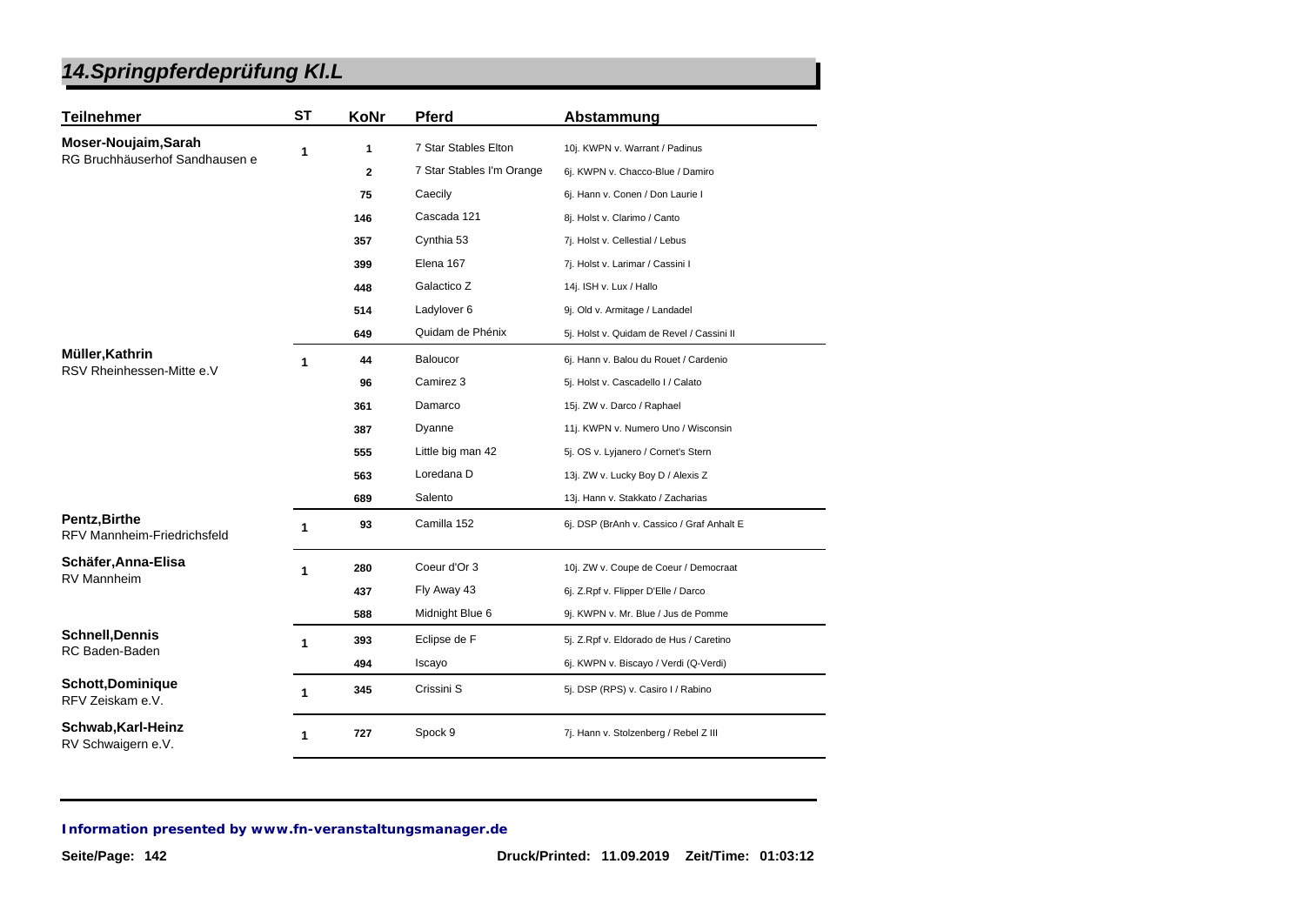| 14. Springpferdeprüfung KI. L |  |
|-------------------------------|--|
|-------------------------------|--|

| <b>Teilnehmer</b>                        | ST | KoNr | <b>Pferd</b>        | Abstammung                                 |
|------------------------------------------|----|------|---------------------|--------------------------------------------|
| Straub, Sarina<br>RSG Worms-Pfeddersheim | 1  | 82   | Calimero 551        | 12j. ZW v. Cerdic / Alasca                 |
|                                          |    | 122  | Caretta 3           | 5j. OS v. Cachas / Zymbal II               |
|                                          |    | 129  | Carlotta 240        | 9j. Hann v. Canstakko / Chasseur I         |
|                                          |    | 182  | Celana <sub>5</sub> | 16j. OS v. Celano / Landor S               |
|                                          |    | 193  | Chaccogranulito     | 5j. OS v. Chaccato / Granulit              |
|                                          |    | 208  | Charlotte 229       | 5j. OS v. Mylord Carthago / Clarimo        |
|                                          |    | 211  | Charming 31         | 6j. Holst v. Cayado / Calido I             |
|                                          |    | 265  | Clinquinaro         | 9j. OS v. Clinton II / Quinar              |
|                                          |    | 343  | Crawiander          | 10j. Holst v. Crawford / Coriander         |
|                                          |    | 423  | Fee L               | 15j. Old v. Feuerwerk / Aldatus            |
|                                          |    | 441  | For Univers         | 7j. OS v. For Pleasure / Calmiro           |
|                                          |    | 480  | Hermine la Habana   | 5j. DSP (RPS) v. Hermes de Lux / Carpaccio |
|                                          |    | 581  | Marielle 13         | 9j. Holst v. Cassini I / Zeus (Nurzeus)    |
|                                          |    | 597  | Mylord's Girl       | 4j. OS v. Mylord Carthago / Cassini I      |
|                                          |    | 607  | Nightlife 15        | 12j. Old v. Nintender / Qualoubet          |
|                                          |    | 617  | <b>Paul 736</b>     | 11j. ZW v. Passion Game / Lucky Luke       |
|                                          |    | 623  | Pik Flash 5         | 12j. Westf v. Pik Labionics / Grossadmiral |
|                                          |    | 643  | Queen Miller        | 9j. ZW v. Quick Star IV CH / Lord Caletto  |
|                                          |    | 646  | Querido Franz       | 5j. Holst v. Quiran / Leandro              |
|                                          |    | 658  | Quinta de Lago      | 7j. ZW v. Qui Lago / Carpaccio             |
|                                          |    | 690  | Sally 736           | 9j. Hann v. Stakkato Gold / Acord II       |
|                                          |    | 766  | Vranziska           | 7j. Hann v. Van Helsing / Fabriano         |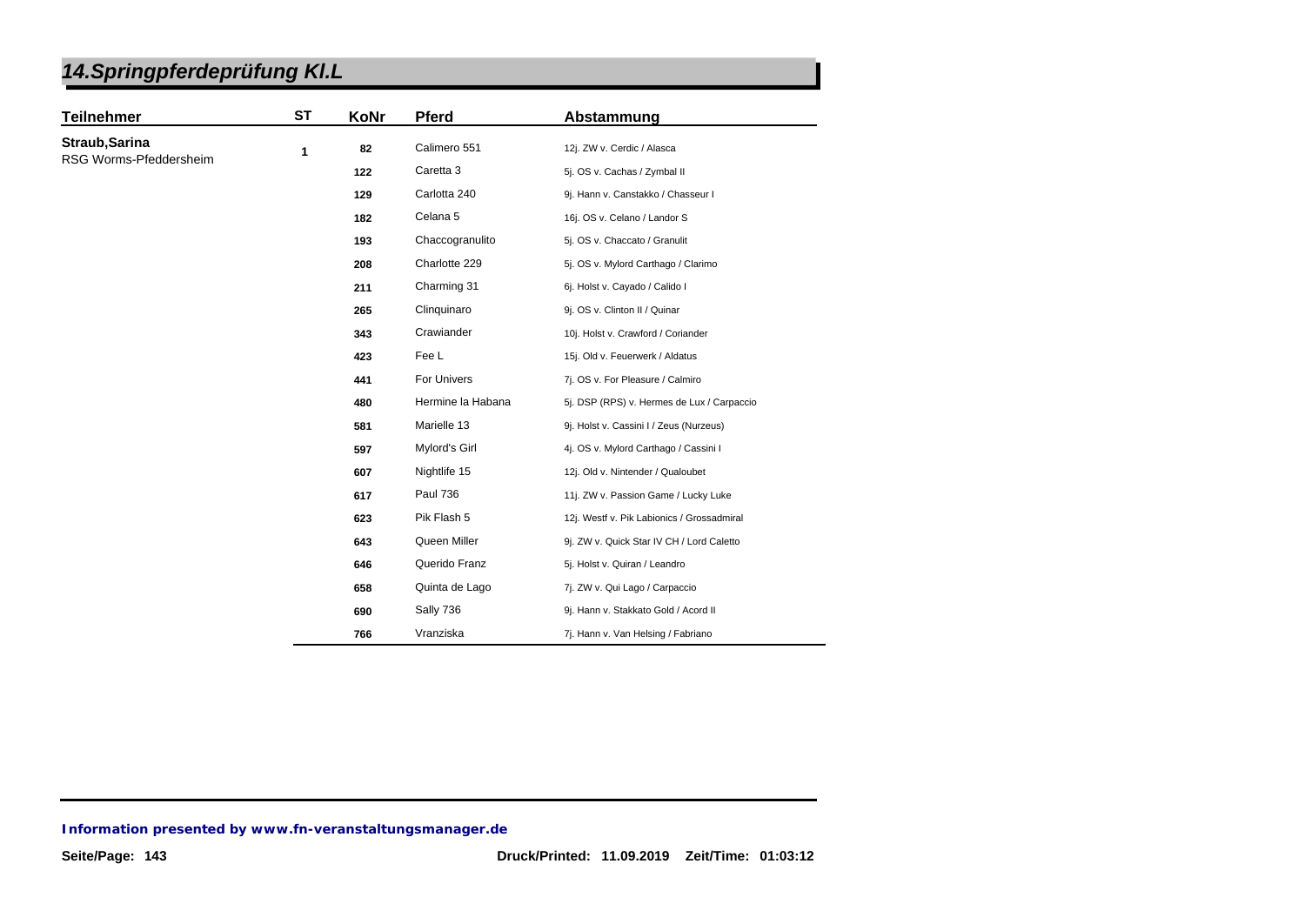| <b>Teilnehmer</b>                                  | <b>ST</b> | KoNr | <b>Pferd</b>         | Abstammung                                                     |
|----------------------------------------------------|-----------|------|----------------------|----------------------------------------------------------------|
| Theis, Samantha<br>RFV Zeiskam e.V.                | 1         | 7    | <b>Acolito's Ass</b> | 10j. Hann v. Acolito / Salieri                                 |
|                                                    |           | 35   | Arrivederci 10       | 11j. Old v. Acordelli / Drosselklang II                        |
|                                                    |           | 101  | Campino of the Isel  | 6j. Württ v. Ciacomo / Lambada                                 |
|                                                    |           | 132  | Carmina 36           | 14j. OS v. / Capan                                             |
|                                                    |           | 219  | Chelsea Brown 2      | 10j. ZW v. Cerdic / Larinero                                   |
|                                                    |           | 257  | Claritant            | 6j. Holst v. Clarimo / Exorbitant xx                           |
|                                                    |           | 276  | Coconut Dream A      | 6j. ZW v. C-Balthasar / Sholokhov xx                           |
|                                                    |           | 299  | Connora S            | 6j. Holst v. Connor / Linton                                   |
|                                                    |           | 434  | Flavio 57            | 7j. Hann v. Floriscount / El Bundy I                           |
|                                                    |           | 560  | Lord Cornet 2        | 5j. DSP (SaThu v. Lahnstein / Cornet Obolensky (ex:<br>Windows |
|                                                    |           | 562  | Lord Leo of the Isle | 7j. Württ v. Lord Leopold / Lonely Boy xx                      |
|                                                    |           | 699  | <b>Scarlett THME</b> | 7j. Old v. Stalypso / Drosselklang II                          |
|                                                    |           | 739  | Stuart Little 24     | 7j. Holst v. Stanfour / Calando I                              |
|                                                    |           | 752  | Uno Momento FH       | 11j. ZW v. Ustinov / Larry                                     |
| <b>Todesco, Christina</b><br>FRV Fußgönheim e.V.   | 1         | 502  | Kimberly 153         | 6j. Holst v. Kash de Prissey / Cascavello                      |
| <b>Urban, Sina Marie</b><br><b>RFV Schriesheim</b> | 1         | 229  | Chicolina 15         | 6j. OS v. Clarimo / Chico's Boy                                |
|                                                    |           | 339  | Cox 18               | 7j. Old v. Canoso / Lavall I                                   |
|                                                    |           | 461  | Grace Top 10         | 6j. Hann v. Grey Top / Friederic.Rex                           |
|                                                    |           | 495  | Iventos              | 6j. Holst v. Ivento / Limbus                                   |
| Vogel, Miriam<br><b>RFV Viernheim</b>              | 1         | 112  | Captain Boom Boom    | 11j. OS v. Captain Fire / Abke                                 |
|                                                    |           | 131  | Carlotta V           | 12j. Holst v. Carry / Linaro                                   |
|                                                    |           | 486  | Hulabalu Hope        | 7j. KWPN v. Bubalu VDL / Cardento                              |
|                                                    |           | 609  | Nobby K              | 5j. OS v. Numero Uno / Corrado I                               |
| Vohdin, Janina<br>RC Bretten e.V.                  | 1         | 470  | H.W.'s Comtesse      | 12j. Hann v. Contendro I / Londonderry                         |
|                                                    |           | 631  | Pumped Up Kicks      | 5j. Hann v. Perigueux / Contendro I                            |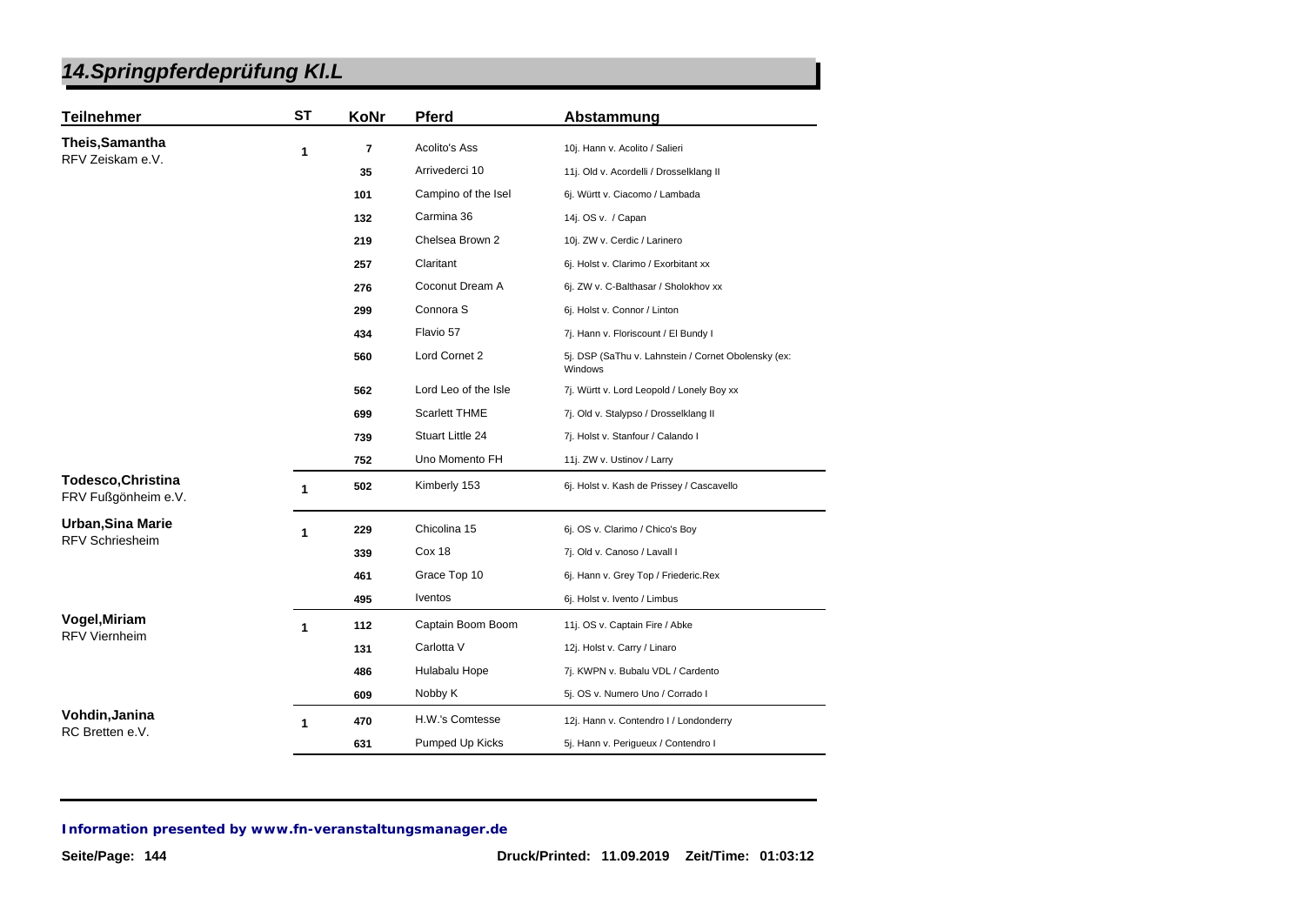| <b>Teilnehmer</b>                | <b>ST</b>      | KoNr | <b>Pferd</b>              | Abstammung                                                     |
|----------------------------------|----------------|------|---------------------------|----------------------------------------------------------------|
| <b>Weber, Dominique Michelle</b> | 1              | 89   | Calou de Prairot          | 7j. SF v. Siryus de Bavoz / Amour de Meautis                   |
| RFV Ludwigshafen e.V.            |                | 125  | Carlchen S 2              | 6j. ZW v. Comme il faut / Emilion                              |
|                                  |                | 205  | Charisma HS               | 5j. Holst v. Uriko (Clooney NLD) / Cassito                     |
|                                  |                | 216  | Chasseur en blanc         | 12j. Holst v. Clearway / Zeus (Nurzeus)                        |
|                                  |                | 484  | Hotah de Lux              | 6j. OS v. Hermes de Lux / Grannus                              |
|                                  |                | 568  | Löwenherz 137             | 7j. Holst v. Lasino / Levantos II                              |
| <b>Weiland, Birgit</b>           | $\overline{2}$ | 234  | Chimansky 3               | 5j. Holst v. Casall / Cornet Obolensky (ex: Windows            |
| <b>RV Mannheim</b>               |                | 340  | Crack Blue                | 8j. OS v. Conthargos / Chacco-Blue                             |
|                                  |                | 388  | Dyllon                    | 5j. Holst v. Diamant de Semilly / Nekton                       |
|                                  |                | 694  | Samu 12                   | 6j. Hann v. Stanley / Contender                                |
|                                  |                | 697  | Santhaga                  | 15j. OS v. Sandro Boy / Carthago                               |
|                                  |                | 708  | Shalom 165                | 12j. Hann v. Stalypso / Waldstern                              |
| Weißbrod, Maximilian             | 3              | 137  | Carry B                   | 5j. DSP (BaWue v. Cascadello I / Ricardo                       |
| PSG Winterheck-Walldorf e.V.     |                | 327  | Cosima 200                | 15j. Westf v. Cornet Obolensky (ex: Windows /<br>Frühlingsball |
|                                  |                | 395  | Ekhart                    | 10j. KWPN v. Larino / Ramiro                                   |
|                                  |                | 483  | Home Run 3                | 17j. Z.Rpf v. Hors la Loi II / Alcatraz Son                    |
|                                  |                | 499  | Kannestic V               | 4j. KWPN v. Kannan / Baltic VDL                                |
|                                  |                | 501  | Kerel van de Blauwendraad | 4j. KWPN v. Blauwendraad's O'Brien / No Limit                  |
|                                  |                | 504  | Kokomone W.               | 4j. KWPN v. Tjungske / Voltaire                                |
|                                  |                | 601  | Nasferatu Uno             | 8j. OS v. Numero Uno / Pocalino                                |
|                                  |                | 611  | Nordic van de Zeshoek     | 6j. BWP v. Nabab de Reve / Numero Uno                          |
|                                  |                | 624  | Pink Floyd v/h Blauwhof   | 4j. BWP v. Vigo D'Arsouilles / Capitol I                       |
|                                  |                | 651  | Quin 11                   | 10j. Württ v. Que Guapo / Calido I                             |
|                                  |                | 668  | Quipu R                   | 7j. Württ v. Quality / Lordanos                                |
|                                  |                | 695  | Sanloubet                 | 12j. OS v. Sandro Boy / Baloubet du Rouet                      |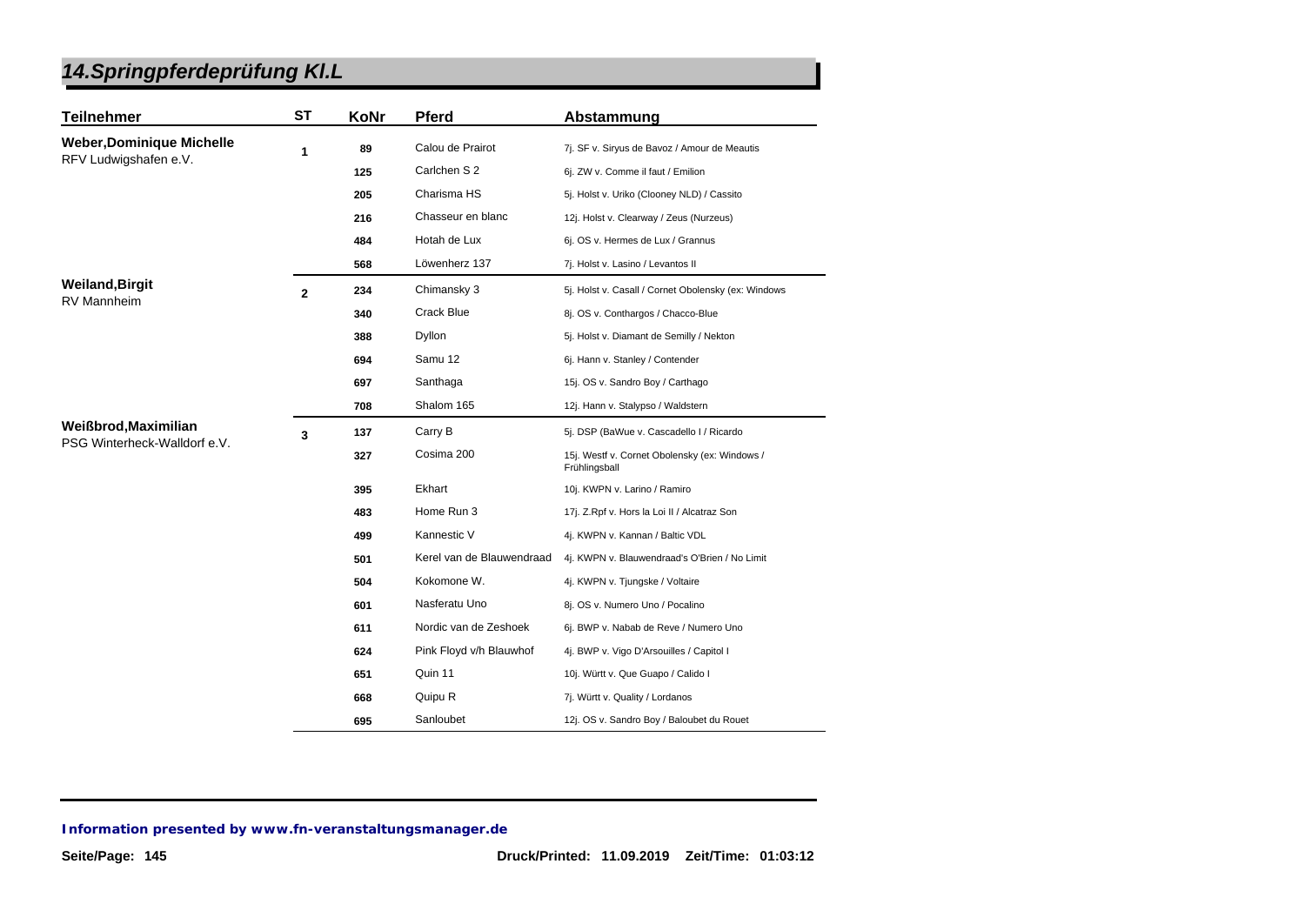| <b>Teilnehmer</b>                       | <b>ST</b> | KoNr | <b>Pferd</b>        | Abstammung                                               |
|-----------------------------------------|-----------|------|---------------------|----------------------------------------------------------|
| <b>Wittemer, Thomas</b>                 | 3         | 21   | Amicus 42           | 10j. ZW v. Arioso du Theillet / Pablo                    |
| RSG Worms-Pfeddersheim                  |           | 33   | Ariane van Overis Z | 6j. Z.Rpf v. Arko / Diamant de Semilly                   |
|                                         |           | 129  | Carlotta 240        | 9j. Hann v. Canstakko / Chasseur I                       |
|                                         |           | 208  | Charlotte 229       | 5j. OS v. Mylord Carthago / Clarimo                      |
|                                         |           | 211  | Charming 31         | 6j. Holst v. Cayado / Calido I                           |
|                                         |           | 378  | Diva van Overis Z   | 6j. Z.Rpf v. Darco / Cento                               |
|                                         |           | 386  | Drops van Overis Z  | 7j. Z.Rpf v. Darco / Ahorn                               |
|                                         |           | 423  | Fee L               | 15j. Old v. Feuerwerk / Aldatus                          |
|                                         |           | 441  | For Univers         | 7j. OS v. For Pleasure / Calmiro                         |
|                                         |           | 480  | Hermine la Habana   | 5j. DSP (RPS) v. Hermes de Lux / Carpaccio               |
|                                         |           | 491  | Inferno 30          | 6j. KWPN v. Entertainer / Carthano I                     |
|                                         |           | 503  | Kjandor van Overis  | 7j. Z.Rpf v. Kannan / Darco                              |
|                                         |           | 541  | Lexi Lady K         | 7j. OS v. Lake Tahoe / Anmarsch                          |
|                                         |           | 581  | Marielle 13         | 9j. Holst v. Cassini I / Zeus (Nurzeus)                  |
|                                         |           | 600  | Napoli van Overis   | 8j. Z.Rpf v. Nonstop / Sable Rose (Calvados)             |
|                                         |           | 623  | Pik Flash 5         | 12j. Westf v. Pik Labionics / Grossadmiral               |
|                                         |           | 656  | Quinsie             | 7j. OS v. Quintero / Singulord Joter                     |
|                                         |           | 658  | Quinta de Lago      | 7j. ZW v. Qui Lago / Carpaccio                           |
|                                         |           | 753  | Valencia 110        | 5j. Hann v. Viscount / Contendro I                       |
|                                         |           | 757  | Vanity van Overis   | 4j. Z.Rpf v. Vigo D'Arsouilles / Tauber van het Kapelhof |
|                                         |           | 766  | Vranziska           | 7j. Hann v. Van Helsing / Fabriano                       |
| Wittenborn, Maren<br><b>RPZV Ketsch</b> | 1         | 55   | BiBa Butzemann      | 5j. OS v. Balou du Rouet / Goldfever I                   |
|                                         |           |      |                     |                                                          |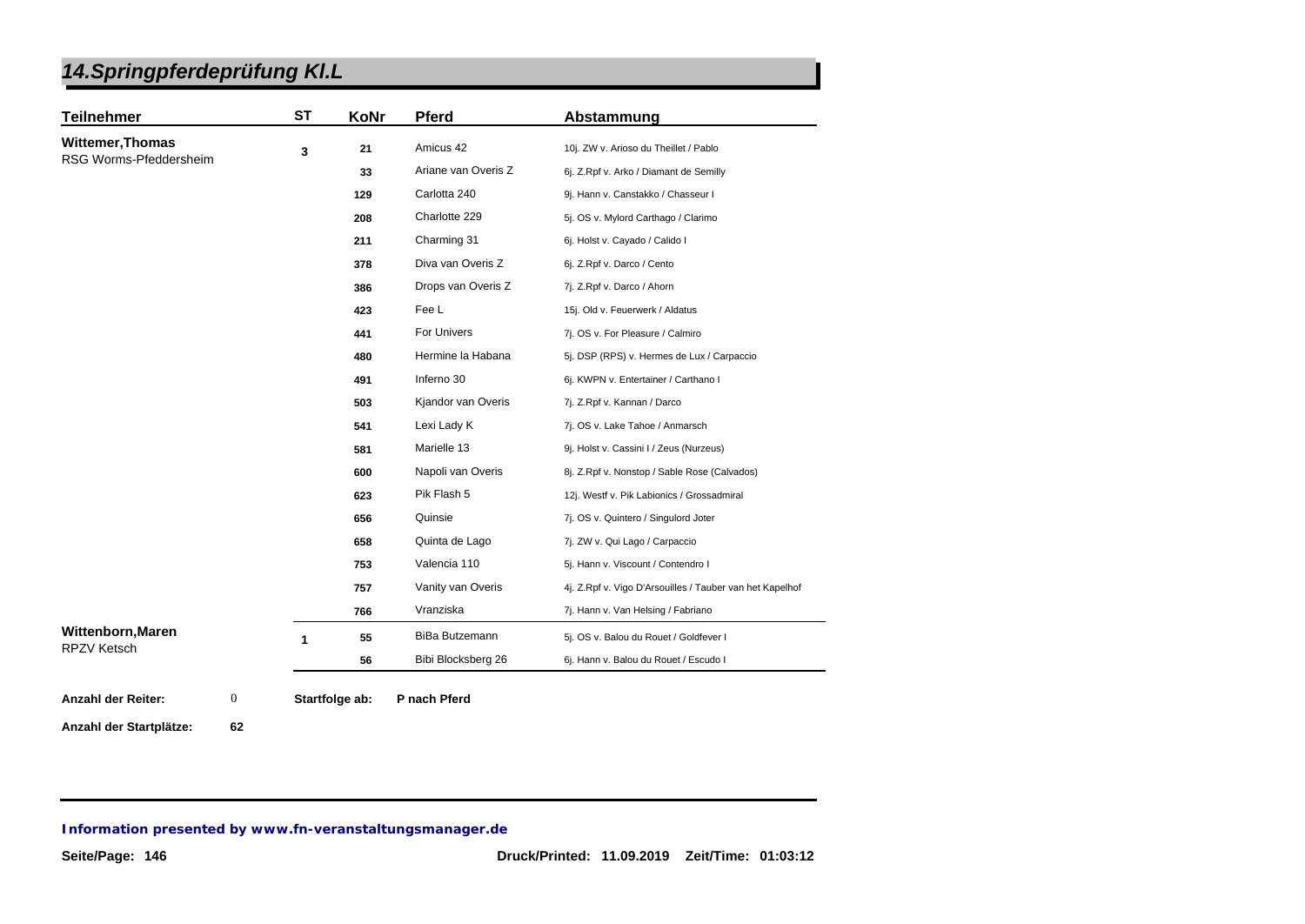| <b>Teilnehmer</b>          | <b>ST</b>               | KoNr | <b>Pferd</b>            | Abstammung                                |
|----------------------------|-------------------------|------|-------------------------|-------------------------------------------|
| Baur, Julia                | 1                       | 76   | Caesario 9              | 5j. Holst v. Cormint / Calato             |
| <b>TRG Baltmannsweiler</b> |                         | 99   | Campina 36              | 15j. Old v. Quidam's Rubin / Top of Class |
|                            |                         | 133  | <b>Caro 115</b>         | 7j. Württ v. Cillarney / Landry           |
|                            |                         | 203  | Chantré 2               | 7j. Holst v. Cassini I / Corrado I        |
|                            |                         | 676  | Reline B                | 9j. ZW v. Rosenzauberer / Calido I        |
|                            |                         | 734  | Stina 71                | 8j. Westf v. Stakko / Quito de Baussy     |
|                            |                         | 735  | Stolatella              | 5j. Hann v. Stolzenberg / Latouro         |
| Dehner, Sven               | $\overline{\mathbf{2}}$ | 52   | Bella Balou 4           | 6j. OS v. Balou du Rouet / Darco          |
| RFV Ludwigshafen e.V.      |                         | 143  | Cartier D'Amour         | 6j. Z.Rpf v. Cassaro / Zatino H           |
|                            |                         | 223  | Chi Chi Lou             | 4j. DSP (RPS) v. Caillou / Zatino H       |
|                            |                         | 274  | Coco Chanel 188         | 11j. Hann v. Chacco-Blue / Laurion        |
|                            |                         | 557  | Loona D                 | 13j. ZW v. Lucky Boy D / Alexis Z         |
|                            |                         | 762  | Vigo de Vains           | 10j. SF v. Allegreto / Le Tot de Semilly  |
| Deuerer, Tina              | 1                       | 783  | Coq au vin D            | 6j. Holst v. Cellestial / Casall          |
| RV Eppelheim               |                         | 784  | Barcelona von Aarhof CH | 12j. CH.Wb v. Caspar / Calando II         |
| Fleer, Reinhard            | $\overline{\mathbf{2}}$ | 147  | Cascamint               | 12j. Holst v. Cormint / Cascadeur         |
| RV Eggenstein e.V.         |                         | 166  | Catalania               | 11j. OS v. Cassini II / Zeus (Nurzeus)    |
|                            |                         | 181  | Cee-Lo Green            | 9j. Hann v. Cardenio / Graf Top           |
|                            |                         | 286  | Colorado 236            | 7j. Holst v. Corrado I / Alexis Z         |
|                            |                         | 296  | Condera                 | 13j. Hann v. Cranach / Zeus (Nurzeus)     |
|                            |                         | 320  | <b>Cornet Conley</b>    | 12j. Westf v. Cornado I / Friedenstraum   |
|                            |                         | 431  | Fiorike                 | 9j. KWPN v. Boss / Animo                  |
|                            |                         | 461  | Grace Top 10            | 6j. Hann v. Grey Top / Friederic.Rex      |
|                            |                         | 487  | Iberia 30               | 11j. Hann v. Iberio / Wendehals           |
|                            |                         | 495  | <i>lventos</i>          | 6j. Holst v. Ivento / Limbus              |
|                            |                         | 525  | Latino 332              | 13j. Holst v. Landos / Lacapo             |
|                            |                         | 722  | Solid Gold P            | 6j. Hann v. Sampres / Silvio I            |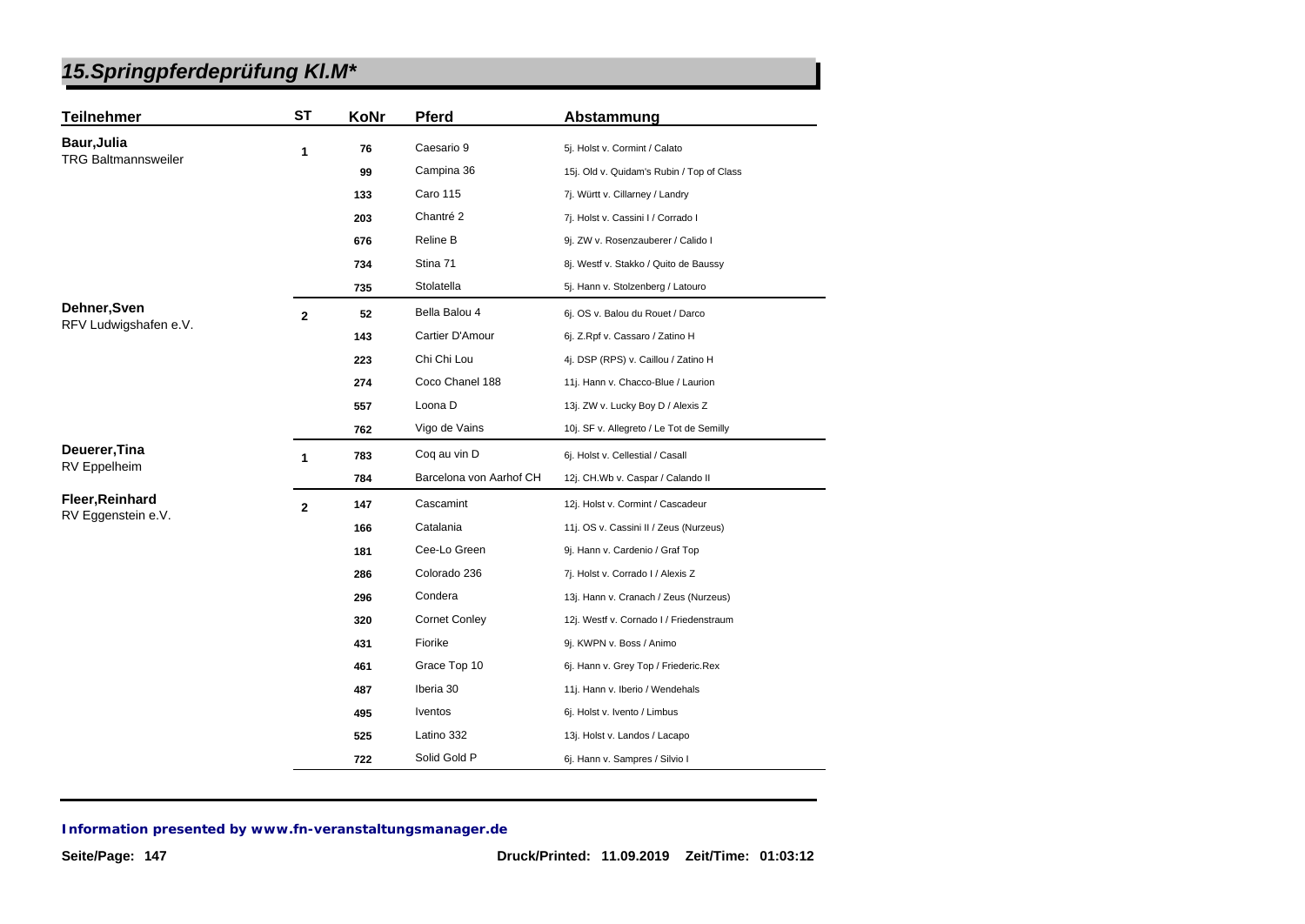| <b>Teilnehmer</b>         | <b>ST</b> | KoNr | <b>Pferd</b>               | Abstammung                                 |
|---------------------------|-----------|------|----------------------------|--------------------------------------------|
| Götter, Anne              | 1         | 107  | Capentus                   | 9j. Württ v. Con Spirito R / Alassio       |
| FPF Birkenhof Eppingen    |           | 162  | Cassita 17                 | 7j. Württ v. Cassito / Catoki              |
|                           |           | 221  | Cheyenne 1089              | 11j. Württ v. Catoki / Cashman             |
|                           |           | 244  | Ciacomo's Casanova B       | 4j. DSP (BaWue v. Ciacomo / Sir Oldenburg  |
|                           |           | 415  | Faible 108                 | 9j. Grpf.o.R v. /                          |
|                           |           | 419  | <b>FBW Captain Norbert</b> | 5j. DSP (BaWue v. Con Spirito R / Colestus |
| <b>Heidrich, Matthias</b> | 1         | 245  | Cicero H                   | 14j. DSP v. Celano / Argentinus            |
| RV Gellmersbach           |           | 309  | Cool Colour                | 12j. Holst v. Calato / Constant            |
|                           |           | 390  | E'Castina live for Walter  | 7j. Holst v. Castino / Carinjo             |
|                           |           | 478  | Hemington                  | 7j. KWPN v. Alexandro P / Wisconsin        |
|                           |           | 645  | Quel Couleur               | 16j. Westf v. Quinto / Pep                 |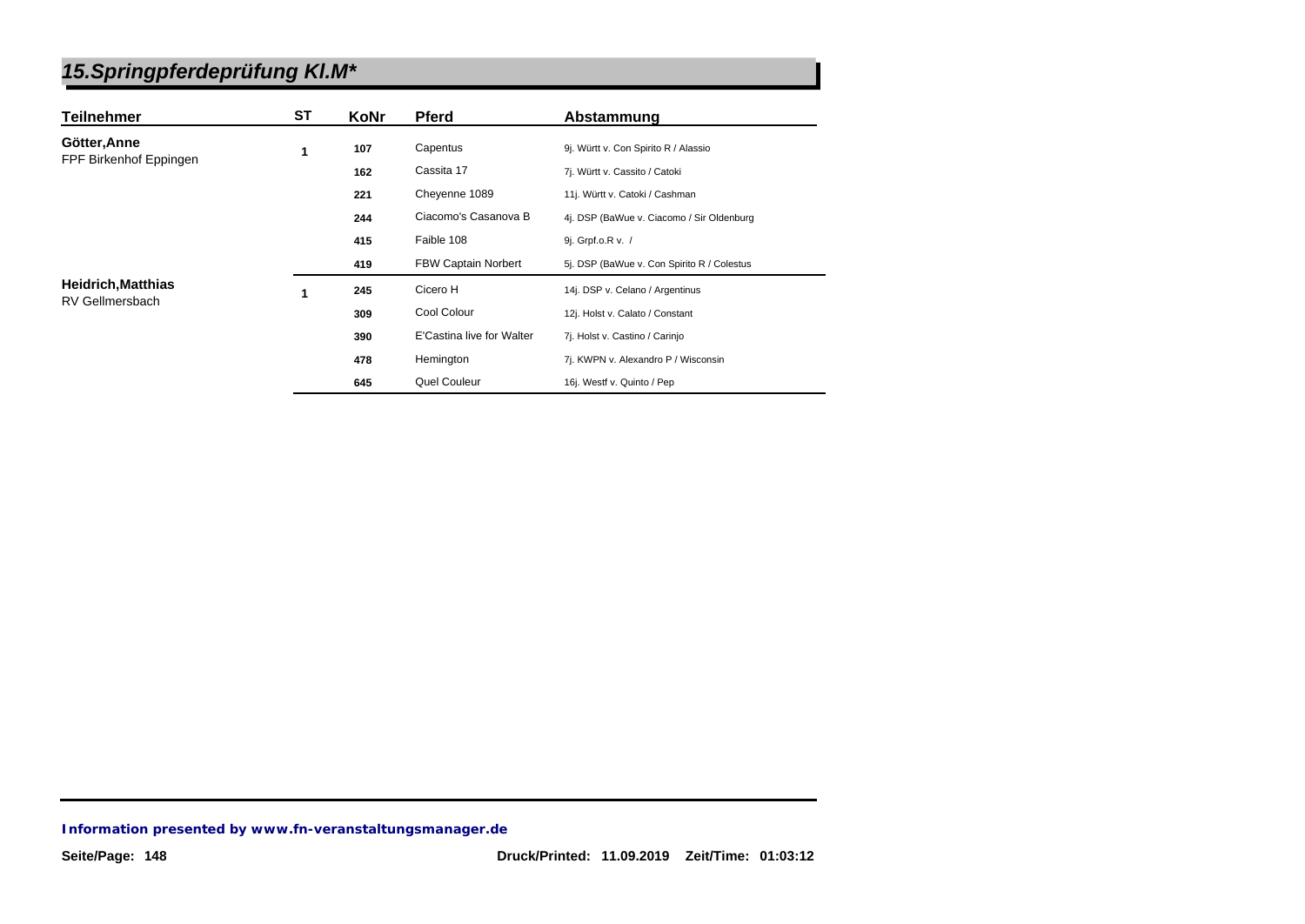|  | 15. Springpferdeprüfung KI. M* |  |
|--|--------------------------------|--|
|--|--------------------------------|--|

| <b>Teilnehmer</b>    | <b>ST</b>   | KoNr | Pferd                   | Abstammung                                               |
|----------------------|-------------|------|-------------------------|----------------------------------------------------------|
| Herbert, Bernd       | $\mathbf 2$ | 79   | Caja 35                 | 7j. Holst v. Clarimo / Coriano                           |
| <b>RFV Viernheim</b> |             | 97   | Campari 274             | 12j. Z.Rpf v. Corland (DK: Corlando) / Camouflage        |
|                      |             | 98   | Campari 332             | 6j. Holst v. Cormint / Coriano                           |
|                      |             | 102  | Can-Tucky               | 8j. Hann v. Canstakko / Libero                           |
|                      |             | 116  | Caramba 92              | 8j. Westf v. Comme il faut / Baloubet du Rouet           |
|                      |             | 125  | Carlchen S 2            | 6j. ZW v. Comme il faut / Emilion                        |
|                      |             | 144  | Cartwright 4            | 6j. Hann v. Cador / Quaid I                              |
|                      |             | 180  | Cecile 20               | 12j. OS v. Continio / Concorde                           |
|                      |             | 199  | Chamonix 51             | 10j. Holst v. Caretino / Lasino                          |
|                      |             | 215  | Charybelle              | 7j. Holst v. Cantoblanco / Quinar                        |
|                      |             | 233  | Chimanski 5             | 5j. Westf v. Chaman / Contender                          |
|                      |             | 253  | Cirkon 3                | 5j. Hann v. Casino / Contendro I                         |
|                      |             | 275  | Coco Maxi               | 5j. Hann v. Comte / Rabino                               |
|                      |             | 277  | Code Red 5              | 5j. Hann v. Cascadello I / Federweisser                  |
|                      |             | 278  | Codex 28                | 6j. Hann v. Contendros / Espri                           |
|                      |             | 297  | Conjack 2               | 7j. Hann v. Check In / Sir Shutterfly                    |
|                      |             | 310  | Cooler Curt             | 9j. Hann v. Canstakko / Libero                           |
|                      |             | 363  | Dante 150               | 4j. DSP (Bay) v. Diarado / Cornet Obolensky (ex: Windows |
|                      |             | 403  | <b>Emilion Fonroque</b> | 7j. Westf v. Eldorado van de Zeshoek / Cruising          |
|                      |             | 409  | Esquire 38              | 16j. Hann v. El Bundy I / Gardeoffizier                  |
|                      |             | 452  | Gerda 69                | 7j. Hann v. Grey Top / Contendro I                       |
|                      |             | 462  | Grace WB                | 7j. Hann v. Grey Top / Escudo I                          |
|                      |             | 488  | Ice Breaker 3           | 6j. KWPN v. Action-Breaker / Namelus R                   |
|                      |             | 500  | Kennedy 42              | 5j. OS v. Kannan / Contender                             |
|                      |             | 534  | Lenny Lennison          | 5j. OS v. Landfein / Quintender                          |
|                      |             | 543  | Liedy                   | 14j. Bay v. Lord Z / Lord Inci Pit                       |
|                      |             | 574  | Lumpi 71                | 6j. OS v. Lord Argentinus / Capilano                     |
|                      |             | 577  | Lutz Löwenherz          | 11j. Holst v. Lancer II / Candillo                       |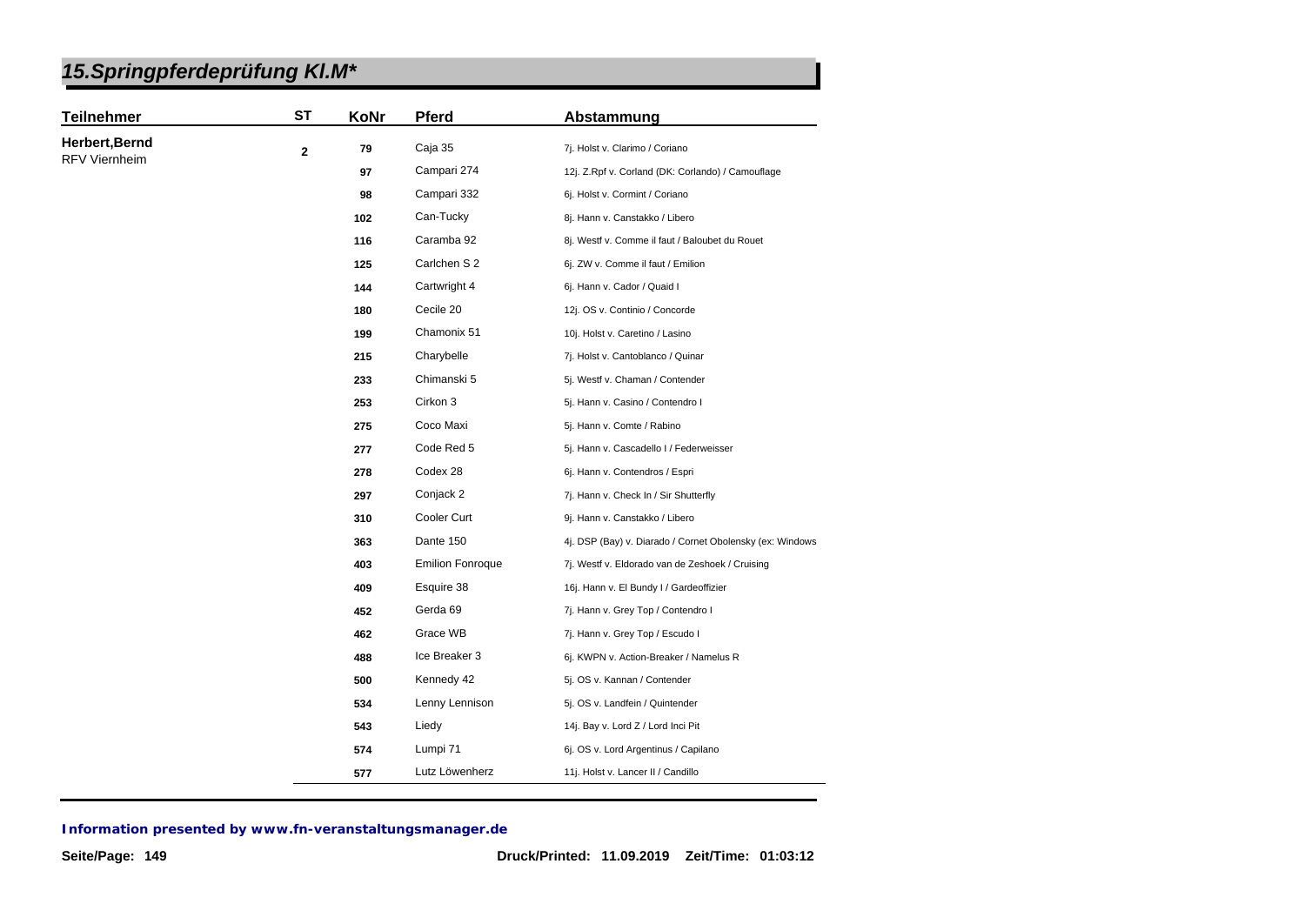| <b>Teilnehmer</b>                             | <b>ST</b>      | KoNr | Pferd                | Abstammung                                               |
|-----------------------------------------------|----------------|------|----------------------|----------------------------------------------------------|
|                                               |                | 587  | Meiju-San            | 5j. DSP (RPS) v. Levisonn / Cassini II                   |
|                                               |                | 608  | No Limit de la Pomme | 6j. BWP v. Telstar de la Pomme / Bamako de Muze          |
|                                               |                | 615  | Part of Pleasure     | 7j. Hann v. Perigueux / Zeus (Nurzeus)                   |
|                                               |                | 625  | Piri-Piri 4          | 4j. Hann v. Perigueux / Mighty Magic                     |
|                                               |                | 641  | Quattro Bianca       | 4j. Hann v. Qualito / Valentino                          |
|                                               |                | 682  | Rosalie 233          | 9j. Old v. Rock Forever I / Lanciano                     |
|                                               |                | 700  | Scavino              | 6j. Westf v. Stakkato / Voltaire                         |
|                                               |                | 711  | Siegfried H          | 5j. Hann v. Stolzenberg / Libero                         |
|                                               |                | 712  | Simply the best 27   | 17j. Holst v. Acobat II / Calido I                       |
|                                               |                | 763  | Vincent 163          | 9j. Hann v. Van Gogh / Chasseur I                        |
|                                               |                | 765  | Viva la Vita 4       | 7j. Württ v. Valentino / Candillo                        |
| Hochadel, Sandra<br><b>RFV Ubstadt-Weiher</b> | $\overline{2}$ | 509  | La vie est belle H 2 | 7j. Württ v. Landjonker (Fruhling) / Quick Star          |
|                                               |                | 566  | Lotta G              | 7j. OS v. Levisonn / Quality                             |
| Kolczynski, Sandra von<br><b>RFV Dornheim</b> | $\overline{2}$ | 33   | Ariane van Overis Z  | 6j. Z.Rpf v. Arko / Diamant de Semilly                   |
|                                               |                | 211  | Charming 31          | 6j. Holst v. Cayado / Calido I                           |
|                                               |                | 378  | Diva van Overis Z    | 6j. Z.Rpf v. Darco / Cento                               |
|                                               |                | 386  | Drops van Overis Z   | 7j. Z.Rpf v. Darco / Ahorn                               |
|                                               |                | 423  | Fee L                | 15j. Old v. Feuerwerk / Aldatus                          |
|                                               |                | 441  | For Univers          | 7j. OS v. For Pleasure / Calmiro                         |
|                                               |                | 480  | Hermine la Habana    | 5j. DSP (RPS) v. Hermes de Lux / Carpaccio               |
|                                               |                | 503  | Kjandor van Overis   | 7j. Z.Rpf v. Kannan / Darco                              |
|                                               |                | 581  | Marielle 13          | 9j. Holst v. Cassini I / Zeus (Nurzeus)                  |
|                                               |                | 600  | Napoli van Overis    | 8j. Z.Rpf v. Nonstop / Sable Rose (Calvados)             |
|                                               |                | 757  | Vanity van Overis    | 4j. Z.Rpf v. Vigo D'Arsouilles / Tauber van het Kapelhof |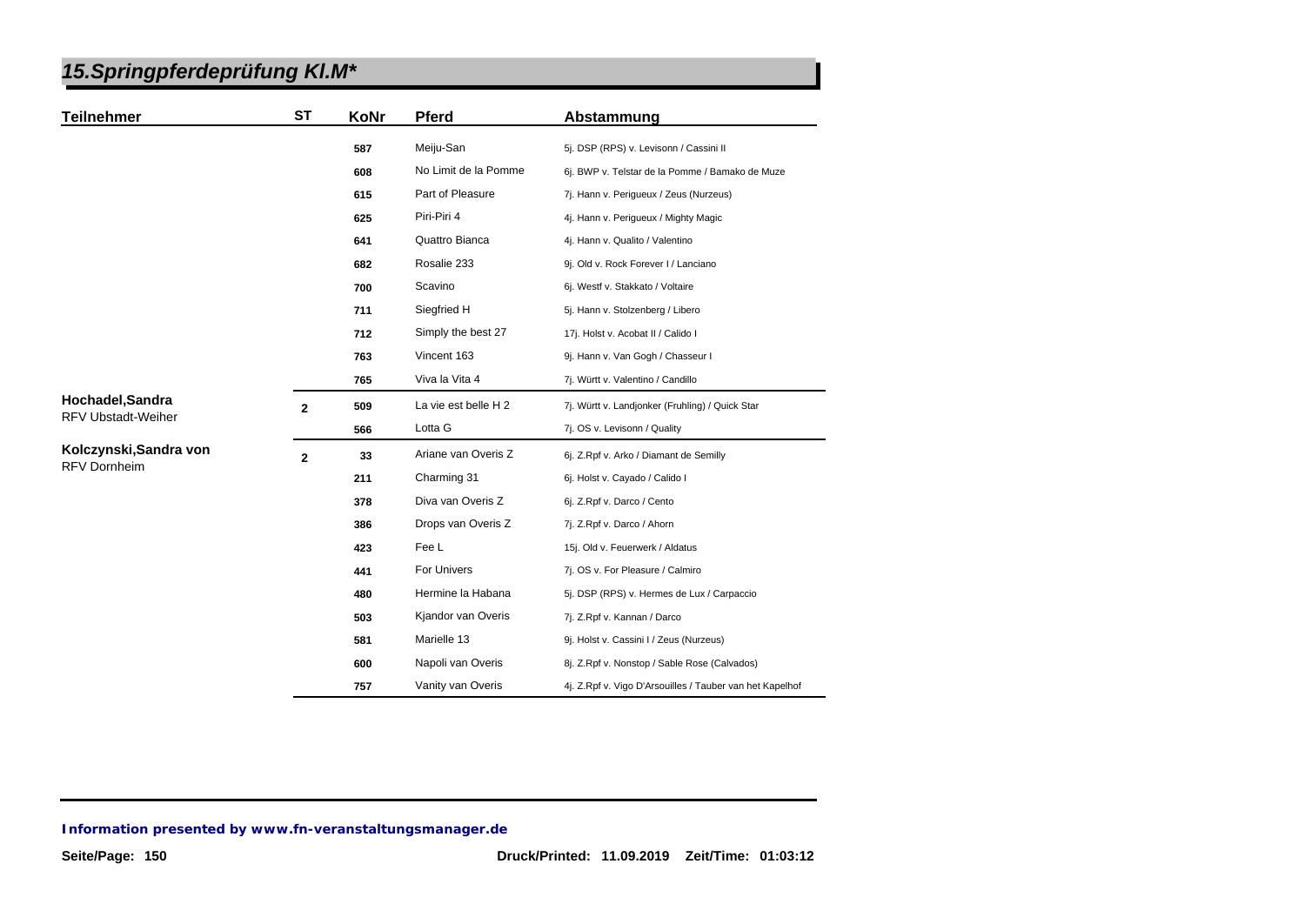|--|

| <b>Teilnehmer</b>    | <b>ST</b> | KoNr | <b>Pferd</b>            | Abstammung                                               |
|----------------------|-----------|------|-------------------------|----------------------------------------------------------|
| Kraus, Claudia       | 1         | 79   | Caja 35                 | 7j. Holst v. Clarimo / Coriano                           |
| <b>RFV Viernheim</b> |           | 97   | Campari 274             | 12j. Z.Rpf v. Corland (DK: Corlando) / Camouflage        |
|                      |           | 102  | Can-Tucky               | 8j. Hann v. Canstakko / Libero                           |
|                      |           | 116  | Caramba 92              | 8j. Westf v. Comme il faut / Baloubet du Rouet           |
|                      |           | 125  | Carlchen S 2            | 6j. ZW v. Comme il faut / Emilion                        |
|                      |           | 144  | Cartwright 4            | 6j. Hann v. Cador / Quaid I                              |
|                      |           | 179  | Cea 4                   | 7j. Hann v. Calido I / Pablo                             |
|                      |           | 180  | Cecile 20               | 12j. OS v. Continio / Concorde                           |
|                      |           | 199  | Chamonix 51             | 10j. Holst v. Caretino / Lasino                          |
|                      |           | 215  | Charybelle              | 7j. Holst v. Cantoblanco / Quinar                        |
|                      |           | 233  | Chimanski 5             | 5j. Westf v. Chaman / Contender                          |
|                      |           | 253  | Cirkon 3                | 5j. Hann v. Casino / Contendro I                         |
|                      |           | 275  | Coco Maxi               | 5j. Hann v. Comte / Rabino                               |
|                      |           | 277  | Code Red 5              | 5j. Hann v. Cascadello I / Federweisser                  |
|                      |           | 278  | Codex 28                | 6j. Hann v. Contendros / Espri                           |
|                      |           | 297  | Conjack 2               | 7j. Hann v. Check In / Sir Shutterfly                    |
|                      |           | 310  | Cooler Curt             | 9j. Hann v. Canstakko / Libero                           |
|                      |           | 363  | Dante 150               | 4j. DSP (Bay) v. Diarado / Cornet Obolensky (ex: Windows |
|                      |           | 403  | <b>Emilion Fonroque</b> | 7j. Westf v. Eldorado van de Zeshoek / Cruising          |
|                      |           | 409  | Esquire 38              | 16j. Hann v. El Bundy I / Gardeoffizier                  |
|                      |           | 452  | Gerda 69                | 7j. Hann v. Grey Top / Contendro I                       |
|                      |           | 462  | Grace WB                | 7j. Hann v. Grey Top / Escudo I                          |
|                      |           | 488  | Ice Breaker 3           | 6j. KWPN v. Action-Breaker / Namelus R                   |
|                      |           | 500  | Kennedy 42              | 5j. OS v. Kannan / Contender                             |
|                      |           | 534  | Lenny Lennison          | 5j. OS v. Landfein / Quintender                          |
|                      |           | 543  | Liedy                   | 14j. Bay v. Lord Z / Lord Inci Pit                       |
|                      |           | 577  | Lutz Löwenherz          | 11j. Holst v. Lancer II / Candillo                       |
|                      |           | 587  | Meiju-San               | 5j. DSP (RPS) v. Levisonn / Cassini II                   |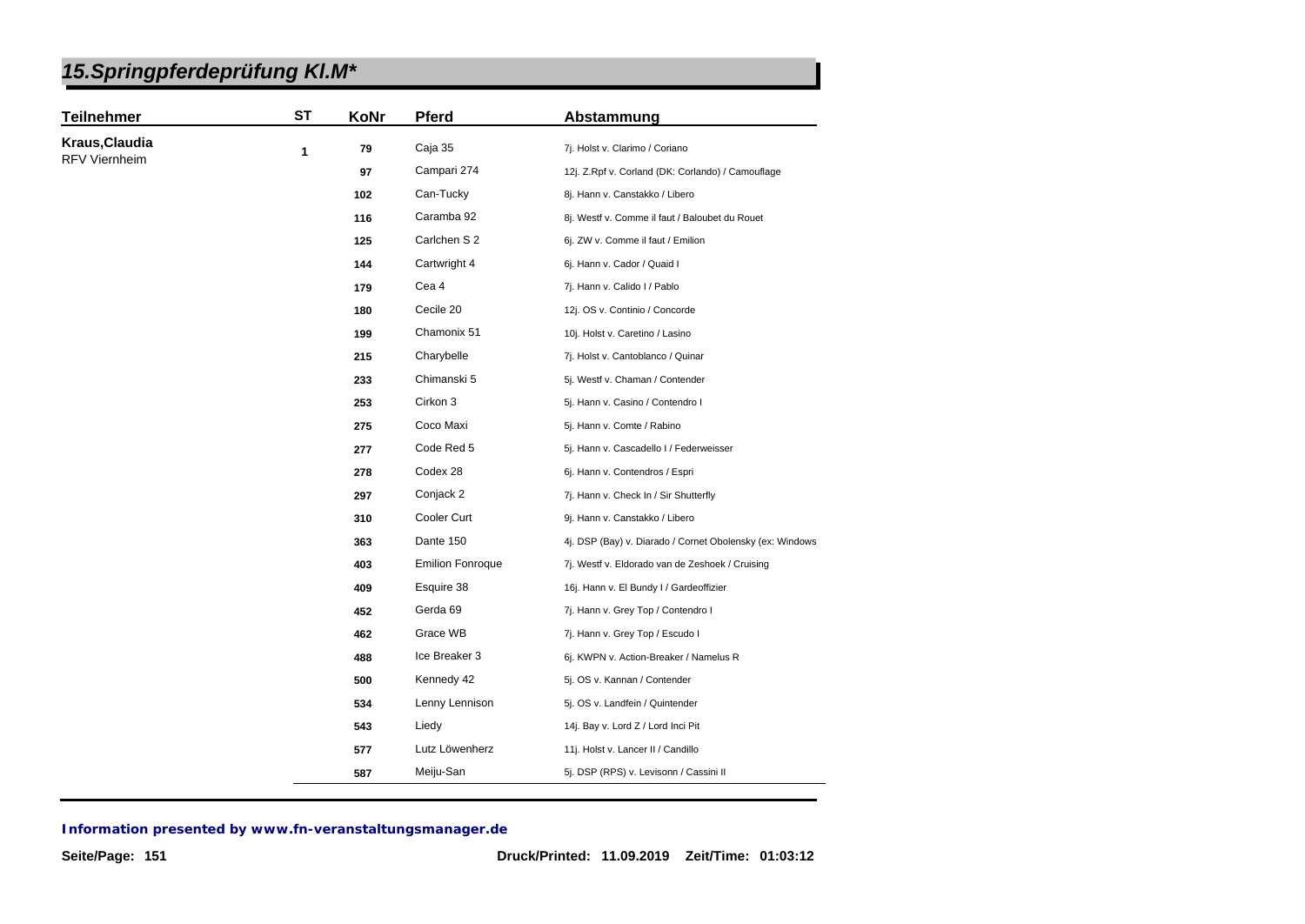| <b>Teilnehmer</b>   | <b>ST</b> | KoNr | Pferd                   | Abstammung                                      |
|---------------------|-----------|------|-------------------------|-------------------------------------------------|
|                     |           | 608  | No Limit de la Pomme    | 6j. BWP v. Telstar de la Pomme / Bamako de Muze |
|                     |           | 615  | Part of Pleasure        | 7j. Hann v. Perigueux / Zeus (Nurzeus)          |
|                     |           | 641  | Quattro Bianca          | 4j. Hann v. Qualito / Valentino                 |
|                     |           | 700  | Scavino                 | 6j. Westf v. Stakkato / Voltaire                |
|                     |           | 711  | Siegfried H             | 5j. Hann v. Stolzenberg / Libero                |
|                     |           | 765  | Viva la Vita 4          | 7j. Württ v. Valentino / Candillo               |
| Lahm, Carsten       | 1         | 342  | Crawford 8              | 6j. Old v. Conthargos / Glorieux                |
| <b>RV Mannheim</b>  |           | 771  | Wildbiene 4             | 13j. OS v. Abke / Weinberg                      |
| Masson, Raphael     | 1         | 4    | AC Chicca CH            | 16j. CH.Wb v. Calido / Stradivari               |
| Gastlizenz GER      |           | 5    | AC Contano CH           | 7j. CH.Wb v. /                                  |
|                     |           | 74   | Cadeau de Coeur B       | 10j. Württ v. Colorit / Calypso I               |
|                     |           | 108  | Capeti LVP              | 10j. Z.Rpf v. Canturano I / Carano              |
|                     |           | 266  | Clinton 74              | 15j. Old v. Con Capitol / Prinz Oldenburg       |
|                     |           | 293  | Conconchello            | 6j. Holst v. Casalito / Corrado I               |
|                     |           | 319  | Cornelius R             | 14j. Holst v. Con Air / Lordship                |
|                     |           | 335  | Couldbe                 | 6j. Holst v. Calido I / Lord                    |
|                     |           | 414  | Fableux                 | 8j. OS v. Flipper D'Elle /                      |
|                     |           | 492  | Irife Rose              | 7j. Z.Rpf v. I'm Special de Muze / Asca         |
|                     |           | 507  | L.B. Fuego del Picadero | 14j. BWP v. Cassini II / Lortino                |
|                     |           | 657  | Quinta AC Z             | 14j. v. $/$                                     |
| Schäfer, Anna-Elisa | 1         | 280  | Coeur d'Or 3            | 10j. ZW v. Coupe de Coeur / Democraat           |
| <b>RV Mannheim</b>  |           | 437  | Fly Away 43             | 6j. Z.Rpf v. Flipper D'Elle / Darco             |
|                     |           | 588  | Midnight Blue 6         | 9j. KWPN v. Mr. Blue / Jus de Pomme             |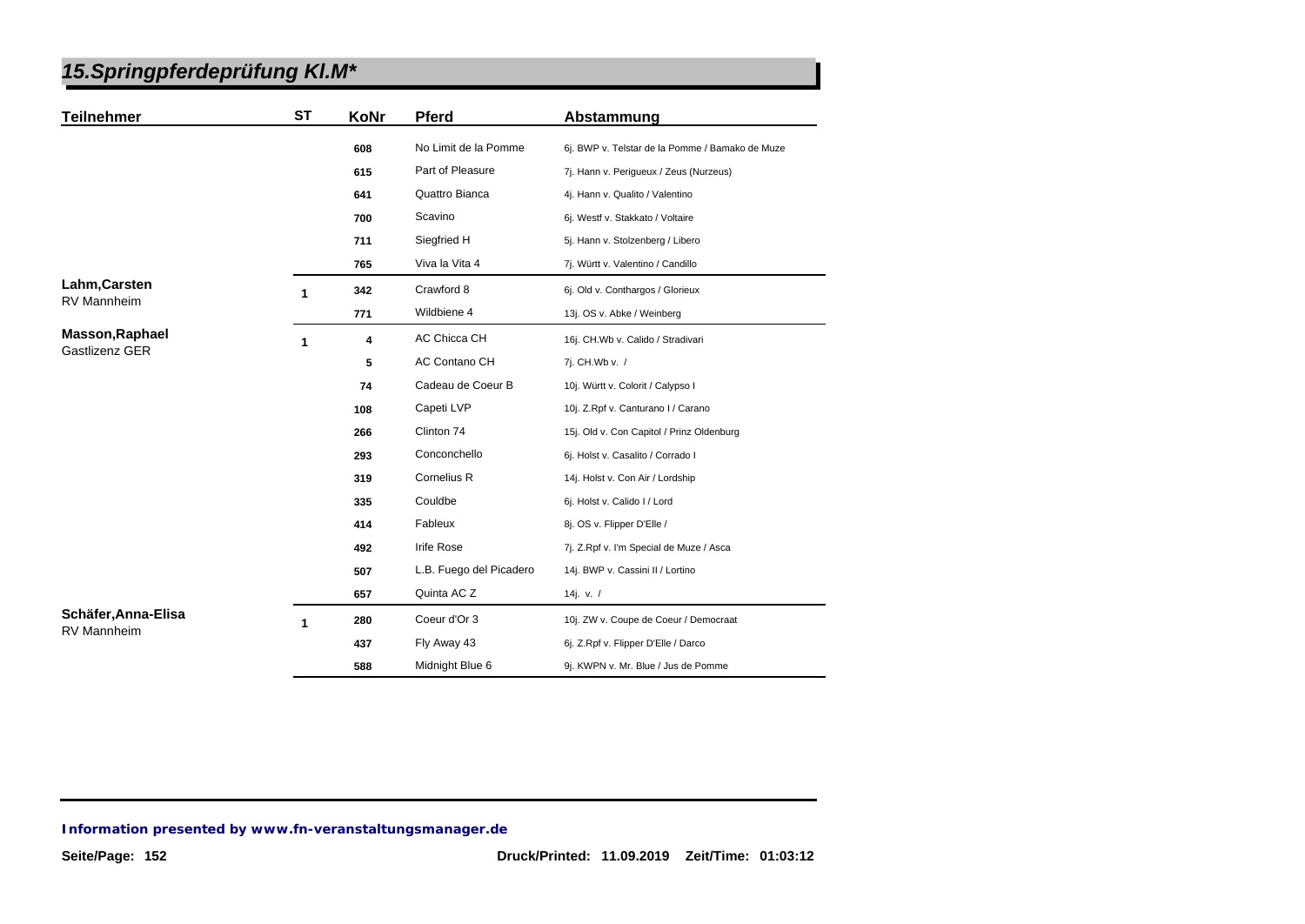|--|

| <b>Teilnehmer</b>                | <b>ST</b>      | KoNr | Pferd                    | Abstammung                                    |
|----------------------------------|----------------|------|--------------------------|-----------------------------------------------|
| Treiber, Günter                  | 1              | 54   | Benito 185               | 9j. KWPN v. Boss / Numero Uno                 |
| <b>RV</b> Eppelheim              |                | 68   | Buddy Holly 9            | 13j. KWPN v. Verdi (Q-Verdi) / Voltaire       |
|                                  |                | 86   | Call me Pumba            | 4j. Old v. Crumble / Cleverboy                |
|                                  |                | 194  | Chackala                 | 5j. Old v. Companiero / Cleverboy             |
|                                  |                | 226  | Chicki-Micki             | 11j. Holst v. Cassini I / Lancer II           |
|                                  |                | 255  | <b>Claire Columbus</b>   | 9j. Westf v. Christoph Columbus / Sandro      |
|                                  |                | 304  | Conte Cassini            | 9j. Holst v. Cassini I / Corofino I           |
|                                  |                | 352  | Cuoricino                | 11j. Holst v. Con Air / Acord II              |
|                                  |                | 372  | Diarada 9                | 9j. DSP (BrAnh v. Diarado / Kolibri           |
|                                  |                | 426  | Ferstlhof's Dollar Dream | 7j. Bay v. Dollar D'Or SB / Ludwig von Bayern |
|                                  |                | 455  | Gestri                   | 8j. KWPN v. Alicante HBC / Kroongraaf         |
|                                  |                | 468  | Guinness 107             | 8j. KWPN v. Corland (DK: Corlando) / Ahorn    |
|                                  |                | 571  | Lui Buh                  | 8j. Hann v. Levistano / Akzent II             |
|                                  |                | 688  | Sabatini 17              | 7j. Hann v. Stanley / Calypso II              |
| <b>Weber, Dominique Michelle</b> | $\overline{2}$ | 89   | Calou de Prairot         | 7j. SF v. Siryus de Bavoz / Amour de Meautis  |
| RFV Ludwigshafen e.V.            |                | 125  | Carlchen S 2             | 6j. ZW v. Comme il faut / Emilion             |
|                                  |                | 205  | Charisma HS              | 5j. Holst v. Uriko (Clooney NLD) / Cassito    |
|                                  |                | 216  | Chasseur en blanc        | 12j. Holst v. Clearway / Zeus (Nurzeus)       |
|                                  |                | 484  | Hotah de Lux             | 6j. OS v. Hermes de Lux / Grannus             |
|                                  |                | 568  | Löwenherz 137            | 7j. Holst v. Lasino / Levantos II             |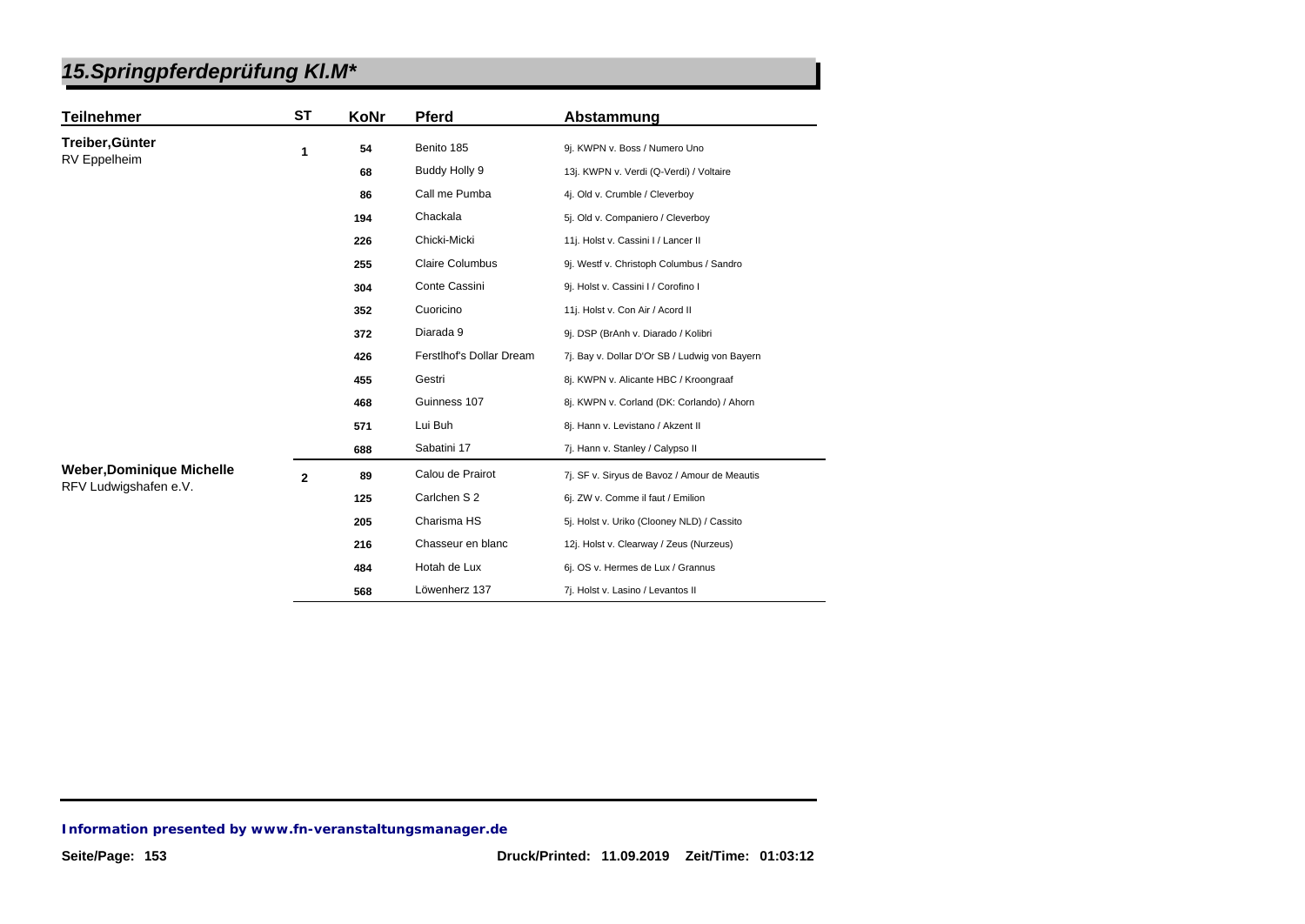| <b>Teilnehmer</b>            | ST           | KoNr | <b>Pferd</b>              | Abstammung                                                     |
|------------------------------|--------------|------|---------------------------|----------------------------------------------------------------|
| Weißbrod, Maximilian         | $\mathbf{2}$ | 137  | Carry B                   | 5j. DSP (BaWue v. Cascadello I / Ricardo                       |
| PSG Winterheck-Walldorf e.V. |              | 327  | Cosima 200                | 15j. Westf v. Cornet Obolensky (ex: Windows /<br>Frühlingsball |
|                              |              | 395  | Ekhart                    | 10j. KWPN v. Larino / Ramiro                                   |
|                              |              | 483  | Home Run 3                | 17j. Z.Rpf v. Hors la Loi II / Alcatraz Son                    |
|                              |              | 499  | Kannestic V               | 4j. KWPN v. Kannan / Baltic VDL                                |
|                              |              | 501  | Kerel van de Blauwendraad | 4j. KWPN v. Blauwendraad's O'Brien / No Limit                  |
|                              |              | 504  | Kokomone W.               | 4j. KWPN v. Tjungske / Voltaire                                |
|                              |              | 601  | Nasferatu Uno             | 8j. OS v. Numero Uno / Pocalino                                |
|                              |              | 611  | Nordic van de Zeshoek     | 6j. BWP v. Nabab de Reve / Numero Uno                          |
|                              |              | 624  | Pink Floyd v/h Blauwhof   | 4j. BWP v. Vigo D'Arsouilles / Capitol I                       |
|                              |              | 651  | Quin 11                   | 10j. Württ v. Que Guapo / Calido I                             |
|                              |              | 668  | Quipu R                   | 7j. Württ v. Quality / Lordanos                                |
|                              |              | 695  | Sanloubet                 | 12j. OS v. Sandro Boy / Baloubet du Rouet                      |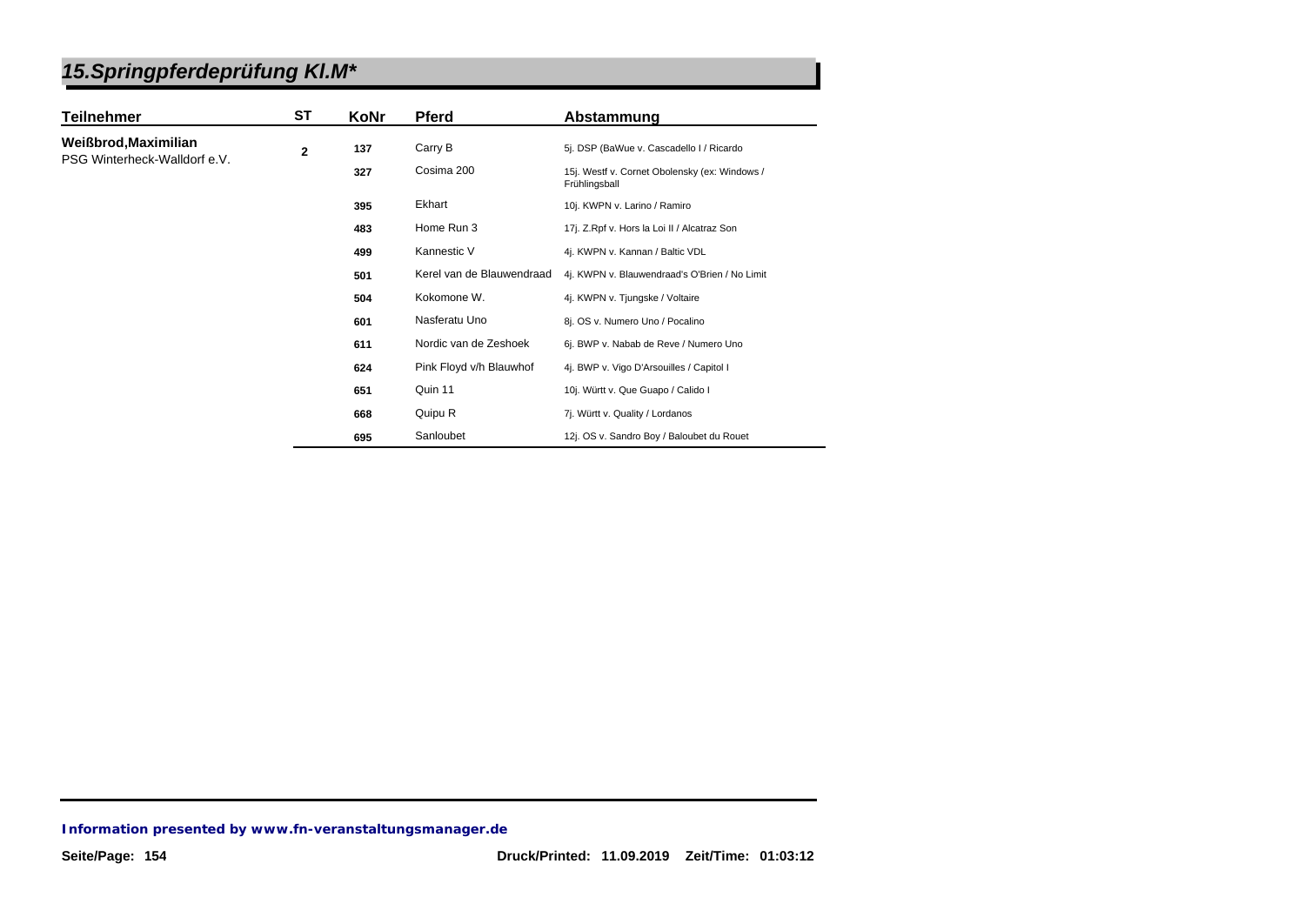| <b>Teilnehmer</b>                                 | <b>ST</b> | KoNr | <b>Pferd</b>        | Abstammung                                               |
|---------------------------------------------------|-----------|------|---------------------|----------------------------------------------------------|
| <b>Wittemer, Thomas</b><br>RSG Worms-Pfeddersheim | 1         | 21   | Amicus 42           | 10j. ZW v. Arioso du Theillet / Pablo                    |
|                                                   |           | 33   | Ariane van Overis Z | 6j. Z.Rpf v. Arko / Diamant de Semilly                   |
|                                                   |           | 129  | Carlotta 240        | 9j. Hann v. Canstakko / Chasseur I                       |
|                                                   |           | 208  | Charlotte 229       | 5j. OS v. Mylord Carthago / Clarimo                      |
|                                                   |           | 211  | Charming 31         | 6j. Holst v. Cayado / Calido I                           |
|                                                   |           | 378  | Diva van Overis Z   | 6j. Z.Rpf v. Darco / Cento                               |
|                                                   |           | 386  | Drops van Overis Z  | 7j. Z.Rpf v. Darco / Ahorn                               |
|                                                   |           | 423  | Fee L               | 15j. Old v. Feuerwerk / Aldatus                          |
|                                                   |           | 441  | For Univers         | 7j. OS v. For Pleasure / Calmiro                         |
|                                                   |           | 480  | Hermine la Habana   | 5j. DSP (RPS) v. Hermes de Lux / Carpaccio               |
|                                                   |           | 491  | Inferno 30          | 6j. KWPN v. Entertainer / Carthano I                     |
|                                                   |           | 503  | Kjandor van Overis  | 7j. Z.Rpf v. Kannan / Darco                              |
|                                                   |           | 541  | Lexi Lady K         | 7j. OS v. Lake Tahoe / Anmarsch                          |
|                                                   |           | 581  | Marielle 13         | 9j. Holst v. Cassini I / Zeus (Nurzeus)                  |
|                                                   |           | 600  | Napoli van Overis   | 8j. Z.Rpf v. Nonstop / Sable Rose (Calvados)             |
|                                                   |           | 623  | Pik Flash 5         | 12j. Westf v. Pik Labionics / Grossadmiral               |
|                                                   |           | 656  | Quinsie             | 7j. OS v. Quintero / Singulord Joter                     |
|                                                   |           | 658  | Quinta de Lago      | 7j. ZW v. Qui Lago / Carpaccio                           |
|                                                   |           | 753  | Valencia 110        | 5j. Hann v. Viscount / Contendro I                       |
|                                                   |           | 757  | Vanity van Overis   | 4j. Z.Rpf v. Vigo D'Arsouilles / Tauber van het Kapelhof |
|                                                   |           | 766  | Vranziska           | 7j. Hann v. Van Helsing / Fabriano                       |
| Wittenborn, Maren                                 | 1         | 55   | BiBa Butzemann      | 5j. OS v. Balou du Rouet / Goldfever I                   |
| <b>RPZV Ketsch</b>                                |           | 56   | Bibi Blocksberg 26  | 6j. Hann v. Balou du Rouet / Escudo I                    |

**Anzahl der Startplätze: 25**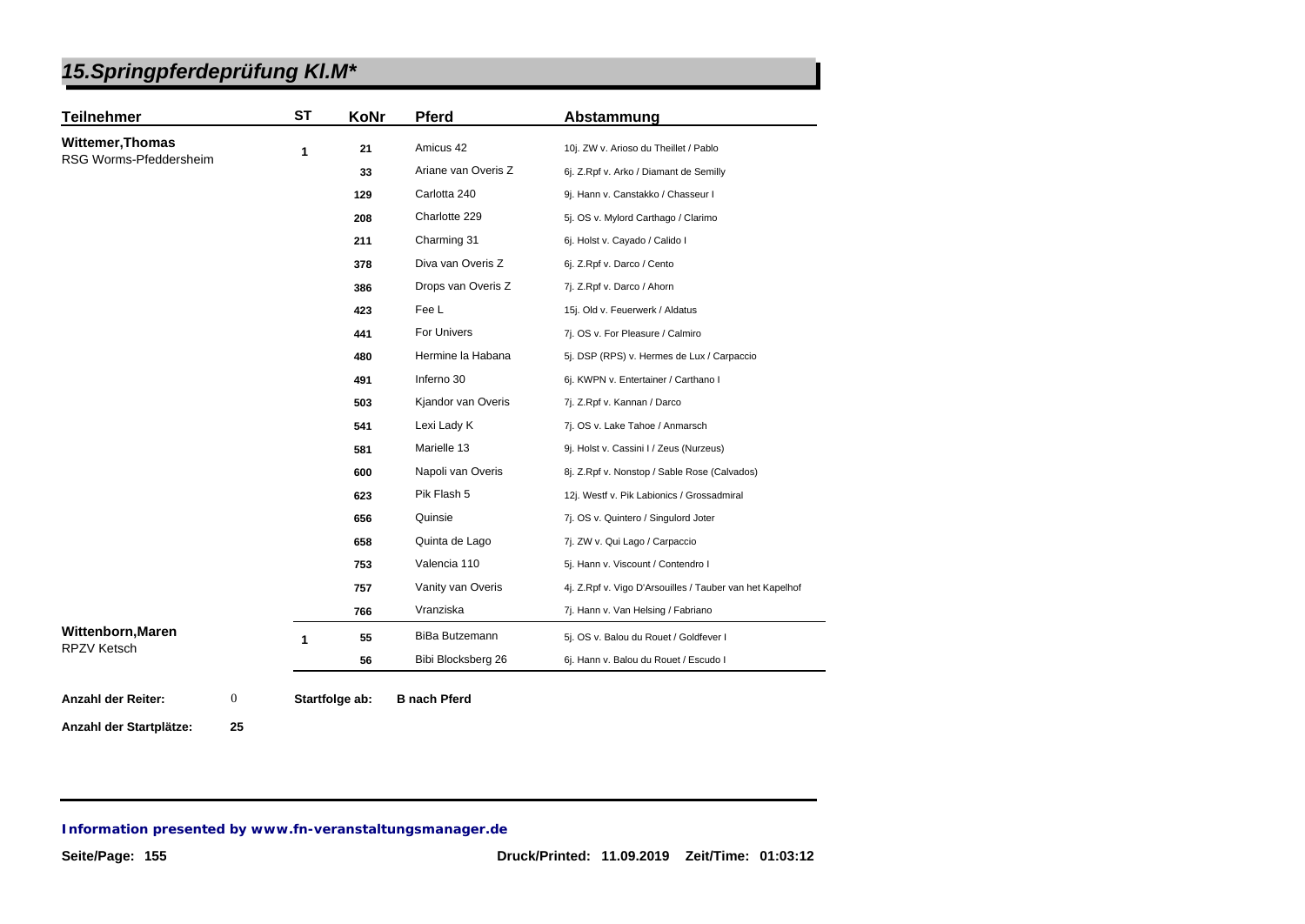| <b>Teilnehmer</b>                            | <b>ST</b> | KoNr | <b>Pferd</b>             | Abstammung                                      |
|----------------------------------------------|-----------|------|--------------------------|-------------------------------------------------|
| Betz, Annika                                 | 1         | 49   | Baracuda 4               | 10j. Holst v. Baloubet du Rouet / Contender     |
| RFV Blaubeuren u.U.                          |           | 60   | Black Pearl 79           | 10j. Holst v. Cliostro / Carthago               |
|                                              |           | 264  | Clinara <sub>2</sub>     | 8j. Holst v. Connor / Linaro                    |
| <b>Buchholz, Lilly</b><br>RFV Weihertal e.V. | 1         | 334  | Cotton Candy 6           | 10j. Meckl. v. Calato / Patrick xx              |
| Eggstein, Vivien<br><b>RFV Weilheim/Teck</b> | 1         | 366  | Däumelinchen 5           | 8j. Holst v. Cancara / Rocco                    |
| Eichenlaub, Walter<br>RRV Herxheim e.V.      | 1         | 169  | Catenaccio               | 6j. OS v. Cascadello I / Ladinos                |
| Erkner, Jana<br><b>RK Pfullingen</b>         | 1         | 698  | Sarina 276               | 9j. DSP (SaThu v. Colestus / Sandro Boy         |
|                                              |           | 704  | Serafin 12               | 8j. DSP (SaThu v. Lewinski / Sandro Boy         |
|                                              |           | 730  | Stakka                   | 5j. Hann v. Stakko / Capitol II                 |
| Exner, Jana<br>PSG Winterheck-Walldorf e.V.  | 1         | 377  | Discavo                  | 7j. Bay v. D'Inzeo (Thorgal de Kezeg) / Jacorde |
| Gieser, Fabian<br>RV Reilingen e.V.          | 1         | 157  | Casius 4                 | 11j. Hann v. Cassus / Contendro I               |
|                                              |           | 702  | Scott L                  | 4j. Hann v. Scuderia / Calido I                 |
|                                              |           | 718  | Slow Motion L            | 5j. Hann v. Scuderia / Calido I                 |
| Gronau, Romy<br><b>RV Schutterwald</b>       | 1         | 212  | <b>Charming Adlantus</b> | 11j. Hann v. Charming Boy / Adlantus As         |
|                                              |           | 241  | <b>Chuck Bass</b>        | 8j. Rhld v. Chirivell / Lapaz L                 |
| Hertkorn, Ophelia<br>RFV Rottweil u.U.       | 1         | 397  | Elanda 12                | 10j. KWPN v. Vigaro / Zuidpool                  |
| Hoffmeister, Victoria<br>RV Balingen         | 1         | 594  | Mori's Casalla           | 14j. Holst v. Casall / Caletto I                |
|                                              |           | 717  | Skip 56                  | 10j. Hann v. Stakkato / Gloster                 |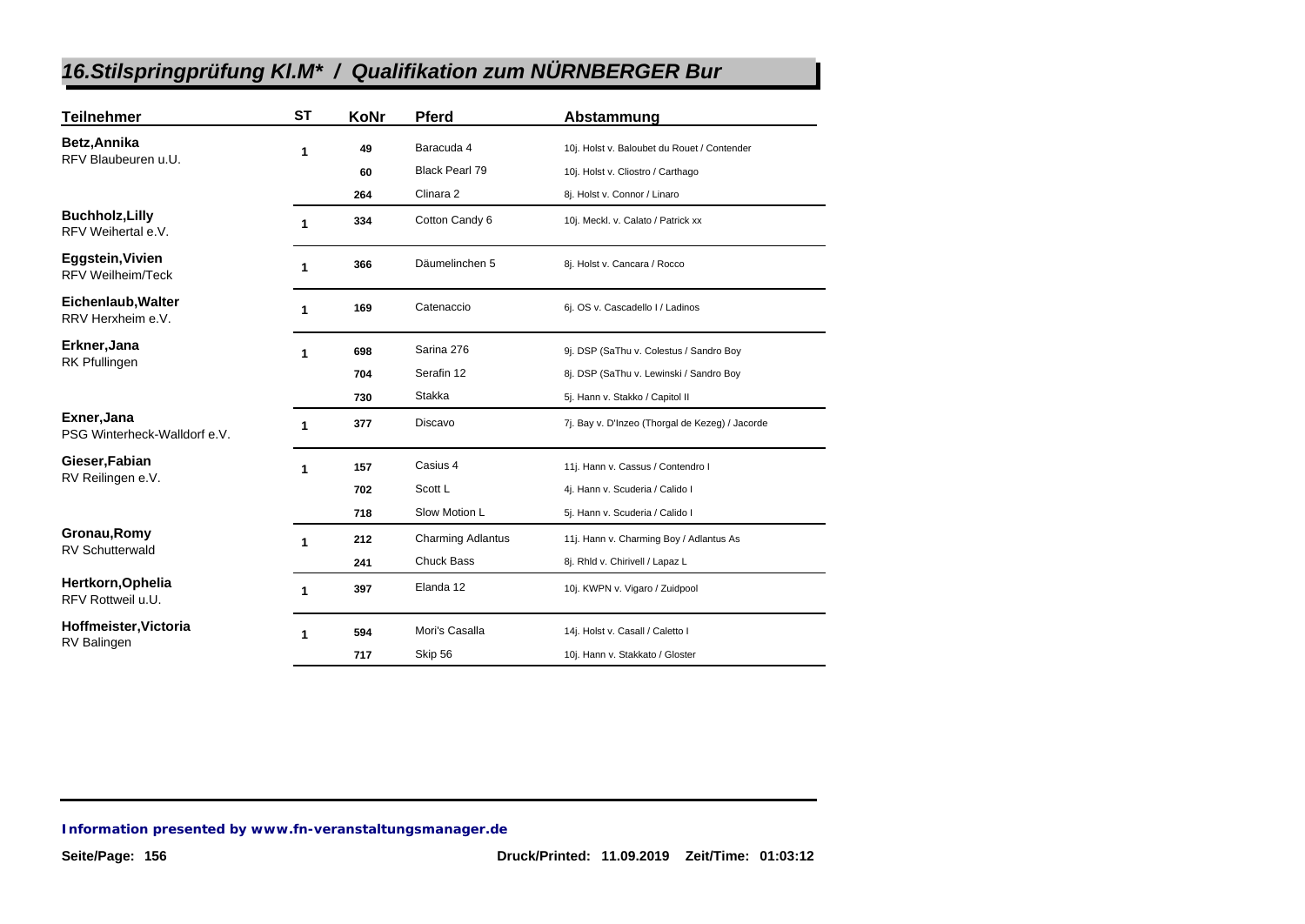| <b>Teilnehmer</b>                          | <b>ST</b>    | KoNr | <b>Pferd</b>                  | Abstammung                                    |
|--------------------------------------------|--------------|------|-------------------------------|-----------------------------------------------|
| Holz, Hanna-Marie<br><b>RFV Essingen</b>   | 1            | 63   | Bonita 426                    | 12j. Holst v. Boritas / Locato                |
|                                            |              | 329  | Cosmo 67                      | 10j. Meckl. v. Catoki's Cannon / Radeberger   |
|                                            |              | 370  | Diadem 90                     | 9j. Old v. Diarado / Grandeur                 |
|                                            |              | 406  | Enrico 302                    | 15j. Hann v. Escudo I / Goodman               |
|                                            |              | 551  | Lintello                      | 11j. Hann v. Linton / Rebel Z I               |
|                                            |              | 662  | Quintano S                    | 13j. Bay v. Quinto de B / Sit this one out xx |
|                                            |              | 679  | Rob <sub>7</sub>              | 17j. Grpf.o.R v. /                            |
|                                            |              | 685  | Royana 6                      | 13j. Württ v. Royaldik / Landioso             |
| Kleine, Luisa                              | $\mathbf{1}$ | 362  | Damaruso H                    | 11j. KWPN v. C-Indoctro / Nimmerdor           |
| <b>RFV Robern</b>                          |              | 613  | Ovation 12                    | 15j. DSP v. Camposanto / Landzauber           |
|                                            |              | 677  | Ribella D                     | 10j. Württ v. Risandro / Palast               |
| Kölz, Anna-Lena                            | $\mathbf{1}$ | 42   | <b>Ballinteskin Take Over</b> | 18j. ISH v. Fortunus /                        |
| PSV Burkhardshof                           |              | 251  | Cira 68                       | 7j. DSP (SaThu v. Stolzenberg / Con Sherry    |
|                                            |              | 445  | <b>FST Livius</b>             | 13j. DSP v. Liberty Son / Disponent           |
| Lachenmaier, Jessica Sophie                | $\mathbf{1}$ | 78   | Caitlin 4                     | 11j. Holst v. Cebelio / Contender             |
| PSF Remshalden-Buoch                       |              | 121  | Carema <sub>2</sub>           | 9j. Z.Rpf v. Cero I / Latouro                 |
|                                            |              | 435  | <b>Flipper Boy</b>            | 11j. Bay v. Flipper D'Elle / Kolibri          |
| Leitolf, Jana-Katrin                       | $\mathbf{1}$ | 26   | Antolin 2                     | 9j. Württ v. Acordelli / Fabriano             |
| RV Reichenbach-Hochdorf                    |              | 786  | Quinn 25                      | 10j. Holst v. Quidam de Revel / Capitol I     |
| Mader, Jule<br>RFV Engstingen              | $\mathbf{1}$ | 773  | Winnimay III                  | 11j. DSP (SaThu v. Simonetti / Coriograf B    |
| Osswald, Rebecca<br><b>RV Schutterwald</b> | 1            | 392  | Eaton 6                       | 10j. KWPN v. Ustinov / Voltaire               |
| Parisi, Lara<br>RSG Worms-Pfeddersheim     | 1            | 254  | Claire au Choccolat           | 13j. Westf v. Chico's Boy / Ribbeck           |
| Pech, Rebecca                              | 1            | 87   | Calla 41                      | 11j. Württ v. Calato / Chambertin             |
| <b>LPSV Donzdorf Alb/Fils</b>              |              | 175  | Cavalletta                    | 10j. Old v. Canoso / Con Capitol              |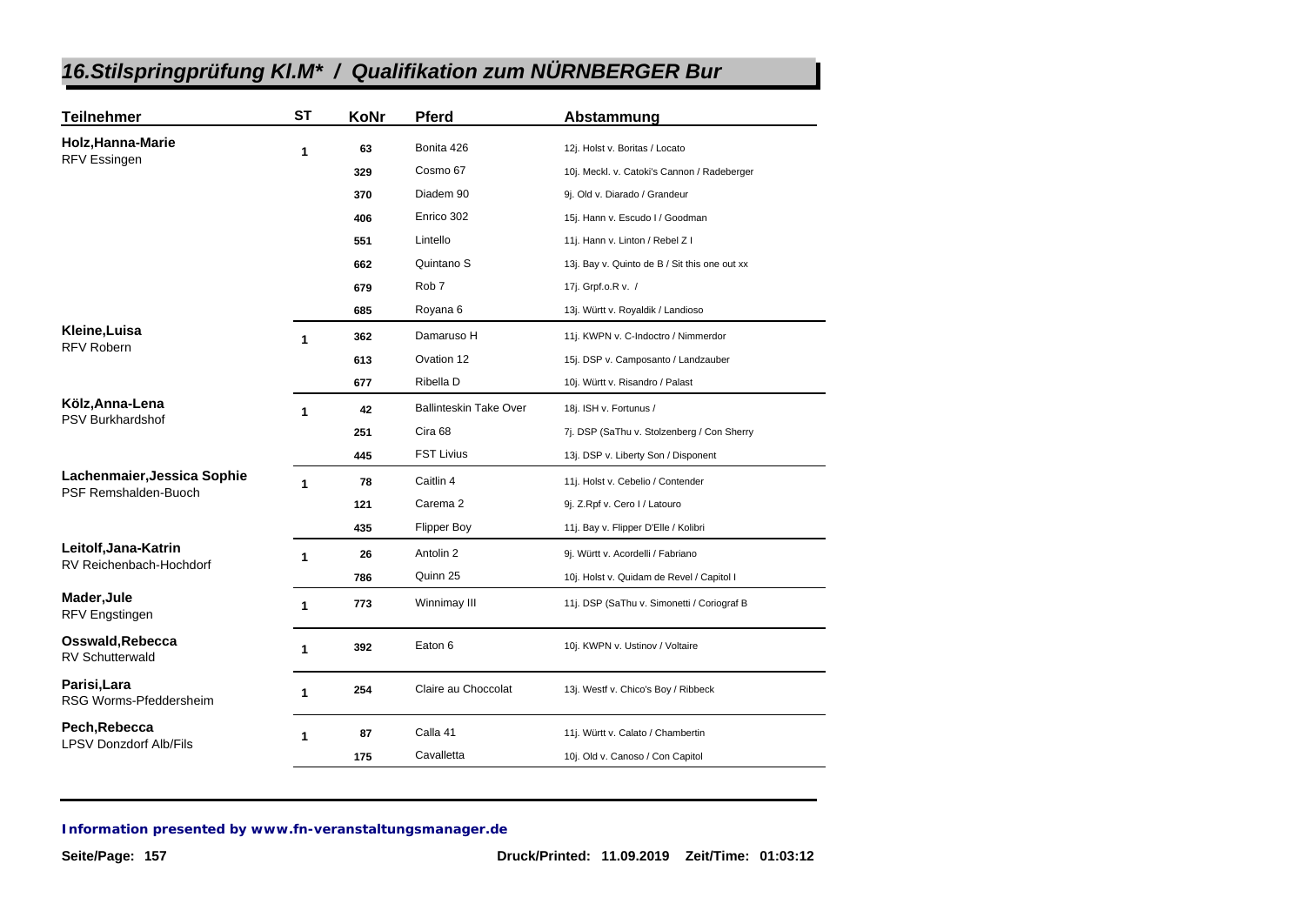| <b>Teilnehmer</b>                                | <b>ST</b> | KoNr | <b>Pferd</b>                 | Abstammung                                                  |
|--------------------------------------------------|-----------|------|------------------------------|-------------------------------------------------------------|
| <b>Penzel, Charlotte</b><br><b>RFV Leonberg</b>  | 1         | 760  | Venezia 69                   | 14j. Holst v. Acord II / Campione                           |
| Raabe, Alina-Christine                           | 1         | 338  | Cowboy 39                    | 10j. Holst v. Clearway / Corrado II                         |
| RV Kehl-Sundheim e.V.                            |           | 466  | <b>GS Perla</b>              | 9j. Württ v. Cleverboy / Night and Day                      |
| <b>Riester, Sofie</b>                            | 1         | 227  | Chico Blue                   | 8j. Old v. Chacco-Blue / Lordanos                           |
| RV Ichenheim                                     |           | 545  | Liluna S                     | 7j. Holst v. Limbus / Contender                             |
| Rothmund, Chiara<br>PSG Winterheck-Walldorf e.V. | 1         | 451  | <b>GEKE Equigrip's Zilia</b> | 12j. Holst v. Singulord Joter / Landgraf I                  |
| Tiefenbacher, Maren                              | 1         | 62   | <b>Bolivia S</b>             | 13j. KWPN v. Vermont / Carthago                             |
| <b>RV Gellmersbach</b>                           |           | 245  | Cicero H                     | 14j. DSP v. Celano / Argentinus                             |
|                                                  |           | 309  | Cool Colour                  | 12j. Holst v. Calato / Constant                             |
|                                                  |           | 330  | Costas 3                     | 16j. Westf v. Collin L / Zeus (Nurzeus)                     |
|                                                  |           | 390  | E'Castina live for Walter    | 7j. Holst v. Castino / Carinjo                              |
|                                                  |           | 527  | Lavita 38                    | 5j. DSP (BaWue v. Loving Dancer / Advocat                   |
|                                                  |           | 645  | Quel Couleur                 | 16j. Westf v. Quinto / Pep                                  |
| Volckmann, Adrian                                | 1         | 71   | C'mon C'mon B Z              | 7j. Z.Rpf v. Calikot Hero / Wildlife B                      |
| RG Mannheim-Neckarau e.V.                        |           | 110  | Cappucino 43                 | 15j. Holst v. Carpaccio / Chagallo                          |
|                                                  |           | 173  | Catwalk de la Pierre Z       | 10j. Z.Rpf v. Cassini II / Quick Star                       |
|                                                  |           | 358  | Cyrana de Gesto              | 10j. CH.Wb v. Cyrano de Bergerac / First Class II           |
|                                                  |           | 373  | Diesel 11                    | 11j. KWPN v. Douglas (Rousseau) / Corland (DK:<br>Corlando) |
|                                                  |           | 412  | Evita 433                    | 10j. KWPN v. Numero Uno / Cavalier (Mister)                 |
|                                                  |           | 443  | Fortuno 6                    | 9j. KWPN v. Vaillant / Namelus R                            |
|                                                  |           | 479  | Heps                         | 9j. OS v. Heops / Grandeur                                  |
|                                                  |           | 505  | Kyra 192                     | 9j. BWP v. Bon Ami / Darco                                  |
|                                                  |           | 528  | Lawrence 37                  | 8j. Old v. Landfein / Quantum                               |
| Weik, Theresa                                    | 1         | 80   | Caju F                       | 9j. Holst v. Cassito / Calido I                             |
| RFV Heuchlingen                                  |           | 269  | Cloud Seven F                | 9j. Holst v. Cassini II / Contender                         |